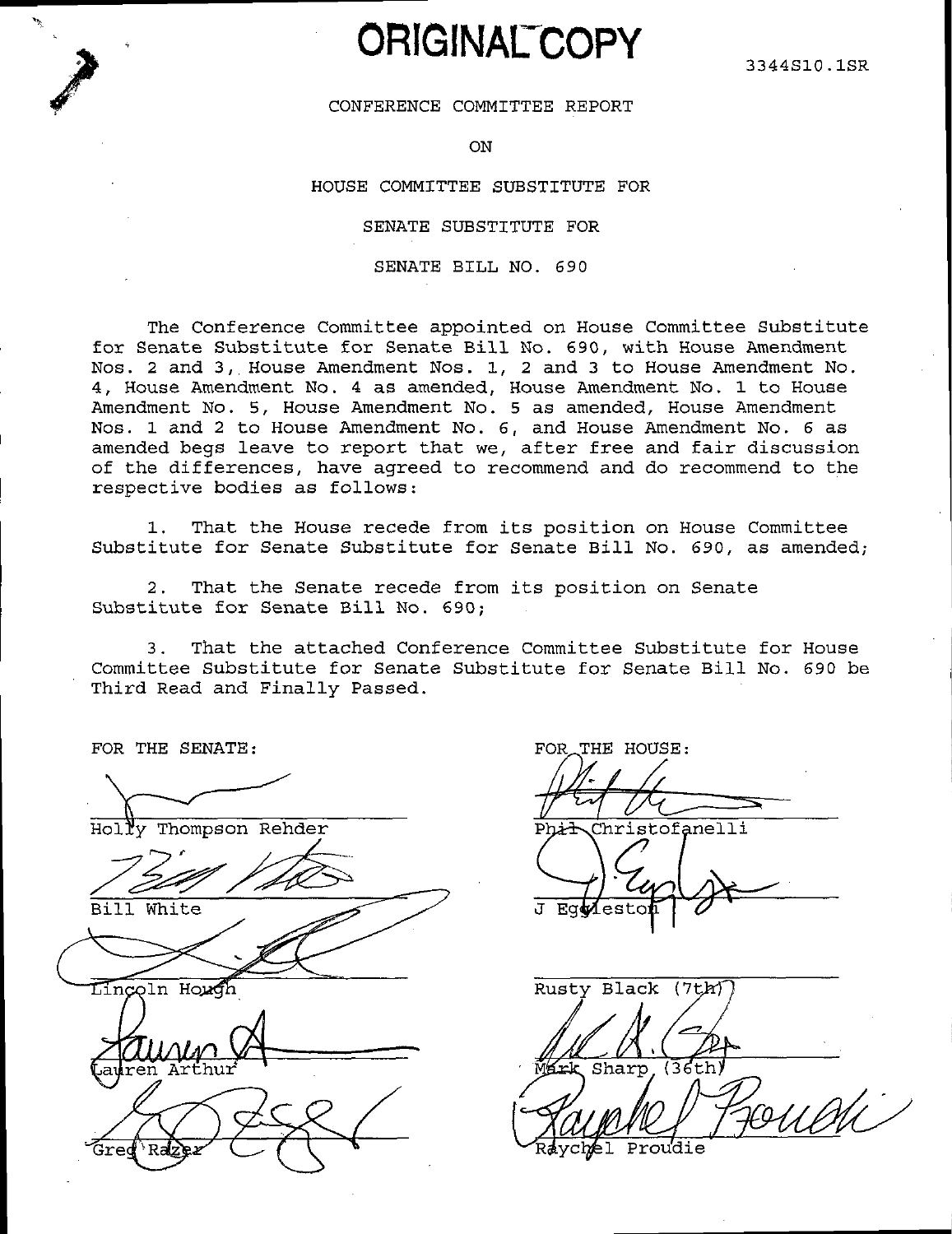# CONFERENCE COMMITTEE SUBSTITUTE

#### FOR

HOUSE COMMITTEE SUBSTITUTE

# FOR

SENATE SUBSTITUTE

## FOR

#### SENATE BILL NO. 690

## AN ACT

To repeal sections 170.047, 170.048, 173.1200, 190.100, 190.101, 190.103, 190.176, 190.200, 190.241, 190.243, 190.245, 191.500, 191.515, 191.520, 191.525, 191.743, 192.2225, 194.210, 194.255, 194.265, 194.285, 194.290, 194.297, 194.299, 194.304, 195.206, 196.866, 196.868, 197.100, 197.256, 197.258, 197.400, 197.415, 197.445, 198.006, 198.022, 198.026, 198.036, 198.525, 198.526, 198.545, 208.030, 208.798, 210.921, 301.020, 302.171, 334.530, 334.655, 335.230, 335.257, 345.015, 345.025, 345.050, 376.427, 376.1575, 376.1800, 579.040, 579.076, and 632.305, RSMo, and to enact in lieu thereof eighty-eight new sections relating to health care, with penalty provisions and an emergency clause for a certain section.

*Be it enacted by the General Assembly of the State of Missouri, as follows:* Section A. Sections 170.047, 170.048, 173.1200, 190.100, 190.101, 190.103, 190.176, 190.200, 190.241, 190.243, 190.245, 191.500, 191.515, 191.520, 191.525, 191.743, 192.2225, 194.210, 194.255, 194.265, 194.285, 194.290, 194.297, 194.299, 194.304, 195.206, 196.866, 196.868, 197.100, 197.256, 197.258, 197.400, 197.415, 197.445, 198.006, 198.022, 198.026, 198.036, 198.525, 198.526, 198.545, 208.030, 208.798, 210.921, 301.020, 302.171, 334.530, 334.655, 335.230, 335.257, 345.015, 345.025, 345.050, 376.427, 376.1575, 376.1800, 579.040, 579.076, and 632.305, RSMo, are repealed and eighty-eight new sections enacted in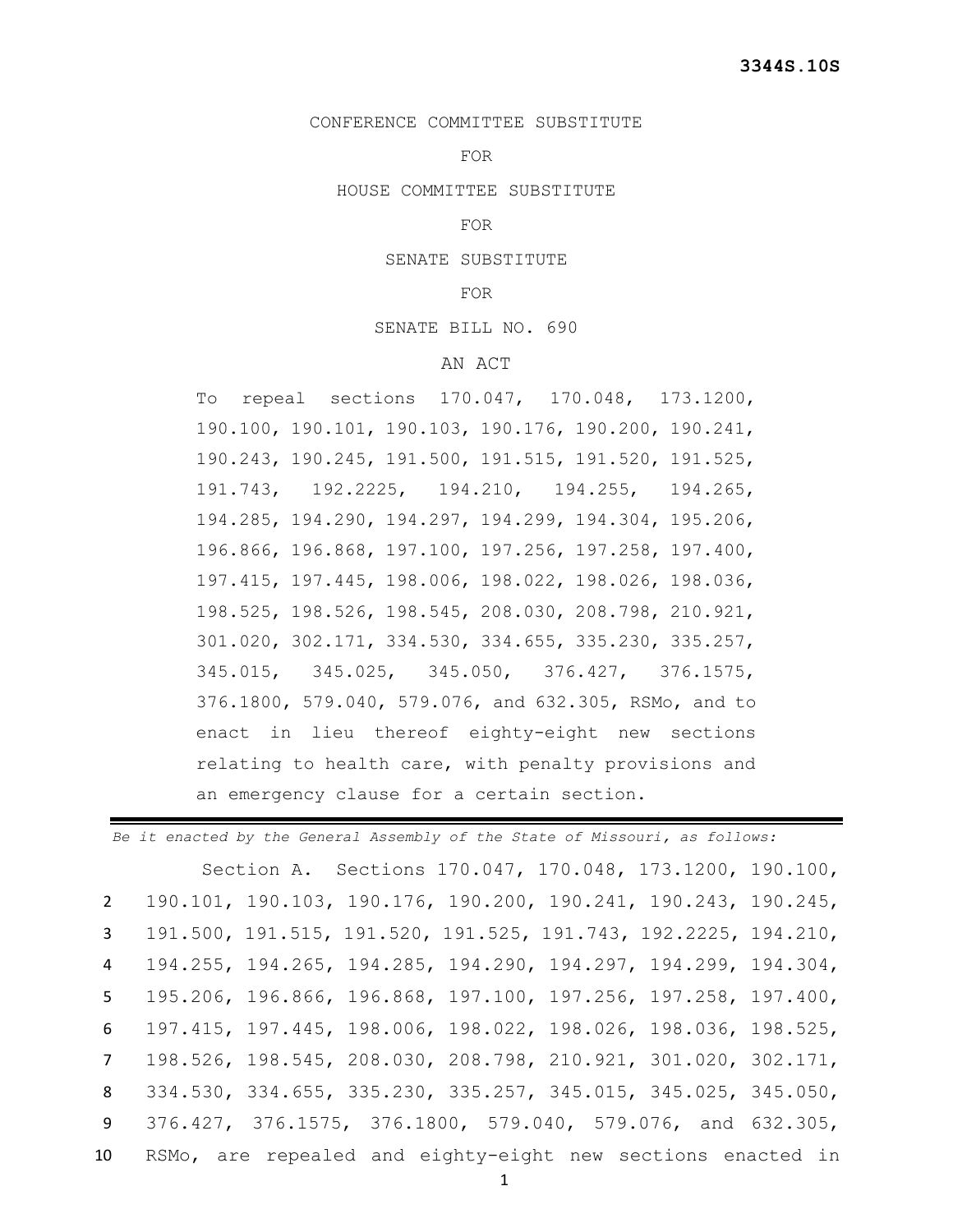lieu thereof, to be known as sections 9.236, 9.347, 9.364, 9.365, 135.690, 167.625, 170.047, 170.048, 173.1200, 190.100, 190.101, 190.103, 190.176, 190.200, 190.241, 190.243, 190.245, 190.257, 191.500, 191.515, 191.520, 191.525, 191.1400, 191.2290, 192.2225, 194.210, 194.255, 194.265, 194.285, 194.290, 194.297, 194.299, 194.304, 194.321, 195.206, 196.1170, 197.100, 197.256, 197.258, 197.400, 197.415, 197.445, 198.006, 198.022, 198.026, 198.036, 198.525, 198.526, 198.545, 198.640, 198.642, 198.644, 198.646, 198.648, 208.030, 208.184, 208.798, 210.921, 217.940, 217.941, 217.942, 217.943, 217.944, 217.945, 217.946, 217.947, 301.020, 302.171, 332.325, 334.530, 334.655, 335.230, 335.257, 338.061, 345.015, 345.022, 345.025, 345.050, 345.052, 345.085, 376.427, 376.1575, 376.1800, 579.040, 579.076, 630.202, 630.1150, and 632.305, to read as follows: 9.236. The third full week in September of each year shall be known and designated as "Sickle Cell Awareness Week". Sickle cell disease is a genetic disease in which a person's body produces abnormally shaped red blood cells that resemble a crescent and that do not last as long as normal round red blood cells, which leads to anemia. It is recommended to the people of the state that the week be appropriately observed through activities that will increase awareness of sickle cell disease and efforts to improve treatment options for patients. 9.347. The month of October is hereby designated as "Substance Abuse Awareness and Prevention Month" in Missouri. Citizens of this state are encouraged to participate in appropriate events and activities to raise awareness about the dangers of substance abuse and the need to expand outreach and educational efforts. 9.364. April 11 through April 17 of each year is hereby designated as "Black Maternal Health Week". The

citizens of this state are encouraged to engage in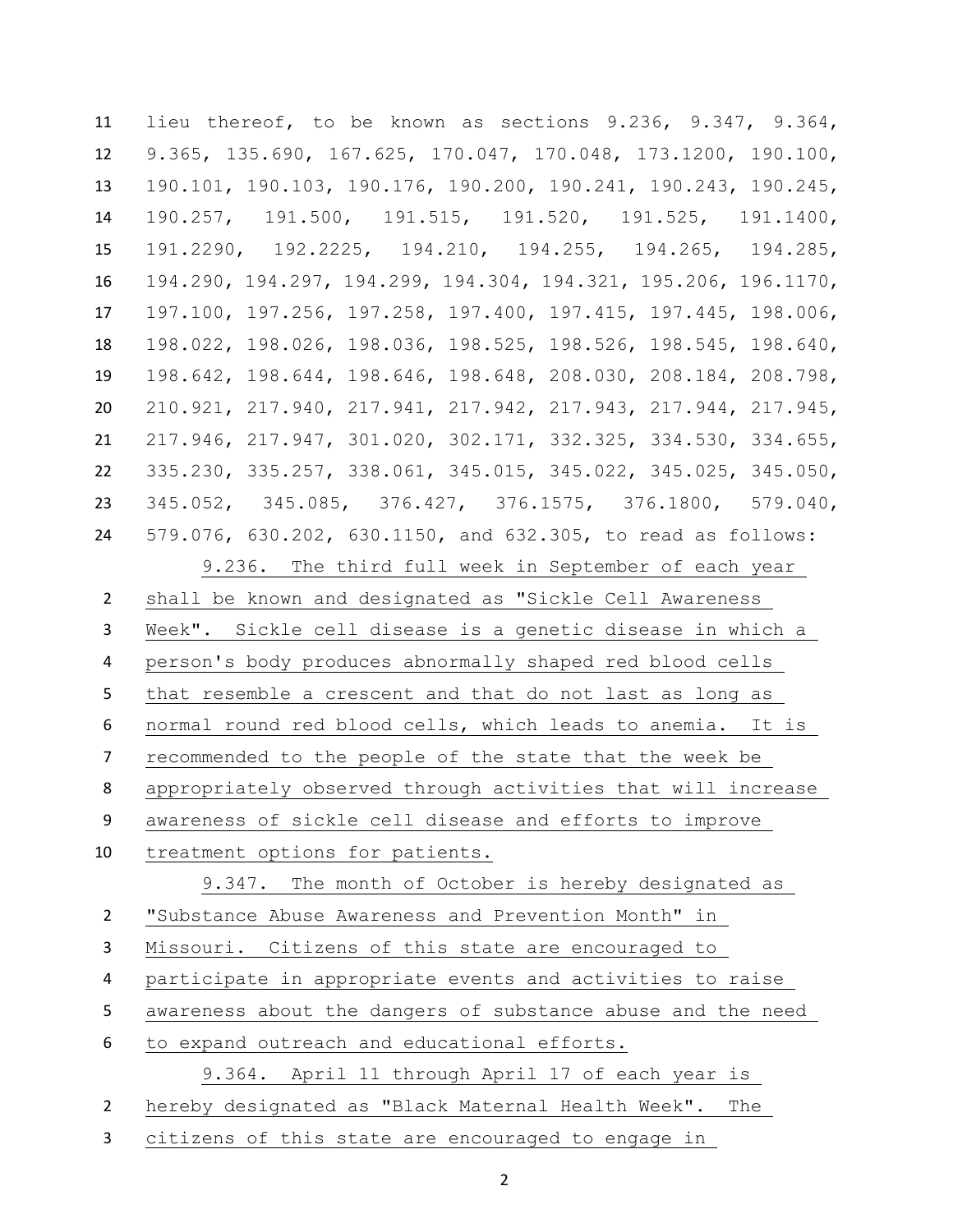| 4              | appropriate events and activities to commemorate black       |
|----------------|--------------------------------------------------------------|
| 5              | maternal health.                                             |
|                | 9.365. The month of April of each year is hereby             |
| $\overline{2}$ | designated as "Minority Health Month". The citizens of this  |
| 3              | state are encouraged to engage in appropriate events and     |
| 4              | activities to commemorate minority health month.             |
|                | 135.690. 1. As used in this section, the following           |
| $\overline{2}$ | terms mean:                                                  |
| 3              | "Community-based faculty preceptor", a physician<br>(1)      |
| 4              | or physician assistant who is licensed in Missouri and       |
| 5              | provides preceptorships to Missouri medical students or      |
| 6              | physician assistant students without direct compensation for |
| $\overline{7}$ | the work of precepting;                                      |
| 8              | "Department", the Missouri department of health<br>(2)       |
| 9              | and senior services;                                         |
| 10             | (3) "Division", the division of professional                 |
| 11             | registration of the department of commerce and insurance;    |
| 12             | "Medical student", an individual enrolled in a<br>(4)        |
| 13             | Missouri medical college approved and accredited as          |
| 14             | reputable by the American Medical Association or the Liaison |
| 15             | Committee on Medical Education or enrolled in a Missouri     |
| 16             | osteopathic college approved and accredited as reputable by  |
| 17             | the Commission on Osteopathic College Accreditation;         |
| 18             | "Medical student core preceptorship" or "physician<br>(5)    |
| 19             | assistant student core preceptorship", a preceptorship for a |
| 20             | medical student or physician assistant student that provides |
| 21             | a minimum of one hundred twenty hours of community-based     |
| 22             | instruction in family medicine, internal medicine,           |
| 23             | pediatrics, psychiatry, or obstetrics and gynecology under   |
| 24             | the guidance of a community-based faculty preceptor.<br>A    |
| 25             | community-based faculty preceptor may add together the       |
| 26             | amounts of preceptorship instruction time separately         |
| 27             | provided to multiple students in determining whether he or   |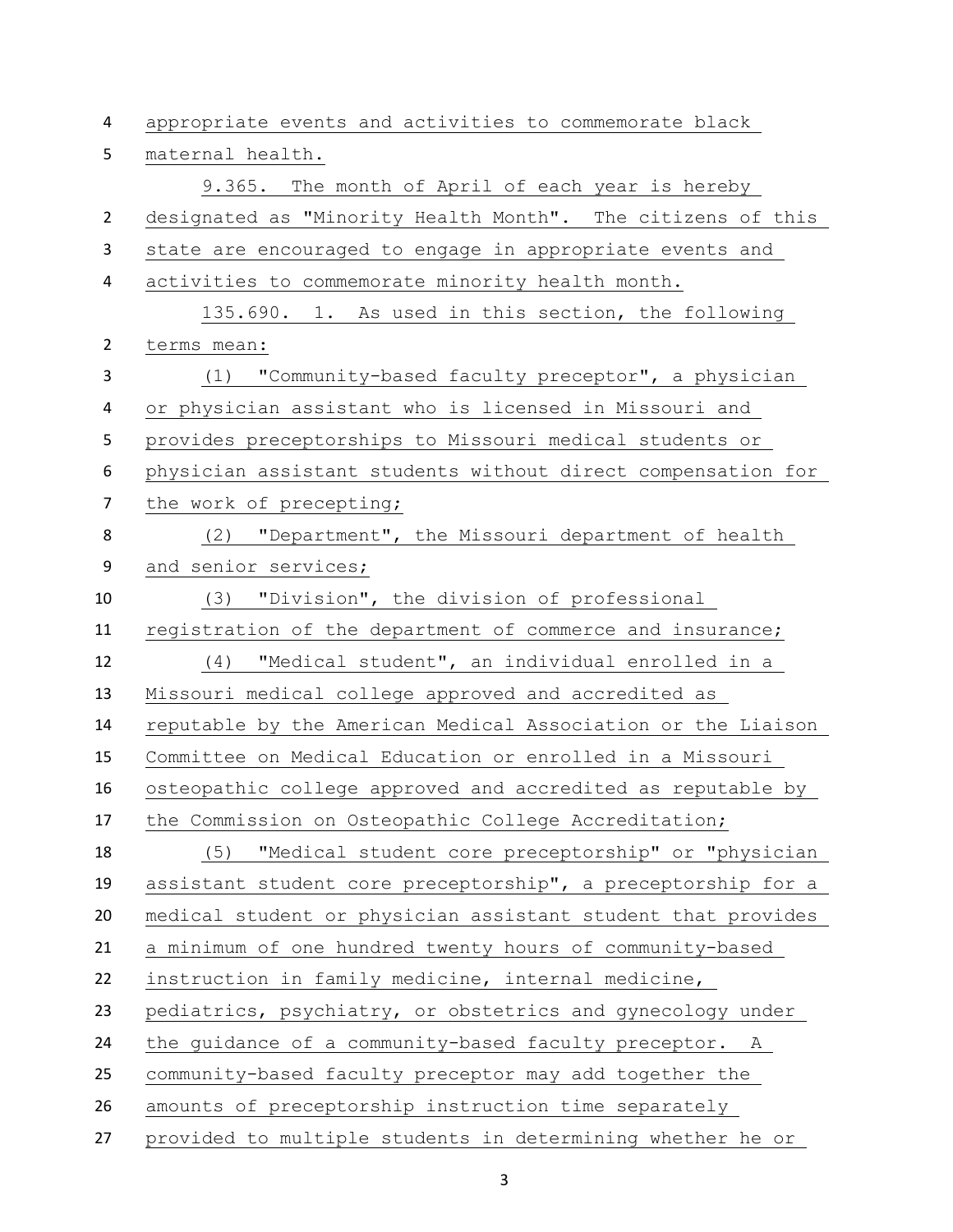she has reached the minimum hours required under this subdivision, but the total preceptorship instruction time provided shall equal at least one hundred twenty hours in order for such preceptor to be eligible for the tax credit authorized under this section; (6) "Physician assistant student", an individual participating in a Missouri physician assistant program accredited by the Accreditation Review Commission on Education for the Physician Assistant or its successor organization; (7) "Taxpayer", any individual, firm, partner in a firm, corporation, or shareholder in an S corporation doing business in this state and subject to the state income tax imposed under chapter 143, excluding withholding tax imposed under sections 143.191 to 143.265. 2. (1) Beginning January 1, 2023, any community-based faculty preceptor who serves as the community-based faculty preceptor for a medical student core preceptorship or a physician assistant student core preceptorship shall be allowed a credit against the tax otherwise due under chapter 143, excluding withholding tax imposed under sections 143.191 to 143.265, in an amount equal to one thousand dollars for each preceptorship, up to a maximum of three thousand dollars per tax year, if he or she completes up to three preceptorship rotations during the tax year and did not receive any direct compensation for the preceptorships. (2) To receive the credit allowed by this section, a community-based faculty preceptor shall claim such credit on his or her return for the tax year in which he or she completes the preceptorship rotations and shall submit supporting documentation as prescribed by the division and the department.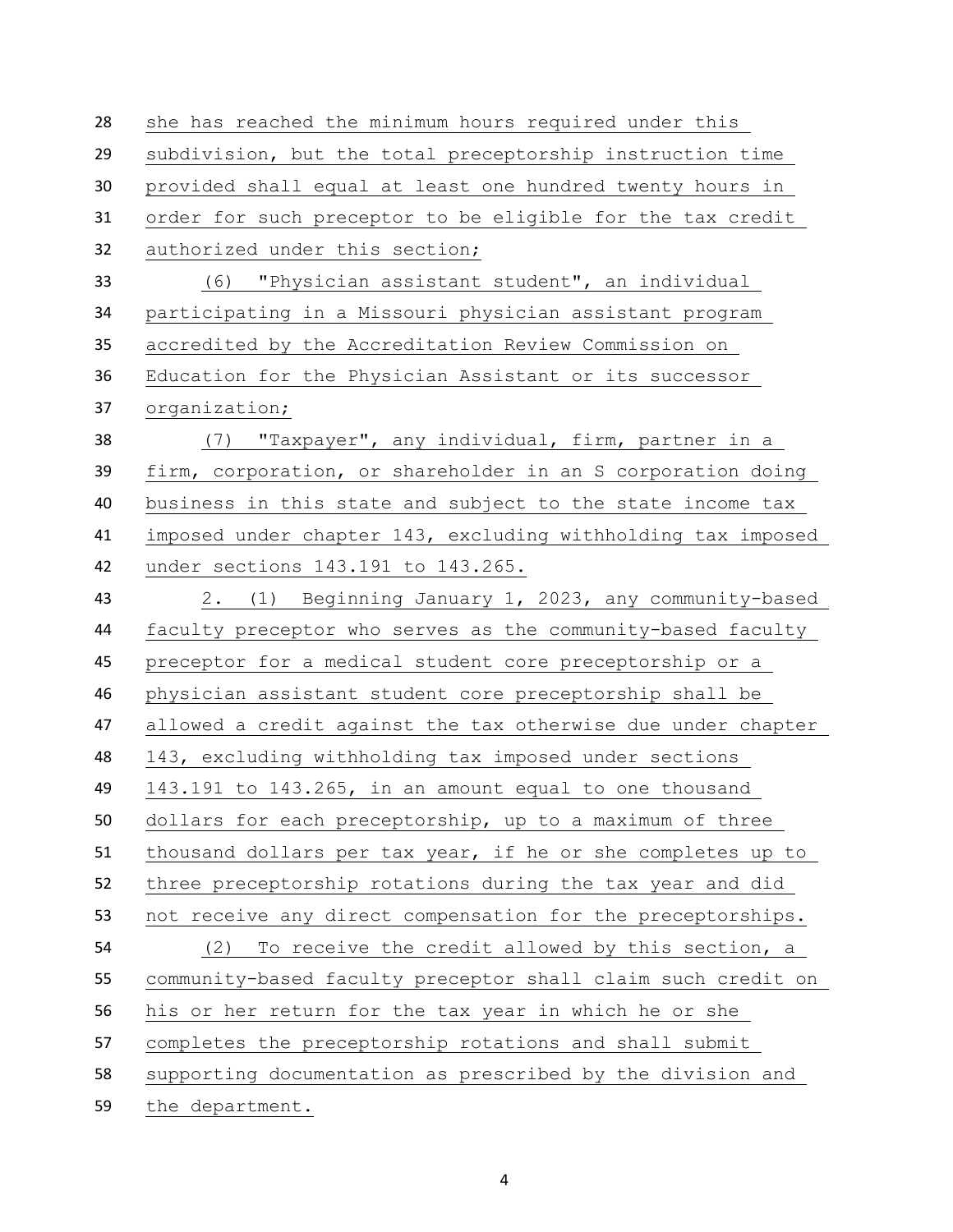(3) In no event shall the total amount of a tax credit authorized under this section exceed a taxpayer's income tax liability for the tax year for which such credit is claimed. No tax credit authorized under this section shall be allowed a taxpayer against his or her tax liability for any prior or succeeding tax year. (4) No more than two hundred preceptorship tax credits shall be authorized under this section for any one calendar year. The tax credits shall be awarded on a first-come, first-served basis. The division and the department shall jointly promulgate rules for determining the manner in which taxpayers who have obtained certification under this section are able to claim the tax credit. The cumulative amount of tax credits awarded under this section shall not exceed two hundred thousand dollars per year. (5) Notwithstanding the provisions of subdivision (4) of this subsection, the department is authorized to exceed the two hundred thousand dollars per year tax credit program cap in any amount not to exceed the amount of funds remaining in the medical preceptor fund, as established under subsection 3 of this section, as of the end of the most recent tax year, after any required transfers to the general revenue fund have taken place in accordance with the provisions of subsection 3 of this section. 3. (1) Funding for the tax credit program authorized under this section shall be generated by the division from a license fee increase of seven dollars per license for physicians and surgeons and from a license fee increase of three dollars per license for physician assistants. The license fee increases shall take effect beginning January 1, 2023, based on the underlying license fee rates prevailing on that date. The underlying license fee rates shall be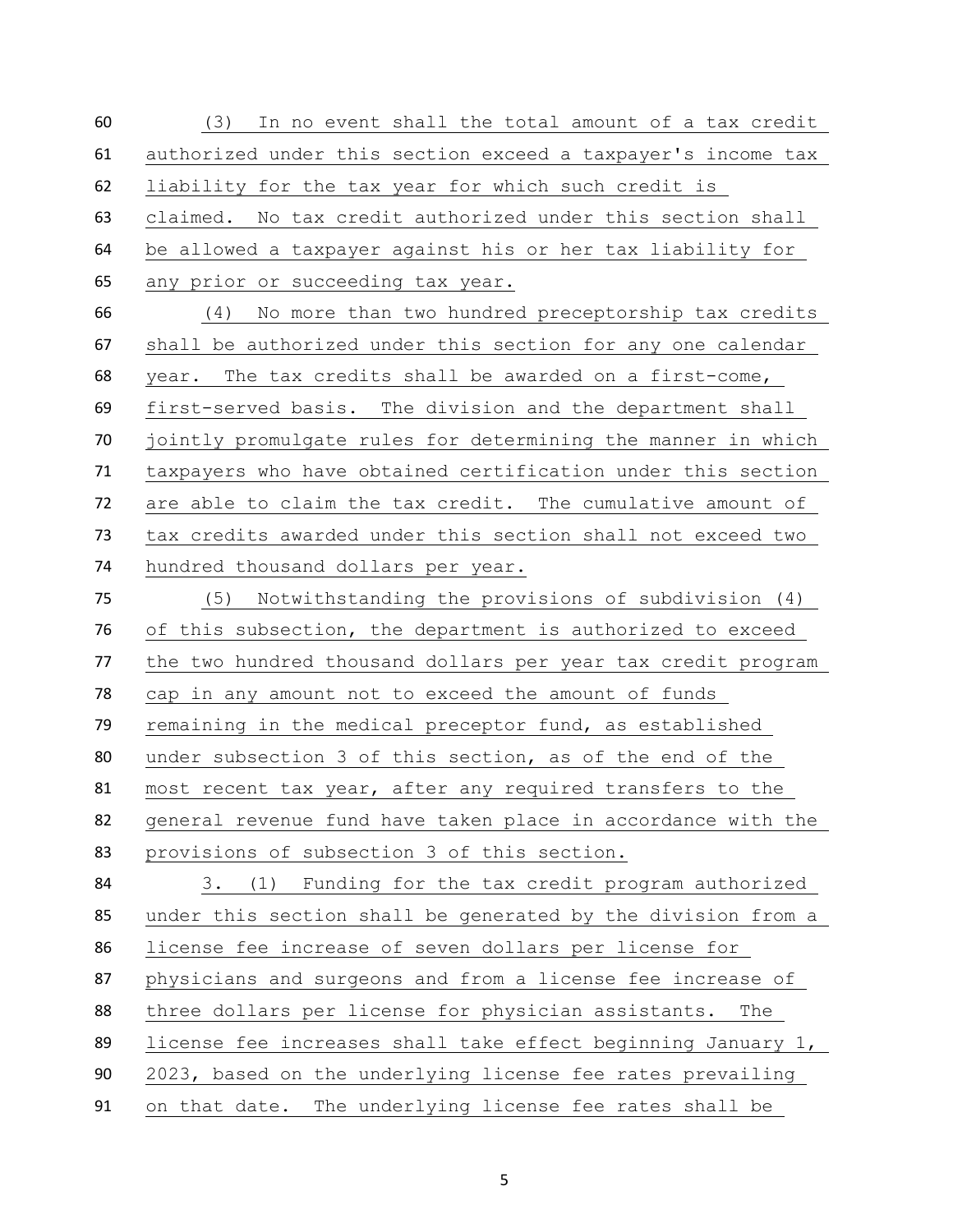determined under section 334.090 and all other applicable

provisions of chapter 334.

 (2) (a) There is hereby created in the state treasury the "Medical Preceptor Fund", which shall consist of moneys collected under this subsection. The state treasurer shall be custodian of the fund. In accordance with sections 30.170 and 30.180, the state treasurer may approve disbursements. The fund shall be a dedicated fund and, upon appropriation, moneys in the fund shall be used solely by the division for the administration of the tax credit program authorized under this section. Notwithstanding the provisions of section 33.080 to the contrary, any moneys remaining in the fund at the end of the biennium shall not revert to the credit of the general revenue fund. The state treasurer shall invest moneys in the medical preceptor fund in the same manner as other funds are invested. Any interest and moneys earned on such investments shall be credited to the fund. (b) Notwithstanding any provision of this chapter or any other provision of law to the contrary, all revenue from the license fee increases described under subdivision (1) of this subsection shall be deposited in the medical preceptor fund. After the end of every tax year, an amount equal to the total dollar amount of all tax credits claimed under this section shall be transferred from the medical preceptor fund to the state's general revenue fund established under section 33.543. Any excess moneys in the medical preceptor fund shall remain in the fund and shall not be transferred to the general revenue fund. 4. (1) The department shall administer the tax credit program authorized under this section. Each taxpayer claiming a tax credit under this section shall file an application with the department verifying the number of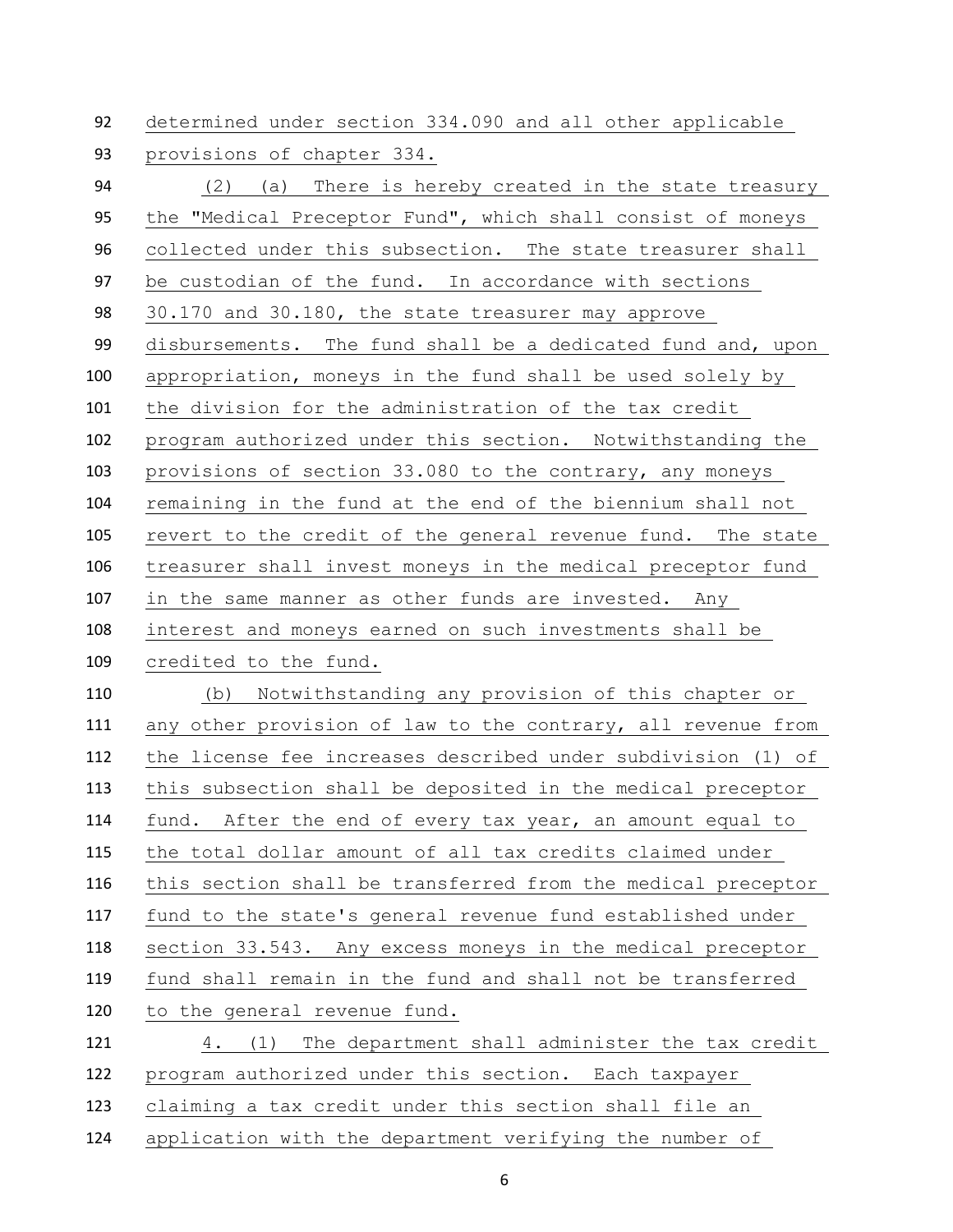hours of instruction and the amount of the tax credit claimed. The hours claimed on the application shall be verified by the college or university department head or the program director on the application. The certification by the department affirming the taxpayer's eligibility for the tax credit provided to the taxpayer shall be filed with the taxpayer's income tax return. (2) No amount of any tax credit allowed under this section shall be refundable. No tax credit allowed under this section shall be transferred, sold, or assigned. No taxpayer shall be eligible to receive the tax credit authorized under this section if such taxpayer employs persons who are not authorized to work in the United States under federal law. 5. The department of commerce and insurance and the department of health and senior services shall jointly promulgate rules to implement the provisions of this section. Any rule or portion of a rule, as that term is defined in section 536.010, that is created under the authority delegated in this section shall become effective only if it complies with and is subject to all of the provisions of chapter 536 and, if applicable, section 536.028. This section and chapter 536 are nonseverable, and if any of the powers vested with the general assembly pursuant to chapter 536 to review, to delay the effective date, or to disapprove and annul a rule are subsequently held unconstitutional, then the grant of rulemaking authority and any rule proposed or adopted after August 28, 2022, shall be invalid and void. 167.625. 1. This section shall be known and may be cited as "Will's Law". 2. As used in this section, the following terms mean: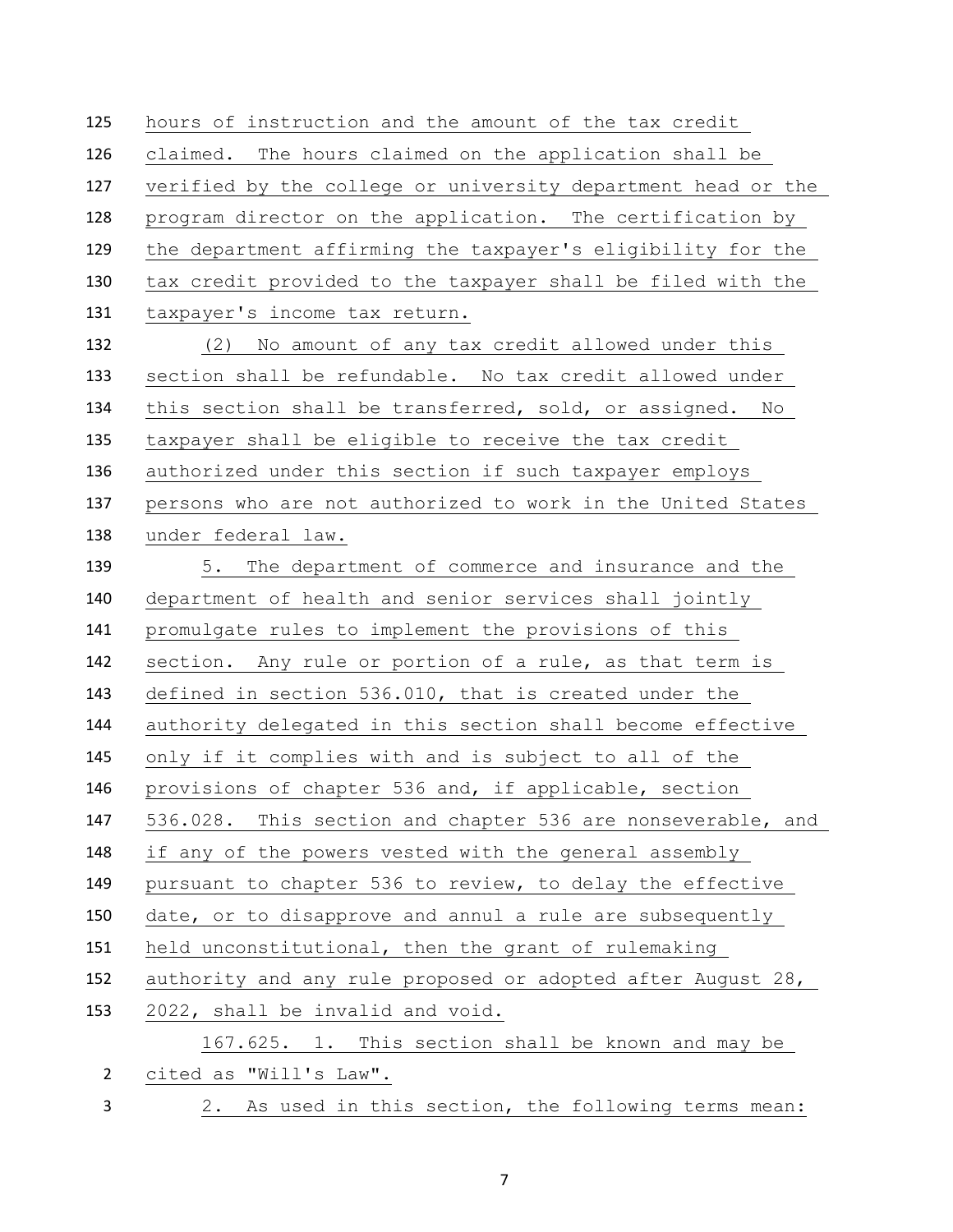| 4              | (1) "Individualized emergency health care plan", a           |
|----------------|--------------------------------------------------------------|
| 5              | document developed by a school nurse, in consultation with a |
| 6              | student's parent and other appropriate medical               |
| $\overline{7}$ | professionals, that is consistent with the recommendations   |
| 8              | of the student's health care providers, that describes       |
| 9              | procedural quidelines that provide specific directions about |
| 10             | what to do in a particular emergency situation, and that is  |
| 11             | signed by the parent and the school nurse or the school      |
| 12             | administrator or the administrator's designee in the absence |
| 13             | of the school nurse;                                         |
| 14             | (2) "Individualized health care plan", a document            |
| 15             | developed by a school nurse, in consultation with a          |
| 16             | student's parent and other appropriate medical professionals |
| 17             | who may be providing epilepsy or seizure disorder care to    |
| 18             | the student, that is consistent with the recommendations of  |
| 19             | the student's health care providers, that describes the      |
| 20             | health services needed by the student at school, and that is |
| 21             | signed by the parent and the school nurse or the school      |
| 22             | administrator or the administrator's designee in the absence |
| 23             | of the school nurse;                                         |
| 24             | (3) "Parent", a parent, guardian, or other person            |
| 25             | having charge, control, or custody of a student;             |
| 26             | "School", any public elementary or secondary<br>(4)          |
| 27             | school or charter school;                                    |
| 28             | "School employee", a person employed by a school;<br>(5)     |
| 29             | (6) "Student", a student who has epilepsy or a seizure       |
| 30             | disorder and who attends a school.                           |
| 31             | The parent of a student who seeks epilepsy or<br>3.<br>(1)   |
| 32             | seizure disorder care while at school shall inform the       |
| 33             | school nurse or the school administrator or the              |
| 34             | administrator's designee in the absence of the school        |
| 35             | The school nurse shall develop an individualized<br>nurse.   |
| 36             | health care plan and an individualized emergency health care |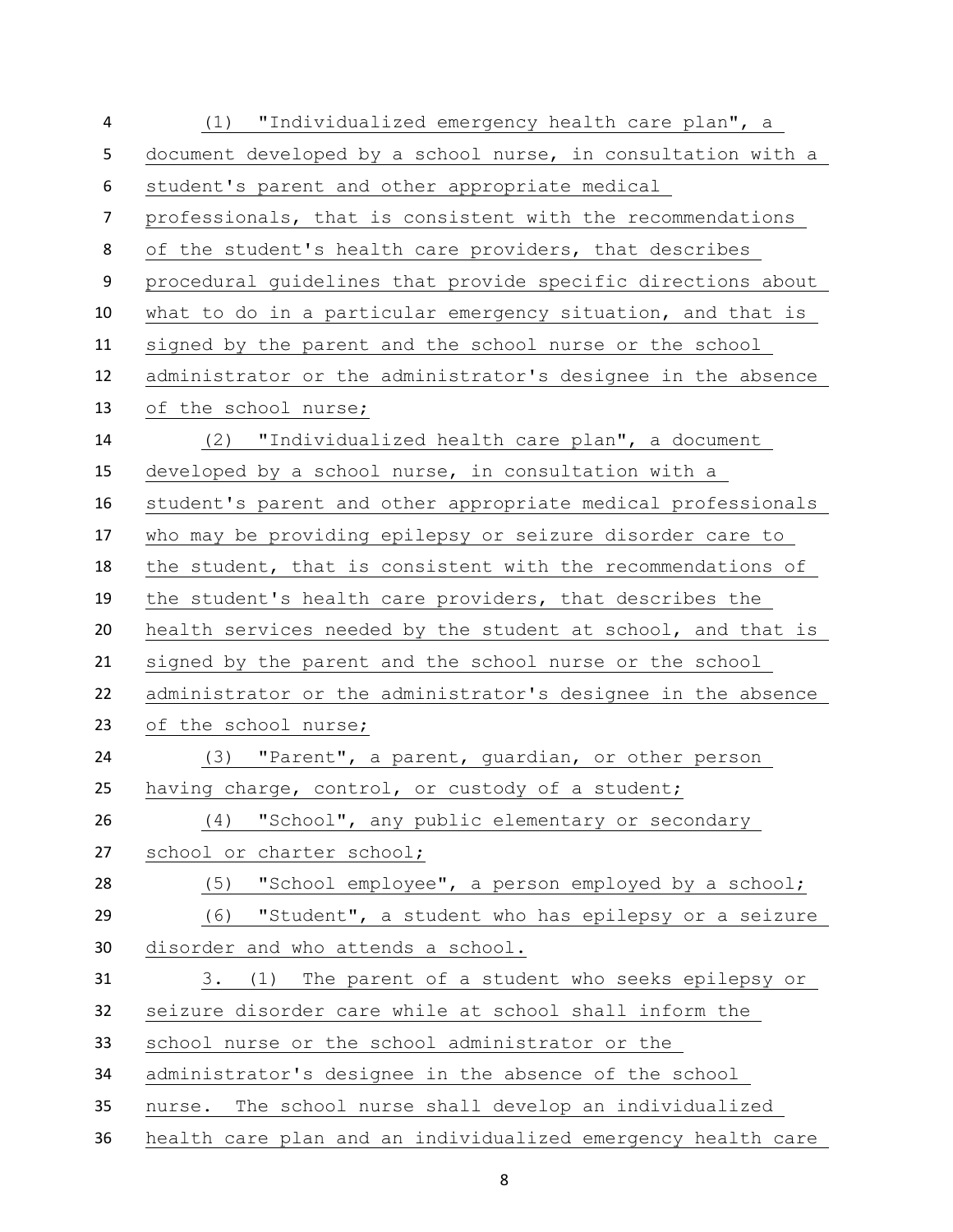| 37 | plan for the student. The parent of the student shall        |
|----|--------------------------------------------------------------|
| 38 | annually provide to the school written authorization for the |
| 39 | provision of epilepsy or seizure disorder care as described  |
| 40 | in the individualized plans.                                 |
| 41 | The individualized plans developed under<br>(2)              |
| 42 | subdivision (1) of this subsection shall be updated by the   |
| 43 | school nurse before the beginning of each school year and as |
| 44 | necessary if there is a change in the health status of the   |
| 45 | student.                                                     |
| 46 | Each individualized health care plan shall, and<br>(3)       |
| 47 | each individualized emergency health care plan may, include  |
| 48 | but not be limited to the following information:             |
| 49 | A notice about the student's condition for all<br>(a)        |
| 50 | school employees who interact with the student;              |
| 51 | Written orders from the student's physician or<br>(b)        |
| 52 | advanced practice nurse describing the epilepsy or seizure   |
| 53 | disorder care;                                               |
| 54 | The symptoms of the epilepsy or seizure disorder<br>(C)      |
| 55 | for that particular student and recommended care;            |
| 56 | Whether the student may fully participate in<br>(d)          |
| 57 | exercise and sports, and any contraindications to exercise   |
| 58 | or accommodations that shall be made for that particular     |
| 59 | student;                                                     |
| 60 | Accommodations for school trips, after-school<br>(e)         |
| 61 | activities, class parties, and other school-related          |
| 62 | activities;                                                  |
| 63 | Information for such school employees about how to<br>(f)    |
| 64 | recognize and provide care for epilepsy and seizure          |
| 65 | disorders, epilepsy and seizure disorder first aid training, |
| 66 | when to call for assistance, emergency contact information,  |
| 67 | and parent contact information;                              |
| 68 | Medical and treatment issues that may affect the<br>(g)      |
| 69 | educational process of the student;                          |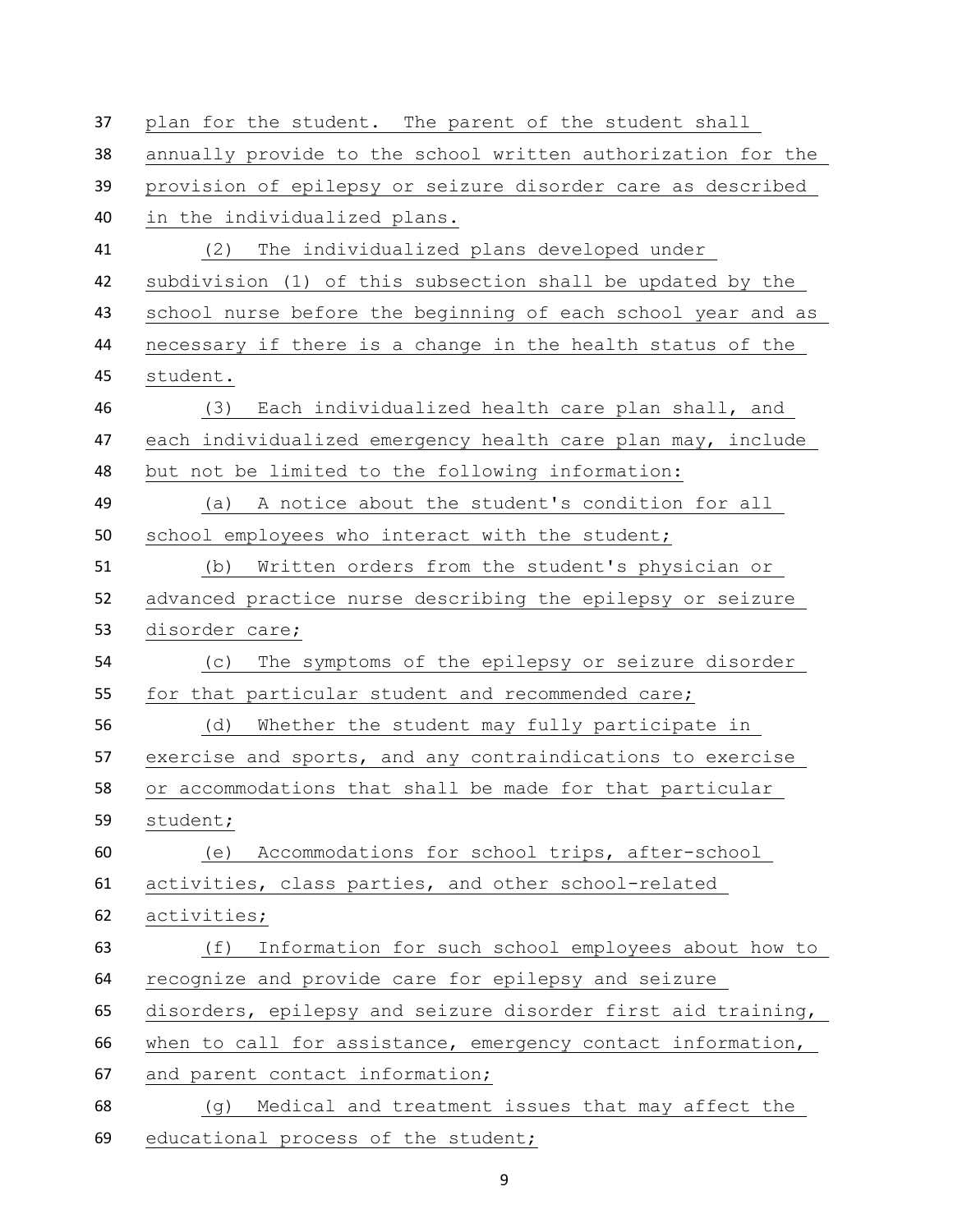(h) The student's ability to manage, and the student's level of understanding of, the student's epilepsy or seizure disorder; and (i) How to maintain communication with the student, the student's parent and health care team, the school nurse or the school administrator or the administrator's designee in the absence of the school nurse, and the school employees. 4. (1) The school nurse assigned to a particular school or the school administrator or the administrator's designee in the absence of the school nurse shall coordinate the provision of epilepsy and seizure disorder care at that school and ensure that all school employees are trained every two years in the care of students with epilepsy and seizure disorders including, but not limited to, school employees working with school-sponsored programs outside of the regular school day, as provided in the student's individualized plans. (2) The training required under subdivision (1) of this subsection shall include an online or in-person course of instruction approved by the department of health and senior services that is provided by a reputable, local, Missouri-based health care or nonprofit organization that supports the welfare of individuals with epilepsy and seizure disorders. 5. The school nurse or the school administrator or the administrator's designee in the absence of the school nurse shall obtain a release from a student's parent to authorize the sharing of medical information between the student's physician or advanced practice nurse and other health care providers. The release shall also authorize the school nurse or the school administrator or the administrator's designee in the absence of the school nurse to share medical information with other school employees in the school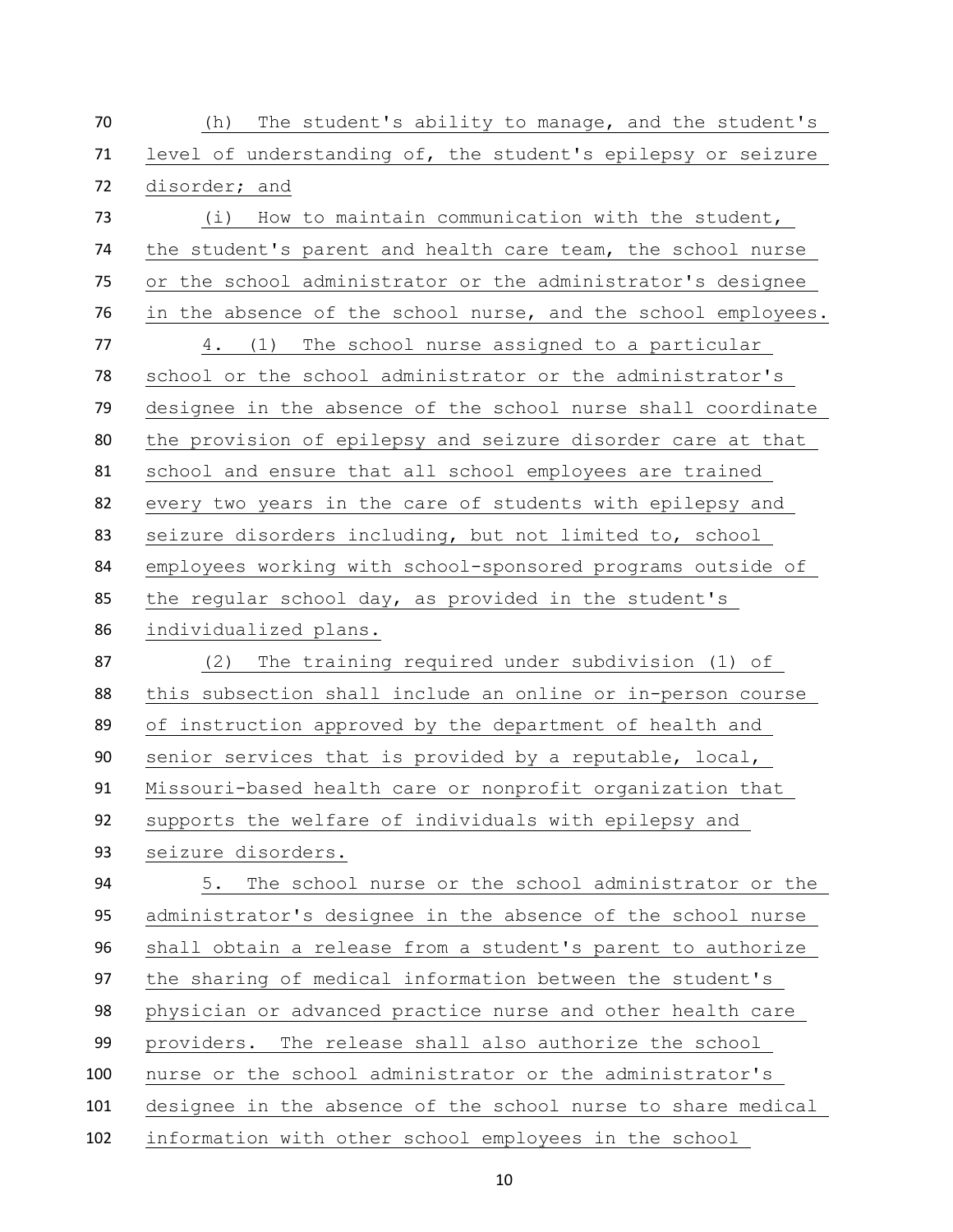district as necessary. No sharing of information under this subsection shall be construed to be a violation of the federal Health Insurance Portability and Accountability Act of 1996 (HIPAA) (Pub. L. 104-191), as amended, if a student's parent has provided a release under this subsection. 6. No school employee including, but not limited to, a school nurse, a school bus driver, a school bus aide, or any other officer or agent of a school shall be held liable for any good faith act or omission consistent with the provisions of this section, nor shall an action before the state board of nursing lie against a school nurse for any such action taken by a school employee trained in good faith by the school nurse under this section. "Good faith" shall not be construed to include willful misconduct, gross negligence, or recklessness. 170.047. 1. This section shall be known and may be cited as the "Jason Flatt/Avery Reine Cantor Act". 2. (1) Beginning in the 2017-18 school year and continuing until the end of the 2022-23 school year, any licensed educator may annually complete up to two hours of training or professional development in youth suicide awareness and prevention as part of the professional development hours required for state board of education certification. (2) Beginning in the 2023-24 school year and continuing in subsequent school years, the practicing teacher assistance programs established under section 168.400 may offer and include at least two hours of in- service training provided by each local school district for all practicing teachers in such district regarding suicide prevention. Each school year, all teachers, principals, and licensed educators in each district may attend such training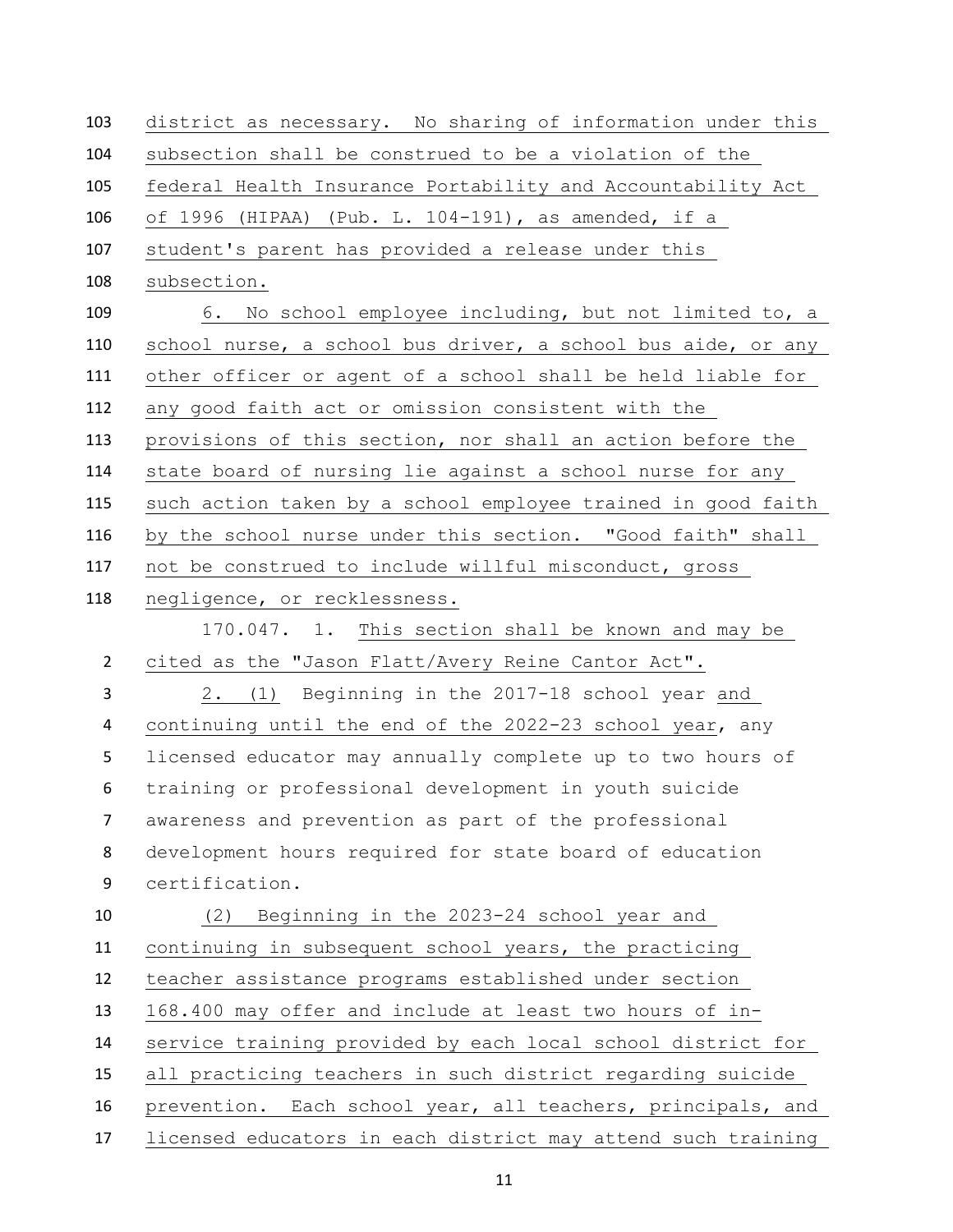or complete training on suicide prevention through self- review of suicide prevention materials. Attendance at the training shall count as two contact hours of professional development under section 168.021 and shall count as two hours of any other such training required under this section.

 **[**2.**]** 3. The department of elementary and secondary education shall develop guidelines suitable for training or professional development in youth suicide awareness and prevention. The department **[**shall**]** may develop materials that may be used for **[**such**]** the training **[**or professional development**]** described under subsection 2 of this section or may offer districts materials developed by a third party that districts may use for the training.

 **[**3.**]** 4. For purposes of this section, the term "licensed educator" shall refer to any teacher with a certificate of license to teach issued by the state board of education or any other educator or administrator required to maintain a professional license issued by the state board of education.

 **[**4.**]** 5. The department of elementary and secondary education may promulgate rules and regulations to implement this section.

 **[**5.**]** 6. Any rule or portion of a rule, as that term is defined in section 536.010, that is created under the authority delegated in this section shall become effective only if it complies with and is subject to all of the provisions of chapter 536 and, if applicable, section 536.028. This section and chapter 536 are nonseverable and if any of the powers vested with the general assembly pursuant to chapter 536 to review, to delay the effective date, or to disapprove and annul a rule are subsequently held unconstitutional, then the grant of rulemaking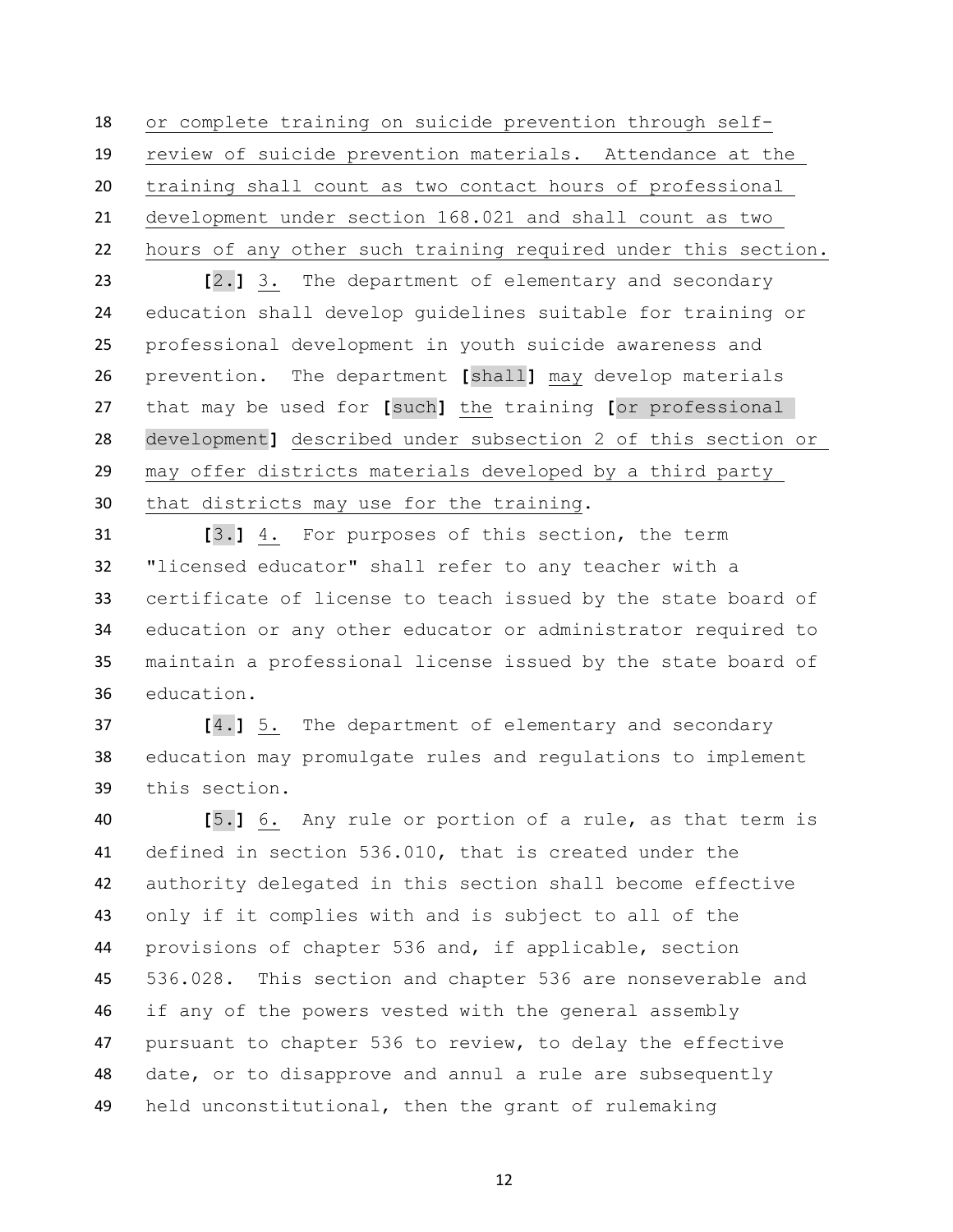authority and any rule proposed or adopted after August 28, 2016, shall be invalid and void.

 170.048. 1. By July 1, 2018, each district shall adopt a policy for youth suicide awareness and prevention, including plans for how the district will provide for the training and education of its district employees.

 2. Each district's policy shall address and include, but not be limited to, the following:

 (1) Strategies that can help identify students who are at possible risk of suicide;

 (2) Strategies and protocols for helping students at possible risk of suicide; and

(3) Protocols for responding to a suicide death.

 3. By July 1, 2017, the department of elementary and secondary education shall develop a model policy that districts may adopt. When developing the model policy, the department shall cooperate, consult with, and seek input from organizations that have expertise in youth suicide awareness and prevention. By July 1, 2021, and at least every three years thereafter, the department shall request information and seek feedback from districts on their experience with the policy for youth suicide awareness and prevention. The department shall review this information and may use it to adapt the department's model policy. The department shall post any information on its website that it has received from districts that it deems relevant. The department shall not post any confidential information or any information that personally identifies any student or school employee.

 4. (1) Beginning July 1, 2023, a public school or charter school that serves any pupils in grades seven to twelve and that issues pupil identification cards shall have printed on either side of the cards the three-digit dialing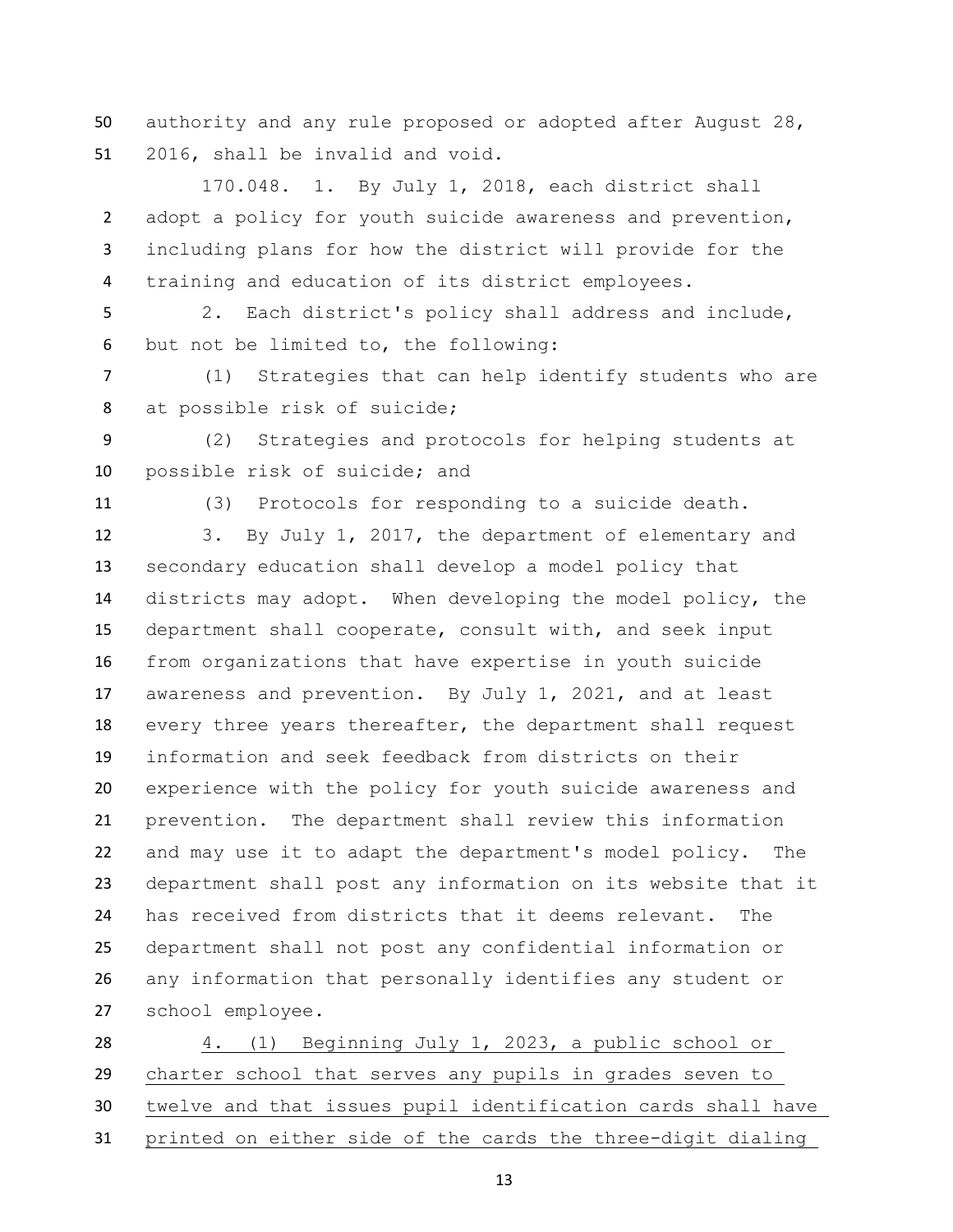code that directs calls and routes text messages to the Suicide and Crisis Lifeline, 988. (2) If, on July 1, 2023, a public school or charter school subject to the requirements of this subsection has a supply of unissued pupil identification cards that do not comply with the requirements of subdivision (1) of this subsection, the school shall issue those cards until that supply is depleted. (3) Subdivision (1) of this subsection shall apply to a pupil identification card issued for the first time to a pupil and to a card issued to replace a damaged or lost card. 173.1200. 1. Each public institution of higher education shall develop and implement a policy to advise students and staff on suicide prevention programs available on and off campus that includes, but is not limited to: (1) Crisis intervention access, which includes information for national, state, and local suicide prevention hotlines; (2) Mental health program access, which provides information on the availability of local mental health clinics, student health services, and counseling services; (3) Multimedia application access, which includes crisis hotline contact information, suicide warning signs, resources offered, and free-of-cost applications;

 (4) Student communication plans, which consist of creating outreach plans regarding educational and outreach activities on suicide prevention; and

 (5) Post intervention plans, which include creating a strategic plan to communicate effectively with students, staff, and parents after the loss of a student to suicide.

 2. Such policy shall also advise students, faculty, and staff, including residence hall staff, of the proper procedures for identifying and addressing the needs of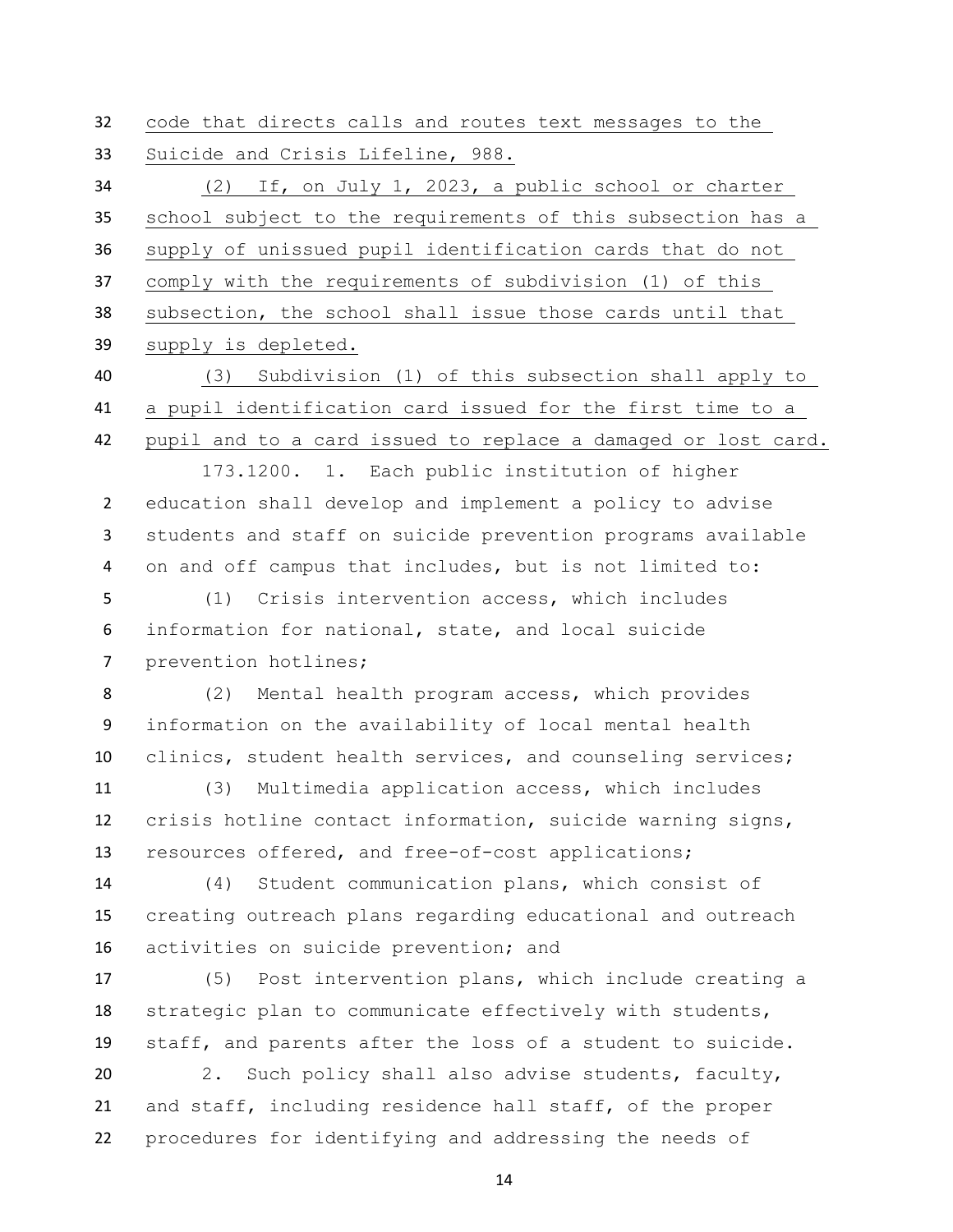students exhibiting suicidal tendencies or behavior, and shall provide for training, where appropriate.

 3. Each public institution of higher education shall provide all incoming students with information about depression and suicide prevention resources available to students. The information provided to students shall include available mental health services and other support services, including student-run organizations for individuals at risk of or affected by suicide.

 4. The information prescribed by subdivisions (1) through (4) of subsection 1 of this section shall be posted on the website of each institution of higher education in this state.

 5. Any applicable free-of-cost prevention materials or programs shall be posted on the websites of the public institutions of higher education and the department of higher education and workforce development.

 6. (1) Each public institution of higher education shall establish and maintain methods of anonymous reporting concerning unsafe, potentially harmful, dangerous, violent, or criminal activities, or the threat of such activities.

 (2) Such methods shall ensure that the identity of the 45 reporting party remains unknown to all persons and entities, including law enforcement officers and employees or other persons, except when criminal, civil, or administrative action is initiated regarding unsafe, potentially harmful, dangerous, violent, or criminal activities, or the threat of such activities.

 7. (1) Beginning July 1, 2023, a public institution of higher education that issues student identification cards shall have printed on either side of the cards the three- digit dialing code that directs calls and routes text messages to the Suicide and Crisis Lifeline, 988.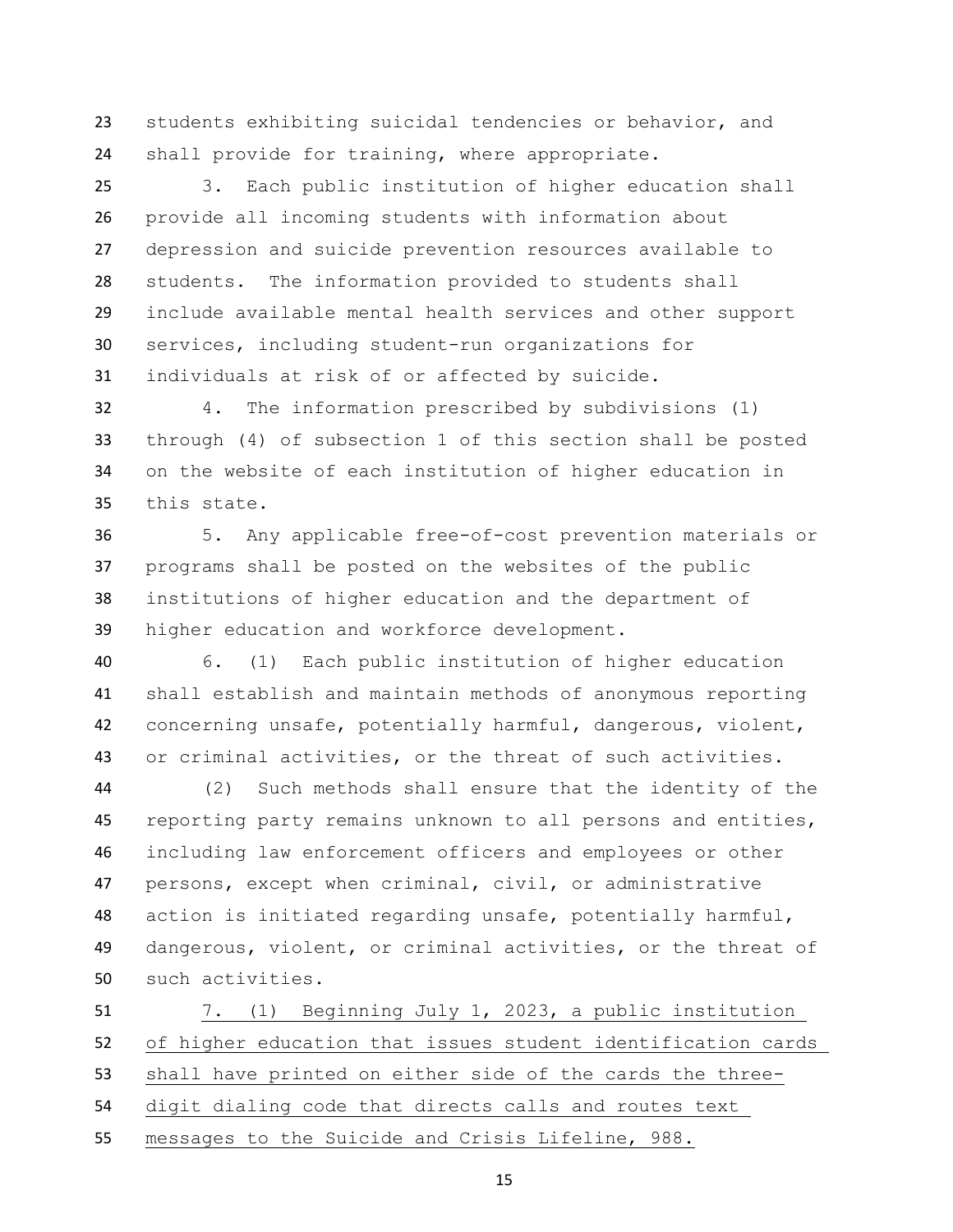(2) If, on July 1, 2023, a public institution of higher education subject to the requirements of this subsection has a supply of unissued student identification cards that do not comply with the requirements of subdivision (1) of this subsection, the institution shall issue those cards until that supply is depleted. (3) Subdivision (1) of this subsection shall apply to a student identification card issued for the first time to a student and to a card issued to replace a damaged or lost

card.

 190.100. As used in sections 190.001 to 190.245 and section 190.257, the following words and terms mean:

 (1) "Advanced emergency medical technician" or "AEMT", a person who has successfully completed a course of instruction in certain aspects of advanced life support care as prescribed by the department and is licensed by the department in accordance with sections 190.001 to 190.245 and rules and regulations adopted by the department pursuant to sections 190.001 to 190.245;

 (2) "Advanced life support (ALS)", an advanced level of care as provided to the adult and pediatric patient such as defined by national curricula, and any modifications to that curricula specified in rules adopted by the department pursuant to sections 190.001 to 190.245;

 (3) "Ambulance", any privately or publicly owned vehicle or craft that is specially designed, constructed or modified, staffed or equipped for, and is intended or used, maintained or operated for the transportation of persons who are sick, injured, wounded or otherwise incapacitated or helpless, or who require the presence of medical equipment being used on such individuals, but the term does not include any motor vehicle specially designed, constructed or converted for the regular transportation of persons who are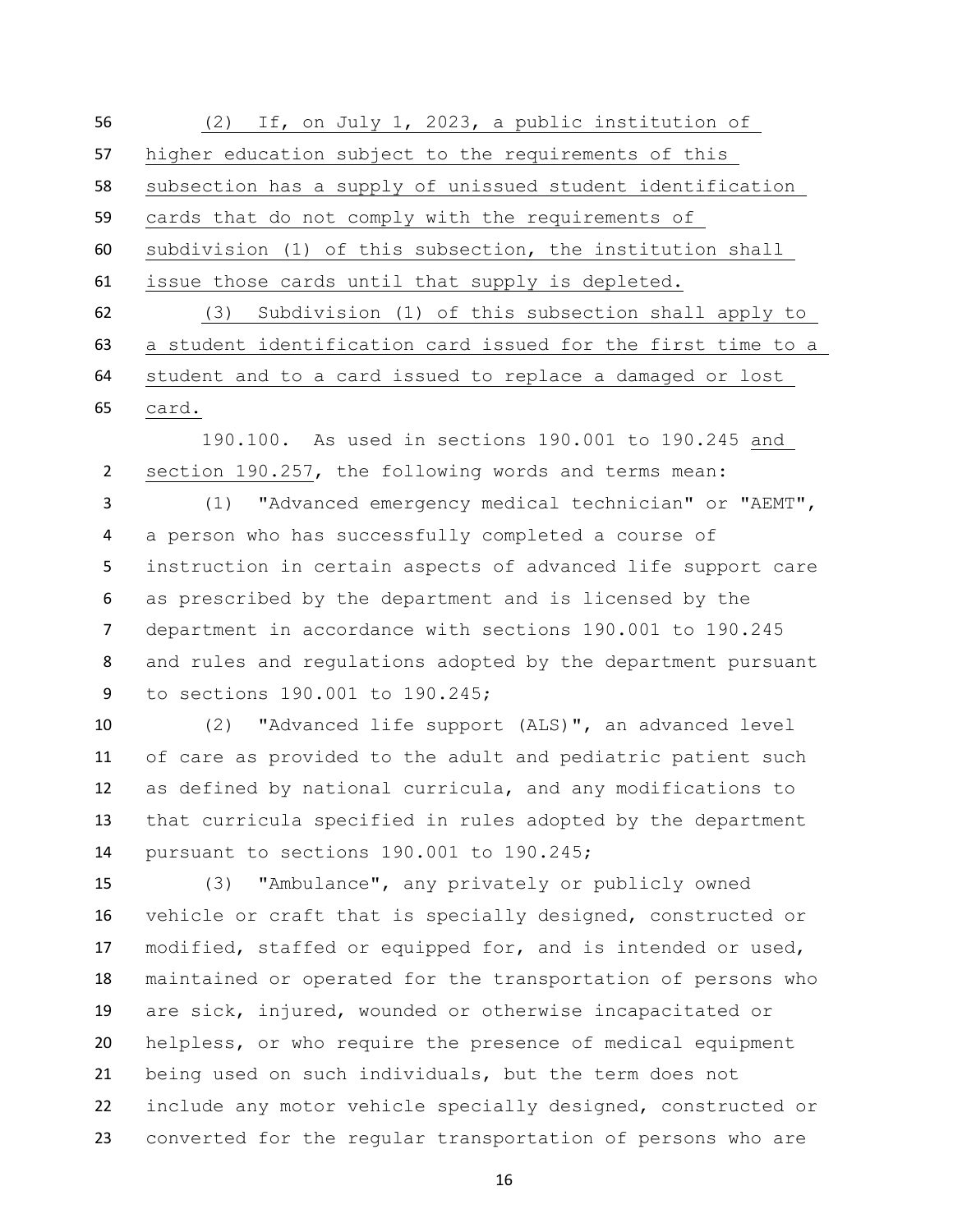disabled, handicapped, normally using a wheelchair, or otherwise not acutely ill, or emergency vehicles used within airports;

 (4) "Ambulance service", a person or entity that provides emergency or nonemergency ambulance transportation and services, or both, in compliance with sections 190.001 to 190.245, and the rules promulgated by the department pursuant to sections 190.001 to 190.245;

 (5) "Ambulance service area", a specific geographic area in which an ambulance service has been authorized to operate;

 (6) "Basic life support (BLS)", a basic level of care, as provided to the adult and pediatric patient as defined by national curricula, and any modifications to that curricula specified in rules adopted by the department pursuant to sections 190.001 to 190.245;

 (7) "Council", the state advisory council on emergency medical services;

 (8) "Department", the department of health and senior services, state of Missouri;

 (9) "Director", the director of the department of health and senior services or the director's duly authorized representative;

 (10) "Dispatch agency", any person or organization that receives requests for emergency medical services from 49 the public, by telephone or other means, and is responsible for dispatching emergency medical services;

 (11) "Emergency", the sudden and, at the time, unexpected onset of a health condition that manifests itself by symptoms of sufficient severity that would lead a prudent layperson, possessing an average knowledge of health and medicine, to believe that the absence of immediate medical care could result in: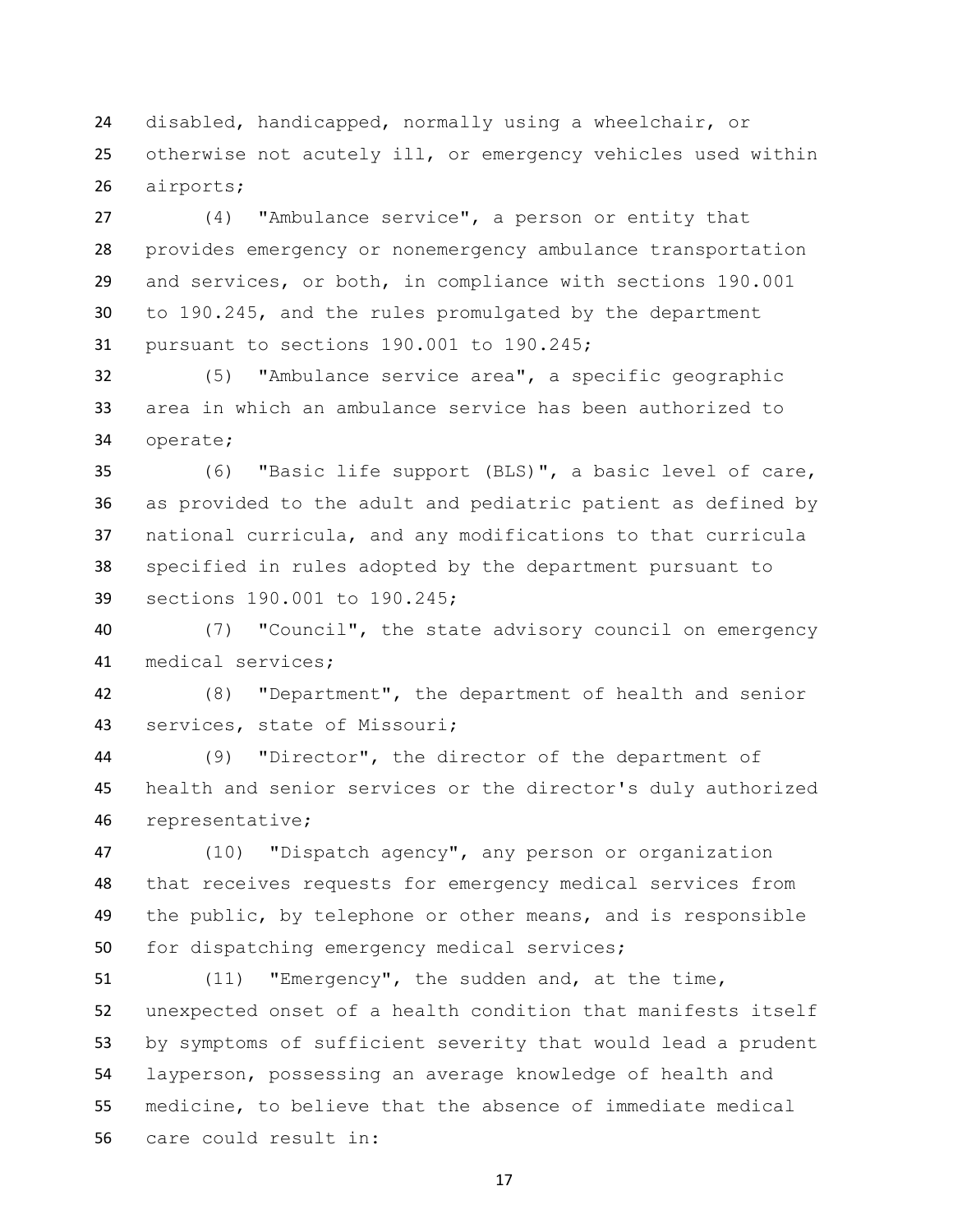(a) Placing the person's health, or with respect to a pregnant woman, the health of the woman or her unborn child, in significant jeopardy;

(b) Serious impairment to a bodily function;

(c) Serious dysfunction of any bodily organ or part;

(d) Inadequately controlled pain;

 (12) "Emergency medical dispatcher", a person who receives emergency calls from the public and has successfully completed an emergency medical dispatcher course, meeting or exceeding the national curriculum of the United States Department of Transportation and any modifications to such curricula specified by the department through rules adopted pursuant to sections 190.001 to 190.245;

 (13) "Emergency medical responder", a person who has successfully completed an emergency first response course meeting or exceeding the national curriculum of the U.S. Department of Transportation and any modifications to such curricula specified by the department through rules adopted under sections 190.001 to 190.245 and who provides emergency medical care through employment by or in association with an emergency medical response agency;

 (14) "Emergency medical response agency", any person that regularly provides a level of care that includes first response, basic life support or advanced life support, exclusive of patient transportation;

 (15) "Emergency medical services for children (EMS-C) system", the arrangement of personnel, facilities and equipment for effective and coordinated delivery of pediatric emergency medical services required in prevention and management of incidents which occur as a result of a medical emergency or of an injury event, natural disaster or similar situation;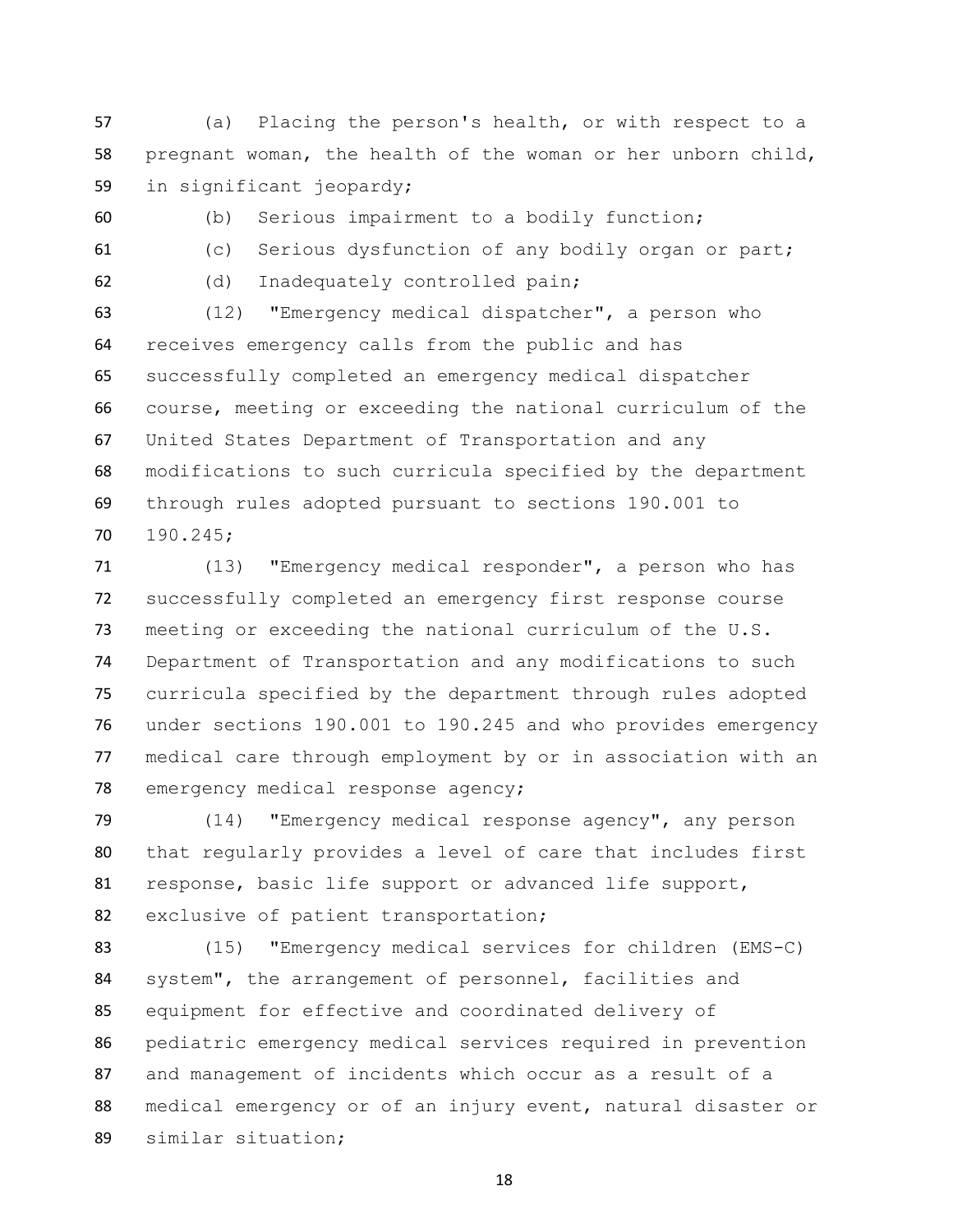(16) "Emergency medical services (EMS) system", the arrangement of personnel, facilities and equipment for the effective and coordinated delivery of emergency medical services required in prevention and management of incidents occurring as a result of an illness, injury, natural disaster or similar situation;

 (17) "Emergency medical technician", a person licensed in emergency medical care in accordance with standards prescribed by sections 190.001 to 190.245, and by rules adopted by the department pursuant to sections 190.001 to 190.245;

 (18) "Emergency medical technician-basic" or "EMT-B", a person who has successfully completed a course of instruction in basic life support as prescribed by the department and is licensed by the department in accordance with standards prescribed by sections 190.001 to 190.245 and rules adopted by the department pursuant to sections 190.001 to 190.245;

 (19) "Emergency medical technician-community paramedic", "community paramedic", or "EMT-CP", a person who is certified as an emergency medical technician-paramedic and is certified by the department in accordance with standards prescribed in section 190.098;

 (20) "Emergency medical technician-paramedic" or "EMT- P", a person who has successfully completed a course of instruction in advanced life support care as prescribed by the department and is licensed by the department in accordance with sections 190.001 to 190.245 and rules adopted by the department pursuant to sections 190.001 to 190.245;

 (21) "Emergency services", health care items and services furnished or required to screen and stabilize an emergency which may include, but shall not be limited to,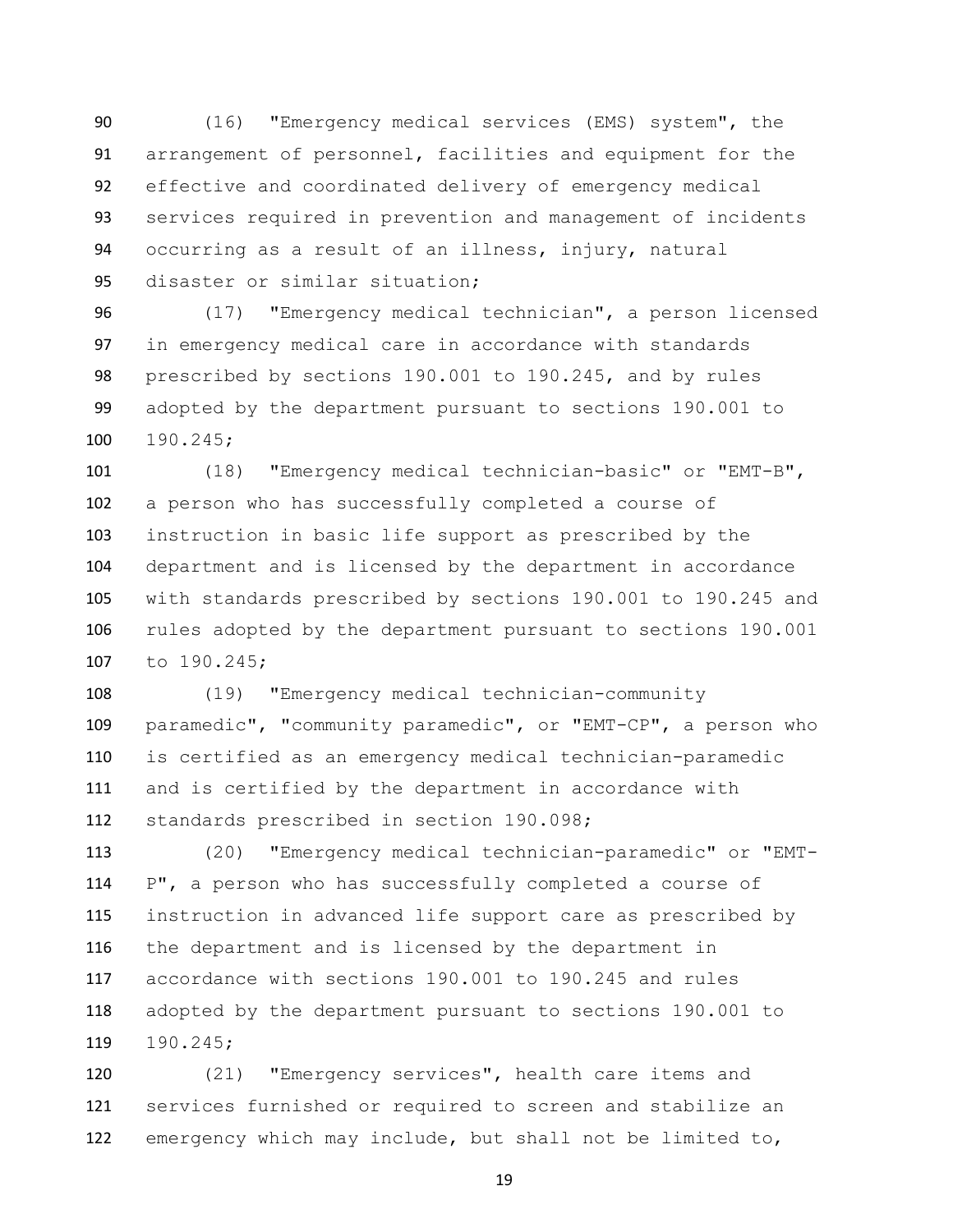health care services that are provided in a licensed hospital's emergency facility by an appropriate provider or by an ambulance service or emergency medical response agency;

 (22) "Health care facility", a hospital, nursing home, physician's office or other fixed location at which medical 128 and health care services are performed;

 (23) "Hospital", an establishment as defined in the hospital licensing law, subsection 2 of section 197.020, or 131 a hospital operated by the state;

 (24) "Medical control", supervision provided by or under the direction of physicians, or their designated registered nurse, including both online medical control, instructions by radio, telephone, or other means of direct communications, and offline medical control through supervision by treatment protocols, case review, training, 138 and standing orders for treatment;

 (25) "Medical direction", medical guidance and supervision provided by a physician to an emergency services 141 provider or emergency medical services system;

 (26) "Medical director", a physician licensed pursuant to chapter 334 designated by the ambulance service or emergency medical response agency and who meets criteria specified by the department by rules pursuant to sections 190.001 to 190.245;

 (27) "Memorandum of understanding", an agreement between an emergency medical response agency or dispatch agency and an ambulance service or services within whose 150 territory the agency operates, in order to coordinate 151 emergency medical services;

 (28) "Patient", an individual who is sick, injured, wounded, diseased, or otherwise incapacitated or helpless, or dead, excluding deceased individuals being transported from or between private or public institutions, homes or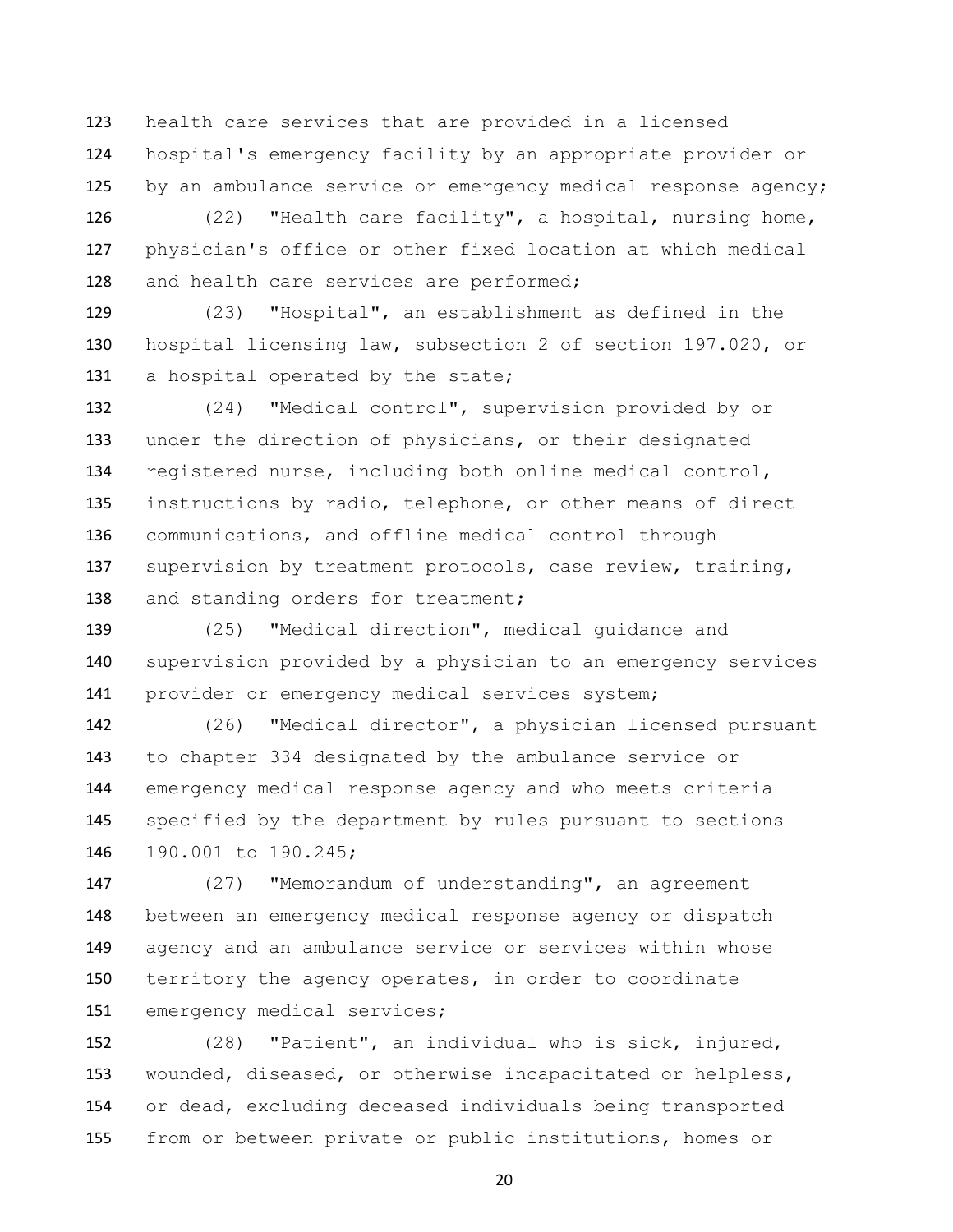cemeteries, and individuals declared dead prior to the time an ambulance is called for assistance;

 (29) "Person", as used in these definitions and elsewhere in sections 190.001 to 190.245, any individual, firm, partnership, copartnership, joint venture, association, cooperative organization, corporation, municipal or private, and whether organized for profit or not, state, county, political subdivision, state department, commission, board, bureau or fraternal organization, estate, public trust, business or common law trust, receiver, assignee for the benefit of creditors, trustee or trustee in bankruptcy, or any other service user or provider;

 (30) "Physician", a person licensed as a physician 169 pursuant to chapter 334;

 (31) "Political subdivision", any municipality, city, county, city not within a county, ambulance district or fire protection district located in this state which provides or 173 has authority to provide ambulance service;

 (32) "Professional organization", any organized group or association with an ongoing interest regarding emergency medical services. Such groups and associations could include those representing volunteers, labor, management, firefighters, EMT-B's, nurses, EMT-P's, physicians, communications specialists and instructors. Organizations could also represent the interests of ground ambulance services, air ambulance services, fire service organizations, law enforcement, hospitals, trauma centers, communication centers, pediatric services, labor unions and poison control services;

 (33) "Proof of financial responsibility", proof of ability to respond to damages for liability, on account of accidents occurring subsequent to the effective date of such proof, arising out of the ownership, maintenance or use of a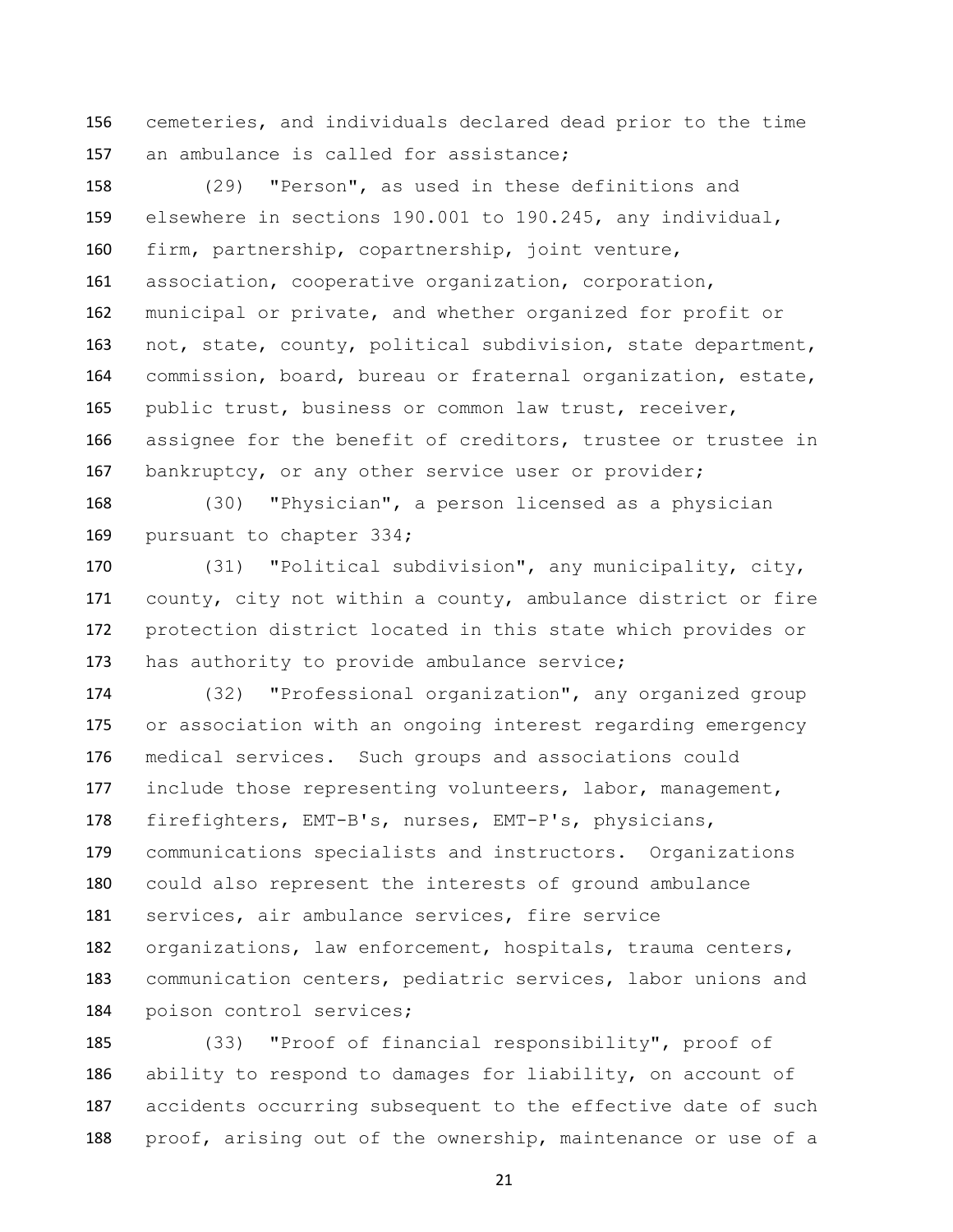motor vehicle in the financial amount set in rules promulgated by the department, but in no event less than the statutory minimum required for motor vehicles. Proof of financial responsibility shall be used as proof of self-insurance;

 (34) "Protocol", a predetermined, written medical care guideline, which may include standing orders;

 (35) "Regional EMS advisory committee", a committee formed within an emergency medical services (EMS) region to 198 advise ambulance services, the state advisory council on EMS 199 and the department;

 (36) "Specialty care transportation", the transportation of a patient requiring the services of an emergency medical technician-paramedic who has received additional training beyond the training prescribed by the department. Specialty care transportation services shall be defined in writing in the appropriate local protocols for ground and air ambulance services and approved by the local physician medical director. The protocols shall be maintained by the local ambulance service and shall define the additional training required of the emergency medical technician-paramedic;

 (37) "Stabilize", with respect to an emergency, the provision of such medical treatment as may be necessary to attempt to assure within reasonable medical probability that no material deterioration of an individual's medical condition is likely to result from or occur during ambulance transportation unless the likely benefits of such 217 transportation outweigh the risks;

 (38) "State advisory council on emergency medical services", a committee formed to advise the department on policy affecting emergency medical service throughout the state;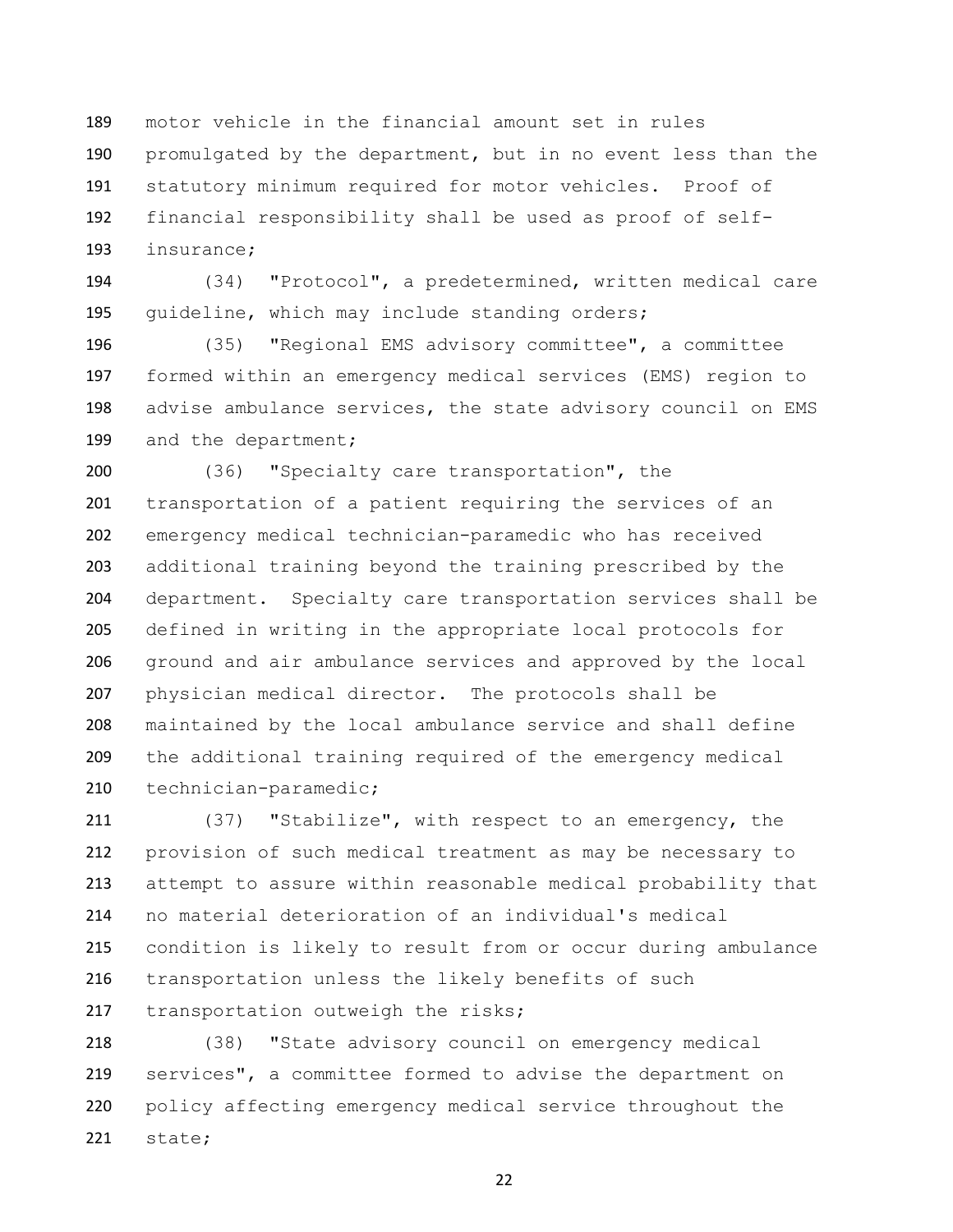(39) "State EMS medical directors advisory committee", a subcommittee of the state advisory council on emergency medical services formed to advise the state advisory council on emergency medical services and the department on medical issues;

 (40) "STEMI" or "ST-elevation myocardial infarction", a type of heart attack in which impaired blood flow to the patient's heart muscle is evidenced by ST-segment elevation in electrocardiogram analysis, and as further defined in rules promulgated by the department under sections 190.001 to 190.250;

 (41) "STEMI care", includes education and prevention, emergency transport, triage, and acute care and rehabilitative services for STEMI that requires immediate medical or surgical intervention or treatment;

 (42) "STEMI center", a hospital that is currently designated as such by the department to care for patients with ST-segment elevation myocardial infarctions;

 (43) "Stroke", a condition of impaired blood flow to a 241 patient's brain as defined by the department;

 (44) "Stroke care", includes emergency transport, triage, and acute intervention and other acute care services for stroke that potentially require immediate medical or surgical intervention or treatment, and may include education, primary prevention, acute intervention, acute and 247 subacute management, prevention of complications, secondary stroke prevention, and rehabilitative services;

 (45) "Stroke center", a hospital that is currently 250 designated as such by the department;

 (46) "Time-critical diagnosis", trauma care, stroke care, and STEMI care occurring either outside of a hospital or in a center designated under section 190.241;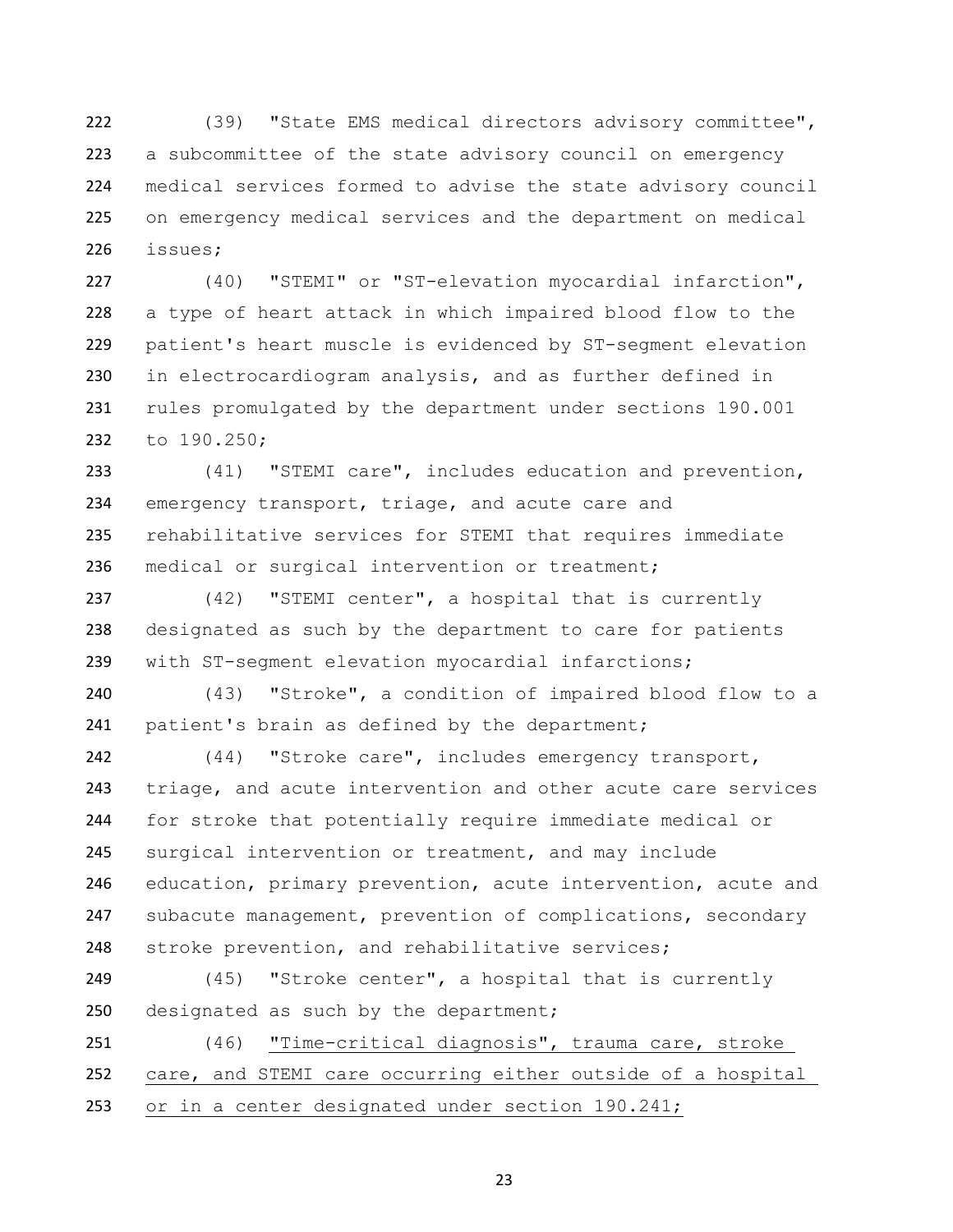(47) "Time-critical diagnosis advisory committee", a committee formed under section 190.257 to advise the department on policies impacting trauma, stroke, and STEMI center designations; regulations on trauma care, stroke care, and STEMI care; and the transport of trauma, stroke, and STEMI patients;

 (48) "Trauma", an injury to human tissues and organs 261 resulting from the transfer of energy from the environment;

 **[**(47)**]** (49) "Trauma care" includes injury prevention, triage, acute care and rehabilitative services for major single system or multisystem injuries that potentially require immediate medical or surgical intervention or treatment;

 **[**(48)**]** (50) "Trauma center", a hospital that is currently designated as such by the department.

190.101. 1. There is hereby established a "State Advisory Council on Emergency Medical Services" which shall consist of sixteen members, one of which shall be a resident of a city not within a county. The members of the council shall be appointed by the governor with the advice and consent of the senate and shall serve terms of four years. The governor shall designate one of the members as chairperson. The chairperson may appoint subcommittees that include noncouncil members.

 2. The state EMS medical directors advisory committee and the regional EMS advisory committees will be recognized as subcommittees of the state advisory council on emergency medical services.

 3. The council shall have geographical representation and representation from appropriate areas of expertise in emergency medical services including volunteers, professional organizations involved in emergency medical services, EMT's, paramedics, nurses, firefighters,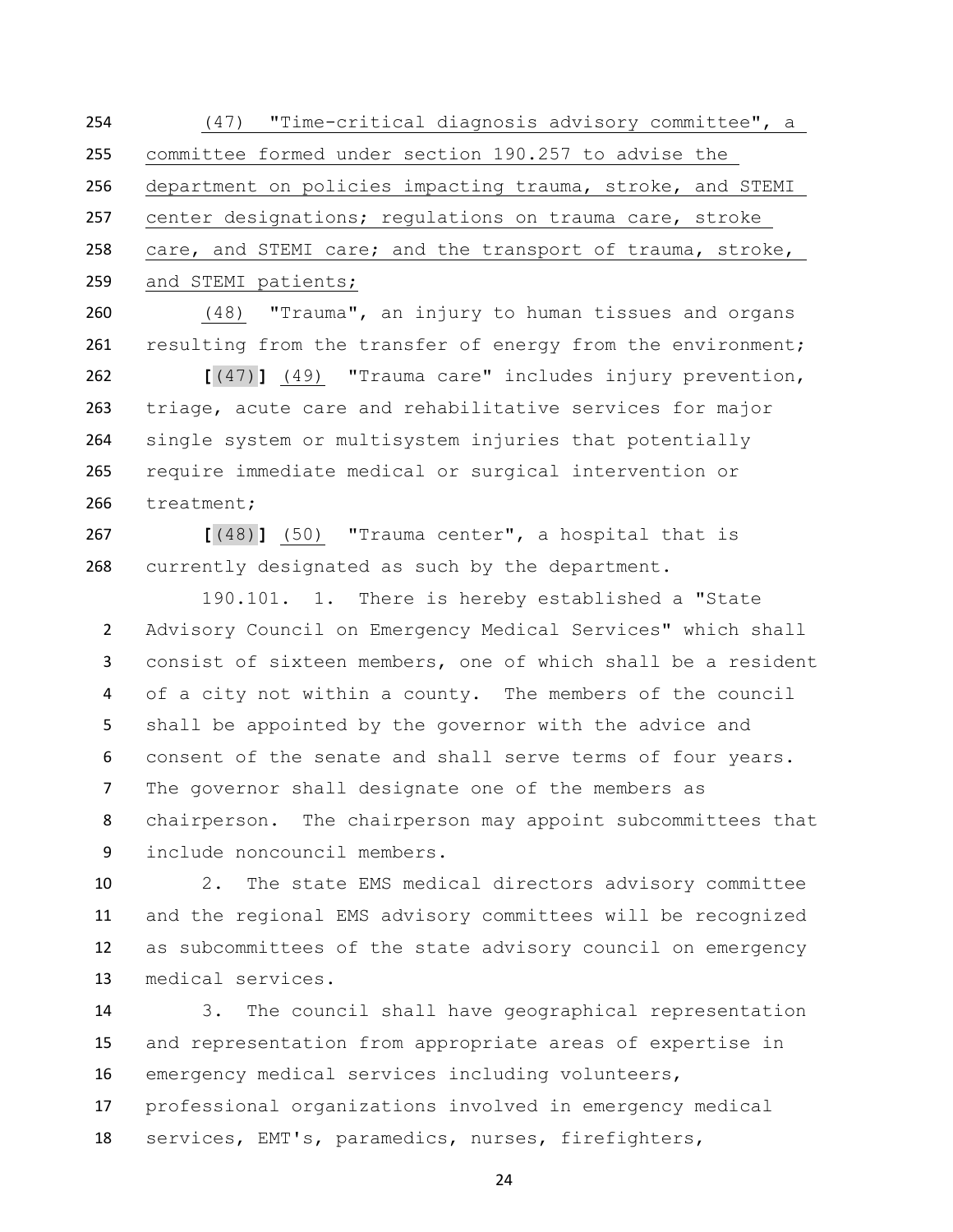physicians, ambulance service administrators, hospital administrators and other health care providers concerned with emergency medical services. The regional EMS advisory committees shall serve as a resource for the identification of potential members of the state advisory council on emergency medical services.

 4. The state EMS medical director, as described under section 190.103, shall serve as an ex officio member of the council.

 5. The members of the council and subcommittees shall serve without compensation except that members of the council shall, subject to appropriations, be reimbursed for reasonable travel expenses and meeting expenses related to the functions of the council.

 **[**5.**]** 6. The purpose of the council is to make recommendations to the governor, the general assembly, and the department on policies, plans, procedures and proposed regulations on how to improve the statewide emergency medical services system. The council shall advise the governor, the general assembly, and the department on all aspects of the emergency medical services system.

 **[**6.**]** 7. (1) There is hereby established a standing subcommittee of the council to monitor the implementation of the recognition of the EMS personnel licensure interstate compact under sections 190.900 to 190.939, the interstate commission for EMS personnel practice, and the involvement of the state of Missouri. The subcommittee shall meet at least biannually and receive reports from the Missouri delegate to the interstate commission for EMS personnel practice. The subcommittee shall consist of at least seven members appointed by the chair of the council, to include at least two members as recommended by the Missouri state council of firefighters and one member as recommended by the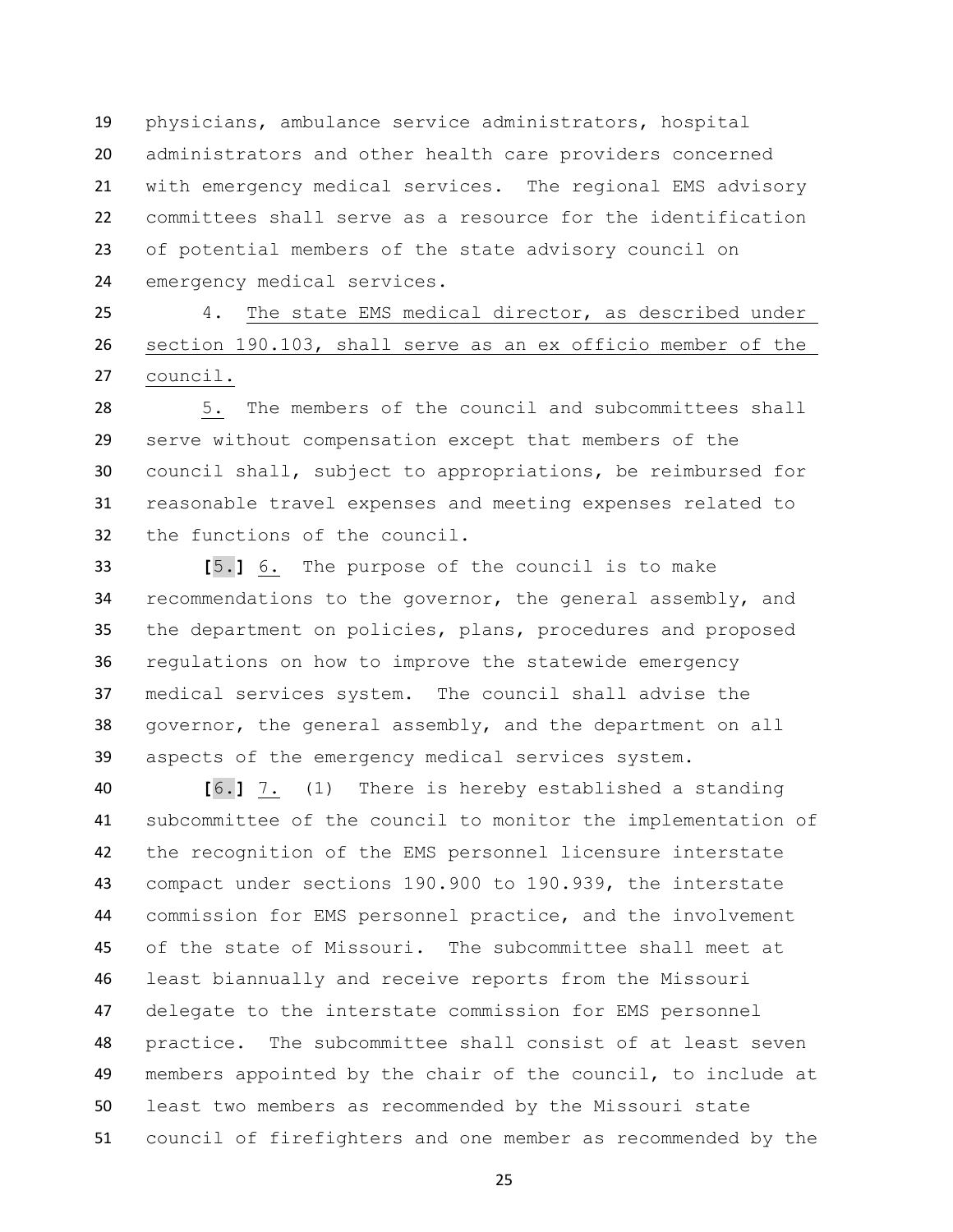Missouri Association of Fire Chiefs. The subcommittee may submit reports and recommendations to the council, the department of health and senior services, the general assembly, and the governor regarding the participation of Missouri with the recognition of the EMS personnel licensure interstate compact.

 (2) The subcommittee shall formally request a public hearing for any rule proposed by the interstate commission for EMS personnel practice in accordance with subsection 7 of section 190.930. The hearing request shall include the request that the hearing be presented live through the internet. The Missouri delegate to the interstate commission for EMS personnel practice shall be responsible for ensuring that all hearings, notices of, and related rulemaking communications as required by the compact be communicated to the council and emergency medical services personnel under the provisions of subsections 4, 5, 6, and 8 of section 190.930.

 (3) The department of health and senior services shall not establish or increase fees for Missouri emergency medical services personnel licensure in accordance with this chapter for the purpose of creating the funds necessary for payment of an annual assessment under subdivision (3) of subsection 5 of section 190.924.

 8. The council shall consult with the time-critical diagnosis advisory committee, as described under section 190.257, regarding time-critical diagnosis.

190.103. 1. One physician with expertise in emergency medical services from each of the EMS regions shall be elected by that region's EMS medical directors to serve as a regional EMS medical director. The regional EMS medical directors shall constitute the state EMS medical director's advisory committee and shall advise the department and their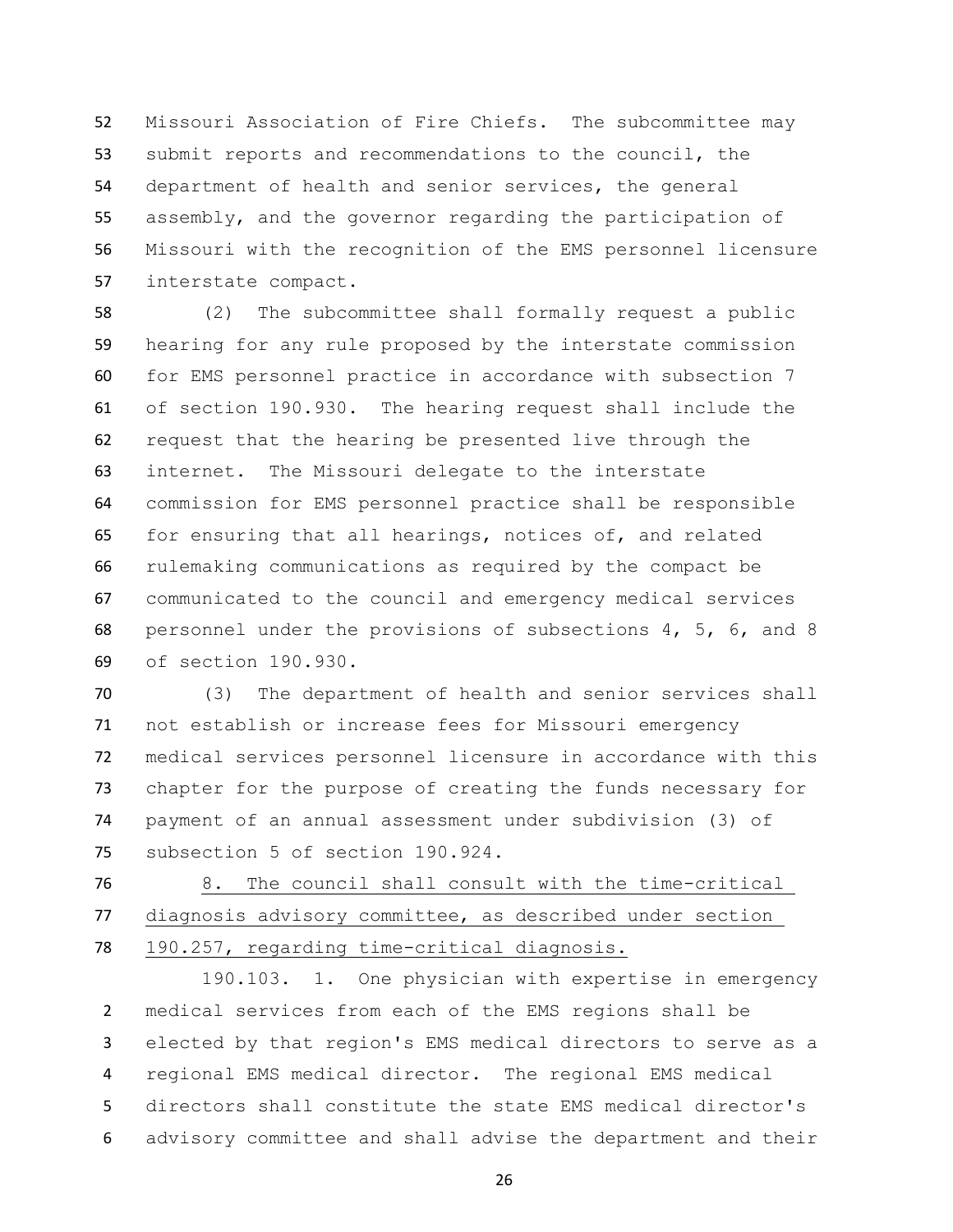region's ambulance services on matters relating to medical control and medical direction in accordance with sections 190.001 to 190.245 and rules adopted by the department pursuant to sections 190.001 to 190.245. The regional EMS medical director shall serve a term of four years. The southwest, northwest, and Kansas City regional EMS medical directors shall be elected to an initial two-year term. The central, east central, and southeast regional EMS medical directors shall be elected to an initial four-year term. All subsequent terms following the initial terms shall be four years. The state EMS medical director shall be the chair of the state EMS medical director's advisory committee, and shall be elected by the members of the regional EMS medical director's advisory committee, shall serve a term of four years, and shall seek to coordinate EMS services between the EMS regions, promote educational efforts for agency medical directors, represent Missouri EMS nationally in the role of the state EMS medical director, and seek to incorporate the EMS system into the health care system serving Missouri.

 2. A medical director is required for all ambulance services and emergency medical response agencies that provide: advanced life support services; basic life support services utilizing medications or providing assistance with patients' medications; or basic life support services performing invasive procedures including invasive airway procedures. The medical director shall provide medical direction to these services and agencies in these instances.

 3. The medical director, in cooperation with the ambulance service or emergency medical response agency administrator, shall have the responsibility and the authority to ensure that the personnel working under their supervision are able to provide care meeting established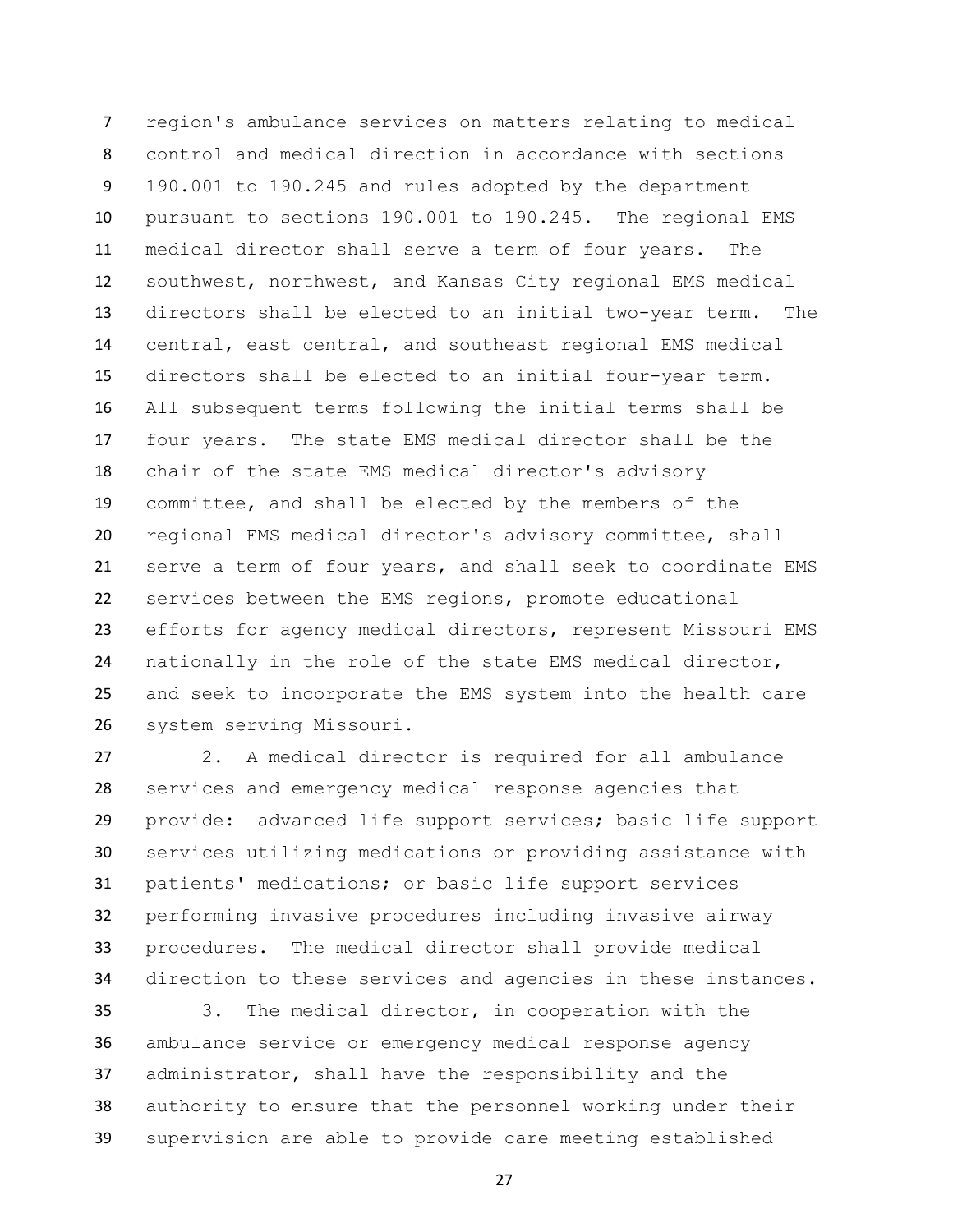standards of care with consideration for state and national standards as well as local area needs and resources. The medical director, in cooperation with the ambulance service or emergency medical response agency administrator, shall establish and develop triage, treatment and transport protocols, which may include authorization for standing orders. Emergency medical technicians shall only perform those medical procedures as directed by treatment protocols approved by the local medical director or when authorized through direct communication with online medical control.

 4. All ambulance services and emergency medical response agencies that are required to have a medical director shall establish an agreement between the service or agency and their medical director. The agreement will include the roles, responsibilities and authority of the medical director beyond what is granted in accordance with sections 190.001 to 190.245 and rules adopted by the department pursuant to sections 190.001 to 190.245. The agreement shall also include grievance procedures regarding the emergency medical response agency or ambulance service, personnel and the medical director.

 5. Regional EMS medical directors and the state EMS medical director elected as provided under subsection 1 of this section shall be considered public officials for purposes of sovereign immunity, official immunity, and the Missouri public duty doctrine defenses.

 6. The state EMS medical director's advisory committee shall be considered a peer review committee under section 537.035.

 7. Regional EMS medical directors may act to provide online telecommunication medical direction to AEMTs, EMT-Bs, EMT-Ps, and community paramedics and provide offline medical direction per standardized treatment, triage, and transport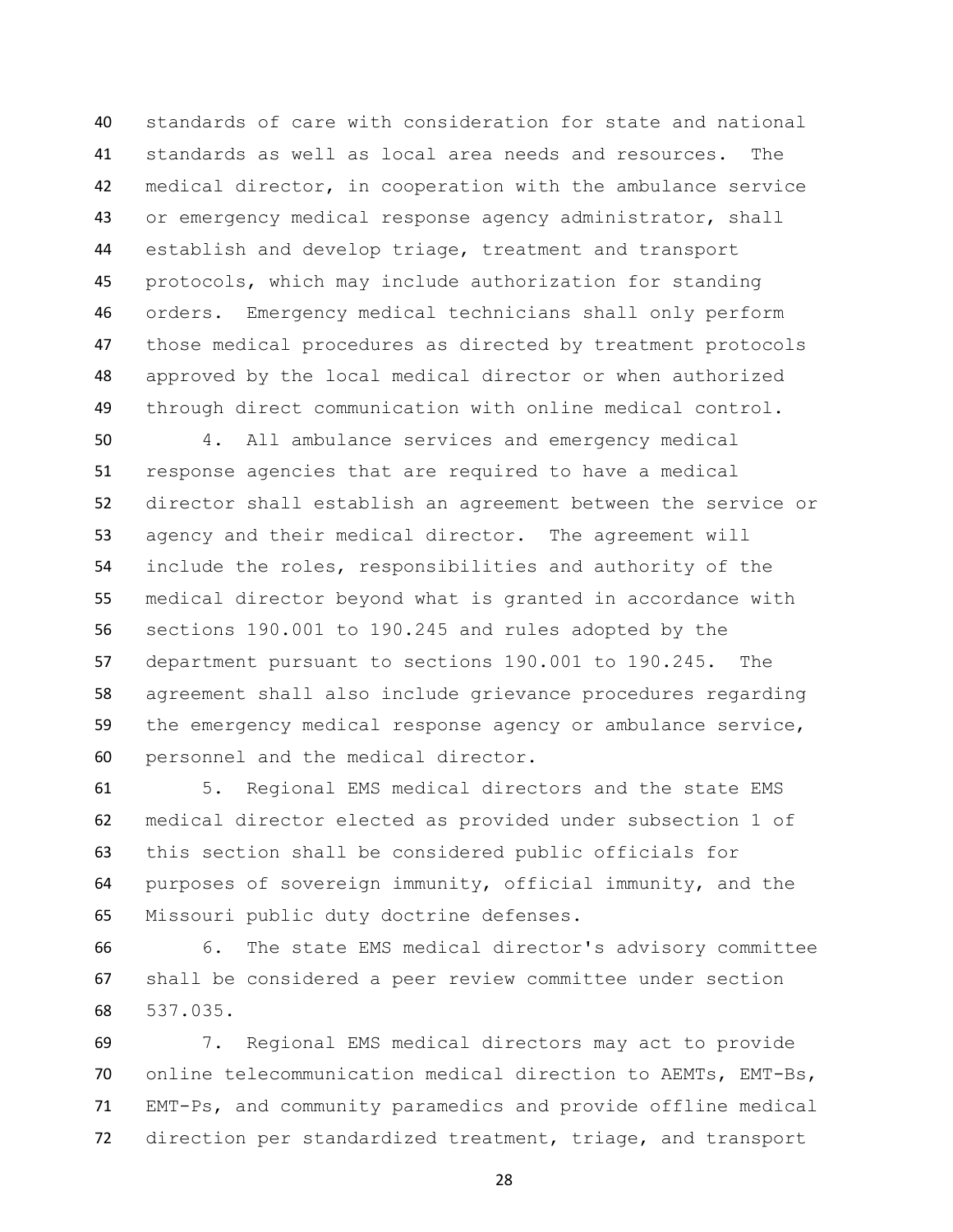protocols when EMS personnel, including AEMTs, EMT-Bs, EMT- Ps, and community paramedics, are providing care to special needs patients or at the request of a local EMS agency or medical director.

 8. When developing treatment protocols for special needs patients, regional EMS medical directors may promulgate such protocols on a regional basis across multiple political subdivisions' jurisdictional boundaries, and such protocols may be used by multiple agencies including, but not limited to, ambulance services, emergency response agencies, and public health departments. Treatment protocols shall include steps to ensure the receiving hospital is informed of the pending arrival of the special needs patient, the condition of the patient, and the treatment instituted.

 9. Multiple EMS agencies including, but not limited to, ambulance services, emergency response agencies, and public health departments shall take necessary steps to follow the regional EMS protocols established as provided under subsection 8 of this section in cases of mass casualty or state-declared disaster incidents.

 10. When regional EMS medical directors develop and implement treatment protocols for patients or provide online medical direction for patients, such activity shall not be construed as having usurped local medical direction authority in any manner.

 11. The state EMS medical directors advisory committee shall review and make recommendations regarding all proposed community and regional time-critical diagnosis plans.

 12. Notwithstanding any other provision of law to the contrary, when regional EMS medical directors are providing either online telecommunication medical direction to AEMTs, EMT-Bs, EMT-Ps, and community paramedics, or offline medical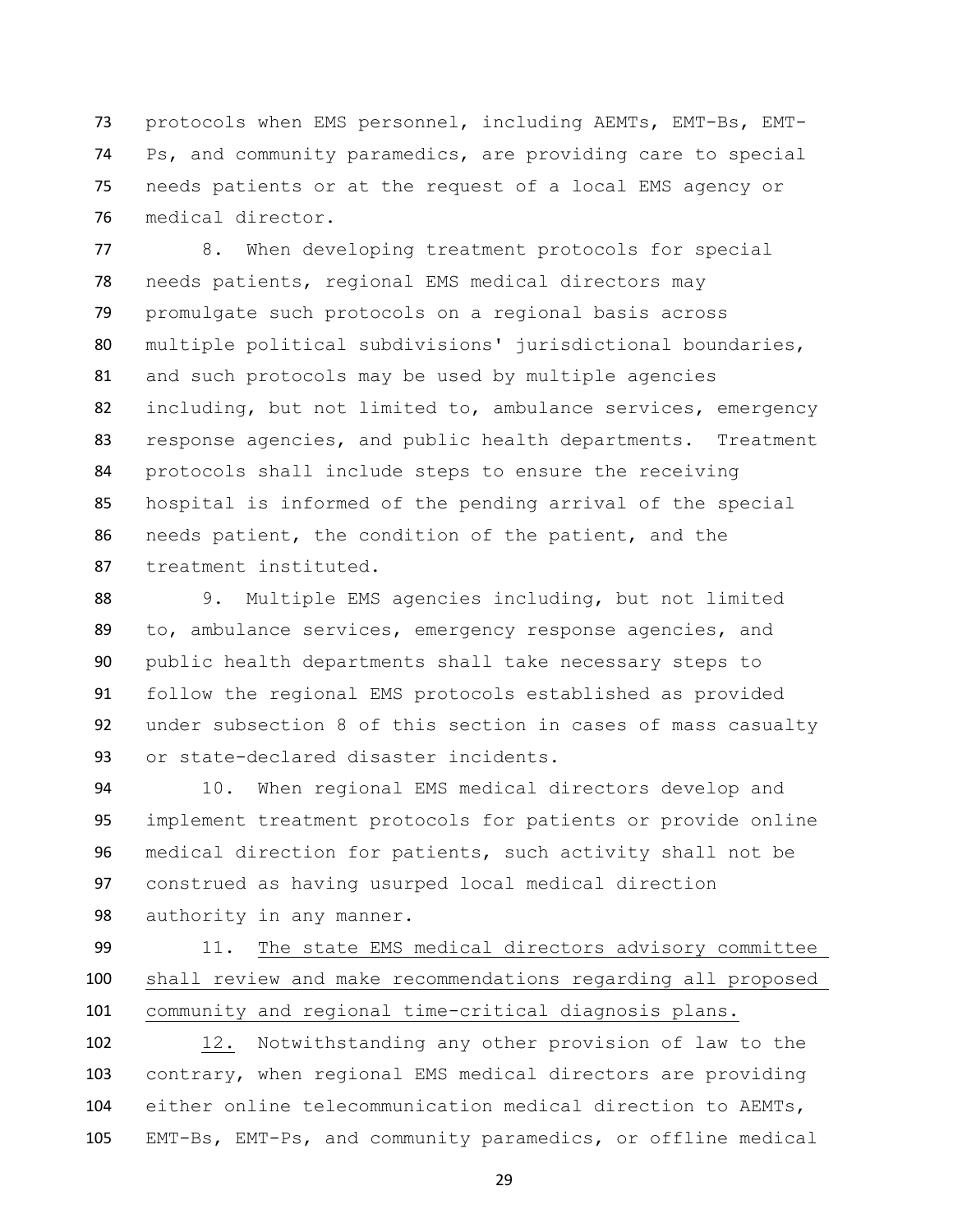direction per standardized EMS treatment, triage, and transport protocols for patients, those medical directions or treatment protocols may include the administration of the patient's own prescription medications.

 190.176. 1. The department shall develop and administer a uniform data collection system on all ambulance runs and injured patients, pursuant to rules promulgated by 4 the department for the purpose of injury etiology, patient care outcome, injury and disease prevention and research purposes. The department shall not require disclosure by hospitals of data elements pursuant to this section unless those data elements are required by a federal agency or were submitted to the department as of January 1, 1998, pursuant to:

(1) Departmental regulation of trauma centers; or

 (2) **[**The Missouri brain and spinal cord injury registry established by sections 192.735 to 192.745; or

(3)**]** Abstracts of inpatient hospital data; or

 **[**(4)**]** (3) If such data elements are requested by a lawful subpoena or subpoena duces tecum.

 2. All information and documents in any civil action, otherwise discoverable, may be obtained from any person or entity providing information pursuant to the provisions of sections 190.001 to 190.245.

190.200. 1. The department of health and senior services in cooperation with hospitals and local and regional EMS systems and agencies may provide public and professional information and education programs related to emergency medical services systems including trauma, STEMI, and stroke systems and emergency medical care and treatment. The department of health and senior services may also provide public information and education programs for informing residents of and visitors to the state of the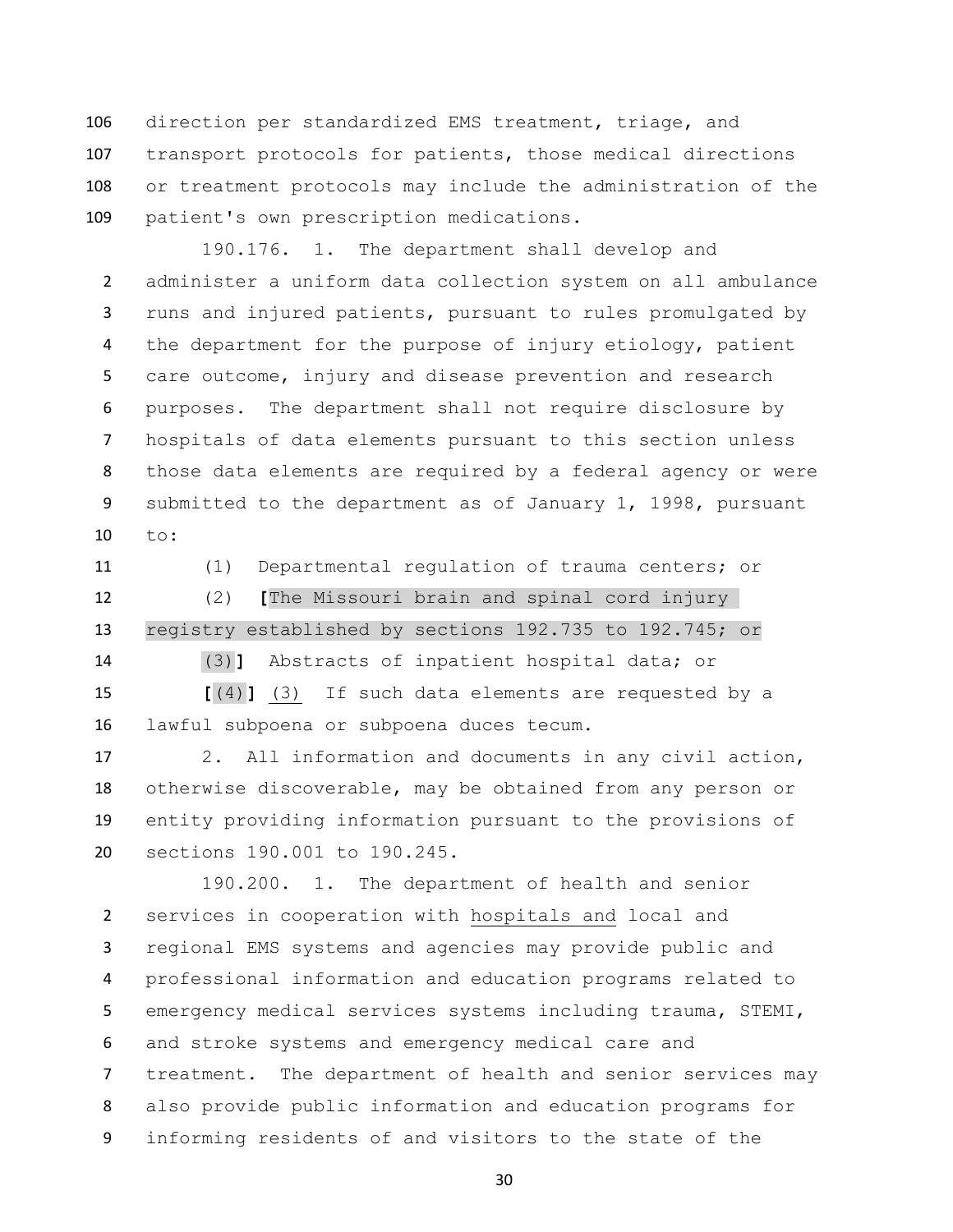availability and proper use of emergency medical services,

of the designation a hospital may receive as a trauma

 center, STEMI center, or stroke center, of the value and nature of programs to involve citizens in the administering of prehospital emergency care, including cardiopulmonary resuscitation, and of the availability of training programs in emergency care for members of the general public.

 2. The department shall, for trauma care, STEMI care, and stroke care, respectively:

 (1) Compile **[**and**]**, assess, and make publicly available peer-reviewed and evidence-based clinical research and guidelines that provide or support recommended treatment standards and that have been recommended by the time-critical diagnosis advisory committee;

 (2) Assess the capacity of the emergency medical services system and hospitals to deliver recommended treatments in a timely fashion;

 (3) Use the research, guidelines, and assessment to promulgate rules establishing protocols for transporting trauma patients to a trauma center, STEMI patients to a STEMI center, or stroke patients to a stroke center. Such transport protocols shall direct patients to trauma centers, STEMI centers, and stroke centers under section 190.243 based on the centers' capacities to deliver recommended acute care treatments within time limits suggested by clinical research;

 (4) Define regions within the state for purposes of coordinating the delivery of trauma care, STEMI care, and stroke care, respectively;

 (5) Promote the development of regional or community- based plans for transporting trauma, STEMI, or stroke patients via ground or air ambulance to trauma centers,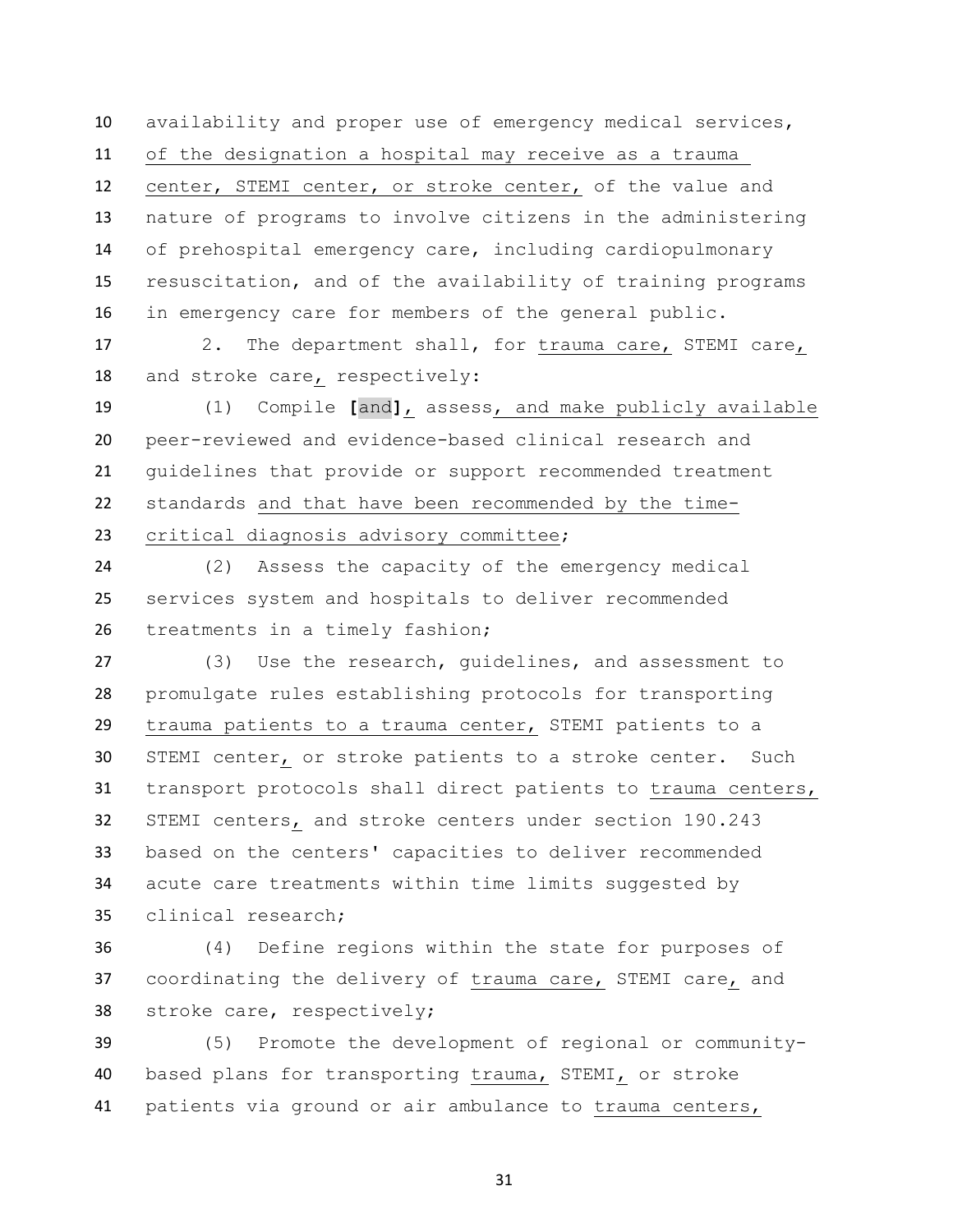STEMI centers, or stroke centers, respectively, in accordance with section 190.243; and

 (6) Establish procedures for the submission of community-based or regional plans for department approval.

 3. A community-based or regional plan for the transport of trauma, STEMI, and stroke patients shall be submitted to the department for approval. Such plan shall be based on the clinical research and guidelines and assessment of capacity described in subsection **[**1**]** 2 of this section and shall include a mechanism for evaluating its effect on medical outcomes. Upon approval of a plan, the department shall waive the requirements of rules promulgated under sections 190.100 to 190.245 that are inconsistent with the community-based or regional plan. A community-based or regional plan shall be developed by **[**or in consultation with**]** the representatives of hospitals, physicians, and emergency medical services providers in the community or region.

 190.241. 1. Except as provided for in subsection 4 of this section, the department shall designate a hospital as an adult, pediatric or adult and pediatric trauma center when a hospital, upon proper application submitted by the hospital and site review, has been found by the department to meet the applicable level of trauma center criteria for designation in accordance with rules adopted by the department as prescribed by section 190.185. Site review may occur on-site or by any reasonable means of communication, or by any combination thereof. Such rules shall include designation as a trauma center without site review if such hospital is verified by a national verifying or designating body at the level which corresponds to a level approved in rule. In developing trauma center designation criteria, the department shall use, as it deems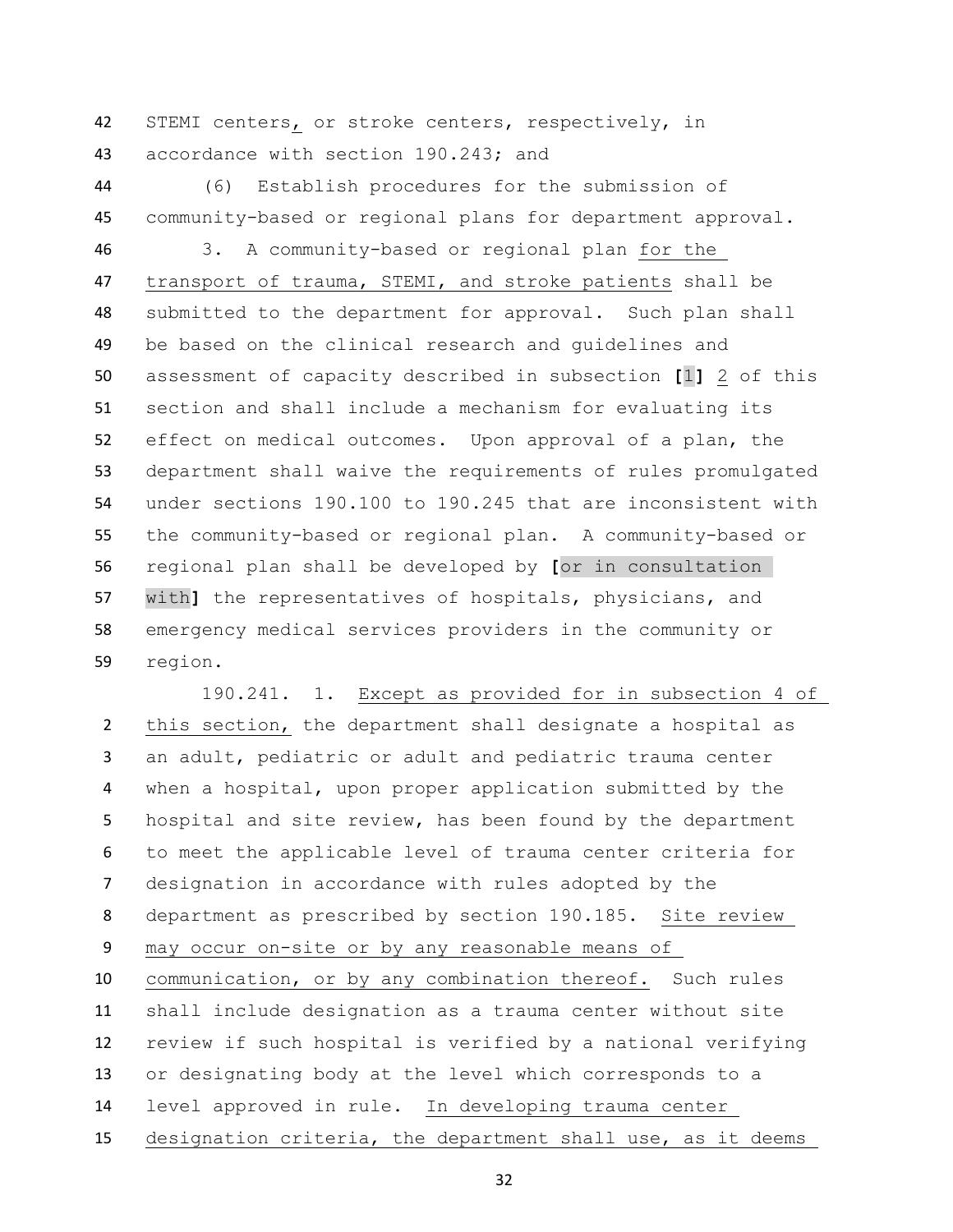practicable, peer-reviewed and evidence-based clinical research and guidelines including, but not limited to, the most recent guidelines of the American College of Surgeons.

 2. Except as provided for in subsection **[**5**]** 4 of this section, the department shall designate a hospital as a STEMI or stroke center when such hospital, upon proper application and site review, has been found by the department to meet the applicable level of STEMI or stroke center criteria for designation in accordance with rules adopted by the department as prescribed by section 190.185. Site review may occur on-site or by any reasonable means of communication, or by any combination thereof. In developing STEMI center and stroke center designation criteria, the department shall use, as it deems practicable, **[**appropriate**]** peer-reviewed **[**or**]** and evidence-based clinical research **[**on such topics**]** and guidelines including, but not limited to, the most recent guidelines of the American College of Cardiology **[**and**]**, the American Heart Association **[**for STEMI centers, or the Joint Commission's Primary Stroke Center Certification program criteria for stroke centers, or Primary and Comprehensive Stroke Center Recommendations as published by**]**, or the American Stroke Association. Such rules shall include designation as a STEMI center or stroke center without site review if such hospital is certified by a national body.

 3. The department of health and senior services shall, not less than once every **[**five**]** three years, conduct **[**an on- site**]** a site review of every trauma, STEMI, and stroke center through appropriate department personnel or a 45 qualified contractor, with the exception of trauma centers, STEMI centers, and stroke centers designated pursuant to subsection **[**5**]** 4 of this section; however, this provision is not intended to limit the department's ability to conduct a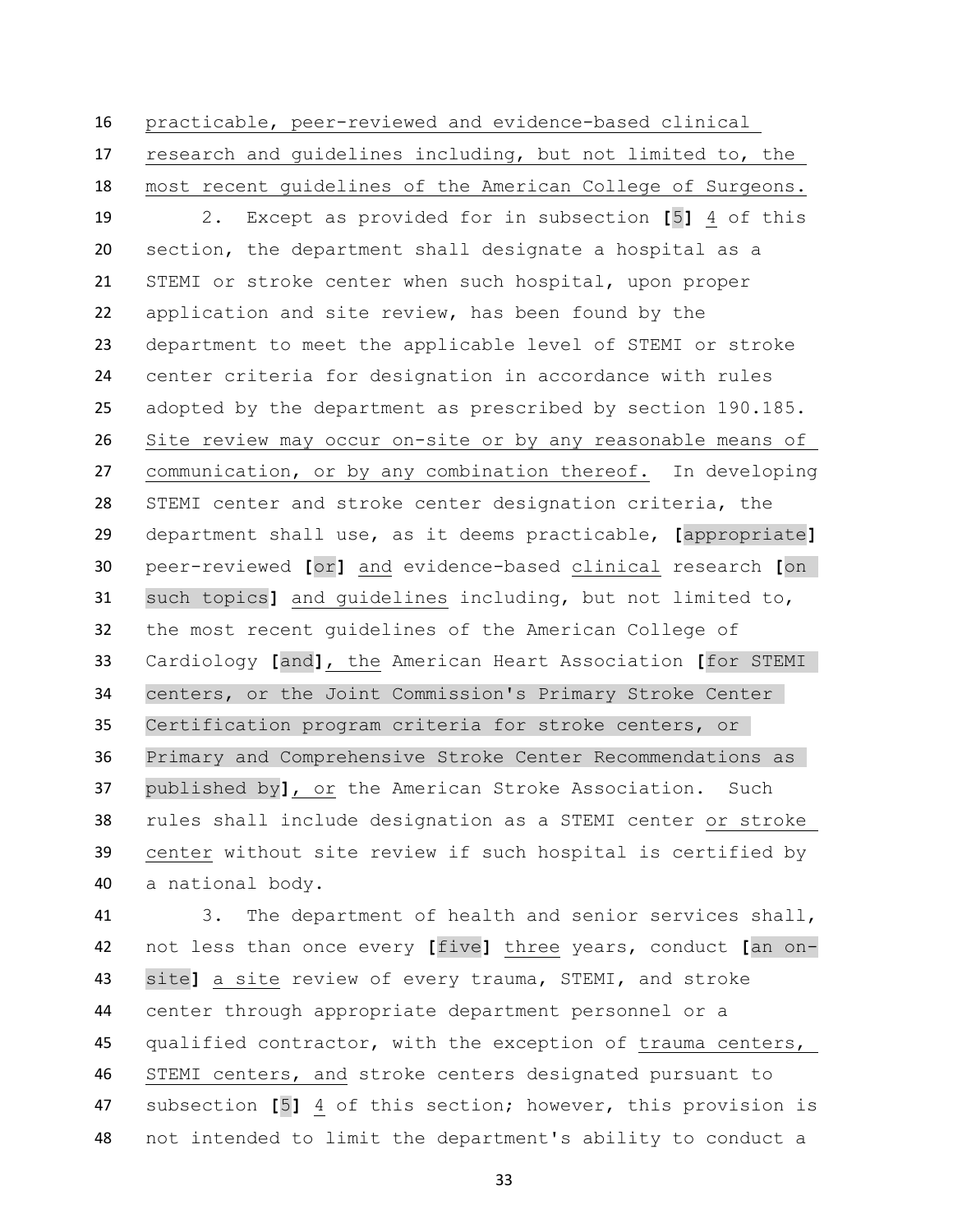complaint investigation pursuant to subdivision (3) of subsection 2 of section 197.080 of any trauma, STEMI, or stroke center. **[**On-site**]** Site reviews shall be coordinated for the different types of centers to the extent practicable with hospital licensure inspections conducted under chapter 197. No person shall be a qualified contractor for purposes of this subsection who has a substantial conflict of interest in the operation of any trauma, STEMI, or stroke center under review. The department may deny, place on probation, suspend or revoke such designation in any case in which it has **[**reasonable cause to believe that**]** determined there has been a substantial failure to comply with the provisions of this chapter or any rules or regulations promulgated pursuant to this chapter. Centers that are placed on probationary status shall be required to demonstrate compliance with the provisions of this chapter and any rules or regulations promulgated under this chapter within twelve months of the date of the receipt of the notice of probationary status, unless otherwise provided by a settlement agreement with a duration of a maximum of eighteen months between the department and the designated center. If the department of health and senior services has **[**reasonable cause to believe**]** determined that a hospital is not in compliance with such provisions or regulations, it may conduct additional announced or unannounced site reviews of the hospital to verify compliance. If a trauma, STEMI, or stroke center fails two consecutive **[**on-site**]** site reviews because of substantial noncompliance with standards prescribed by sections 190.001 to 190.245 or rules adopted by the department pursuant to sections 190.001 to 190.245, its center designation shall be revoked.

 4. (1) Instead of applying for trauma, STEMI, or stroke center designation under subsection 1 or 2 of this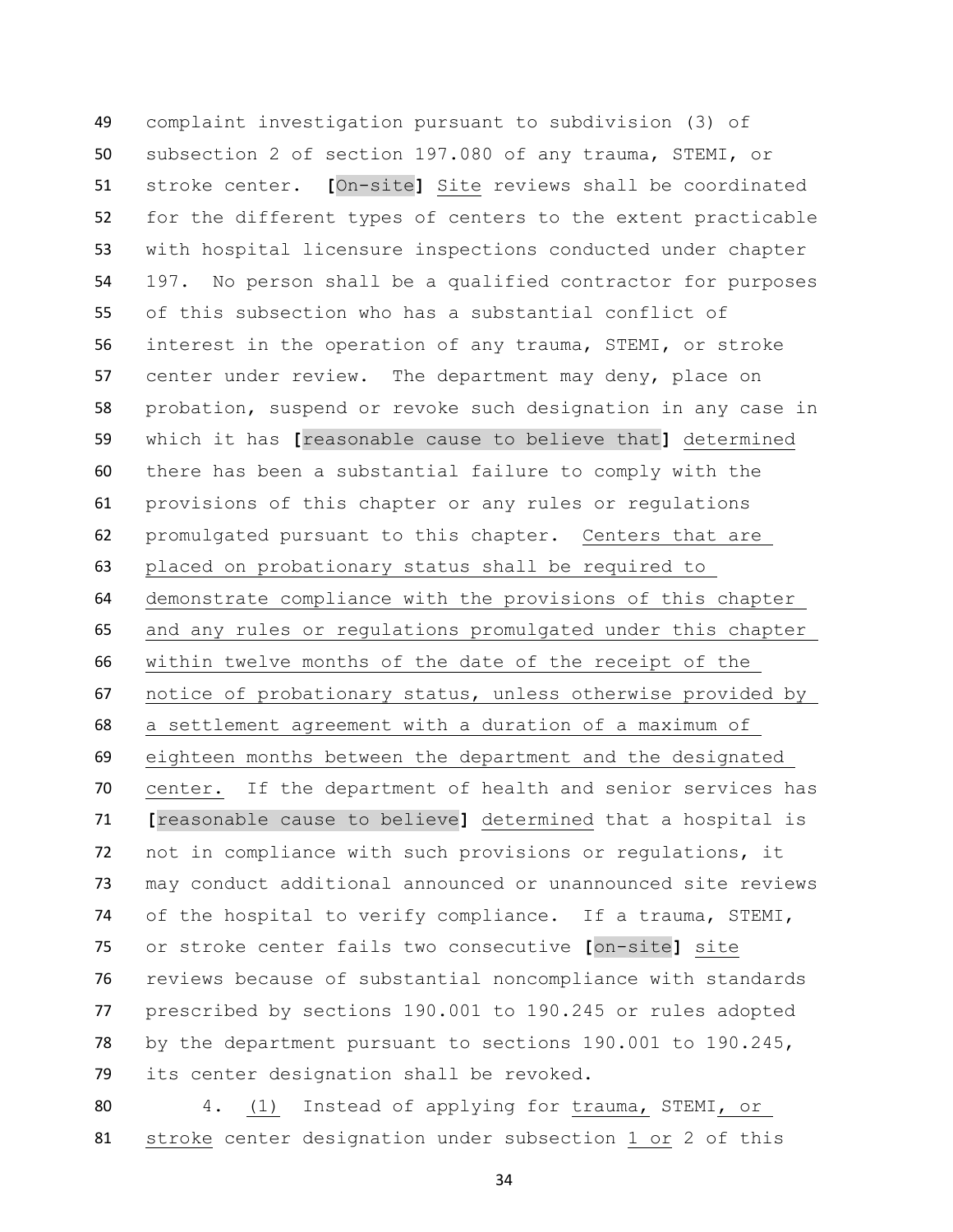section, a hospital may apply for trauma, STEMI, or stroke center designation under this subsection. Upon receipt of an application **[**from a hospital**]** on a form prescribed by the department, the department shall designate such hospital**[**:

 (1) A level I STEMI center if such hospital has been certified as a Joint Commission comprehensive cardiac center or another department-approved nationally recognized organization that provides comparable STEMI center accreditation; or

 (2) A level II STEMI center if such hospital has been accredited as a Mission: Lifeline STEMI receiving center by the American Heart Association accreditation process or another department-approved nationally recognized organization that provides STEMI receiving center accreditation.

 5. Instead of applying for stroke center designation pursuant to the provisions of subsection 2 of this section, a hospital may apply for stroke center designation pursuant to this subsection. Upon receipt of an application from a hospital on a form prescribed by the department, the department shall designate such hospital:

 (1) A level I stroke center if such hospital has been certified as a comprehensive stroke center by the Joint Commission or any other certifying organization designated by the department when such certification is in accordance with the American Heart Association/American Stroke Association guidelines;

 (2) A level II stroke center if such hospital has been certified as a primary stroke center by the Joint Commission or any other certifying organization designated by the department when such certification is in accordance with the American Heart Association/American Stroke Association guidelines; or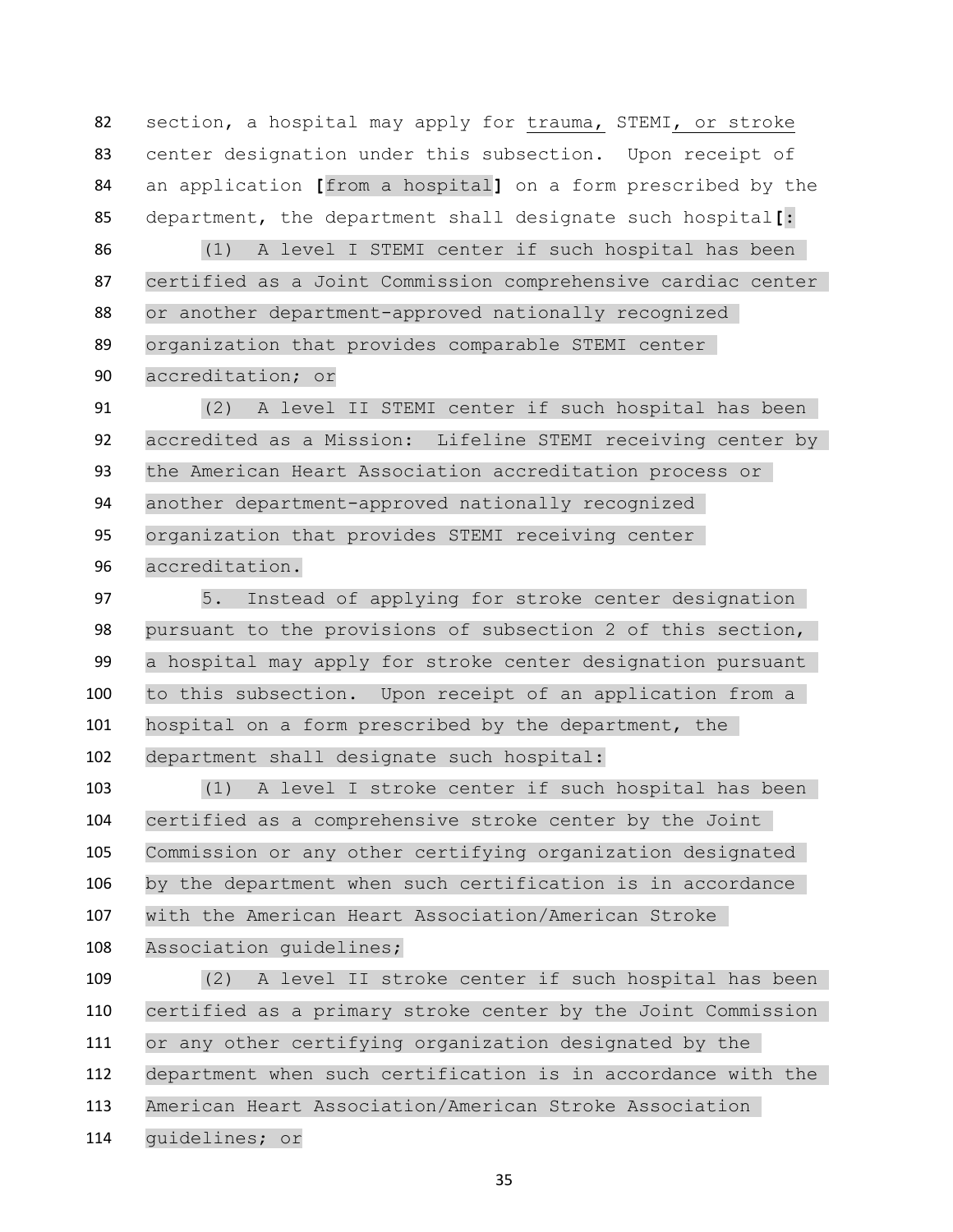(3) A level III stroke center if such hospital has been certified as an acute stroke-ready hospital by the Joint Commission or any other certifying organization designated by the department when such certification is in accordance with the American Heart Association/American Stroke Association guidelines**]** at a state level that corresponds to a similar national designation as set forth in rules promulgated by the department. The rules shall be based on standards of nationally recognized organizations and the recommendations of the time-critical diagnosis advisory committee.

 (2) Except as provided by subsection **[**6**]** 5 of this section, the department shall not require compliance with any additional standards for establishing or renewing trauma, STEMI, or stroke designations under this subsection. The designation shall continue if such hospital remains certified or verified. The department may remove a hospital's designation as a trauma center, STEMI center, or stroke center if the hospital requests removal of the designation or the department determines that the certificate **[**recognizing**]** or verification that qualified the hospital **[**as a stroke center**]** for the designation under this subsection has been suspended or revoked. Any decision made by the department to withdraw its designation of a **[**stroke**]** center pursuant to this subsection that is based on the revocation or suspension of a certification or verification by a certifying or verifying organization shall not be subject to judicial review. The department shall report to the certifying or verifying organization any complaint it receives related to the **[**stroke**]** center **[**certification of a stroke center**]** designated pursuant to this subsection. The department shall also advise the complainant which organization certified or verified the **[**stroke**]** center and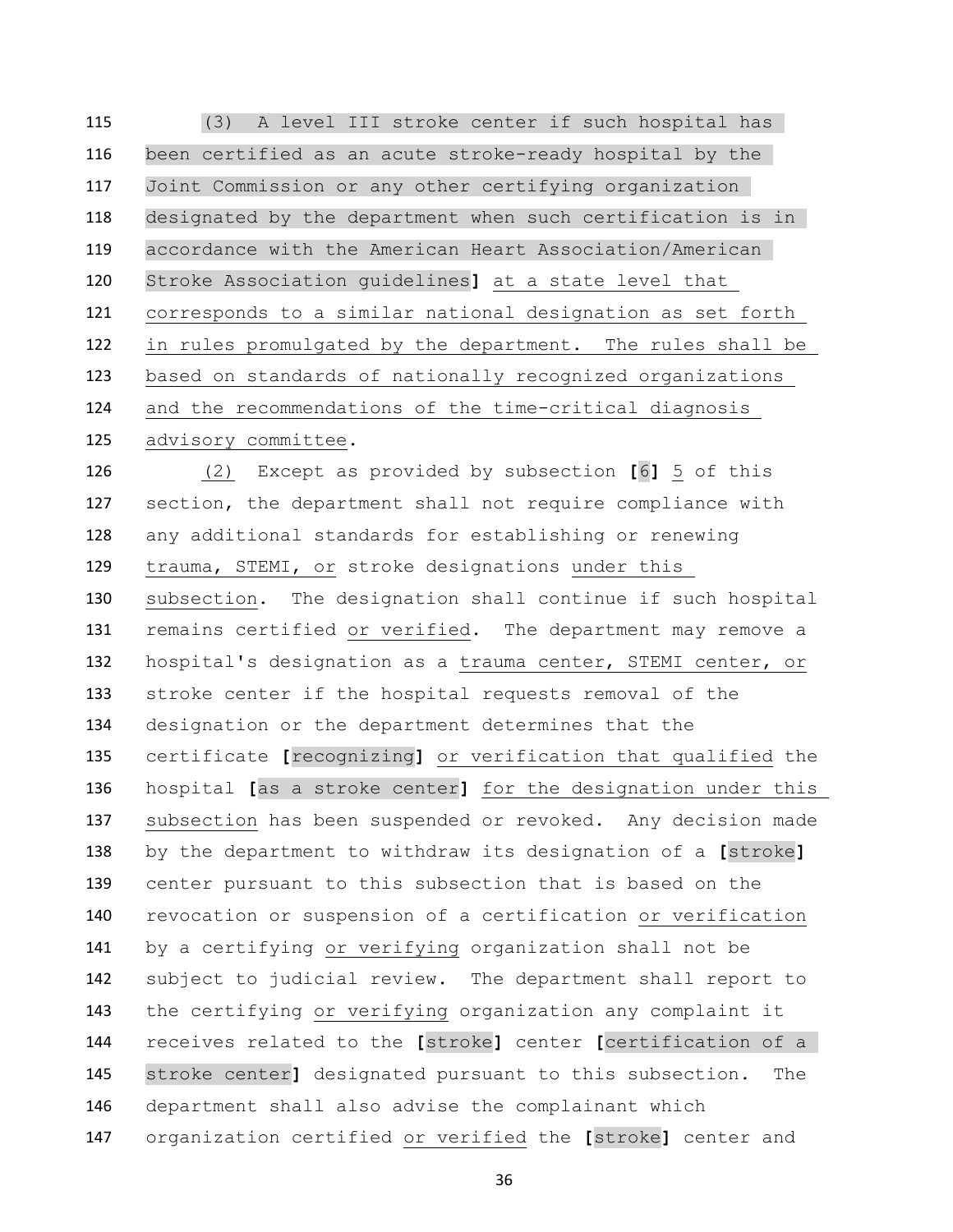provide the necessary contact information should the complainant wish to pursue a complaint with the certifying or verifying organization.

 **[**6.**]** 5. Any hospital receiving designation as a trauma center, STEMI center, or stroke center pursuant to subsection **[**5**]** 4 of this section shall:

 (1) **[**Annually and**]** Within thirty days of any changes or receipt of a certificate or verification, submit to the department proof of **[**stroke**]** certification or verification and the names and contact information of the center's medical director and the program manager **[**of the stroke center**]**; and

 (2) **[**Submit to the department a copy of the certifying organization's final stroke certification survey results within thirty days of receiving such results;

 (3) Submit every four years an application on a form prescribed by the department for stroke center review and designation;

 (4) Participate in the emergency medical services regional system of stroke care in its respective emergency medical services region as defined in rules promulgated by the department;

 (5)**]** Participate in local and regional emergency medical services systems **[**by reviewing and sharing outcome data and**]** for purposes of providing training **[**and**]**, sharing clinical educational resources, and collaborating on improving patient outcomes.

 Any hospital receiving designation as a level III stroke center pursuant to subsection **[**5**]** 4 of this section shall 177 have a formal agreement with a level I or level II stroke center for physician consultative services for evaluation of stroke patients for thrombolytic therapy and the care of the patient post-thrombolytic therapy.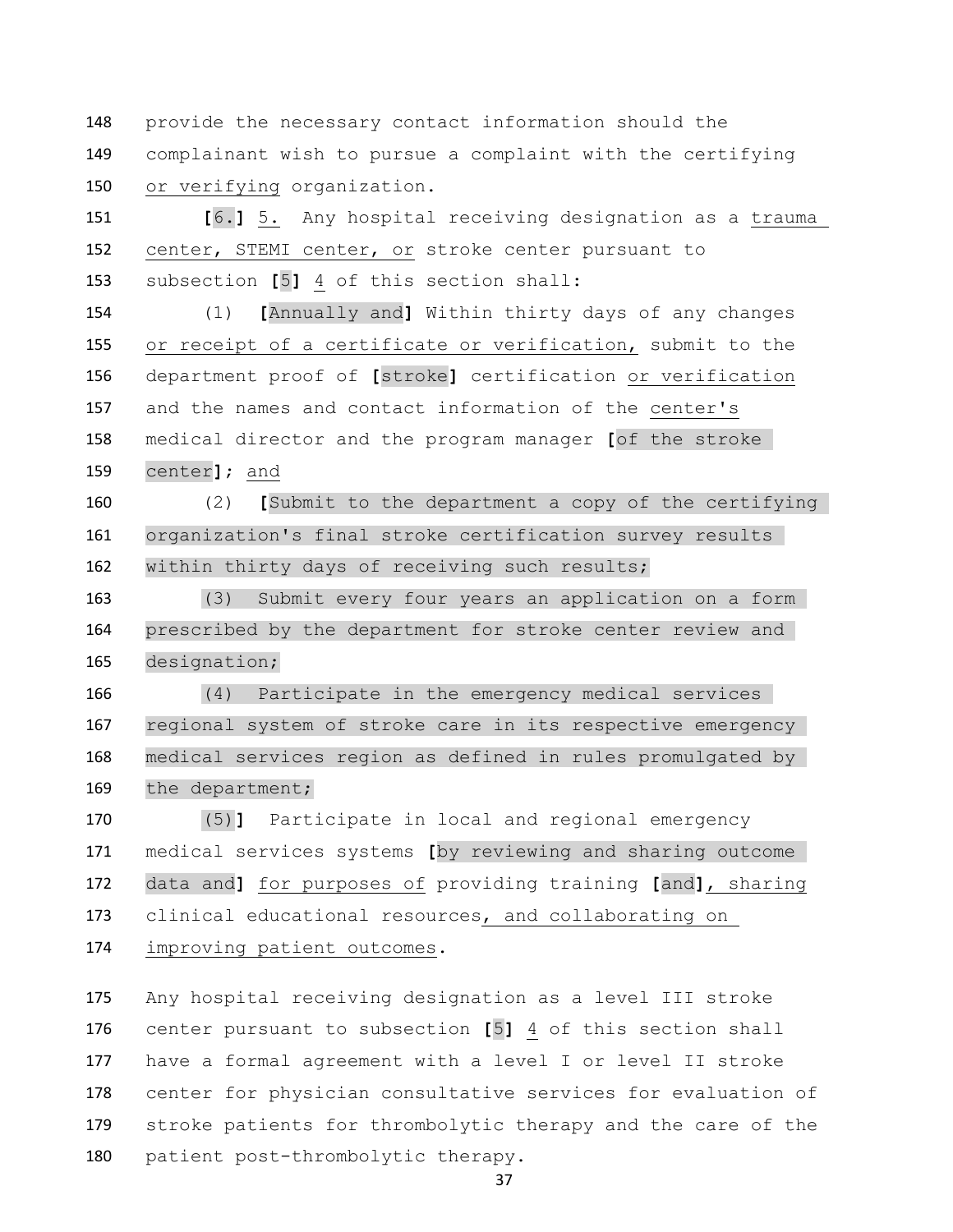**[**7.**]** 6. Hospitals designated as a trauma center, STEMI center, or stroke center by the department**[**, including those designated pursuant to subsection 5 of this section,**]** shall submit data **[**to meet the data submission requirements specified by rules promulgated by the department. Such submission of data may be done**]** by one of the following methods:

 (1) Entering hospital data **[**directly**]** into a state registry **[**by direct data entry**]**; or

 (2) **[**Downloading hospital data from a nationally recognized registry or data bank and importing the data files into a state registry; or

 (3) Authorizing a nationally recognized registry or data bank to disclose or grant access to the department facility-specific data held by the**]** Entering hospital data into a national registry or data bank. A hospital submitting data pursuant to this subdivision **[**(2) or (3) of this subsection**]** shall not be required to collect and submit any additional trauma, STEMI, or stroke center data elements. No hospital submitting data to a national data registry or data bank under this subdivision shall withhold authorization for the department to access such data through such national data registry or data bank. Nothing in this subdivision shall be construed as requiring duplicative data entry by a hospital that is otherwise complying with the provisions of this subsection. Failure of the department to obtain access to data submitted to a national data registry or data bank shall not be construed as hospital noncompliance under this subsection. **[**8.**]** 7. When collecting and analyzing data pursuant to

211 the provisions of this section, the department shall comply with the following requirements: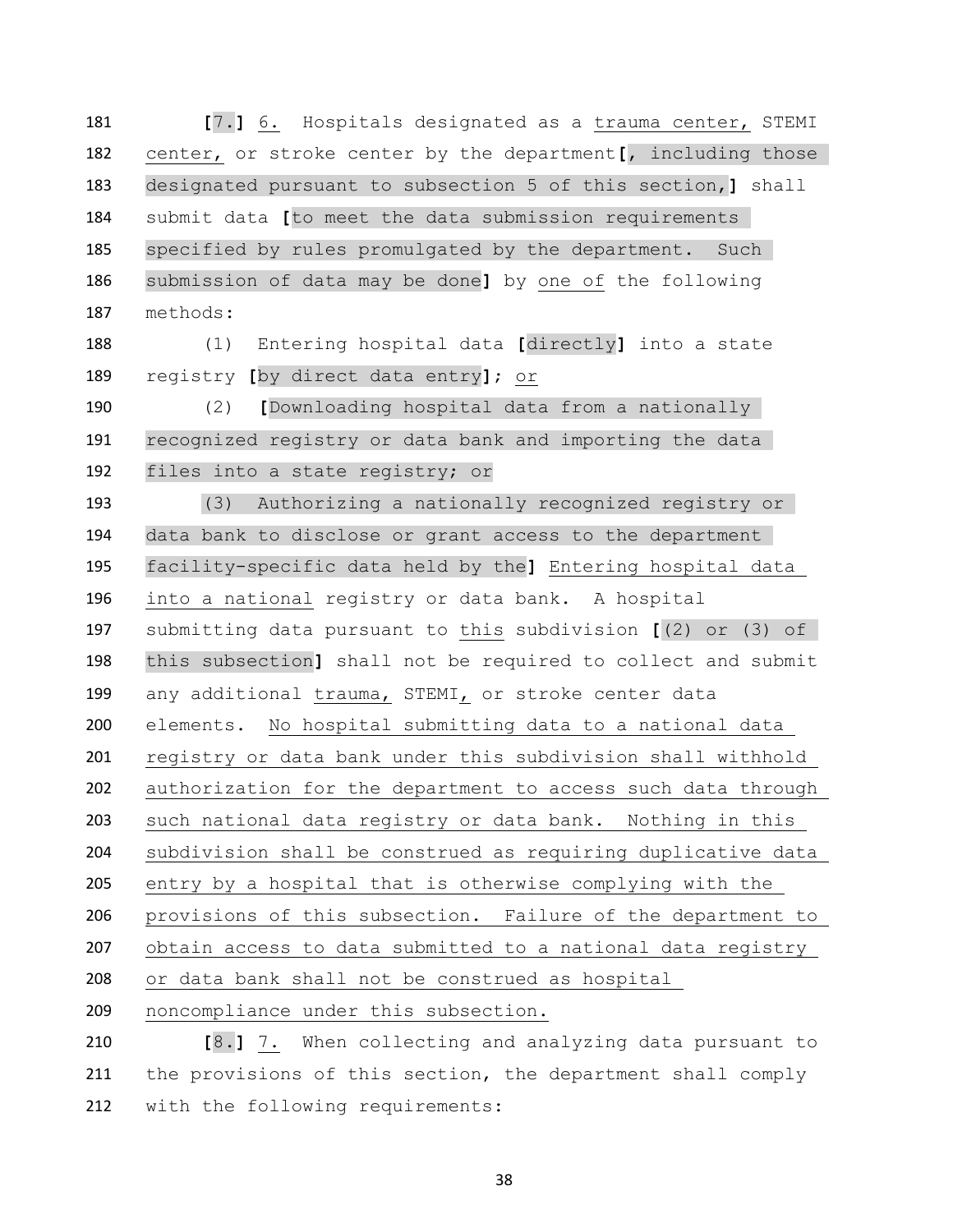(1) Names of any health care professionals, as defined in section 376.1350, shall not be subject to disclosure;

 (2) The data shall not be disclosed in a manner that permits the identification of an individual patient or encounter;

 (3) The data shall be used for the evaluation and improvement of hospital and emergency medical services' trauma, stroke, and STEMI care; and

 (4) **[**The data collection system shall be capable of accepting file transfers of data entered into any national recognized trauma, stroke, or STEMI registry or data bank to fulfill trauma, stroke, or STEMI certification reporting requirements; and

 (5)**]** Trauma, STEMI, and stroke center data elements shall conform to **[**nationally recognized performance measures, such as the American Heart Association's Get With the Guidelines**]** national registry or data bank data elements, and include published detailed measure specifications, data coding instructions, and patient population inclusion and exclusion criteria to ensure data reliability and validity.

 **[**9. The board of registration for the healing arts shall have sole authority to establish education requirements for physicians who practice in an emergency department of a facility designated as a trauma, STEMI, or stroke center by the department under this section. The department shall deem such education requirements promulgated by the board of registration for the healing arts sufficient to meet the standards for designations under this section.

 10.**]** 8. The department shall not have authority to establish additional education requirements for physicians who are emergency medicine board certified or board eligible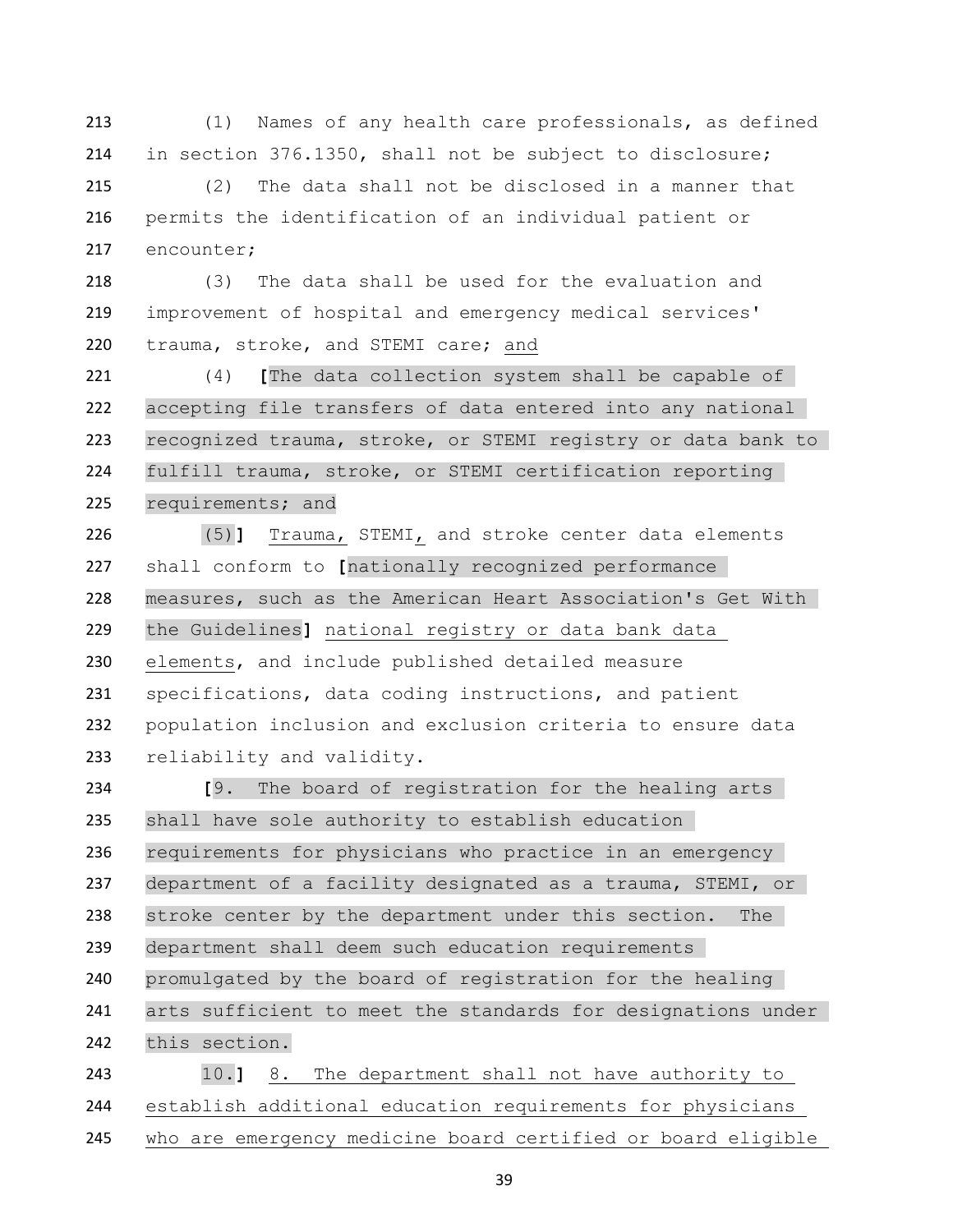through the American Board of Emergency Medicine (ABEM) or the American Osteopathic Board of Emergency Medicine (AOBEM) and who are practicing in the emergency department of a facility designated as a trauma center, STEMI center, or stroke center by the department under this section. The department shall deem the education requirements promulgated by ABEM or AOBEM to meet the standards for designations under this section. Education requirements for non-ABEM or non-AOBEM certified physicians, nurses, and other providers who provide care at a facility designated as a trauma center, STEMI center, or stroke center by the department under this section shall mirror but not exceed those established by national designating or verifying bodies of trauma centers, STEMI centers, or stroke centers.

 9. The department of health and senior services may establish appropriate fees to offset only the costs of trauma, STEMI, and stroke center **[**reviews**]** surveys.

 **[**11.**]** 10. No hospital shall hold itself out to the public as a STEMI center, stroke center, adult trauma center, pediatric trauma center, or an adult and pediatric trauma center unless it is designated as such by the department of health and senior services.

 **[**12.**]** 11. Any person aggrieved by an action of the department of health and senior services affecting the trauma, STEMI, or stroke center designation pursuant to this chapter, including the revocation, the suspension, or the granting of, refusal to grant, or failure to renew a designation, may seek a determination thereon by the administrative hearing commission under chapter 621. It shall not be a condition to such determination that the person aggrieved seek a reconsideration, a rehearing, or exhaust any other procedure within the department.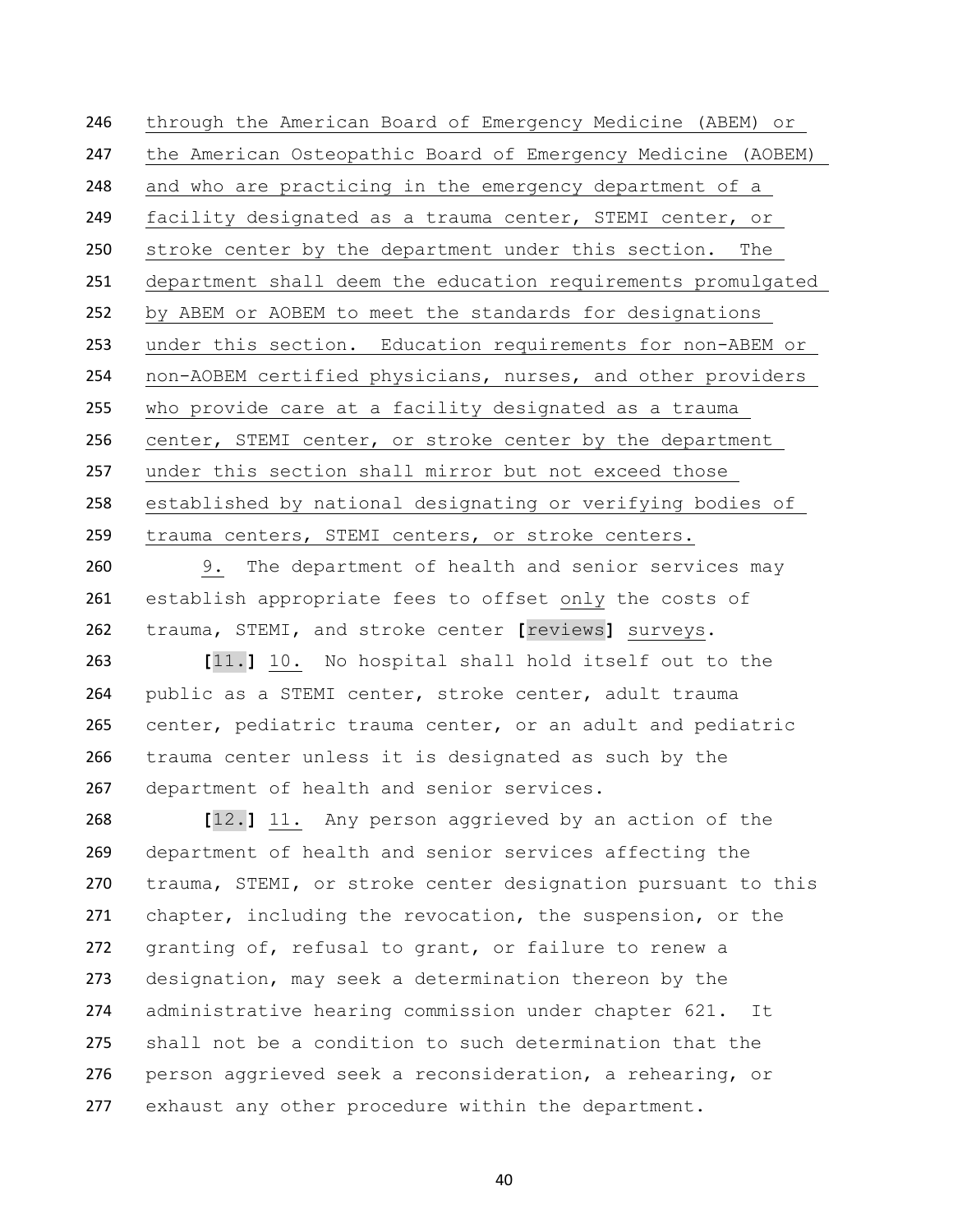190.243. 1. Severely injured patients shall be transported to a trauma center. Patients who suffer a STEMI, as defined in section 190.100, shall be transported to a STEMI center. Patients who suffer a stroke, as defined in section 190.100, shall be transported to a stroke center.

 2. A physician, physician assistant, or registered nurse authorized by a physician who has established verbal communication with ambulance personnel shall instruct the ambulance personnel to transport a severely ill or injured patient to the closest hospital or designated trauma, STEMI, or stroke center, as determined according to estimated transport time whether by ground ambulance or air ambulance, in accordance with transport protocol approved by the medical director and the department of health and senior services, even when the hospital is located outside of the ambulance service's primary service area. When initial 17 transport from the scene of illness or injury to a trauma, STEMI, or stroke center would be prolonged, the STEMI, stroke, or severely injured patient may be transported to the nearest appropriate facility for stabilization prior to transport to a trauma, STEMI, or stroke center.

 3. Transport of the STEMI, stroke, or severely injured patient shall be governed by principles of timely and medically appropriate care; consideration of reimbursement mechanisms shall not supersede those principles.

 4. Patients who do not meet the criteria for direct transport to a trauma, STEMI, or stroke center shall be transported to and cared for at the hospital of their choice so long as such ambulance service is not in violation of local protocols.

 190.245. **[**The department shall require hospitals, as defined by chapter 197, designated as trauma, STEMI, or 3 stroke centers to provide for a peer review system, approved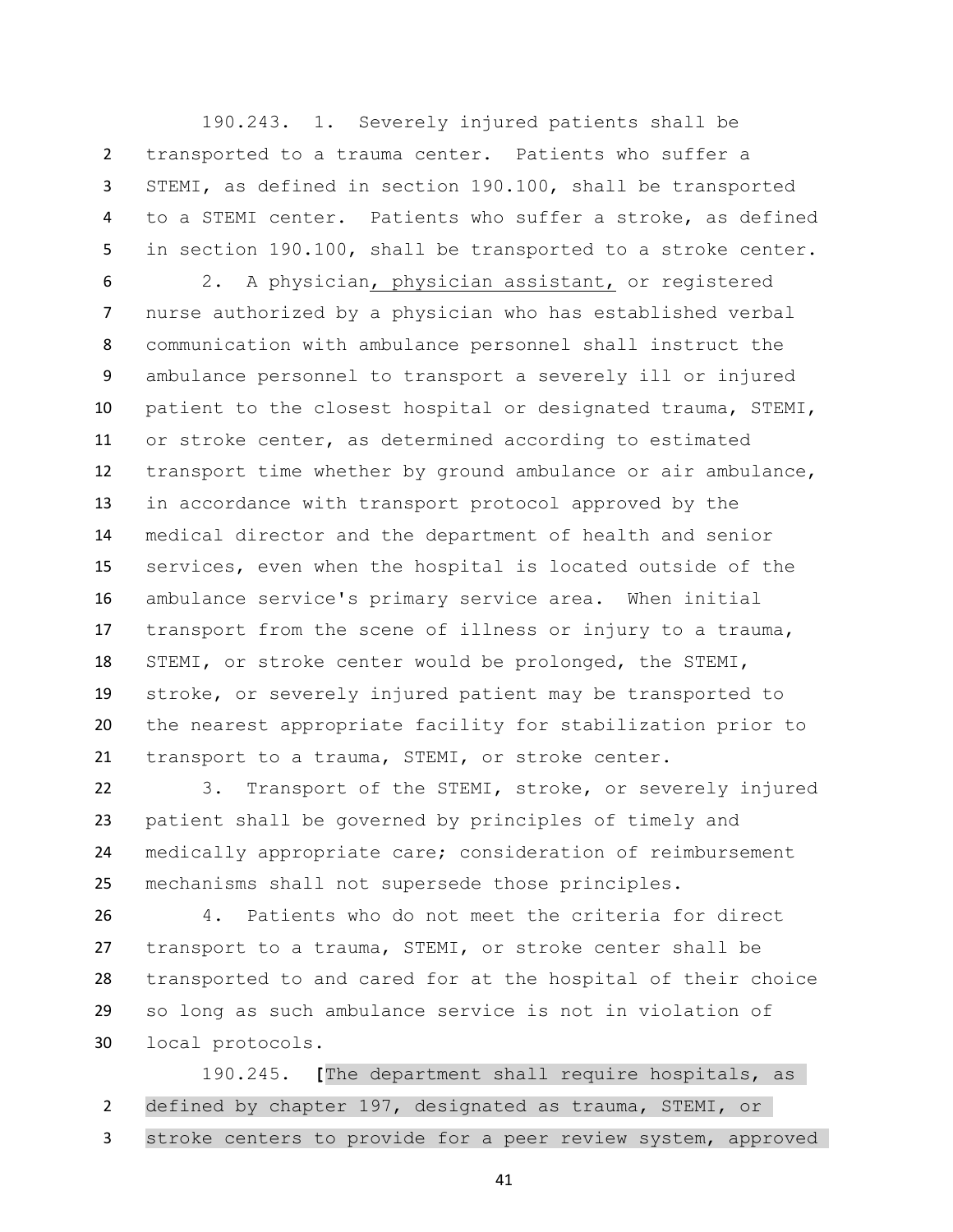by the department, for trauma, STEMI, and stroke cases, respective to their designations, under section 537.035. For purposes of sections 190.241 to 190.245, the department of health and senior services shall have the same powers and authority of a health care licensing board pursuant to subsection 6 of section 537.035.**]** 1. Any person licensed under sections 190.001 to 190.245 shall be considered a health care professional for purposes of section 537.035, and any quality improvement or quality assurance activity required under sections 190.001 to 190.245 shall be considered an activity of a peer review committee for purposes of section 537.035.

 2. Failure of a hospital to provide all medical records and quality improvement documentation necessary for the department to implement provisions of sections 190.241 to 190.245 shall result in the revocation of the hospital's designation as a trauma center, STEMI center, or stroke center.

 3. Any medical records obtained by the department **[**or peer review committees**]** shall be used only for purposes of implementing the provisions of sections 190.241 to 190.245 and the names of hospitals, physicians and patients shall not be released by the department or members of review **[**committees**]** teams.

 190.257. 1. There is hereby established the "Time- Critical Diagnosis Advisory Committee", to be designated by the director for the purpose of advising and making recommendations to the department on: (1) Improvement of public and professional education related to time-critical diagnosis; (2) Engagement in cooperative research endeavors;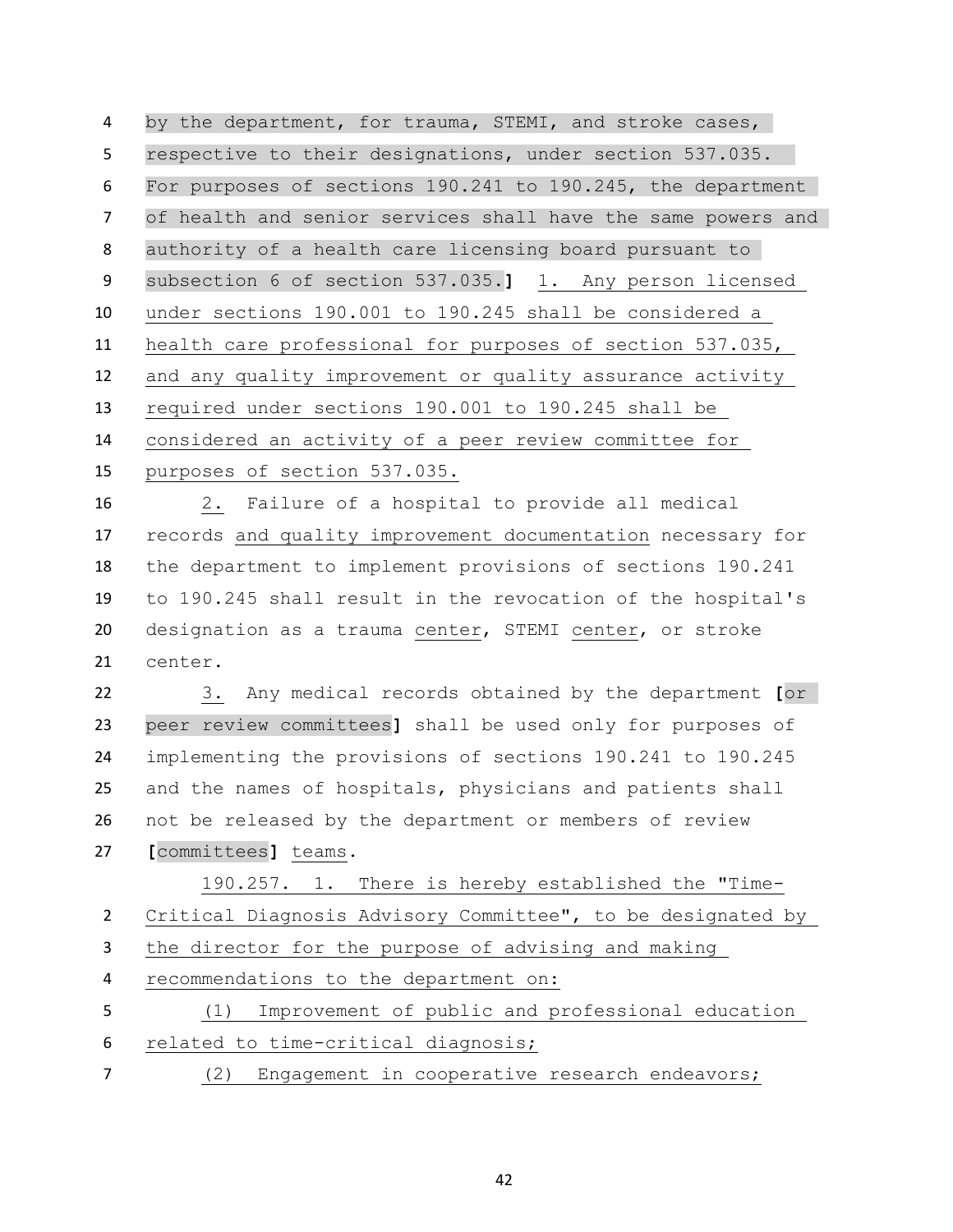| 8  | (3) Development of standards, protocols, and policies       |
|----|-------------------------------------------------------------|
| 9  | related to time-critical diagnosis, including               |
| 10 | recommendations for state regulations; and                  |
| 11 | (4) Evaluation of community and regional time-critical      |
| 12 | diagnosis plans, including recommendations for changes.     |
| 13 | The members of the committee shall serve without<br>2.      |
| 14 | compensation, except that the department shall budget for   |
| 15 | reasonable travel expenses and meeting expenses related to  |
| 16 | the functions of the committee.                             |
| 17 | The director shall appoint sixteen members to the<br>3.     |
| 18 | committee from applications submitted for appointment, with |
| 19 | the membership to be composed of the following:             |
| 20 | (1)<br>Six members, one from each EMS region, who are       |
| 21 | active participants providing emergency medical services,   |
| 22 | with at least:                                              |
| 23 | One member who is a physician serving as a<br>(a)           |
| 24 | regional EMS medical director;                              |
| 25 | One member who serves on an air ambulance service;<br>(b)   |
| 26 | One member who resides in an urban area; and<br>(C)         |
| 27 | (d)<br>One member who resides in a rural area; and          |
| 28 | (2)<br>Ten members who represent hospitals, with at least:  |
| 29 | One member who is employed by a level I or level<br>(a)     |
| 30 | II trauma center;                                           |
| 31 | One member who is employed by a level I or level<br>(b)     |
| 32 | II STEMI center;                                            |
| 33 | One member who is employed by a level I or level<br>(C)     |
| 34 | II stroke center;                                           |
| 35 | One member who is employed by a rural or critical<br>(d)    |
| 36 | access hospital; and                                        |
| 37 | Three physicians, with one physician certified by<br>(e)    |
| 38 | the American Board of Emergency Medicine (ABEM) or American |
| 39 | Osteopathic Board of Emergency Medicine (AOBEM) and two     |
| 40 | physicians employed in time-critical diagnosis specialties  |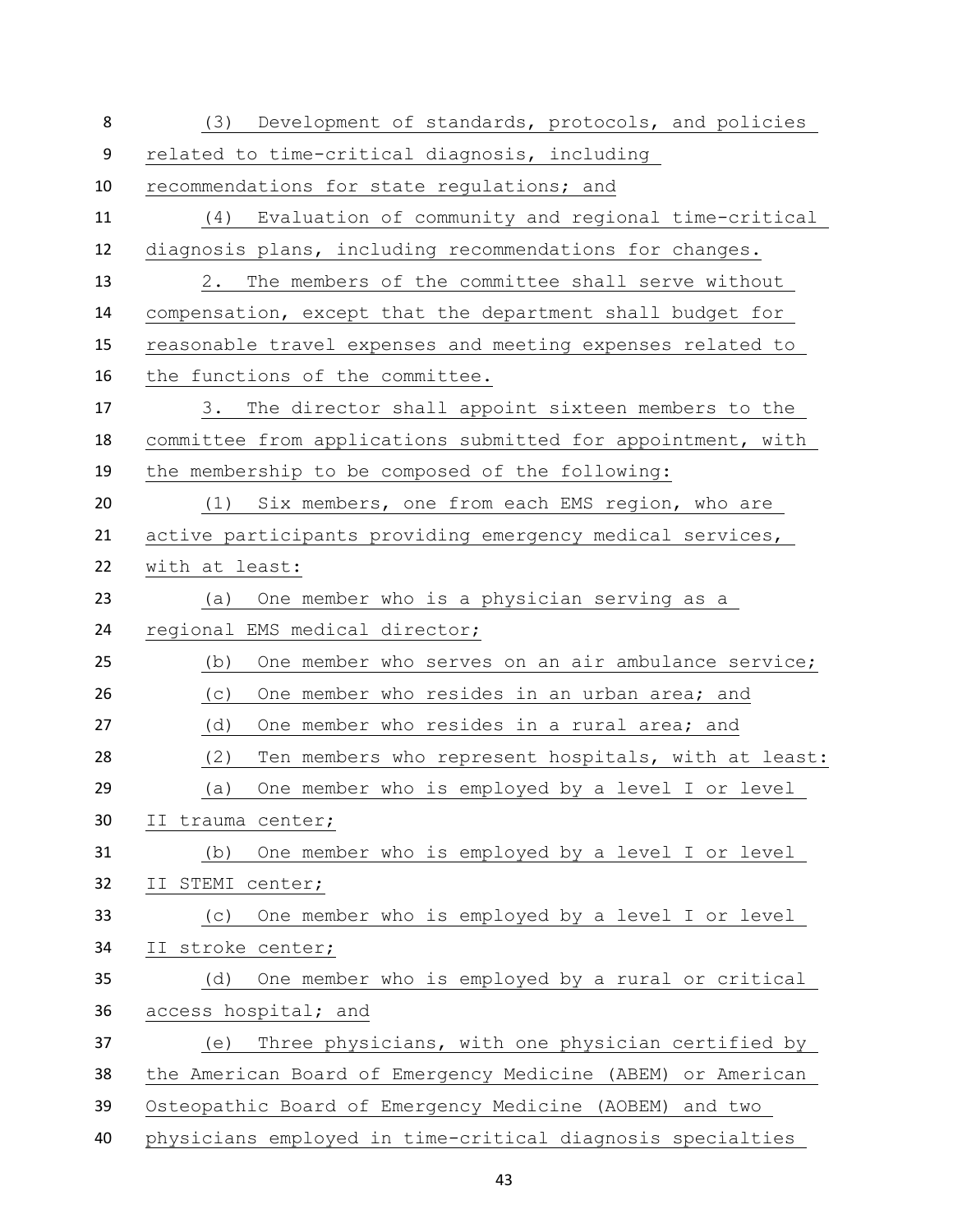at a level I or level II trauma center, STEMI center, or stroke center. 4. In addition to the sixteen appointees, the state EMS medical director shall serve as an ex officio member of the committee. 5. The director shall make a reasonable effort to ensure that the members representing hospitals have geographical representation from each district of the state designated by a statewide nonprofit membership association of hospitals. 6. Members appointed by the director shall be appointed for three-year terms. Initial appointments shall include extended terms in order to establish a rotation to ensure that only approximately one-third of the appointees will have their term expire in any given year. An appointee wishing to continue in his or her role on the committee shall resubmit an application as required by this section. 7. The committee shall consult with the state advisory council on emergency medical services, as described in section 190.101, regarding issues involving emergency medical services. 191.500. As used in sections 191.500 to 191.550, unless the context clearly indicates otherwise, the following terms mean: (1) "Area of defined need", a community or section of an urban area of this state which is certified by the department of health and senior services as being in need of the services of a physician to improve the patient-doctor ratio in the area, to contribute professional physician services to an area of economic impact, or to contribute professional physician services to an area suffering from the effects of a natural disaster;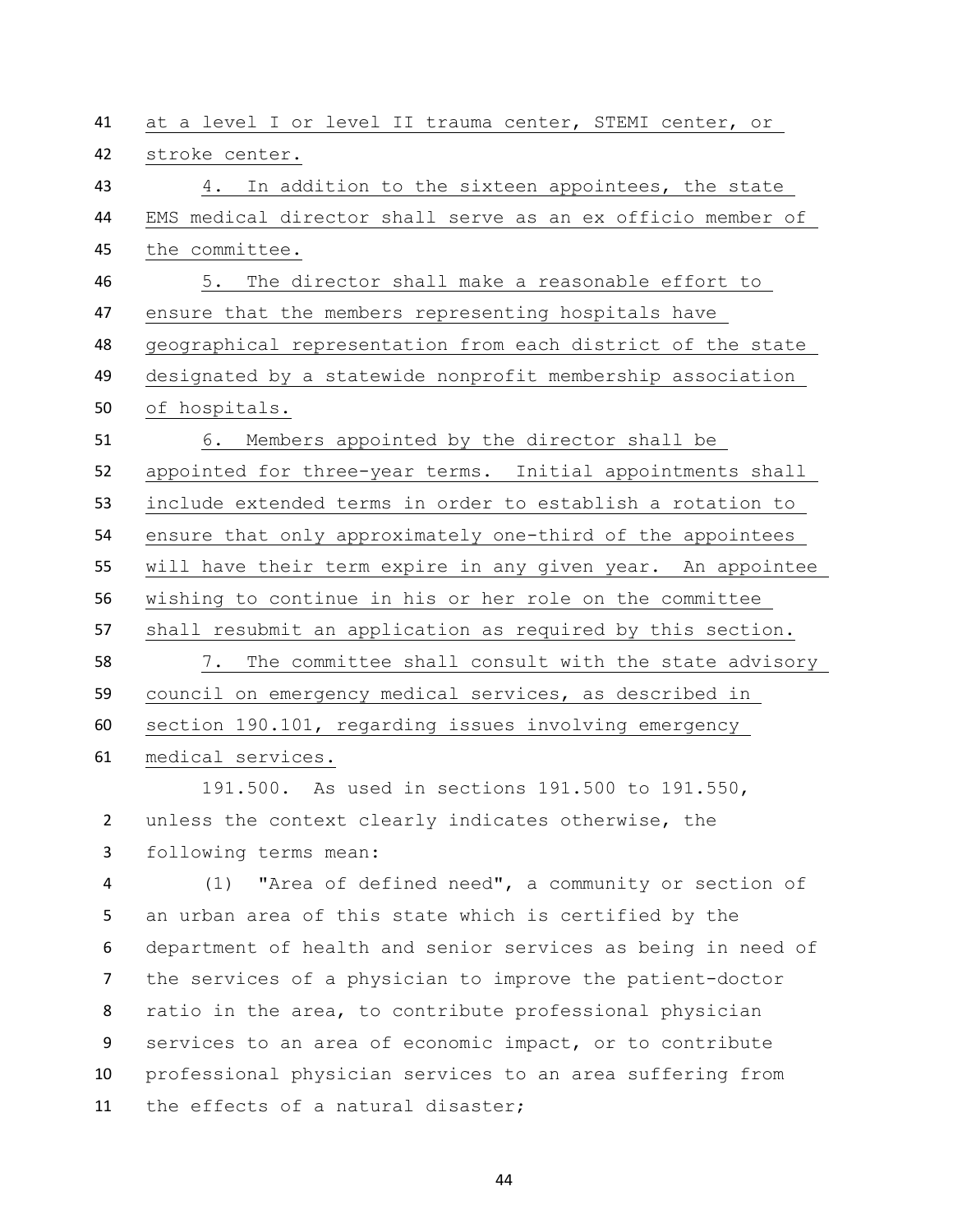(2) "Department", the department of health and senior services;

 (3) "Eligible student", a full-time student accepted and enrolled in a formal course of instruction leading to a degree of doctor of medicine or doctor of osteopathy, including psychiatry, at a participating school, or a doctor of dental surgery, doctor of dental medicine, or a bachelor of science degree in dental hygiene;

 (4) "Financial assistance", an amount of money paid by the state of Missouri to a qualified applicant pursuant to sections 191.500 to 191.550;

 (5) "Participating school", an institution of higher learning within this state which grants the degrees of doctor of medicine or doctor of osteopathy, and which is accredited in the appropriate degree program by the American Medical Association or the American Osteopathic Association, or a degree program by the American Dental Association or the American Psychiatric Association, and applicable

residency programs for each degree type and discipline;

 (6) "Primary care", general or family practice, internal medicine, pediatric **[**or**]**, psychiatric, obstetric and gynecological care as provided to the general public by physicians licensed and registered pursuant to chapter 334, dental practice, or a dental hygienist licensed and registered pursuant to chapter 332;

 (7) "Resident", any natural person who has lived in this state for one or more years for any purpose other than the attending of an educational institution located within this state;

 (8) "Rural area", a town or community within this state which is not within a "standard metropolitan statistical area", and has a population of six thousand or fewer inhabitants as determined by the last preceding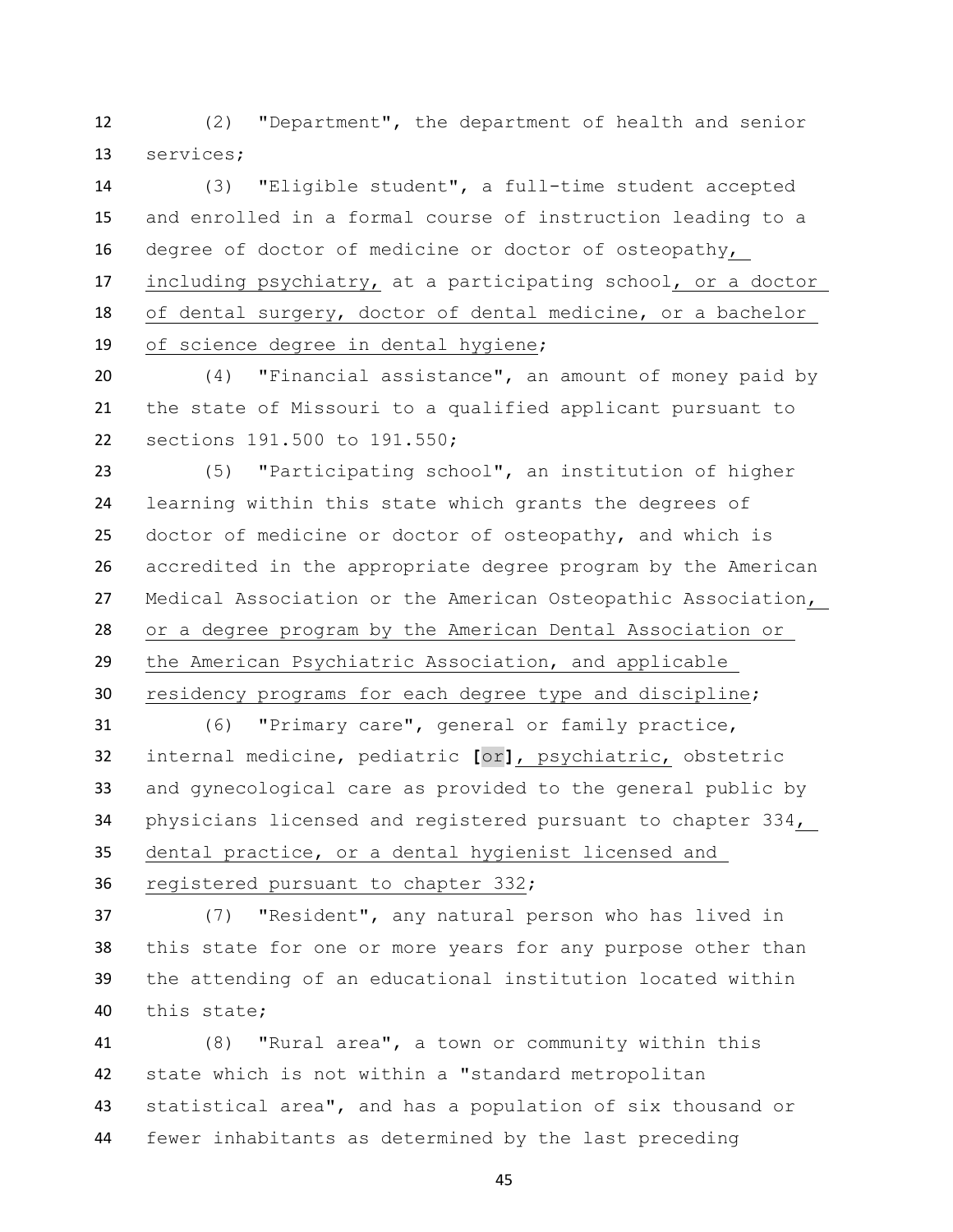federal decennial census or any unincorporated area not within a standard metropolitan statistical area.

 191.515. An eligible student may apply to the department for a loan under sections 191.500 to 191.550 only if, at the time of his application and throughout the period during which he receives the loan, he has been formally accepted as a student in a participating school in a course of study leading to the degree of doctor of medicine or doctor of osteopathy, including psychiatry, or a doctor of dental surgery, a doctor of dental medicine, or a bachelor of science degree in dental hygiene, and is a resident of this state.

191.520. No loan to any eligible student shall exceed **[**seven thousand five hundred**]** twenty-five thousand dollars for each academic year, which shall run from August first of any year through July thirty-first of the following year. All loans shall be made from funds appropriated to the medical school loan and loan repayment program fund created by section 191.600, by the general assembly.

 191.525. No more than twenty-five loans shall be made to eligible students during the first academic year this program is in effect. Twenty-five new loans may be made for the next three academic years until a total of one hundred loans are available. At least one-half of the loans shall be made to students from rural areas as defined in section 191.500. An eligible student may receive loans for each academic year he is pursuing a course of study directly leading to a degree of doctor of medicine or doctor of osteopathy, doctor of dental surgery, or doctor of dental medicine, or a bachelor of science degree in dental hygiene. 191.1400. 1. This section shall be known and may be

cited as the "Compassionate Care Visitation Act".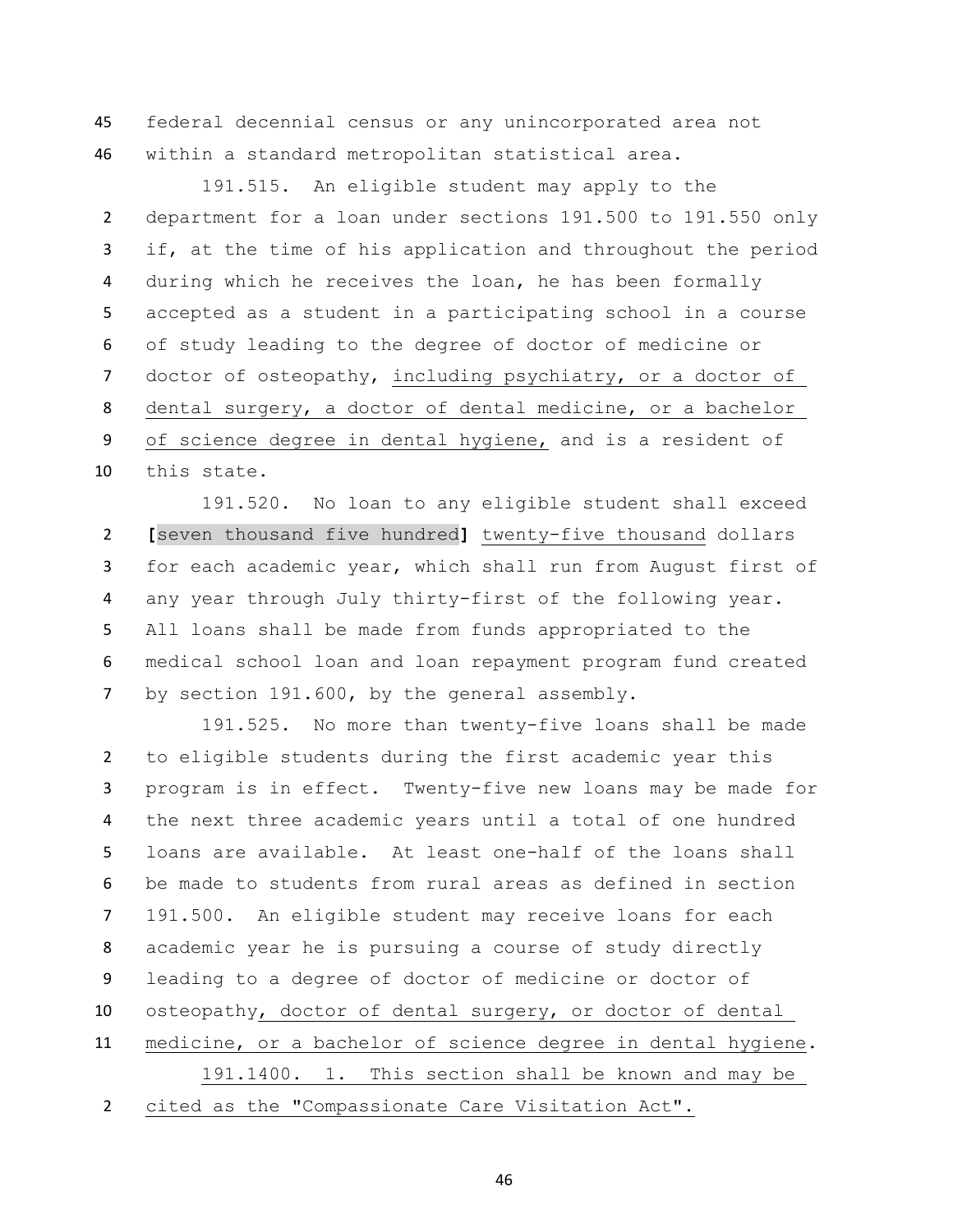| 3  | 2. For purposes of this section, the following terms           |
|----|----------------------------------------------------------------|
| 4  | mean:                                                          |
| 5  | (1) "Compassionate care visitor", a patient's or               |
| 6  | resident's friend, family member, or other person requested    |
| 7  | by the patient or resident for the purpose of a                |
| 8  | compassionate care visit;                                      |
| 9  | (2) "Compassionate care visit", a visit necessary to           |
| 10 | meet the physical or mental needs of the patient or            |
| 11 | resident, including, but not limited to:                       |
| 12 | (a) For end-of-life situations, including making               |
| 13 | decisions regarding end-of-life care during in-person          |
| 14 | contact or communication with the compassionate care visitor;  |
| 15 | (b) For adjustment support or communication support,           |
| 16 | including, but not limited to, assistance with hearing and     |
| 17 | speaking;                                                      |
| 18 | (c) For emotional support;                                     |
| 19 | For physical support after eating or drinking<br>(d)           |
| 20 | issues, including weight loss or dehydration; or               |
| 21 | (e) For social support;                                        |
| 22 | (3) "Health care facility", a hospital, as defined in          |
| 23 | section 197.020, a long-term care facility licensed under      |
| 24 | chapter 198, or a hospice facility certified under chapter     |
| 25 | 197.                                                           |
| 26 | 3. A health care facility shall allow a patient or             |
| 27 | resident, or his or her legal guardian, to permit at least     |
| 28 | two compassionate care visitors simultaneously to have in-     |
| 29 | person contact with the patient or resident during visiting    |
| 30 | Compassionate care visitation hours shall be no less<br>hours. |
| 31 | than six hours daily and shall include evenings, weekends,     |
| 32 | and holidays. Health care facilities shall be permitted to     |
| 33 | place additional restrictions on children under the age of     |
| 34 | fourteen who are compassionate care visitors.                  |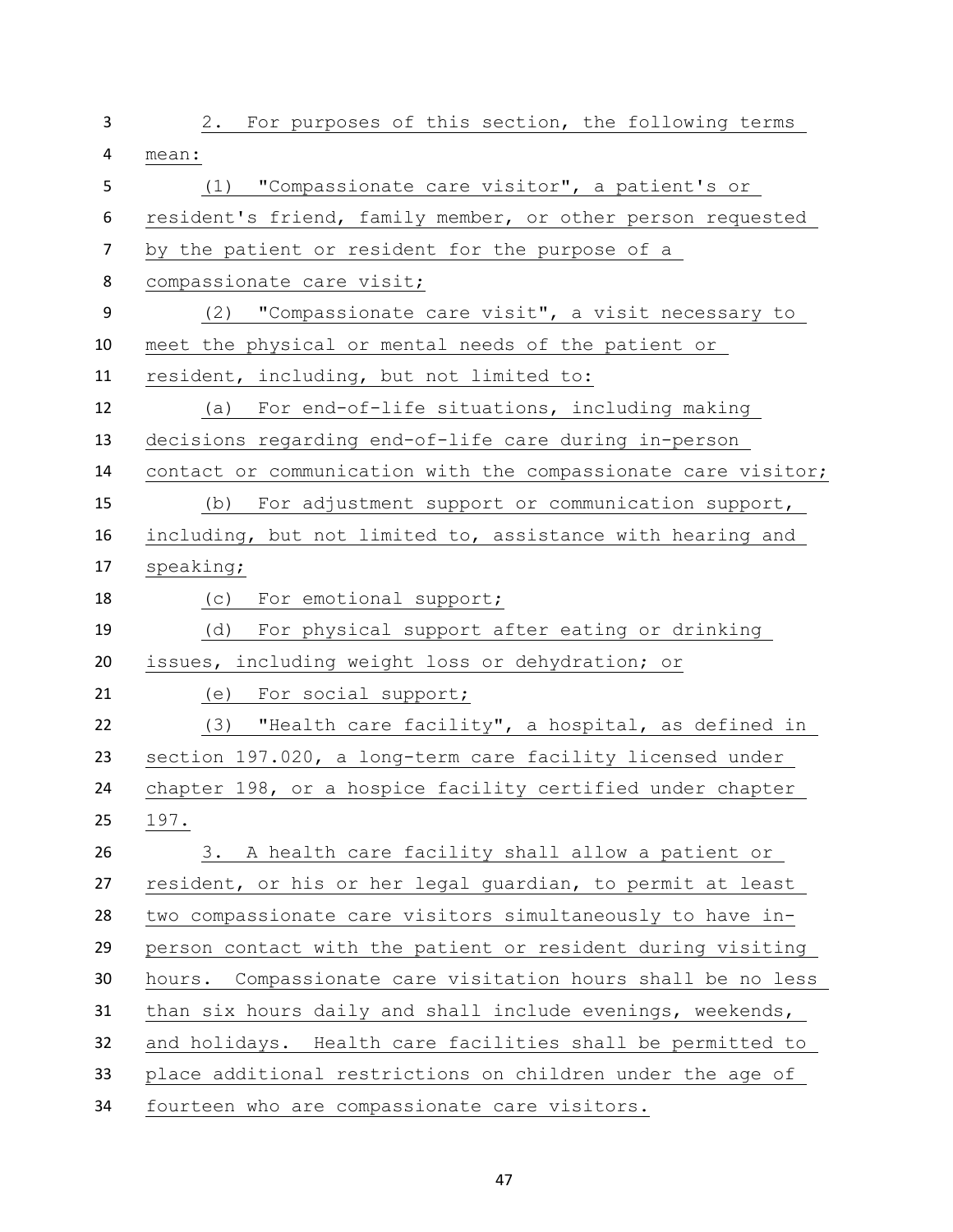| 35 | Health care facilities shall have a visitation<br>4.         |
|----|--------------------------------------------------------------|
| 36 | policy that allows, at a minimum:                            |
| 37 | Twenty-four hour attendance by a compassionate<br>(1)        |
| 38 | care visitor when reasonably appropriate;                    |
| 39 | (2) A compassionate care visitor to leave and return         |
| 40 | within the hours of the visitation policy. A patient or      |
| 41 | resident may receive multiple compassionate care visitors    |
| 42 | during visitation hours, subject to the provisions of        |
| 43 | subsection 3 of this section; and                            |
| 44 | (3) Parents with custody or unsupervised visitation          |
| 45 | rights, legal guardians, and other persons standing in loco  |
| 46 | parentis to be physically present with a minor child while   |
| 47 | the child receives care in the facility.                     |
| 48 | This section shall not affect any obligation of a<br>5.      |
| 49 | health care facility to:                                     |
| 50 | Provide patients or residents with effective<br>(1)          |
|    |                                                              |
| 51 | communication supports or other reasonable accommodations in |
| 52 | accordance with federal and state laws to assist in remote   |
| 53 | personal contact; and                                        |
| 54 | (2) Comply with the provisions of the Americans with         |
| 55 | Disabilities Act of 1990, 42 U.S.C. Section 12101 et seq.    |
| 56 | 6. A health care facility may limit:                         |
| 57 | The number of visitors per patient or resident at<br>(1)     |
| 58 | one time based on the size of the building and physical      |
| 59 | space;                                                       |
| 60 | Movement of visitors within the health care<br>(2)           |
| 61 | facility, including restricting access to operating rooms,   |
| 62 | isolation rooms or units, behavioral health units, or other  |
| 63 | commonly restricted areas; and                               |
| 64 | Access of any person to a patient:<br>(3)                    |
| 65 | At the request of the patient or resident, or the<br>(a)     |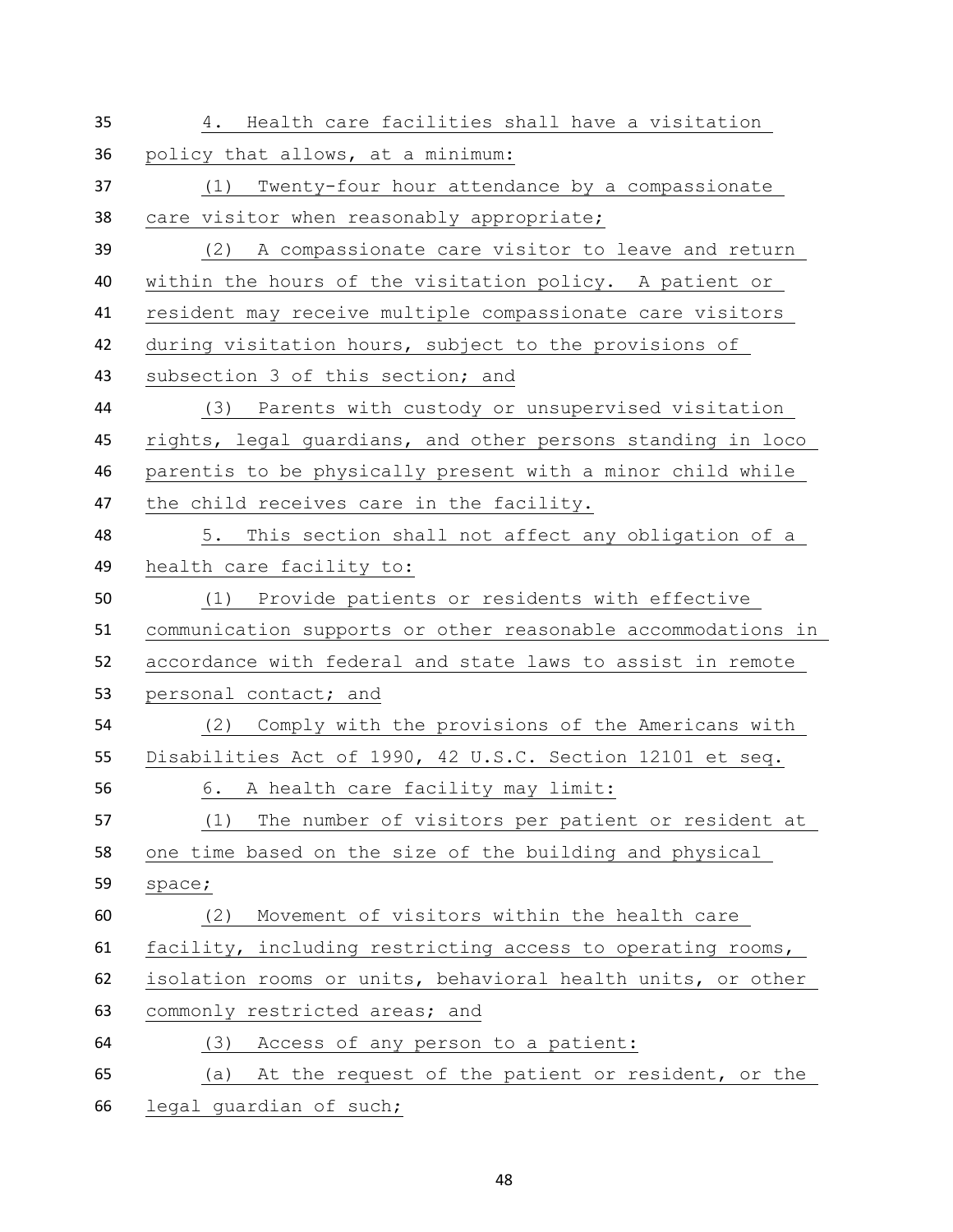| 67 | At the request of a law enforcement agency for a<br>(b)      |
|----|--------------------------------------------------------------|
| 68 | person in custody;                                           |
| 69 | Due to a court order;<br>(C)                                 |
| 70 | To prevent substantial disruption to the care of a<br>(d)    |
| 71 | patient or resident or the operation of the facility;        |
| 72 | During the administration of emergency care in<br>(e)        |
| 73 | critical situations;                                         |
| 74 | (f)<br>If the person has measurable signs and symptoms of    |
| 75 | a transmissible infection; except that, the health care      |
| 76 | facility shall allow access through telephone or other means |
| 77 | of telecommunication that ensure the protection of the       |
| 78 | patient or resident;                                         |
| 79 | If the health care facility has reasonable cause<br>(g)      |
| 80 | to suspect the person of being a danger or otherwise         |
| 81 | contrary to the health or welfare of the patient or          |
| 82 | resident, other patients or residents, or facility staff; or |
| 83 | If, in the clinical judgment of the patient's or<br>(h)      |
| 84 | resident's attending physician, the presence of visitors     |
| 85 | would be medically or therapeutically contraindicated to the |
| 86 | health or life of the patient or resident, and the attending |
| 87 | physician attests to such in the patient's or resident's     |
| 88 | chart.                                                       |
| 89 | Nothing in this section shall limit a health care<br>7.      |
| 90 | facility from limiting or redirecting visitors of a patient  |
| 91 | or resident in a shared room to ensure the health and safety |
| 92 | of the patients or residents in the shared room. Nothing in  |
| 93 | this section shall be construed to prohibit health care      |
| 94 | facilities from adopting reasonable safety or security       |
| 95 | restrictions or other requirements for visitors.             |
| 96 | Nothing in this section shall be construed to waive<br>8.    |
| 97 | or change long-term care facility residents' rights under    |
| 98 | sections 198.088 and 198.090.                                |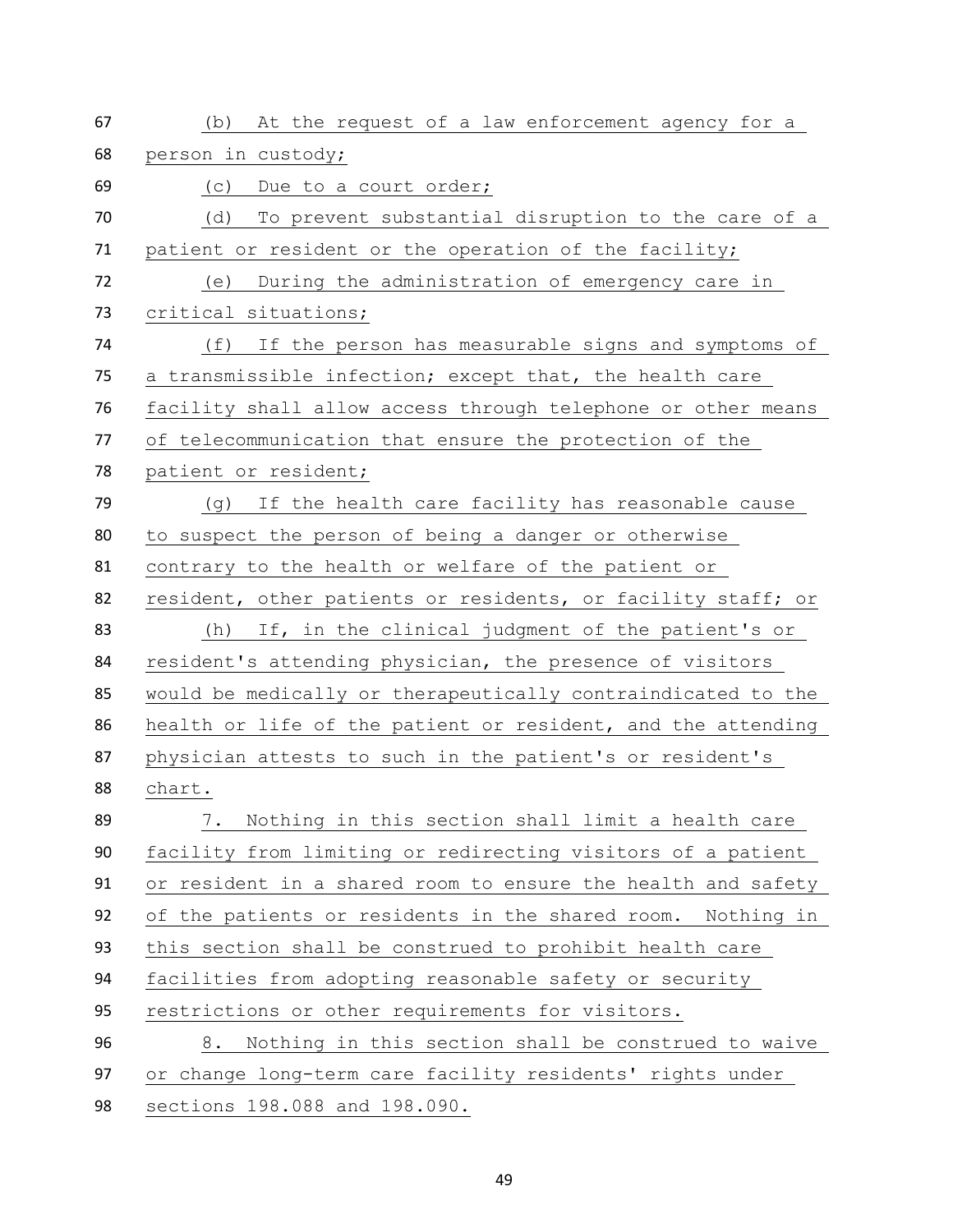9. No later than January 1, 2023, the department of health and senior services shall develop informational materials for patients, residents, and their legal guardians, regarding the provisions of this section. A health care facility shall make these informational materials accessible upon admission or registration and on the primary website of the health care facility. 10. A compassionate care visitor of a patient or resident of a health care facility may report any violation of the provisions of this section by a health care facility to the department of health and senior services. The department shall begin investigating any such complaint filed under this subsection within thirty-six hours of receipt of the complaint. The purpose of such investigation shall be to ensure compliance with the provisions of this section and any such investigation shall otherwise comply with the complaint processes established by section 197.080 for a hospital, section 197.268 for a hospice facility, and section 198.532 for a long-term care facility. 118 11. No health care facility shall be held liable for damages in an action involving a liability claim against the facility arising from the compliance with the provisions of this section. The immunity described in this subsection shall not apply to any act or omission by a facility, its employees, or its contractors that constitutes recklessness or willful misconduct and shall be provided in addition to, and shall in no way limit, any other immunity protections that may apply in state or federal law. 12. The provisions of this section shall not be terminated, suspended, or waived except by a declaration of emergency under chapter 44, during which time the provisions of sections 191.2290 and 630.202 shall apply.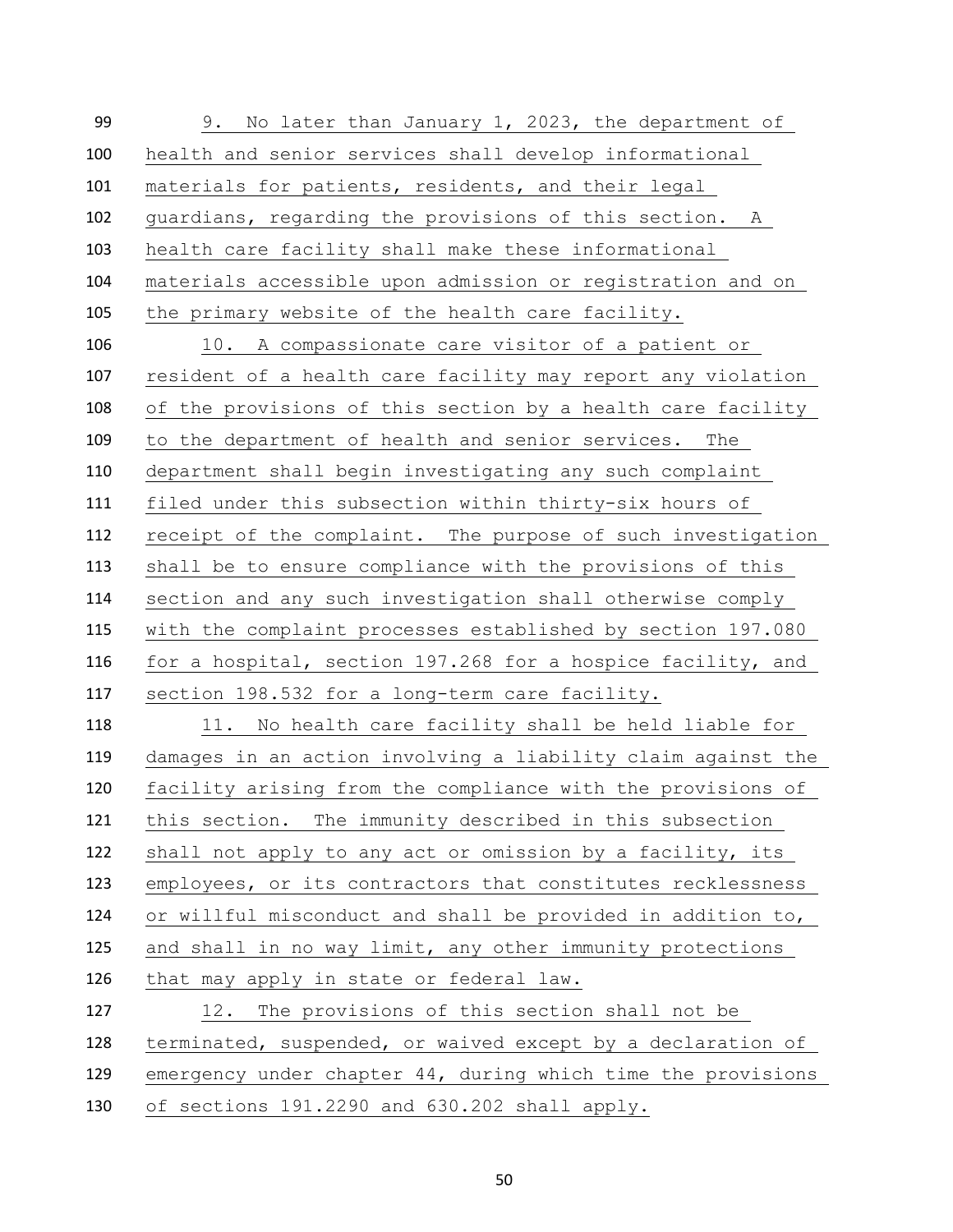|                | 191.2290. 1. The provisions of this section and              |
|----------------|--------------------------------------------------------------|
| $\overline{2}$ | section 630.202 shall be known and may be cited as the       |
| 3              | "Essential Caregiver Program Act".                           |
| 4              | 2. As used in this section, the following terms mean:        |
| 5              | "Department", the department of health and senior<br>(1)     |
| 6              | services;                                                    |
| $\overline{7}$ | (2) "Essential caregiver", a family member, friend,          |
| 8              | guardian, or other individual selected by a facility         |
| 9              | resident or patient who has not been adjudged incapacitated  |
| 10             | under chapter 475, or the guardian or legal representative   |
| 11             | of the resident or patient;                                  |
| 12             | (3) "Facility", a hospital licensed under chapter 197        |
| 13             | or a facility licensed under chapter 198.                    |
| 14             | 3. During a state of emergency declared pursuant to          |
| 15             | chapter 44 relating to infectious, contagious, communicable, |
| 16             | or dangerous diseases, a facility shall allow a resident or  |
| 17             | patient who has not been adjudged incapacitated under        |
| 18             | chapter 475, a resident's or patient's guardian, or a        |
| 19             | resident's or patient's legally authorized representative to |
| 20             | designate an essential caregiver for in-person contact with  |
| 21             | the resident or patient in accordance with the standards and |
| 22             | guidelines developed by the department under this section.   |
| 23             | Essential caregivers shall be considered as part of the      |
| 24             | resident's or patient's care team, along with the resident's |
| 25             | or patient's health care providers and facility staff.       |
| 26             | The facility shall inform, in writing, residents<br>4.       |
| 27             | and patients who have not been adjudged incapacitated under  |
| 28             | chapter 475, or guardians or legal representatives of        |
| 29             | residents or patients, of the "Essential Caregiver Program"  |
| 30             | and the process for designating an essential caregiver.      |
| 31             | The department shall develop standards and<br>5.             |
| 32             | quidelines concerning the essential caregiver program,       |
| 33             | including, but not limited to, the following:                |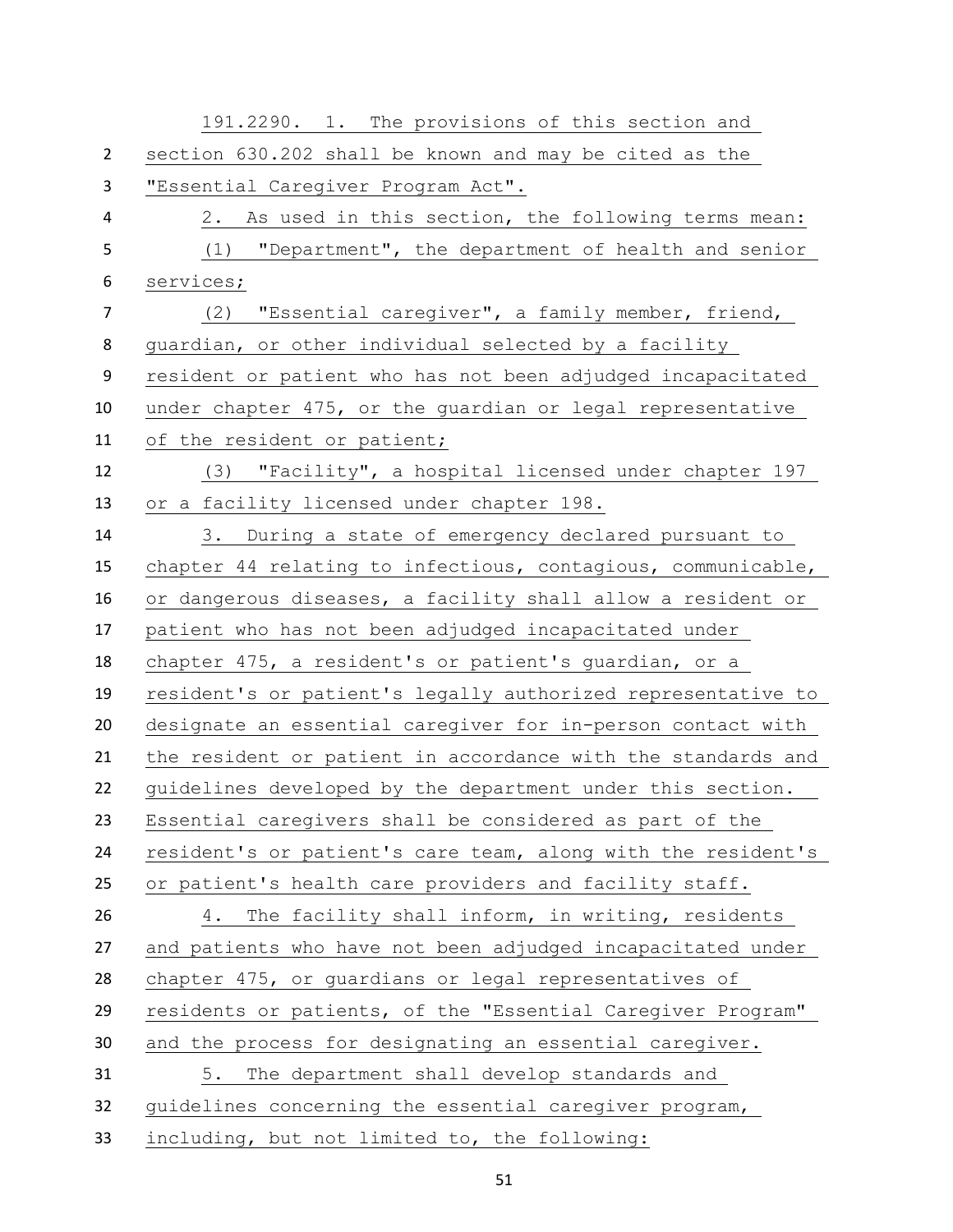(1) The facility shall allow at least two individuals per resident or patient to be designated as essential caregivers, although the facility may limit the in-person contact to one caregiver at a time. The caregiver shall not be required to have previously served in a caregiver capacity prior to the declared state of emergency; (2) The facility shall establish a reasonable in- person contact schedule to allow the essential caregiver to provide care to the resident or patient for at least four hours each day, including evenings, weekends, and holidays, but shall allow for twenty-four-hour in-person care as necessary and appropriate for the well-being of the resident or patient. The essential caregiver shall be permitted to leave and return during the scheduled hours or be replaced by another essential caregiver; (3) The facility shall establish procedures to enable physical contact between the resident or patient and the essential caregiver. The facility may not require the essential caregiver to undergo more stringent screening, testing, hygiene, personal protective equipment, and other infection control and prevention protocols than required of facility employees; (4) The facility shall specify in its protocols the criteria that the facility will use if it determines that in- person contact by a particular essential caregiver is inconsistent with the resident's or patient's therapeutic care and treatment or is a safety risk to other residents, patients, or staff at the facility. Any limitations placed upon a particular essential caregiver shall be reviewed and documented every seven days to determine if the limitations remain appropriate; and (5) The facility may restrict or revoke in-person contact by an essential caregiver who fails to follow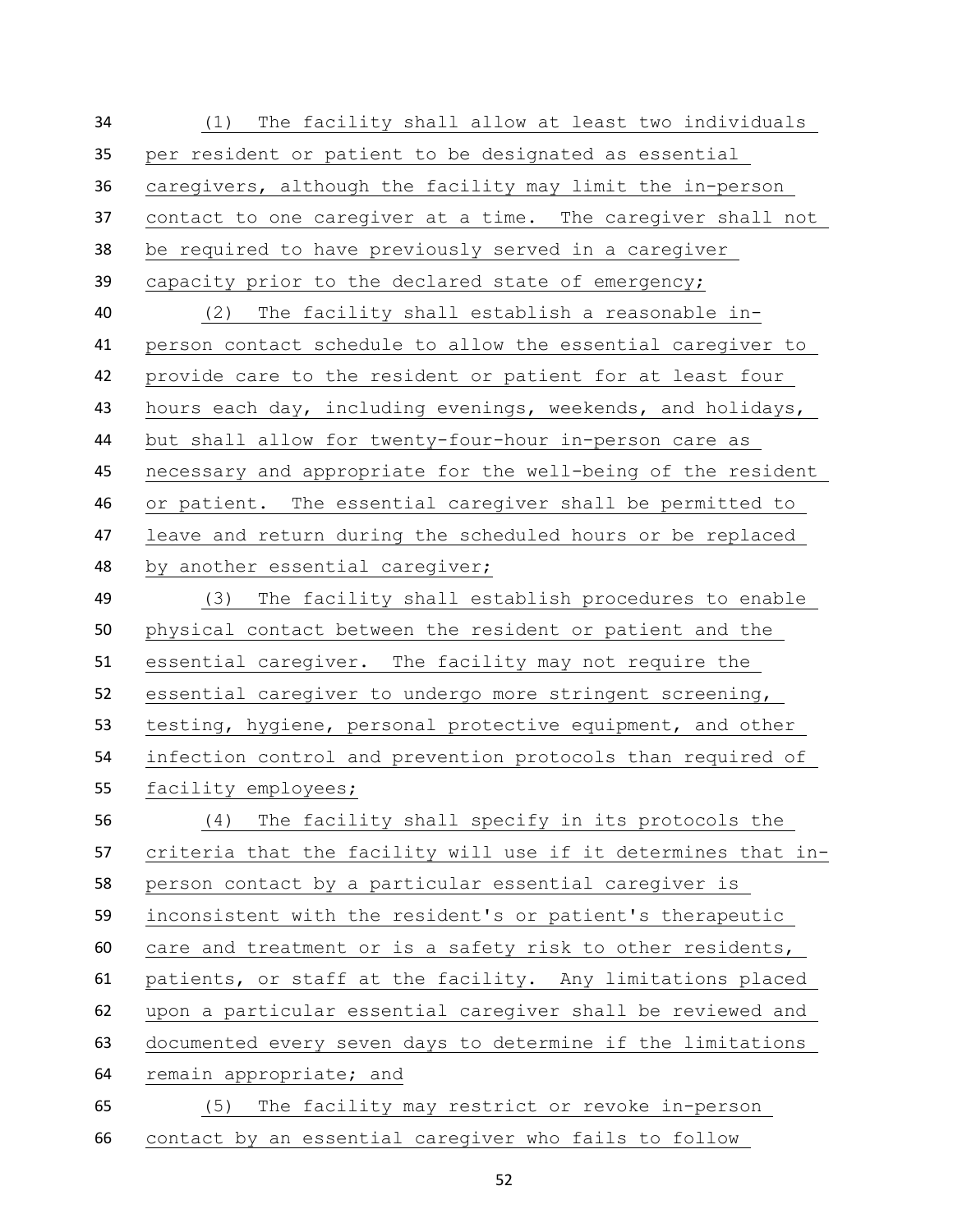required protocols and procedures established under this subsection.

 6. (1) A facility may request from the department a suspension of in-person contact by essential caregivers for a period not to exceed seven days. The department may deny the facility's request to suspend in-person contact with essential caregivers if the department determines that such in-person contact does not pose a serious community health risk. A facility may request from the department an extension of a suspension for more than seven days; provided, that the department shall not approve an extension period for longer than seven days at a time. A facility shall not suspend in-person caregiver contact for more than fourteen consecutive days in a twelve-month period or for more than forty-five total days in a twelve-month period. (2) The department shall suspend in-person contact by essential caregivers under this section if it determines that doing so is required under federal law, including a determination that federal law requires a suspension of in- person contact by members of the resident's or patient's care team. (3) The attorney general shall institute all suits necessary on behalf of the state to defend the right of the state to implement the provisions of this section to ensure access by residents and patients to essential caregivers as part of their care team. 7. The provisions of this section shall not be construed to require an essential caregiver to provide necessary care to a resident or patient and a facility shall not require an essential caregiver to provide necessary care. 8. The provisions of this section shall not apply to those residents or patients whose particular plan of therapeutic care and treatment necessitates restricted or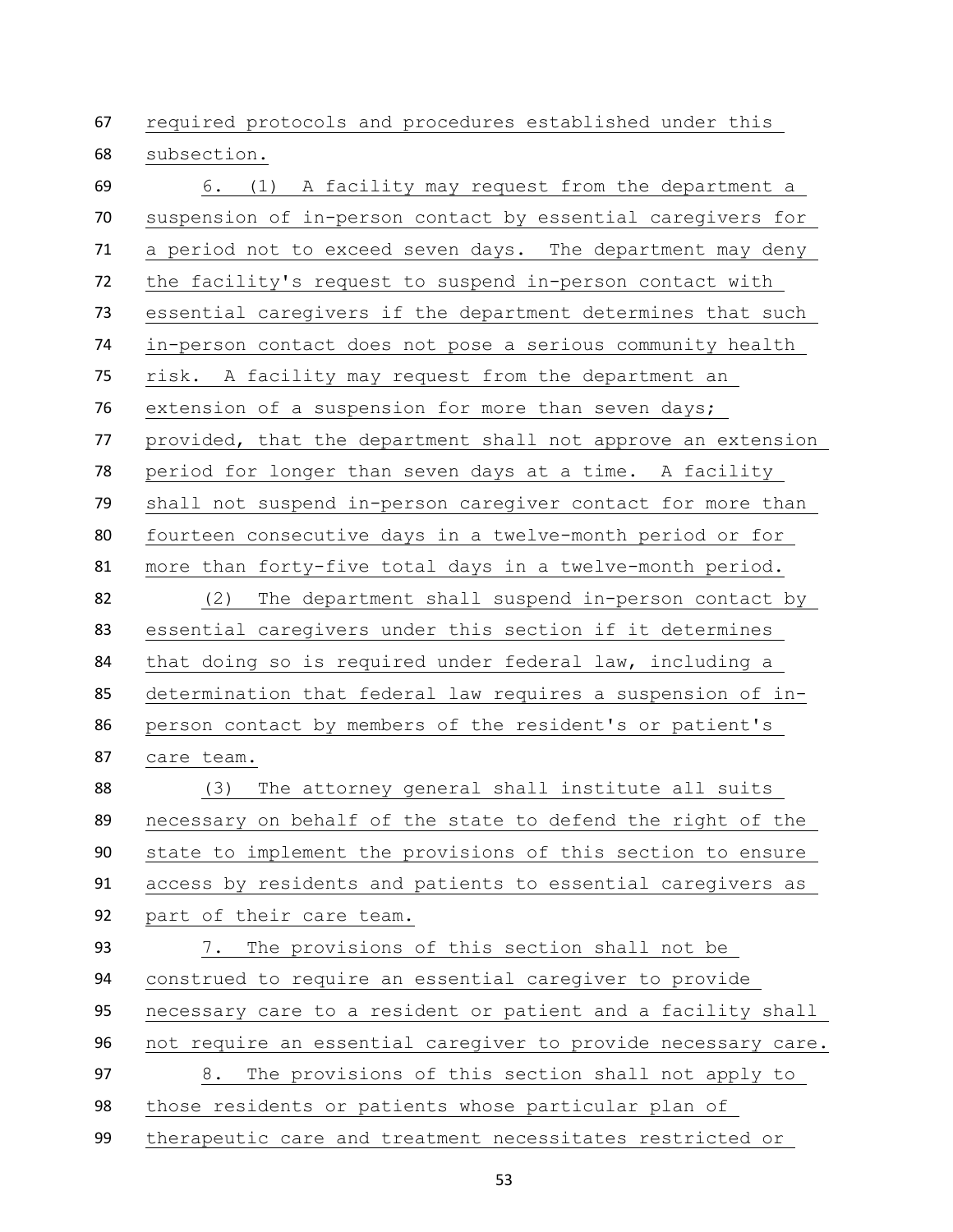otherwise limited visitation for reasons unrelated to the stated reasons for the declared state emergency. 9. A facility, its employees, and its contractors shall be immune from civil liability for an injury or harm caused by or resulting from: (1) Exposure to a contagious disease or other harmful agent that is specified during the state of emergency declared pursuant to chapter 44; or 108 (2) Acts or omissions by essential caregivers who are 109 present in the facility; as a result of the implementation of the essential caregiver

 program under this section. The immunity described in this subsection shall not apply to any act or omission by a facility, its employees, or its contractors that constitutes recklessness or willful misconduct.

 192.2225. 1. The department shall have the right to enter the premises of an applicant for or holder of a license at any time during the hours of operation of a center to determine compliance with provisions of sections 192.2200 to 192.2260 and applicable rules promulgated pursuant thereto. Entry shall also be granted for investigative purposes involving complaints regarding the operations of an adult day care program. The department shall make at least **[**two inspections**]** one inspection per year, **[**at least one of**]** which shall be unannounced to the operator or provider. The department may make such other inspections, announced or unannounced, as it deems necessary to carry out the provisions of sections 192.2200 to 192.2260.

 2. **[**The department may reduce the frequency of inspections to once a year if an adult day care program is found to be in substantial compliance. The basis for such determination shall include, but not be limited to, the following: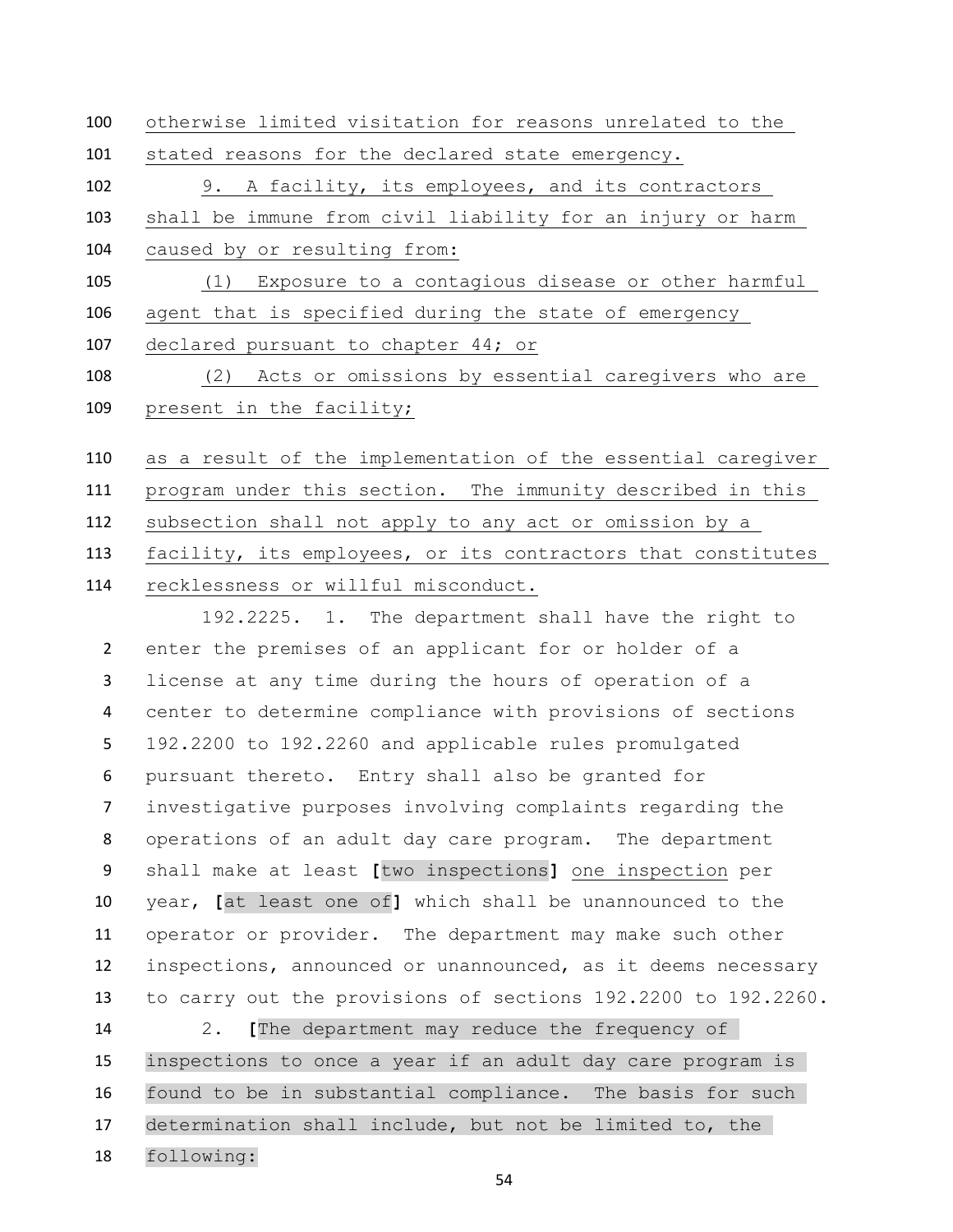(1) Previous inspection reports;

 (2) The adult day care program's history of compliance 21 with rules promulgated pursuant to this chapter; and

 (3) The number and severity of complaints received about the adult day care program.

 3.**]** The applicant for or holder of a license shall cooperate with the investigation and inspection by providing access to the adult day care program, records and staff, and by providing access to the adult day care program to determine compliance with the rules promulgated pursuant to sections 192.2200 to 192.2260.

 **[**4.**]** 3. Failure to comply with any lawful request of the department in connection with the investigation and inspection is a ground for refusal to issue a license or for the revocation of a license.

 **[**5.**]** 4. The department may designate to act for it, with full authority of law, any instrumentality of any political subdivision of the state of Missouri deemed by the department to be competent to investigate and inspect applicants for or holders of licenses.

 194.210. 1. Sections 194.210 to 194.294 may be cited as the "Revised Uniform Anatomical Gift Act".

 2. As used in sections 194.210 to 194.294, the following terms mean:

 (1) "Adult", an individual who is at least eighteen years of age;

(2) "Agent", an individual:

 (a) Authorized to make health-care decisions on the principal's behalf by a power of attorney for health care; or

 (b) Expressly authorized to make an anatomical gift on the principal's behalf by any other record signed by the principal;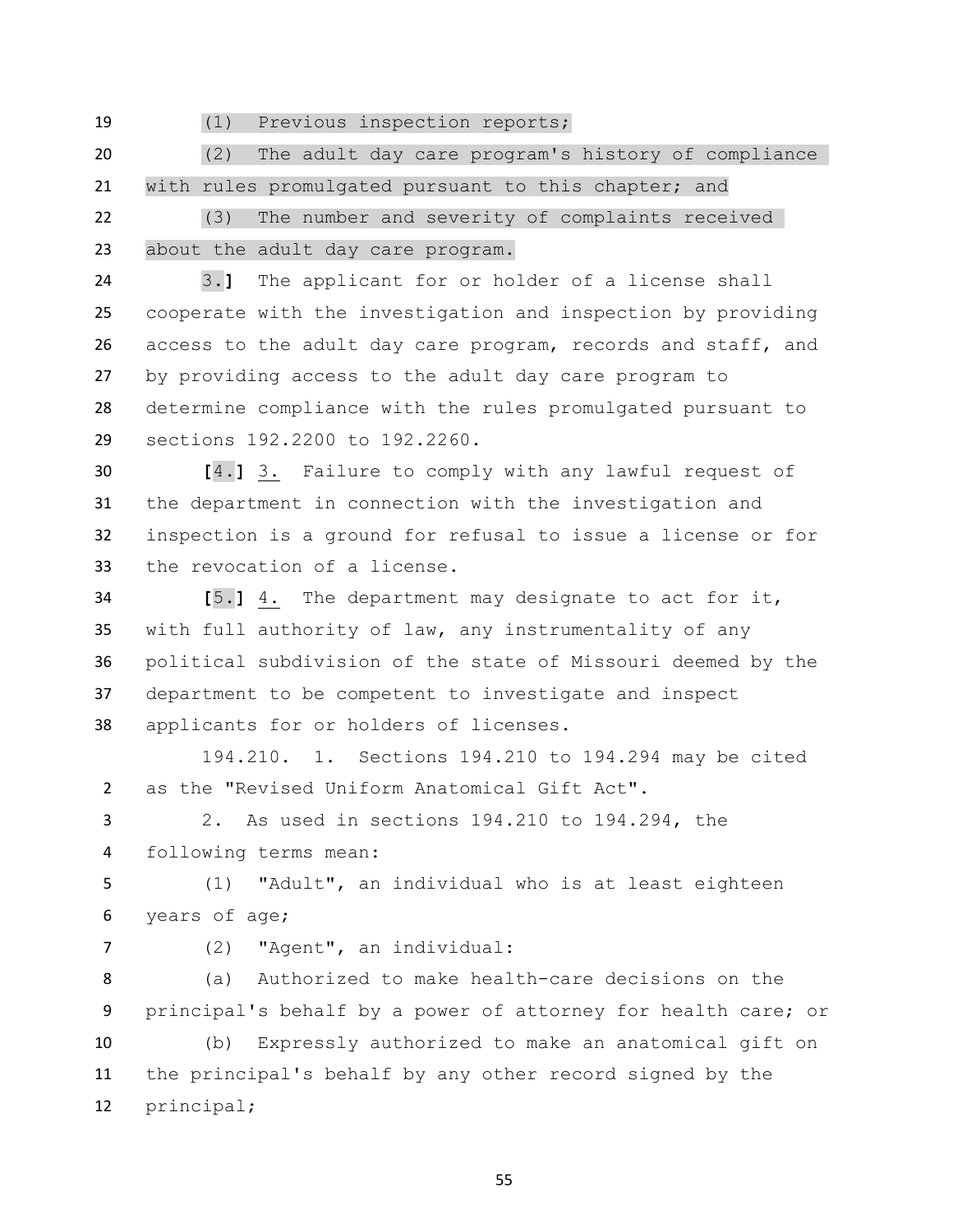(3) "Anatomical gift", a donation of all or part of a human body to take effect after the donor's death for the purposes of transplantation, therapy, research, or education;

 (4) **[**"Cadaver procurement organization", an entity lawfully established and operated for the procurement and distribution of anatomical gifts to be used as cadavers or cadaver tissue for appropriate education or research;

 (5)**]** "Decedent", a deceased individual whose body or part is or may be the source of an anatomical gift. The term includes a stillborn infant but does not include an unborn child as defined in section 1.205 or 188.015 if the child has not died of natural causes;

 **[**(6)**]** (5) "Disinterested witness", a witness other than the spouse, child, parent, sibling, grandchild, grandparent, or guardian of the individual who makes, amends, revokes, or refuses to make an anatomical gift. The term does not include a person to which an anatomical gift could pass under section 194.255;

 **[**(7)**]** (6) "Document of gift", a donor card or other record used to make an anatomical gift. The term includes a statement or symbol on a driver's license, identification card, or donor registry;

 **[**(8)**]** (7) "Donor", an individual whose body or part is the subject of an anatomical gift provided that donor does not include an unborn child as defined in section 1.205 or section 188.015 if the child has not died of natural causes;

 **[**(9)**]** (8) "Donor registry", a database that contains records of anatomical gifts and amendments to or revocations of anatomical gifts;

 **[**(10)**]** (9) "Driver's license", a license or permit issued by the department of revenue to operate a vehicle whether or not conditions are attached to the license or permit;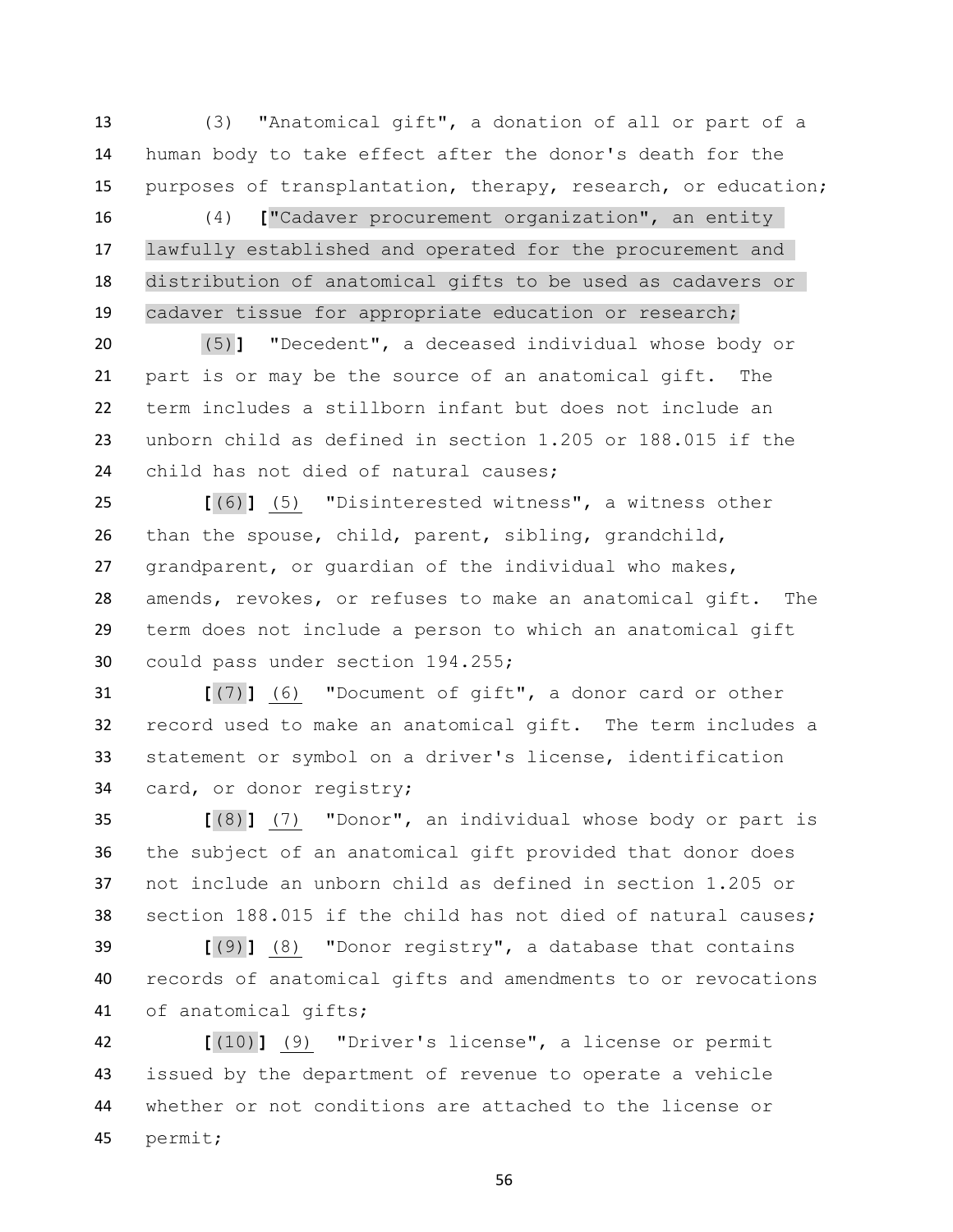**[**(11)**]** (10) "Eye bank", a person that is licensed, accredited, or regulated under federal or state law to engage in the recovery, screening, testing, processing, storage, or distribution of human eyes or portions of human eyes;

 **[**(12)**]** (11) "Guardian", a person appointed by a court pursuant to chapter 475. The term does not include a guardian ad litem;

 **[**(13)**]** (12) "Hospital", a facility licensed as a hospital under the laws of any state or a facility operated as a hospital by the United States, a state, or a subdivision of a state;

 **[**(14)**]** (13) "Identification card", an identification card issued by the department of revenue;

 **[**(15)**]** (14) "Know", to have actual knowledge; **[**(16)**]** (15) "Minor", an individual who is under

eighteen years of age;

 **[**(17)**]** (16) "Organ procurement organization", **[**a person**]** an entity designated by the United States Secretary of Health and Human Services as an organ procurement organization;

 **[**(18)**]** (17) "Parent", a parent whose parental rights have not been terminated;

 **[**(19)**]** (18) "Part", an organ, an eye, or tissue of a human being. The term does not include the whole body;

 **[**(20)**]** (19) "Person", an individual, corporation, business trust, estate, trust, partnership, limited liability company, association, joint venture, public corporation, government or governmental subdivision, agency, or instrumentality, or any other legal or commercial entity;

 **[**(21)**]** (20) "Physician", an individual authorized to 77 practice medicine or osteopathy under the laws of any state;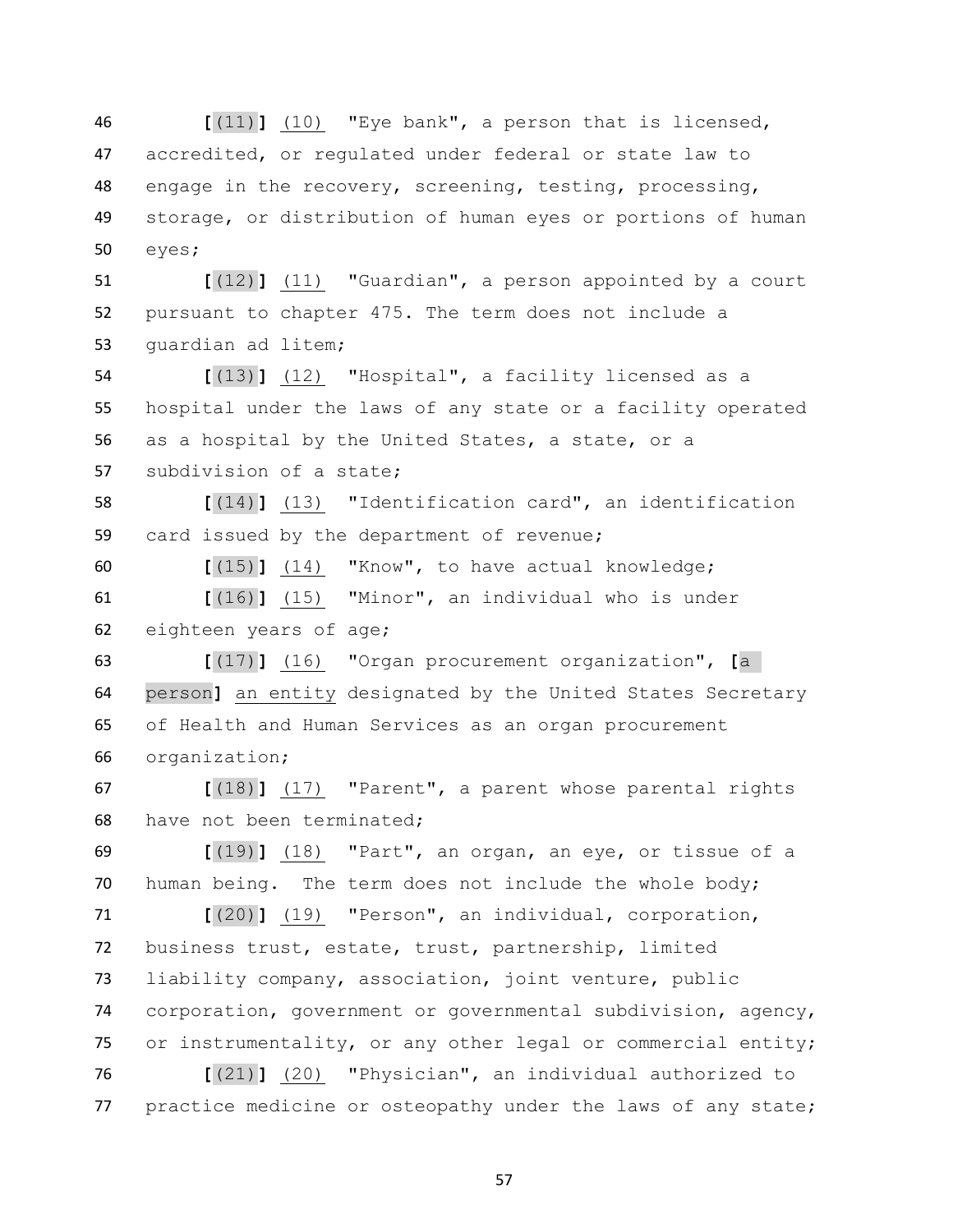(21) "Potential donor", an individual whose body or part is the subject of an anatomical gift, provided that donor does not include an unborn child, as defined in section 188.015, if the child has not died of natural causes; (22) "Procurement organization", an eye bank, organ procurement organization, **[**or**]** tissue bank, or an entity lawfully established and operated for the procurement and distribution of anatomical gifts to be used as donated organs, donated tissues, or for appropriate scientific or medical research;

 (23) "Prospective donor", an individual who is dead or near death and has been determined by a procurement organization to have a part that could be medically suitable for transplantation, therapy, research, or education. The term does not include an individual who has made a refusal;

 (24) "Reasonably available", able to be contacted by a procurement organization with reasonable effort and willing and able to act in a timely manner consistent with existing medical criteria necessary for the making of an anatomical gift;

 (25) "Recipient", an individual into whose body a decedent's part has been or is intended to be transplanted;

 (26) "Record", information that is inscribed on a tangible medium or that is stored in an electronic or other medium and is retrievable in perceivable form;

 (27) "Refusal", a record created under section 194.235 that expressly states an intent to bar other persons from making an anatomical gift of an individual's body or part;

 (28) "Sign", with the present intent to authenticate or adopt a record:

 (a) To execute or adopt a tangible symbol; or (b) To attach or logically associate with the record 110 an electronic symbol, sound, or process;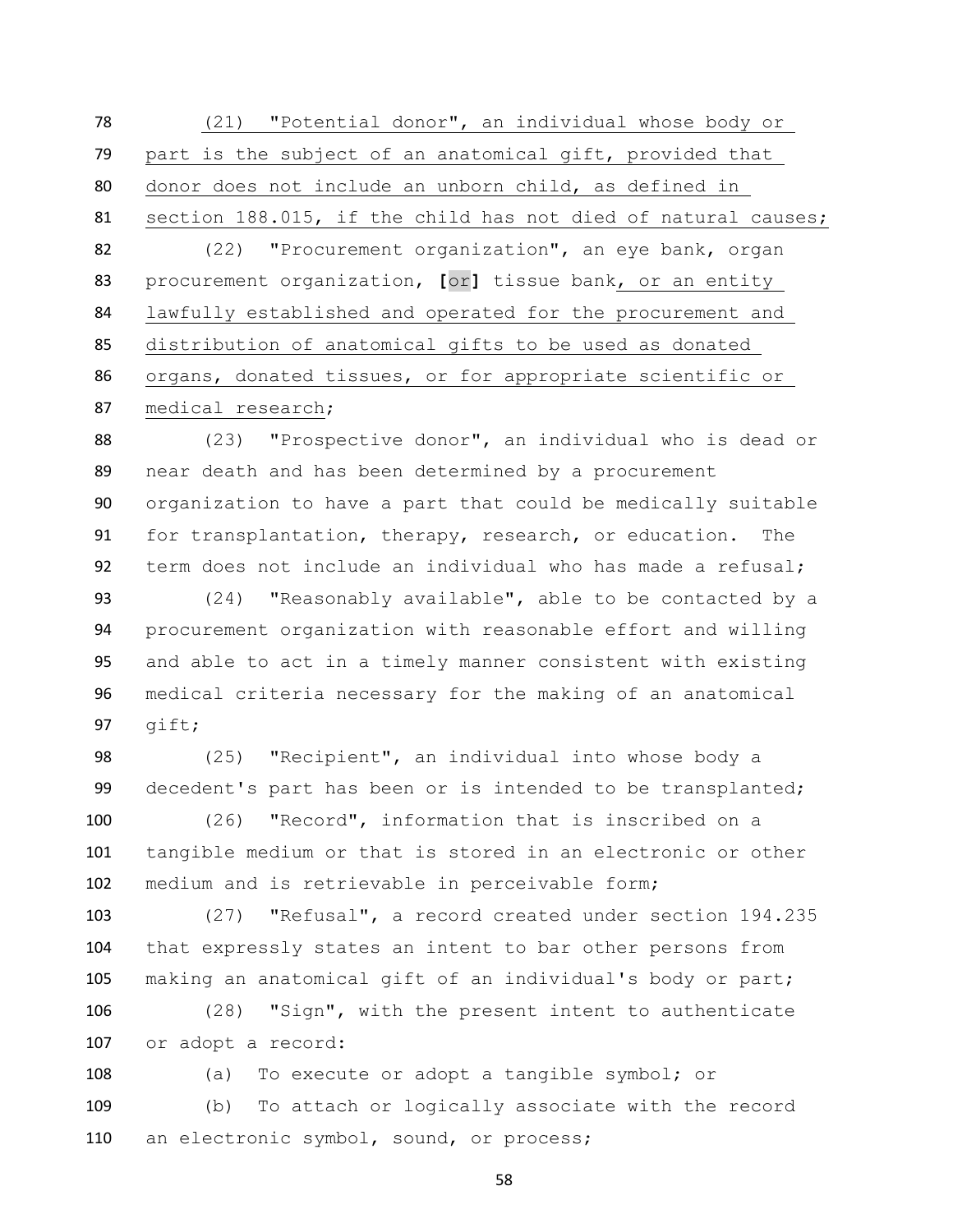(29) "State", a state of the United States, the District of Columbia, Puerto Rico, the United States Virgin Islands, or any territory or insular possession subject to the United States;

 (30) "Technician", an individual determined to be qualified to remove or process parts by an appropriate organization that is licensed, accredited, or regulated under federal or state law. The term includes an eye enucleator;

 (31) "Tissue", a portion of the human body other than an organ or an eye. The term does not include blood unless the blood is donated for purposes of research or education;

 (32) "Tissue bank", a person that is licensed, accredited, or regulated under federal or state law to engage in the recovery, screening, testing, processing, storage, or distribution of tissue;

 (33) "Transplant hospital", a hospital that furnishes organ transplants and other medical and surgical specialty services required for the care of transplant patients.

 194.255. 1. An anatomical gift may be made to the following persons named in the document of gift:

 (1) A hospital, accredited medical school, dental school, college, university, or **[**organ**]** procurement organization, **[**cadaver procurement organization,**]** or other appropriate person for appropriate scientific or medical 7 research or education;

 (2) Subject to subsection 2 of this section, an individual designated by the person making the anatomical gift if the individual is the recipient of the part; or

(3) An eye bank or tissue bank.

 2. If an anatomical gift to an individual under subdivision (2) of subsection 1 of this section cannot be transplanted into the individual, the part passes in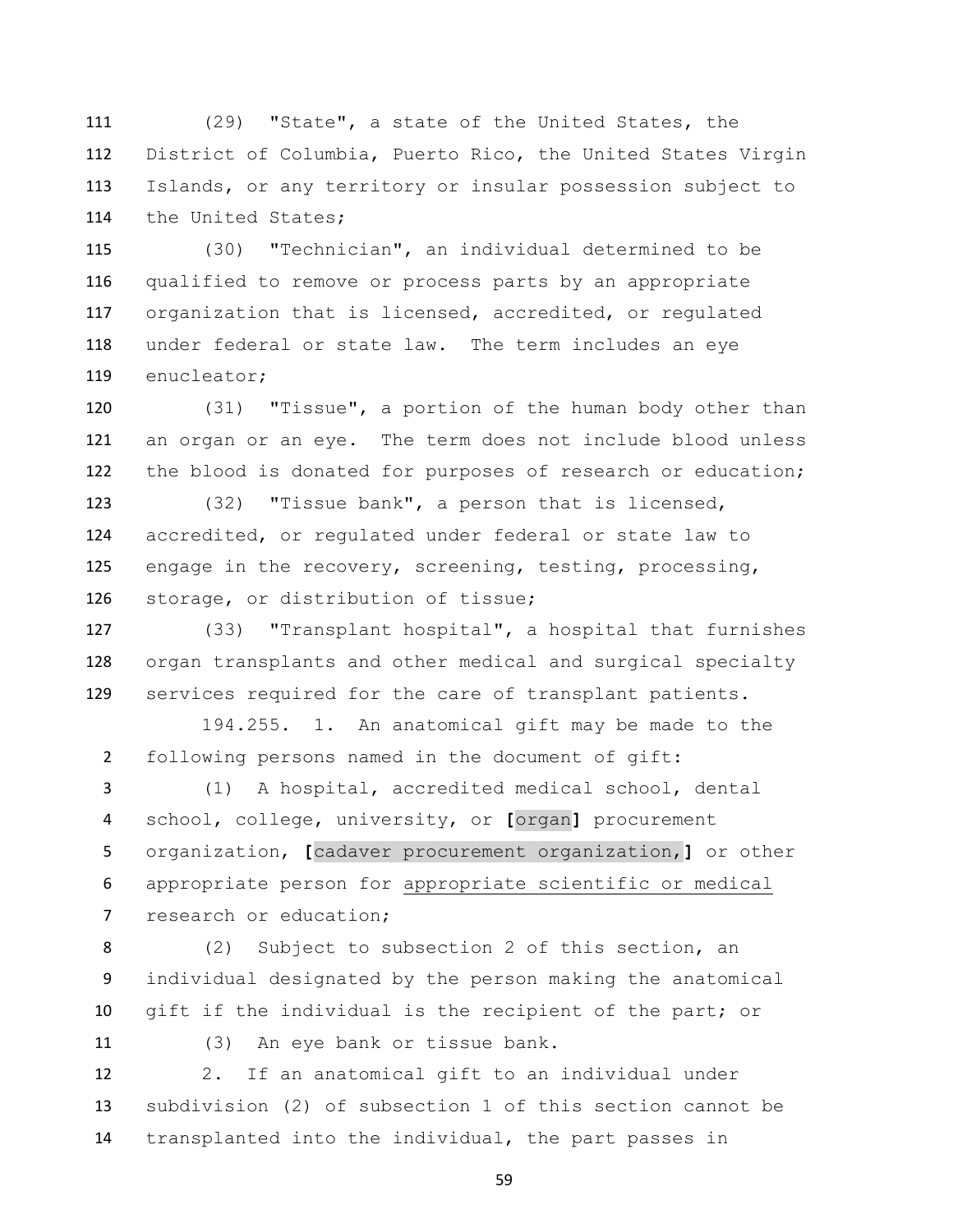accordance with subsection 7 of this section in the absence of an express, contrary indication by the person making the anatomical gift.

 3. If an anatomical gift of one or more specific parts or of all parts is made in a document of gift that does not name a person described in subsection 1 of this section but identifies the purpose for which an anatomical gift may be used, the following rules apply:

 (1) If the part is an eye and the gift is for the purpose of transplantation or therapy, the gift passes to the appropriate eye bank;

 (2) If the part is tissue and the gift is for the purpose of transplantation or therapy, the gift passes to the appropriate tissue bank;

 (3) If the part is an organ and the gift is for the purpose of transplantation or therapy, the gift passes to the appropriate organ procurement organization as custodian of the organ;

 (4) If the part is an organ, an eye, or tissue and the gift is for the purpose of research or education, the gift passes to the appropriate procurement organization.

 4. For the purpose of subsection 3 of this section, if there is more than one purpose of an anatomical gift set forth in the document of gift but the purposes are not set forth in any priority, the gift must be used for transplantation or therapy if suitable. If the gift cannot be used for transplantation or therapy, the gift may be used for research or education.

 5. If an anatomical gift of one or more specific parts is made in a document of gift that does not name a person described in subsection 1 of this section and does not 46 identify the purpose of the gift, the gift may be used only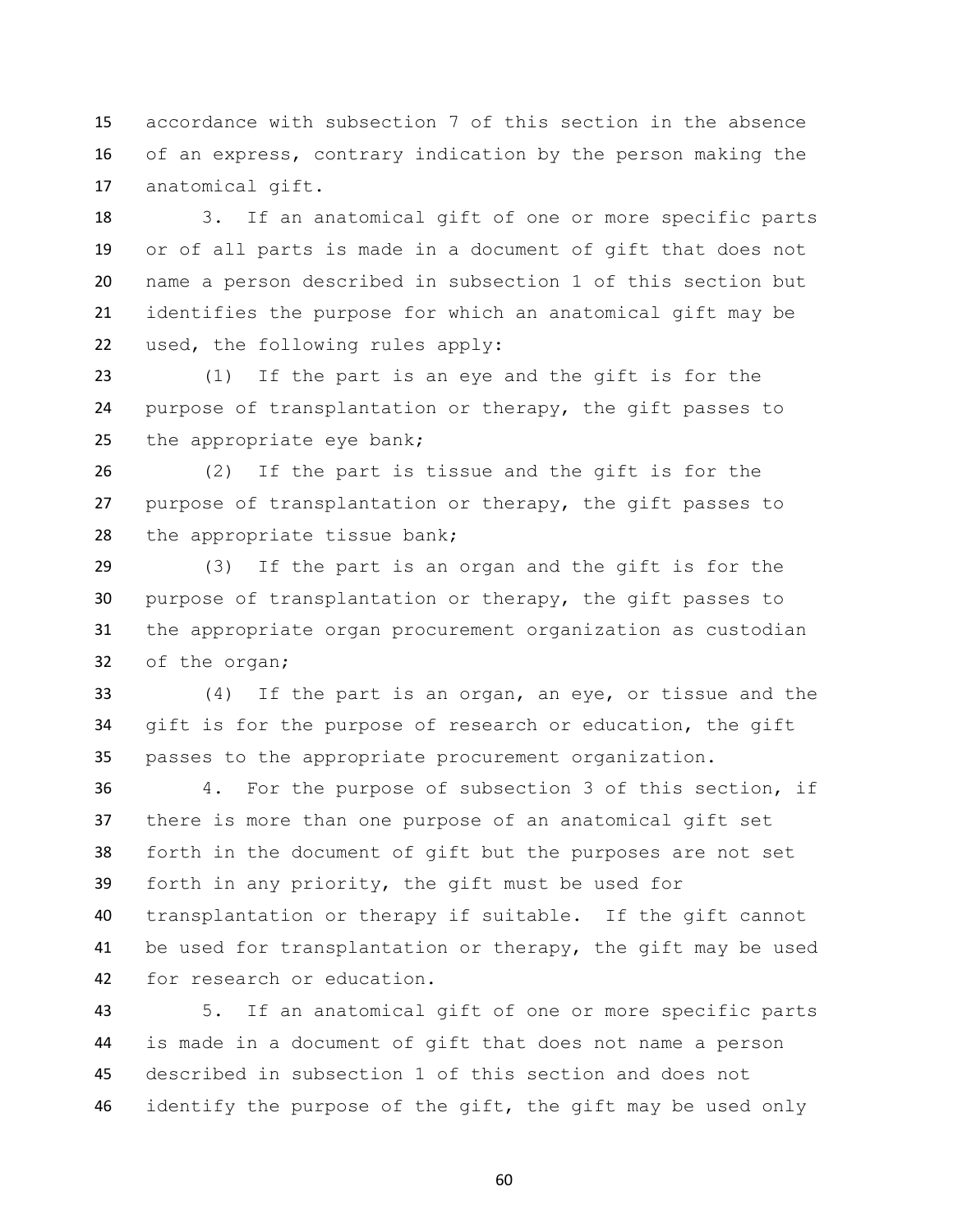for transplantation or therapy, and the gift passes in accordance with subsection 7 of this section.

 6. If a document of gift specifies only a general intent to make an anatomical gift by words such as "donor", "organ donor", or "body donor", or by a symbol or statement of similar import, the gift may be used only for transplantation or therapy, and the gift passes in accordance with subsection 7 of this section.

 7. For purposes of subsections 2, 5, and 6 of this section, the following rules apply:

 (1) If the part is an eye, the gift passes to the appropriate eye bank;

 (2) If the part is tissue, the gift passes to the appropriate tissue bank;

 (3) If the part is an organ, the gift passes to the appropriate organ procurement organization as custodian of the organ;

 (4) If the gift is medically unsuitable for transplantation or therapy, the gift may be used for appropriate scientific or medical research or education and pass to the appropriate procurement organization **[**or cadaver procurement organization**]**.

 8. An anatomical gift of an organ for transplantation or therapy, other than an anatomical gift under subdivision (2) of subsection 1 of this section, passes to the organ procurement organization as custodian of the organ.

 9. If an anatomical gift does not pass under subsections 1 through 8 of this section or the decedent's body or part is not used for transplantation, therapy, research, or education, custody of the body or part passes to the person under obligation to dispose of the body or part.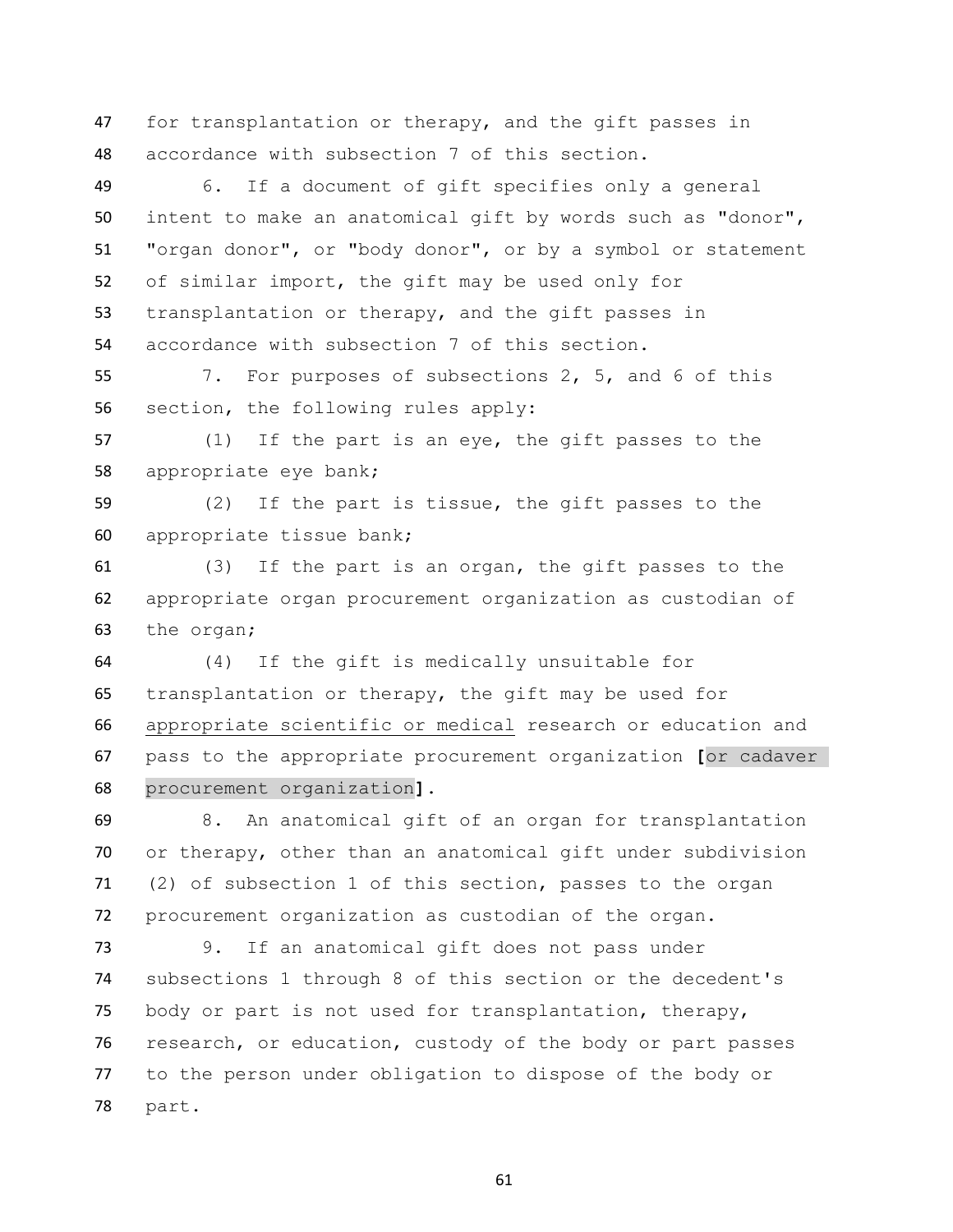10. A person may not accept an anatomical gift if the person knows that the gift was not effectively made under section 194.225 or 194.250 or if the person knows that the decedent made a refusal under section 194.235 that was not revoked. For purposes of this subsection, if a person knows that an anatomical gift was made on a document of gift, the person is deemed to know of any amendment or revocation of the gift or any refusal to make an anatomical gift on the same document of gift.

88 11. A person may not accept an anatomical gift if the person knows that the gift is from the body of an executed prisoner from another country.

 12. Except as otherwise provided in subdivision (2) of subsection 1 of this section, nothing in this act affects the allocation of organs for transplantation or therapy.

 194.265. 1. When a hospital refers an individual at or near death to a procurement organization, the organization shall make a reasonable search of any donor registry and other applicable records that it knows exist for the geographical area in which the individual resides to ascertain whether the individual has made an anatomical gift.

 2. A procurement organization must be allowed reasonable access to information in the records of the department of health and senior services and department of revenue to ascertain whether an individual at or near death is a donor.

 3. When a hospital refers an individual at or near death to a procurement organization, the organization may conduct any reasonable examination necessary to ensure the medical suitability of a part that is or could be the subject of an anatomical gift for transplantation, therapy, research, or education from a donor, potential donor, or a prospective donor. During the examination period, measures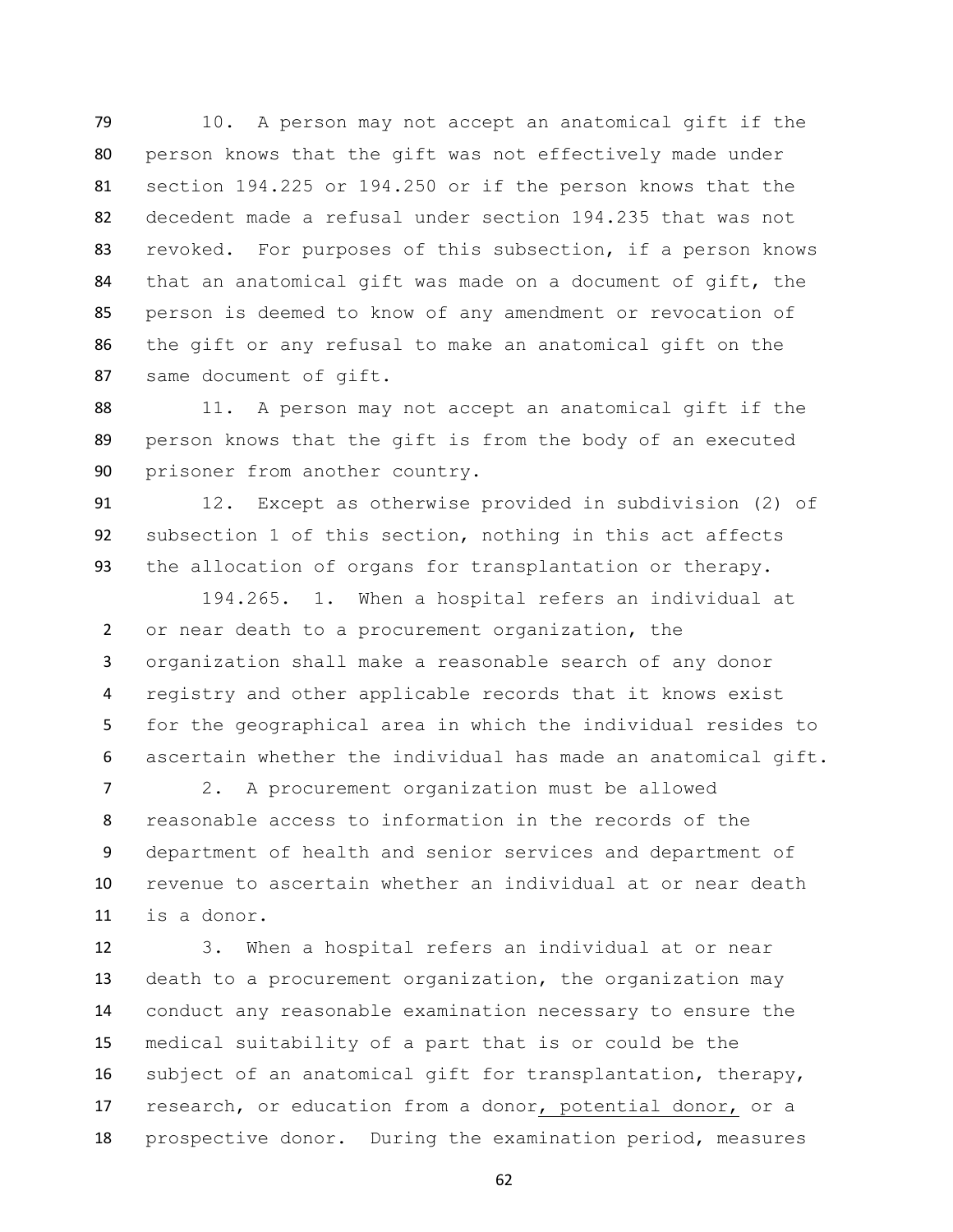necessary to ensure the medical suitability of the part may not be withdrawn unless the hospital or procurement organization knows a contrary intent had or has been expressed by the individual or an agent of the individual, or if the individual is incapacitated and he or she has no agent, knows a contrary intent has been expressed by any person listed in section 194.245 having priority to make an anatomical gift on behalf of the individual.

 4. Unless prohibited by law other than sections 194.210 to 194.294, at any time after a donor's death, the person to which a part passes under section 194.255 may conduct any reasonable examination necessary to ensure the medical suitability of the body or part for its intended purpose.

 5. Unless prohibited by law other than sections 194.210 to 194.294, an examination under subsection 3 or 4 of this section may include an examination of all medical 36 records of the donor, potential donor, or prospective donor.

 6. Upon the death of a minor who was a donor or had signed a refusal, unless a procurement organization knows the minor is emancipated, the procurement organization shall conduct a reasonable search for the parents of the minor and provide the parents with an opportunity to revoke or amend the anatomical gift or revoke a refusal.

 7. Upon referral by a hospital under subsection 1 of this section, a procurement organization shall make a reasonable search for any person listed in section 194.245 having priority to make an anatomical gift on behalf of a donor, potential donor, or prospective donor. If a procurement organization receives information that an anatomical gift to any other person was made, amended, or revoked, it shall promptly advise the other person of all relevant information.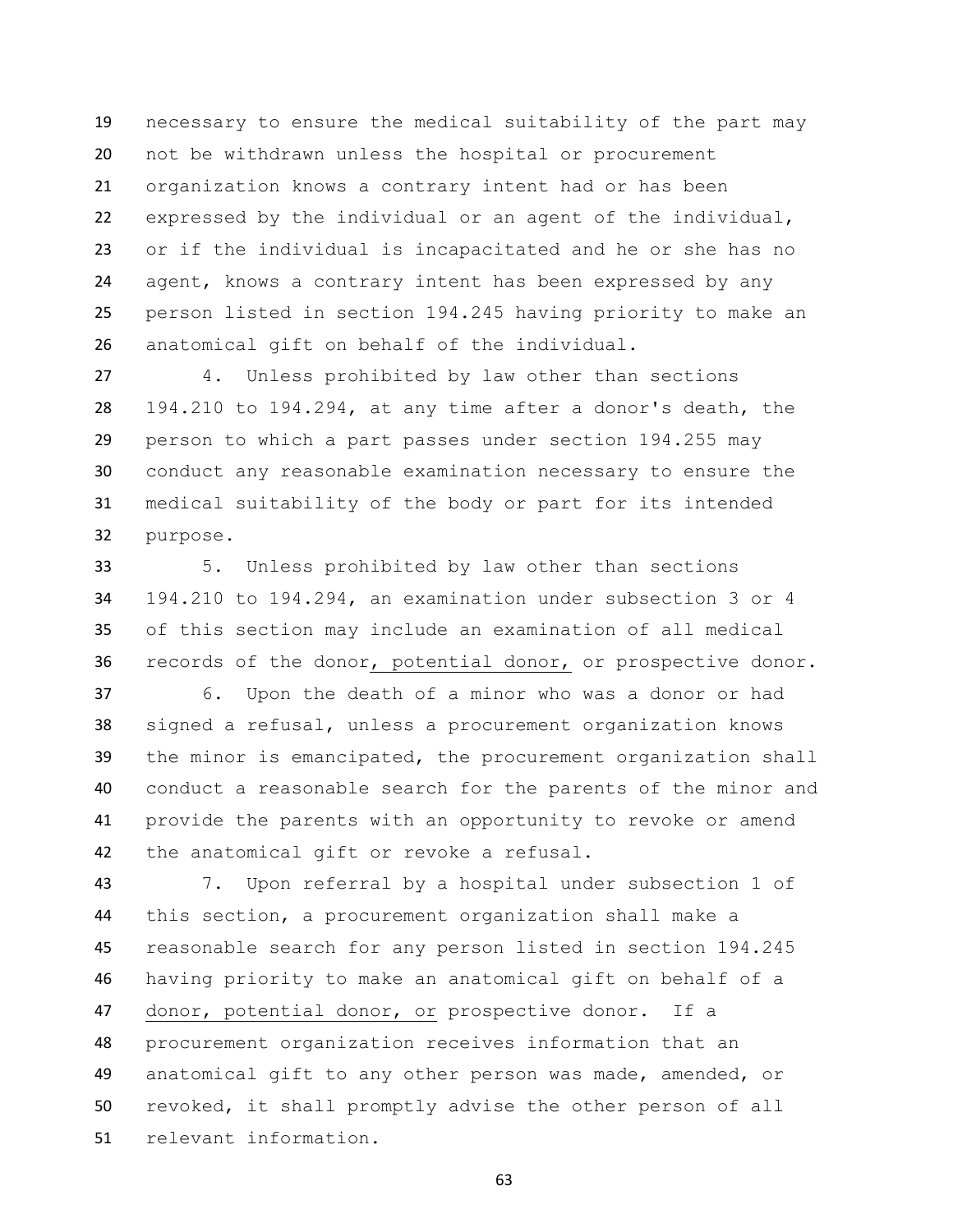8. Subject to subsection 9 of section 194.255 and section 58.785, the rights of the person to which a part passes under section 194.255 are superior to rights of all others with respect to the part. The person may accept or reject an anatomical gift in whole or in part. Subject to the terms of the document of gift and this act, a person that accepts an anatomical gift of an entire body may allow embalming or cremation and use of remains in a funeral service. If the gift is of a part, the person to which the part passes under section 194.255, upon the death of the donor and before embalming, burial, or cremation, shall cause the part to be removed without unnecessary mutilation.

 9. Neither the physician who attends the decedent immediately prior to or at death nor the physician who determines the time of the decedent's death may participate in the procedures for removing or transplanting a part from the decedent.

 10. No physician who removes or transplants a part from the decedent, or a procurement organization, shall have primary responsibility for the health care treatment, or health care decision-making for such individual's terminal condition during the hospitalization for which the individual becomes a donor.

 11. A physician or technician may remove a donated part from the body of a donor that the physician or technician is qualified to remove.

 194.285. 1. A person that acts in accordance with sections 194.210 to 194.294 or with the applicable anatomical gift law of another state that is not inconsistent with the provisions of sections 194.210 to 194.294 or attempts without negligence and in good faith to do so is not liable for the act in any civil action, criminal, or administrative proceeding.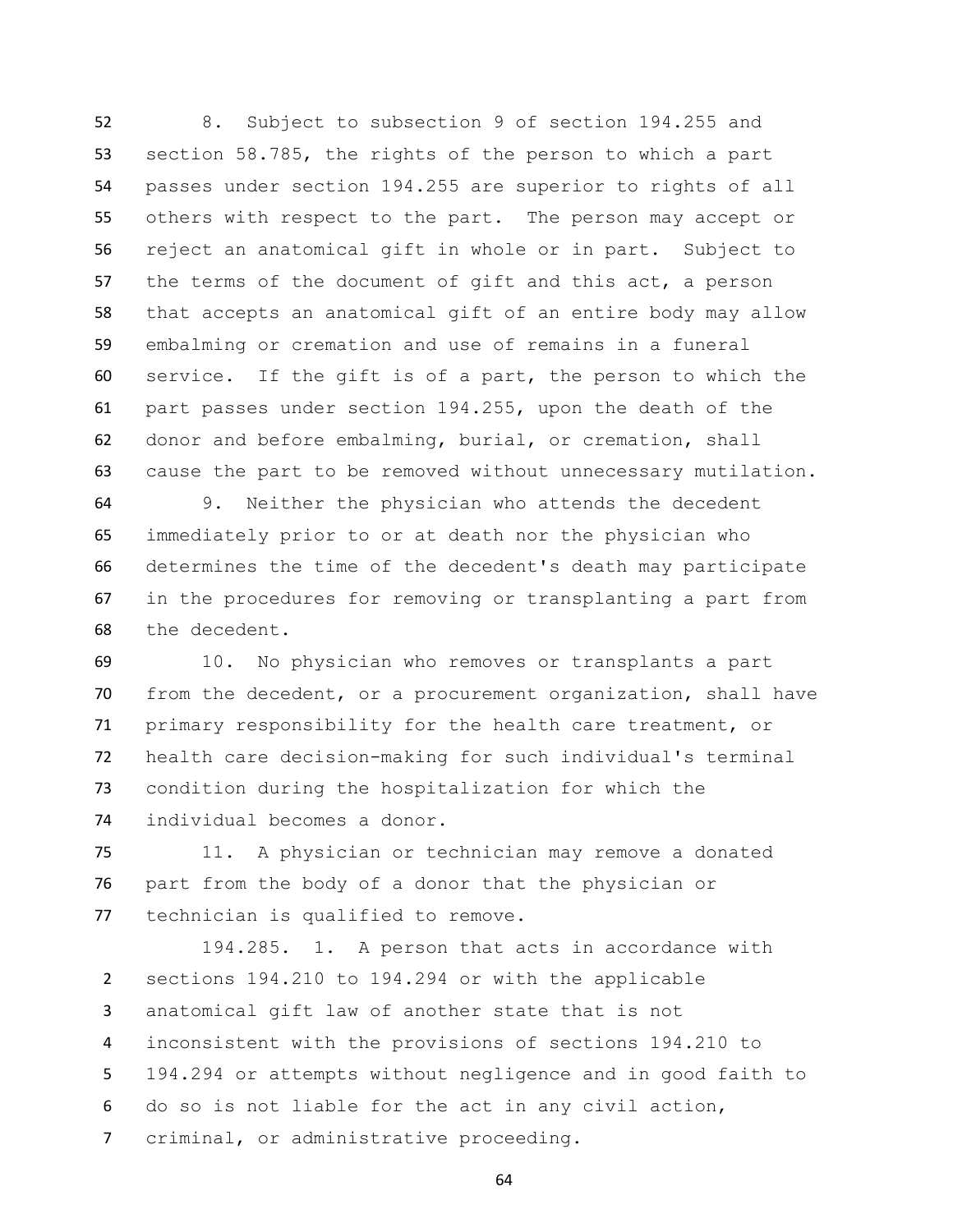2. Neither the person making an anatomical gift nor the donor's estate is liable for any injury or damage that results from the making or use of the gift.

 3. In determining whether an anatomical gift has been made, amended, or revoked under sections 194.210 to 194.294, a person may rely upon representations of individuals listed in subdivision (2), (3), (4), (5), (6), (7), or (8) of subsection 1 of section 194.245 relating to the individual's relationship to the donor, potential donor, or prospective donor unless the person knows that representation is untrue.

 194.290. 1. As used in this section, the following terms mean:

 (1) "Advance health-care directive", a power of attorney for health care or a record signed or authorized by a donor, potential donor, or prospective donor, containing the **[**prospective**]** donor's direction concerning a health-care decision for the **[**prospective**]** donor;

 (2) "Declaration", a record, including but not limited to a living will, or a do-not-resuscitate order, signed by a donor, potential donor, or prospective donor specifying the circumstances under which a life support system may be withheld or withdrawn;

 (3) "Health-care decision", any decision regarding the health care of the donor, potential donor, or prospective donor.

 2. If a donor, potential donor, or prospective donor has a declaration or advance health-care directive and the terms of the declaration or directive and the express or implied terms of a potential anatomical gift are in conflict with regard to the administration of measures necessary to ensure the medical suitability of a part for transplantation or therapy, the **[**prospective**]** donor's attending physician and **[**prospective**]** donor shall confer to resolve the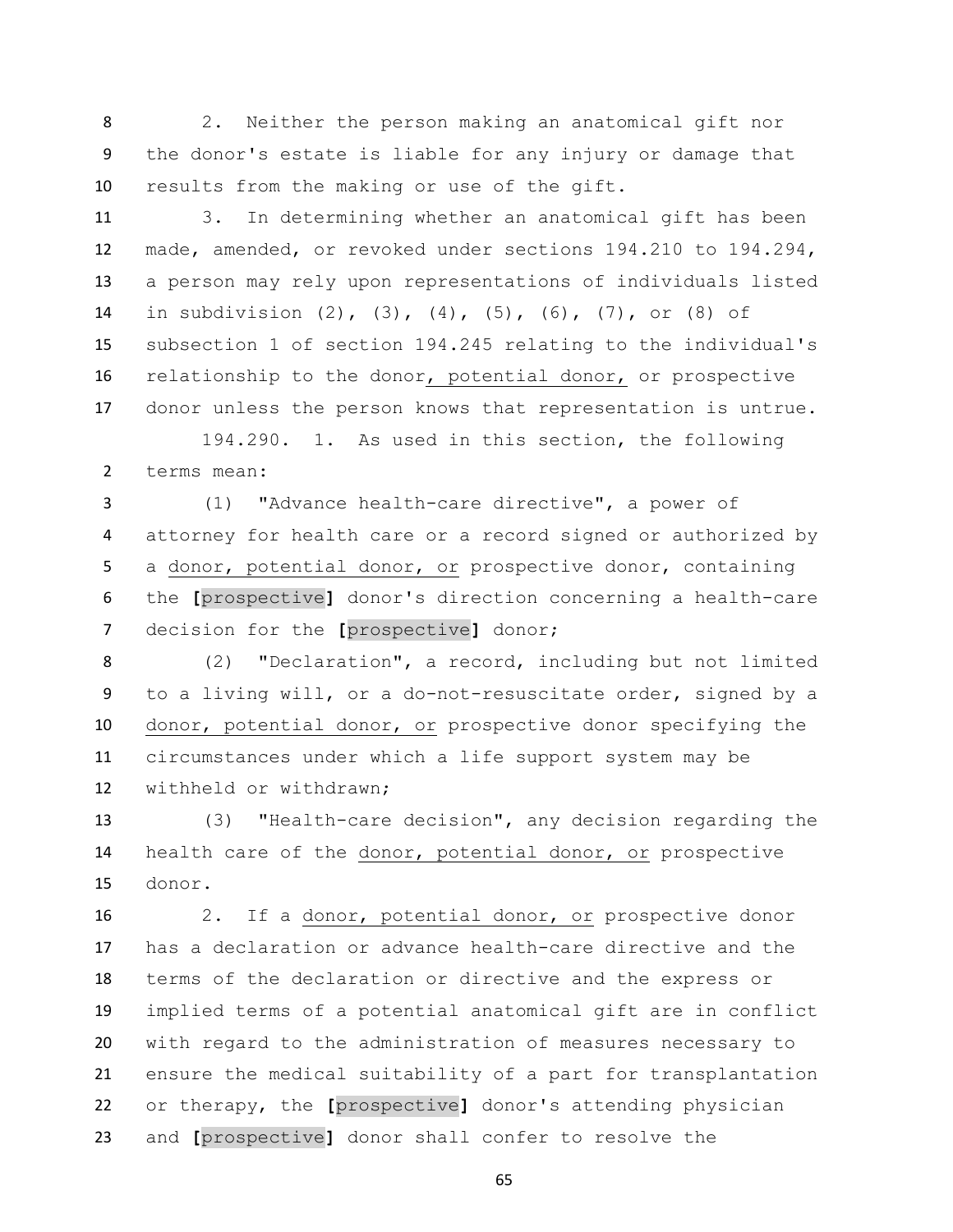conflict. If the donor, potential donor, or prospective donor is incapable of resolving the conflict, an agent acting under the **[**prospective**]** donor's declaration or directive or, if none or the agent is not reasonably available, another person authorized by law to make health- care decisions on behalf of the **[**prospective**]** donor shall act for the donor to resolve the conflict. The conflict must be resolved as expeditiously as possible. Information relevant to the resolution of the conflict may be obtained from the appropriate procurement organization and any other person authorized to make an anatomical gift for the prospective donor under section 194.245. Before the resolution of the conflict, measures necessary to ensure the medical suitability of an organ for transplantation or therapy may not be withheld or withdrawn from the donor, potential donor, or prospective donor if withholding or withdrawing the measures is not contraindicated by appropriate end-of-life care.

 194.297. 1. There is established in the state treasury the "Organ Donor Program Fund"**[**, which shall consist of all moneys deposited by the director of revenue pursuant to subsection 2 of section 302.171 and any other moneys donated or appropriated to the fund**]**. The state treasurer shall credit to and deposit in the organ donor program fund all amounts received under sections 301.020, 301.3125, and subsection 2 of section 302.171, and any other amounts which may be received from grants, gifts, bequests, the federal government, or other sources granted or given. Funds shall be used for implementing efforts that support or provide organ, eye, and tissue donation education awareness, recognition, training, and registry efforts unless designated for a specific purpose as outlined in subsection

4 of this section. Funds may be used to support expenses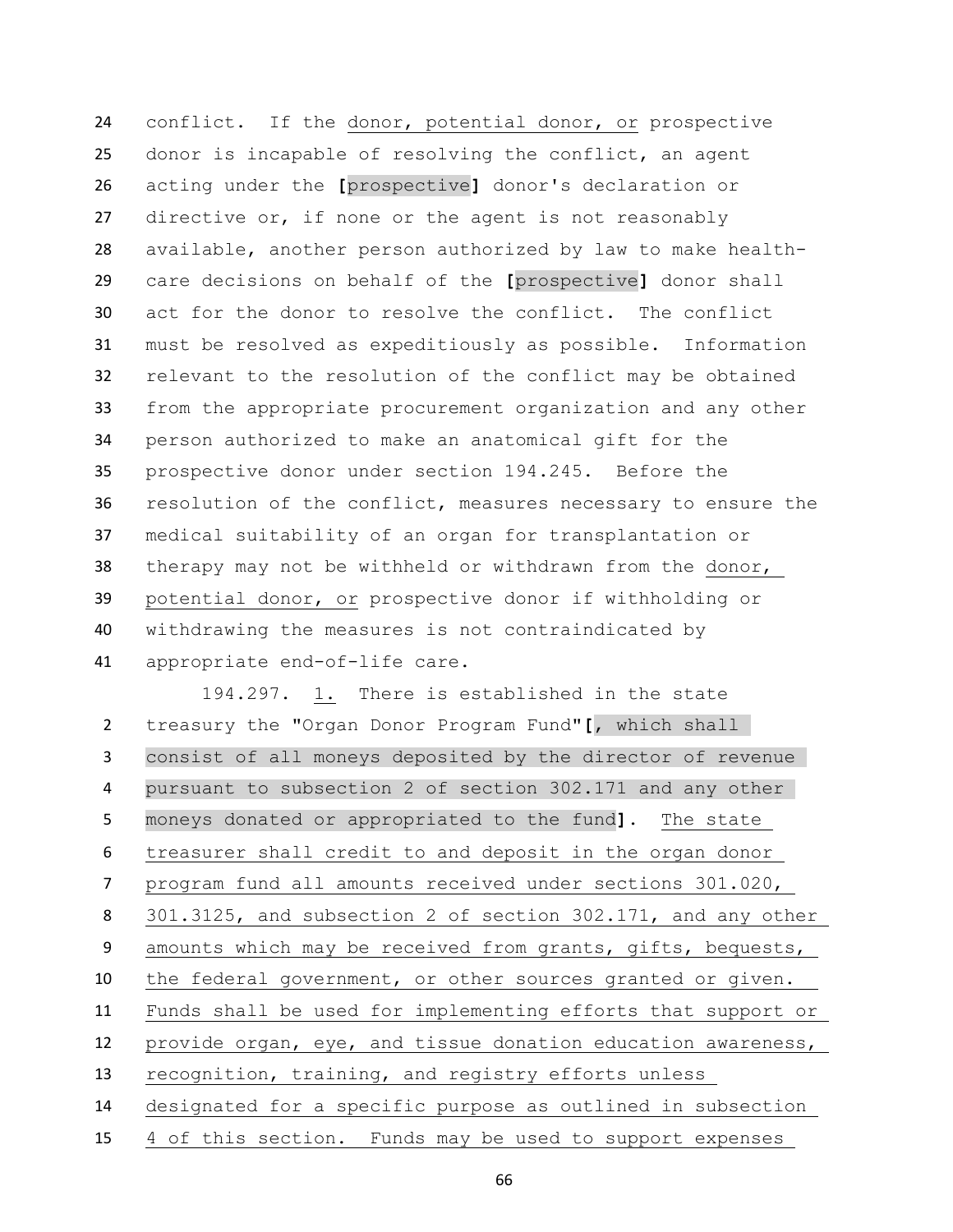incurred by organ donation advisory committee members

pursuant to section 194.300.

 2. The department of health and senior services may pursue funding to support programmatic efforts and initiatives as outlined in subsection 1 of this section. 3. The state treasurer shall invest any funds in excess of five hundred thousand dollars in the organ donor program fund not required for immediate disbursement or program allocation in the same manner as surplus state funds are invested under section 30.260. All earnings resulting from the investment of money in the organ donor program fund shall be credited to the organ donor program fund. 4. The organ donor program fund can accept gifts, grants, appropriations, or contributions from any source, public or private, including contributions from sections 301.020, 301.3125, and 302.171, and individuals, private organizations and foundations, and bequests. Private contributions, grants, and federal funds may be used and expended by the department for such purposes as may be specified in any requirements, terms, or conditions attached thereto or, in the absence of any specific requirements, terms, or conditions, as the department may determine for purposes outlined in subsection 1 of this section. 5. The acceptance and use of federal funds shall not commit any state funds, nor place any obligation upon the general assembly to continue the programs or activities outlined in the federal fund award for which the federal funds are available. 6. The state treasurer shall administer the fund, and the moneys in the fund shall be used solely, upon appropriation, by the department **[**of health and senior services, in consultation**]**. The department may consult with

the organ donation advisory committee**[**, for implementation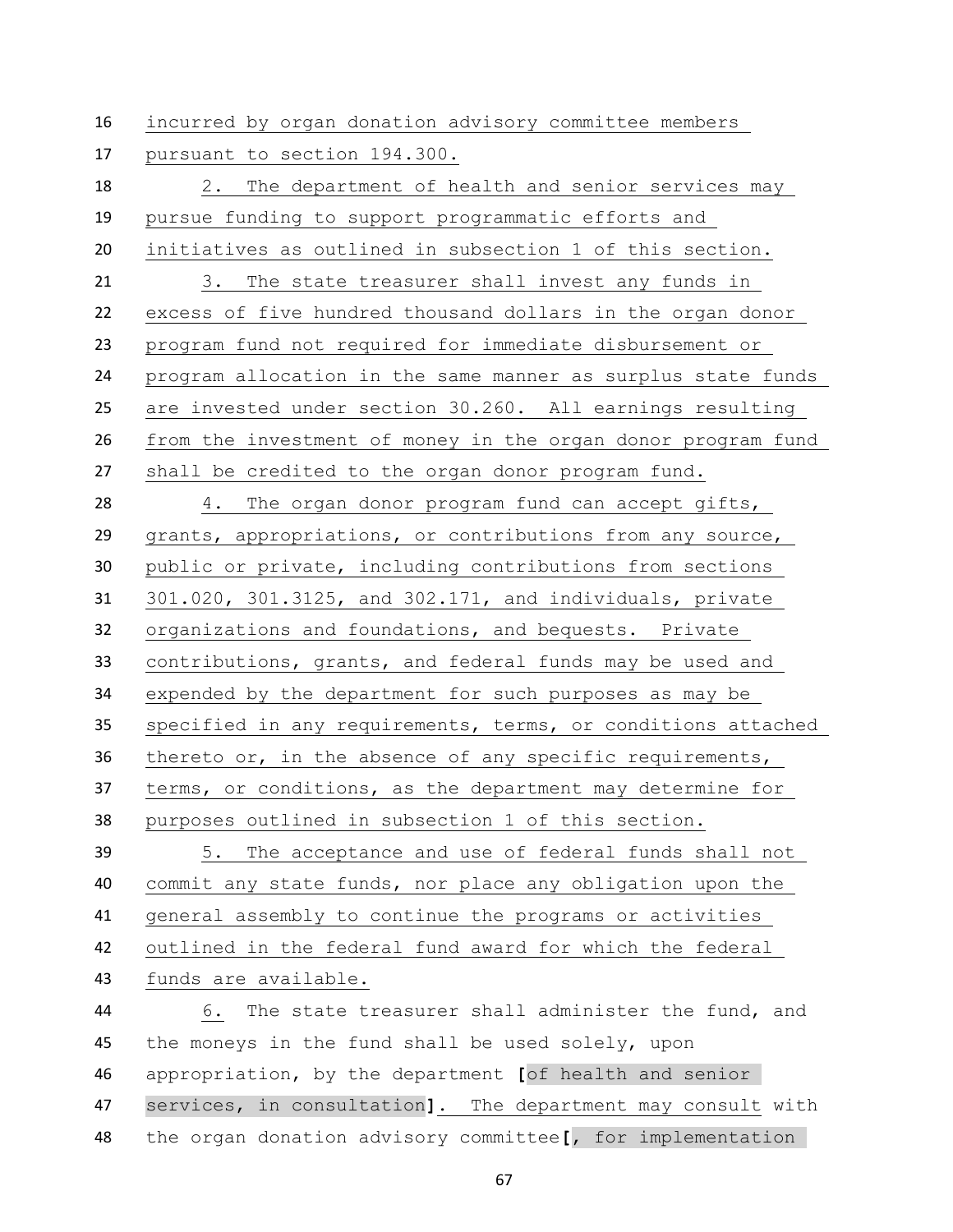of organ donation awareness programs in the manner prescribed in subsection 2 of section 194.300**]** about the implementation of programming and related expenditures.

 7. Notwithstanding the provisions of section 33.080 to the contrary, moneys in the organ donor program fund at the end of any biennium shall not be transferred to the credit of the general revenue fund. There shall be no money appropriated from general revenue to administer the fund in the event the fund cannot sustain itself.

 194.299. The moneys in the organ donor program fund shall be expended as follows:

 (1) **[**Grants by**]** The department of health and senior services **[**to**]** may enter into contracts with certified organ 5 procurement organizations, other organizations, individuals, and institutions for services furthering the development and implementation of organ donation awareness programs in this state;

 (2) Education and awareness initiatives, donor family recognition efforts, training, strategic planning efforts, and registry initiatives;

 (3) Publication of informational pamphlets or booklets by the department of health and senior services and the advisory committee regarding organ donations and donations to the organ donor program fund when obtaining or renewing a license to operate a motor vehicle pursuant to subsection 2 of section 302.171;

 **[**(3)**]** (4) Maintenance of a central registry of potential organ, eye, and tissue donors pursuant to subsection 1 of section 194.304; **[**and

 (4)**]** (5) Implementation of organ donation awareness programs in the secondary schools of this state by the department of elementary and secondary education; and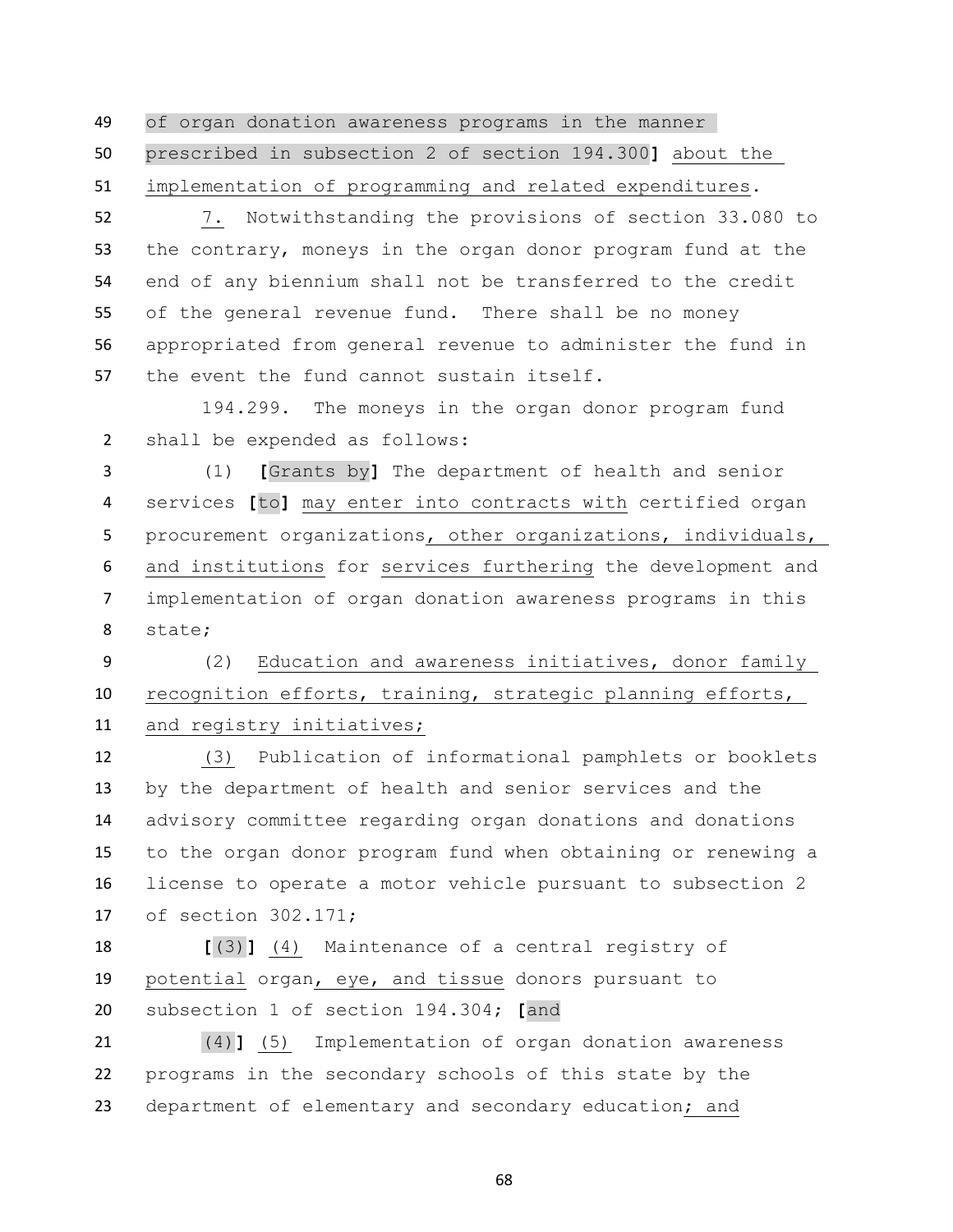(6) Reimbursements for reasonable and necessary

 expenses incurred by advisory committee members pursuant to subsection 2 of section 194.300.

 194.304. 1. The department of revenue shall cooperate with any donor registry that this state establishes, contracts for, or recognizes for the purpose of transferring to the donor registry all relevant information regarding a donor's making, amendment to, or revocation of an anatomical gift.

 2. A first person consent organ and tissue donor registry shall:

 (1) Allow a donor, potential donor, prospective donor, or other person authorized under section 194.220 to include on the donor registry a statement or symbol that the donor has made, amended, or revoked an anatomical gift;

 (2) Be accessible to a procurement organization to allow it to obtain relevant information on the donor registry to determine, at or near death of the donor, potential donor, or **[**a**]** prospective donor, whether the donor **[**or prospective donor**]** has made, amended, or revoked an anatomical gift; and

 (3) Be accessible for purposes of subdivisions (1) and (2) of this subsection seven days a week on a twenty-four-hour basis.

 3. Personally identifiable information on **[**a first person consent organ and tissue**]** the donor registry about a donor, potential donor, or prospective donor may not be used or disclosed without the express consent of the donor**[**, prospective donor,**]** or the person **[**that**]** who made the anatomical gift for any purpose other than to determine, at or near death of the donor **[**or a prospective donor**]**, whether the donor **[**or prospective donor**]** has made, amended, or revoked an anatomical gift.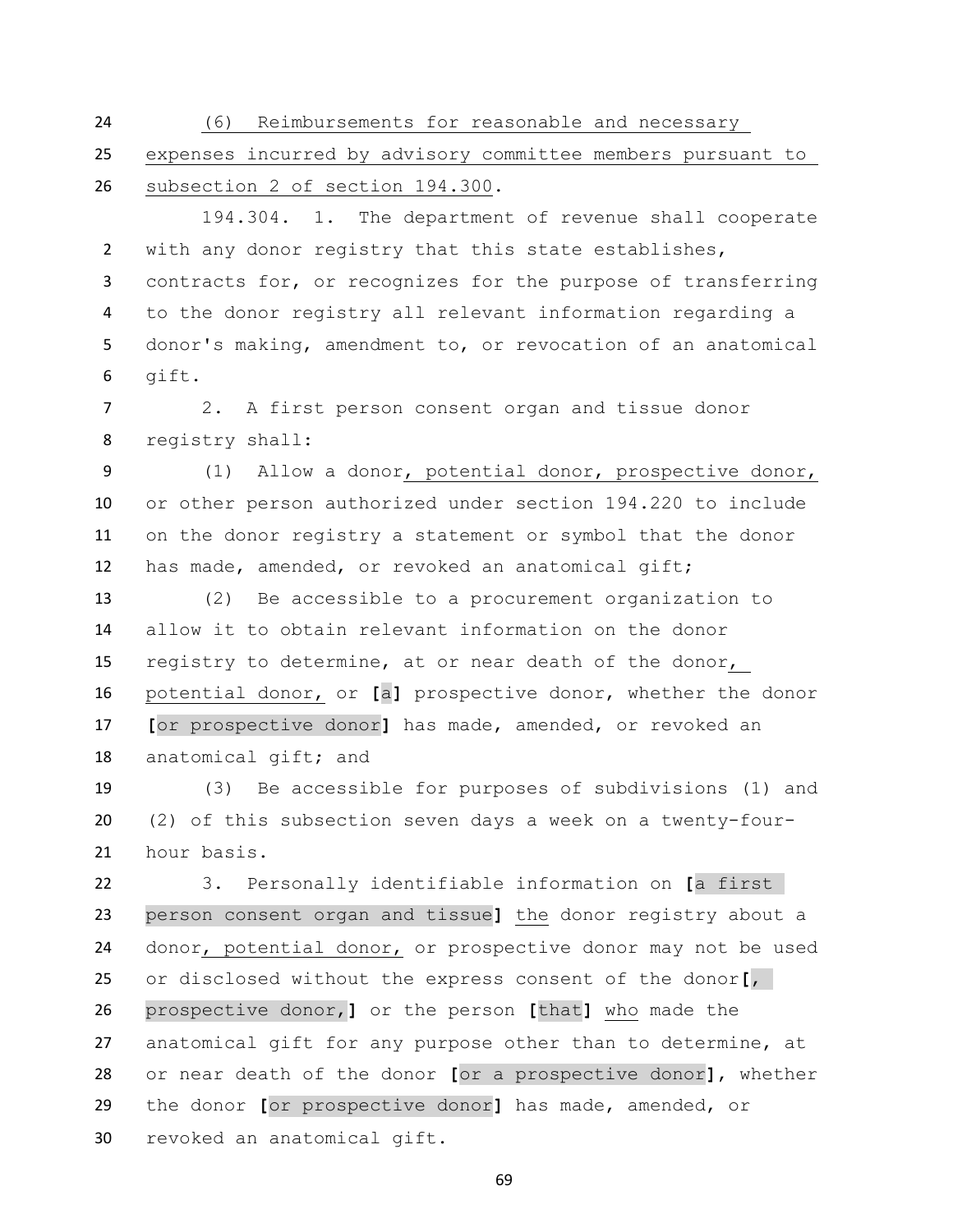|                | 194.321. 1. For purposes of this section, the                 |
|----------------|---------------------------------------------------------------|
| $\overline{2}$ | following terms mean:                                         |
| 3              | "COVID-19 vaccination status", an indication of<br>(1)        |
| 4              | whether a person has received a vaccination against COVID-19; |
| 5              | "Hospital", the same meaning given to the term in<br>(2)      |
| 6              | section 197.020;                                              |
| 7              | (3) "Procurement organization", the same meaning given        |
| 8              | to the term in section 194.210.                               |
| 9              | Except if the organ being transplanted is a lung,<br>2.       |
| 10             | no hospital, physician, procurement organization, or other    |
| 11             | person shall consider the COVID-19 vaccination status of a    |
| 12             | potential organ transplant recipient or potential organ       |
| 13             | donor in any part of the organ transplant process including,  |
| 14             | but not limited to:                                           |
| 15             | (1) The referral of a patient to be considered for a          |
| 16             | transplant;                                                   |
| 17             | The evaluation of a patient for a transplant;<br>(2)          |
| 18             | The consideration of a patient for placement on a<br>(3)      |
| 19             | waiting list;                                                 |
| 20             | (4) A patient's particular position on a waiting list;        |
| 21             | and                                                           |
| 22             | (5)<br>The evaluation of a potential donor to determine       |
| 23             | his or her suitability as an organ donor.                     |
|                | 195.206. 1. As used in this section, the following            |
| $\overline{2}$ | terms shall mean:                                             |
| 3              | "Addiction mitigation medication", naltrexone<br>(1)          |
| 4              | hydrochloride that is administered in a manner approved by    |
| 5              | the United States Food and Drug Administration or any         |
| 6              | accepted medical practice method of administering;            |
| 7              | "Opioid antagonist", naloxone hydrochloride that<br>(2)       |
| 8              | blocks the effects of an opioid overdose that is              |
| 9              | administered in a manner approved by the United States Food   |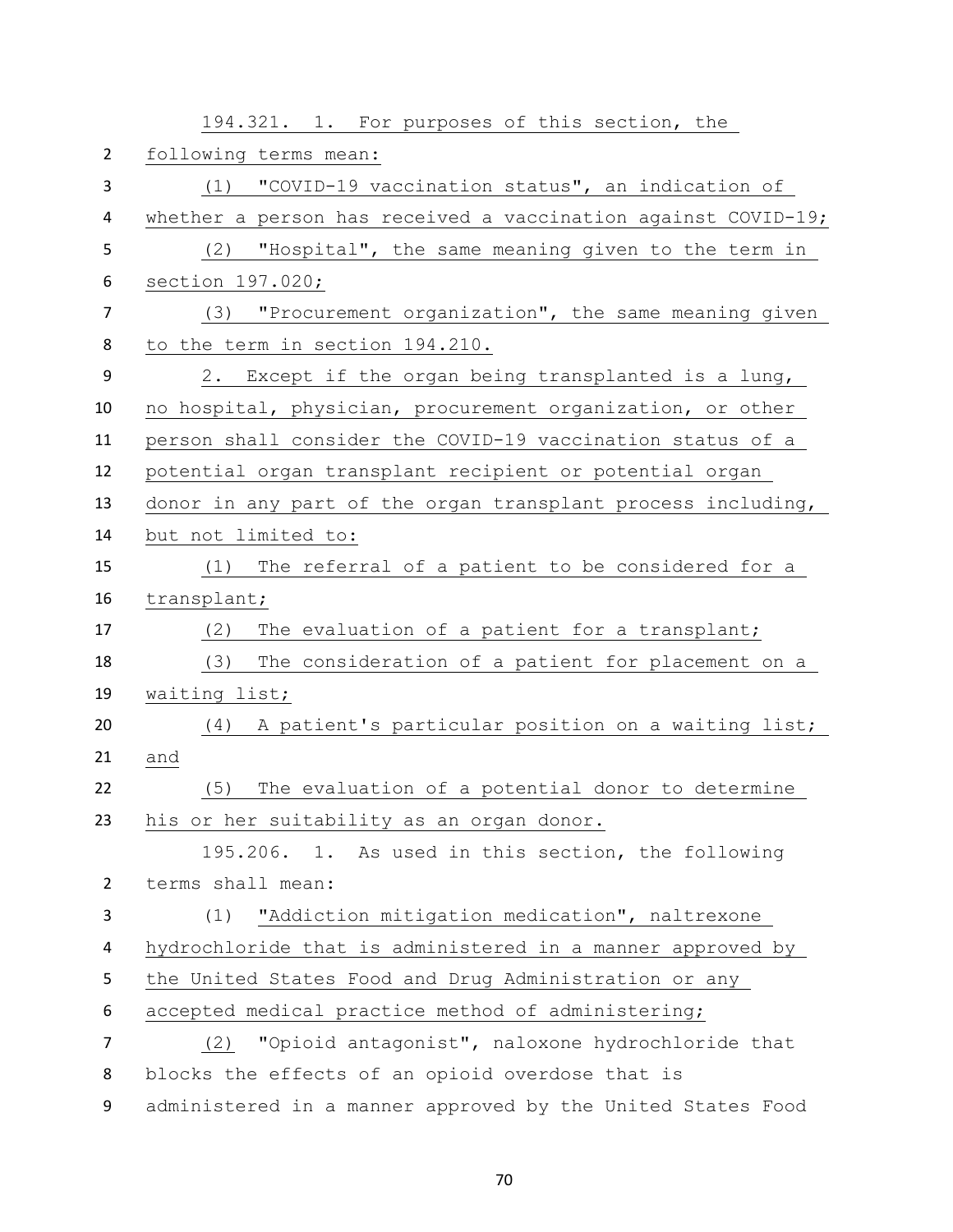and Drug Administration or any accepted medical practice method of administering;

 **[**(2)**]** (3) "Opioid-related drug overdose", a condition including, but not limited to, extreme physical illness, decreased level of consciousness, respiratory depression, coma, or death resulting from the consumption or use of an opioid or other substance with which an opioid was combined or a condition that a layperson would reasonably believe to be an opioid-related drug overdose that requires medical assistance.

 2. Notwithstanding any other law or regulation to the contrary:

 (1) The director of the department of health and senior services, if a licensed physician, may issue a statewide standing order for an opioid antagonist or an addiction mitigation medication;

 (2) In the alternative, the department may employ or contract with a licensed physician who may issue a statewide standing order for an opioid antagonist or an addiction mitigation medication with the express written consent of the department director.

 3. Notwithstanding any other law or regulation to the contrary, any licensed pharmacist in Missouri may sell and dispense an opioid antagonist or an addiction mitigation medication under physician protocol or under a statewide standing order issued under subsection 2 of this section.

 4. A licensed pharmacist who, acting in good faith and with reasonable care, sells or dispenses an opioid antagonist or an addiction mitigation medication and an appropriate device to administer the drug, and the protocol physician, shall not be subject to any criminal or civil liability or any professional disciplinary action for prescribing or dispensing the opioid antagonist or addiction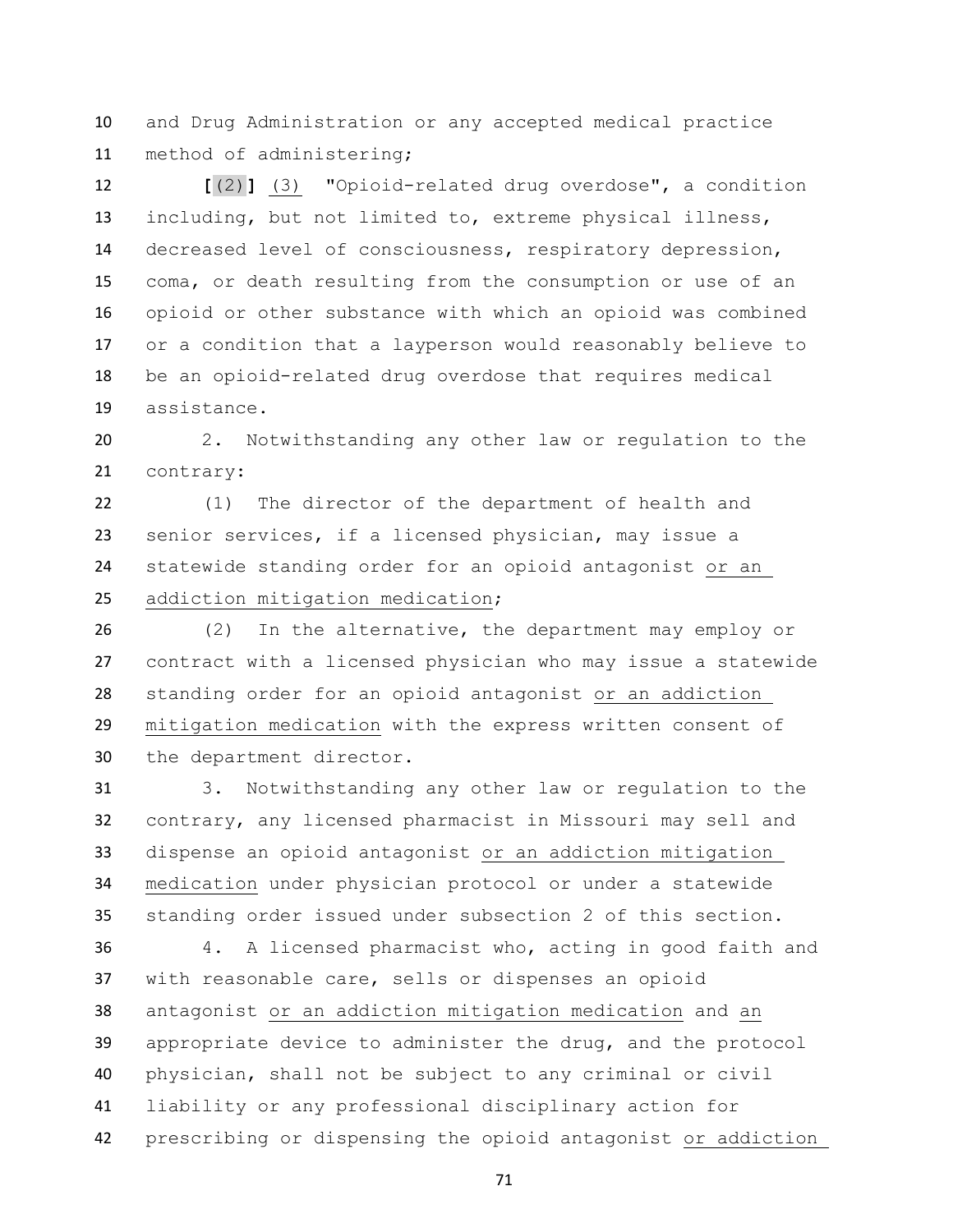mitigation medication or any outcome resulting from the administration of the opioid antagonist or addiction mitigation medication. A physician issuing a statewide standing order under subsection 2 of this section shall not be subject to any criminal or civil liability or any professional disciplinary action for issuing the standing order or for any outcome related to the order or the administration of the opioid antagonist or addiction mitigation medication.

 5. Notwithstanding any other law or regulation to the contrary, it shall be permissible for any person to possess an opioid antagonist or an addiction mitigation medication.

 6. Any person who administers an opioid antagonist to another person shall, immediately after administering the drug, contact emergency personnel. Any person who, acting in good faith and with reasonable care, administers an opioid antagonist to another person whom the person believes to be suffering an opioid-related overdose shall be immune from criminal prosecution, disciplinary actions from his or her professional licensing board, and civil liability due to the administration of the opioid antagonist.

|                | 196.1170. 1. This section shall be known and may be          |
|----------------|--------------------------------------------------------------|
| $\overline{2}$ | cited as the "Kratom Consumer Protection Act".               |
| 3              | 2. As used in this section, the following terms mean:        |
| 4              | (1) "Dealer", a person who sells, prepares, or               |
| 5              | maintains kratom products or advertises, represents, or      |
| 6              | holds oneself out as selling, preparing, or maintaining      |
| $\overline{7}$ | kratom products. Such person may include, but not be         |
| 8              | limited to, a manufacturer, wholesaler, store, restaurant,   |
| 9              | hotel, catering facility, camp, bakery, delicatessen,        |
| 10             | supermarket, grocery store, convenience store, nursing home, |
| 11             | or food or drink company;                                    |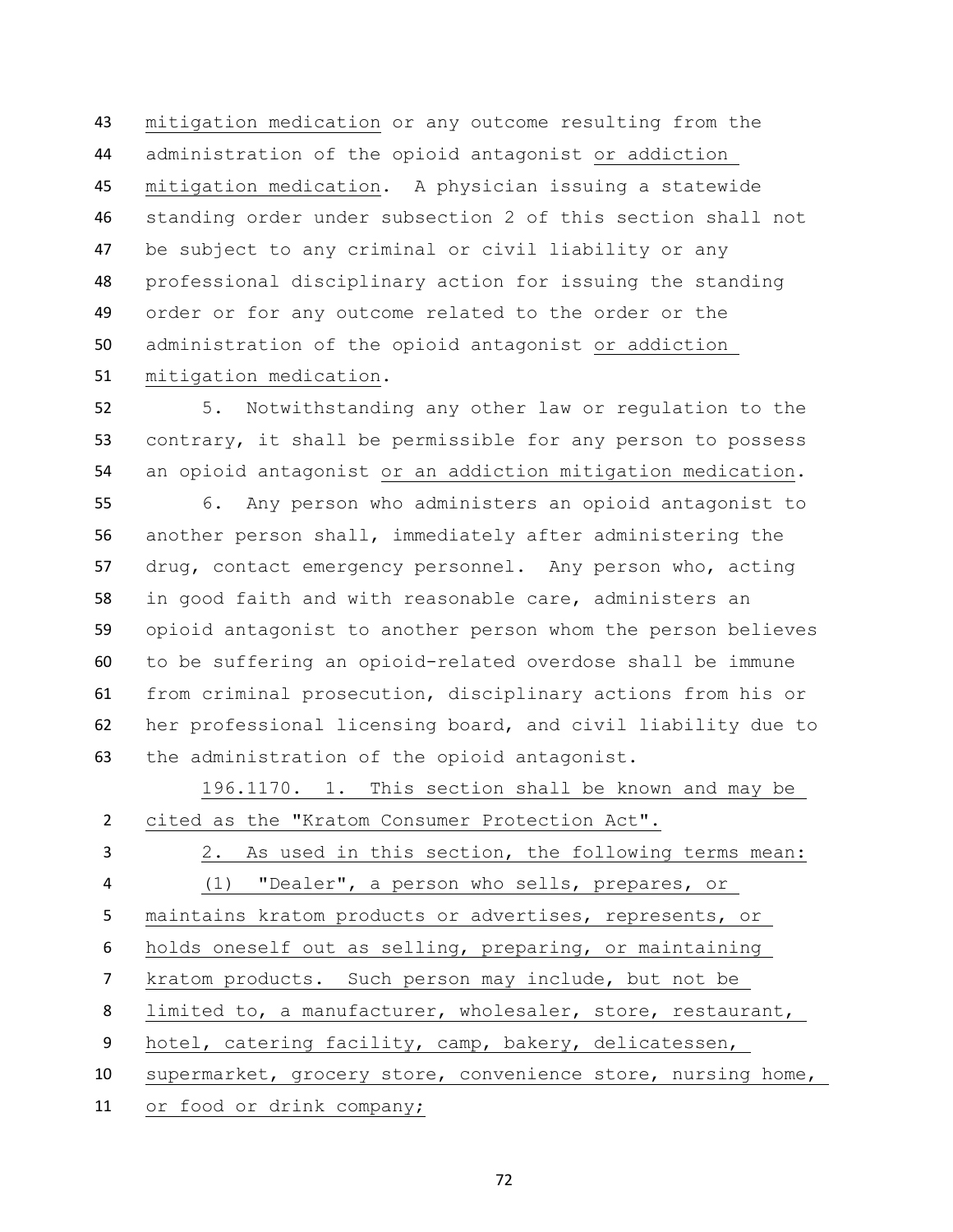| 12 | (2)<br>"Department", the department of health and senior     |
|----|--------------------------------------------------------------|
| 13 | services;                                                    |
| 14 | (3) "Director", the director of the department or the        |
| 15 | director's designee;                                         |
| 16 | (4) "Food", a food, food product, food ingredient,           |
| 17 | dietary ingredient, dietary supplement, or beverage for      |
| 18 | human consumption;                                           |
| 19 | (5) "Kratom product", a food product or dietary              |
| 20 | ingredient containing any part of the leaf of the plant      |
| 21 | Mitragyna speciosa.                                          |
| 22 | 3. The general assembly hereby occupies and preempts         |
| 23 | the entire field of regulating kratom products to the        |
| 24 | complete exclusion of any order, ordinance, or regulation of |
| 25 | any political subdivision of this state. Any political       |
| 26 | subdivision's existing or future orders, ordinances, or      |
| 27 | regulations relating to kratom products are hereby void.     |
| 28 | 4. (1) A dealer who prepares, distributes, sells, or         |
| 29 | exposes for sale a food that is represented to be a kratom   |
| 30 | product shall disclose on the product label the factual      |
| 31 | basis upon which that representation is made.                |
| 32 | (2) A dealer shall not prepare, distribute, sell, or         |
| 33 | expose for sale a food represented to be a kratom product    |
| 34 | that does not conform to the disclosure requirement under    |
| 35 | subdivision (1) of this subsection.                          |
| 36 | 5. A dealer shall not prepare, distribute, sell, or          |
| 37 | expose for sale any of the following:                        |
| 38 | (1) A kratom product that is adulterated with a              |
| 39 | dangerous non-kratom substance. A kratom product shall be    |
| 40 | considered to be adulterated with a dangerous non-kratom     |
| 41 | substance if the kratom product is mixed or packed with a    |
| 42 | non-kratom substance and that substance affects the quality  |
| 43 | or strength of the kratom product to such a degree as to     |
| 44 | render the kratom product injurious to a consumer;           |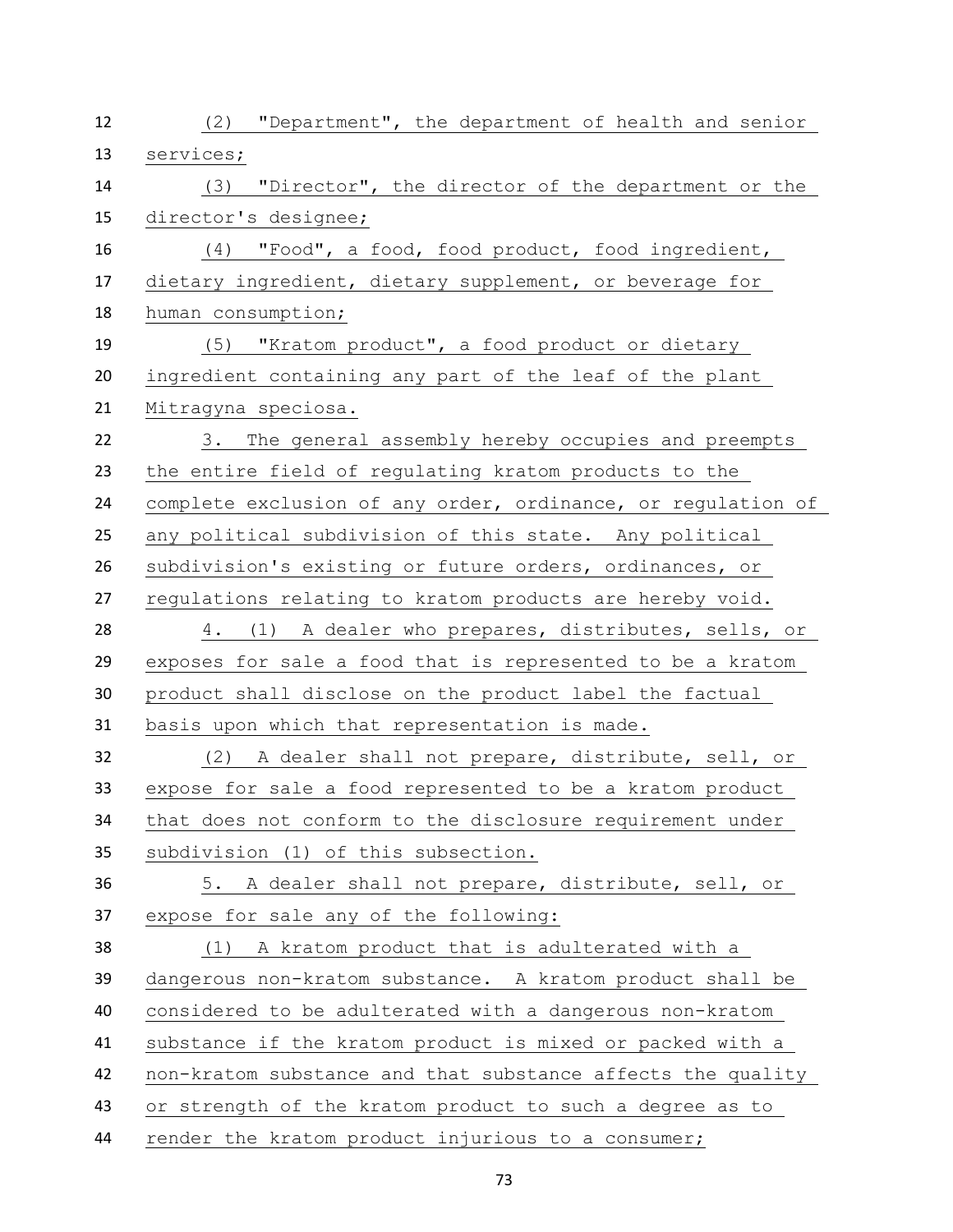(2) A kratom product that is contaminated with a dangerous non-kratom substance. A kratom product shall be considered to be contaminated with a dangerous non-kratom substance if the kratom product contains a poisonous or otherwise deleterious non-kratom ingredient including, but not limited to, any substance listed in section 195.017; (3) A kratom product containing a level of 7- hydroxymitragynine in the alkaloid fraction that is greater 53 than two percent of the alkaloid composition of the product; (4) A kratom product containing any synthetic alkaloids, including synthetic mitragynine, synthetic 7- hydroxymitragynine, or any other synthetically derived compounds of the plant Mitragyna speciosa; or (5) A kratom product that does not include on its package or label the amount of mitragynine and 7- hydroxymitragynine contained in the product. 6. A dealer shall not distribute, sell, or expose for sale a kratom product to an individual under eighteen years of age. 7. (1) If a dealer violates subdivision (1) of subsection 4 of this section, the director may, after notice and hearing, impose a fine on the dealer of no more than five hundred dollars for the first offense and no more than one thousand dollars for the second or subsequent offense. (2) A dealer who violates subdivision (2) of subsection 4 of this section, subsection 5 of this section, or subsection 6 of this section is guilty of a class D misdemeanor. (3) A person aggrieved by a violation of subdivision (2) of subsection 4 of this section or subsection 5 of this section may, in addition to and distinct from any other remedy at law or in equity, bring a private cause of action in a court of competent jurisdiction for damages resulting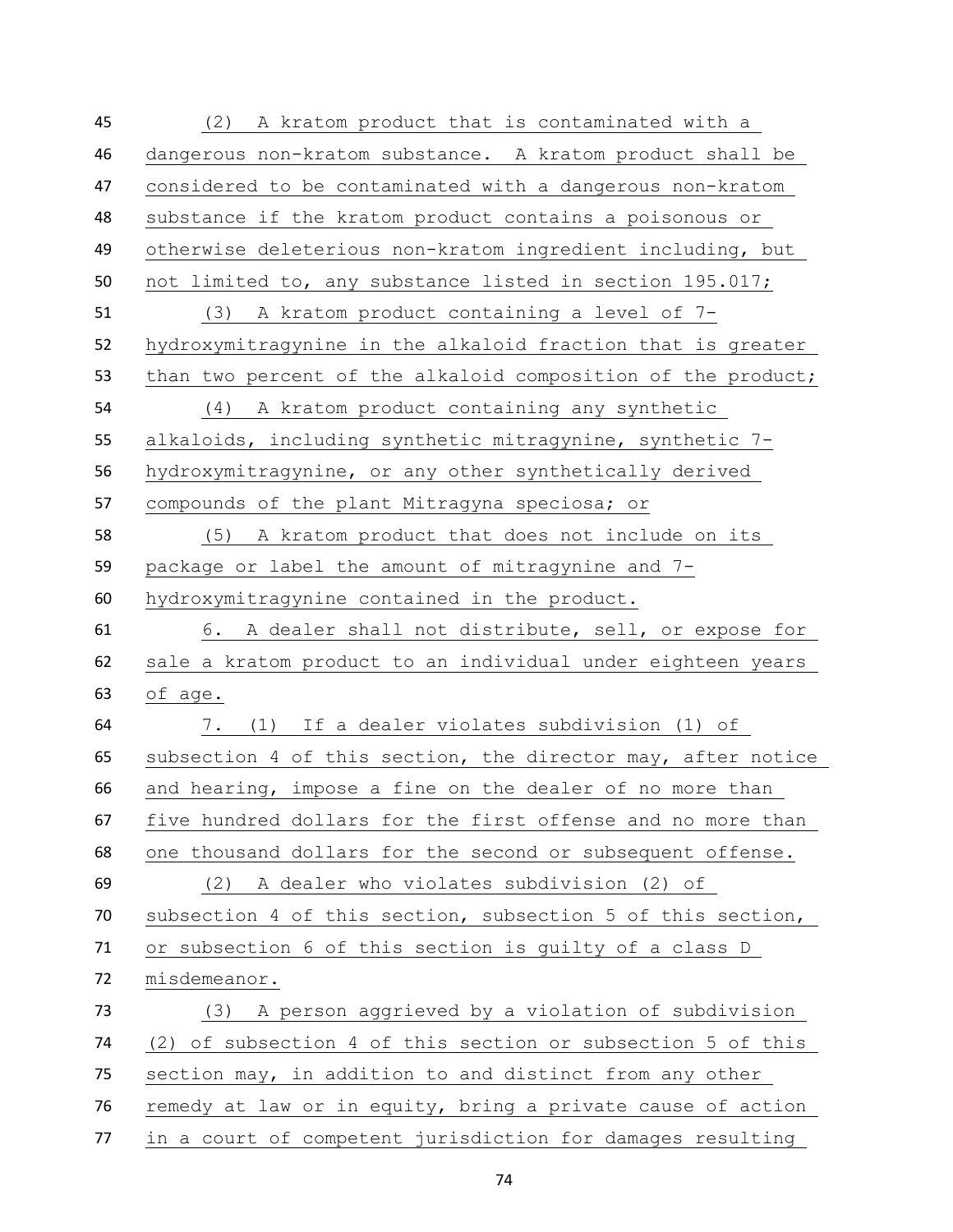from that violation including, but not limited to, economic, noneconomic, and consequential damages. (4) A dealer does not violate subdivision (2) of subsection 4 of this section or subsection 5 of this section if a preponderance of the evidence shows that the dealer relied in good faith upon the representations of a manufacturer, processor, packer, or distributor of food represented to be a kratom product. 8. The department shall promulgate rules to implement the provisions of this section including, but not limited 88 to, the requirements for the format, size, and placement of the disclosure label required under subdivision (1) of subsection 4 of this section and for the information to be included in the disclosure label. Any rule or portion of a rule, as that term is defined in section 536.010, that is created under the authority delegated in this section shall become effective only if it complies with and is subject to all of the provisions of chapter 536 and, if applicable, section 536.028. This section and chapter 536 are nonseverable, and if any of the powers vested with the general assembly pursuant to chapter 536 to review, to delay the effective date, or to disapprove and annul a rule are subsequently held unconstitutional, then the grant of rulemaking authority and any rule proposed or adopted after August 28, 2022, shall be invalid and void.

197.100. 1. Any provision of chapter 198 and chapter 2 338 to the contrary notwithstanding, the department of health and senior services shall have sole authority, and responsibility for inspection and licensure of hospitals in this state including, but not limited to, all parts, services, functions, support functions and activities which contribute directly or indirectly to patient care of any kind whatsoever. The department of health and senior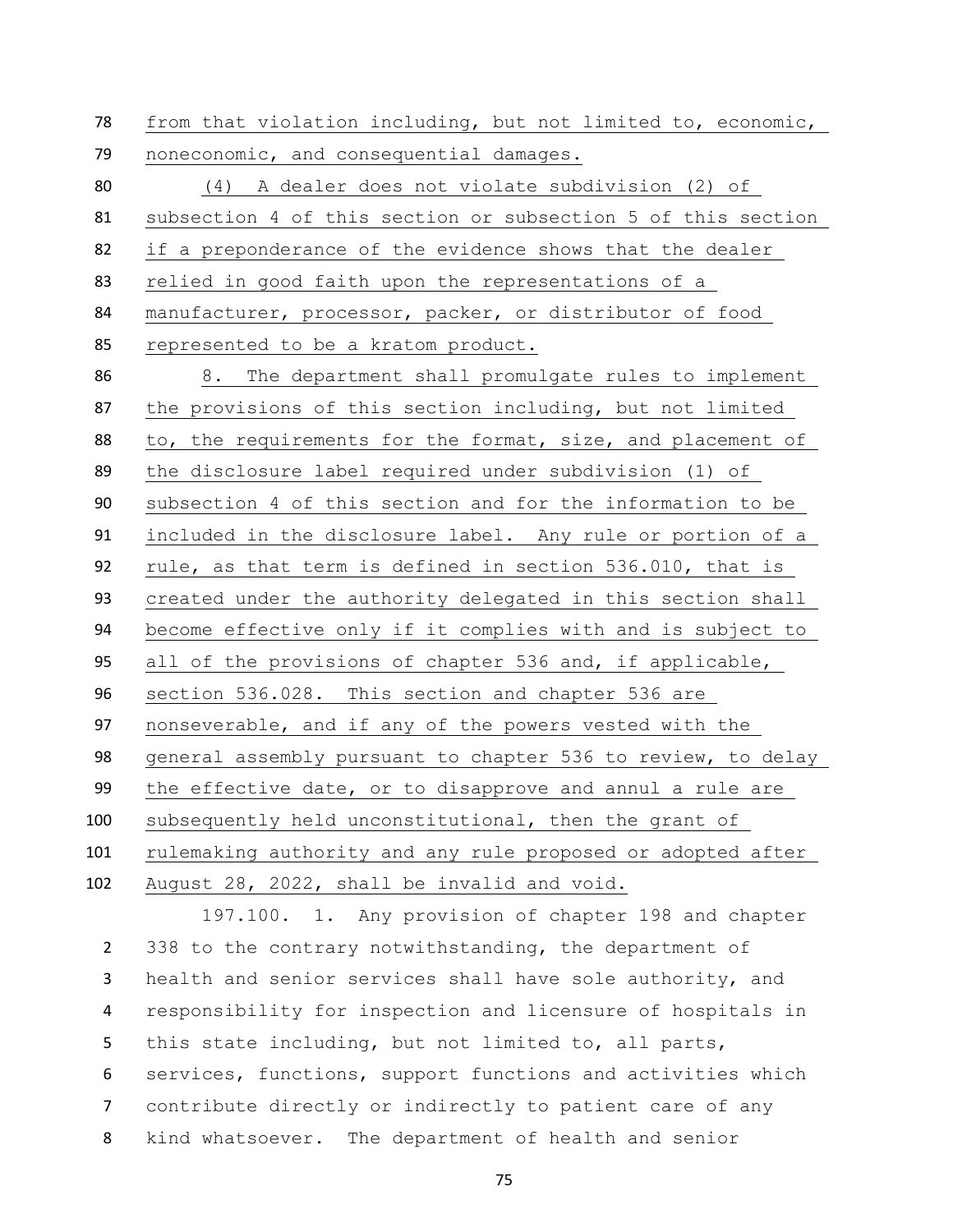services shall **[**annually**]** inspect each licensed hospital in accordance with Title XVIII of the Social Security Act and shall make any other inspections and investigations as it deems necessary for good cause shown. The department of health and senior services shall accept reports of hospital inspections from or on behalf of governmental agencies, the joint commission, and the American Osteopathic Association Healthcare Facilities Accreditation Program, provided the accreditation inspection was conducted within one year of the date of license renewal. Prior to granting acceptance of any other accrediting organization reports in lieu of the required licensure survey, the accrediting organization's survey process must be deemed appropriate and found to be comparable to the department's licensure survey. It shall be the accrediting organization's responsibility to provide the department any and all information necessary to determine if the accrediting organization's survey process is comparable and fully meets the intent of the licensure regulations. The department of health and senior services shall attempt to schedule inspections and evaluations required by this section so as not to cause a hospital to be subject to more than one inspection in any twelve-month period from the department of health and senior services or any agency or accreditation organization the reports of which are accepted for licensure purposes pursuant to this section, except for good cause shown.

 2. Other provisions of law to the contrary notwithstanding, the department of health and senior services shall be the only state agency to determine life safety and building codes for hospitals defined or licensed pursuant to the provisions of this chapter, including but not limited to sprinkler systems, smoke detection devices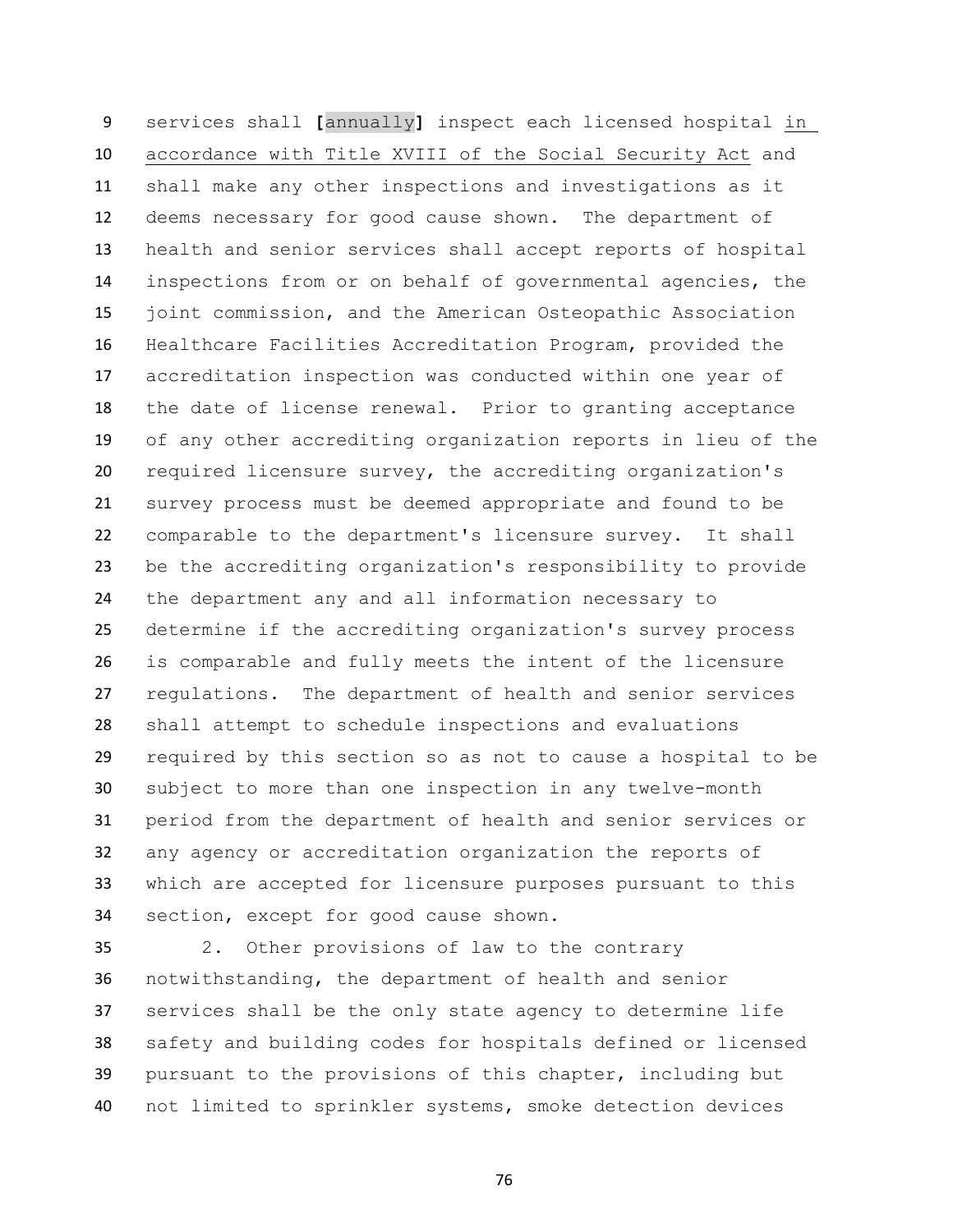and other fire safety-related matters so long as any new standards shall apply only to new construction.

197.256. 1. A hospice shall apply for renewal of its certificate not less than once every twelve months. In addition, such hospice shall apply for renewal not less than thirty days before any change in ownership or management of the hospice. Such application shall be accompanied by the appropriate fee as set forth in subsection 1 of section 197.254. Application shall be made upon a form prescribed by the department.

 2. Upon receipt of the application and fee, if a fee is required, the department **[**shall**]** may conduct a survey to evaluate the quality of services rendered by an applicant for renewal. The department shall inspect each licensed facility in accordance with Title XVIII of the Social Security Act and approve the application and renew the certificate of any applicant which is in compliance with sections 197.250 to 197.280 and the rules made pursuant thereto and which passes the department's survey.

 3. The certificate of any hospice which has not been renewed as required by this section shall be void.

 4. The department shall require all certificated hospices to submit statistical reports. The content, format, and frequency of such reports shall be prescribed by the department.

197.258. 1. In addition to any survey pursuant to sections 197.250 to 197.280, the department may make such surveys as it deems necessary during normal business hours. The department shall survey every hospice **[**not less than once annually**]** in accordance with Title XVIII of the Social Security Act. The hospice shall permit the department's representatives to enter upon any of its business premises during normal business hours for the purpose of a survey.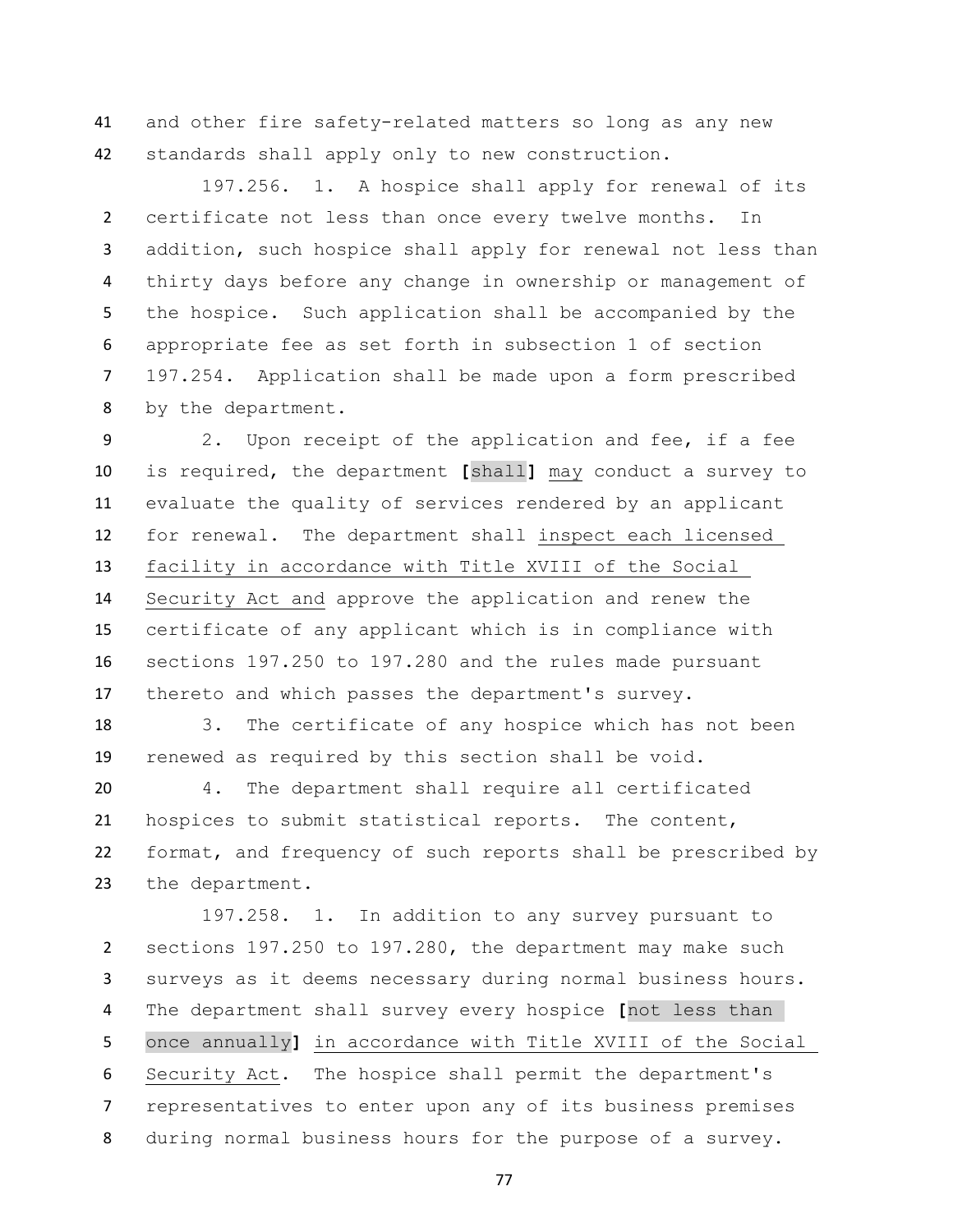2. As a part of its survey of a hospice, the department may visit the home of any client of such hospice with such client's consent.

 3. In lieu of any survey required by sections 197.250 to 197.280, the department may accept in whole or in part the survey of any state or federal agency, or of any professional accrediting agency, if such survey:

 (1) Is comparable in scope and method to the department's surveys; and

 (2) Is conducted **[**within one year of initial application**]** in accordance with Title XVIII of the Social Security Act for initial application or renewal of the hospice's certificate.

 4. The department shall not be required to survey any hospice providing service to Missouri residents through an office located in a state bordering Missouri if such bordering state has a reciprocal agreement with Missouri on hospice certification and the area served in Missouri by the agency is contiguous to the area served in the bordering state.

 5. Any hospice which has its parent office in a state which does not have a reciprocal agreement with Missouri on hospice certification shall maintain a branch office in Missouri. Such branch office shall maintain all records required by the department for survey and shall be certificated as a hospice.

 197.400. As used in sections 197.400 to 197.475, unless the context otherwise requires, the following terms mean:

 (1) "Council", the home health services advisory council created by sections 197.400 to 197.475;

 (2) "Department", the department of health and senior services;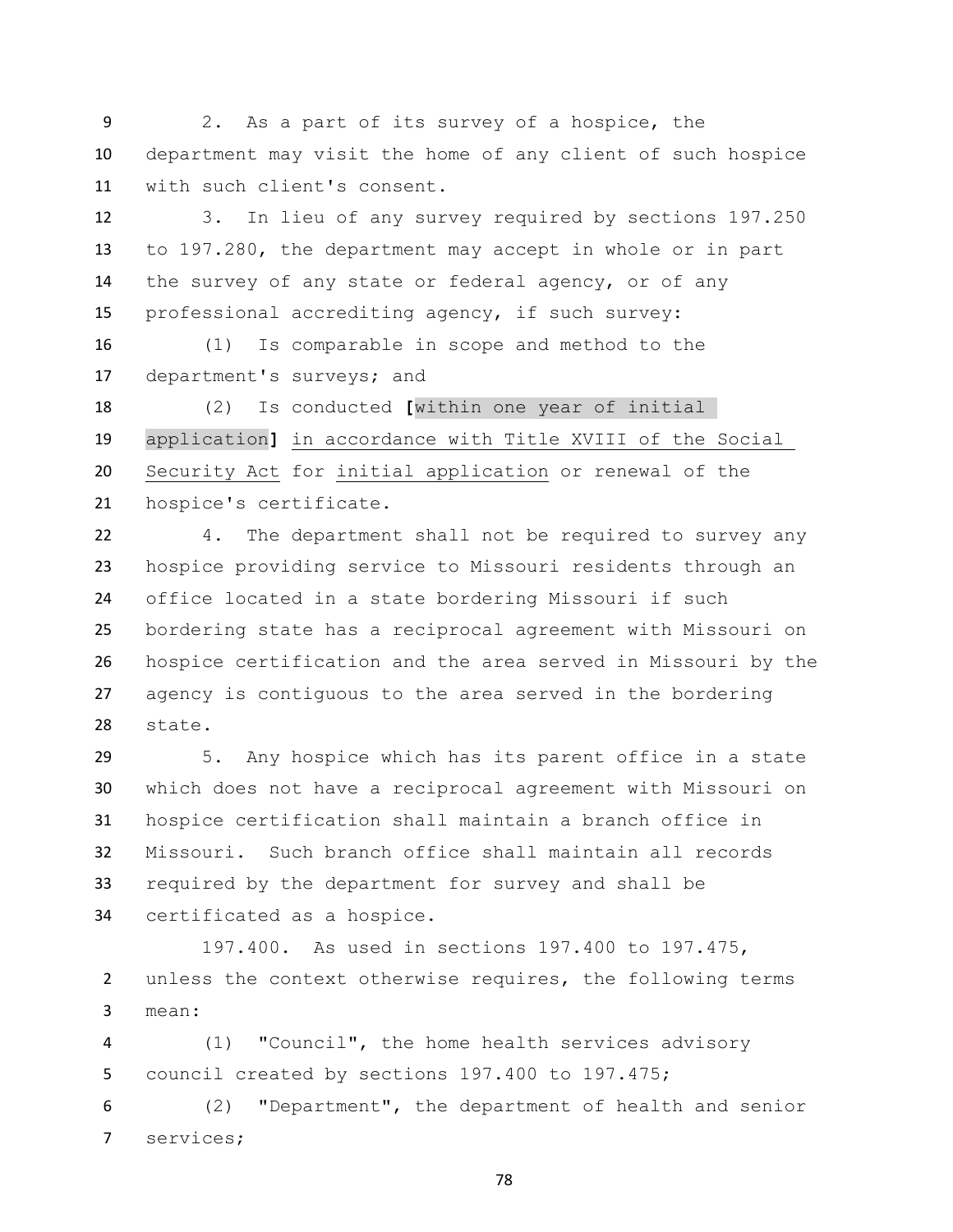(3) "Home health agency", a public agency or private organization or a subdivision or subunit of an agency or organization that provides two or more home health services at the residence of a patient according to a **[**physician's**]** written **[**and signed**]** plan of treatment signed by a physician, nurse practitioner, clinical nurse specialist, or physician assistant;

 (4) "Home health services", any of the following items and services provided at the residence of the patient on a part-time or intermittent basis: nursing, physical therapy, speech therapy, occupational therapy, home health aid, or medical social service;

 (5) "Nurse practitioner, clinical nurse specialist", a person recognized by the state board of nursing pursuant to the provisions of chapter 335 to practice in this state as a nurse practitioner or clinical nurse specialist;

 (6) "Part-time or intermittent basis", the providing of home health services in an interrupted interval sequence on the average of not to exceed three hours in any twenty-four-hour period;

 **[**(6)**]** (7) "Patient's residence", the actual place of residence of the person receiving home health services, including institutional residences as well as individual dwelling units;

 **[**(7)**]** (8) "Physician", a person licensed by the state board of registration for the healing arts pursuant to the provisions of chapter 334 to practice in this state as a physician and surgeon;

 (9) "Physician assistant", a person licensed by the state board of registration for the healing arts pursuant to the provisions of chapter 334 to practice in this state as a physician assistant;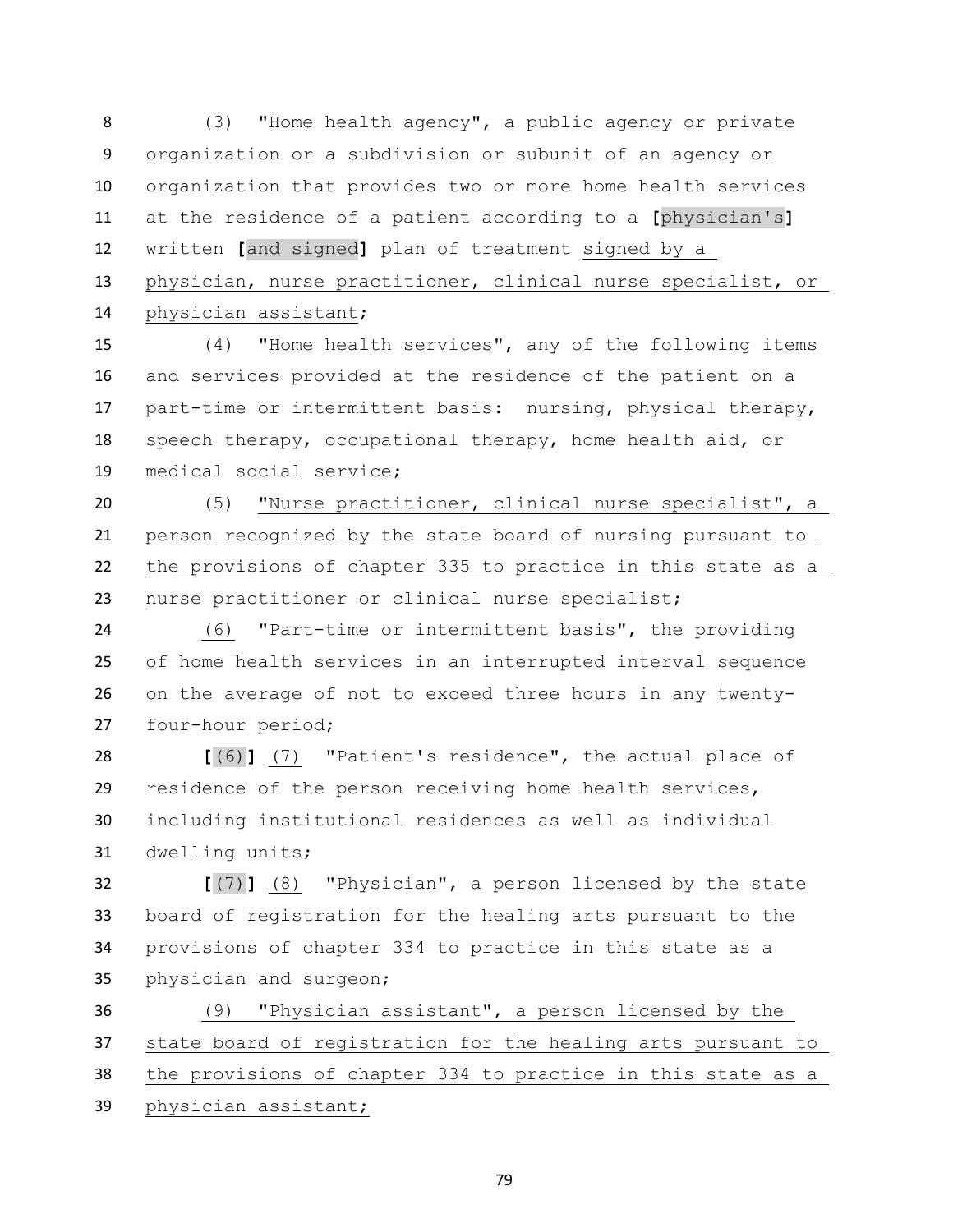**[**(8)**]** (10) "Plan of treatment", a plan reviewed and signed as often as **[**medically**]** necessary by a physician **[**or**]**, podiatrist, nurse practitioner, clinical nurse specialist, or a physician assistant, not to exceed sixty days in duration, and reviewed by a physician at least once every six months, prescribing items and services for an individual patient's condition;

 **[**(9)**]** (11) "Podiatrist", a person licensed by the state board of podiatry pursuant to the provisions of chapter 330 to practice in this state as a podiatrist;

 **[**(10)**]** (12) "Subunit" or "subdivision", any organizational unit of a larger organization which can be clearly defined as a separate entity within the larger structure, which can meet all of the requirements of sections 197.400 to 197.475 independent of the larger organization, which can be held accountable for the care of patients it is serving, and which provides to all patients care and services meeting the standards and requirements of sections 197.400 to 197.475.

 197.415. 1. The department shall review the applications and shall issue a license to applicants who have complied with the requirements of sections 197.400 to 197.475 and have received approval of the department.

 2. A license shall be renewed annually upon approval of the department when the following conditions have been met:

 (1) The application for renewal is accompanied by a six-hundred-dollar license fee;

 (2) The home health agency is in compliance with the requirements established pursuant to the provisions of sections 197.400 to 197.475 as evidenced by **[**a survey**]** an inspection by the department which shall occur**[** at least every thirty-six months for agencies that have been in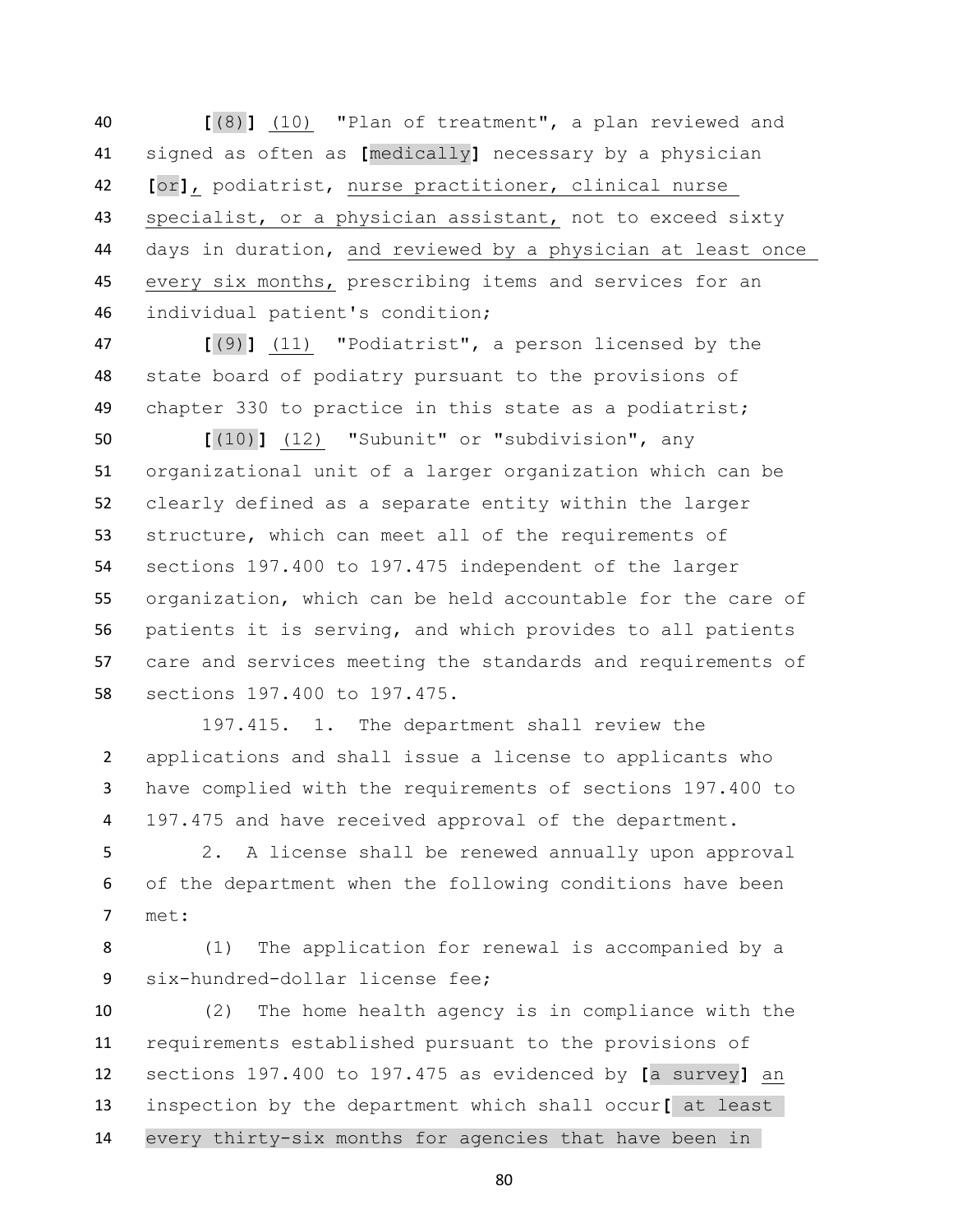operation thirty-six consecutive months from initial inspection. The frequency of inspections for agencies in operation at least thirty-six consecutive months from the initial inspection shall be determined by such factors as number of complaints received and changes in management, supervision or ownership. The frequency of each survey inspection for any agency in operation less than thirty-six consecutive months from the initial inspection shall occur and be conducted at least every twelve months**]** in accordance with Title XVIII of the Social Security Act;

 (3) The application is accompanied by a statement of any changes in the information previously filed with the department pursuant to section 197.410.

 3. Each license shall be issued only for the home health agency listed in the application. Licenses shall be posted in a conspicuous place in the main offices of the licensed home health agency.

 4. In lieu of any survey required by sections 197.400 to 197.475, the department may accept in whole or in part written reports of the survey of any state or federal agency, or of any professional accrediting agency, if such survey:

 (1) Is comparable in scope and method to the department's surveys; and

 (2) Is conducted **[**within one year of initial application or within thirty-six months for the renewal of the home health license**]** in accordance with Title XVIII of the Social Security Act as required by subdivision (2) of subsection 2 of this section.

197.445. 1. The department may adopt reasonable rules and standards necessary to carry out the provisions of sections 197.400 to 197.477. The rules and standards adopted shall not be less than the standards established by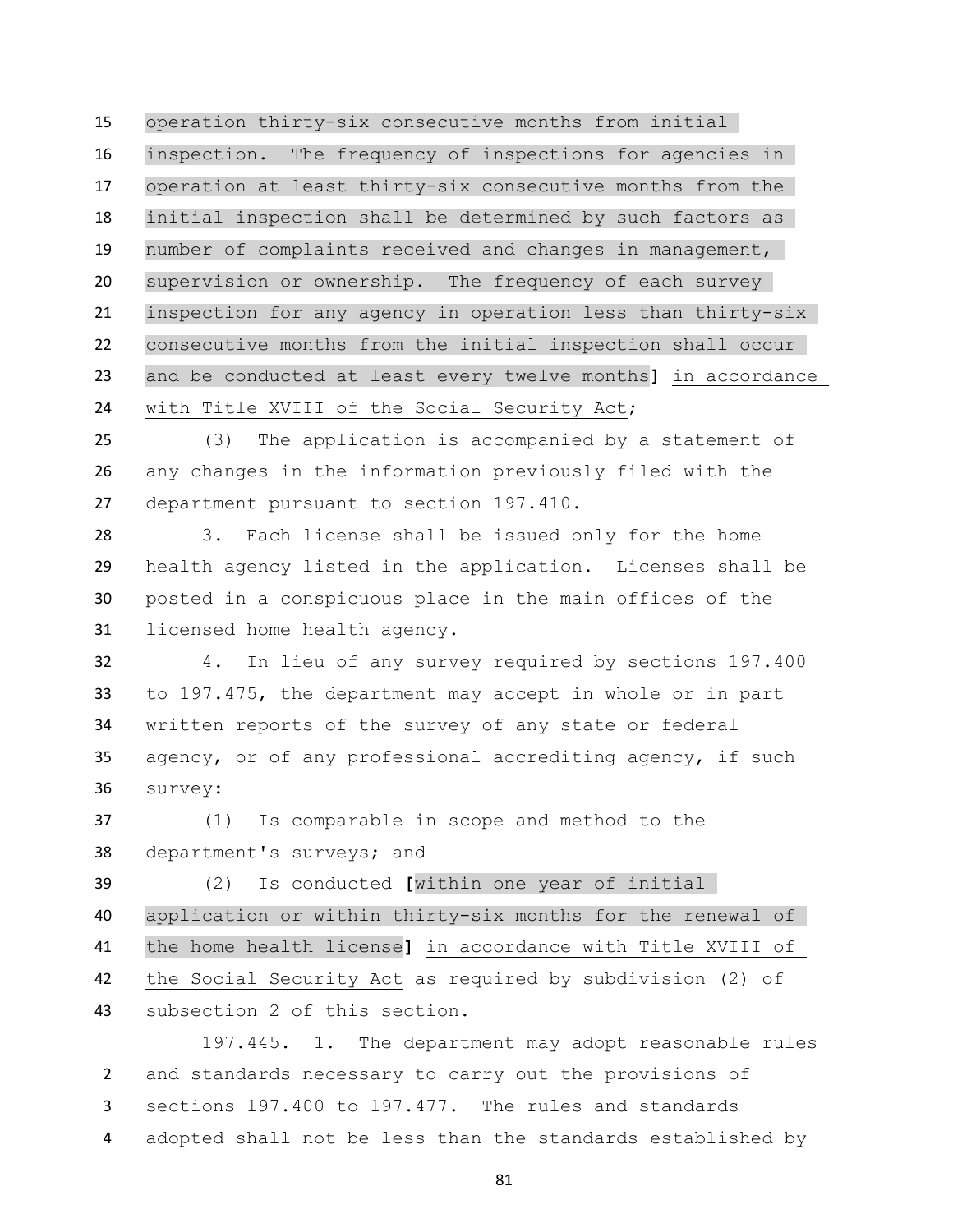the federal government for home health agencies under Title XVIII of the Federal Social Security Act. The reasonable rules and standards shall be initially promulgated within one year of September 28, 1983.

 2. The rules and standards adopted by the department pursuant to the provisions of sections 197.400 to 197.477 shall apply to all health services covered by sections 197.400 to 197.477 rendered to any patient being served by a home health agency regardless of source of payment for the service, patient's condition, or place of residence, at which the home health services are ordered by the physician **[**or**]**, podiatrist, nurse practitioner, clinical nurse specialist, or physician assistant. No rule or portion of a rule promulgated pursuant to the authority of sections 197.400 to 197.477 shall become effective unless it has been promulgated pursuant to the provisions of section 536.024.

 198.006. As used in sections 198.003 to 198.186, unless the context clearly indicates otherwise, the following terms mean:

 (1) "Abuse", the infliction of physical, sexual, or 5 emotional injury or harm;

 (2) "Activities of daily living" or "ADL", one or more of the following activities of daily living:

8 (a) Eating;

(b) Dressing;

(c) Bathing;

- (d) Toileting;
- (e) Transferring; and
- (f) Walking;

 (3) "Administrator", the person who is in general administrative charge of a facility;

(4) "Affiliate":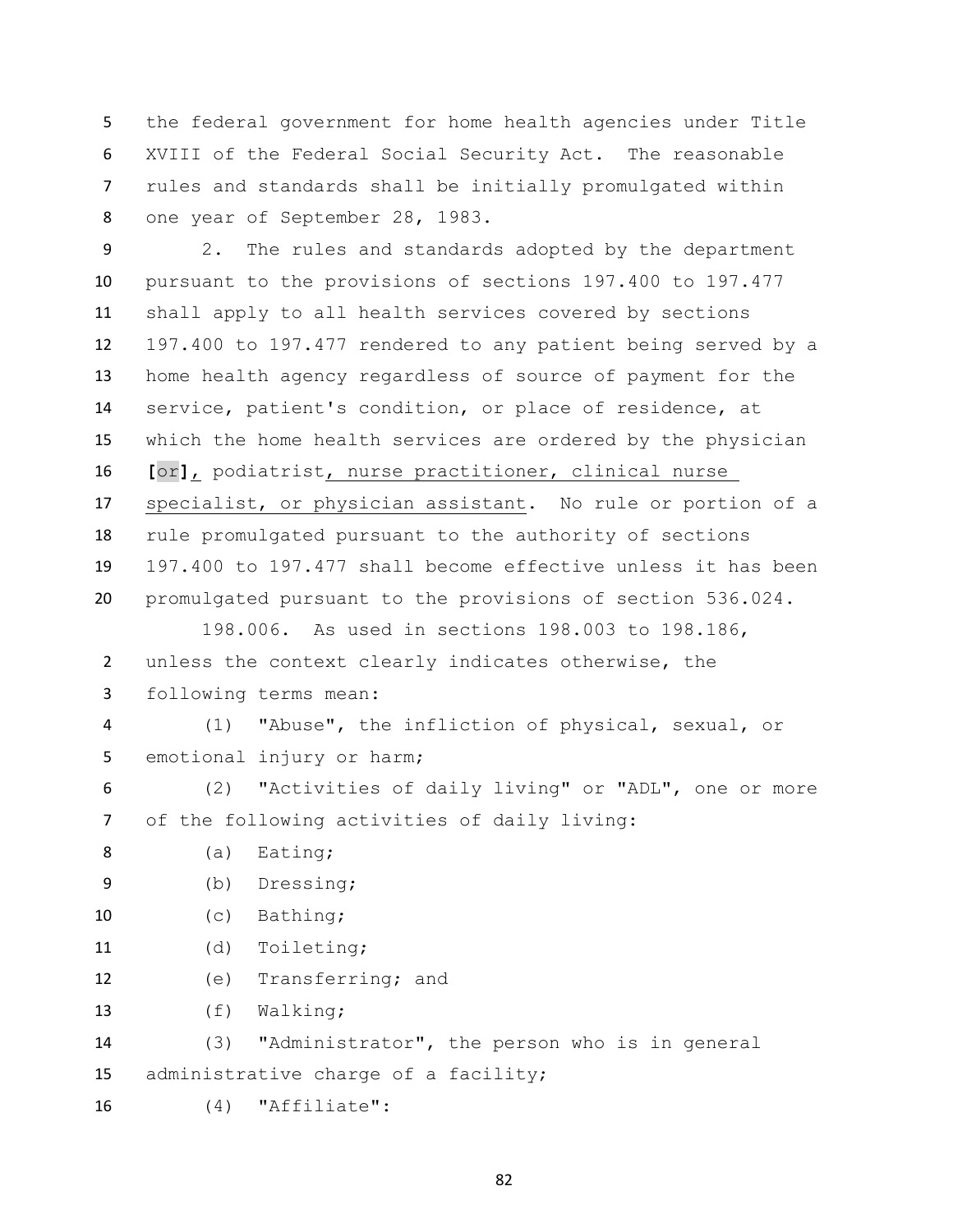(a) With respect to a partnership, each partner thereof;

 (b) With respect to a limited partnership, the general partner and each limited partner with an interest of five percent or more in the limited partnership;

 (c) With respect to a corporation, each person who owns, holds or has the power to vote five percent or more of any class of securities issued by the corporation, and each officer and director;

 (d) With respect to a natural person, any parent, child, sibling, or spouse of that person;

 (5) "Appropriately trained and qualified individual", an individual who is licensed or registered with the state of Missouri in a health care-related field or an individual with a degree in a health care-related field or an individual with a degree in a health care, social services, or human services field or an individual licensed under chapter 344 and who has received facility orientation training under 19 CSR **[**30-86042(18)**]** 30-86.047, and dementia training under section 192.2000 and twenty-four hours of additional training, approved by the department, consisting of definition and assessment of activities of daily living, assessment of cognitive ability, service planning, and interview skills;

 (6) "Assisted living facility", any premises, other than a residential care facility, intermediate care facility, or skilled nursing facility, that is utilized by its owner, operator, or manager to provide twenty-four-hour care and services and protective oversight to three or more residents who are provided with shelter, board, and who may need and are provided with the following:

 (a) Assistance with any activities of daily living and any instrumental activities of daily living;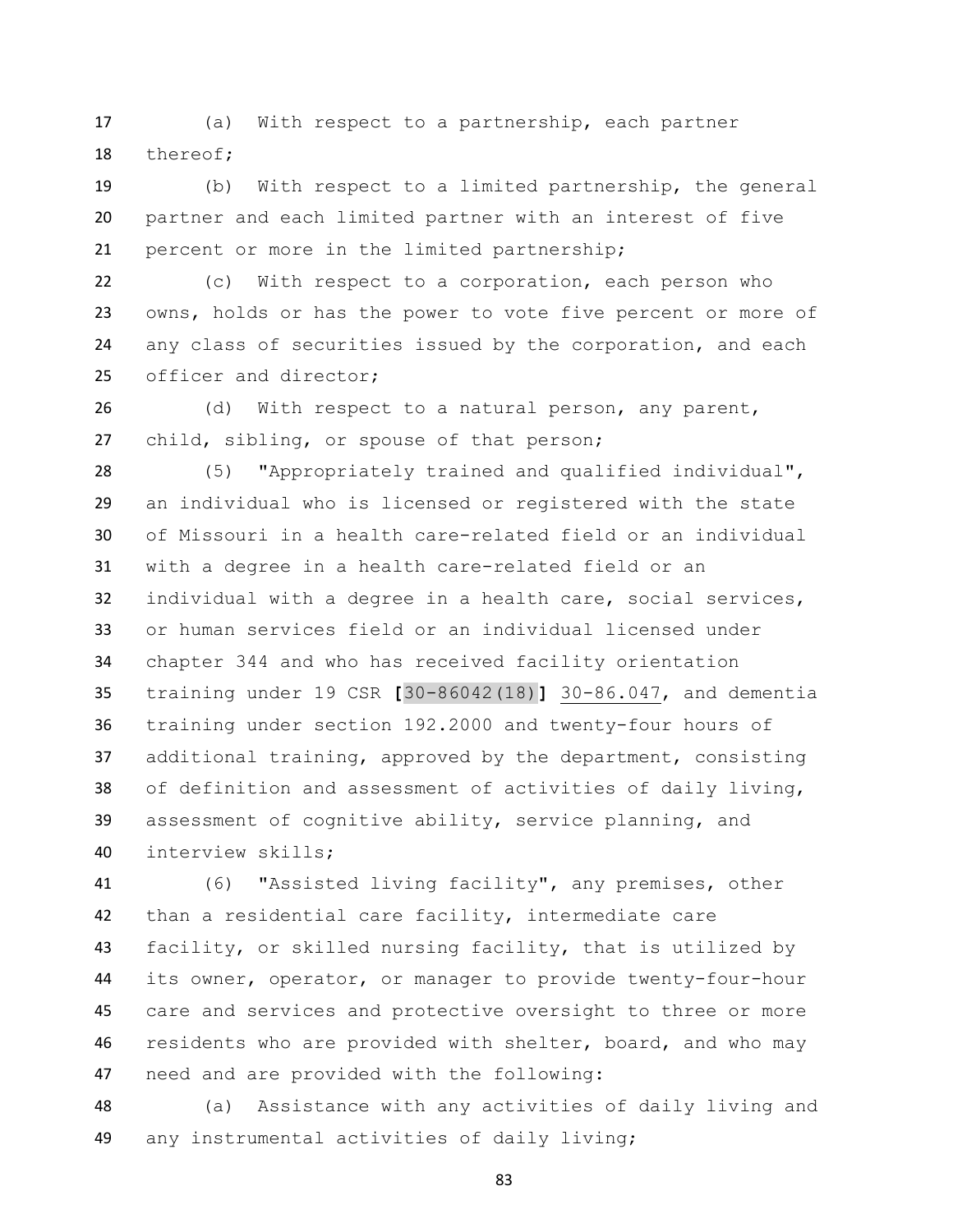(b) Storage, distribution, or administration of medications; and

 (c) Supervision of health care under the direction of a licensed physician, provided that such services are consistent with a social model of care;

 Such term shall not include a facility where all of the residents are related within the fourth degree of consanguinity or affinity to the owner, operator, or manager of the facility;

 (7) "Community-based assessment", documented basic information and analysis provided by appropriately trained and qualified individuals describing an individual's abilities and needs in activities of daily living, instrumental activities of daily living, vision/hearing, nutrition, social participation and support, and cognitive functioning using an assessment tool approved by the department of health and senior services that is designed for community-based services and that is not the nursing home minimum data set;

 (8) "Dementia", a general term for the loss of thinking, remembering, and reasoning so severe that it interferes with an individual's daily functioning, and may cause symptoms that include changes in personality, mood, and behavior;

 (9) "Department", the Missouri department of health and senior services;

 (10) "Emergency", a situation, physical condition or one or more practices, methods or operations which presents imminent danger of death or serious physical or mental harm to residents of a facility;

 (11) "Facility", any residential care facility, assisted living facility, intermediate care facility, or skilled nursing facility;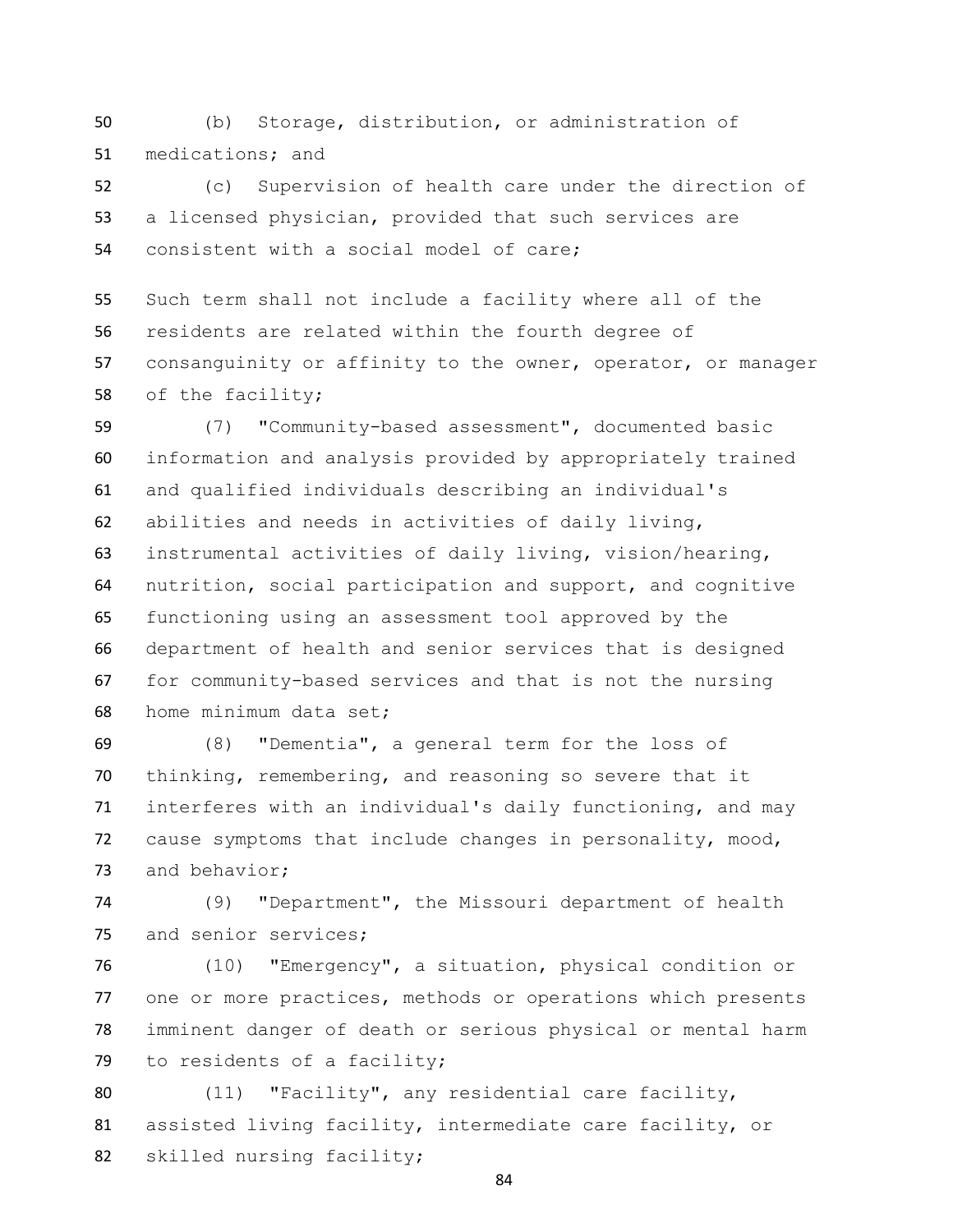- (12) "Health care provider", any person providing health care services or goods to residents and who receives funds in payment for such goods or services under Medicaid;
- (13) "Instrumental activities of daily living", or "IADL", one or more of the following activities:
- 88 (a) Preparing meals;
- (b) Shopping for personal items;
- 90 (c) Medication management;
- 91 (d) Managing money;
- (e) Using the telephone;
- (f) Housework; and
- 

(g) Transportation ability;

 (14) "Intermediate care facility", any premises, other than a residential care facility, assisted living facility, or skilled nursing facility, which is utilized by its owner, operator, or manager to provide twenty-four-hour accommodation, board, personal care, and basic health and nursing care services under the daily supervision of a licensed nurse and under the direction of a licensed physician to three or more residents dependent for care and supervision and who are not related within the fourth degree 104 of consanguinity or affinity to the owner, operator or 105 manager of the facility;

 (15) "Manager", any person other than the administrator of a facility who contracts or otherwise agrees with an owner or operator to supervise the general operation of a facility, providing such services as hiring and training personnel, purchasing supplies, keeping 111 financial records, and making reports;

 (16) "Medicaid", medical assistance under section 208.151, et seq., in compliance with Title XIX, Public Law 89-97, 1965 amendments to the Social Security Act (42 U.S.C. 301, et seq.), as amended;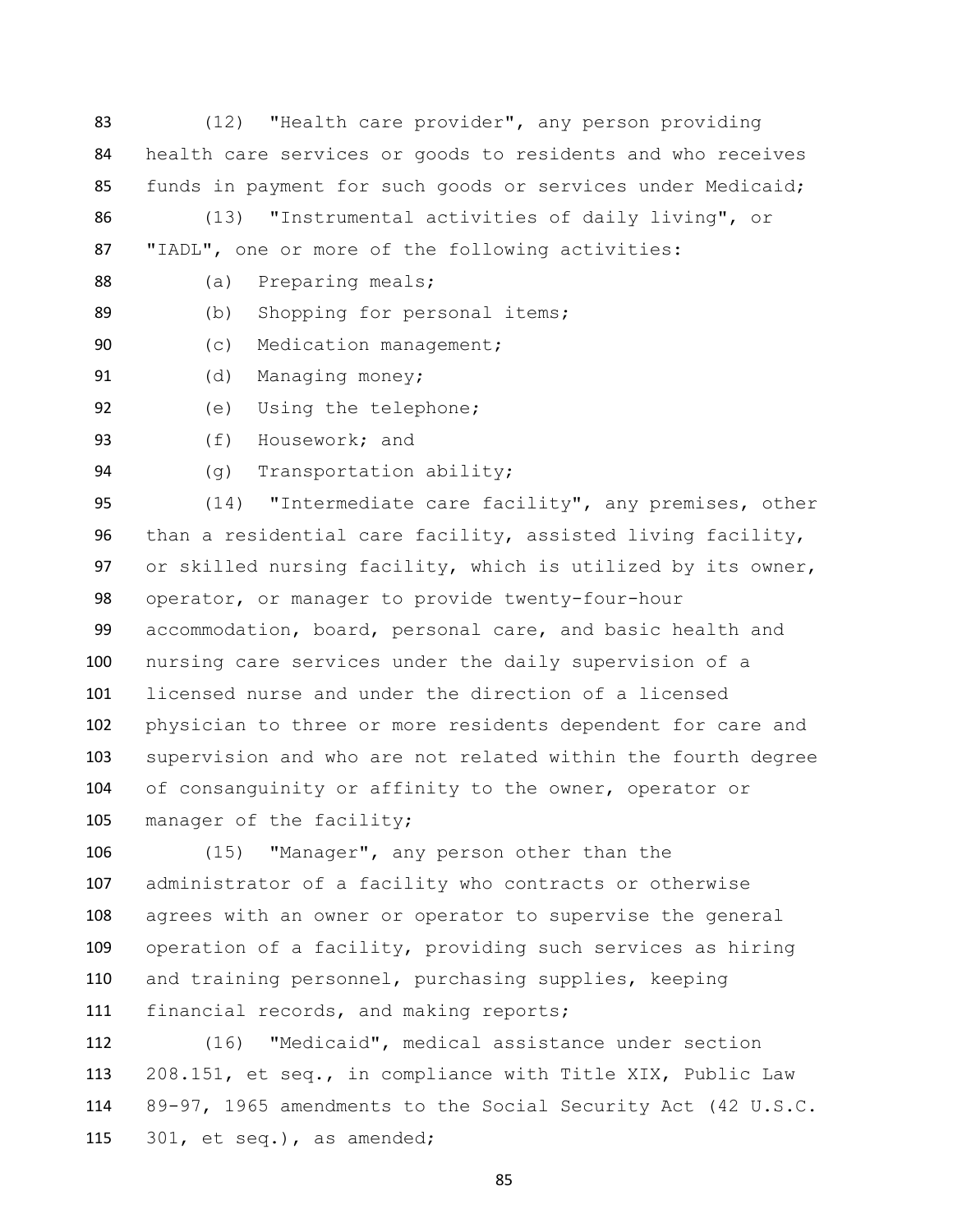(17) "Neglect", the failure to provide, by those responsible for the care, custody, and control of a resident in a facility, the services which are reasonable and necessary to maintain the physical and mental health of the resident, when such failure presents either an imminent 121 danger to the health, safety or welfare of the resident or a substantial probability that death or serious physical harm would result;

 (18) "Operator", any person licensed or required to be licensed under the provisions of sections 198.003 to 198.096 in order to establish, conduct or maintain a facility;

 (19) "Owner", any person who owns an interest of five percent or more in:

129 (a) The land on which any facility is located;

 (b) The structure or structures in which any facility is located;

 (c) Any mortgage, contract for deed, or other obligation secured in whole or in part by the land or 134 structure in or on which a facility is located; or

 (d) Any lease or sublease of the land or structure in or on which a facility is located.

 Owner does not include a holder of a debenture or bond purchased at public issue nor does it include any regulated lender unless the entity or person directly or through a 140 subsidiary operates a facility;

 (20) "Protective oversight", an awareness twenty-four hours a day of the location of a resident, the ability to intervene on behalf of the resident, the supervision of nutrition, medication, or actual provisions of care, and the responsibility for the welfare of the resident, except where 146 the resident is on voluntary leave;

 (21) "Resident", a person who by reason of aging, illness, disease, or physical or mental infirmity receives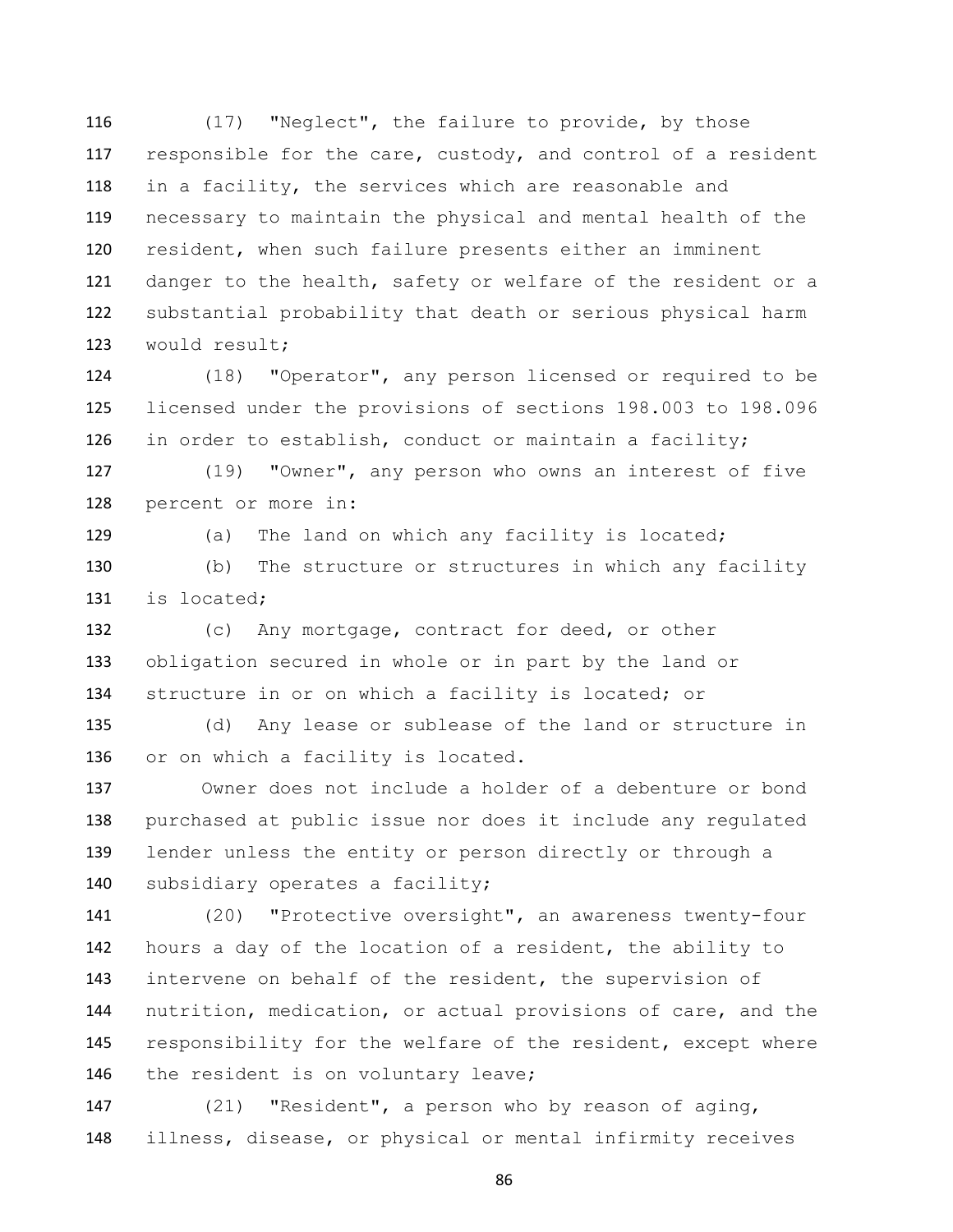or requires care and services furnished by a facility and who resides or boards in or is otherwise kept, cared for, treated or accommodated in such facility for a period exceeding twenty-four consecutive hours;

 (22) "Residential care facility", any premises, other than an assisted living facility, intermediate care facility, or skilled nursing facility, which is utilized by its owner, operator or manager to provide twenty-four-hour care to three or more residents, who are not related within 158 the fourth degree of consanguinity or affinity to the owner, operator, or manager of the facility and who need or are provided with shelter, board, and with protective oversight, which may include storage and distribution or administration of medications and care during short-term illness or recuperation, except that, for purposes of receiving supplemental welfare assistance payments under section 208.030, only any residential care facility licensed as a residential care facility II immediately prior to August 28, 2006, and that continues to meet such licensure requirements for a residential care facility II licensed immediately prior to August 28, 2006, shall continue to receive after August 28, 2006, the payment amount allocated immediately prior to August 28, 2006, for a residential care facility II under section 208.030;

 (23) "Skilled nursing facility", any premises, other than a residential care facility, an assisted living facility, or an intermediate care facility, which is utilized by its owner, operator or manager to provide for twenty-four-hour accommodation, board and skilled nursing care and treatment services to at least three residents who are not related within the fourth degree of consanguinity or 180 affinity to the owner, operator or manager of the facility. Skilled nursing care and treatment services are those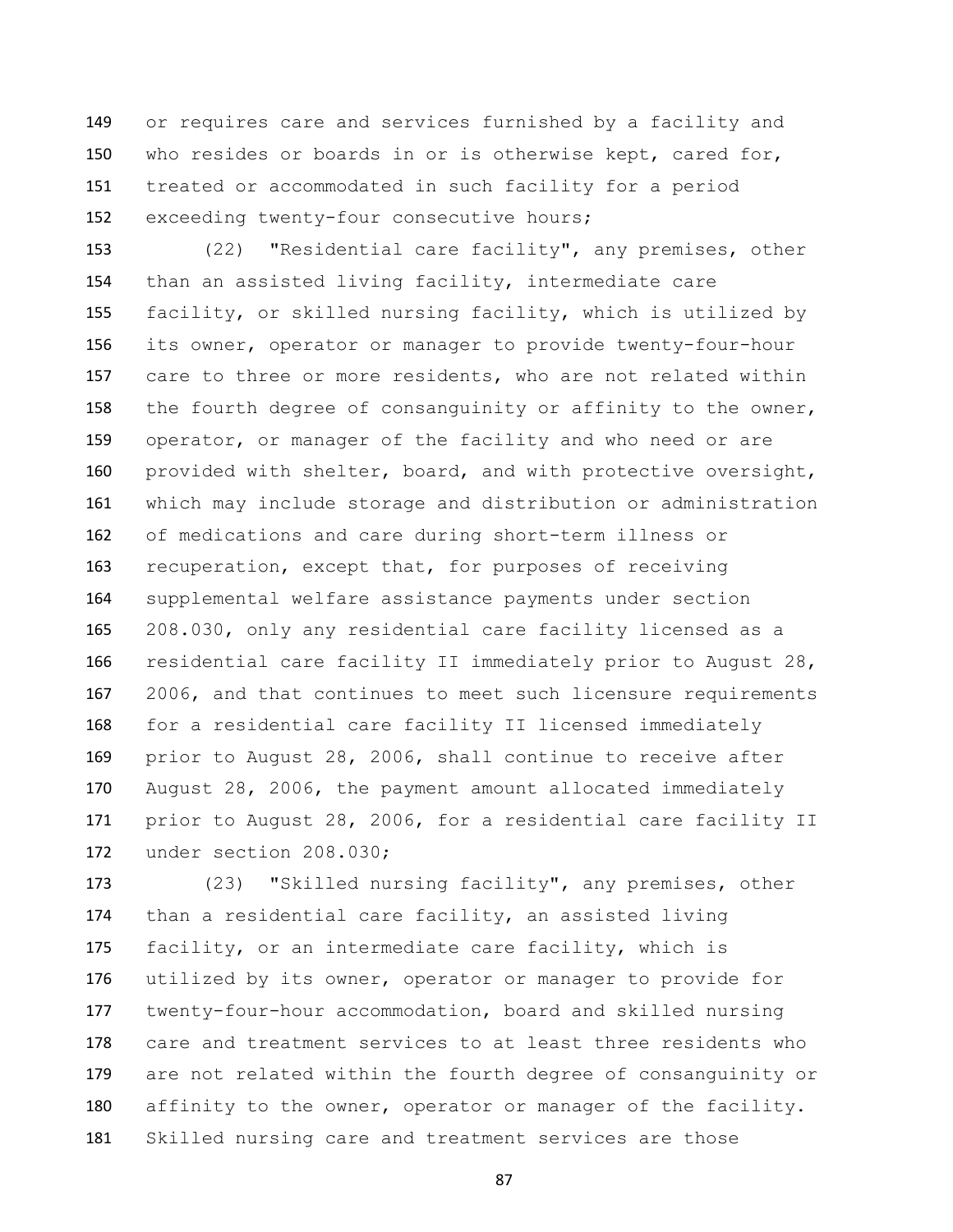services commonly performed by or under the supervision of a registered professional nurse for individuals requiring twenty-four-hours-a-day care by licensed nursing personnel including acts of observation, care and counsel of the aged, ill, injured or infirm, the administration of medications and treatments as prescribed by a licensed physician or dentist, and other nursing functions requiring substantial 189 specialized judgment and skill;

 (24) "Social model of care", long-term care services based on the abilities, desires, and functional needs of the individual delivered in a setting that is more home-like than institutional and promotes the dignity, individuality, privacy, independence, and autonomy of the individual. Any facility licensed as a residential care facility II prior to August 28, 2006, shall qualify as being more home-like than institutional with respect to construction and physical plant standards;

 (25) "Vendor", any person selling goods or services to a health care provider;

 (26) "Voluntary leave", an off-premise leave initiated by:

 (a) A resident that has not been declared mentally incompetent or incapacitated by a court; or

 (b) A legal guardian of a resident that has been declared mentally incompetent or incapacitated by a court.

 198.022. 1. Upon receipt of an application for a license to operate a facility, the department shall review the application, investigate the applicant and the statements sworn to in the application for license and conduct any necessary inspections. A license shall be issued if the following requirements are met:

 (1) The statements in the application are true and correct;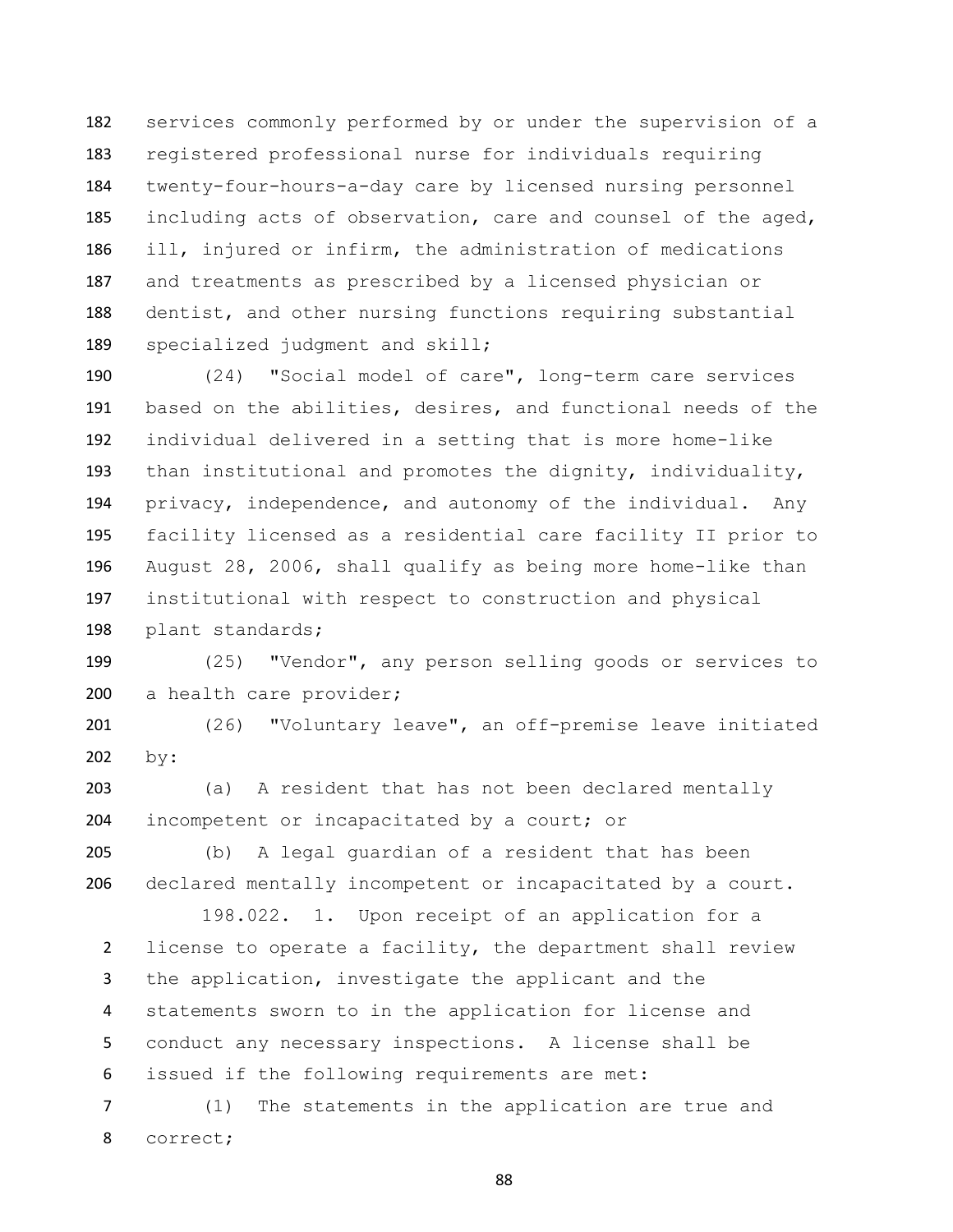(2) The facility and the operator are in substantial compliance with the provisions of sections 198.003 to 198.096 and the standards established thereunder;

 (3) The applicant has the financial capacity to operate the facility;

 (4) The administrator of an assisted living facility, a skilled nursing facility, or an intermediate care facility is currently licensed under the provisions of chapter 344;

 (5) Neither the operator nor any principals in the operation of the facility have ever been convicted of a felony offense concerning the operation of a long-term health care facility or other health care facility or ever knowingly acted or knowingly failed to perform any duty 22 which materially and adversely affected the health, safety, welfare or property of a resident, while acting in a management capacity. The operator of the facility or any principal in the operation of the facility shall not be under exclusion from participation in the Title XVIII (Medicare) or Title XIX (Medicaid) program of any state or territory;

 (6) Neither the operator nor any principals involved in the operation of the facility have ever been convicted of a felony in any state or federal court arising out of conduct involving either management of a long-term care facility or the provision or receipt of health care;

(7) All fees due to the state have been paid.

 2. Upon denial of any application for a license, the department shall so notify the applicant in writing, setting forth therein the reasons and grounds for denial.

 3. The department may inspect any facility and any records and may make copies of records, at the facility, at the department's own expense, required to be maintained by sections 198.003 to 198.096 or by the rules and regulations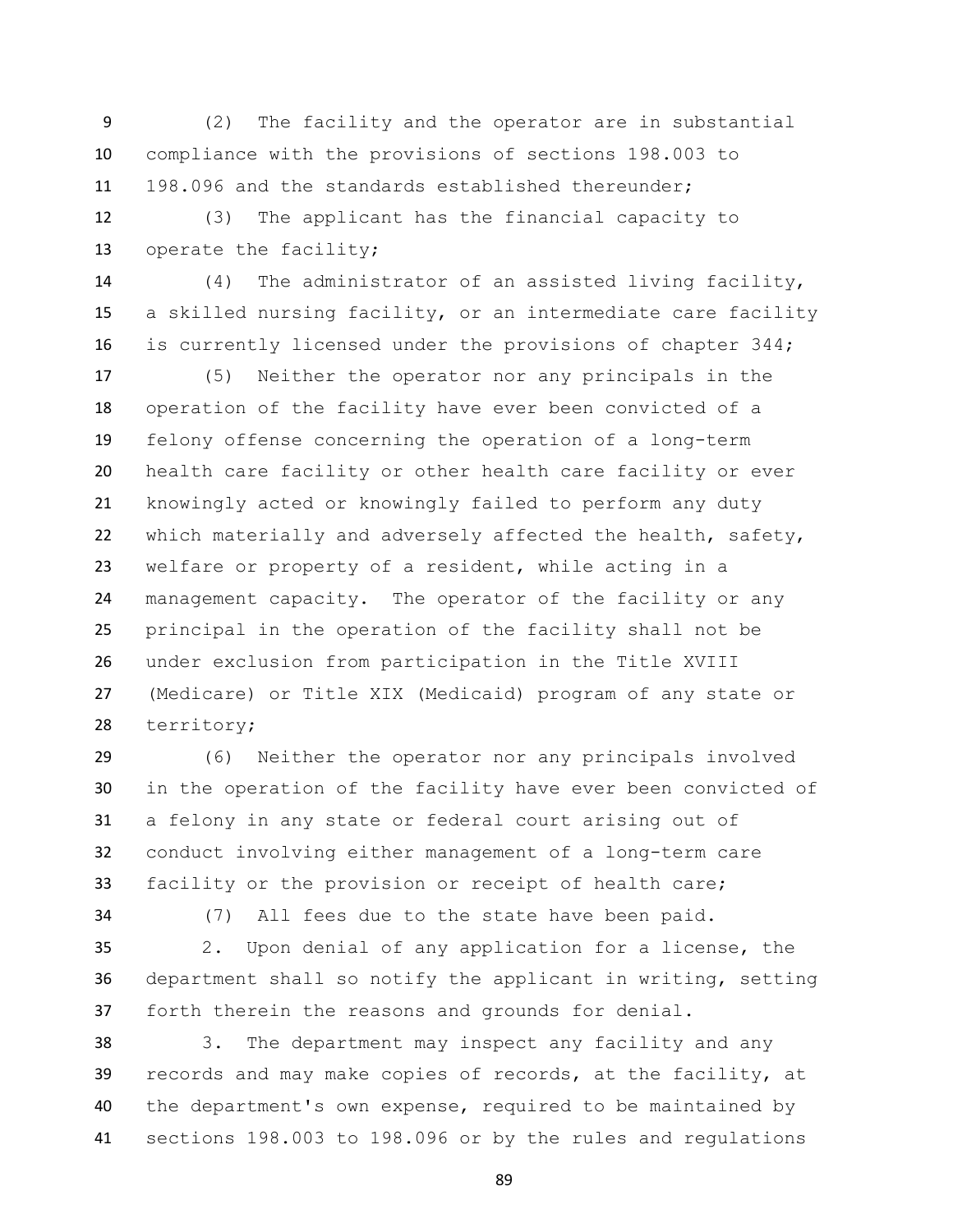promulgated thereunder at any time if a license has been issued to or an application for a license has been filed by the operator of such facility. Copies of any records requested by the department shall be prepared by the staff of such facility within two business days or as determined by the department. The department shall not remove or disassemble any medical record during any inspection of the facility, but may observe the photocopying or may make its own copies if the facility does not have the technology to make the copies. In accordance with the provisions of section 198.525, the department shall make at least **[**two inspections**]** one inspection per year, **[**at least one of**]** which shall be unannounced to the operator. The department may make such other inspections, announced or unannounced, as it deems necessary to carry out the provisions of sections 198.003 to 198.136.

 4. Whenever the department has reasonable grounds to believe that a facility required to be licensed under sections 198.003 to 198.096 is operating without a license, and the department is not permitted access to inspect the facility, or when a licensed operator refuses to permit access to the department to inspect the facility, the department shall apply to the circuit court of the county in which the premises is located for an order authorizing entry for such inspection, and the court shall issue the order if it finds reasonable grounds for inspection or if it finds that a licensed operator has refused to permit the department access to inspect the facility.

 5. Whenever the department is inspecting a facility in response to an application from an operator located outside of Missouri not previously licensed by the department, the department may request from the applicant the past five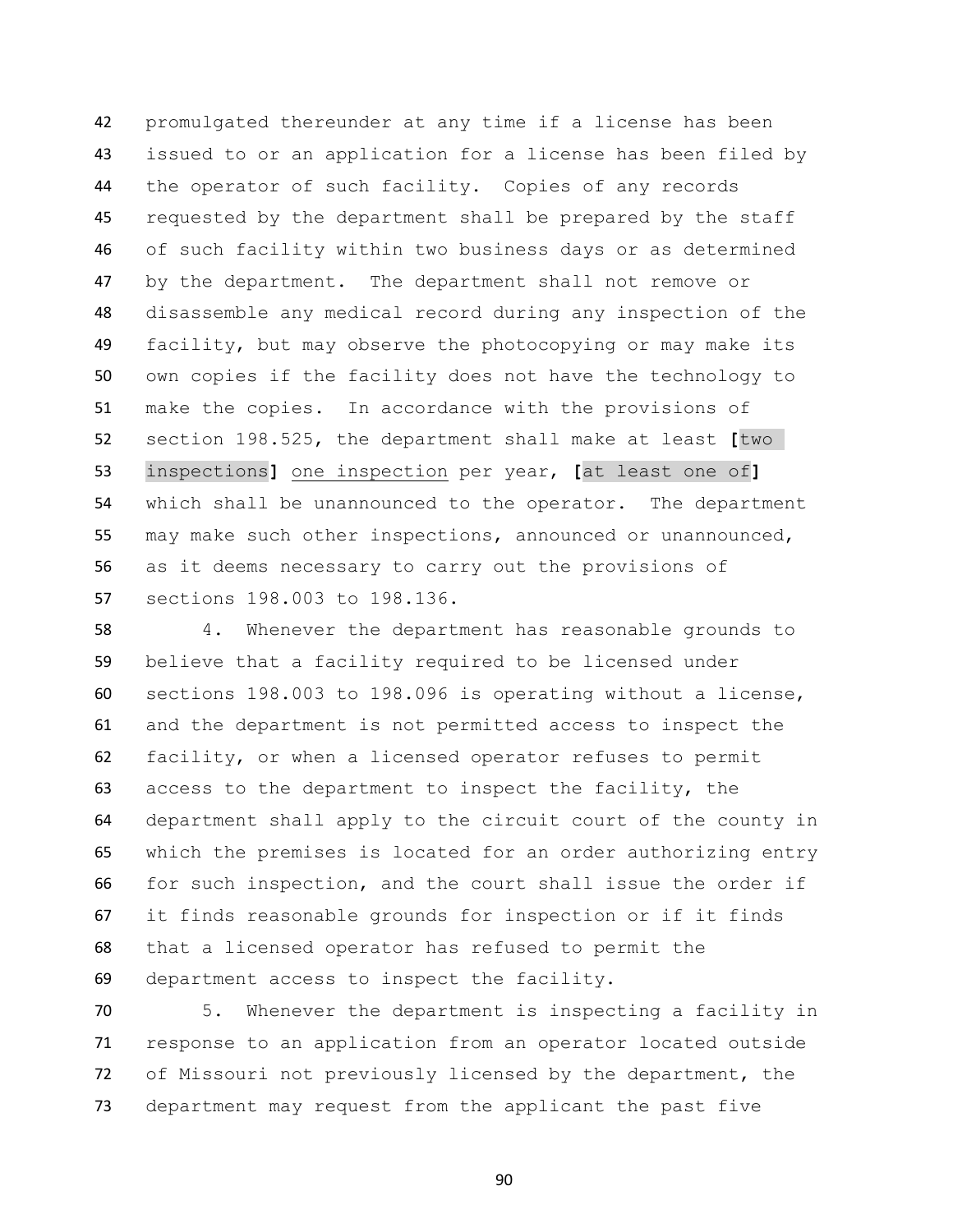years compliance history of all facilities owned by the applicant located outside of this state.

 198.026. 1. Whenever a duly authorized representative of the department finds upon an inspection of a facility that it is not in compliance with the provisions of sections 198.003 to 198.096 and the standards established thereunder, the operator or administrator shall be informed of the deficiencies in an exit interview conducted with the operator or administrator, or his or her designee. The department shall inform the operator or administrator, in writing, of any violation of a class I standard at the time the determination is made. A written report shall be prepared of any deficiency for which there has not been prompt remedial action, and a copy of such report and a written correction order shall be sent to the operator or administrator by **[**certified mail or other**]** a delivery service that provides a dated receipt of delivery **[**at the facility address**]** within ten working days after the inspection, stating separately each deficiency and the specific statute or regulation violated.

 2. The operator or administrator shall have five working days following receipt of a written report and correction order regarding a violation of a class I standard and ten working days following receipt of the report and correction order regarding violations of class II or class III standards to request any conference and to submit a plan of correction for the department's approval which contains specific dates for achieving compliance. Within five working days after receiving a plan of correction regarding a violation of a class I standard and within ten working days after receiving a plan of correction regarding a violation of a class II or III standard, the department shall give its written approval or rejection of the plan.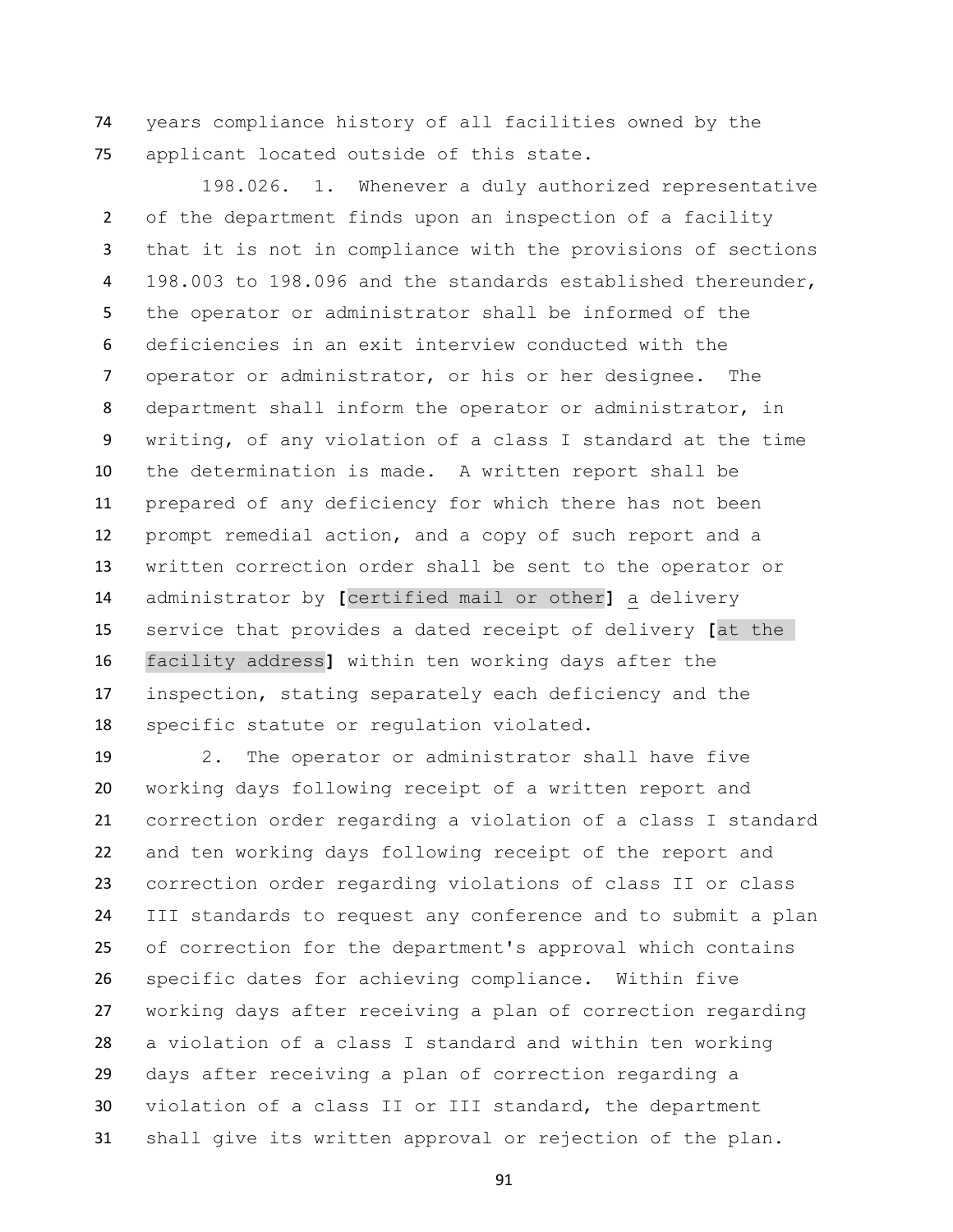If there was a violation of any class I standard, immediate corrective action shall be taken by the operator or administrator and a written plan of correction shall be submitted to the department. The department shall give its written approval or rejection of the plan and if the plan is acceptable, a reinspection shall be conducted within twenty calendar days of the exit interview to determine if deficiencies have been corrected. If there was a violation of any class II standard and the plan of correction is acceptable, an unannounced reinspection shall be conducted between forty and ninety calendar days from the date of the exit conference to determine the status of all previously cited deficiencies. If there was a violation of class III standards sufficient to establish that the facility was not in substantial compliance, an unannounced reinspection shall be conducted within one hundred twenty days of the exit interview to determine the status of previously identified deficiencies.

 3. If, following the reinspection, the facility is found not in substantial compliance with sections 198.003 to 198.096 and the standards established thereunder or the operator is not correcting the noncompliance in accordance with the approved plan of correction, the department shall issue a notice of noncompliance, which shall be sent by **[**certified mail or other**]** a delivery service that provides a dated receipt of delivery to **[**each person disclosed to be an owner or**]** the operator or administrator of the facility, according to the most recent information or documents on file with the department.

 4. The notice of noncompliance shall inform the operator or administrator that the department may seek the imposition of any of the sanctions and remedies provided for in section 198.067, or any other action authorized by law.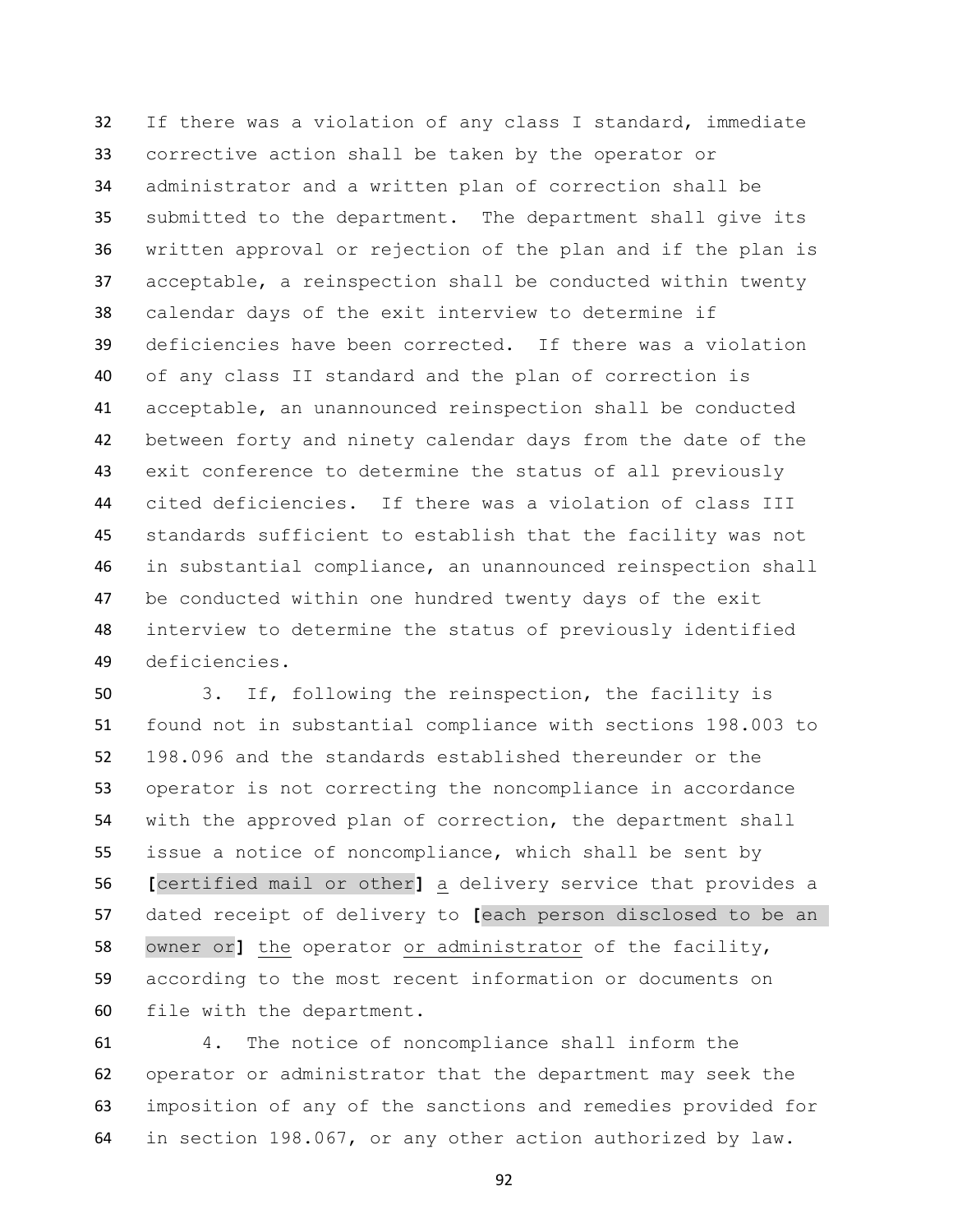5. At any time after an inspection is conducted, the operator may choose to enter into a consent agreement with the department to obtain a probationary license. The consent agreement shall include a provision that the operator will voluntarily surrender the license if substantial compliance is not reached in accordance with the terms and deadlines established under the agreement. The agreement shall specify the stages, actions and time span to achieve substantial compliance.

 6. Whenever a notice of noncompliance has been issued, the operator shall post a copy of the notice of noncompliance and a copy of the most recent inspection 77 report in a conspicuous location in the facility, and the department shall send a copy of the notice of noncompliance to the department of social services, the department of mental health, and any other concerned federal, state or local governmental agencies.

 198.036. 1. The department may revoke a license in any case in which it finds that:

 (1) The operator failed or refused to comply with class I or II standards, as established by the department pursuant to section 198.085; or failed or refused to comply with class III standards as established by the department pursuant to section 198.085, where the aggregate effect of such noncompliances presents either an imminent danger to the health, safety or welfare of any resident or a substantial probability that death or serious physical harm would result;

 (2) The operator refused to allow representatives of the department to inspect the facility for compliance with standards or denied representatives of the department access to residents and employees necessary to carry out the duties set forth in this chapter and rules promulgated thereunder,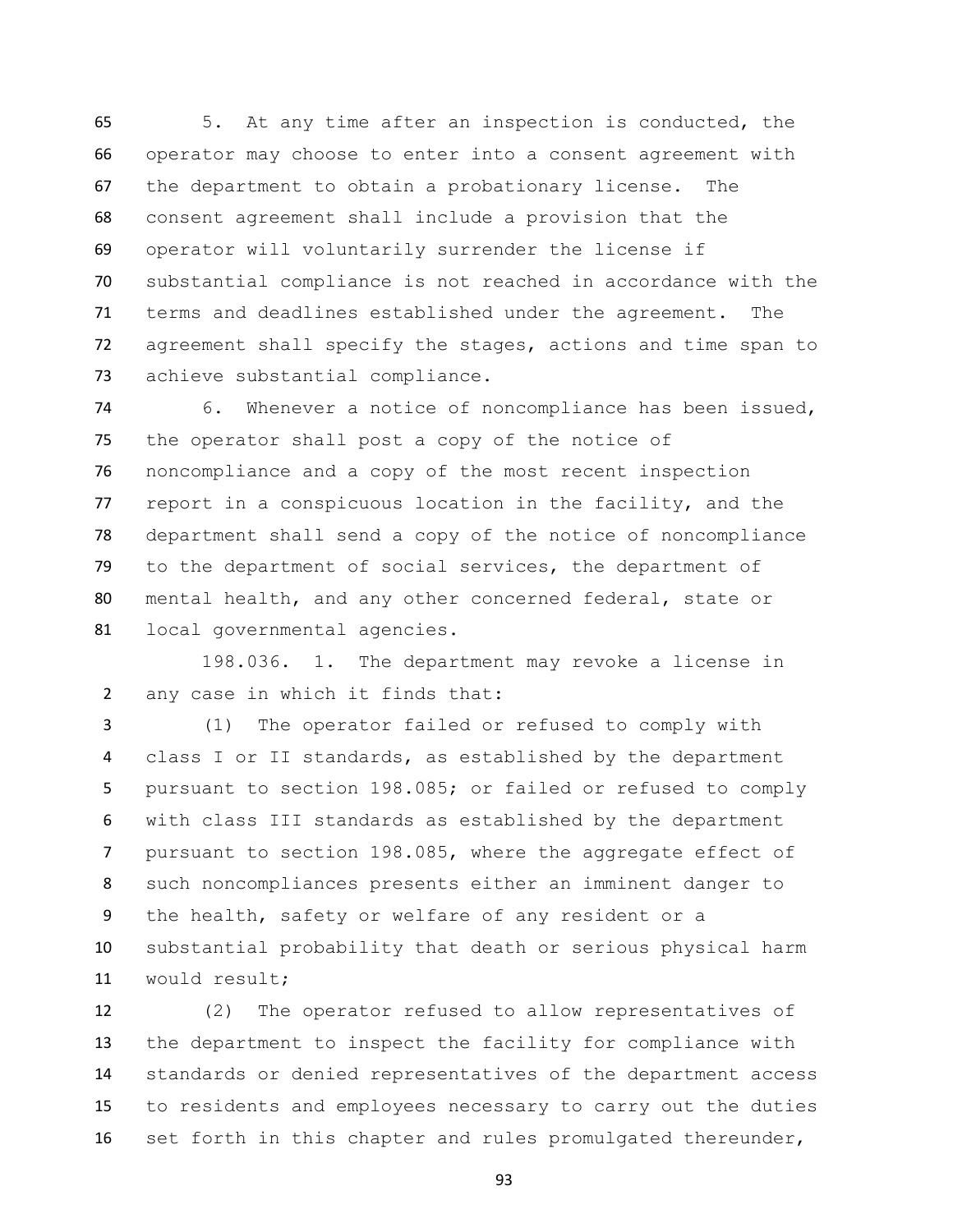except where employees of the facility are in the process of rendering immediate care to a resident of such facility;

 (3) The operator knowingly acted or knowingly omitted any duty in a manner which would materially and adversely affect the health, safety, welfare or property of a resident;

 (4) The operator demonstrated financial incapacity to operate and conduct the facility in accordance with the provisions of sections 198.003 to 198.096;

 (5) The operator or any principals in the operation of the facility have ever been convicted of, or pled guilty or nolo contendere to a felony offense concerning the operation of a long-term health care facility or other health care facility, or ever knowingly acted or knowingly failed to perform any duty which materially and adversely affected the health, safety, welfare, or property of a resident while acting in a management capacity. The operator of the facility or any principal in the operation of the facility shall not be under exclusion from participation in the Title XVIII (Medicare) or Title XIX (Medicaid) program of any state or territory; or

 (6) The operator or any principals involved in the operation of the facility have ever been convicted of or pled guilty or nolo contendere to a felony in any state or federal court arising out of conduct involving either management of a long-term care facility or the provision or receipt of health care.

 2. Nothing in subdivision (2) of subsection 1 of this section shall be construed as allowing the department access to information not necessary to carry out the duties set forth in sections 198.006 to 198.186.

 3. Upon revocation of a license, the director of the department shall so notify the operator in writing, setting forth the reason and grounds for the revocation. Notice of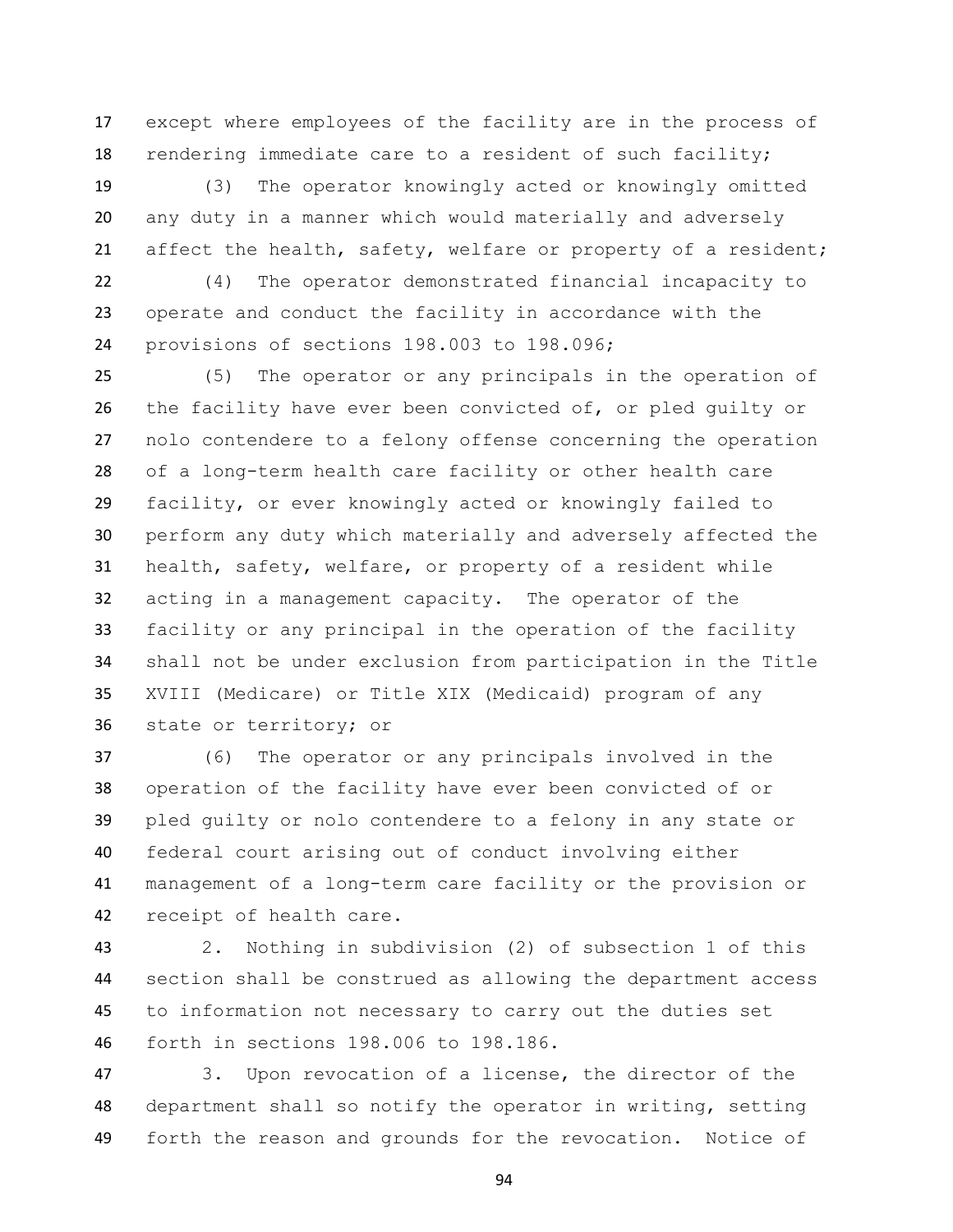such revocation shall be sent **[**either by certified mail, return receipt requested,**]** by a delivery service that provides a dated receipt of delivery to the operator **[**at the address of the facility**]** and administrator, or served personally upon the operator and administrator. The department shall provide the operator notice of such revocation at least ten days prior to its effective date.

 198.525. 1. **[**Except as otherwise provided pursuant to section 198.526,**]** In order to comply with sections 198.012 and 198.022, the department of health and senior services shall inspect residential care facilities, assisted living facilities, intermediate care facilities, and skilled nursing facilities, including those facilities attached to acute care hospitals at least **[**twice**]** once a year.

 2. The department shall not assign an individual to inspect or survey a long-term care facility licensed under this chapter, for any purpose, in which the inspector or surveyor was an employee of such facility within the preceding two years.

 3. For any inspection or survey of a facility licensed under this chapter, regardless of the purpose, the department shall require every newly hired inspector or surveyor at the time of hiring or, with respect to any currently employed inspector or surveyor as of August 28, 2009, to disclose:

 (1) The name of every Missouri licensed long-term care facility in which he or she has been employed; and

 (2) The name of any member of his or her immediate family who has been employed or is currently employed at a Missouri licensed long-term care facility.

 The disclosures under this subsection shall be disclosed to the department whenever the event giving rise to disclosure first occurs.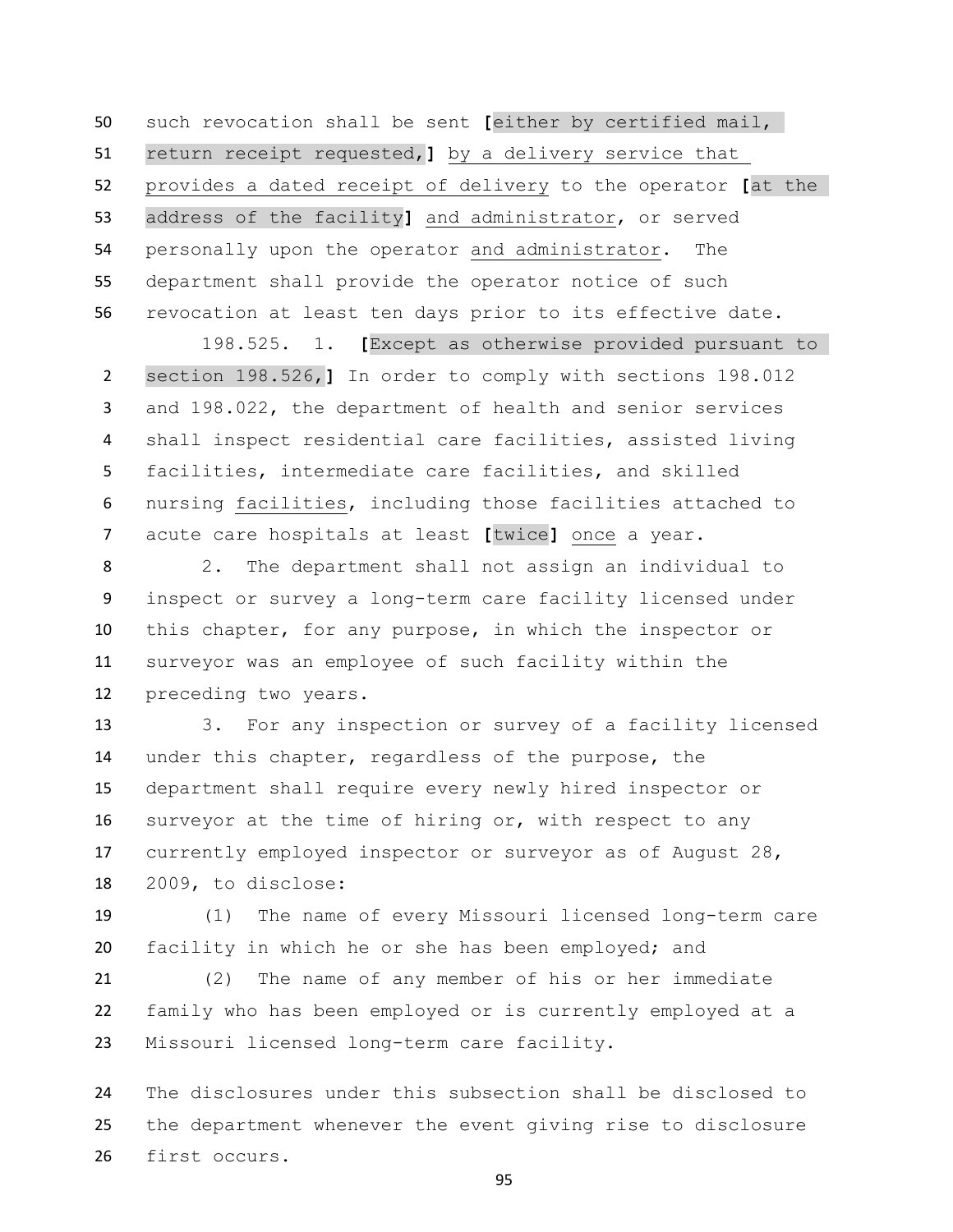4. For purposes of this section, the phrase "immediate family member" shall mean husband, wife, natural or adoptive parent, child, sibling, stepparent, stepchild, stepbrother, stepsister, father-in-law, mother-in-law, son-in-law, daughter-in-law, brother-in-law, sister-in-law, grandparent or grandchild.

 5. The information called for in this section shall be a public record under the provisions of subdivision (6) of section 610.010.

 6. Any person may notify the department if facts exist that would lead a reasonable person to conclude that any inspector or surveyor has any personal or business affiliation that would result in a conflict of interest in conducting an inspection or survey for a facility. Upon receiving that notice, the department, when assigning an inspector or surveyor to inspect or survey a facility, for any purpose, shall take steps to verify the information and, if the department has probable cause to believe that it is correct, shall not assign the inspector or surveyor to the facility or any facility within its organization so as to avoid an appearance of prejudice or favor to the facility or bias on the part of the inspector or surveyor.

 198.526. 1. **[**Except as provided in subsection 3 of this section,**]** The department of health and senior services shall inspect all facilities licensed by the department at least **[**twice**]** once each year. Such inspections shall be conducted:

 (1) Without the prior notification of the facility; and (2) At times of the day, on dates and at intervals which do not permit facilities to anticipate such inspections.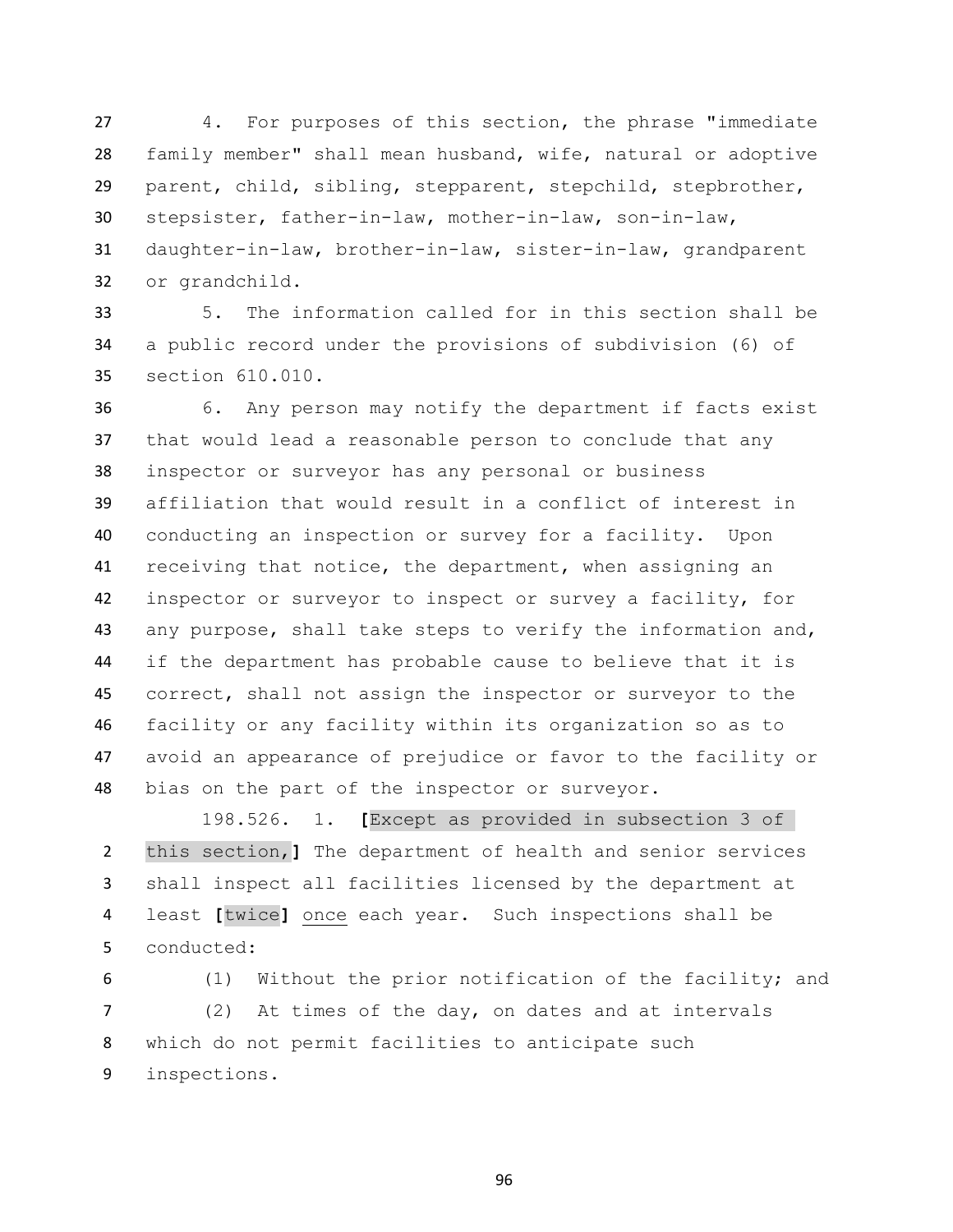2. The department shall annually reevaluate the inspection process to ensure the requirements of subsection 1 of this section are met.

 3. **[**The department may reduce the frequency of inspections to once a year if a facility is found to be in substantial compliance. The basis for such determination shall include, but not be limited to, the following:

(1) Previous inspection reports;

 (2) The facility's history of compliance with rules promulgated pursuant to this chapter;

 (3) The number and severity of complaints received 21 about the facility; and

 (4) In the year subsequent to a finding of no class I violations or class II violations, the facility does not have a change in ownership, operator, or, if the department finds it significant, a change in director of nursing.

 4.**]** Information regarding unannounced inspections shall be disclosed to employees of the department on a need- to-know basis only. Any employee of the department who knowingly discloses the time of an unannounced inspection in violation of this section is guilty of a class A misdemeanor and shall have his or her employment immediately terminated.

198.545. 1. This section shall be known and may be cited as the "Missouri Informal Dispute Resolution Act".

 2. As used in this section, the following terms shall mean:

 (1) "Deficiency", a facility's failure to meet a participation requirement or standard, whether state or federal, supported by evidence gathered from observation, 8 interview, or record review;

 (2) "Department", the department of health and senior services;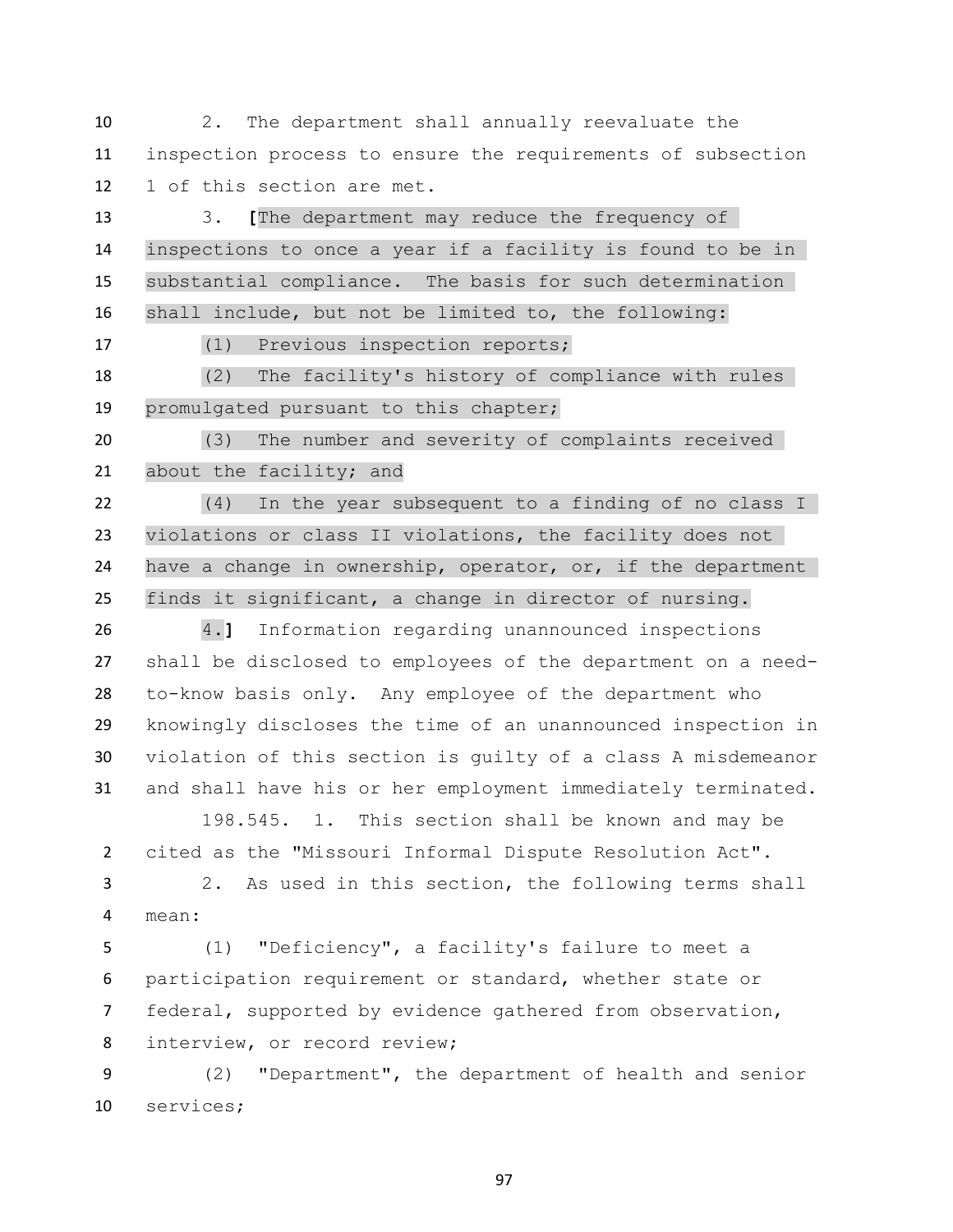(3) "Facility", a long-term care facility licensed under this chapter;

 (4) "IDR", informal dispute resolution as provided for in this section;

 (5) "Independent third party", the federally designated Medicare Quality Improvement Organization in this state;

 (6) "Plan of correction", a facility's response to deficiencies which explains how corrective action will be accomplished, how the facility will identify other residents who may be affected by the deficiency practice, what measures will be used or systemic changes made to ensure that the deficient practice will not reoccur, and how the facility will monitor to ensure that solutions are sustained;

 (7) "QIO", the federally designated Medicare Quality Improvement Organization in this state.

 3. The department of health and senior services shall contract with an independent third party to conduct informal dispute resolution (IDR) for facilities licensed under this chapter. The IDR process, including conferences, shall constitute an informal administrative process and shall not be construed to be a formal evidentiary hearing. Use of IDR under this section shall not waive the facility's right to pursue further or additional legal actions.

 4. The department shall establish an IDR process to determine whether a cited deficiency as evidenced by a statement of deficiencies against a facility shall be upheld. The department shall promulgate rules to incorporate by reference the provisions of 42 CFR 488.331 regarding the IDR process and to include the following minimum requirements for the IDR process:

 (1) Within ten working days of the end of the survey, the department shall by **[**certified mail**]** a delivery service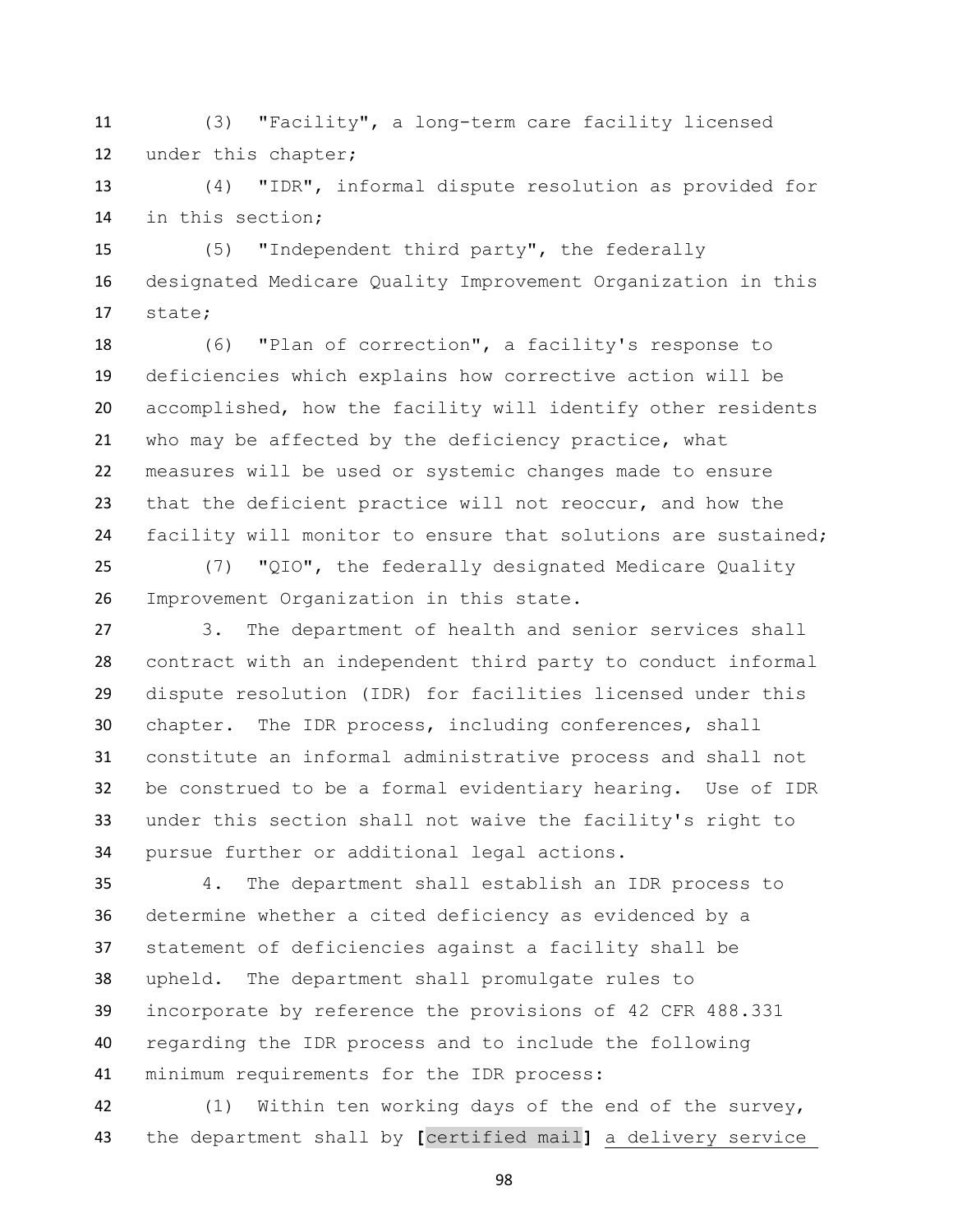that provides dated receipt of delivery transmit to the facility a statement of deficiencies committed by the facility. Notification of the availability of an IDR and IDR process shall be included in the transmittal;

 (2) Within ten **[**calendar**]** working days of receipt of the statement of deficiencies, the facility shall return a plan of correction to the department. Within such ten-day period, the facility may request in writing an IDR conference to refute the deficiencies cited in the statement of deficiencies;

 (3) Within ten working days of receipt of a request for an IDR conference made by a facility, the QIO shall hold an IDR conference unless otherwise requested by the facility. The IDR conference shall provide the facility with an opportunity to provide additional information or clarification in support of the facility's contention that the deficiencies were erroneously cited. The facility may be accompanied by counsel during the IDR conference. The type of IDR held shall be at the discretion of the facility, but shall be limited to:

 (a) A desk review of written information submitted by the facility; or

(b) A telephonic conference; or

 (c) A face-to-face conference held at the headquarters of the QIO or at the facility at the request of the facility.

 If the QIO determines the need for additional information, clarification, or discussion after conclusion of the IDR conference, the department and the facility shall be present.

 5. Within ten days of the IDR conference described in subsection 4 of this section, the QIO shall make a determination, based upon the facts and findings presented, and shall transmit the decision and rationale for the outcome in writing to the facility and the department.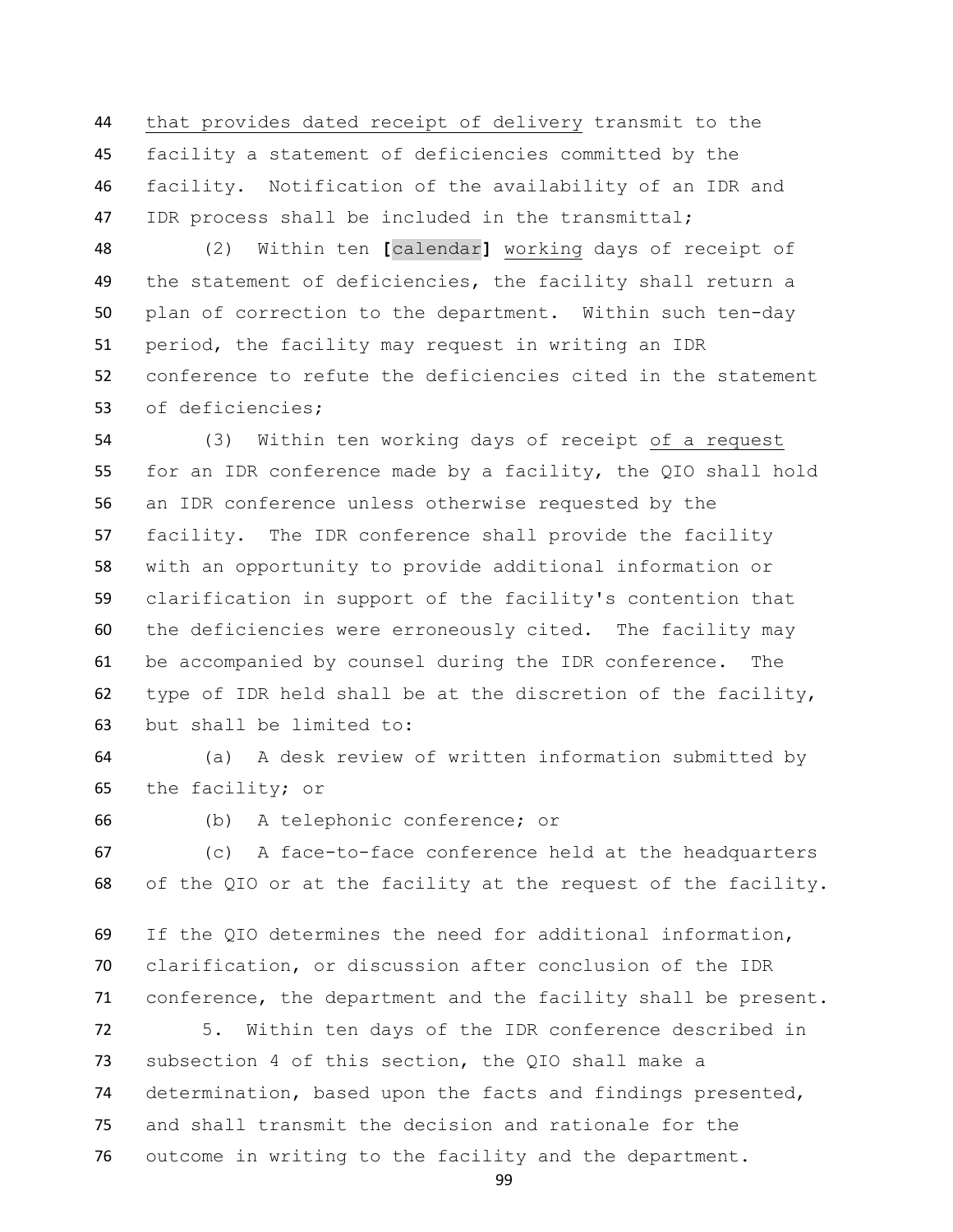77 6. If the department disagrees with such determination, the department shall transmit the department's decision and rationale for the reversal of the QIO's decision to the facility within ten calendar days of receiving the QIO's decision.

 7. If the QIO determines that the original statement of deficiencies should be changed as a result of the IDR conference, the department shall transmit a revised statement of deficiencies to the facility with the notification of the determination within ten calendar days of the decision to change the statement of deficiencies.

 8. Within ten calendar days of receipt of the determination made by the QIO and the revised statement of deficiencies, the facility shall submit a plan of correction to the department.

 9. The department shall not post on its website or enter into the Centers for Medicare & Medicaid Services Online Survey, Certification and Reporting System, or report to any other agency, any information about the deficiencies which are in dispute unless the dispute determination is made and the facility has responded with a revised plan of correction, if needed.

 10. Any rule or portion of a rule, as that term is defined in section 536.010, that is created under the authority delegated in this section shall become effective only if it complies with and is subject to all of the provisions of chapter 536 and, if applicable, section 536.028. This section and chapter 536 are nonseverable and if any of the powers vested with the general assembly pursuant to chapter 536 to review, to delay the effective date, or to disapprove and annul a rule are subsequently held unconstitutional, then the grant of rulemaking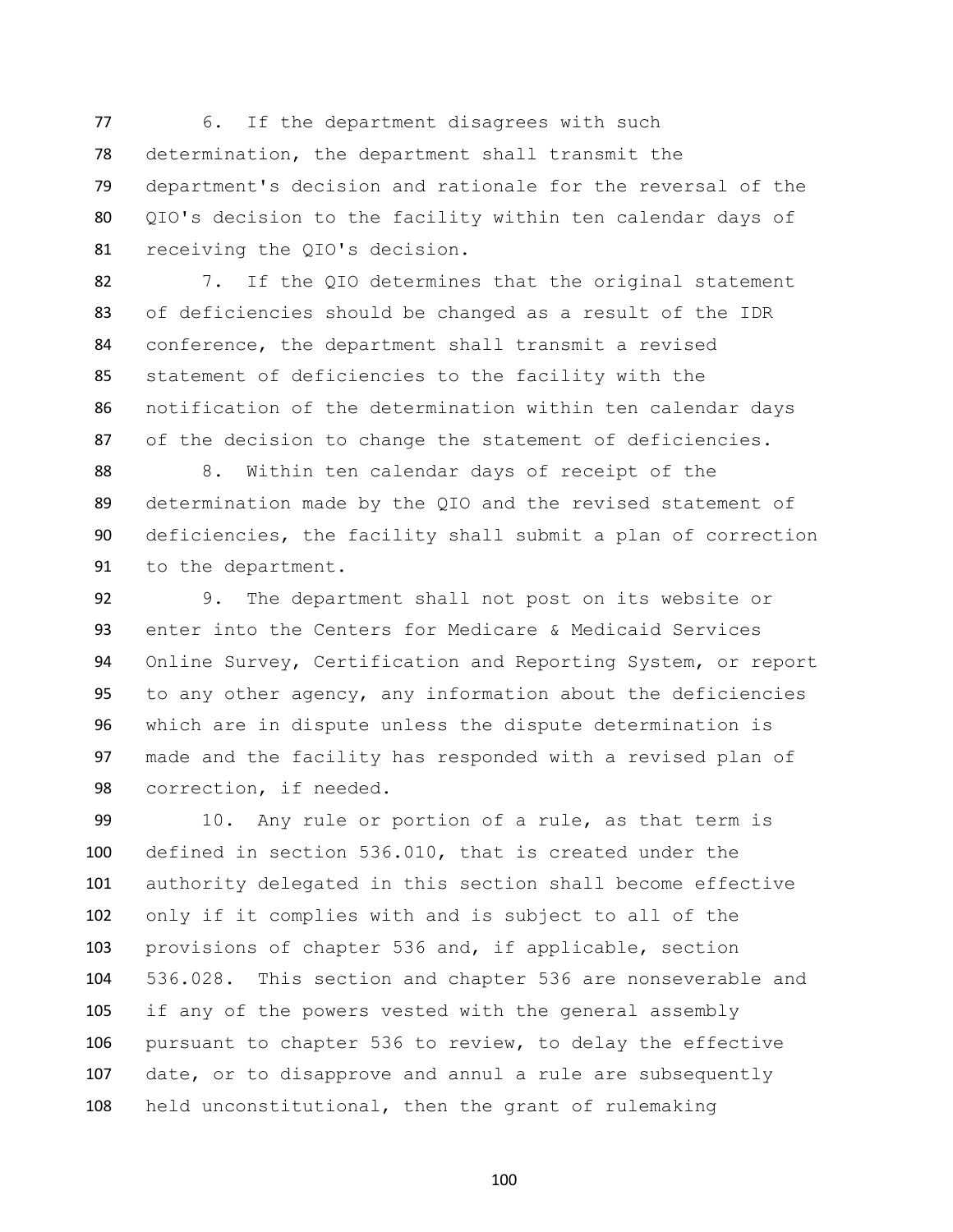authority and any rule proposed or adopted after August 28, 2009, shall be invalid and void.

 198.640. As used in sections 198.640 to 198.648, the following terms shall mean: (1) "Controlling person", a business entity, officer, program administrator, or director whose responsibilities include the direction of the management or policies of a supplemental health care services agency. The term "controlling person" also means an individual who, directly or indirectly, beneficially owns an interest in a corporation, partnership, or other business association that is a controlling person; (2) "Department", the department of health and senior services; (3) "Health care facility", a licensed hospital defined under section 197.020 or a licensed entity defined under subdivision (6), (14), (22), or (23) of section 198.006; (4) "Health care personnel", any individual licensed, accredited, or certified by the state of Missouri to perform specified health services consistent with state law; (5) "Person", an individual, firm, corporation, partnership, or association; (6) "Supplemental health care services agency" or "agency", a person, firm, corporation, partnership, or association engaged for hire in the business of providing or procuring temporary employment in health care facilities for health care personnel, including a temporary nursing staffing agency as defined in section 383.130, or that operates a digital website or digital smartphone application that facilitates the provision of the engagement of health care personnel and accepts requests for health care personnel through its digital website or digital smartphone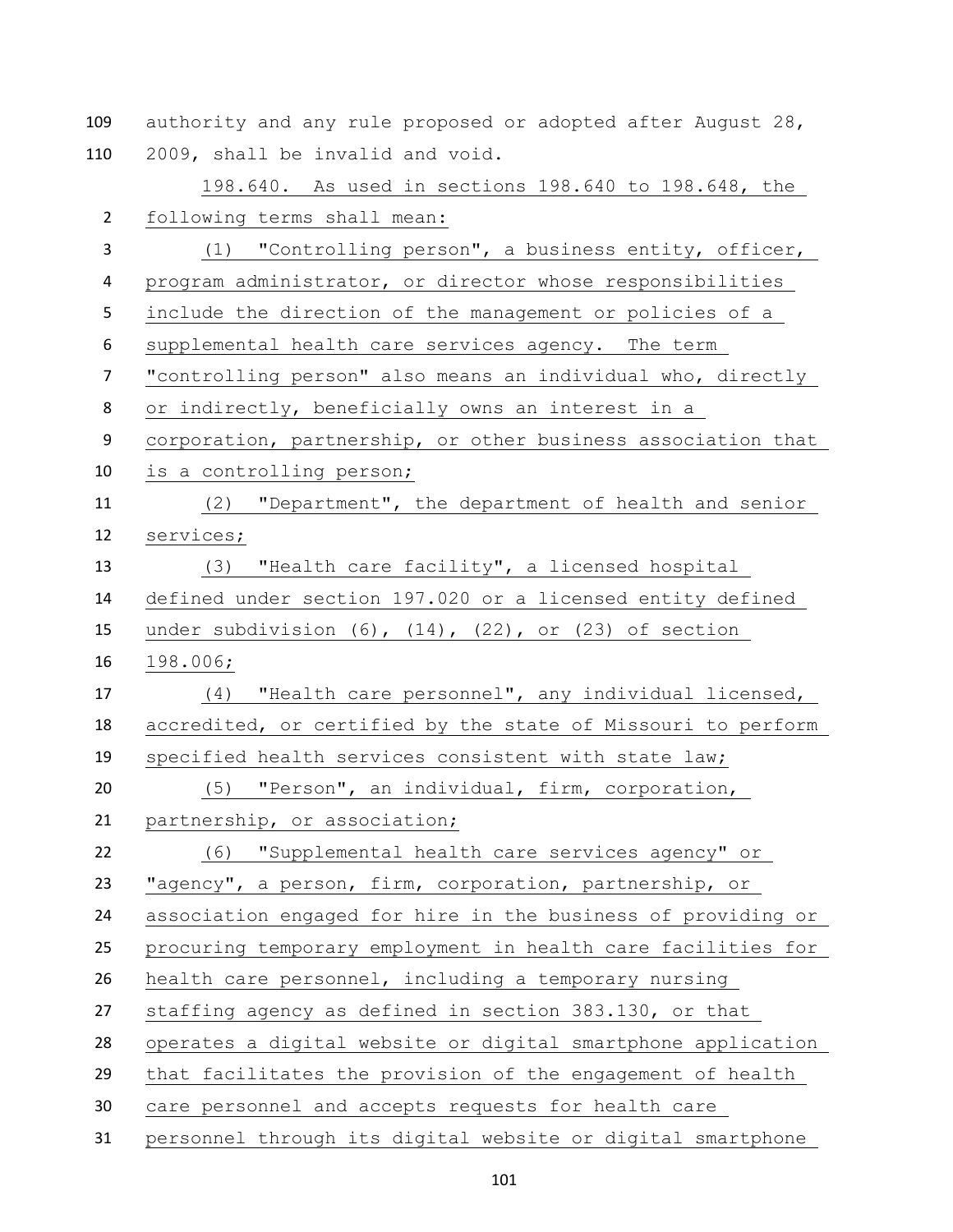| 32             | application. The term "supplemental health care services     |
|----------------|--------------------------------------------------------------|
| 33             | agency" or "agency" shall not include an individual who      |
| 34             | engages, only on his or her own behalf, to provide the       |
| 35             | individual's services on a temporary basis to health care    |
| 36             | facilities or a home health agency licensed under section    |
| 37             | 197.415 and shall not include a person, firm, corporation,   |
| 38             | partnership, or association engaged in the provision of      |
| 39             | contracted specialty services by a practitioner as defined   |
| 40             | under subdivision (4) of section 376.1575, to a hospital as  |
| 41             | defined under section 197.020, or to other individuals or    |
| 42             | entities providing health care that are not health care      |
| 43             | facilities.                                                  |
|                | 198.642. 1. A person who operates a supplemental             |
| $\overline{2}$ | health care services agency shall register annually with the |
| 3              | department. Each separate business location of the agency    |
| 4              | shall have a separate registration with the department.      |
| 5              | Fees collected under this section shall be deposited in the  |
| 6              | state treasury and credited to the state general revenue     |
| $\overline{7}$ | fund.                                                        |
| 8              | The department shall establish forms and procedures<br>2.    |
| 9              | for processing each supplemental health care services agency |
| 10             | registration application. An application for agency          |
| 11             | registration shall include at least the following:           |
| 12             | The names and addresses of each person having an<br>(1)      |
| 13             | ownership interest in the agency;                            |
| 14             | If the owner is a corporation, copies of the<br>(2)          |
| 15             | articles of incorporation or articles of association and     |
| 16             | current bylaws, together with the names and addresses of     |
| 17             | officers and directors;                                      |
| 18             | Satisfactory proof of compliance with the<br>(3)             |
| 19             | provisions of sections 198.640 to 198.648;                   |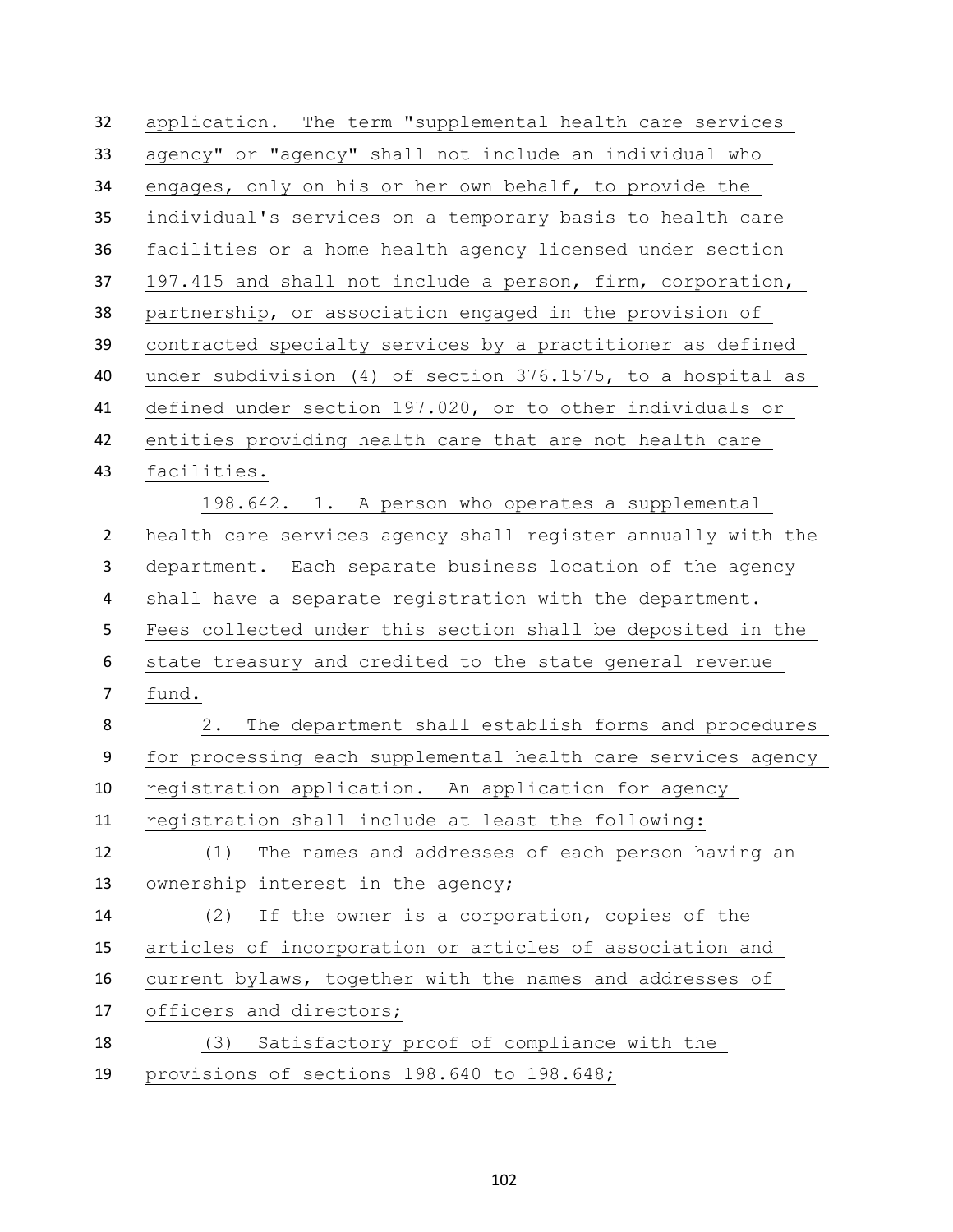| 20             | (4) Any other relevant information that the department      |
|----------------|-------------------------------------------------------------|
| 21             | determines is necessary to properly evaluate an application |
| 22             | for registration;                                           |
| 23             | (5) Policies and procedures that describe how the           |
| 24             | agency's records will be immediately available at all times |
| 25             | to the department upon request; and                         |
| 26             | A registration fee that may be established in rule<br>(6)   |
| 27             | by the department as determined to be necessary to meet the |
| 28             | expenses of the department for the administration of the    |
| 29             | provisions of sections 198.640 to 198.648, but in no case   |
| 30             | shall such fee be more than one thousand dollars.           |
| 31             | If an agency fails to provide the items required in this    |
| 32             | subsection to the department, the department shall          |
| 33             | immediately suspend or refuse to issue the supplemental     |
| 34             | health care services agency registration. An agency may     |
| 35             | appeal the department's decision to the administrative      |
| 36             | hearing commission under chapter 621.                       |
| 37             | 3. A registration issued by the department according        |
| 38             | to this section shall be effective for a period of one year |
| 39             | from the date of its issuance, unless the registration has  |
| 40             | been revoked or suspended under the provisions of this      |
| 41             | section or unless the agency is sold or ownership or        |
| 42             | management is transferred. If an agency is sold or          |
| 43             | ownership or management is transferred, the registration of |
| 44             | the agency shall be void, and the new owner or operator may |
| 45             | apply for a new registration.                               |
| 46             | The department shall be responsible for the<br>4.           |
| 47             | oversight of supplemental health care services agencies     |
| 48             | through annual unannounced surveys, complaint               |
| 49             | investigations, and other actions necessary to ensure       |
| 50             | compliance with sections 198.640 to 198.648.                |
|                | 198.644. 1. Each registered supplemental health care        |
| $\overline{2}$ | services agency shall be required, as a condition of        |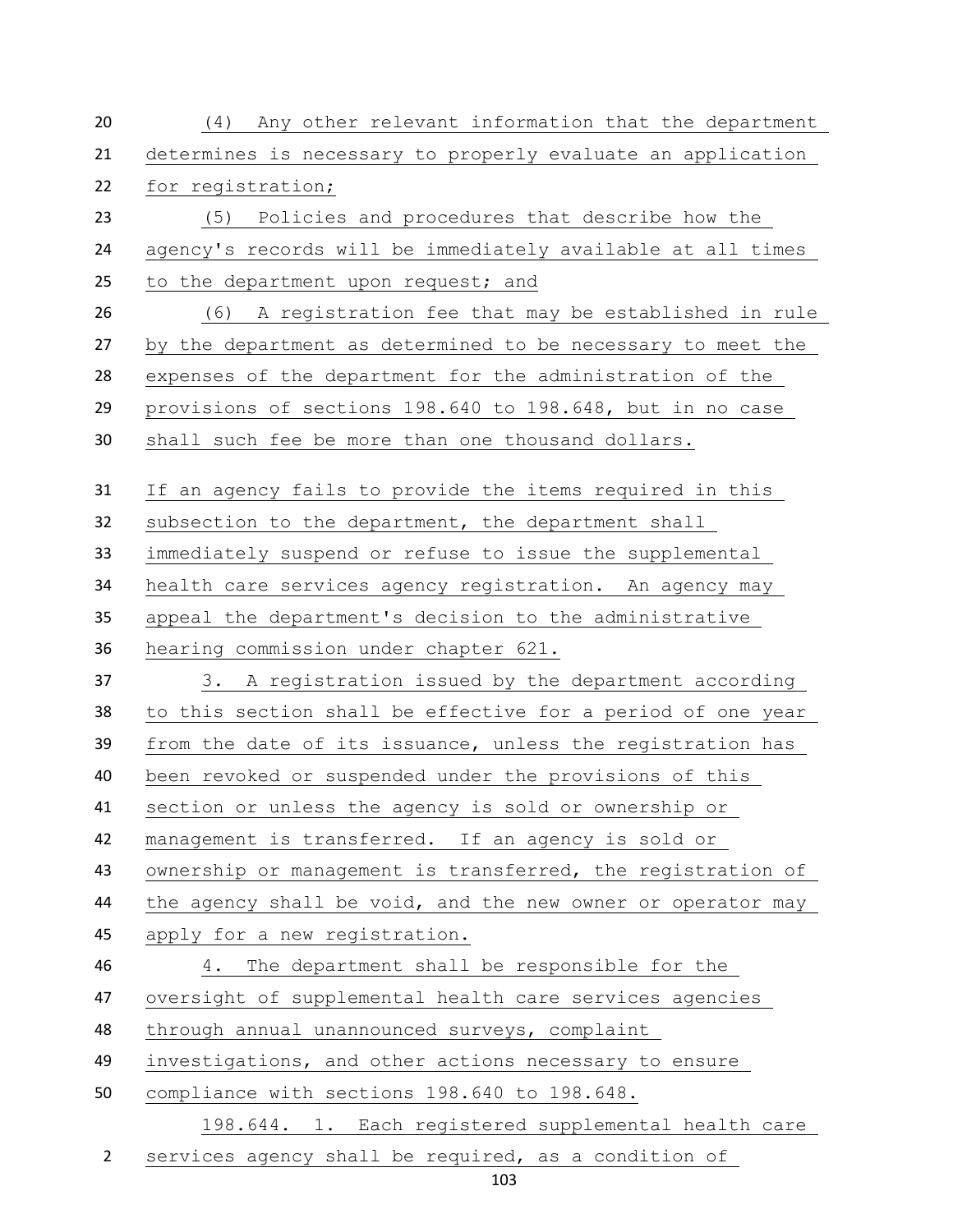registration, to meet the following minimum criteria, which may be supplemented by rules promulgated by the department: (1) Provide to the health care facility to which any temporary health care personnel are supplied documentation that each health care personnel meets all licensing or certification requirements for the position in which the health care personnel will be working and documentation that each health care personnel meets all training and continuing education standards for the position in which the health care personnel will be working for the type of facility or entity with which the health care personnel is placed in compliance with any federal, state, or local requirements; (2) Comply with all pertinent requirements relating to the health and other qualifications of personnel employed in health care facilities, including requirements related to background checks in sections 192.2490 and 192.2495; (3) Not restrict in any manner the employment opportunities of its health care personnel; (4) Carry, or require the health care personnel to carry, and provide proof of medical malpractice insurance to insure against loss, damages, or expenses incident to a claim arising out of the death or injury of any person as the result of negligence or malpractice in the provision of health care services by the agency or by any health care personnel of the agency; (5) Maintain, and provide proof of, insurance coverage for workers' compensation for all health care personnel provided or procured by the agency or, if the health care personnel provided or procured by the agency are independent contractors, require occupational accident insurance; (6) Refrain in any contract with any health care personnel or health care facility from requiring the payment of liquidated damages, employment fees, or other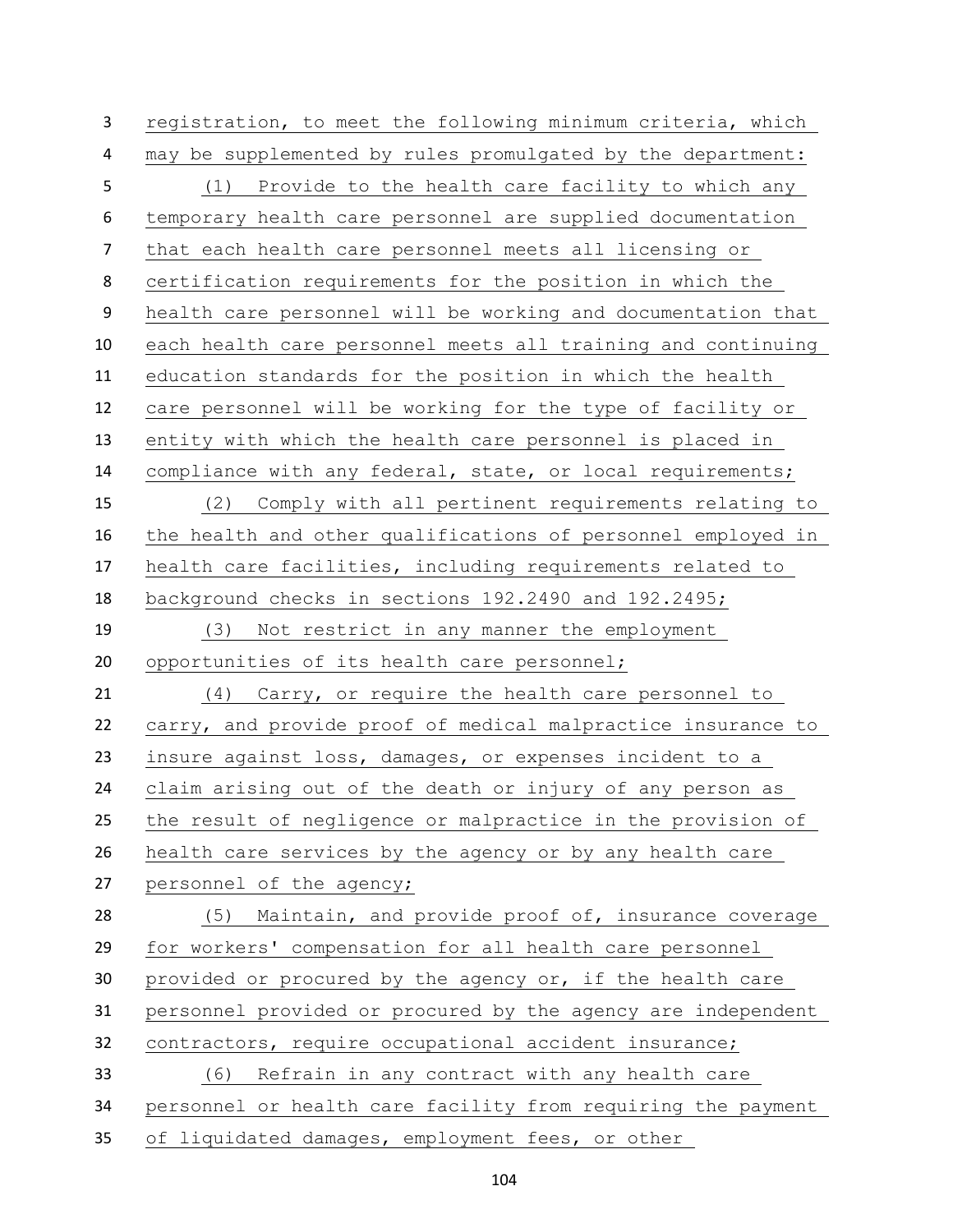compensation should the health care personnel be hired as a permanent employee of a health care facility; (7) (a) Submit a report to the department on a quarterly basis for each health care facility participating in Medicare or Medicaid with which the agency contracts that includes all of the following: a. A detailed list of the average amount charged to the health care facility for each individual health care personnel category; and b. A detailed list of the average amount paid by the agency to health care personnel in each individual health care personnel category; (b) Such reports shall be considered closed records under section 610.021, provided that the department shall annually prepare reports of aggregate data that does not identify any data specific to any supplemental health care services agency; (8) Retain all records for ten calendar years in a manner to allow them to be immediately available to the department; (9) Provide services to a health care facility during 57 the year preceding the agency's registration renewal date; (10) Indemnify and hold harmless a health care facility for any damages, sanctions, or civil monetary penalties that are proximately caused by an action or failure to act of any health care personnel the agency provides to the health care facility; provided that the amount for which the supplemental health care services agency may be liable to a health care facility for civil monetary penalties and sanctions shall not exceed one hundred thousand dollars for civil monetary penalties and sanctions that may be assessed against skilled nursing facilities by the United States Department of Health and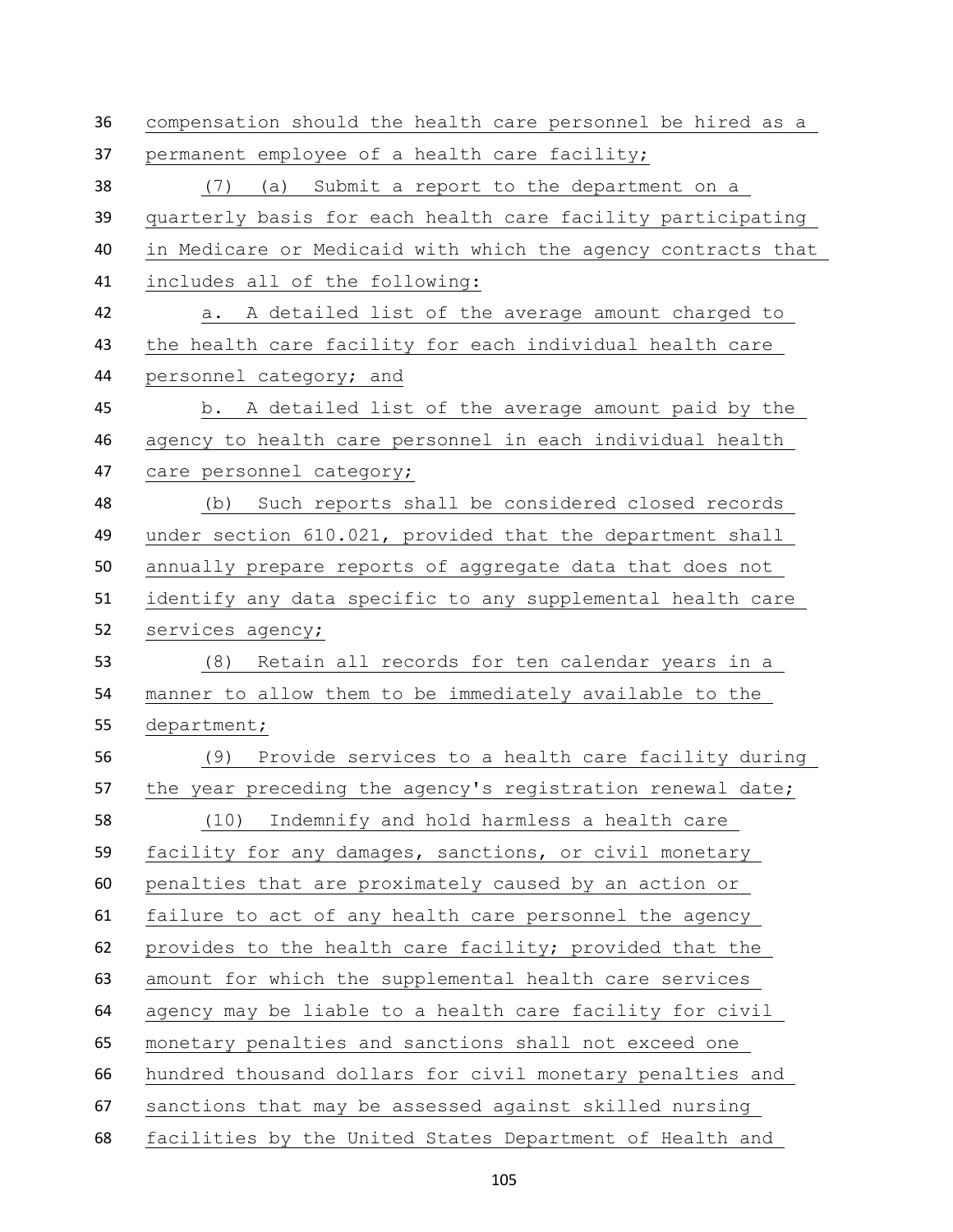Human Services or the Centers for Medicare and Medicaid Services. If the damages, sanctions, or civil monetary penalties are proximately caused by the negligence, action, or failure to act by the health care facility, then liability shall be determined by a percentage of fault and shall be the sole responsibility of the party against whom such determination is made. Such determinations shall be made by the agreement of the parties or a neutral third party who considers all of the relevant factors in making a determination. 2. Failure to comply with the provisions of this section shall subject the supplemental health care services agency to revocation or nonrenewal of its registration. 3. The registration of a supplemental health care services agency that knowingly supplies to a health care facility a person with an illegally or fraudulently obtained or issued diploma, registration, license, certificate, or background study shall be revoked by the department upon fifteen days' advance written notice. 4. (1) Any supplemental health care services agency whose registration has been suspended or revoked may appeal the department's decision to the administrative hearing commission under the provisions of chapter 621. (2) If a controlling person has been notified by the department that the supplemental health care services agency will not receive an initial registration or that a renewal of the registration has been denied, the controlling person or a legal representative on behalf of the agency may request and receive a hearing on the denial before the administrative hearing commission under the provisions of chapter 621. 5. (1) The controlling person of a supplemental health care services agency whose registration has not been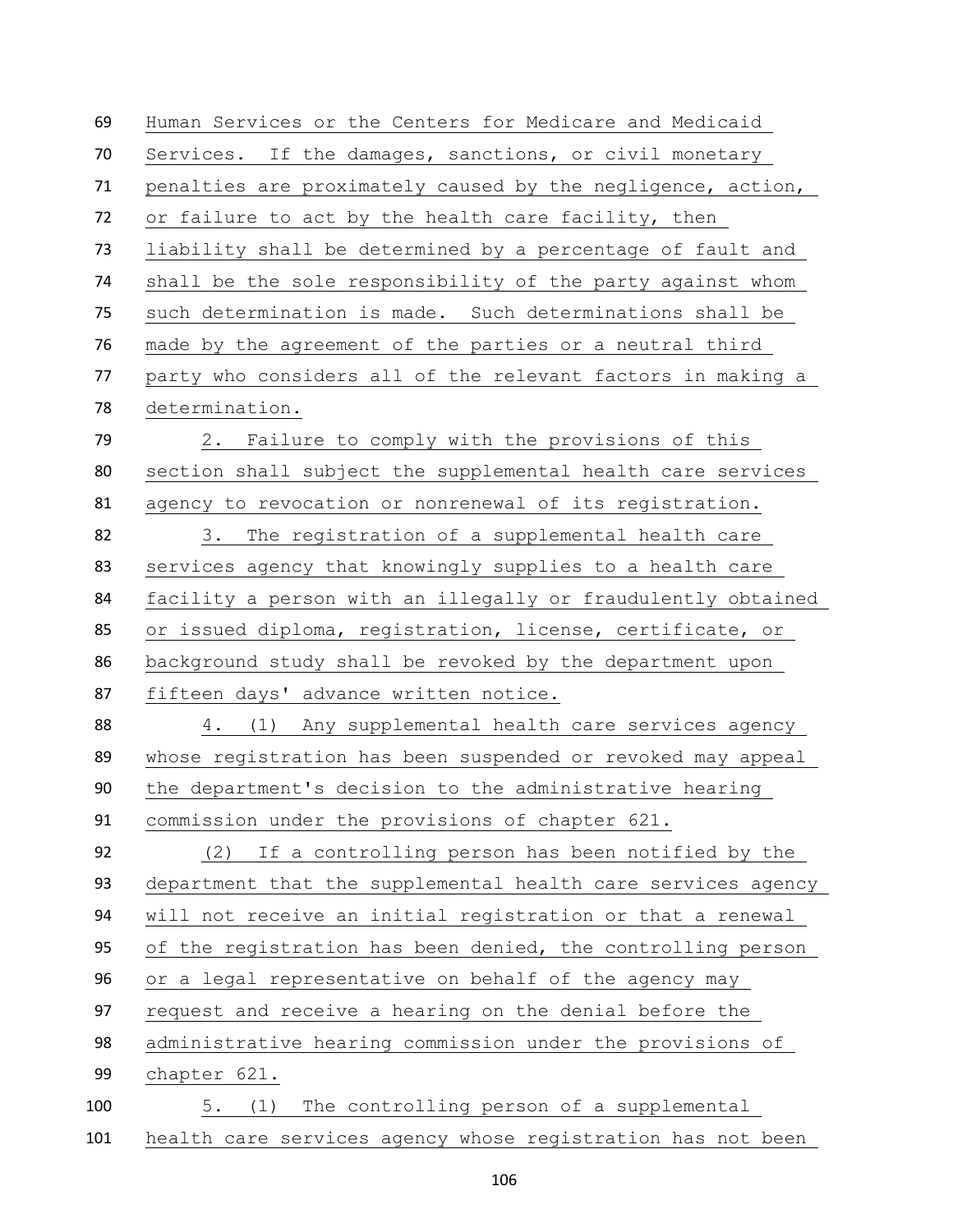| 102            | renewed or has been revoked because of noncompliance with    |
|----------------|--------------------------------------------------------------|
| 103            | the provisions of sections 198.640 to 198.648 shall not be   |
| 104            | eligible to apply for or receive a registration for five     |
| 105            | years following the effective date of the nonrenewal or      |
| 106            | revocation.                                                  |
| 107            | The department shall not issue or renew a<br>(2)             |
| 108            | registration to a supplemental health care services agency   |
| 109            | if a controlling person includes any individual or entity    |
| 110            | that was a controlling person of an agency whose             |
| 111            | registration was not renewed or was revoked as described in  |
| 112            | subdivision (1) of this subsection for five years following  |
| 113            | the effective date of nonrenewal or revocation.              |
|                | 198.646. The department shall establish a system for         |
| $\overline{2}$ | reporting complaints against a supplemental health care      |
| 3              | services agency or its health care personnel. Complaints     |
| 4              | may be made by any member of the public. The department      |
| 5              | shall investigate any complaint received and shall report    |
| 6              | the department's findings to the complaining party and the   |
| $\overline{7}$ | agency or health care personnel involved.                    |
|                | 198.648. The department shall promulgate rules to            |
| $\overline{2}$ | implement the provisions of sections 198.640 to 198.648.     |
| 3              | Any rule or portion of a rule, as that term is defined in    |
| 4              | section 536.010, that is created under the authority         |
| 5              | delegated in this section shall become effective only if it  |
| 6              | complies with and is subject to all of the provisions of     |
| 7              | chapter 536 and, if applicable, section 536.028. This        |
| 8              | section and chapter 536 are nonseverable, and if any of the  |
| 9              | powers vested with the general assembly pursuant to chapter  |
| 10             | 536 to review, to delay the effective date, or to disapprove |
| 11             | and annul a rule are subsequently held unconstitutional,     |
| 12             | then the grant of rulemaking authority and any rule proposed |
| 13             | or adopted after August 28, 2022, shall be invalid and void. |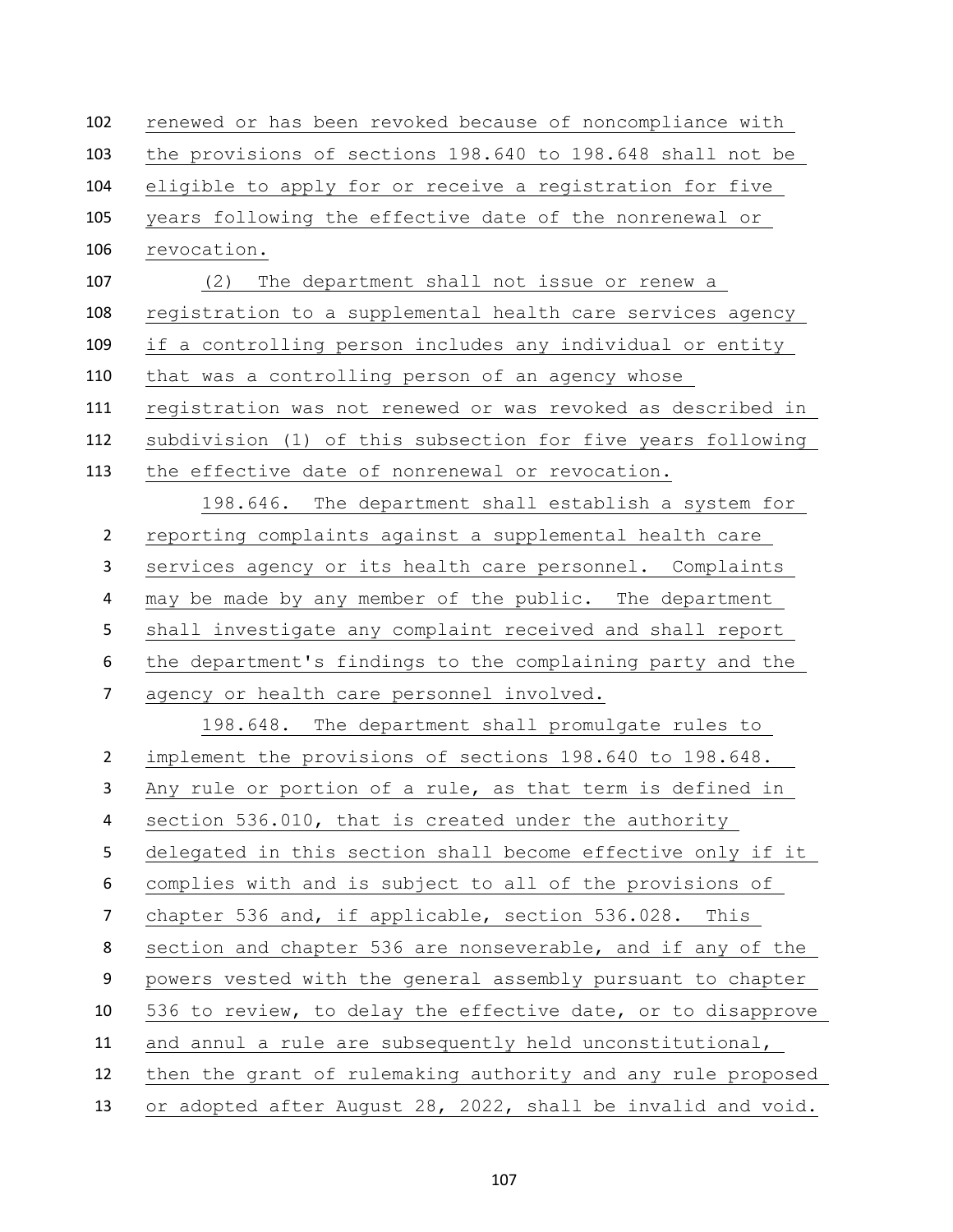208.030. 1. The family support division shall make monthly payments to each person who was a recipient of old age assistance, aid to the permanently and totally disabled, and aid to the blind and who:

 (1) Received such assistance payments from the state of Missouri for the month of December, 1973, to which they 7 were legally entitled; and

(2) Is a resident of Missouri.

 2. The amount of supplemental payment made to persons who meet the eligibility requirements for and receive federal supplemental security income payments shall be in an amount, as established by rule and regulation of the family support division, sufficient to, when added to all other income, equal the amount of cash income received in December, 1973; except, in establishing the amount of the supplemental payments, there shall be disregarded cost-of- living increases provided for in Titles II and XVI of the federal Social Security Act and any benefits or income required to be disregarded by an act of Congress of the United States or any regulation duly promulgated thereunder. As long as the recipient continues to receive a supplemental security income payment, the supplemental payment shall not be reduced. The minimum supplemental payment for those persons who continue to meet the December, 1973, eligibility standards for aid to the blind shall be in an amount which, when added to the federal supplemental security income payment, equals the amount of the blind pension grant as provided for in chapter 209.

 3. The amount of supplemental payment made to persons who do not meet the eligibility requirements for federal supplemental security income benefits, but who do meet the December, 1973, eligibility standards for old age assistance, permanent and total disability and aid to the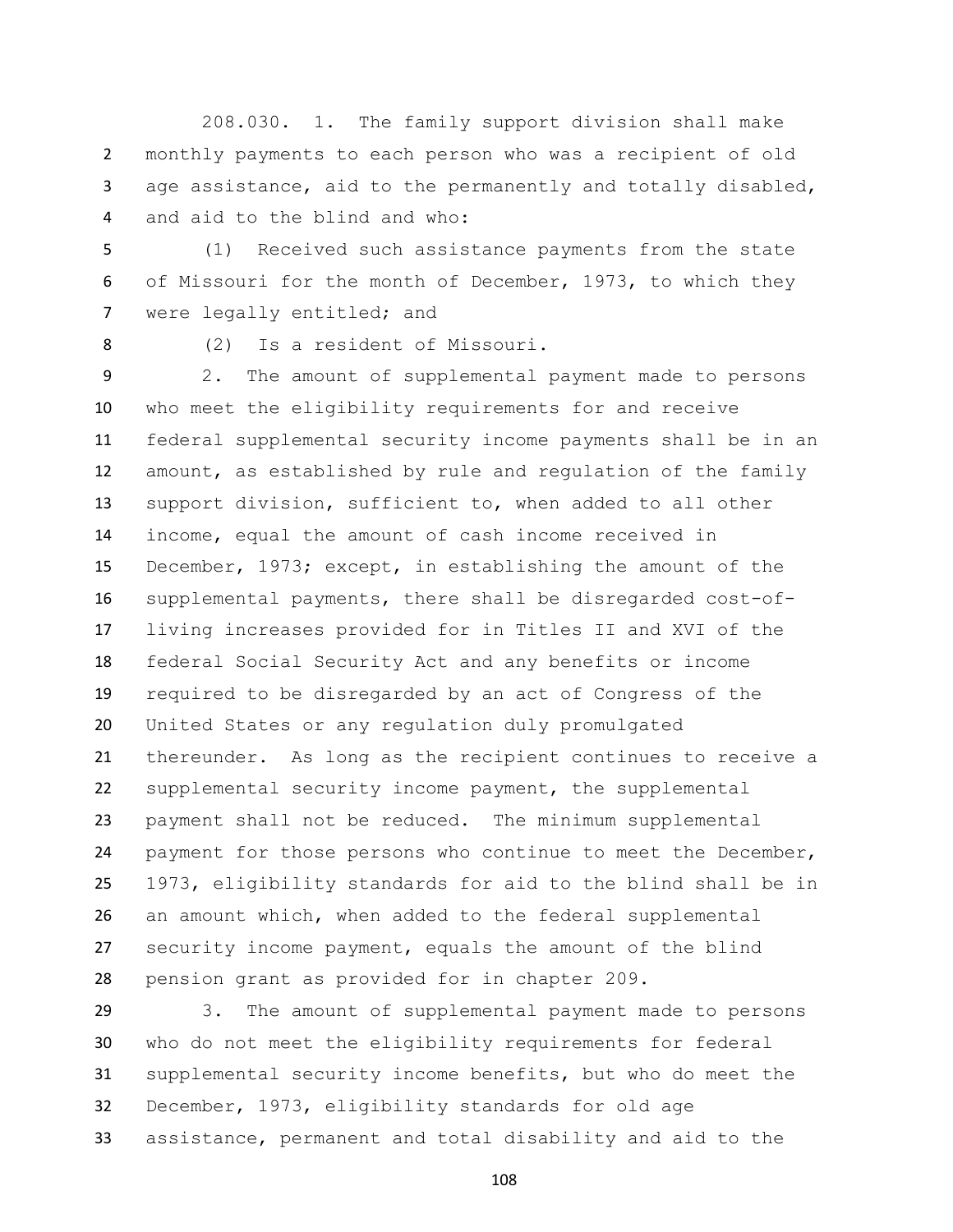blind or less restrictive requirements as established by rule or regulation of the family support division, shall be in an amount established by rule and regulation of the family support division sufficient to, when added to all other income, equal the amount of cash income received in December, 1973; except, in establishing the amount of the supplemental payment, there shall be disregarded cost-of- living increases provided for in Titles II and XVI of the federal Social Security Act and any other benefits or income required to be disregarded by an act of Congress of the United States or any regulation duly promulgated thereunder. The minimum supplemental payments for those persons who continue to meet the December, 1973, eligibility standards for aid to the blind shall be a blind pension payment as prescribed in chapter 209.

 4. The family support division shall make monthly payments to persons meeting the eligibility standards for the aid to the blind program in effect December 31, 1973, who are bona fide residents of the state of Missouri. The payment shall be in the amount prescribed in subsection 1 of section 209.040, less any federal supplemental security income payment.

 5. The family support division shall make monthly payments to persons age twenty-one or over who meet the eligibility requirements in effect on December 31, 1973, or less restrictive requirements as established by rule or regulation of the family support division, who were receiving old age assistance, permanent and total disability assistance, general relief assistance, or aid to the blind assistance lawfully, who are not eligible for nursing home care under the Title XIX program, and who reside in a licensed residential care facility, a licensed assisted living facility, a licensed intermediate care facility or a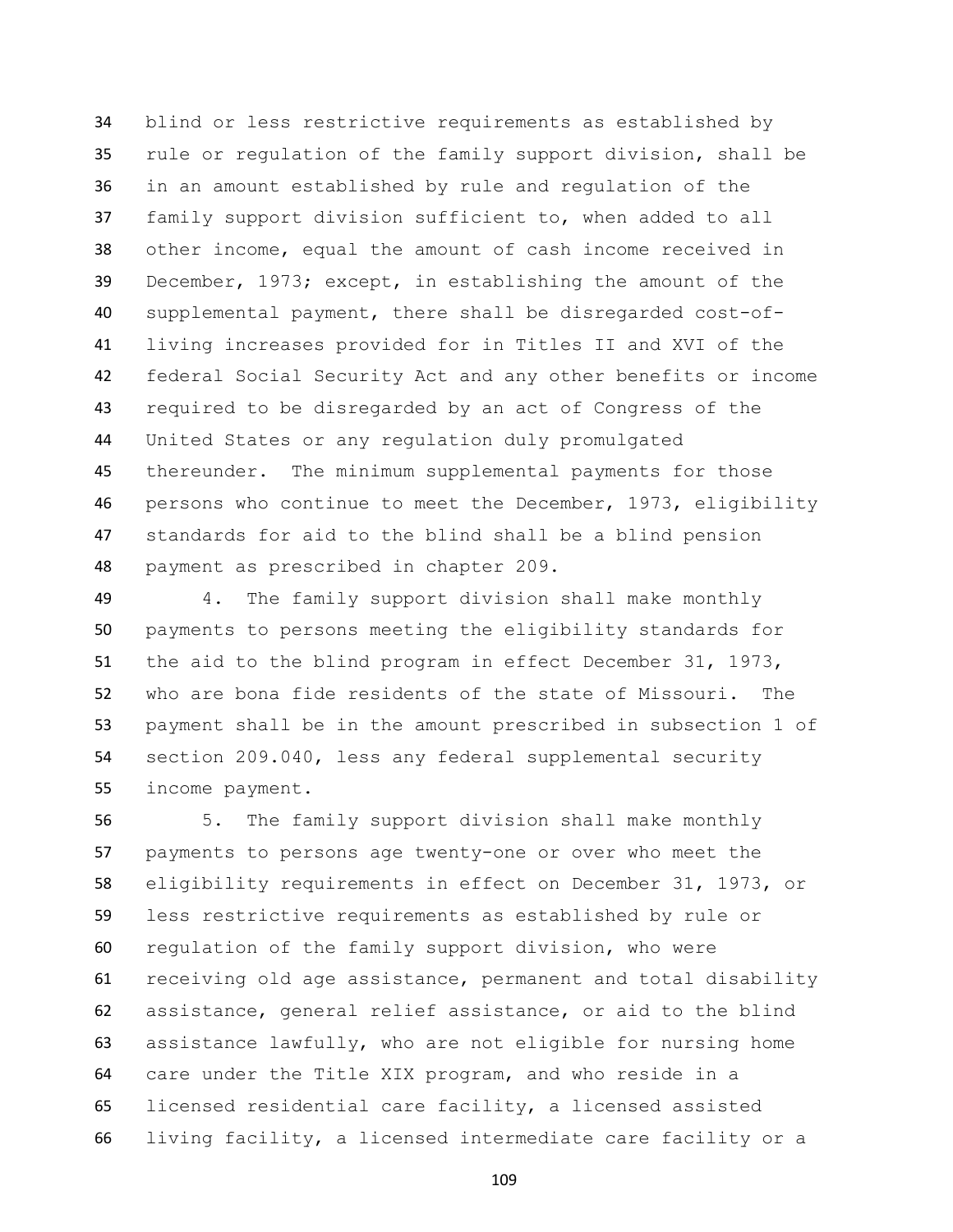licensed skilled nursing facility in Missouri and whose total cash income is not sufficient to pay the amount charged by the facility; and to all applicants age twenty- one or over who are not eligible for nursing home care under the Title XIX program who are residing in a licensed residential care facility, a licensed assisted living facility, a licensed intermediate care facility or a licensed skilled nursing facility in Missouri, who make application after December 31, 1973, provided they meet the eligibility standards for old age assistance, permanent and total disability assistance, general relief assistance, or aid to the blind assistance in effect on December 31, 1973, or less restrictive requirements as established by rule or regulation of the family support division, who are bona fide residents of the state of Missouri, and whose total cash income is not sufficient to pay the amount charged by the facility. **[**Until July 1, 1983, the amount of the total 84 state payment for home care in licensed residential care facilities shall not exceed one hundred twenty dollars monthly, for care in licensed intermediate care facilities or licensed skilled nursing facilities shall not exceed 88 three hundred dollars monthly, and for care in licensed assisted living facilities shall not exceed two hundred 90 twenty-five dollars monthly. Beginning July 1, 1983, for fiscal year 1983-1984 and each year thereafter,**]** The amount of the total state payment for home care in licensed residential care facilities and for care in licensed assisted living facilities shall **[**not exceed one hundred fifty-six dollars monthly,**]** be subject to appropriation. The amount of the total state payment for care in licensed intermediate care facilities or licensed skilled nursing facilities shall not exceed three hundred ninety dollars monthly**[**, and for care in licensed assisted living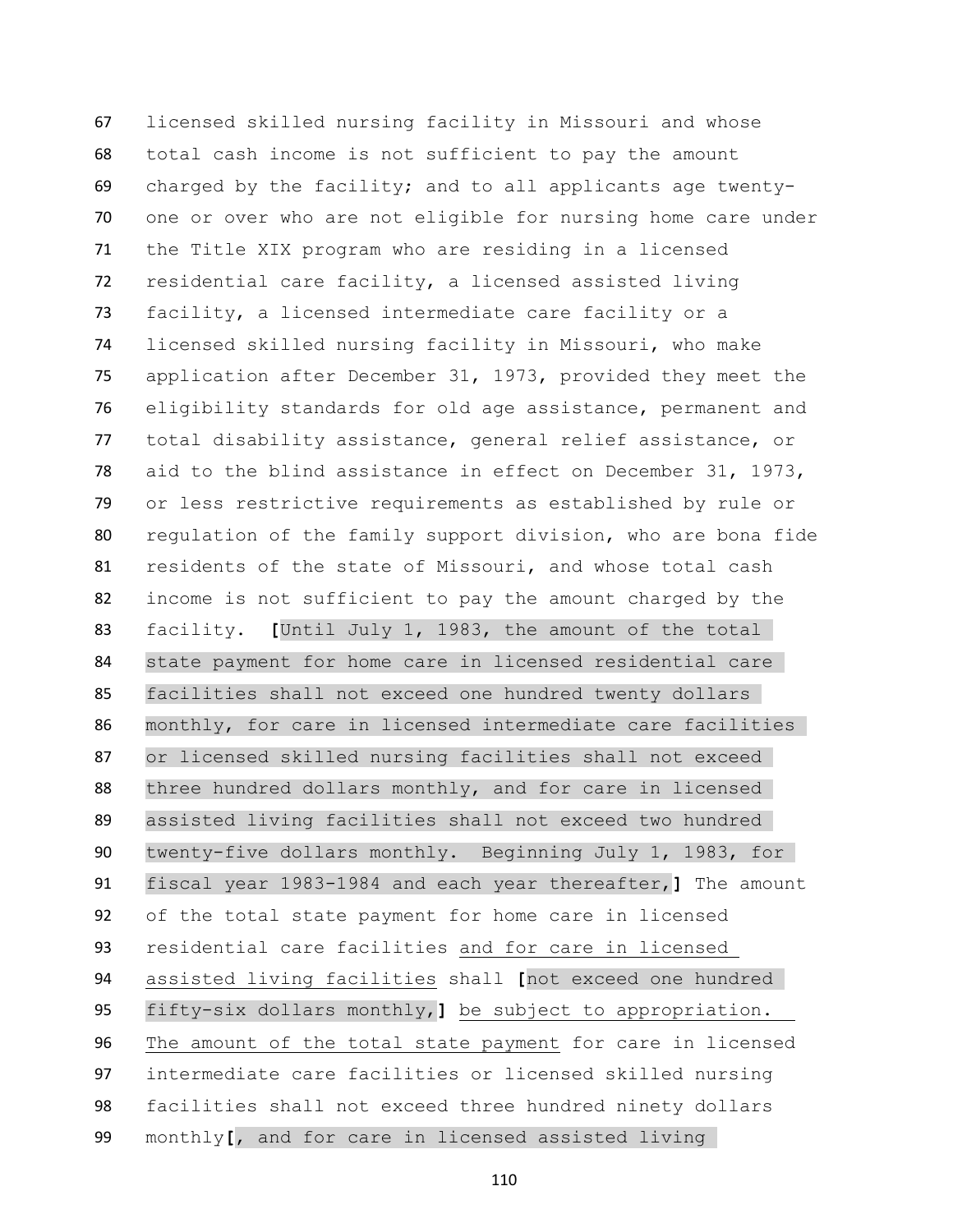facilities shall not exceed two hundred ninety-two dollars and fifty cents monthly**]**. No intermediate care or skilled nursing payment shall be made to a person residing in a licensed intermediate care facility or in a licensed skilled nursing facility unless such person has been determined, by his or her own physician or doctor, to medically need such services subject to review and approval by the department. Residential care payments may be made to persons residing in licensed intermediate care facilities or licensed skilled nursing facilities. Any person eligible to receive a monthly payment pursuant to this subsection shall receive an additional monthly payment equal to the Medicaid vendor nursing facility personal needs allowance. The exact amount of the additional payment shall be determined by rule of the department. This additional payment shall not be used to pay for any supplies or services, or for any other items that would have been paid for by the family support division if that person would have been receiving medical assistance benefits under Title XIX of the federal Social Security Act for nursing home services pursuant to the provisions of section 208.159. Notwithstanding the previous part of this subsection, the person eligible shall not receive this additional payment if such eligible person is receiving funds for personal expenses from some other state or federal program.

 208.184. 1. During at least one regularly scheduled meeting each calendar year, the advisory council on rare diseases and personalized medicine established in section 208.183 shall dedicate time to: (1) Discuss and evaluate whether the available covered medications, treatments, and services are adequate to meet the needs of MO HealthNet beneficiaries with a diagnosis of sickle cell disease;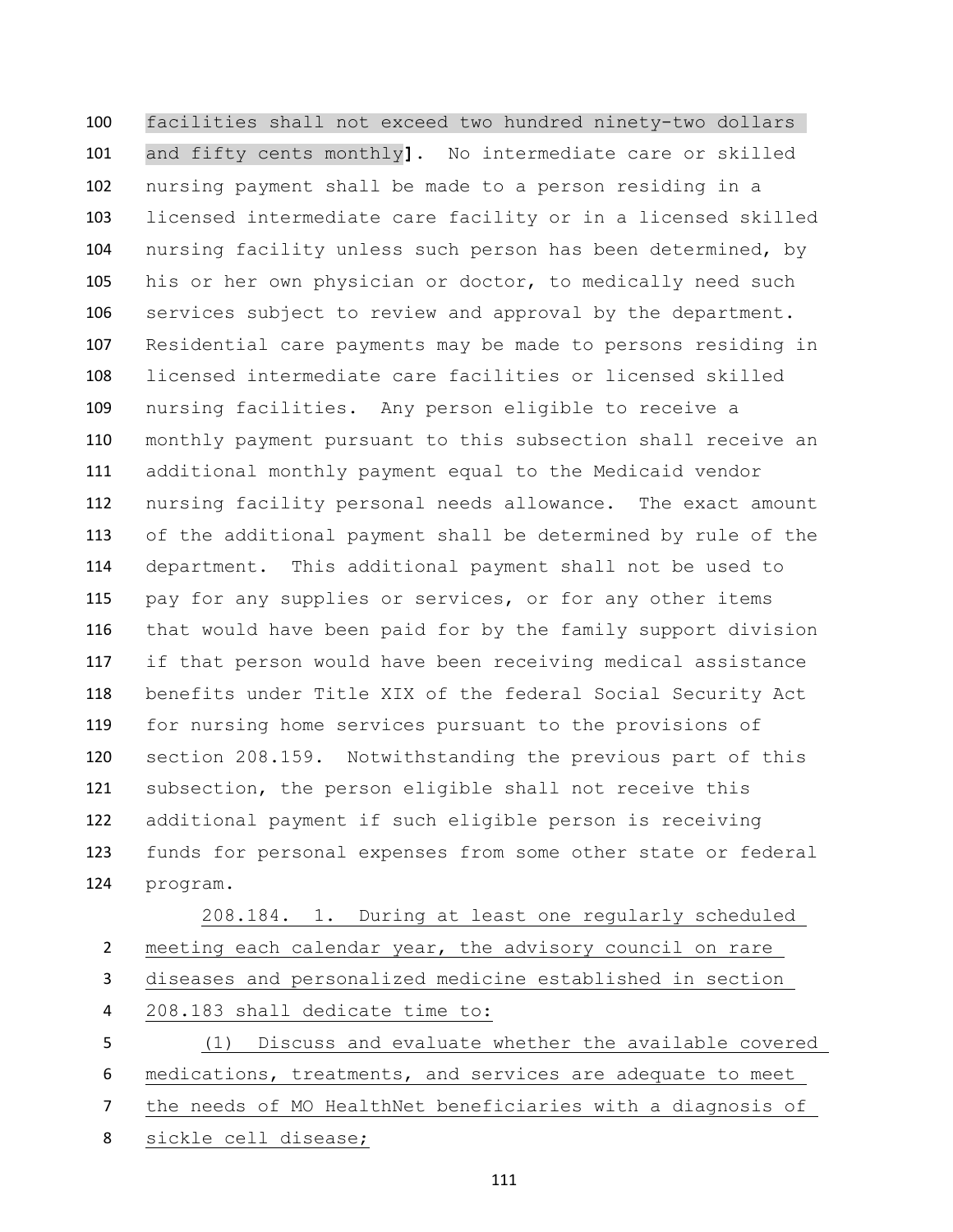(2) Review information on treatments for sickle cell disease in late-stage studies that show promise in peer- reviewed medical literature; and (3) Review the importance of provider education on the disproportionate impact of sickle cell disease on specific minority populations. 2. After each annual review of the issues described under subsection 1 of this section, staff members of the MO HealthNet division, under the guidance of the advisory council on rare diseases and personalized medicine, may develop their own report on the issues described under subsection 1 of this section to be made available to the public or may solicit expert testimony or input on such issues, which may be compiled and posted on the website of the MO HealthNet division.

 208.798. The provisions of sections 208.780 to 208.798 shall terminate on August 28, **[**2022**]** 2029.

210.921. 1. The department shall not provide any registry information pursuant to this section unless the department obtains the name and address of the person **[**calling**]** or entity requesting the information, and determines that the inquiry is for employment purposes only. For purposes of sections 210.900 to 210.936, "employment purposes" includes direct employer-employee relationships, prospective employer-employee relationships, direct or prospective independent contractor relationships of health care personnel with a supplemental health care services agency, as defined in section 198.640, and screening and interviewing of persons or facilities by those persons contemplating the placement of an individual in a child-care, elder-care, mental health, or personal-care setting. Disclosure of background information concerning a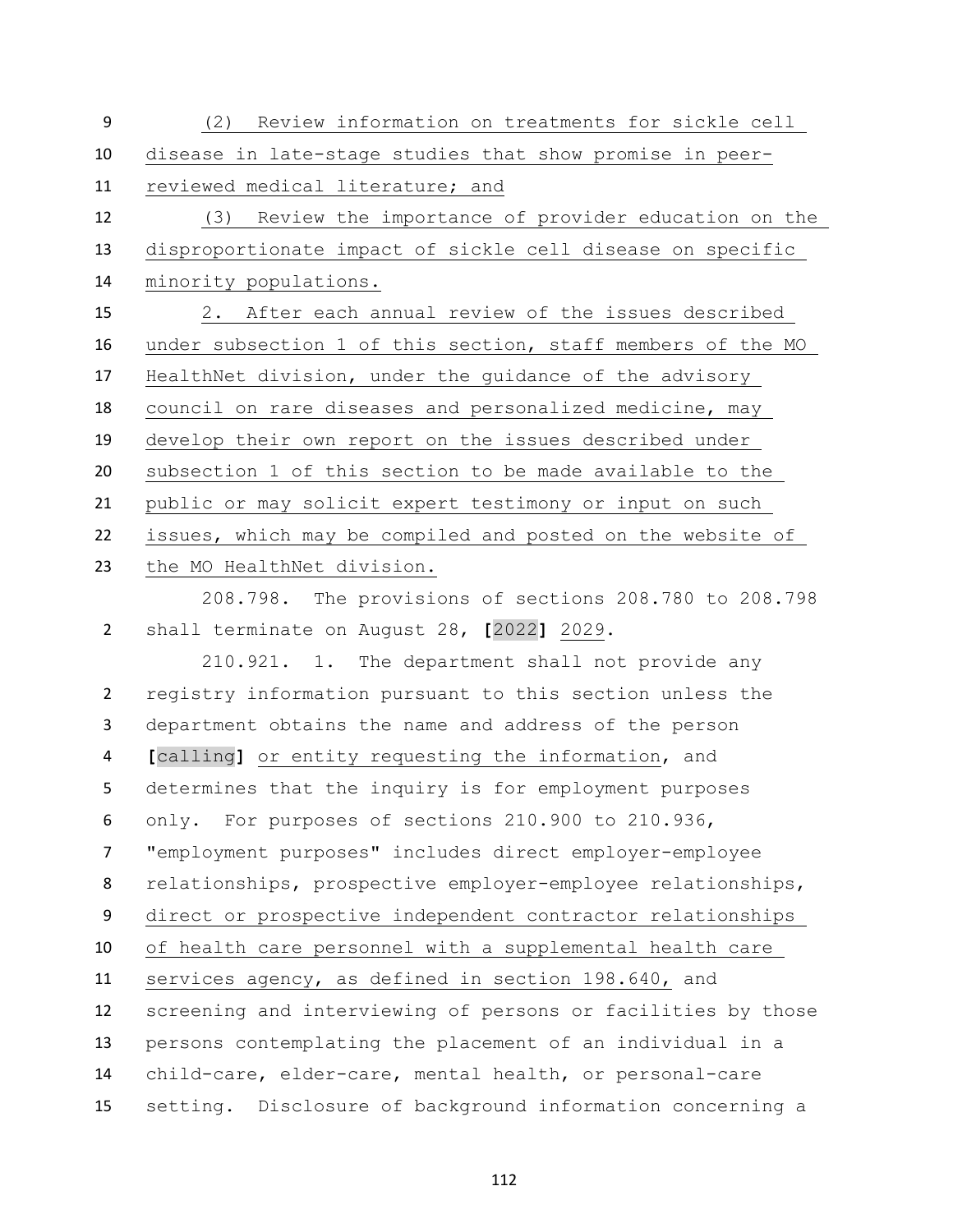given applicant recorded by the department in the registry shall be limited to:

 (1) Confirming whether the individual is listed in the registry; and

 (2) Indicating whether the individual has been listed or named in any of the background checks listed in subsection 2 of section 210.903. If such individual has been so listed, the department of health and senior services shall only disclose the name of the background check in which the individual has been identified. With the exception of any agency licensed or contracted by the state to provide child care, elder care, mental health services, or personal care which shall receive specific information immediately if requested, any specific information related to such background check shall only be disclosed after the department has received a signed request from the person **[**calling**]** or entity requesting the information, with the person's or entity's name, address and reason for requesting the information.

 2. Any person or entity requesting registry information shall be informed that the registry information provided pursuant to this section consists only of information relative to the state of Missouri and does not include information from other states or information that may be available from other states.

 3. Any person who uses the information obtained from the registry for any purpose other than that specifically provided for in sections 210.900 to 210.936 is guilty of a class B misdemeanor.

 4. When any registry information is disclosed pursuant to subdivision (2) of subsection 1 of this section, the department shall notify the registrant of the name and address of the person or entity making the inquiry.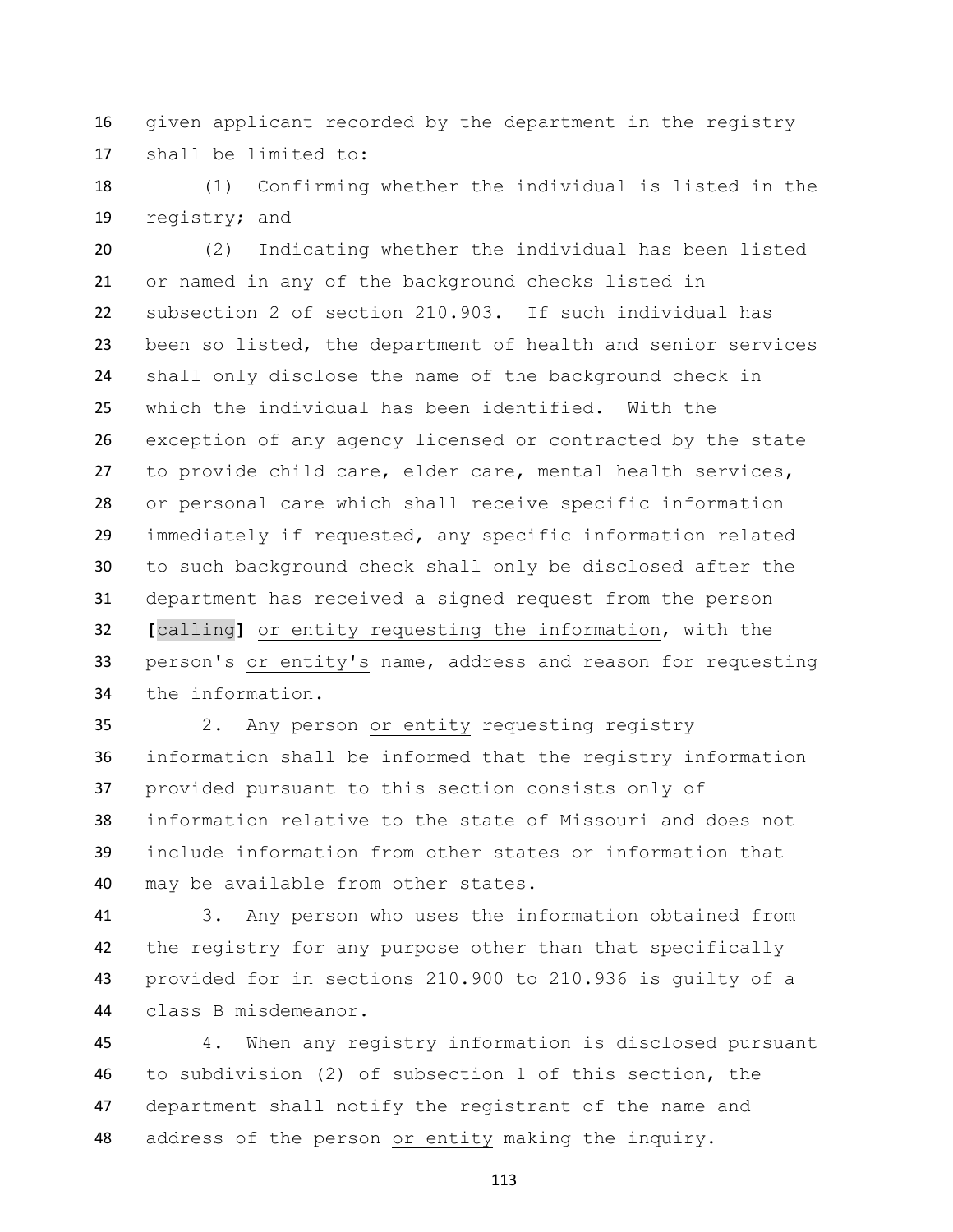5. The department of health and senior services staff providing information pursuant to sections 210.900 to 210.936 shall have immunity from any liability, civil or criminal, that otherwise might result by reason of such actions; provided, however, any department of health and senior services staff person who releases registry information in bad faith or with ill intent shall not have immunity from any liability, civil or criminal. Any such person shall have the same immunity with respect to participation in any judicial proceeding resulting from the release of registry information. The department is prohibited from selling the registry or any portion of the registry for any purpose including employment purposes as defined in subsection 1 of this section.

217.940. 1. This act establishes the "Correctional Center Nursery Program". The department of corrections shall, subject to appropriations, establish a correctional center nursery in one or more of the correctional centers for women operated by the department, no later than July 1, 2025. The purpose of the correctional center nursery program is for bonding and unification between the mother and child. The program shall allow eligible inmates and children born from them while in the custody of the department to reside together in the institution for up to eighteen months post-delivery. In establishing this program, neither the inmate's participation in the program nor any provision of sections 217.940 to 217.947 shall affect, modify, or interfere with the inmate's custodial rights to the child nor does it establish legal custody of the child with the department. 2. As used in sections 217.940 to 217.947, the following terms shall mean: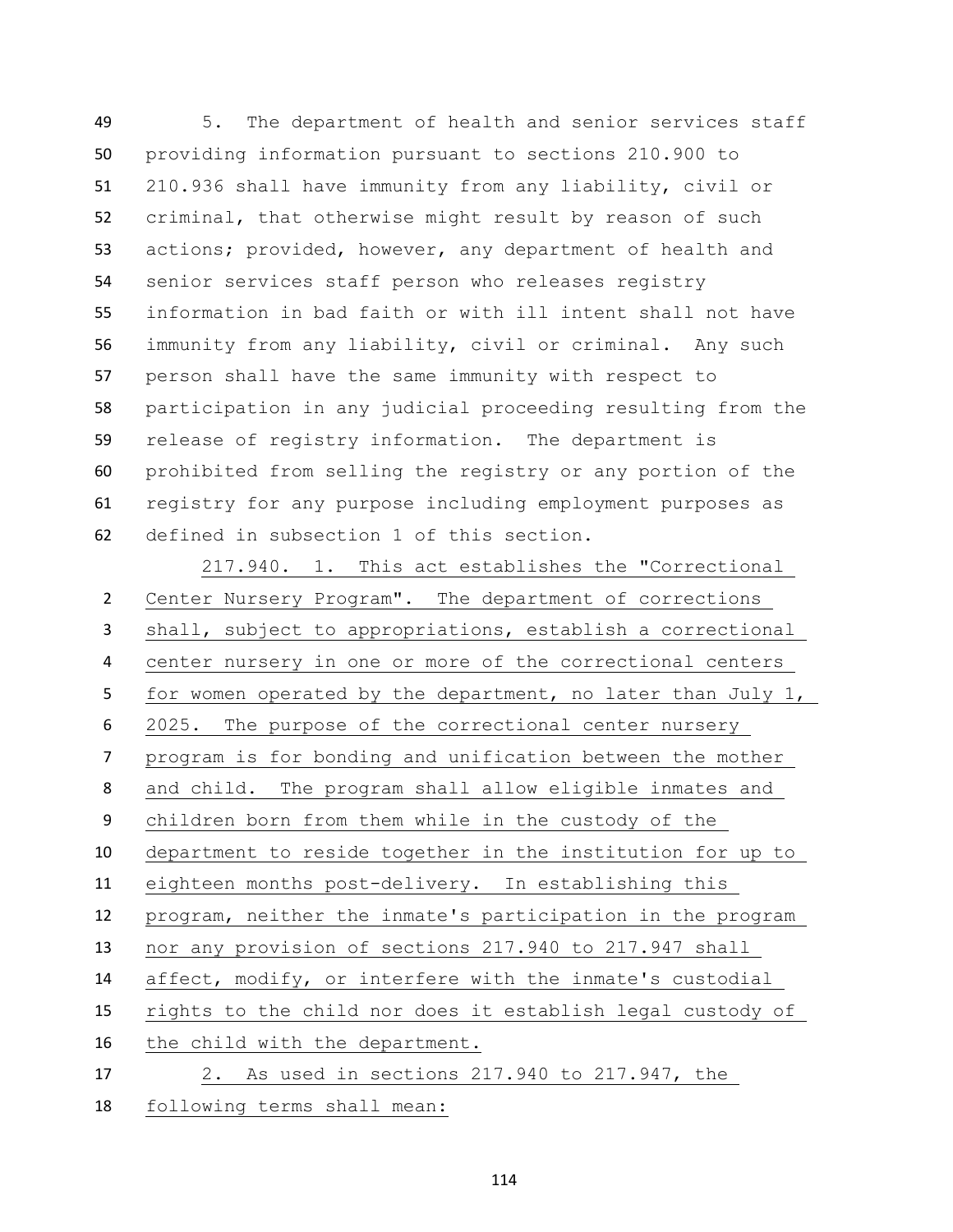| 19             | (1) "Correctional center nursery program", the program       |
|----------------|--------------------------------------------------------------|
| 20             | authorized by sections 217.940 to 217.947;                   |
| 21             | (2)<br>"Department", the department of corrections;          |
| 22             | (3) "Public assistance", all forms of assistance,            |
| 23             | including monetary assistance from any public source paid    |
| 24             | either to the mother or child or any other person on behalf  |
| 25             | of the child;                                                |
| 26             | (4) "Support", the payment of money, including               |
| 27             | interest:                                                    |
| 28             | (a) For a child or spouse ordered by a court of              |
| 29             | competent jurisdiction, whether the payment is ordered in an |
| 30             | emergency, temporary, permanent, or modified order, the      |
| 31             | amount of unpaid support shall bear simple interest from the |
| 32             | date it accrued, at a rate of ten dollars upon one hundred   |
| 33             | dollars per annum, and proportionately for a greater or      |
| 34             | lesser sum, or for a longer or shorter time;                 |
| 35             | (b) To third parties on behalf of a child or spouse,         |
| 36             | including, but not limited to, payments to medical, dental   |
| 37             | or educational providers, payments to insurers for health    |
| 38             | and hospitalization insurance, payments of residential rent  |
| 39             | or mortgage payments, payments on an automobile, or payments |
| 40             | for day care; or                                             |
| 41             | (c) For a mother, ordered by a court of competent            |
| 42             | jurisdiction, for the necessary expenses incurred by or for  |
| 43             | the mother in connection with her confinement or of other    |
| 44             | expenses in connection with the pregnancy of the mother.     |
|                | 217.941. 1. An inmate is eligible to participate in          |
| $\overline{2}$ | the correctional center nursery program if:                  |
| 3              | She delivers the child while in the custody of the<br>(1)    |
| 4              | department;                                                  |
| 5              | She is expected to give birth or gives birth on or<br>(2)    |
| 6              | after the date the program is implemented;                   |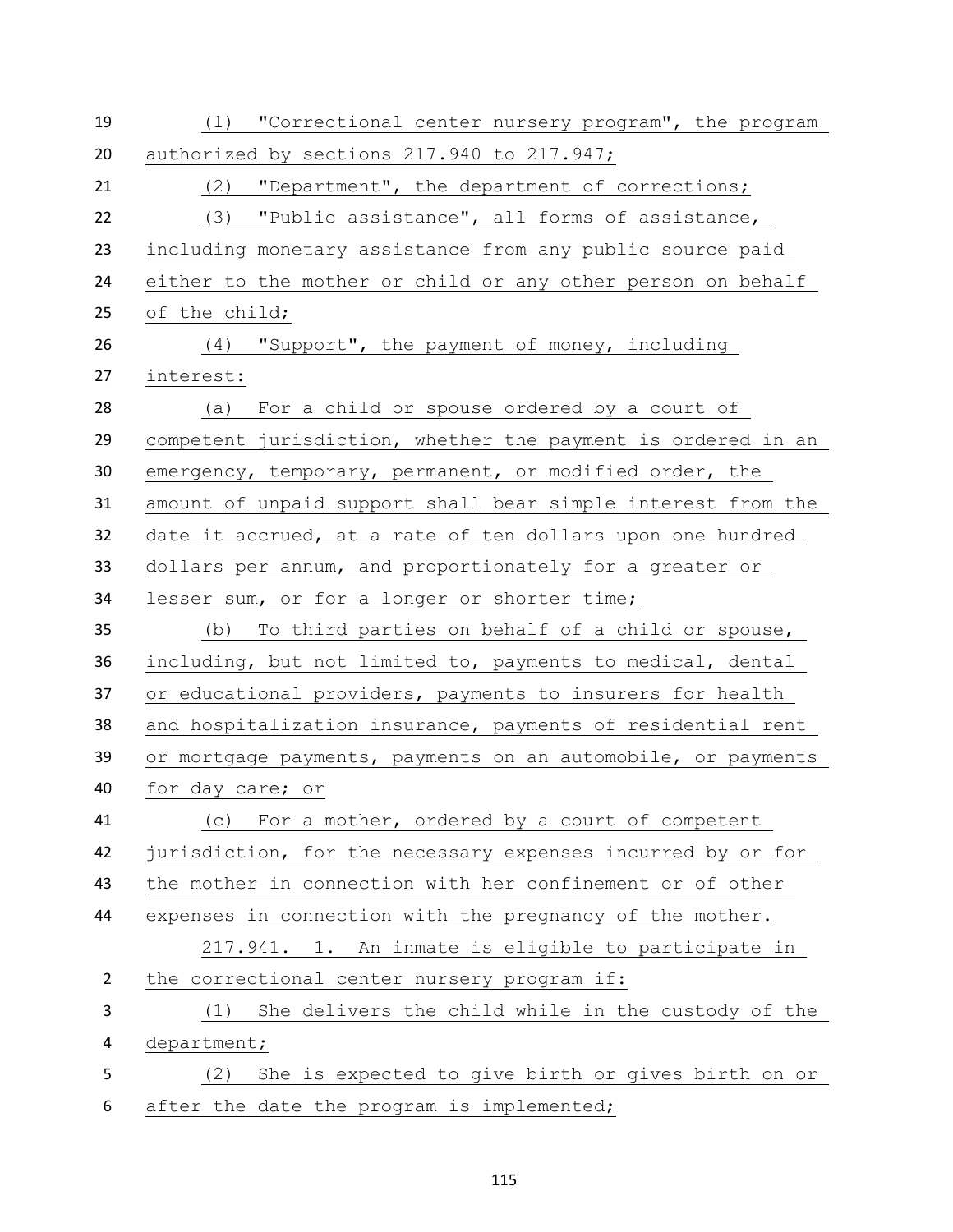| $\overline{7}$ | (3) She has a presumptive release date established by        |
|----------------|--------------------------------------------------------------|
| 8              | the parole board of eighteen months or less from the date    |
| 9              | she applies to participate in the program;                   |
| 10             | (4) She has not pled guilty to or been convicted of a        |
| 11             | dangerous felony as defined in section 556.061;              |
| 12             | (5) She has not pled quilty to or been convicted of          |
| 13             | any sexual offense contained in chapter 566 where the victim |
| 14             | of the crime was a minor;                                    |
| 15             | (6) She has not pled guilty to or been convicted of an       |
| 16             | offense against the family contained in chapter 568,         |
| 17             | excluding criminal nonsupport; and                           |
| 18             | (7) She and the child meet any other criteria                |
| 19             | established by the department.                               |
| 20             | 2. Placement into the program shall be by internal           |
| 21             | classification of the department. A sentencing court is      |
| 22             | without jurisdiction to order a placement of an inmate into  |
| 23             | the program.                                                 |
| 24             | 3. Program capacity shall be determined by the               |
| 25             | department.                                                  |
| 26             | Upon first release of the mother and child, the<br>4.        |
| 27             | child shall not be eligible to return to the program if the  |
| 28             | mother is revoked or receives a new assignment to the        |
| 29             | department of corrections.                                   |
|                | 217.942. 1. To participate in the correctional center        |
| $\overline{2}$ | nursery program, each eligible inmate selected by the        |
| 3              | department shall agree in writing to:                        |
| 4              | Comply with all department policies, procedures<br>(1)       |
| 5              | and other requirements related to the corrections nursery    |
| 6              | program and rules that apply to all incarcerated offenders   |
| 7              | generally;                                                   |
| 8              | If eligible, have the child participate in the<br>(2)        |
| 9              | state children's health insurance program under sections     |
| 10             | 208.631 to 208.658;                                          |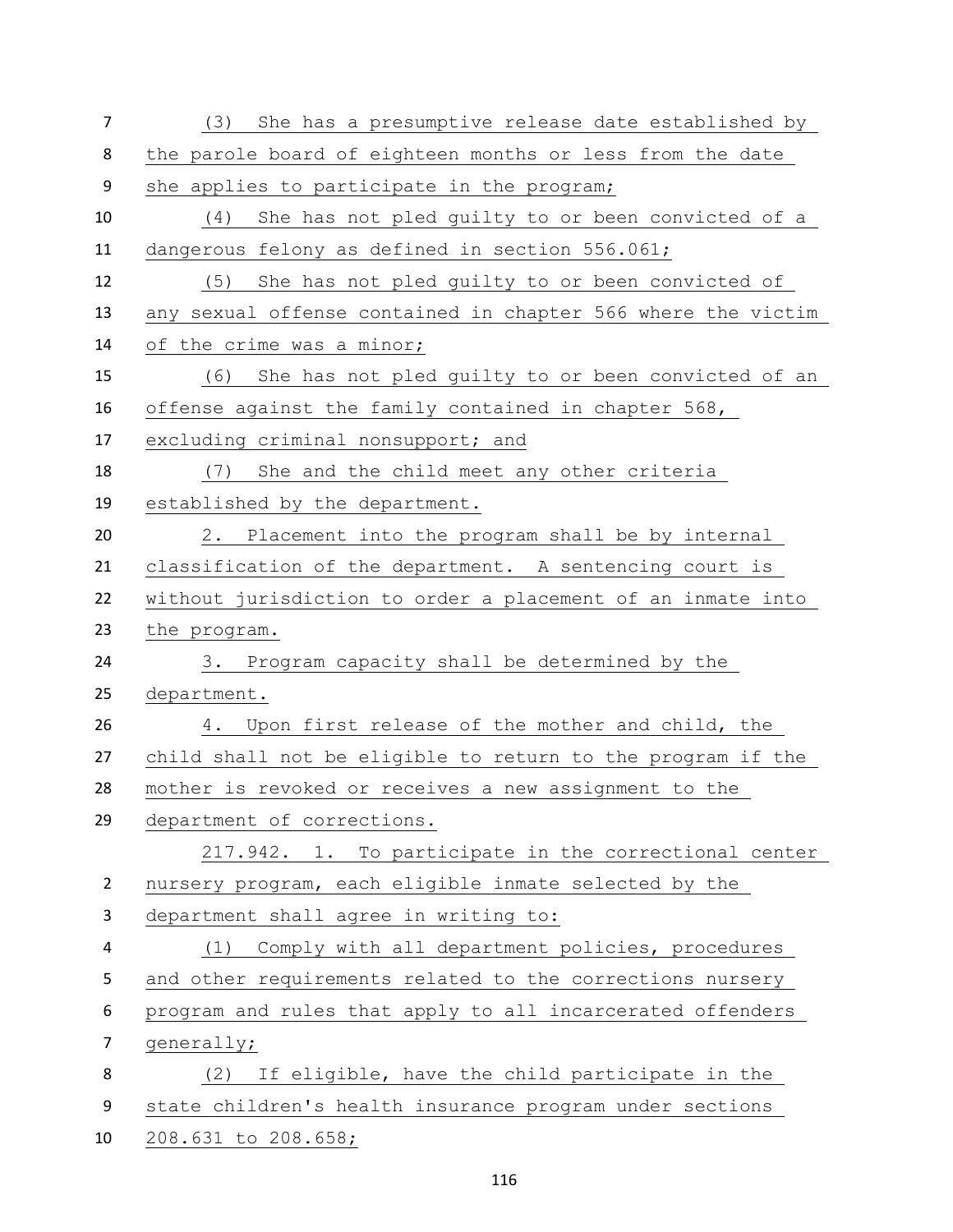| 11             | (3)<br>Abide by any court decisions regarding the             |
|----------------|---------------------------------------------------------------|
| 12             | allocation of parental rights and responsibilities with       |
| 13             | respect to the child; and                                     |
| 14             | (4) Specify with whom the child is to be placed in the        |
| 15             | event the inmate's participation in the program is            |
| 16             | terminated for a reason other than release from imprisonment. |
| 17             | The department shall be required to establish<br>2.           |
| 18             | policy for the operation of the program.                      |
|                | 217.943. An inmate's participation in the correctional        |
| $\overline{2}$ | center nursery program may be terminated by the department    |
| 3              | if one of the following occurs:                               |
| 4              | The inmate fails to comply with the agreement<br>(1)          |
| 5              | entered into under section 217.942;                           |
| 6              | The inmate violates an institutional rule that<br>(2)         |
| $\overline{7}$ | results in alternative housing placement outside of the area  |
| 8              | designated for the program;                                   |
| 9              | The inmate's child becomes seriously ill, cannot<br>(3)       |
| 10             | receive the necessary medical care, or otherwise cannot       |
| 11             | safely participate in the program;                            |
| 12             | A court of competent jurisdiction grants custody<br>(4)       |
| 13             | of the child to a person other than the inmate;               |
| 14             | (5) A court of competent jurisdiction issues an order         |
| 15             | regarding the child granting temporary, permanent, or legal   |
| 16             | custody of the child to a person other than the inmate, or    |
| 17             | to a public children services agency or private child         |
| 18             | placing agency; or                                            |
| 19             | The inmate is released from imprisonment.<br>(6)              |
|                | 217.944. 1. The division of child support enforcement         |
| $\overline{2}$ | shall collect support payments made pursuant to the           |
| 3              | assignment and forward them to the department for deposit     |
| 4              | into the inmate's inmate banking account.                     |
| 5              | The department may accept monetary and property<br>2.         |
| 6              | donations on behalf of the program.                           |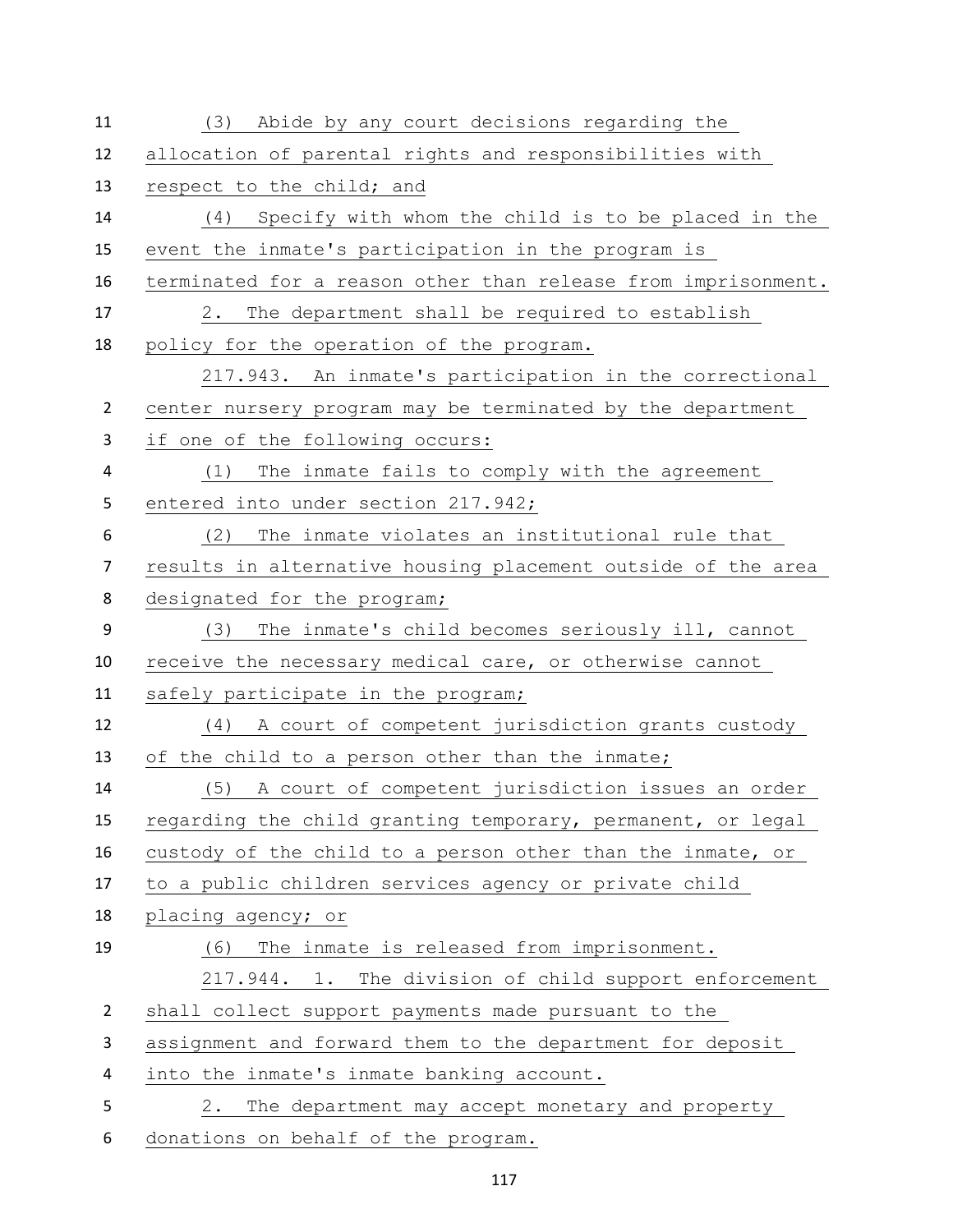| $\overline{7}$ | 3. All donations accepted by the department for the           |
|----------------|---------------------------------------------------------------|
| 8              | correctional center nursery program shall be used solely for  |
| 9              | any expenses relating to the operation and maintenance of     |
| 10             | the program.                                                  |
| 11             | 4. No donations of property shall be made on behalf of        |
| 12             | one particular inmate or child to be used while incarcerated. |
| 13             | 5. Financial donations, public assistance, or support         |
| 14             | for a specific inmate or child shall be made through the      |
| 15             | inmate banking system.                                        |
|                | 217.945. 1. There is hereby created in the state              |
| $\overline{2}$ | treasury the "Correctional Center Nursery Program Fund",      |
| 3              | which shall consist of money collected under this section     |
| 4              | and section 217.944 as well as any appropriations made by     |
| 5              | the general assembly. The department shall obtain             |
| 6              | sufficient resources to initiate and maintain the program     |
| $\overline{7}$ | and may accept gifts, grants, and donations of any kind.      |
| 8              | The state treasurer shall be custodian of the fund. In        |
| 9              | accordance with sections 30.170 and 30.180, the state         |
| 10             | treasurer may approve disbursements. The fund shall be a      |
| 11             | dedicated fund and money in the fund shall be used solely by  |
| 12             | the department for the purposes of operating and maintaining  |
| 13             | sections 217.940 to 217.947.                                  |
| 14             | Notwithstanding the provisions of section 33.080 to<br>2.     |
| 15             | the contrary, any moneys remaining in the fund at the end of  |
| 16             | the biennium shall not revert to the credit of the general    |
| 17             | revenue fund.                                                 |
| 18             | 3. The state treasurer shall invest moneys in the fund        |
| 19             | in the same manner as other funds are invested. Any interest  |
| 20             | and moneys earned on such investments shall be credited to    |
| 21             | the fund.                                                     |
|                | 217.946. Notwithstanding any other provision of law to        |
| $\overline{2}$ | contrary, neither the correctional center nursery program     |
| 3              | nor the department, with respect to the program, is subject   |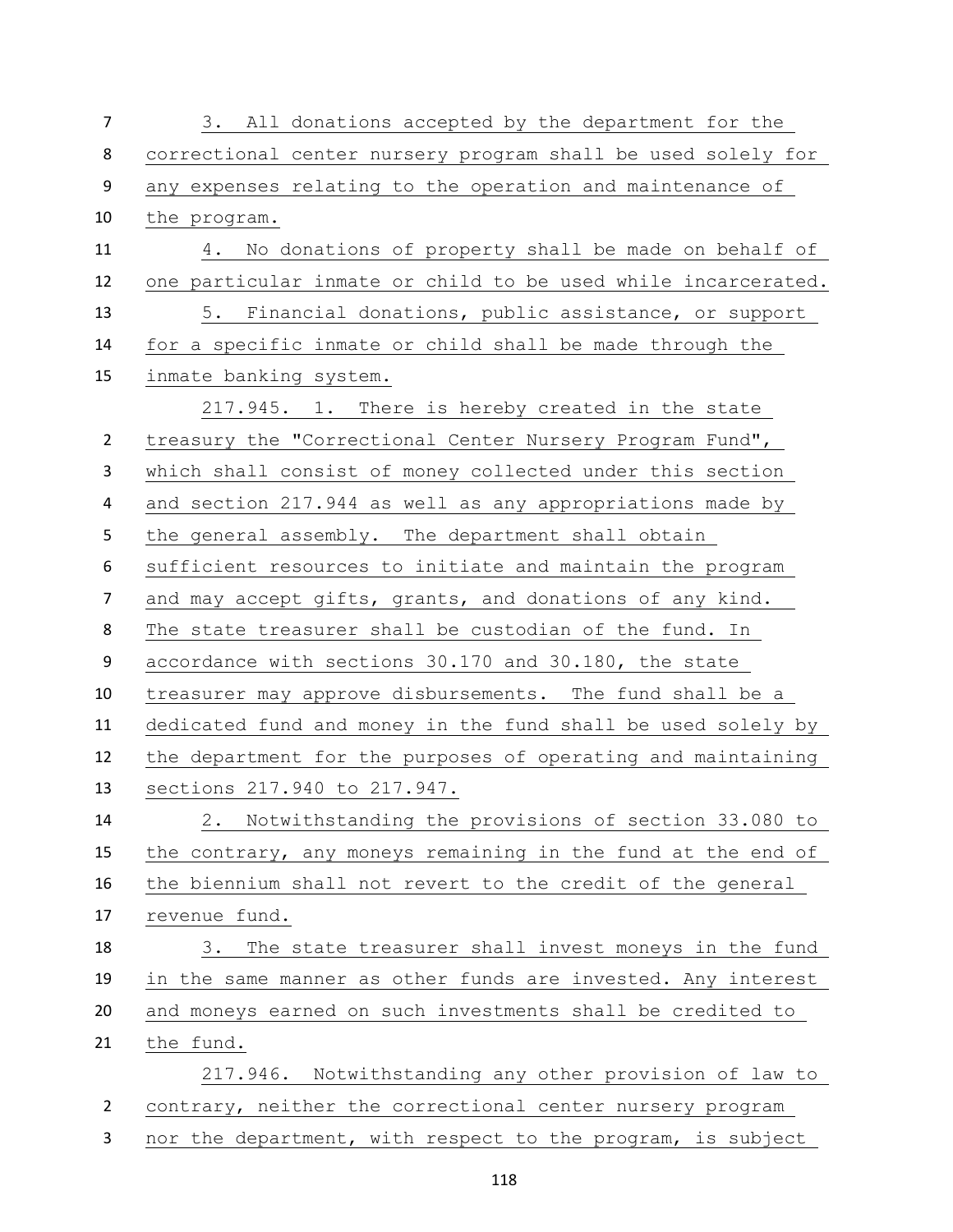to any regulation, licensing or oversight by the department of health and senior services, department of social services, children's division, juvenile officer of any jurisdiction or the office of childhood unless the department voluntarily agrees to services, regulation, licensing, or oversight from any of the aforementioned entities. 217.947. The operation of a correctional center nursery program established under sections 217.940 to 217.947 and the presence of children of inmates participating in the correctional center nursery program shall not be considered a dangerous condition that would result in a waiver of sovereign immunity under section 537.600. The sovereign immunity provisions under section 8 537.600 and any other statute regarding the sovereign immunity of the state or public entities in existence as of August 28, 2022, shall remain in effect and shall be applied in the same manner as such provisions were applied prior to the establishment of the correctional center nursery program under sections 217.940 to 217.947.

 301.020. 1. Every owner of a motor vehicle or trailer, which shall be operated or driven upon the highways of this state, except as herein otherwise expressly provided, shall annually file, by mail or otherwise, in the office of the director of revenue, an application for registration on a blank to be furnished by the director of revenue for that purpose containing:

 (1) A brief description of the motor vehicle or trailer to be registered, including the name of the manufacturer, the vehicle identification number, the amount of motive power of the motor vehicle, stated in figures of horsepower and whether the motor vehicle is to be registered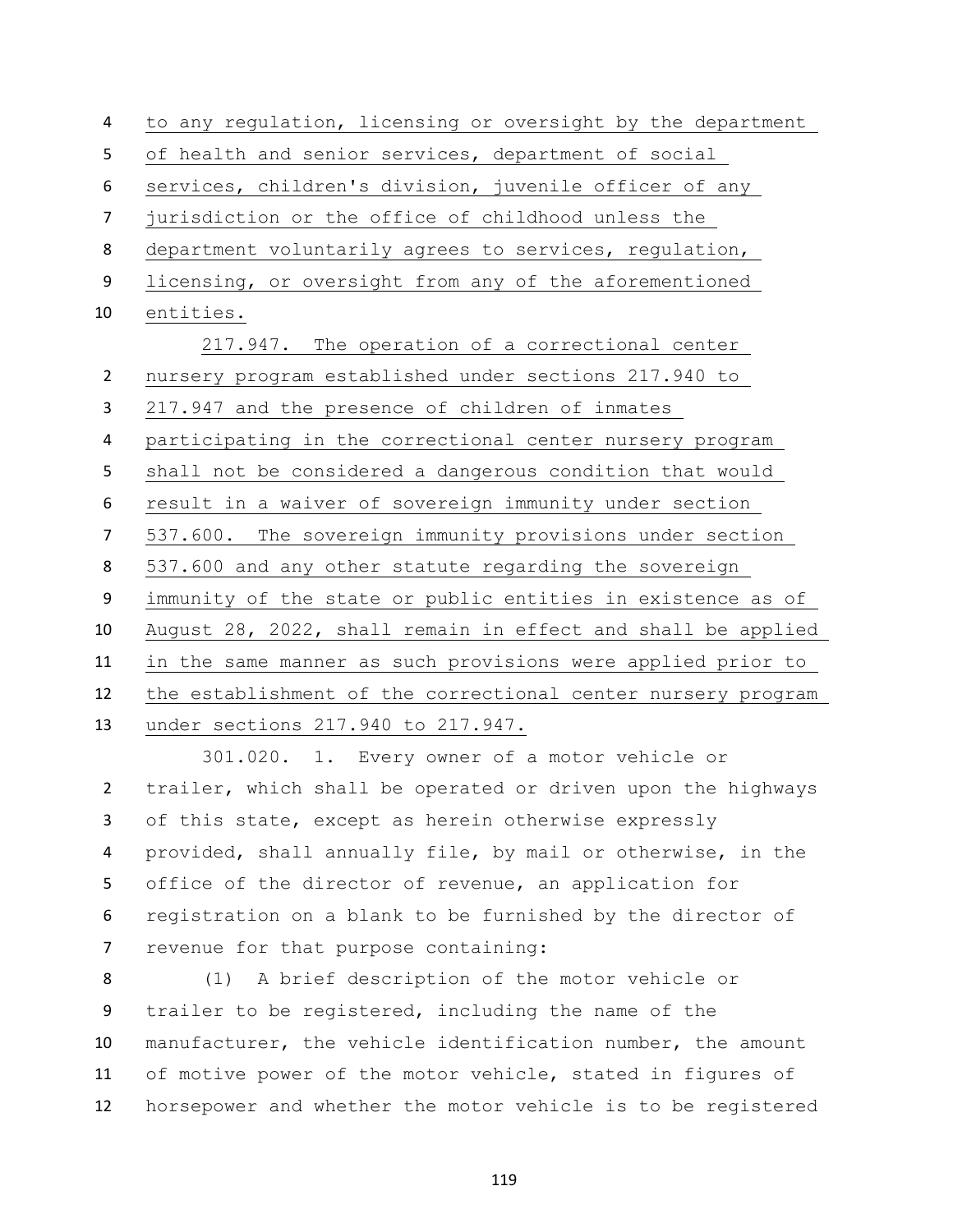as a motor vehicle primarily for business use as defined in section 301.010;

 (2) The name, the applicant's identification number and address of the owner of such motor vehicle or trailer;

 (3) The gross weight of the vehicle and the desired load in pounds if the vehicle is a commercial motor vehicle or trailer.

 2. If the vehicle is a motor vehicle primarily for business use as defined in section 301.010 and if such vehicle is ten years of age or less and has less than one hundred fifty thousand miles on the odometer, the director of revenue shall retain the odometer information provided in the vehicle inspection report, and provide for prompt access to such information, together with the vehicle identification number for the motor vehicle to which such information pertains, for a period of ten years after the receipt of such information. This section shall not apply unless:

 (1) The application for the vehicle's certificate of ownership was submitted after July 1, 1989; and

 (2) The certificate was issued pursuant to a manufacturer's statement of origin.

 3. If the vehicle is any motor vehicle other than a motor vehicle primarily for business use, a recreational motor vehicle, motorcycle, motortricycle, autocycle, bus, or any commercial motor vehicle licensed for over twelve thousand pounds and if such motor vehicle is ten years of age or less and has less than one hundred fifty thousand miles on the odometer, the director of revenue shall retain the odometer information provided in the vehicle inspection report, and provide for prompt access to such information, together with the vehicle identification number for the motor vehicle to which such information pertains, for a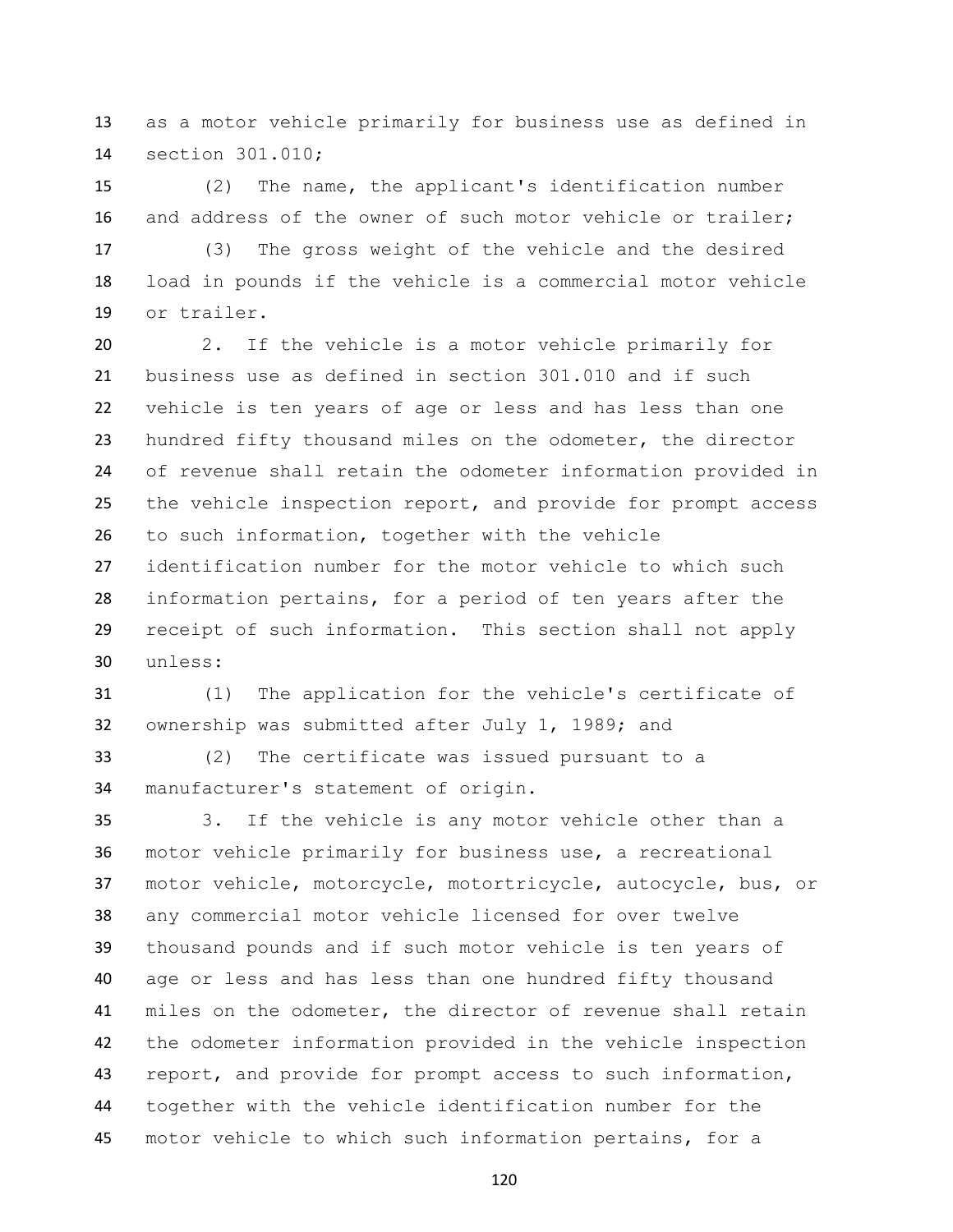period of ten years after the receipt of such information. This subsection shall not apply unless:

 (1) The application for the vehicle's certificate of ownership was submitted after July 1, 1990; and

 (2) The certificate was issued pursuant to a manufacturer's statement of origin.

 4. If the vehicle qualifies as a reconstructed motor vehicle, motor change vehicle, specially constructed motor vehicle, non-USA-std motor vehicle, as defined in section 301.010, or prior salvage as referenced in section 301.573, the owner or lienholder shall surrender the certificate of ownership. The owner shall make an application for a new certificate of ownership, pay the required title fee, and obtain the vehicle examination certificate required pursuant to subsection 9 of section 301.190. If an insurance company pays a claim on a salvage vehicle as defined in section 301.010 and the owner retains the vehicle, as prior salvage, the vehicle shall only be required to meet the examination requirements under subsection 10 of section 301.190. Notarized bills of sale along with a copy of the front and back of the certificate of ownership for all major component parts installed on the vehicle and invoices for all essential parts which are not defined as major component parts shall accompany the application for a new certificate of ownership. If the vehicle is a specially constructed motor vehicle, as defined in section 301.010, two pictures of the vehicle shall be submitted with the application. If the vehicle is a kit vehicle, the applicant shall submit the invoice and the manufacturer's statement of origin on the kit. If the vehicle requires the issuance of a special number by the director of revenue or a replacement vehicle identification number, the applicant shall submit the required application and application fee. All applications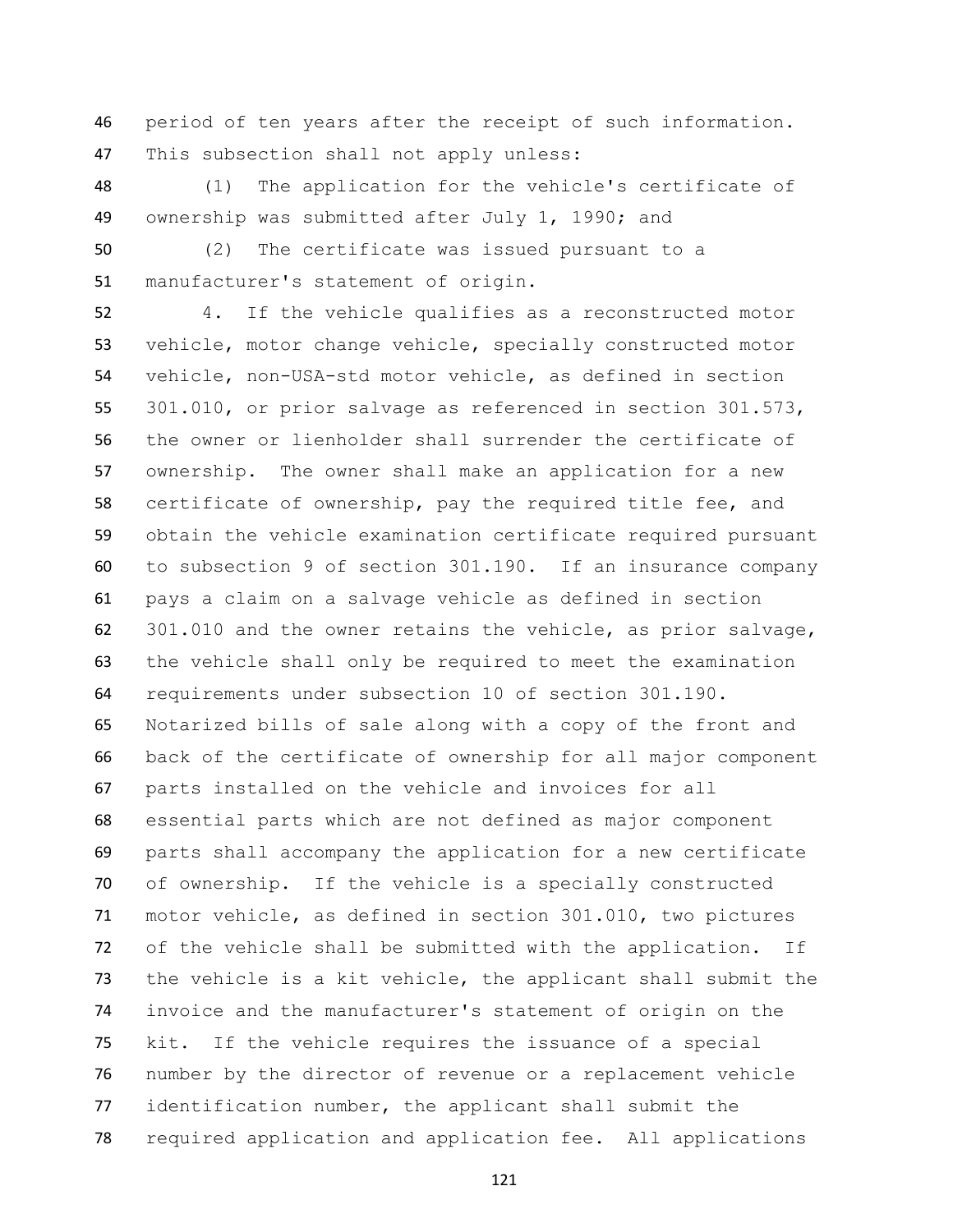required under this subsection shall be submitted with any applicable taxes which may be due on the purchase of the vehicle or parts. The director of revenue shall appropriately designate "Reconstructed Motor Vehicle", "Motor Change Vehicle", "Non-USA-Std Motor Vehicle", or "Specially Constructed Motor Vehicle" on the current and all subsequent issues of the certificate of ownership of such vehicle.

 5. Every insurance company that pays a claim for repair of a motor vehicle which as the result of such repairs becomes a reconstructed motor vehicle as defined in section 301.010 or that pays a claim on a salvage vehicle as defined in section 301.010 and the owner is retaining the vehicle shall in writing notify the owner of the vehicle, and in a first party claim, the lienholder if a lien is in effect, that he is required to surrender the certificate of ownership, and the documents and fees required pursuant to subsection 4 of this section to obtain a prior salvage motor vehicle certificate of ownership or documents and fees as otherwise required by law to obtain a salvage certificate of ownership, from the director of revenue. The insurance company shall within thirty days of the payment of such claims report to the director of revenue the name and address of such owner, the year, make, model, vehicle identification number, and license plate number of the vehicle, and the date of loss and payment.

 6. Anyone who fails to comply with the requirements of this section shall be guilty of a class B misdemeanor.

 7. An applicant for registration may make a donation of one dollar to promote a blindness education, screening and treatment program. The director of revenue shall collect the donations and deposit all such donations in the state treasury to the credit of the blindness education,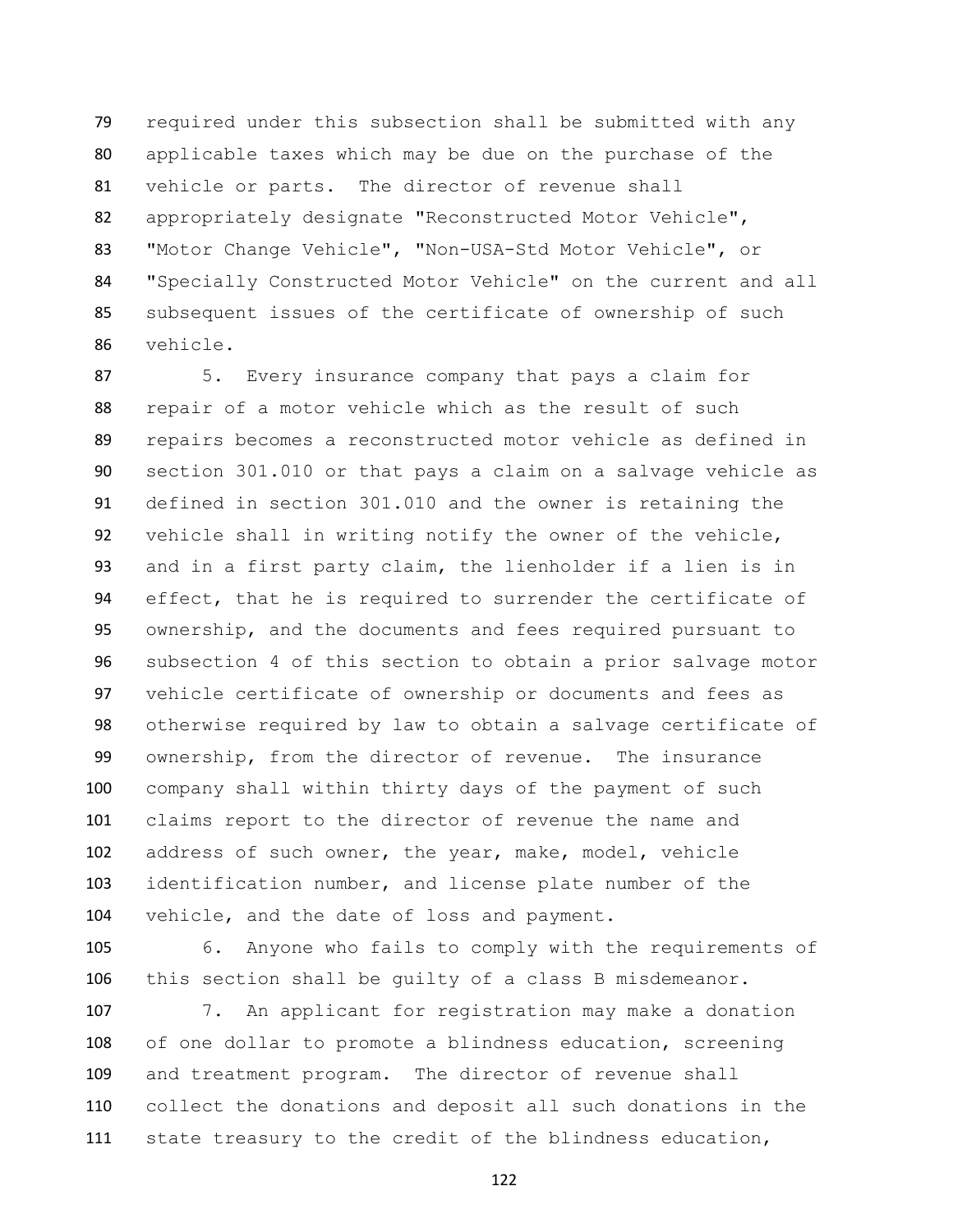screening and treatment program fund established in section 209.015. Moneys in the blindness education, screening and treatment program fund shall be used solely for the purposes established in section 209.015; except that the department of revenue shall retain no more than one percent for its administrative costs. The donation prescribed in this subsection is voluntary and may be refused by the applicant for registration at the time of issuance or renewal. The director shall inquire of each applicant at the time the applicant presents the completed application to the director whether the applicant is interested in making the one dollar donation prescribed in this subsection.

 8. An applicant for registration may make a donation of an amount not less than one dollar to promote an organ donor program. The director of revenue shall collect the donations and deposit all such donations in the state treasury to the credit of the organ donor program fund as established in sections 194.297 to 194.304. Moneys in the organ donor fund shall be used solely for the purposes established in sections 194.297 to 194.304, except that the department of revenue shall retain no more than one percent for its administrative costs. The donation prescribed in this subsection is voluntary and may be refused by the applicant for registration at the time of issuance or renewal. The director shall inquire of each applicant at the time the applicant presents the completed application to the director whether the applicant is interested in making **[**the**]** a contribution not less than one dollar **[**donation**]** as prescribed in this subsection.

 9. An applicant for registration may make a donation of one dollar to the Missouri medal of honor recipients fund. The director of revenue shall collect the donations and deposit all such donations in the state treasury to the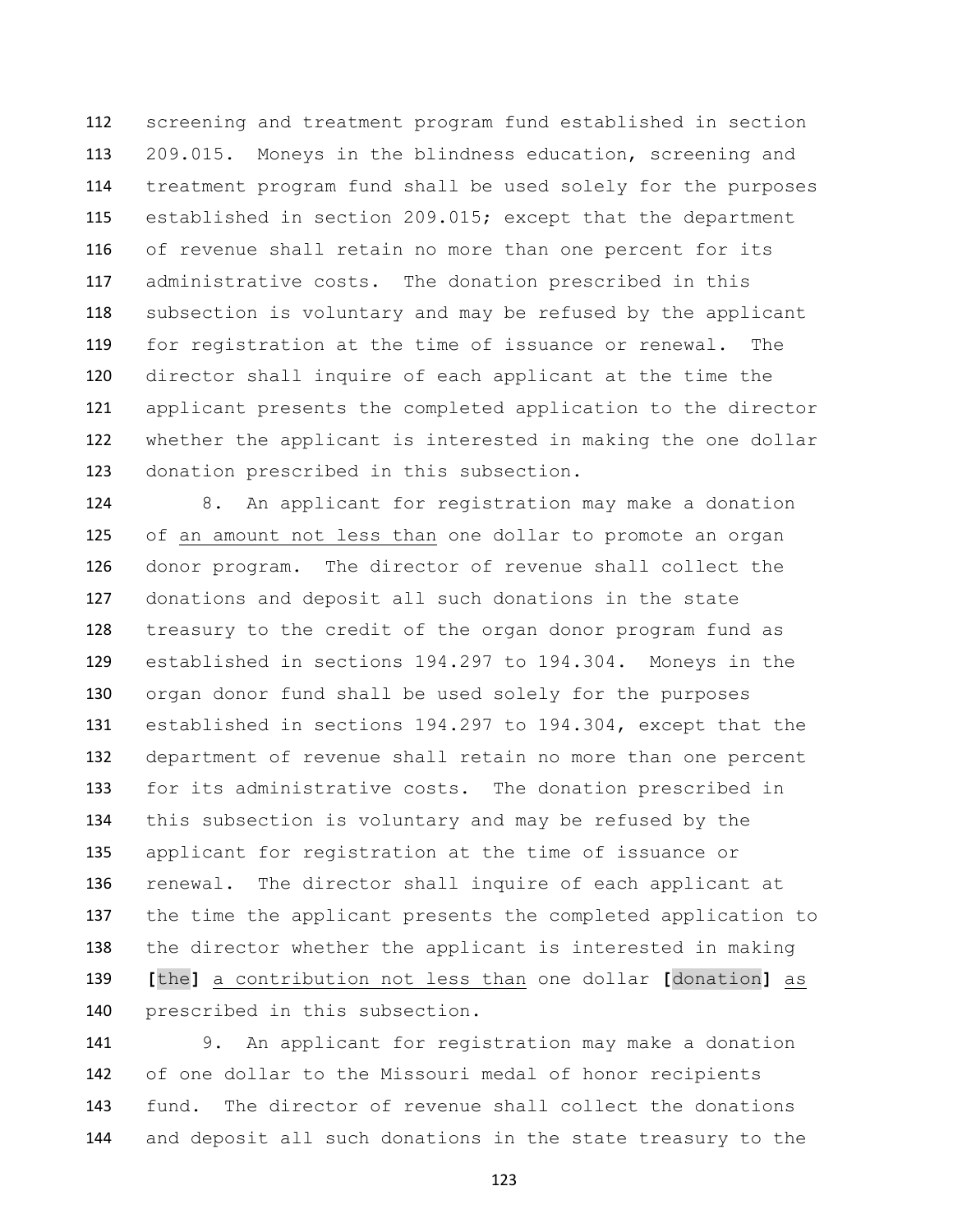credit of the Missouri medal of honor recipients fund as established in section 226.925. Moneys in the medal of honor recipients fund shall be used solely for the purposes established in section 226.925, except that the department of revenue shall retain no more than one percent for its administrative costs. The donation prescribed in this subsection is voluntary and may be refused by the applicant for registration at the time of issuance or renewal. The director shall inquire of each applicant at the time the applicant presents the completed application to the director whether the applicant is interested in making the one dollar donation prescribed in this subsection.

 302.171. 1. The director shall verify that an applicant for a driver's license is a Missouri resident or national of the United States or a noncitizen with a lawful immigration status, and a Missouri resident before accepting the application. The director shall not issue a driver's license for a period that exceeds the duration of an applicant's lawful immigration status in the United States. The director may establish procedures to verify the Missouri residency or United States naturalization or lawful immigration status and Missouri residency of the applicant and establish the duration of any driver's license issued under this section. An application for a license shall be made upon an approved form furnished by the director. Every application shall state the full name, Social Security number, age, height, weight, color of eyes, sex, residence, mailing address of the applicant, and the classification for 17 which the applicant has been licensed, and, if so, when and by what state, and whether or not such license has ever been suspended, revoked, or disqualified, and, if revoked, suspended or disqualified, the date and reason for such suspension, revocation or disqualification and whether the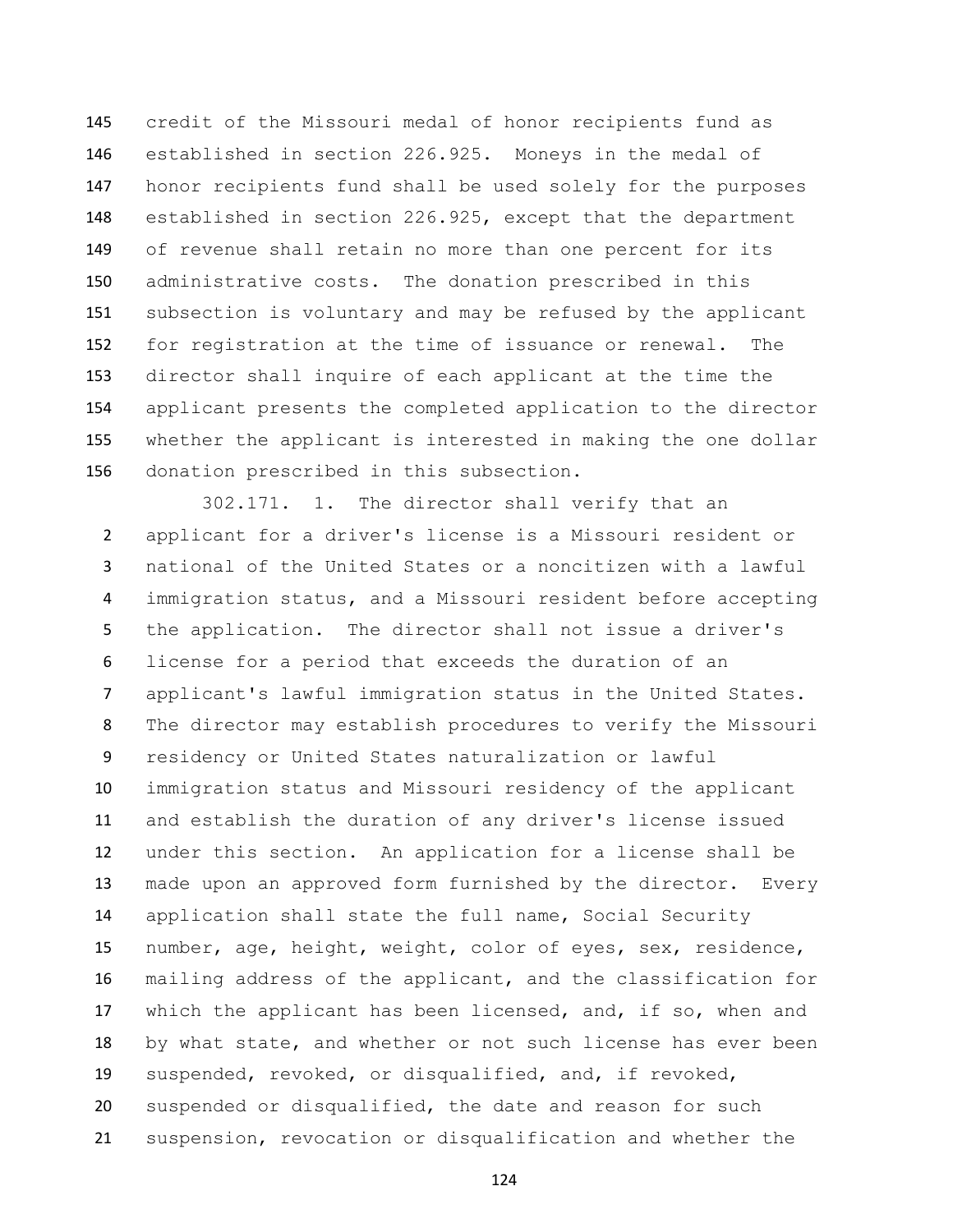applicant is making a one or more dollar donation to promote an organ donation program as prescribed in subsection 2 of this section, to promote a blindness education, screening and treatment program as prescribed in subsection 3 of this section, or the Missouri medal of honor recipients fund prescribed in subsection 4 of this section. A driver's license, nondriver's license, or instruction permit issued under this chapter shall contain the applicant's legal name as it appears on a birth certificate or as legally changed through marriage or court order. No name change by common usage based on common law shall be permitted. The application shall also contain such information as the director may require to enable the director to determine the applicant's qualification for driving a motor vehicle; and shall state whether or not the applicant has been convicted in this or any other state for violating the laws of this or any other state or any ordinance of any municipality, relating to driving without a license, careless driving, or driving while intoxicated, or failing to stop after an accident and disclosing the applicant's identity, or driving a motor vehicle without the owner's consent. The application shall contain a certification by the applicant as to the truth of the facts stated therein. Every person who applies for a license to operate a motor vehicle who is less than twenty-one years of age shall be provided with educational materials relating to the hazards of driving while intoxicated, including information on penalties imposed by law for violation of the intoxication-related offenses of the state. Beginning January 1, 2001, if the applicant is less than eighteen years of age, the applicant must comply with all requirements for the issuance of an intermediate driver's license pursuant to section 302.178. For persons mobilized and deployed with the United States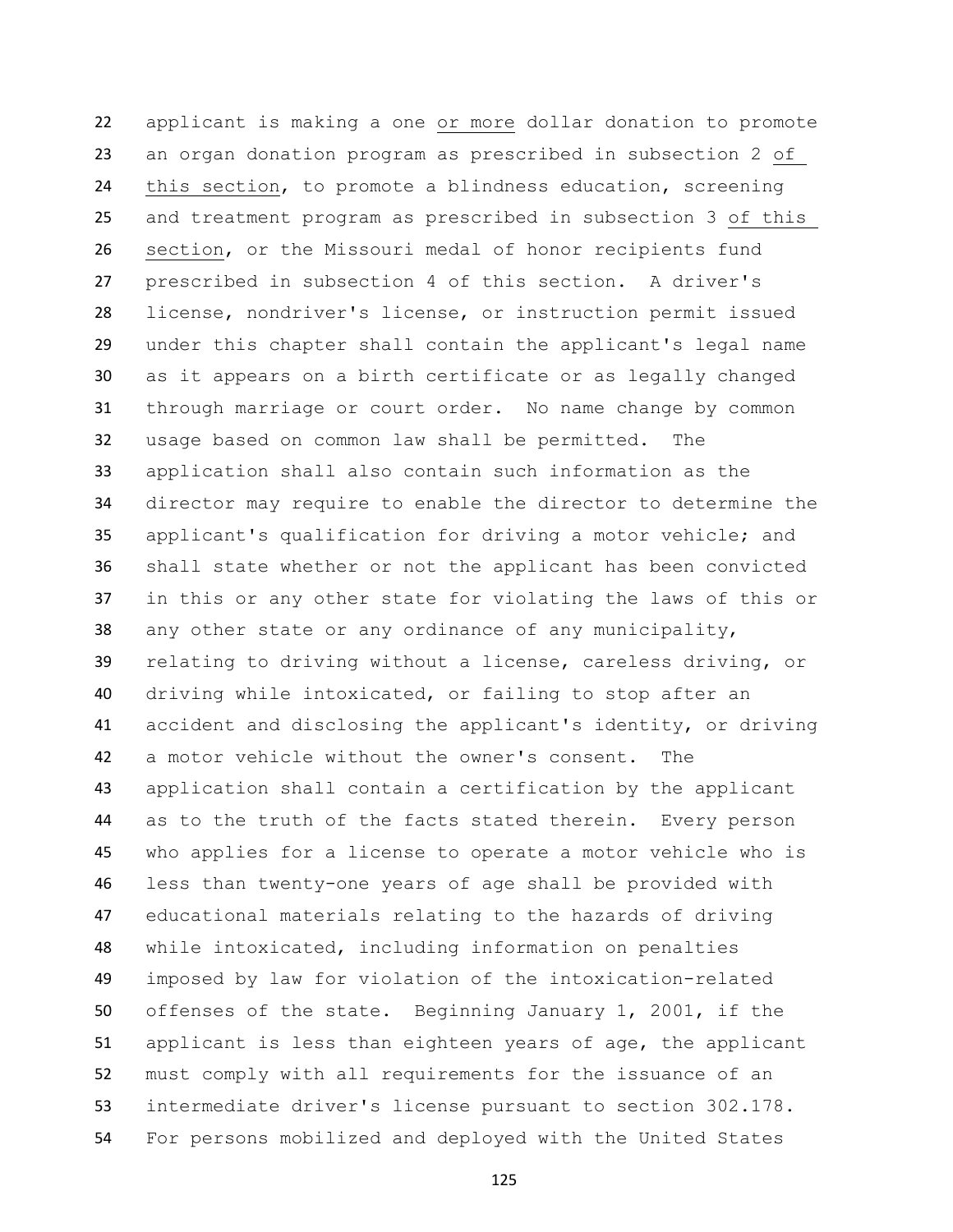Armed Forces, an application under this subsection shall be considered satisfactory by the department of revenue if it is signed by a person who holds general power of attorney executed by the person deployed, provided the applicant meets all other requirements set by the director.

 2. An applicant for a license may make a donation of an amount not less than one dollar to promote an organ donor program. The director of revenue shall collect the donations and deposit all such donations in the state treasury to the credit of the organ donor program fund established in sections 194.297 to 194.304. Moneys in the organ donor program fund shall be used solely for the purposes established in sections 194.297 to 194.304 except that the department of revenue shall retain no more than one percent for its administrative costs. The donation prescribed in this subsection is voluntary and may be refused by the applicant for the license at the time of issuance or renewal of the license. The director shall make available an informational booklet or other informational sources on the importance of organ and tissue donations to applicants for licensure as designed by the organ donation advisory committee established in sections 194.297 to 194.304. The director shall inquire of each applicant at the time the licensee presents the completed application to the director whether the applicant is interested in making the one or more dollar donation prescribed in this subsection and whether the applicant is interested in inclusion in the organ donor registry and shall also specifically inform the licensee of the ability to consent to organ donation by placing a donor symbol sticker authorized and issued by the department of health and senior services on the back of his or her driver's license or identification card as prescribed by subdivision (1) of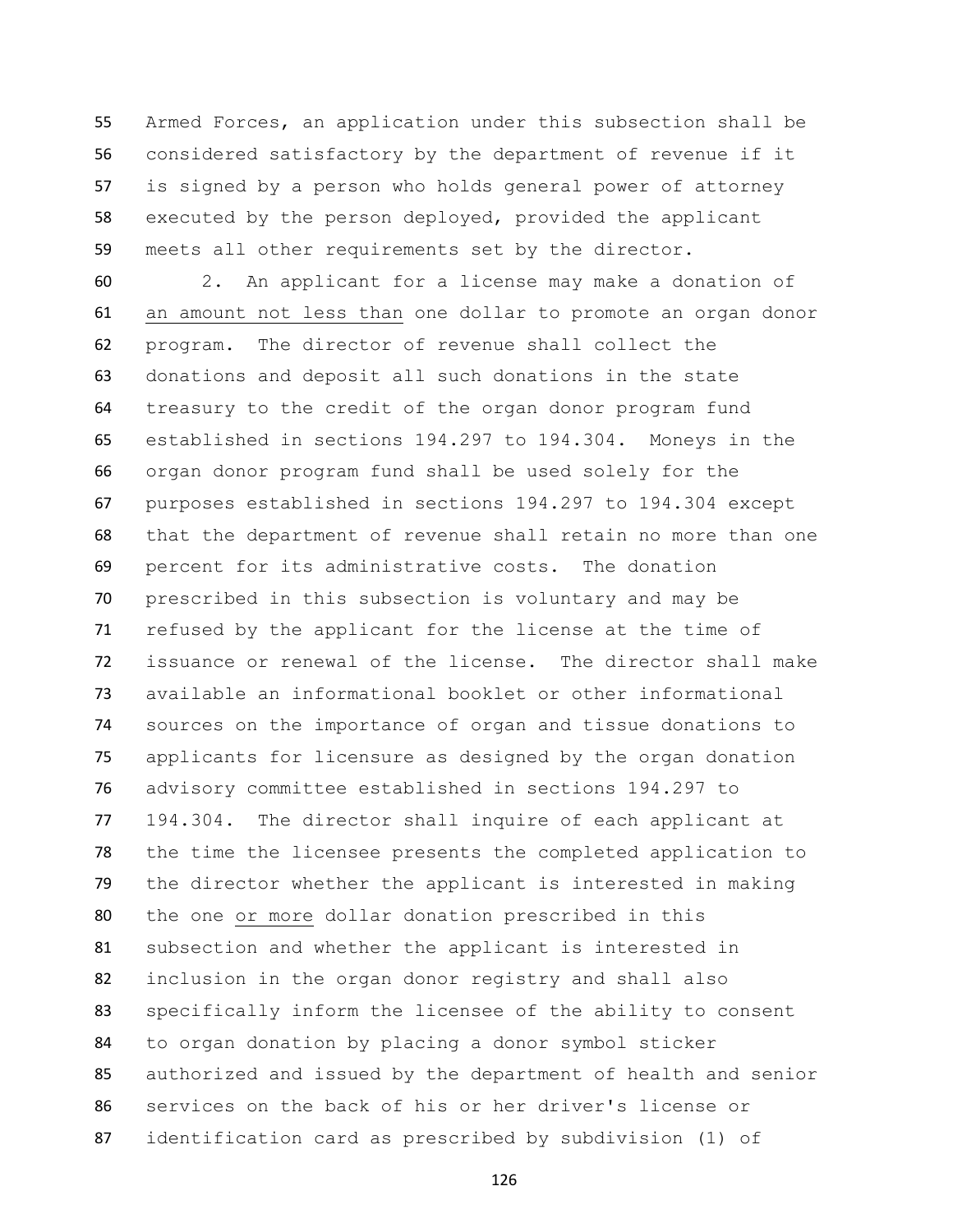subsection 1 of section 194.225. A symbol may be placed on the front of the license or identification card indicating the applicant's desire to be listed in the registry at the applicant's request at the time of his or her application for a driver's license or identification card, or the applicant may instead request an organ donor sticker from the department of health and senior services by application on the department of health and senior services' website. Upon receipt of an organ donor sticker sent by the department of health and senior services, the applicant shall place the sticker on the back of his or her driver's license or identification card to indicate that he or she has made an anatomical gift. The director shall notify the department of health and senior services of information obtained from applicants who indicate to the director that they are interested in registry participation, and the department of health and senior services shall enter the complete name, address, date of birth, race, gender and a unique personal identifier in the registry established in subsection 1 of section 194.304.

 3. An applicant for a license may make a donation of one dollar to promote a blindness education, screening and treatment program. The director of revenue shall collect the donations and deposit all such donations in the state treasury to the credit of the blindness education, screening and treatment program fund established in section 209.015. Moneys in the blindness education, screening and treatment program fund shall be used solely for the purposes established in section 209.015; except that the department of revenue shall retain no more than one percent for its administrative costs. The donation prescribed in this subsection is voluntary and may be refused by the applicant for the license at the time of issuance or renewal of the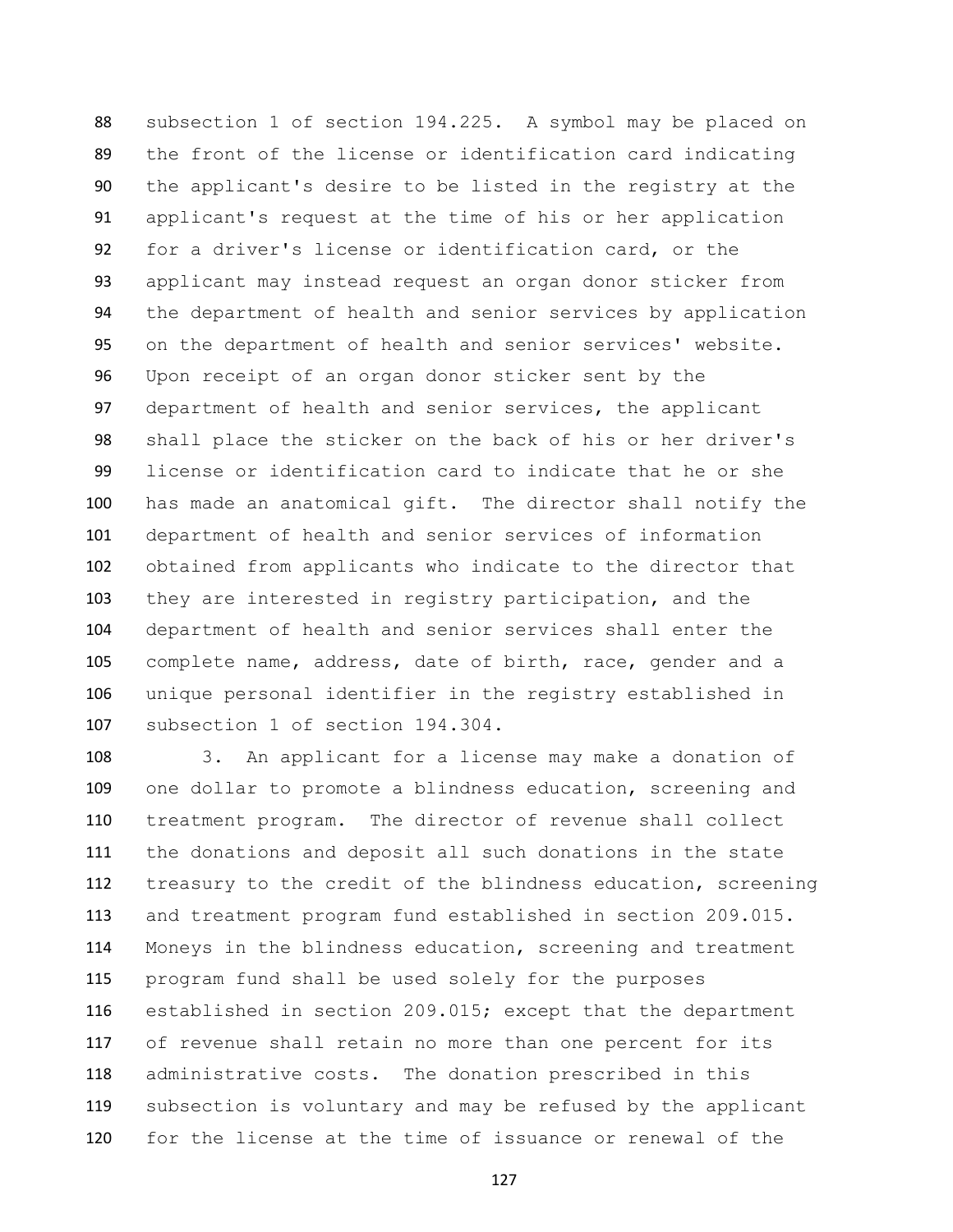license. The director shall inquire of each applicant at the time the licensee presents the completed application to the director whether the applicant is interested in making the one dollar donation prescribed in this subsection.

 4. An applicant for registration may make a donation of one dollar to the Missouri medal of honor recipients fund. The director of revenue shall collect the donations and deposit all such donations in the state treasury to the credit of the Missouri medal of honor recipients fund as established in section 226.925. Moneys in the medal of honor recipients fund shall be used solely for the purposes established in section 226.925, except that the department of revenue shall retain no more than one percent for its administrative costs. The donation prescribed in this subsection is voluntary and may be refused by the applicant for registration at the time of issuance or renewal. The director shall inquire of each applicant at the time the applicant presents the completed application to the director whether the applicant is interested in making the one dollar donation prescribed in this subsection.

 5. Beginning July 1, 2005, the director shall deny the driving privilege of any person who commits fraud or deception during the examination process or who makes application for an instruction permit, driver's license, or nondriver's license which contains or is substantiated with false or fraudulent information or documentation, or who knowingly conceals a material fact or otherwise commits a fraud in any such application. The period of denial shall be one year from the effective date of the denial notice sent by the director. The denial shall become effective ten days after the date the denial notice is mailed to the person. The notice shall be mailed to the person at the last known address shown on the person's driving record.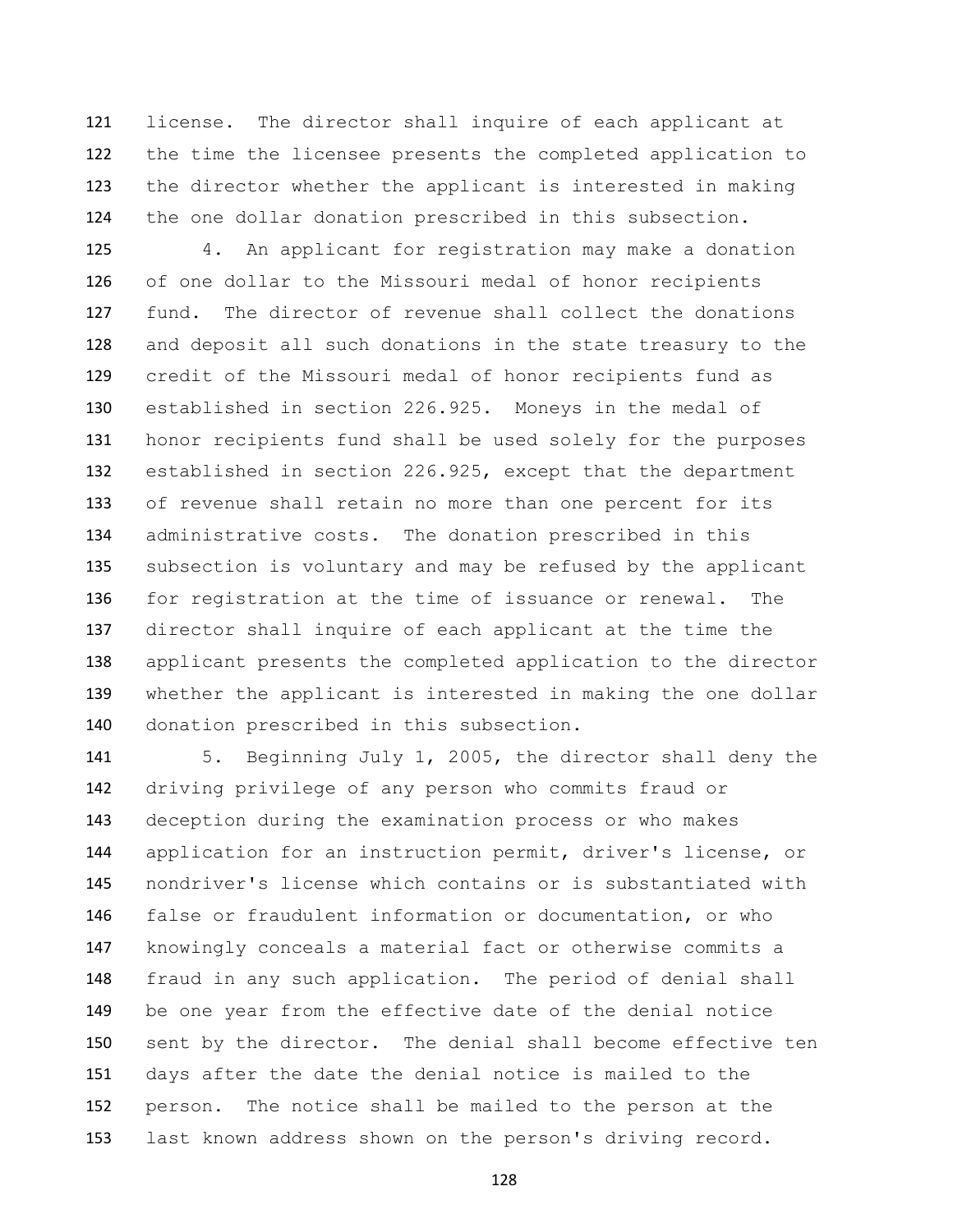The notice shall be deemed received three days after mailing unless returned by the postal authorities. No such individual shall reapply for a driver's examination, instruction permit, driver's license, or nondriver's license until the period of denial is completed. No individual who is denied the driving privilege under this section shall be eligible for a limited driving privilege issued under section 302.309.

 6. All appeals of denials under this section shall be made as required by section 302.311.

 7. The period of limitation for criminal prosecution under this section shall be extended under subdivision (1) of subsection 3 of section 556.036.

 8. The director may promulgate rules and regulations necessary to administer and enforce this section. No rule or portion of a rule promulgated pursuant to the authority of this section shall become effective unless it has been promulgated pursuant to chapter 536.

 9. Notwithstanding any provision of this chapter that requires an applicant to provide proof of Missouri residency for renewal of a noncommercial driver's license, noncommercial instruction permit, or nondriver's license, an applicant who is sixty-five years and older and who was previously issued a Missouri noncommercial driver's license, noncommercial instruction permit, or Missouri nondriver's license is exempt from showing proof of Missouri residency.

180 10. Notwithstanding any provision of this chapter, for the renewal of a noncommercial driver's license, noncommercial instruction permit, or nondriver's license, a photocopy of an applicant's United States birth certificate along with another form of identification approved by the department of revenue, including, but not limited to, United States military identification or United States military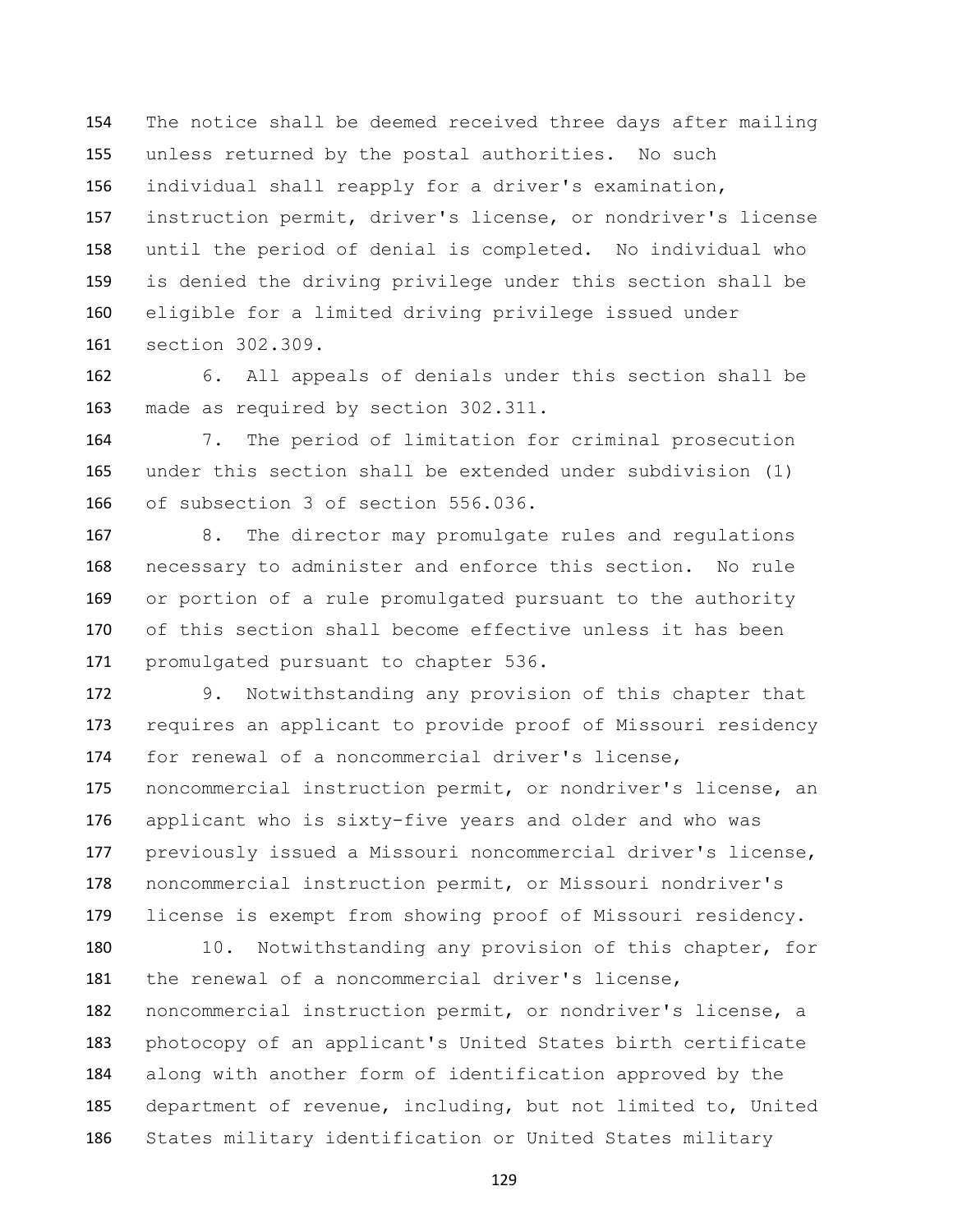discharge papers, shall constitute sufficient proof of Missouri citizenship.

189 11. Notwithstanding any other provision of this chapter, if an applicant does not meet the requirements of subsection 9 of this section and does not have the required documents to prove Missouri residency, United States naturalization, or lawful immigration status, the department may issue a one-year driver's license renewal. This one- time renewal shall only be issued to an applicant who previously has held a Missouri noncommercial driver's license, noncommercial instruction permit, or nondriver's license for a period of fifteen years or more and who does not have the required documents to prove Missouri residency, United States naturalization, or lawful immigration status. After the expiration of the one-year period, no further renewal shall be provided without the applicant producing proof of Missouri residency, United States naturalization, or lawful immigration status.

 332.325. 1. The Missouri dental board may collaborate with the department of health and senior services and the office of dental health within the department of health and senior services to approve pilot projects designed to examine new methods of extending care to underserved populations. Such pilot projects may employ techniques or approaches to care that may necessitate a waiver of the requirements of this chapter and regulations promulgated thereunder, provided that: (1) The project plan has a clearly stated objective of serving a specific underserved population that warrants, in the opinion of a majority of the board, granting approval for a pilot project; (2) The pilot project has a finite start date and termination date;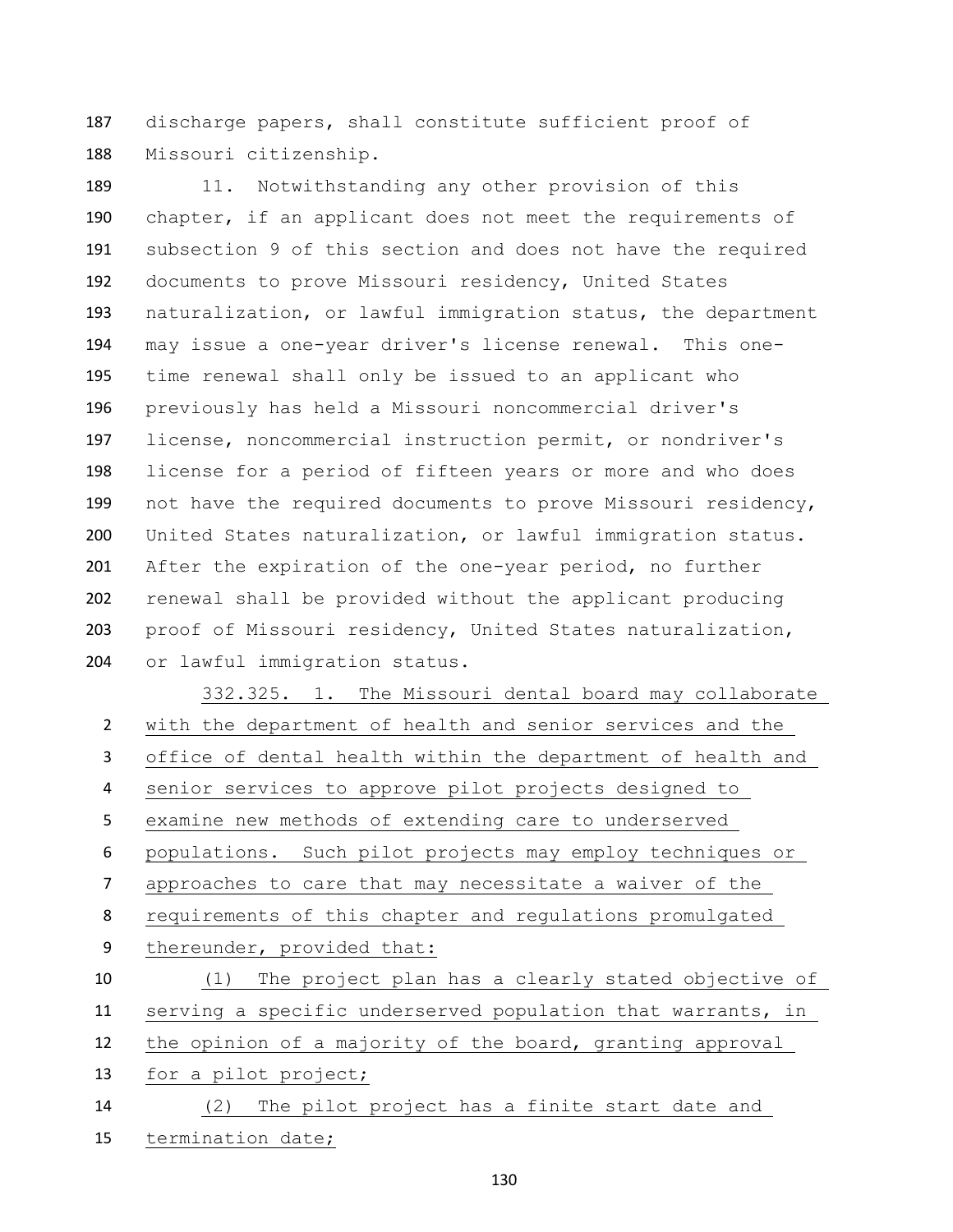| 16 | (3)<br>The pilot project clearly defines the new             |
|----|--------------------------------------------------------------|
| 17 | techniques or approaches the project intends to examine to   |
| 18 | determine whether such techniques or approaches improve      |
| 19 | access to or quality of care;                                |
| 20 | The project plan identifies specific and limited<br>(4)      |
| 21 | locations and populations to participate in the pilot        |
| 22 | project;                                                     |
| 23 | The project plan clearly establishes minimum<br>(5)          |
| 24 | guidelines and standards for the pilot project including,    |
| 25 | but not limited to, provisions for protecting the safety of  |
| 26 | participating patients;                                      |
| 27 | The project plan clearly defines the measurement<br>(6)      |
| 28 | criteria the pilot project will use to evaluate the outcomes |
| 29 | of the project on access to and quality of care; and         |
| 30 | The project plan identifies reporting intervals to<br>(7)    |
| 31 | communicate interim and final outcomes to the board.         |
| 32 | The board may promulgate rules and regulations to<br>2.      |
| 33 | implement the provisions of this section. Any rule or        |
| 34 | portion of a rule, as that term is defined in section        |
| 35 | 536.010, that is created under the authority delegated in    |
| 36 | this section shall become effective only if it complies with |
| 37 | and is subject to all of the provisions of chapter 536 and,  |
| 38 | if applicable, section 536.028. This section and chapter     |
| 39 | 536 are nonseverable, and if any of the powers vested with   |
| 40 | the general assembly pursuant to chapter 536 to review, to   |
| 41 | delay the effective date, or to disapprove and annul a rule  |
| 42 | are subsequently held unconstitutional, then the grant of    |
| 43 | rulemaking authority and any rule proposed or adopted after  |
| 44 | August 28, 2022, shall be invalid and void.                  |
| 45 | The provisions of this section shall expire on<br>3.         |
| 46 | August 28, 2026. The board shall provide a final report on   |
| 47 | approved pilot projects and related data or findings to the  |
| 48 | general assembly on or before December 31, 2025. The name,   |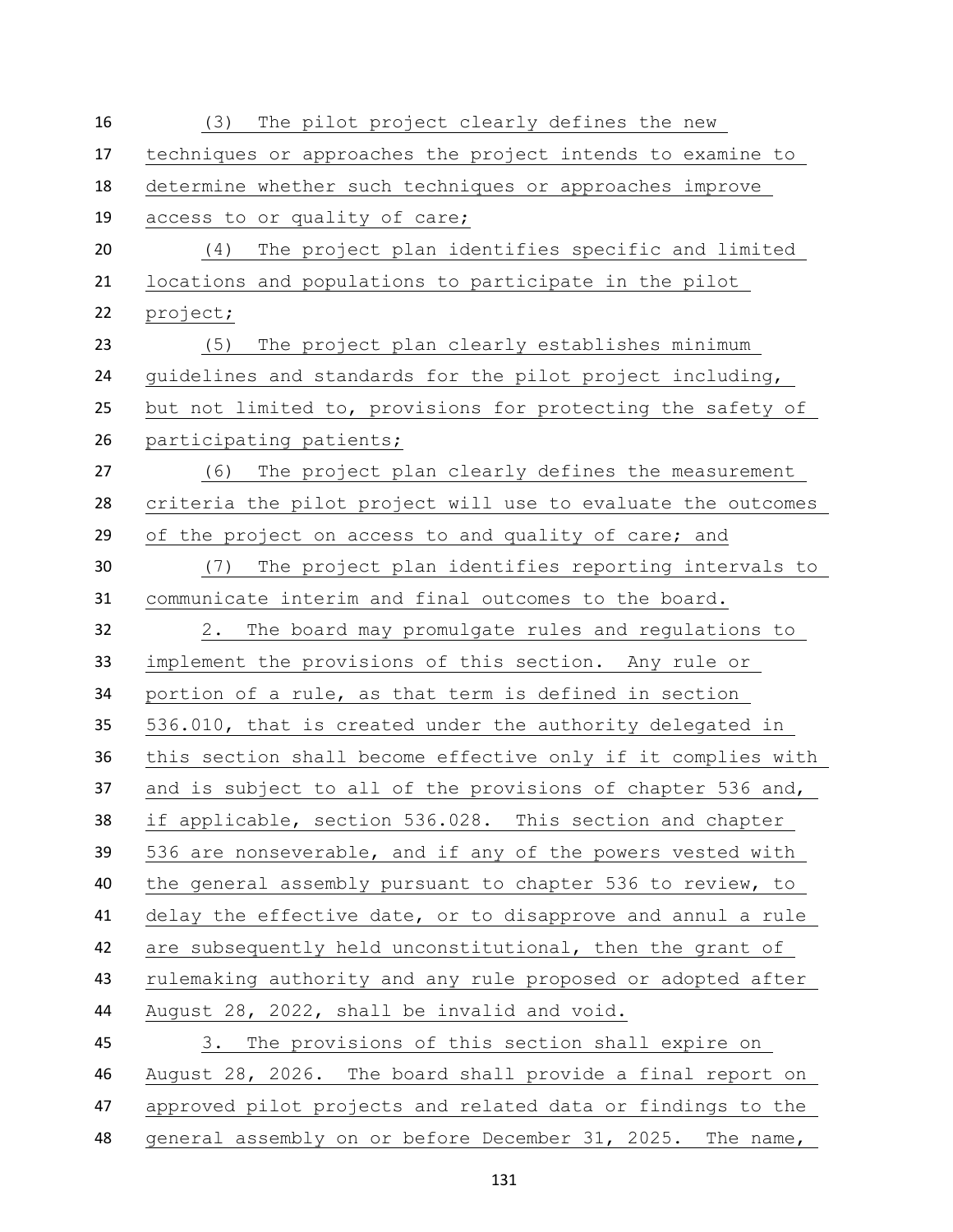location, approval dates, and general description of an

chapter 610.

approved pilot project shall be deemed a public record under

 334.530. 1. A candidate for license to practice as a physical therapist shall furnish evidence of such person's educational qualifications by submitting satisfactory evidence of completion of a program of physical therapy education approved as reputable by the board or eligibility to graduate from such a program within ninety days. A candidate who presents satisfactory evidence of the person's graduation from a school of physical therapy approved as reputable by the American Medical Association or, if graduated before 1936, by the American Physical Therapy Association, or if graduated after 1988, the Commission on Accreditation for Physical Therapy Education or its successor, is deemed to have complied with the educational qualifications of this subsection.

 2. Persons desiring to practice as physical therapists in this state shall appear before the board at such time and place as the board may direct and be examined as to their fitness to engage in such practice. Applicants shall meet the qualifying standards for such examinations, including any requirements established by any entity contracted by the board to administer the board-approved examination. Applications for examination shall be in writing, on a form furnished by the board and shall include evidence satisfactory to the board that the applicant possesses the qualifications set forth in subsection 1 of this section and meets the requirements established to qualify for examination. Each application shall contain a statement that it is made under oath or affirmation and that its representations are true and correct to the best knowledge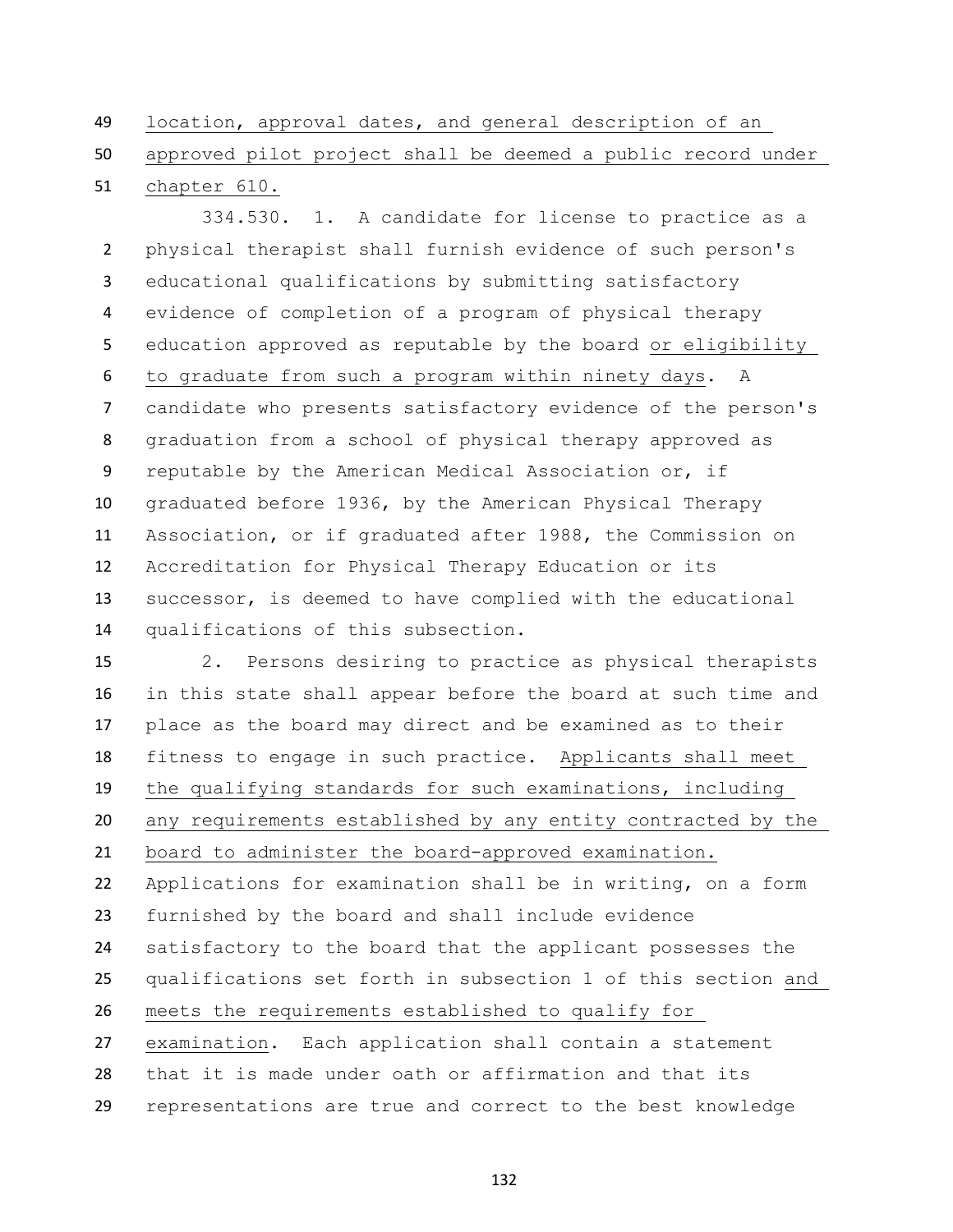and belief of the applicant, subject to the penalties of making a false affidavit or declaration.

 3. The examination of qualified candidates for licenses to practice physical therapy shall test entry-level competence as related to physical therapy theory, examination and evaluation, physical therapy diagnosis, prognosis, treatment, intervention, prevention, and consultation.

 4. The examination shall embrace, in relation to the human being, the subjects of anatomy, chemistry, kinesiology, pathology, physics, physiology, psychology, physical therapy theory and procedures as related to medicine, surgery and psychiatry, and such other subjects, including medical ethics, as the board deems useful to test the fitness of the candidate to practice physical therapy.

 5. No person who has failed on six or more occasions to achieve a passing score on the examination required by this section shall be eligible for licensure by examination under this section.

 6. The applicant shall pass a test administered by the board on the laws and rules related to the practice of physical therapy in Missouri.

334.655. 1. A candidate for licensure to practice as a physical therapist assistant shall furnish evidence of the person's educational qualifications. The educational requirements for licensure as a physical therapist assistant are:

 (1) A certificate of graduation from an accredited 7 high school or its equivalent; and

 (2) Satisfactory evidence of completion of an associate degree program of physical therapy education accredited by the commission on accreditation of physical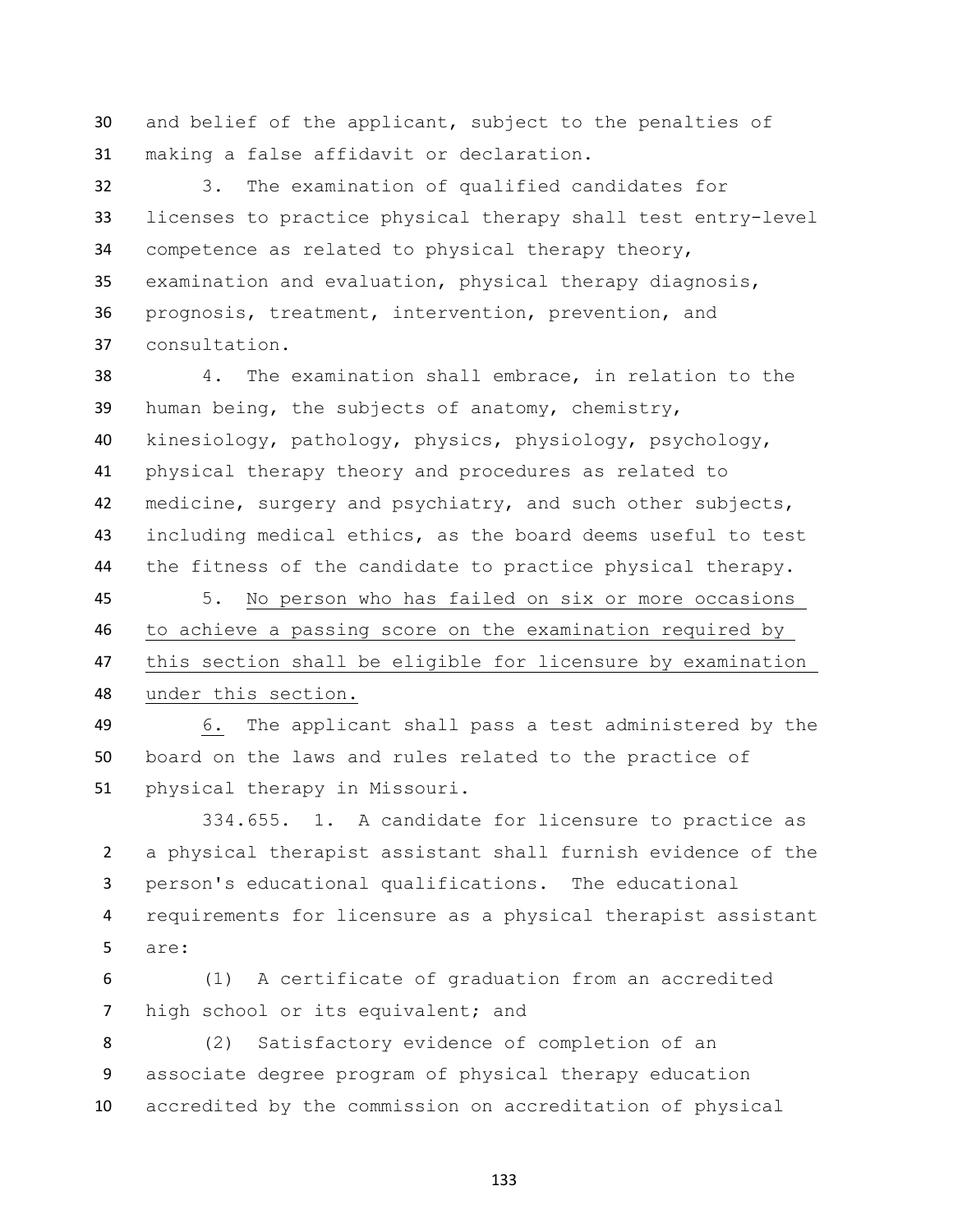therapy education or eligibility to graduate from such a program within ninety days.

 2. Persons desiring to practice as a physical therapist assistant in this state shall appear before the board at such time and place as the board may direct and be examined as to the person's fitness to engage in such practice. Applicants shall meet the qualifying standards for such examinations, including any requirements established by any entity contracted by the board to administer the board-approved examination. Applications for examination shall be on a form furnished by the board and shall include evidence satisfactory to the board that the applicant possesses the qualifications provided in subsection 1 of this section and meets the requirements established to qualify for examination. Each application shall contain a statement that the statement is made under oath of affirmation and that its representations are true and correct to the best knowledge and belief of the person signing the statement, subject to the penalties of making a false affidavit or declaration.

 3. The examination of qualified candidates for licensure to practice as physical therapist assistants shall embrace an examination which shall cover the curriculum taught in accredited associate degree programs of physical therapy assistant education. Such examination shall be sufficient to test the qualification of the candidates as practitioners.

 4. The examination shall include, as related to the human body, the subjects of anatomy, kinesiology, pathology, physiology, psychology, physical therapy theory and procedures as related to medicine and such other subjects, including medical ethics, as the board deems useful to test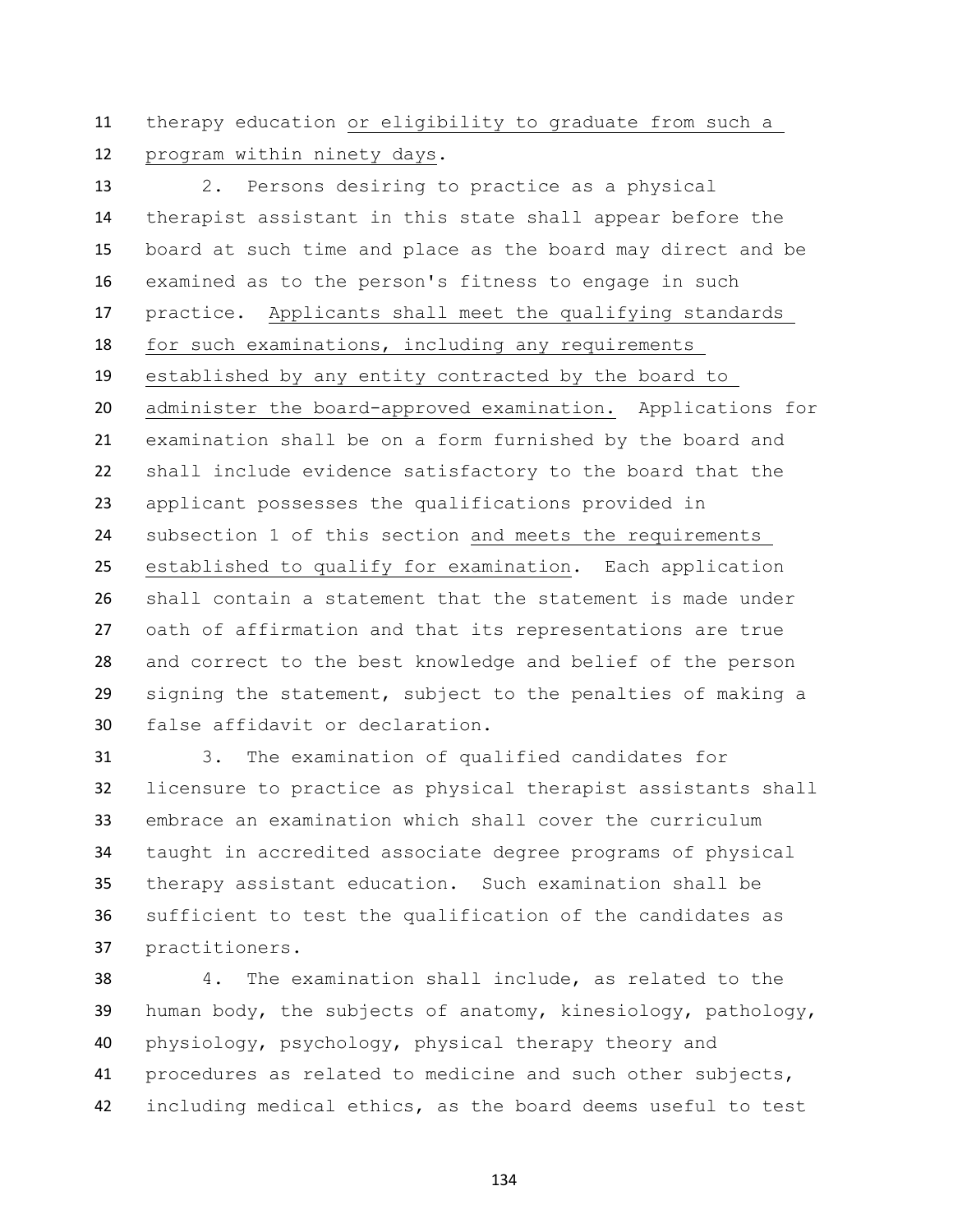the fitness of the candidate to practice as a physical therapist assistant.

 5. No person who has failed on six or more occasions to achieve a passing score on the examination required by this section shall be eligible for licensure by examination under this section.

 6. The applicant shall pass a test administered by the board on the laws and rules related to the practice as a physical therapist assistant in this state.

 **[**6.**]** 7. The board shall license without examination any legally qualified person who is a resident of this state and who was actively engaged in practice as a physical therapist assistant on August 28, 1993. The board may license such person pursuant to this subsection until ninety days after the effective date of this section.

 **[**7.**]** 8. A candidate to practice as a physical therapist assistant who does not meet the educational qualifications may submit to the board an application for examination if such person can furnish written evidence to the board that the person has been employed in this state for at least three of the last five years under the supervision of a licensed physical therapist and such person possesses the knowledge and training equivalent to that obtained in an accredited school. The board may license such persons pursuant to this subsection until ninety days after rules developed by the state board of healing arts regarding physical therapist assistant licensing become effective.

 335.230. Financial assistance to any qualified applicant shall not exceed **[**five**]** ten thousand dollars for each academic year for a professional nursing program and shall not exceed **[**two thousand five hundred**]** five thousand dollars for each academic year for a practical nursing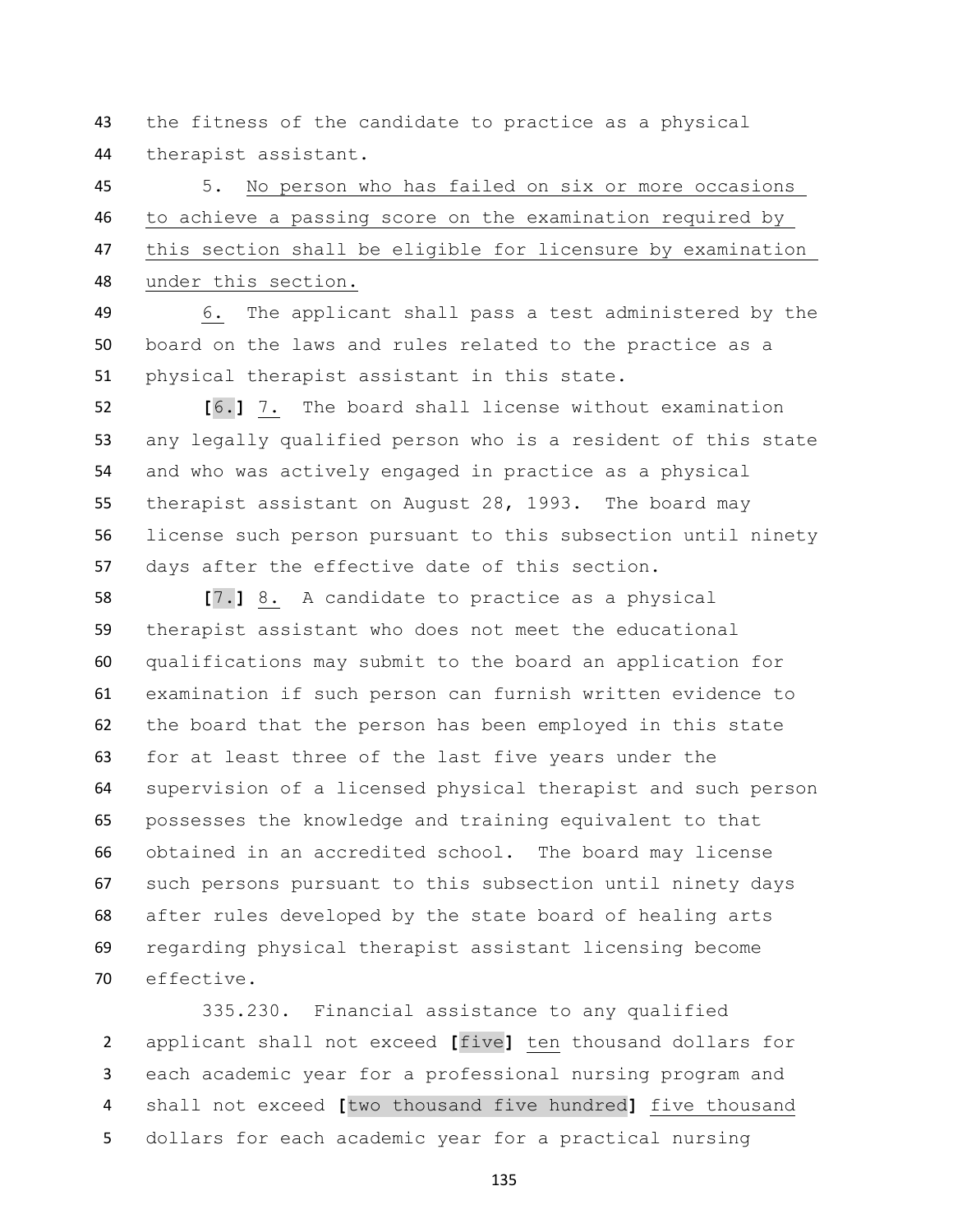program. All financial assistance shall be made from funds credited to the professional and practical nursing student loan and nurse loan repayment fund. A qualified applicant may receive financial assistance for each academic year he remains a student in good standing at a participating school.

 335.257. Successful applicants for whom loan payments are made under the provisions of sections 335.245 to 335.259 shall verify to the department twice each year, **[**in June and in December,**]** in the manner prescribed by the department that qualified employment in this state is being maintained.

 338.061. 1. This section shall be known and may be cited as the "Tricia Leann Tharp Act".

 2. The board of pharmacy shall recommend that all licensed pharmacists who are employed at a licensed retail pharmacy obtain two hours of continuing education in suicide awareness and prevention. Any such board-approved continuing education shall count toward the total hours of continuing education hours required by the board for the renewal of a license under subsection 3 of section 338.060. 3. The board of pharmacy shall develop guidelines suitable for training materials that may be used by accredited schools of pharmacy and other organizations and courses approved by the Accreditation Council for Pharmacy Education; except that, schools of pharmacy may approve materials to be used in providing training for faculty and other employees. 4. The board of pharmacy may promulgate rules to implement the provisions of this section. Any rule or portion of a rule, as that term is defined in section 536.010, that is created under the authority delegated in this section shall become effective only if it complies with 22 and is subject to all of the provisions of chapter 536 and, if applicable, section 536.028. This section and chapter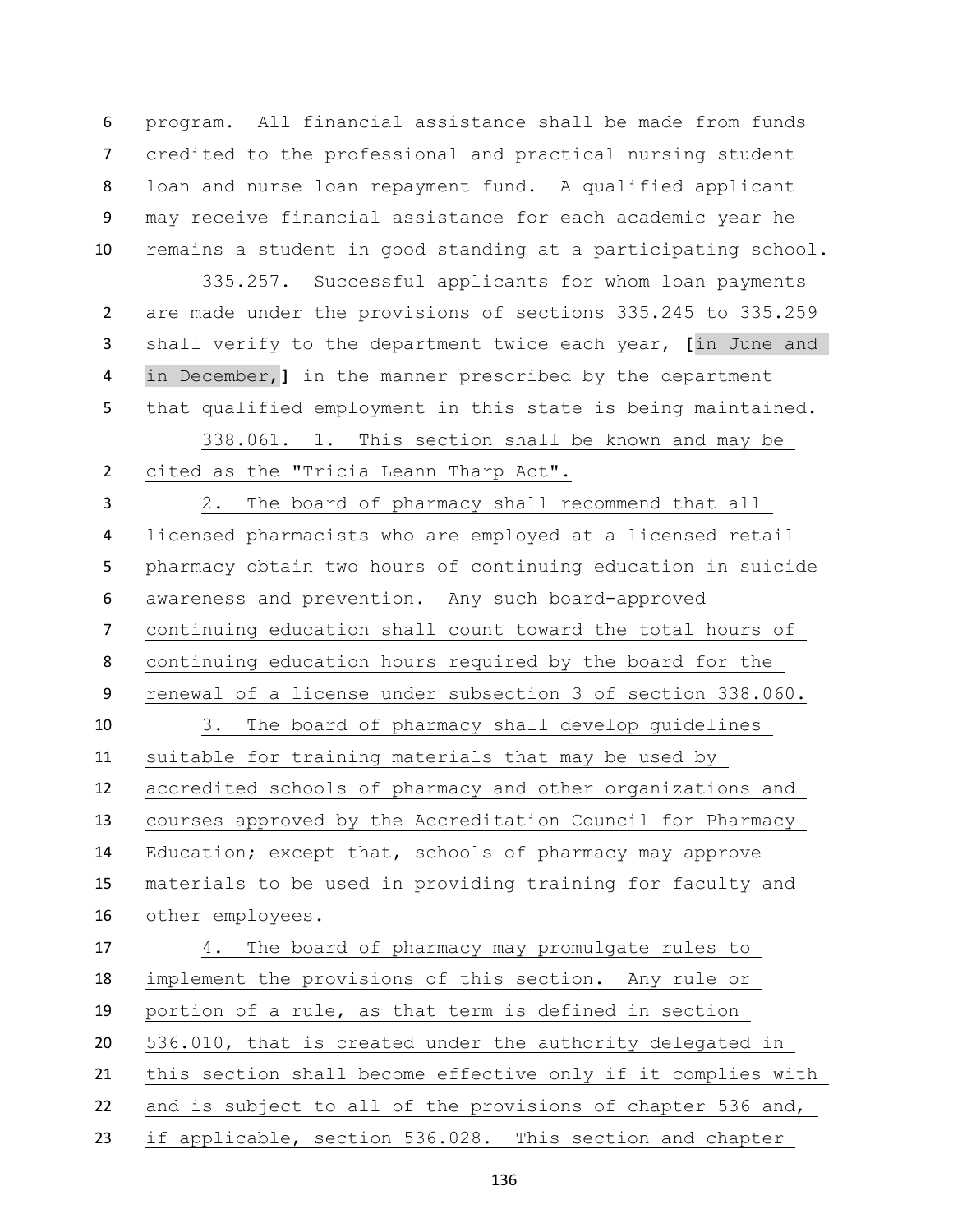536 are nonseverable, and if any of the powers vested with the general assembly pursuant to chapter 536 to review, to delay the effective date, or to disapprove and annul a rule are subsequently held unconstitutional, then the grant of rulemaking authority and any rule proposed or adopted after August 28, 2022, shall be invalid and void.

 345.015. As used in sections 345.010 to 345.080, the following terms mean:

 (1) "Audiologist", a person who is licensed as an audiologist pursuant to sections 345.010 to 345.080 to practice audiology;

 (2) "Audiology aide", a person who is registered as an audiology aide by the board, who does not act independently but works under the direction and supervision of a licensed audiologist. Such person assists the audiologist with activities which require an understanding of audiology but do not require formal training in the relevant academics. To be eligible for registration by the board, each applicant shall submit a registration fee and:

(a) Be at least eighteen years of age;

 (b) Furnish evidence of the person's educational qualifications which shall be at a minimum:

 a. Certification of graduation from an accredited high 18 school or its equivalent; and

b. On-the-job training;

 (c) Be employed in a setting in which direct and indirect supervision are provided on a regular and systematic basis by a licensed audiologist.

 However, the aide shall not administer or interpret hearing screening or diagnostic tests, fit or dispense hearing instruments, make ear impressions, make diagnostic statements, determine case selection, present written reports to anyone other than the supervisor without the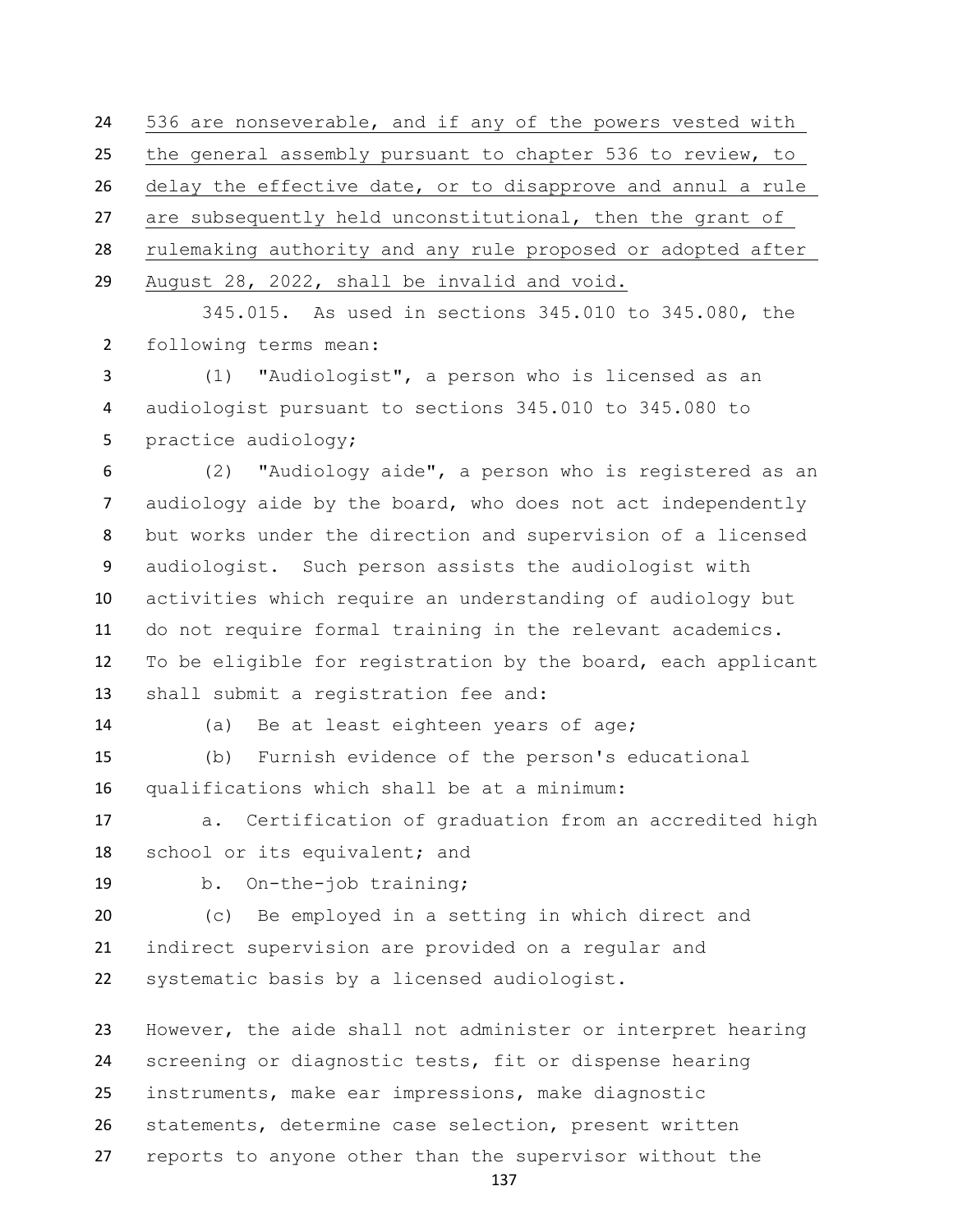signature of the supervisor, make referrals to other professionals or agencies, use a title other than audiology aide, develop or modify treatment plans, discharge clients from treatment or terminate treatment, disclose clinical information, either orally or in writing, to anyone other than the supervising audiologist, or perform any procedure for which he or she is not qualified, has not been adequately trained or both;

 (3) "Board", the state board of registration for the healing arts;

 (4) "Clinical fellowship", the supervised professional employment period following completion of the academic and practicum requirements of an accredited training program under this chapter;

 (5) "Commission", the advisory commission for speech-language pathologists and audiologists;

 **[**(5)**]** (6) "Hearing instrument" or "hearing aid", any wearable device or instrument designed for or offered for the purpose of aiding or compensating for impaired human hearing and any parts, attachments or accessories, including ear molds, but excluding batteries, cords, receivers and repairs;

 **[**(6)**]** (7) "Person", any individual, organization, or corporate body, except that only individuals may be licensed pursuant to sections 345.010 to 345.080;

**[**(7)**]** (8) "Practice of audiology":

 (a) The application of accepted audiologic principles, methods and procedures for the measurement, testing, interpretation, appraisal and prediction related to disorders of the auditory system, balance system or related structures and systems;

 (b) Provides consultation or counseling to the patient, client, student, their family or interested parties;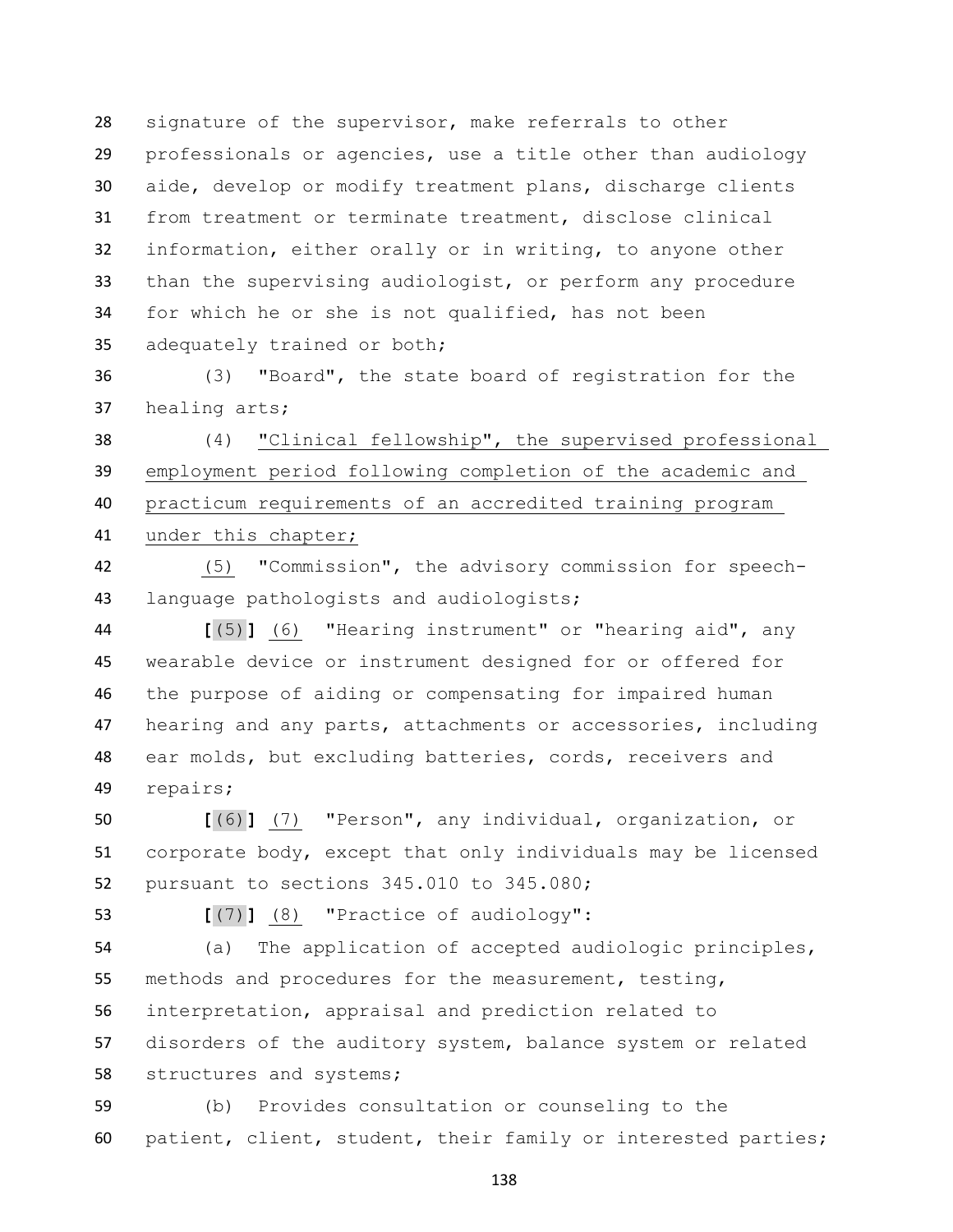(c) Provides academic, social and medical referrals when appropriate;

 (d) Provides for establishing goals, implementing strategies, methods and techniques, for habilitation, rehabilitation or aural rehabilitation, related to disorders of the auditory system, balance system or related structures and systems;

 (e) Provides for involvement in related research, teaching or public education;

 (f) Provides for rendering of services or participates in the planning, directing or conducting of programs which are designed to modify audition, communicative, balance or cognitive disorder, which may involve speech and language or education issues;

 (g) Provides and interprets behavioral and neurophysiologic measurements of auditory balance, cognitive processing and related functions, including intraoperative monitoring;

 (h) Provides involvement in any tasks, procedures, acts or practices that are necessary for evaluation of audition, hearing, training in the use of amplification or 82 assistive listening devices;

 (i) Provides selection, assessment, fitting, programming, and dispensing of hearing instruments, 85 assistive listening devices, and other amplification systems;

 (j) Provides for taking impressions of the ear, making custom ear molds, ear plugs, swim molds and industrial noise protectors;

 (k) Provides assessment of external ear and cerumen management;

91 (1) Provides advising, fitting, mapping assessment of implantable devices such as cochlear or auditory brain stem devices;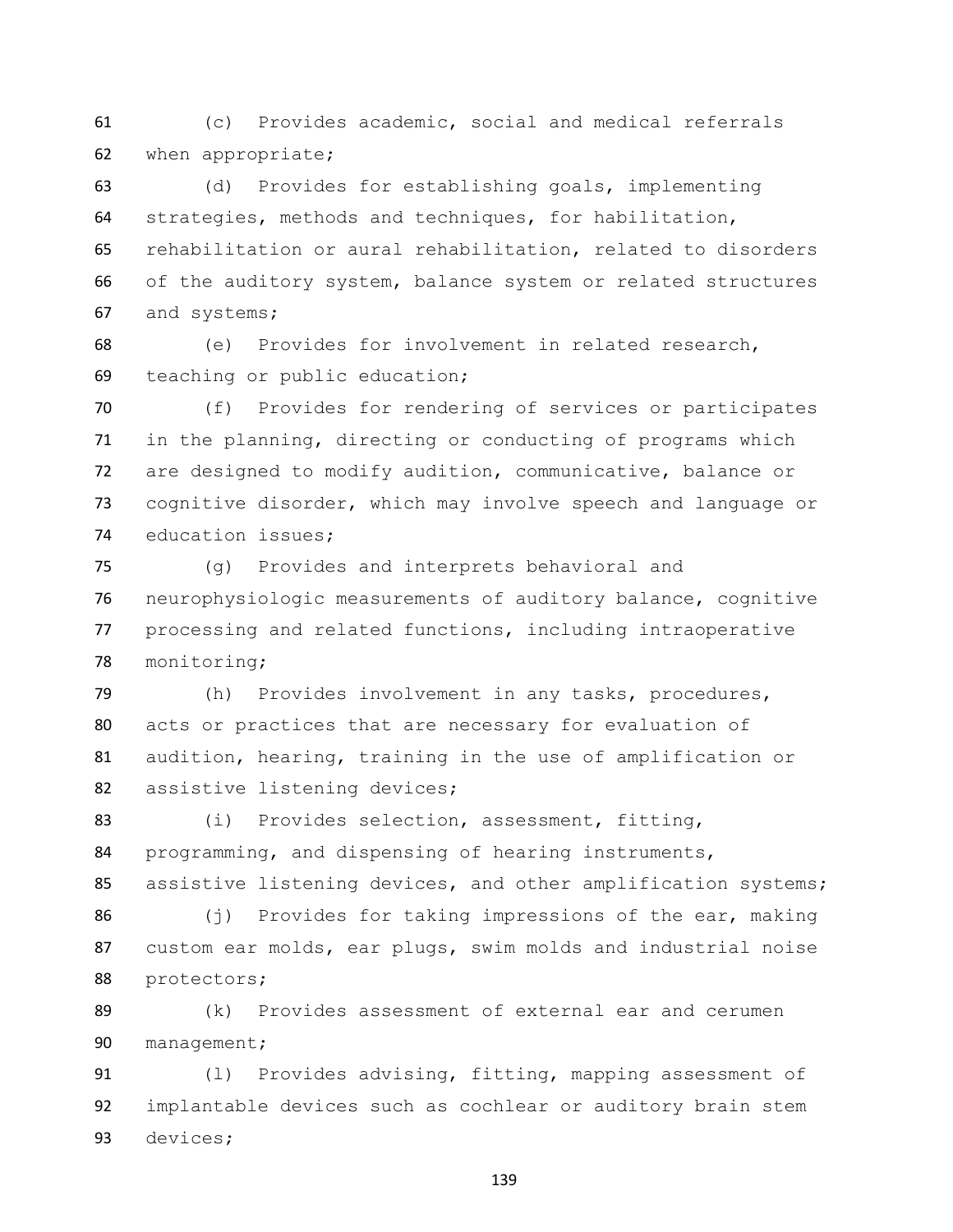(m) Provides information in noise control and hearing conservation including education, equipment selection, equipment calibration, site evaluation and employee evaluation;

 (n) Provides performing basic speech-language screening test;

 (o) Provides involvement in social aspects of communication, including challenging behavior and ineffective social skills, lack of communication opportunities;

 (p) Provides support and training of family members and other communication partners for the individual with auditory balance, cognitive and communication disorders;

 (q) Provides aural rehabilitation and related services to individuals with hearing loss and their families;

 (r) Evaluates, collaborates and manages audition problems in the assessment of the central auditory processing disorders and providing intervention for individuals with central auditory processing disorders;

 (s) Develops and manages academic and clinical problems in communication sciences and disorders;

 (t) Conducts, disseminates and applies research in communication sciences and disorders;

 **[**(8)**]** (9) "Practice of speech-language pathology": (a) Provides screening, identification, assessment, diagnosis, treatment, intervention, including but not limited to prevention, restoration, amelioration and compensation, and follow-up services for disorders of:

 a. Speech: articulation, fluency, voice, including respiration, phonation and resonance;

 b. Language, involving the parameters of phonology, morphology, syntax, semantics and pragmatic; and including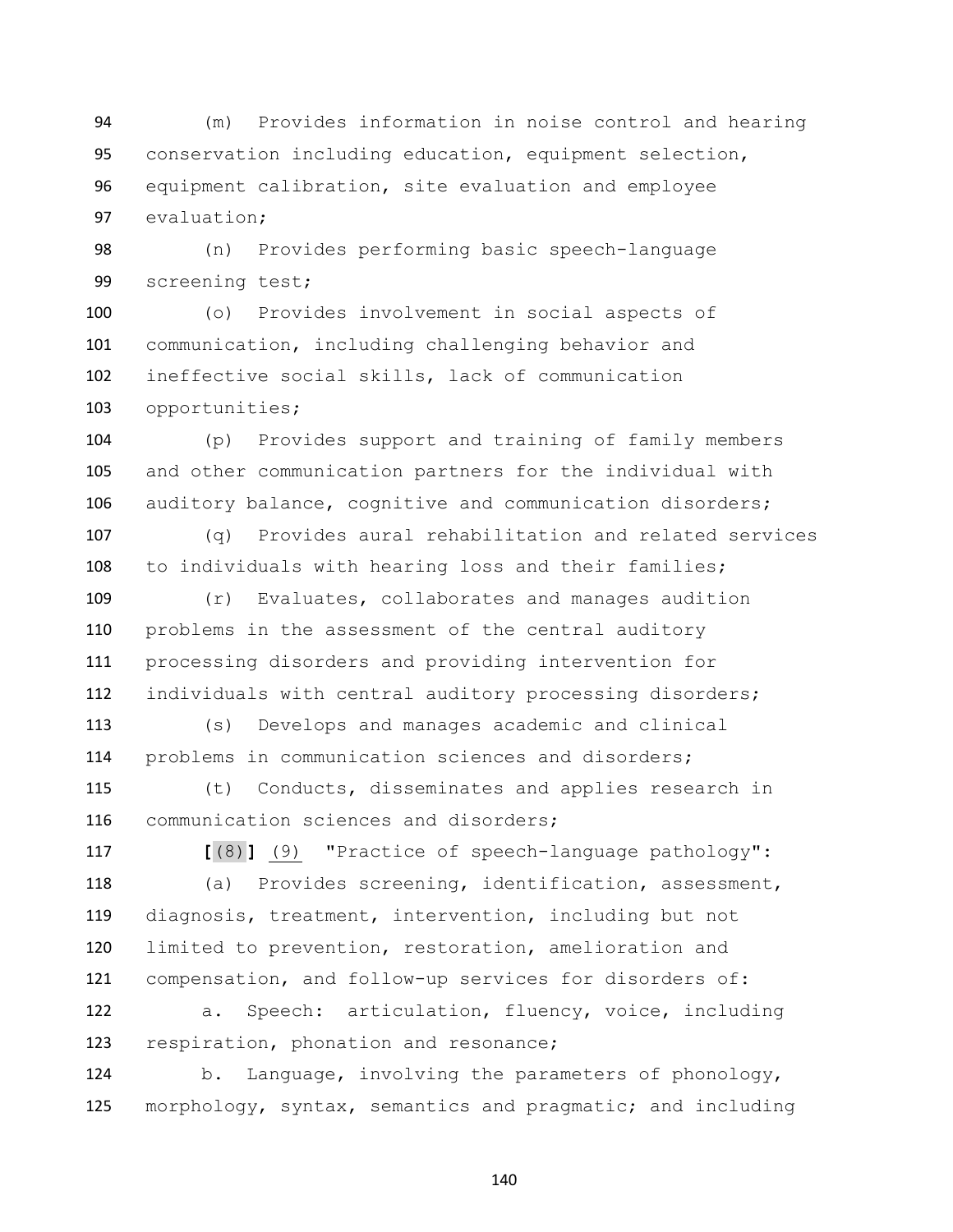disorders of receptive and expressive communication in oral, written, graphic and manual modalities;

 c. Oral, pharyngeal, cervical esophageal and related functions, such as dysphagia, including disorders of swallowing and oral functions for feeding; orofacial myofunctional disorders;

 d. Cognitive aspects of communication, including communication disability and other functional disabilities 134 associated with cognitive impairment;

 e. Social aspects of communication, including challenging behavior, ineffective social skills, lack of 137 communication opportunities;

 (b) Provides consultation and counseling and makes 139 referrals when appropriate;

 (c) Trains and supports family members and other communication partners of individuals with speech, voice, language, communication and swallowing disabilities;

 (d) Develops and establishes effective augmentative 144 and alternative communication techniques and strategies, including selecting, prescribing and dispensing of augmentative aids and devices; and the training of individuals, their families and other communication partners in their use;

 (e) Selects, fits and establishes effective use of appropriate prosthetic/adaptive devices for speaking and swallowing, such as tracheoesophageal valves, electrolarynges, or speaking valves;

 (f) Uses instrumental technology to diagnose and treat disorders of communication and swallowing, such as videofluoroscopy, nasendoscopy, ultrasonography and stroboscopy;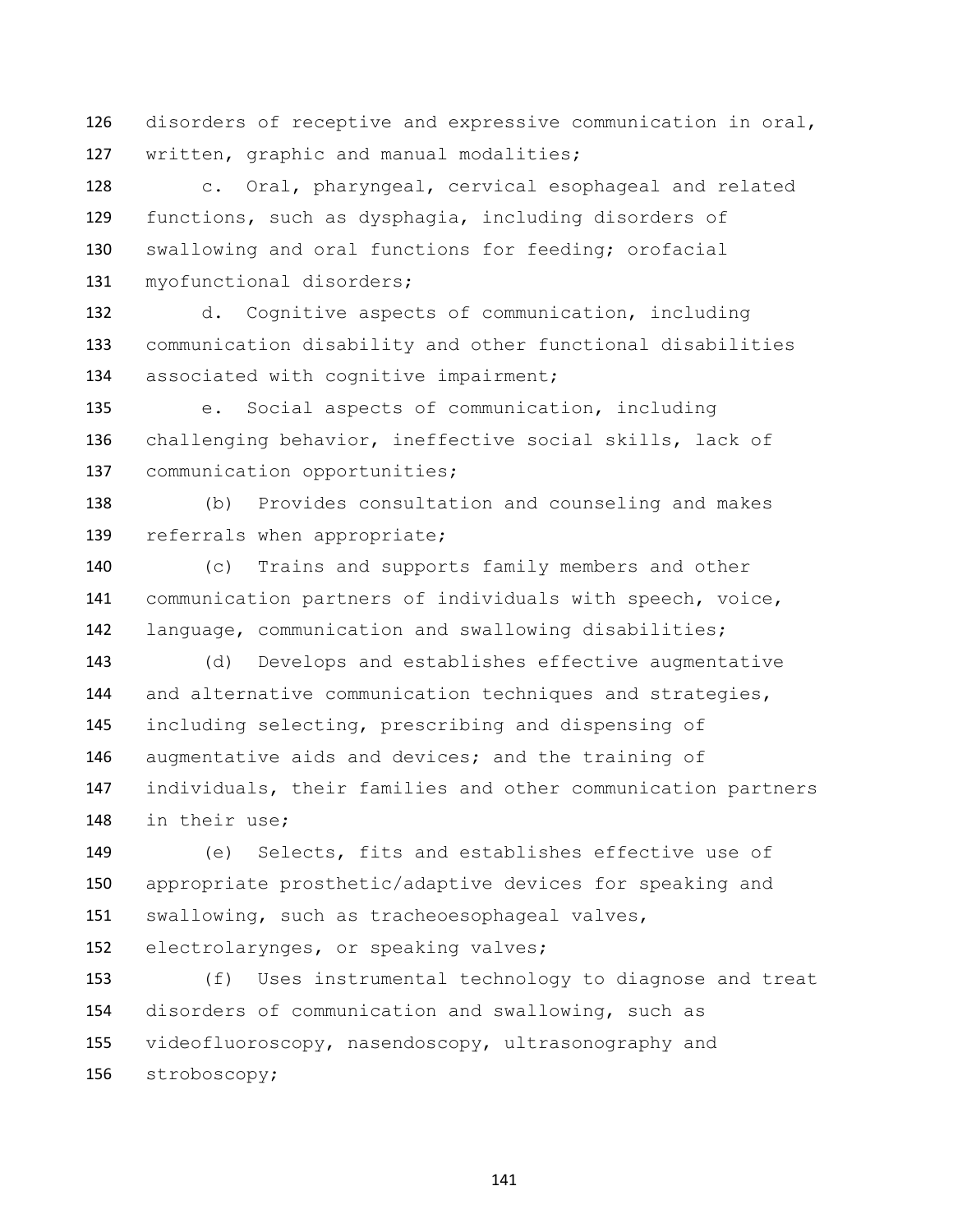(g) Provides aural rehabilitative and related counseling services to individuals with hearing loss and to their families;

 (h) Collaborates in the assessment of central auditory processing disorders in cases in which there is evidence of 162 speech, language or other cognitive communication disorders; provides intervention for individuals with central auditory processing disorders;

 (i) Conducts pure-tone air conduction hearing screening and screening tympanometry for the purpose of the 167 initial identification or referral;

 (j) Enhances speech and language proficiency and communication effectiveness, including but not limited to accent reduction, collaboration with teachers of English as a second language and improvement of voice, performance and singing;

(k) Trains and supervises support personnel;

 (l) Develops and manages academic and clinical programs in communication sciences and disorders;

 (m) Conducts, disseminates and applies research in 177 communication sciences and disorders;

 (n) Measures outcomes of treatment and conducts continuous evaluation of the effectiveness of practices and programs to improve and maintain quality of services;

 **[**(9)**]** (10) "Speech-language pathologist", a person who is licensed as a speech-language pathologist pursuant to sections 345.010 to 345.080; who engages in the practice of speech-language pathology as defined in sections 345.010 to 345.080;

 **[**(10)**]** (11) "Speech-language pathology aide", a person who is registered as a speech-language aide by the board, who does not act independently but works under the direction and supervision of a licensed speech-language pathologist.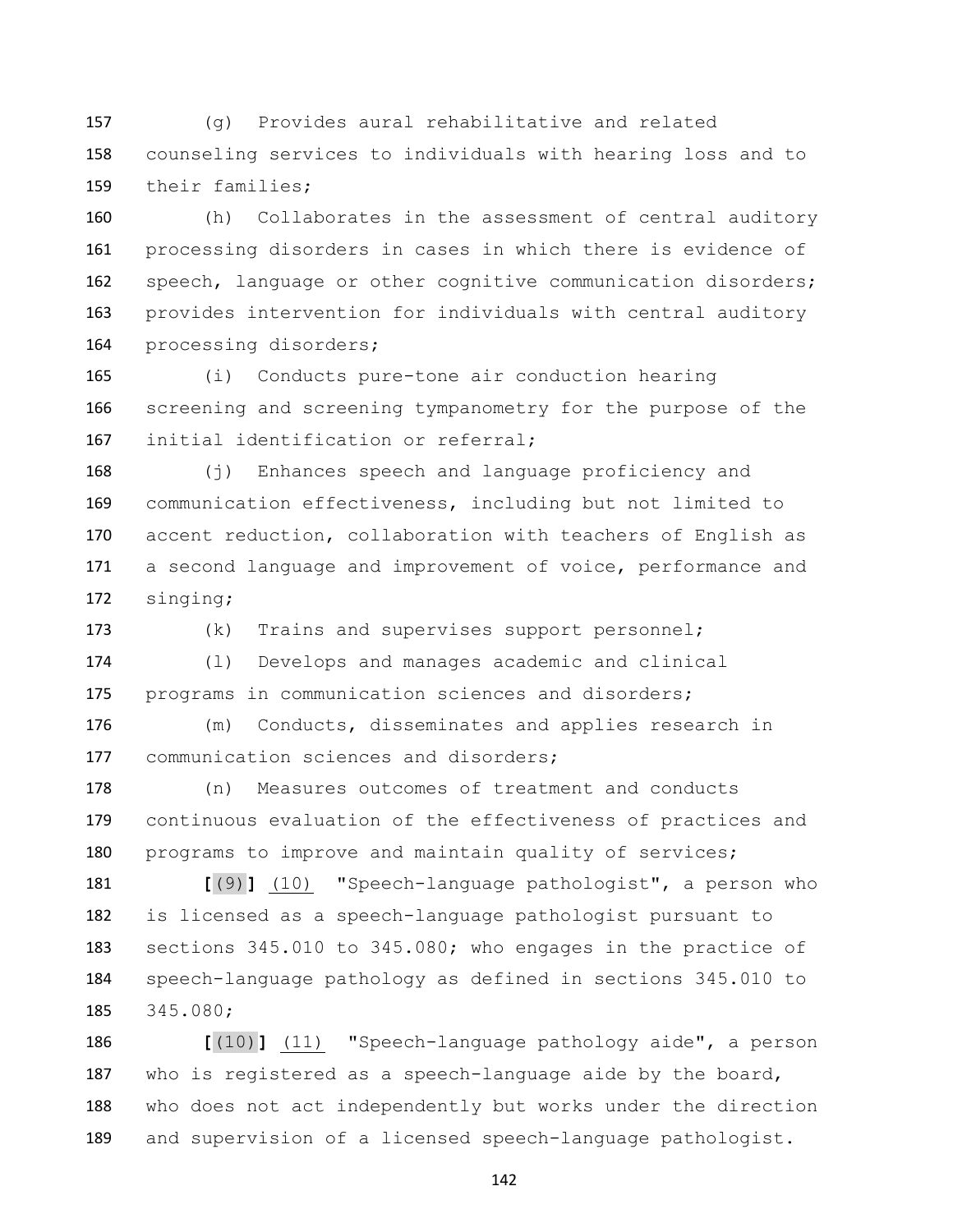Such person assists the speech-language pathologist with activities which require an understanding of speech-language pathology but do not require formal training in the relevant academics. To be eligible for registration by the board, each applicant shall submit a registration fee and:

(a) Be at least eighteen years of age;

 (b) Furnish evidence of the person's educational qualifications which shall be at a minimum:

 a. Certification of graduation from an accredited high 199 school or its equivalent; and

b. On-the-job training;

 (c) Be employed in a setting in which direct and indirect supervision is provided on a regular and systematic basis by a licensed speech-language pathologist.

 However, the aide shall not administer or interpret hearing screening or diagnostic tests, fit or dispense hearing instruments, make ear impressions, make diagnostic statements, determine case selection, present written reports to anyone other than the supervisor without the signature of the supervisor, make referrals to other professionals or agencies, use a title other than speech- language pathology aide, develop or modify treatment plans, discharge clients from treatment or terminate treatment, disclose clinical information, either orally or in writing, to anyone other than the supervising speech-language pathologist, or perform any procedure for which he or she is not qualified, has not been adequately trained or both;

 **[**(11)**]** (12) "Speech-language pathology assistant", a person who is registered as a speech-language pathology 219 assistant by the board, who does not act independently but works under the direction and supervision of a licensed speech-language pathologist practicing for at least one year or speech-language pathologist practicing under subdivision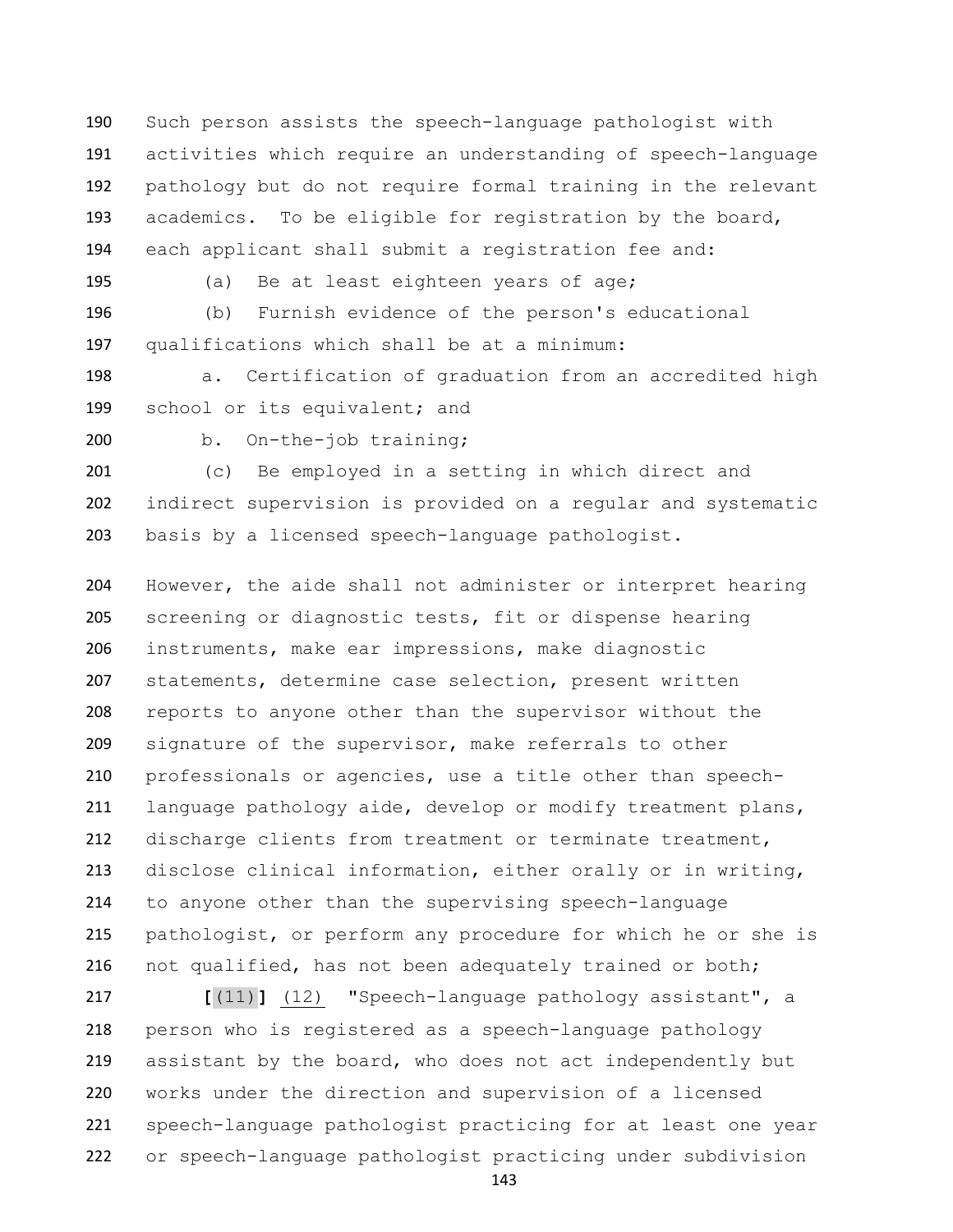(1) or (6) of subsection 1 of section 345.025 for at least one year and whose activities require both academic and practical training in the field of speech-language pathology although less training than those established by sections 345.010 to 345.080 as necessary for licensing as a speech- language pathologist. To be eligible for registration by 229 the board, each applicant shall submit the registration fee, supervising speech-language pathologist information if employment is confirmed, if not such information shall be provided after registration, and furnish evidence of the person's educational qualifications which meet the following:

 (a) Hold a bachelor's level degree from an institution accredited or approved by a regional accrediting body recognized by the United States Department of Education or 237 its equivalent; and

 (b) Submit official transcripts from one or more accredited colleges or universities presenting evidence of the completion of bachelor's level course work and requirements in the field of speech-language pathology as 242 established by the board through rules and regulations;

 (c) Submit proof of completion of the number and type of clinical hours as established by the board through rules and regulations.

 345.022. 1. Any person in the person's clinical fellowship shall hold a provisional license to practice speech-language pathology or audiology. The board may issue a provisional license to an applicant who: (1) Has met the requirements for practicum and academic requirements from an accredited training program 7 under this chapter; (2) Submits an application to the board on a form

prescribed by the board. Such form shall include a plan for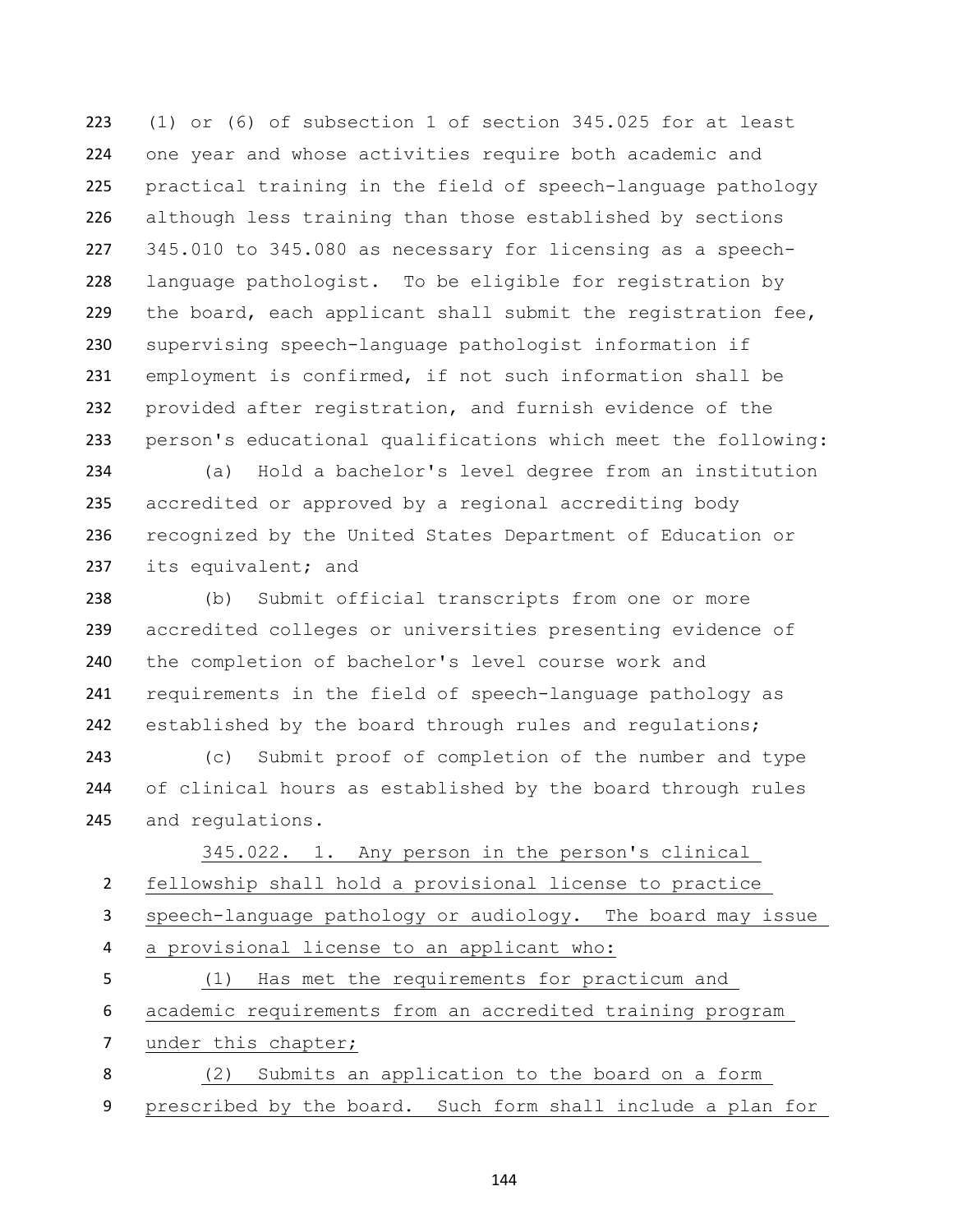the content and supervision of the clinical fellowship, as well as evidence of good moral and ethical character; and (3) Submits to the board an application fee, as set by the board, for the provisional license. 2. A provisional license is effective for one year and may be extended for an additional twelve months only for purposes of completing the postgraduate clinical experience portion of the clinical fellowship; provided, that the applicant has passed the national examination and shall hold a master's degree from an approved training program in his or her area of application. 3. Within twelve months of issuance of the provisional license, the applicant shall pass an examination promulgated or approved by the board. 4. Within twelve months of issuance of a provisional license, the applicant shall complete the requirements for the master's or doctoral degree from a program accredited by the Council on Academic Accreditation of the American Speech- Language-Hearing Association or other accrediting agency approved by the board in the area in which licensure is sought. 345.025. 1. The provisions of sections 345.010 to

345.080 do not apply to:

 (1) The activities, services, and the use of an official title on the part of a person in the employ of a federal agency insofar as such services are part of the duties of the person's office or position with such agency;

 (2) The activities and services of certified teachers of the deaf;

 (3) The activities and services of a student in speech- language pathology or audiology pursuing a course of study at a university or college that has been approved by its regional accrediting association, or working in a recognized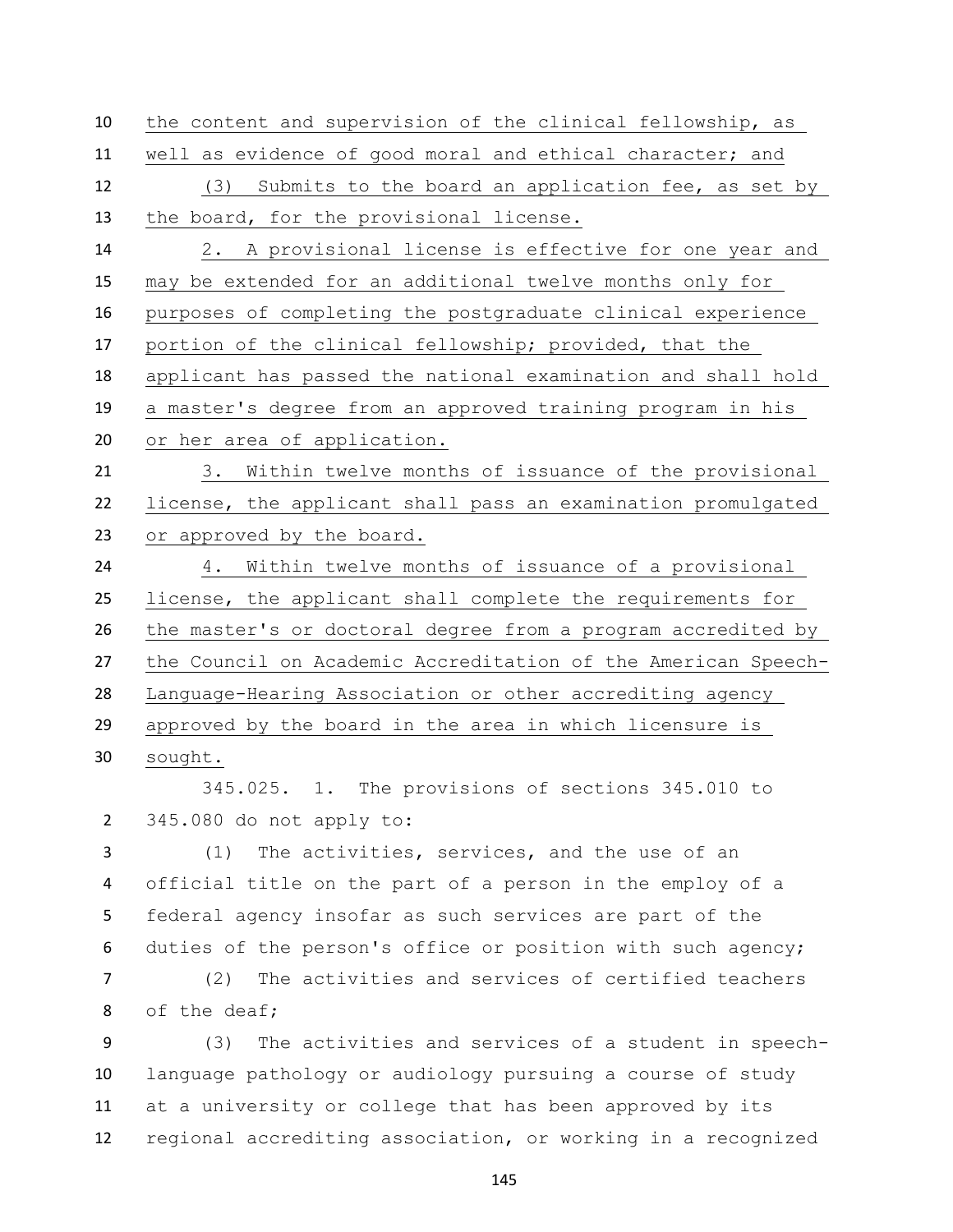training center, if these activities and services constitute a part of the person's course of study supervised by a licensed speech-language pathologist or audiologist as provided in section 345.050;

 (4) The activities and services of physicians and surgeons licensed pursuant to chapter 334;

 (5) Audiometric technicians who are certified by the council for accreditation of occupational hearing conservationists when conducting pure tone air conduction audiometric tests for purposes of industrial hearing conservation and comply with requirements of the federal Occupational Safety and Health Administration;

 (6) A person who holds a current valid certificate as a speech-language pathologist issued before January 1, 2016, by the Missouri department of elementary and secondary education and who is an employee of a public school while providing speech-language pathology services in such school system;

 (7) Any person completing the required number and type of clinical hours required by paragraph (c) of subdivision **[**(11)**]** (12) of section 345.015 as long as such person is under the direct supervision of a licensed speech-language pathologist and has not completed more than the number of clinical hours required by rule.

 2. No one shall be exempt pursuant to subdivision (1) or (6) of subsection 1 of this section if the person does any work as a speech-language pathologist or audiologist outside of the exempted areas outlined in this section for which a fee or compensation may be paid by the recipient of the service. When college or university clinics charge a fee, supervisors of student clinicians shall be licensed.

 345.050. **[**1.**]** To be eligible for licensure by the board by examination, each applicant shall submit the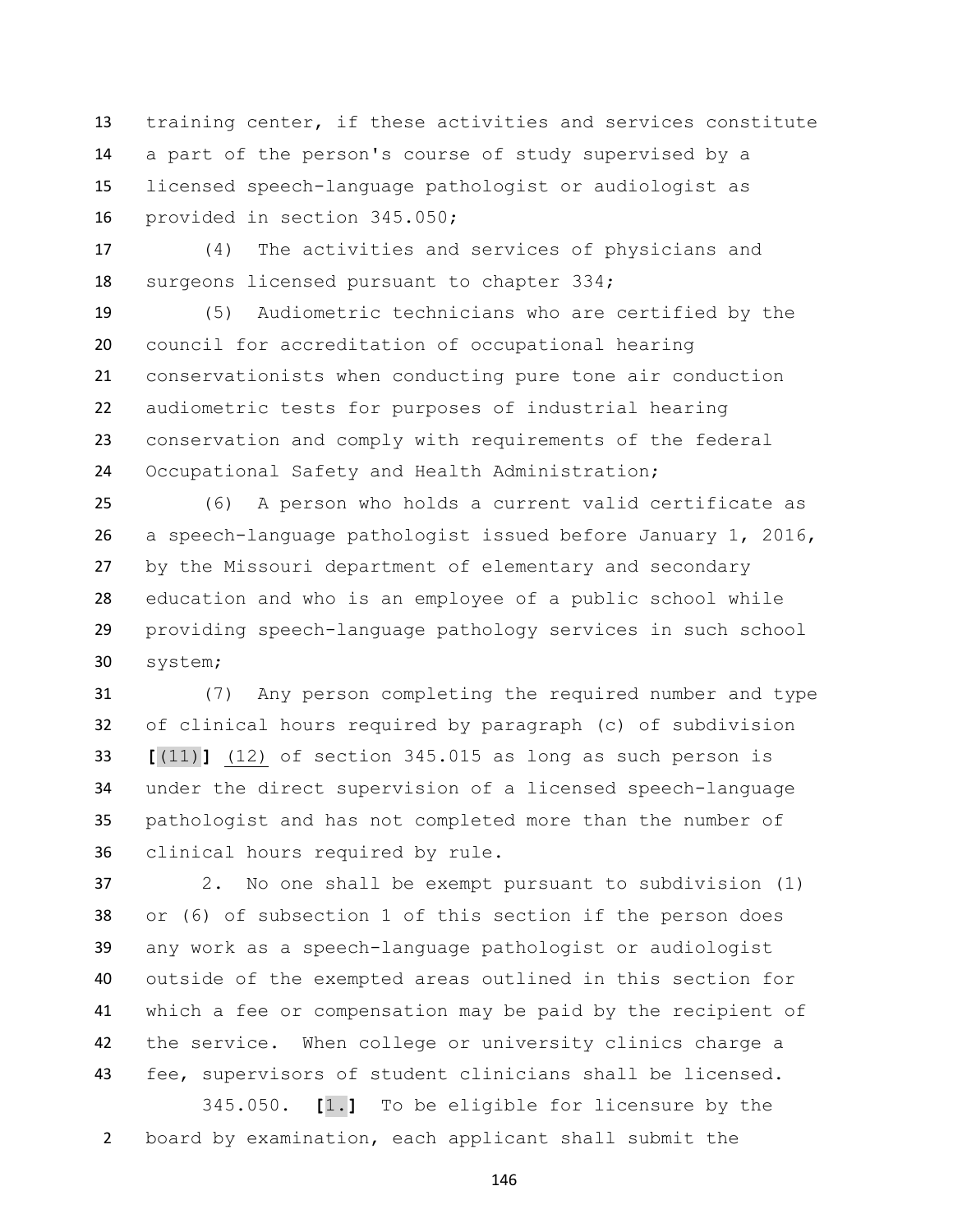application fee and shall furnish evidence of such person's current competence and shall:

 (1) Hold a master's or a doctoral degree from a program that was awarded "accreditation candidate" status or is accredited by the Council on Academic Accreditation of the American Speech-Language-Hearing Association or other accrediting agency approved by the board in the area in which licensure is sought;

 (2) Submit official transcripts from one or more accredited colleges or universities presenting evidence of the completion of course work and clinical practicum requirements equivalent to that required by the Council on Academic Accreditation of the American Speech-Language- Hearing Association or other accrediting agency approved by the board; **[**and**]**

 (3) Present written evidence of completion of a clinical fellowship from supervisors. The experience required by this subdivision shall follow the completion of the requirements of subdivisions (1) and (2) of this subsection. This period of employment shall be under the direct supervision of a person who is licensed by the state of Missouri in the profession in which the applicant seeks to be licensed. Persons applying with an audiology clinical doctoral degree are exempt from this provision; and

 (4) Pass an examination promulgated or approved by the board. The board shall determine the subject and scope of the examinations.

 **[**2. To be eligible for licensure by the board without examination, each applicant shall make application on forms prescribed by the board, submit the application fee, submit an activity statement and meet one of the following requirements: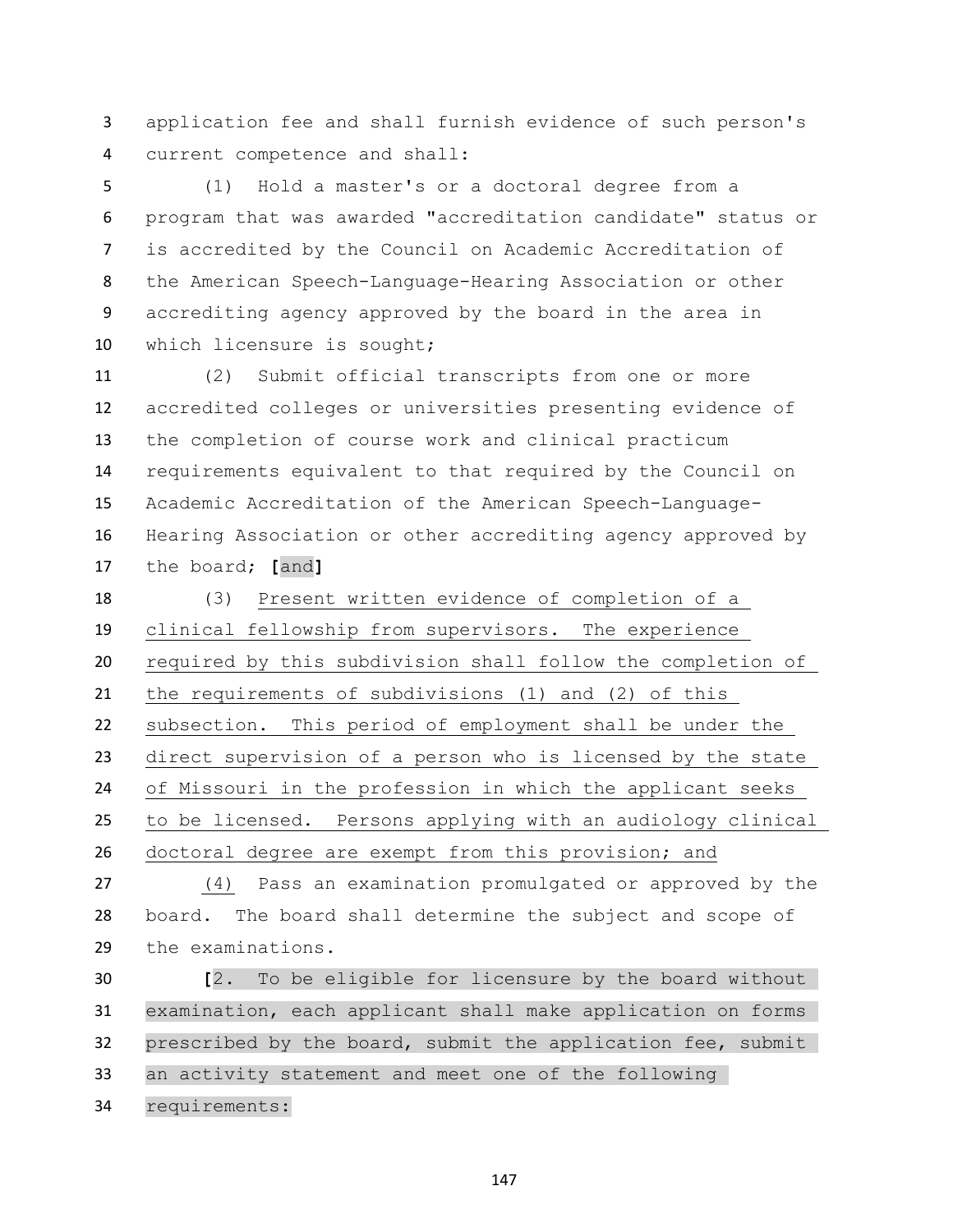(1) The board shall issue a license to any speech- language pathologist or audiologist who is licensed in another country and who has had no violations, suspension or revocations of a license to practice speech-language pathology or audiology in any jurisdiction; provided that, such person is licensed in a country whose requirements are substantially equal to, or greater than, Missouri at the time the applicant applies for licensure; or (2) Hold the certificate of clinical competence issued by the American Speech-Language-Hearing Association in the area in which licensure is sought.**]** 345.052. 1. For purposes of this section, the following terms mean: (1) "Board", the Missouri board of registration for the healing arts; (2) "Commission", the advisory commission for speech- language pathologists and audiologists; (3) "License", a license, certificate, registration, permit, accreditation, or military occupational specialty that enables a person to legally practice an occupation or profession in a particular jurisdiction; (4) "Military", the Armed Forces of the United States including the Air Force, Army, Coast Guard, Marine Corps, Navy, Space Force, National Guard, and any other military branch that is designated by Congress as part of the Armed Forces of the United States, and all reserve components and auxiliaries. Such term also includes the military reserves and militia of the United States territory or state; (5) "Nonresident military spouse", a nonresident spouse of an active duty member of the Armed Forces of the United States who has been transferred or is scheduled to be transferred to an adjacent state and is or will be domiciled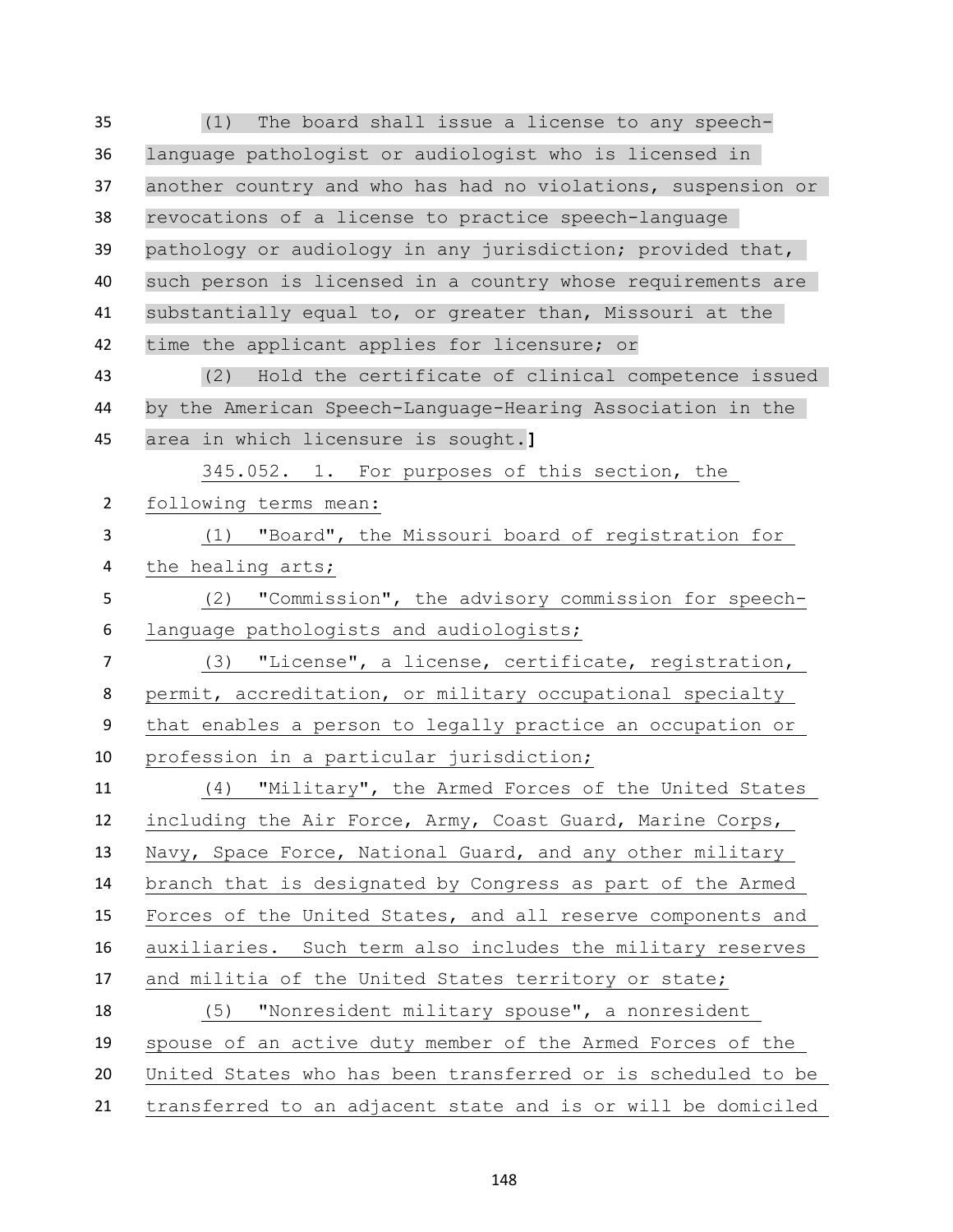| 22 | in the state of Missouri, or has moved to the state of       |
|----|--------------------------------------------------------------|
| 23 | Missouri on a permanent change-of-station basis;             |
| 24 | (6)<br>"Resident military spouse", a spouse of an active     |
| 25 | duty member of the Armed Forces of the United States who has |
| 26 | been transferred or is scheduled to be transferred to the    |
| 27 | state of Missouri, who is domiciled in the state of          |
| 28 | Missouri, or who has Missouri as his or her home of record.  |
| 29 | 2. Any person who holds a valid current speech-              |
| 30 | language pathologist or audiologist license issued by        |
| 31 | another state, a branch or unit of the military, a territory |
| 32 | of the United States, or the District of Columbia, and who   |
| 33 | has been licensed for at least one year in the other         |
| 34 | jurisdiction, may submit an application for a speech-        |
| 35 | language pathologist or audiologist license in Missouri      |
| 36 | along with proof of current licensure and proof of licensure |
| 37 | for at least one year in the other jurisdiction, to the      |
| 38 | board.                                                       |
| 39 | The board shall:<br>3.                                       |
| 40 | (1) Within six months of receiving an application            |
| 41 | described in subsection 2 of this section, waive any         |
| 42 | examination, educational, or experience requirements for     |
| 43 | licensure in this state for the applicant if it determines   |
| 44 | that there were minimum education requirements and, if       |
| 45 | applicable, work experience and clinical supervision         |
| 46 | requirements in effect and the other state verifies that the |
| 47 | person met those requirements in order to be licensed or     |
| 48 | certified in that state. The board may require an applicant  |
| 49 | to take and pass an examination specific to the laws of this |
| 50 | state; or                                                    |
| 51 | Within thirty days of receiving an application<br>(2)        |
| 52 | described in subsection 2 of this section from a nonresident |
| 53 | military spouse or a resident military spouse, waive any     |
| 54 | examination, educational, or experience requirements for     |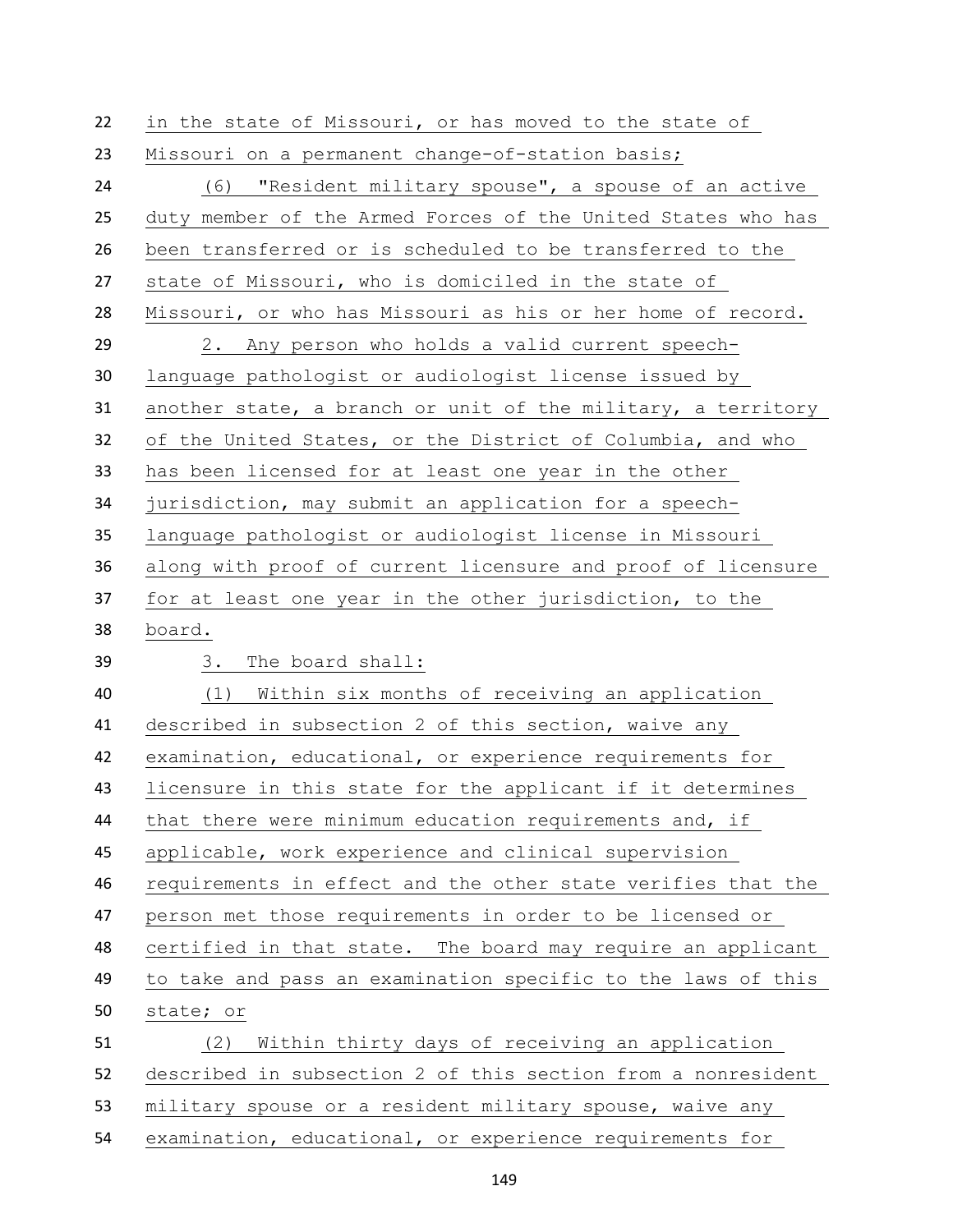licensure in this state for the applicant and issue such applicant a license under this section if such applicant otherwise meets the requirements of this section. 4. (1) The board shall not waive any examination, educational, or experience requirements for any applicant who has had his or her license revoked by a board outside the state; who is currently under investigation, who has a complaint pending, or who is currently under disciplinary action, except as provided in subdivision (2) of this subsection, with a board outside the state; who does not hold a license in good standing with a board outside the state; who has a criminal record that would disqualify him or her for licensure in Missouri; or who does not hold a valid current license in the other jurisdiction on the date the board receives his or her application under this section. (2) If another jurisdiction has taken disciplinary action against an applicant, the board shall determine if the cause for the action was corrected and the matter resolved. If the matter has not been resolved by that jurisdiction, the board may deny a license until the matter is resolved. 5. Nothing in this section shall prohibit the board from denying a license to an applicant under this section for any reason described in section 345.065. 6. Any person who is licensed under the provisions of this section shall be subject to the board's jurisdiction and all rules and regulations pertaining to the practice as a speech-language pathologist or audiologist in this state. 7. This section shall not be construed to waive any requirement for an applicant to pay any fees. 345.085. SECTION 1. PURPOSE The purpose of this Compact is to facilitate interstate

practice of audiology and speech-language pathology with the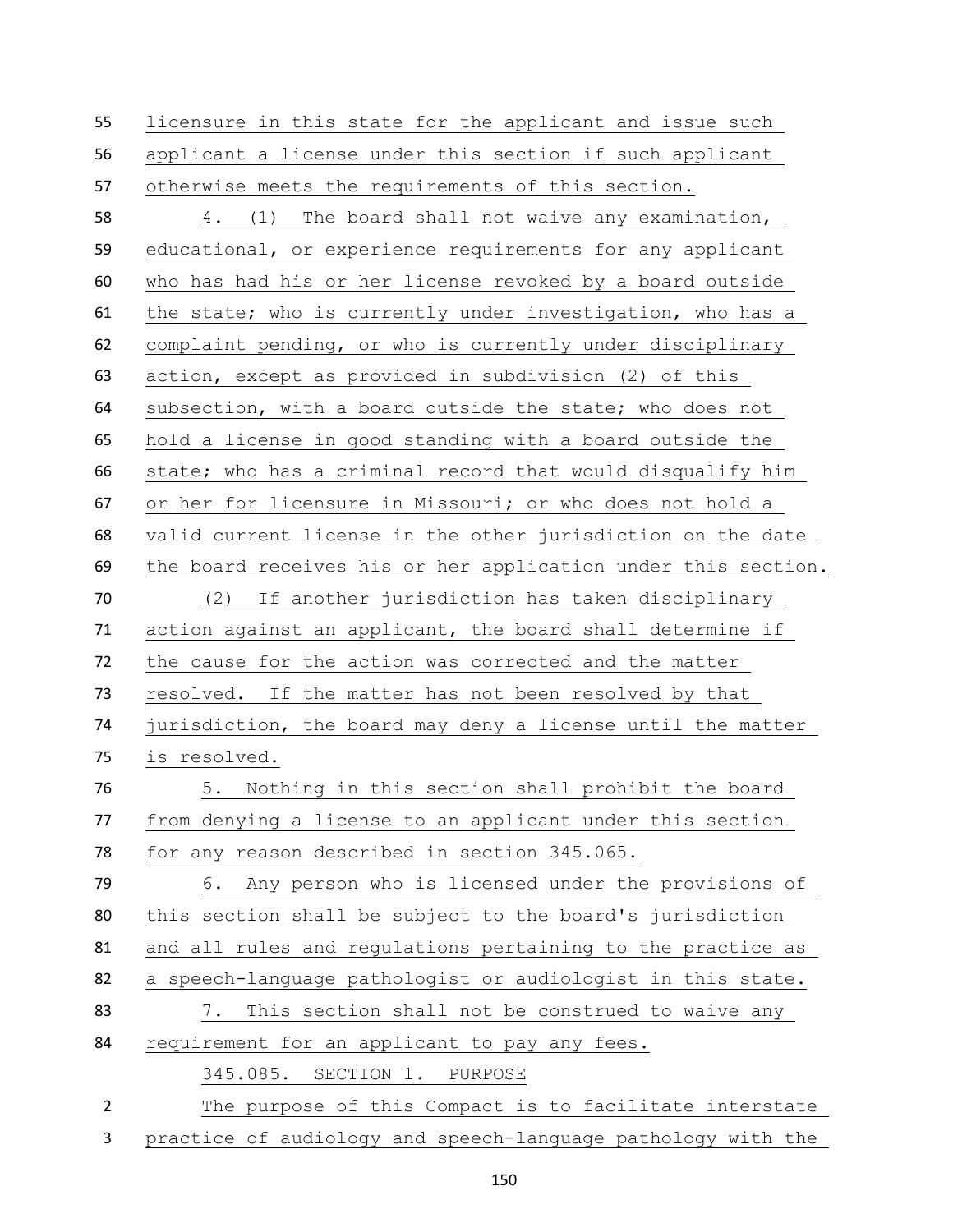| 4                | goal of improving public access to audiology and speech-     |
|------------------|--------------------------------------------------------------|
| 5                | language pathology services. The practice of audiology and   |
| 6                | speech-language pathology occurs in the state where the      |
| $\overline{7}$   | patient/client/student is located at the time of the         |
| 8                | patient/client/student encounter. The Compact preserves the  |
| $\boldsymbol{9}$ | regulatory authority of states to protect public health and  |
| 10               | safety through the current system of state licensure.        |
| 11               | This Compact is designed to achieve the following            |
| 12               | objectives:                                                  |
| 13               | Increase public access to audiology and speech-<br>1.        |
| 14               | language pathology services by providing for the mutual      |
| 15               | recognition of other member state licenses;                  |
| 16               | Enhance the states' ability to protect the public's<br>2.    |
| 17               | health and safety;                                           |
| 18               | Encourage the cooperation of member states in<br>3.          |
| 19               | regulating multistate audiology and speech-language          |
| 20               | pathology practice;                                          |
| 21               | 4. Support spouses of relocating active duty military        |
| 22               | personnel;                                                   |
| 23               | Enhance the exchange of licensure, investigative<br>5.       |
| 24               | and disciplinary information between member states;          |
| 25               | 6. Allow a remote state to hold a provider of services       |
| 26               | with a compact privilege in that state accountable to that   |
| 27               | state's practice standards; and                              |
| 28               | 7. Allow for the use of telehealth technology to             |
| 29               | facilitate increased access to audiology and speech-language |
| 30               | pathology services.                                          |
| 31               | SECTION 2. DEFINITIONS                                       |
| 32               | As used in this Compact, and except as otherwise             |
| 33               | provided, the following definitions shall apply:             |
| 34               | "Active duty military" means full-time duty status<br>Α.     |
| 35               | in the active uniformed service of the United States,        |
| 36               | including members of the National Guard and Reserve on       |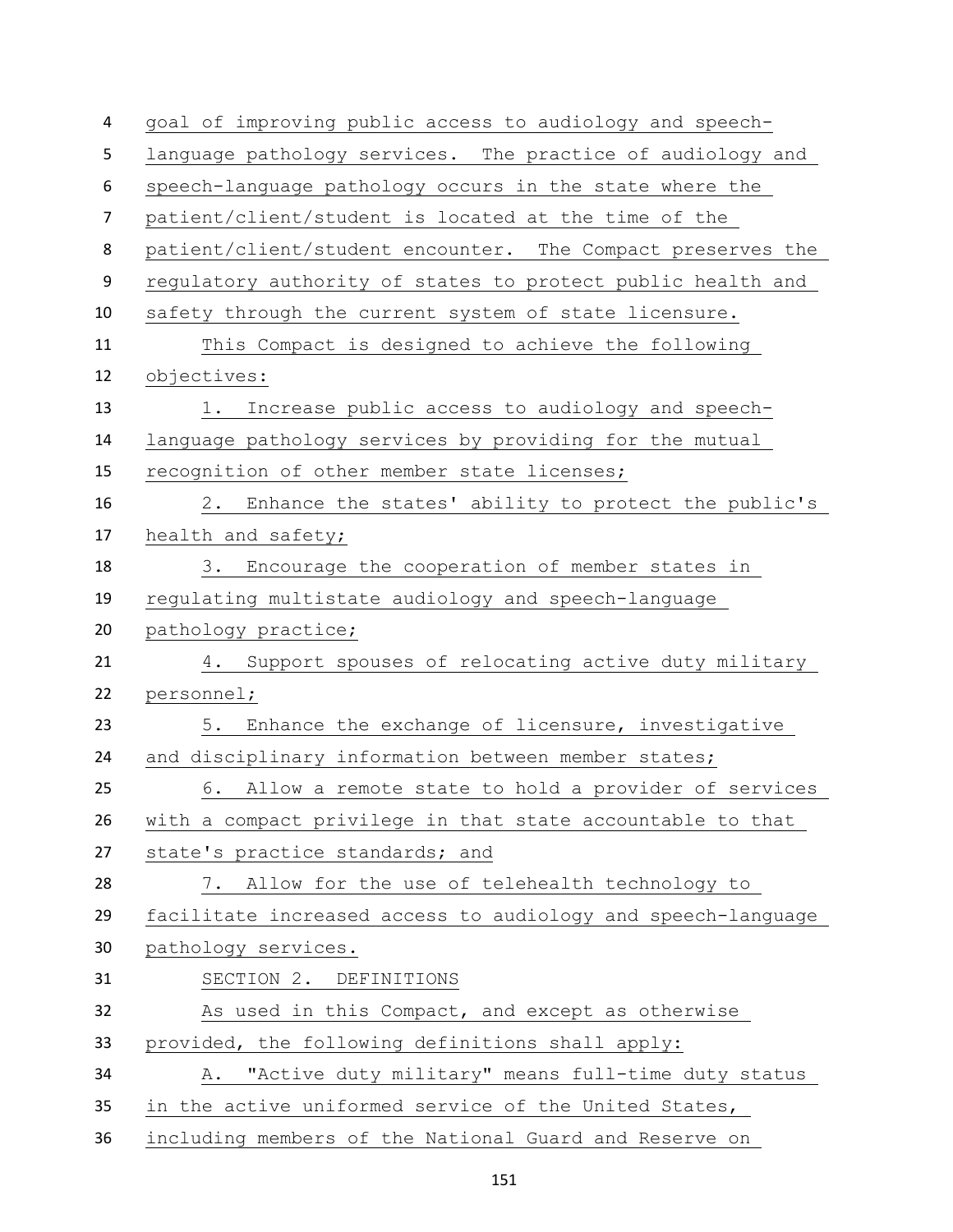active duty orders pursuant to 10 U.S.C. Chapter 1209 and 1211. B. "Adverse action" means any administrative, civil, equitable or criminal action permitted by a state's laws which is imposed by a licensing board or other authority against an audiologist or speech-language pathologist, including actions against an individual's license or privilege to practice such as revocation, suspension, probation, monitoring of the licensee, or restriction on the licensee's practice. C. "Alternative program" means a non-disciplinary monitoring process approved by an audiology or speech- language pathology licensing board to address impaired practitioners. D. "Audiologist" means an individual who is licensed by a state to practice audiology. E. "Audiology" means the care and services provided by a licensed audiologist as set forth in the member state's statutes and rules. F. "Audiology and Speech-Language Pathology Compact Commission" or "Commission" means the national administrative body whose membership consists of all states that have enacted the Compact. G. "Audiology and speech-language pathology licensing board," "audiology licensing board," "speech-language pathology licensing board," or "licensing board" means the agency of a state that is responsible for the licensing and regulation of audiologists and/or speech-language pathologists. H. "Compact privilege" means the authorization granted by a remote state to allow a licensee from another member state to practice as an audiologist or speech-language pathologist in the remote state under its laws and rules.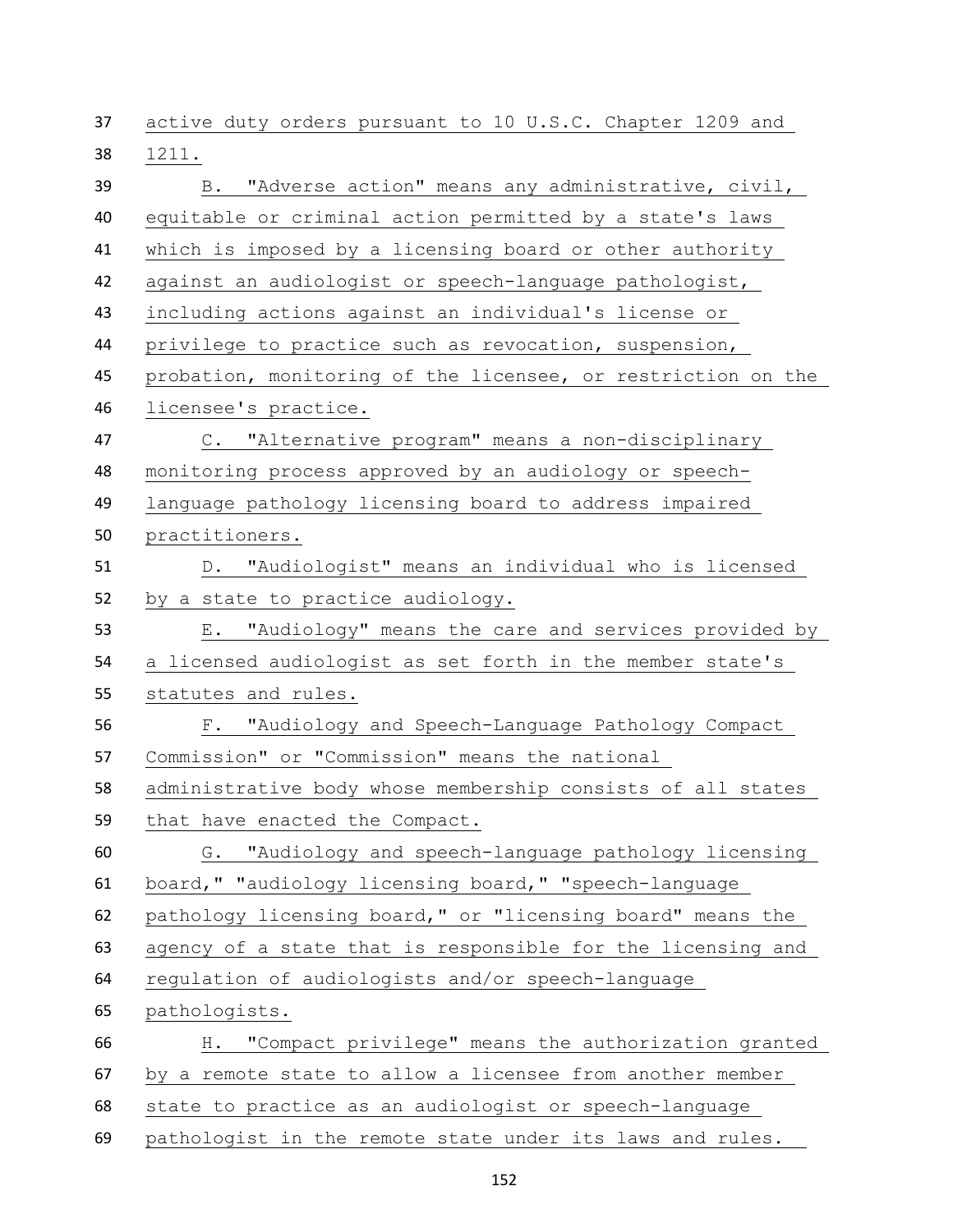| 70  | The practice of audiology or speech-language pathology        |
|-----|---------------------------------------------------------------|
| 71  | occurs in the member state where the patient/client/student   |
| 72  | is located at the time of the patient/client/student          |
| 73  | encounter.                                                    |
| 74  | I. "Current significant investigative information"            |
| 75  | means investigative information that a licensing board,       |
| 76  | after an inquiry or investigation that includes notification  |
| 77  | and an opportunity for the audiologist or speech-language     |
| 78  | pathologist to respond, if required by state law, has reason  |
| 79  | to believe is not groundless and, if proved true, would       |
| 80  | indicate more than a minor infraction.                        |
| 81  | J. "Data system" means a repository of information            |
| 82  | about licensees, including, but not limited to, continuing    |
| 83  | education, examination, licensure, investigative, compact     |
| 84  | privilege and adverse action.                                 |
| 85  | "Encumbered license" means a license in which an<br>К.        |
| 86  | adverse action restricts the practice of audiology or speech- |
| 87  | language pathology by the licensee and said adverse action    |
| 88  | has been reported to the National Practitioners Data Bank     |
| 89  | $(NPDB)$ .                                                    |
| 90  | "Executive Committee" means a group of directors<br>L.        |
| 91  | elected or appointed to act on behalf of, and within the      |
| 92  | powers granted to them by, the Commission.                    |
| 93  | "Home state" means the member state that is the<br>М.         |
| 94  | licensee's primary state of residence.                        |
| 95  | "Impaired practitioner" means individuals whose<br>Ν.         |
| 96  | professional practice is adversely affected by substance      |
| 97  | abuse, addiction, or other health-related conditions.         |
| 98  | O. "Licensee" means an individual who currently holds         |
| 99  | an authorization from the state licensing board to practice   |
| 100 | as an audiologist or speech-language pathologist.             |
| 101 | "Member state" means a state that has enacted the<br>P.       |
| 102 | Compact.                                                      |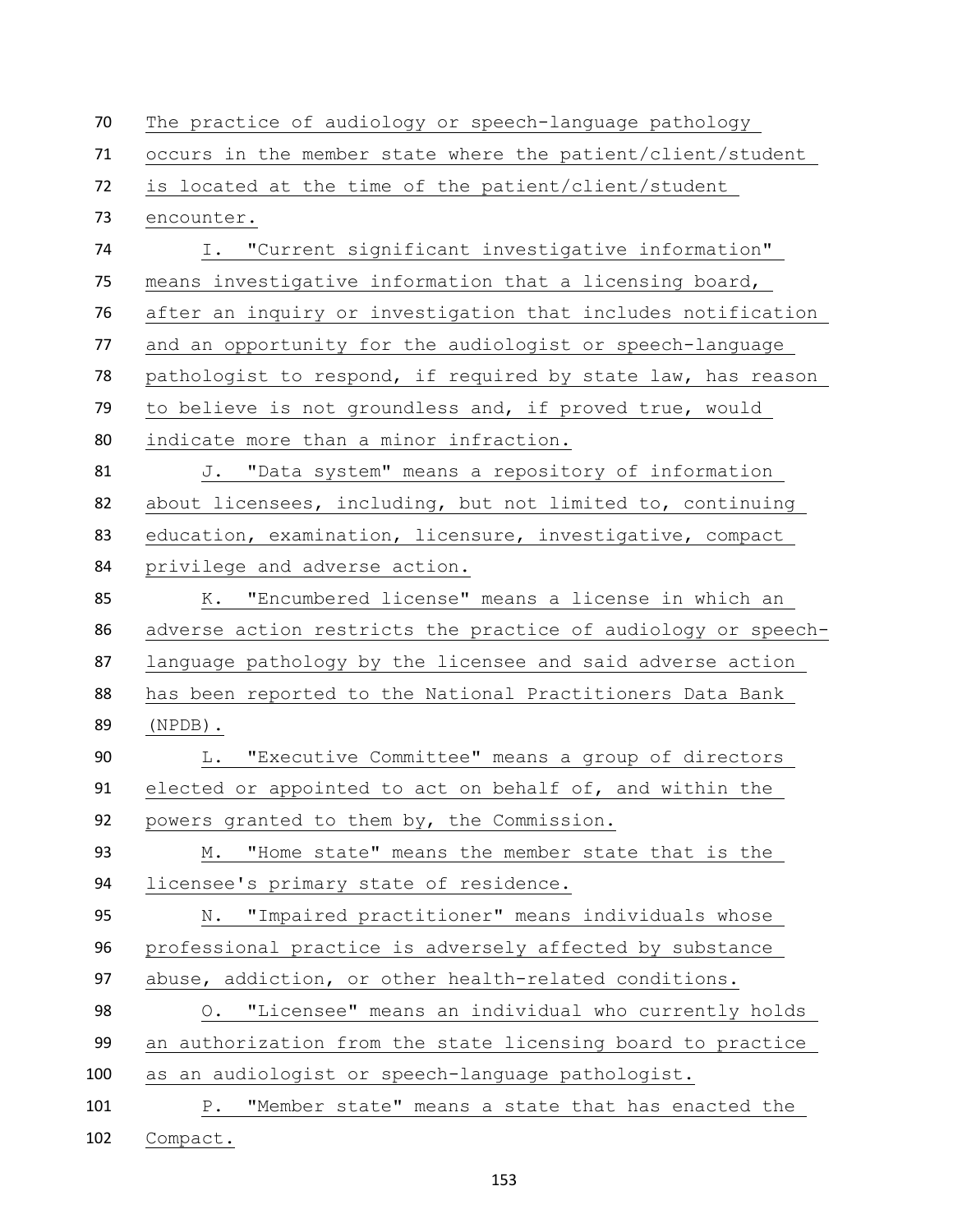| 103 | Q. "Privilege to practice" means a legal authorization       |
|-----|--------------------------------------------------------------|
| 104 | permitting the practice of audiology or speech-language      |
| 105 | pathology in a remote state.                                 |
| 106 | R. "Remote state" means a member state other than the        |
| 107 | home state where a licensee is exercising or seeking to      |
| 108 | exercise the compact privilege.                              |
| 109 | S. "Rule" means a regulation, principle or directive         |
| 110 | promulgated by the Commission that has the force of law.     |
| 111 | T. "Single-state license" means an audiology or speech-      |
| 112 | language pathology license issued by a member state that     |
| 113 | authorizes practice only within the issuing state and does   |
| 114 | not include a privilege to practice in any other member      |
| 115 | state.                                                       |
| 116 | U. "Speech-language pathologist" means an individual         |
| 117 | who is licensed by a state to practice speech-language       |
| 118 | pathology.                                                   |
| 119 | V. "Speech-language pathology" means the care and            |
| 120 | services provided by a licensed speech-language pathologist  |
| 121 | as set forth in the member state's statutes and rules.       |
| 122 | W. "State" means any state, commonwealth, district or        |
| 123 | territory of the United States of America that regulates the |
| 124 | practice of audiology and speech-language pathology.         |
| 125 | X. "State practice laws" means a member state's laws,        |
| 126 | rules and regulations that govern the practice of audiology  |
| 127 | or speech-language pathology, define the scope of audiology  |
| 128 | or speech-language pathology practice, and create the        |
| 129 | methods and grounds for imposing discipline.                 |
| 130 | Y. "Telehealth" means the application of                     |
| 131 | telecommunication technology to deliver audiology or speech- |
| 132 | language pathology services at a distance for assessment,    |
|     |                                                              |
| 133 | intervention and/or consultation.                            |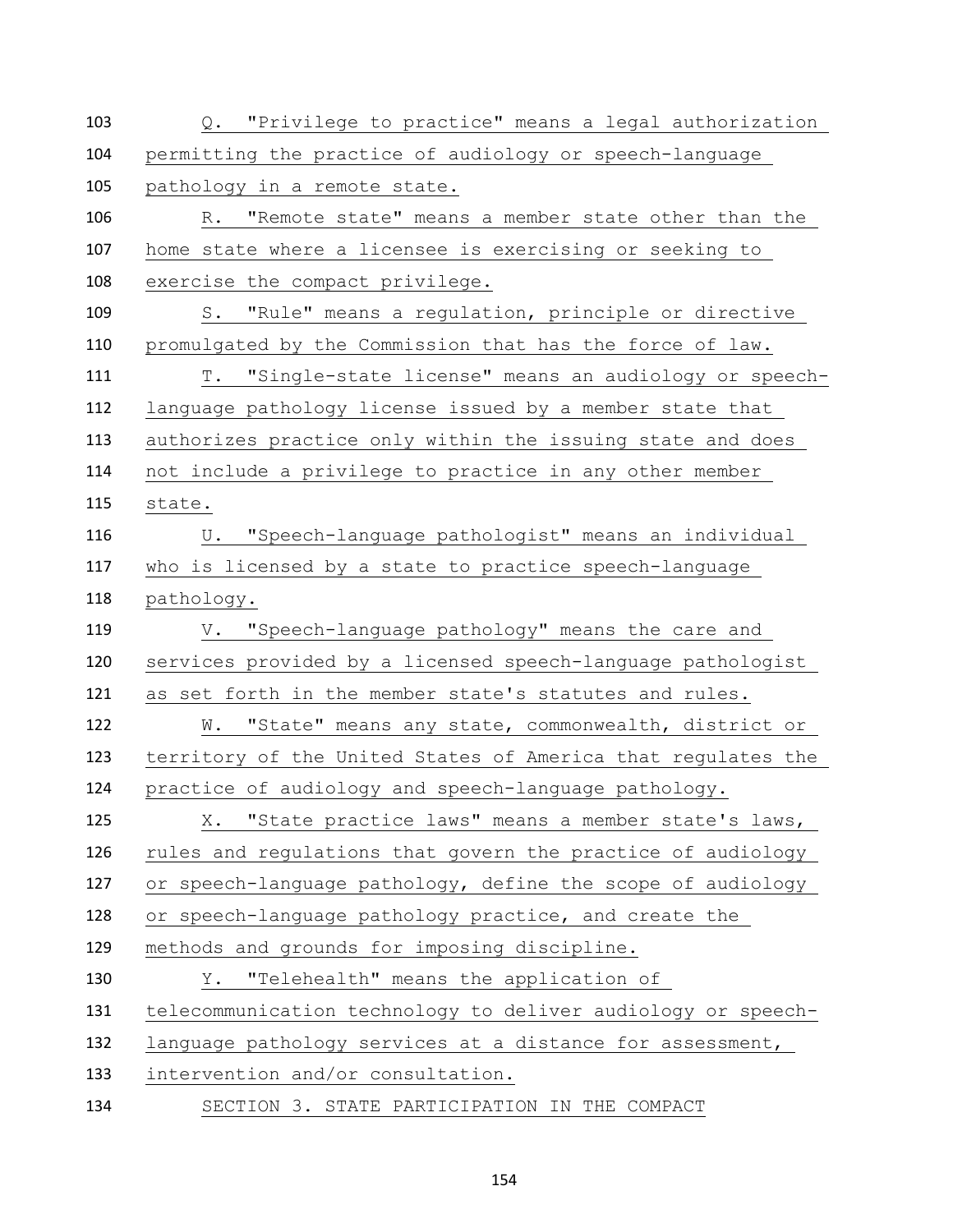A. A license issued to an audiologist or speech- language pathologist by a home state to a resident in that state shall be recognized by each member state as authorizing an audiologist or speech-language pathologist to practice audiology or speech-language pathology, under a privilege to practice, in each member state. B. A state must implement or utilize procedures for considering the criminal history records of applicants for initial privilege to practice. These procedures shall include the submission of fingerprints or other biometric- based information by applicants for the purpose of obtaining an applicant's criminal history record information from the Federal Bureau of Investigation and the agency responsible for retaining that state's criminal records. 149 1. A member state must fully implement a criminal background check requirement, within a time frame established by rule, by receiving the results of the Federal Bureau of Investigation record search on criminal background checks and use the results in making licensure decisions. 2. Communication between a member state, the Commission and among member states regarding the verification of eligibility for licensure through the Compact shall not include any information received from the Federal Bureau of Investigation relating to a federal criminal records check performed by a member state under Public Law 92-544. C. Upon application for a privilege to practice, the licensing board in the issuing remote state shall ascertain, 163 through the data system, whether the applicant has ever 164 held, or is the holder of, a license issued by any other state, whether there are any encumbrances on any license or 166 privilege to practice held by the applicant, whether any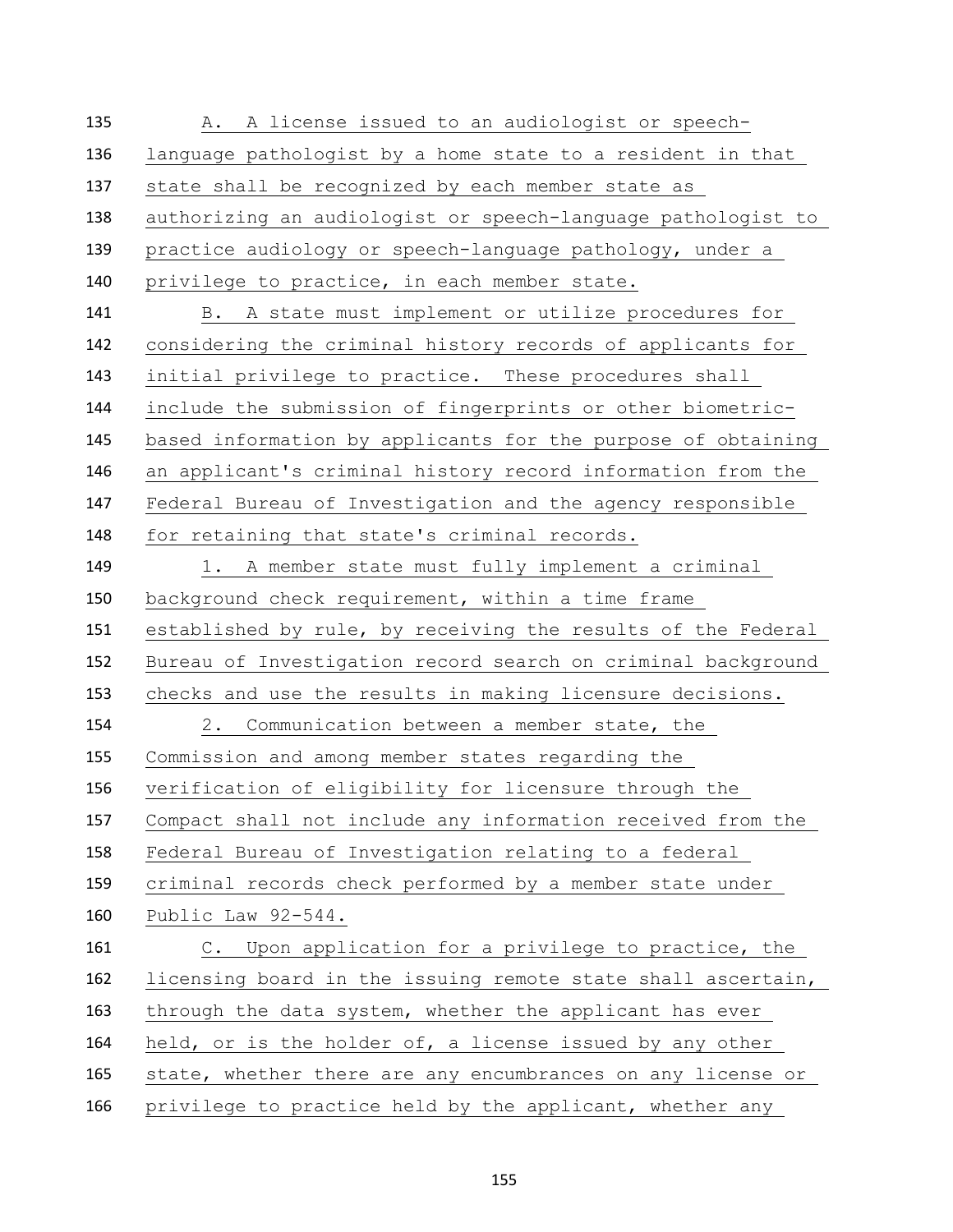adverse action has been taken against any license or privilege to practice held by the applicant. D. Each member state shall require an applicant to obtain or retain a license in the home state and meet the home state's qualifications for licensure or renewal of licensure, as well as, all other applicable state laws. E. For an audiologist: 1. Must meet one of the following educational requirements: a. On or before, Dec. 31, 2007, has graduated with a master's degree or doctorate in audiology, or equivalent degree regardless of degree name, from a program that is accredited by an accrediting agency recognized by the Council for Higher Education Accreditation, or its successor, or by the United States Department of Education and operated by a college or university accredited by a regional or national accrediting organization recognized by the board; or b. On or after, Jan. 1, 2008, has graduated with a Doctoral degree in audiology, or equivalent degree, regardless of degree name, from a program that is accredited by an accrediting agency recognized by the Council for Higher Education Accreditation, or its successor, or by the United States Department of Education and operated by a college or university accredited by a regional or national accrediting organization recognized by the board; or c. Has graduated from an audiology program that is housed in an institution of higher education outside of the United States (a) for which the program and institution have been approved by the authorized accrediting body in the applicable country and (b) the degree program has been verified by an independent credentials review agency to be comparable to a state licensing board-approved program.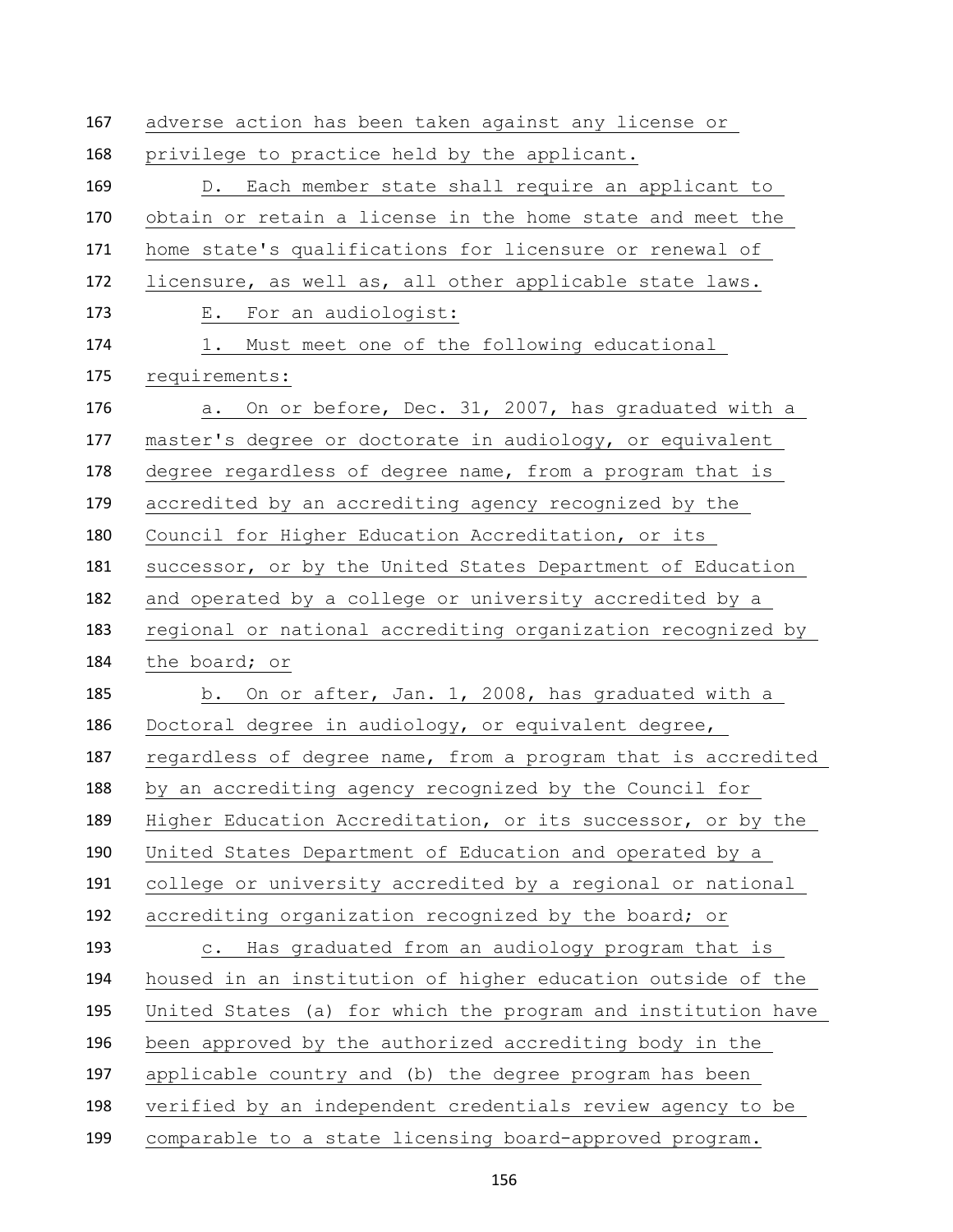| 200 | 2. Has completed a supervised clinical practicum             |
|-----|--------------------------------------------------------------|
| 201 | experience from an accredited educational institution or its |
| 202 | cooperating programs as required by the Commission;          |
| 203 | 3. Has successfully passed a national examination            |
| 204 | approved by the Commission;                                  |
| 205 | 4. Holds an active, unencumbered license;                    |
| 206 | 5. Has not been convicted or found quilty, and has not       |
| 207 | entered into an agreed disposition, of a felony related to   |
| 208 | the practice of audiology, under applicable state or federal |
| 209 | criminal law;                                                |
| 210 | 6. Has a valid United States Social Security or              |
| 211 | National Practitioner Identification number.                 |
| 212 | F. For a speech-language pathologist:                        |
| 213 | Must meet one of the following educational<br>1.             |
| 214 | requirements:                                                |
| 215 | Has graduated with a master's degree from a speech-<br>a.    |
| 216 | language pathology program that is accredited by an          |
| 217 | organization recognized by the United States Department of   |
| 218 | Education and operated by a college or university accredited |
| 219 | by a regional or national accrediting organization           |
| 220 | recognized by the board; or                                  |
| 221 | b. Has graduated from a speech-language pathology            |
| 222 | program that is housed in an institution of higher education |
| 223 | outside of the United States (a) for which the program and   |
| 224 | institution have been approved by the authorized accrediting |
| 225 | body in the applicable country and (b) the degree program    |
| 226 | has been verified by an independent credentials review       |
| 227 | agency to be comparable to a state licensing board-approved  |
| 228 | program.                                                     |
| 229 | Has completed a supervised clinical practicum<br>2.          |
| 230 | experience from an educational institution or its            |
| 231 | cooperating programs as required by the Commission;          |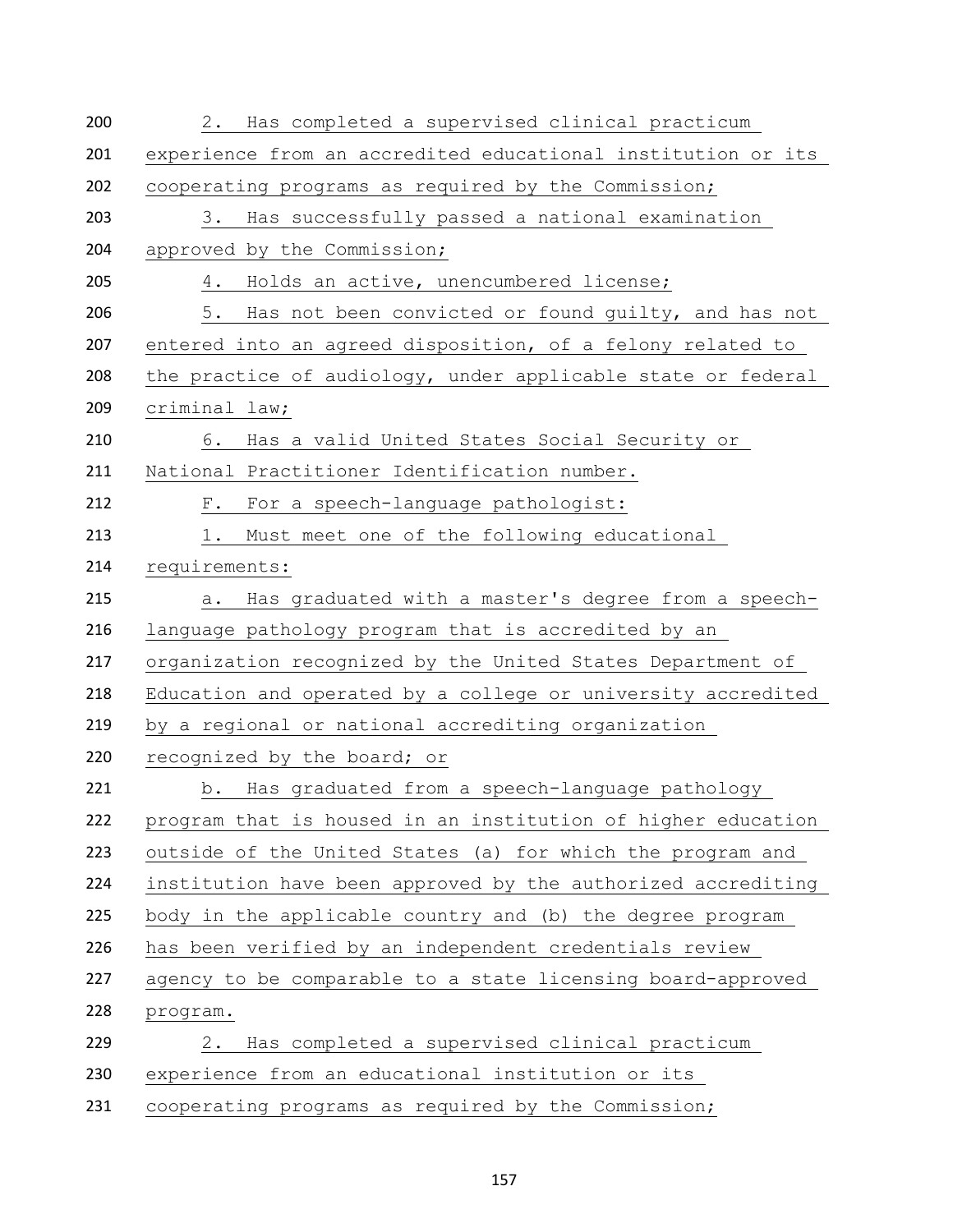| Has completed a supervised postgraduate<br>3.                |
|--------------------------------------------------------------|
| professional experience as required by the Commission;       |
| Has successfully passed a national examination<br>4.         |
| approved by the Commission;                                  |
| 5.<br>Holds an active, unencumbered license;                 |
| Has not been convicted or found guilty, and has not<br>6.    |
| entered into an agreed disposition, of a felony related to   |
| the practice of speech-language pathology, under applicable  |
| state or federal criminal law;                               |
| 7. Has a valid United States Social Security or              |
| National Practitioner Identification number.                 |
| The privilege to practice is derived from the home<br>G.     |
| state license.                                               |
| An audiologist or speech-language pathologist<br>H.          |
| practicing in a member state must comply with the state      |
| practice laws of the state in which the client is located at |
| the time service is provided. The practice of audiology and  |
| speech-language pathology shall include all audiology and    |
| speech-language pathology practice as defined by the state   |
| practice laws of the member state in which the client is     |
| located. The practice of audiology and speech-language       |
| pathology in a member state under a privilege to practice    |
| shall subject an audiologist or speech-language pathologist  |
| to the jurisdiction of the licensing board, the courts and   |
| the laws of the member state in which the client is located  |
| at the time service is provided.                             |
| Individuals not residing in a member state shall<br>I.       |
| continue to be able to apply for a member state's single-    |
| state license as provided under the laws of each member      |
| state. However, the single-state license granted to these    |
| individuals shall not be recognized as granting the          |
| privilege to practice audiology or speech-language pathology |
| in any other member state. Nothing in this Compact shall     |
|                                                              |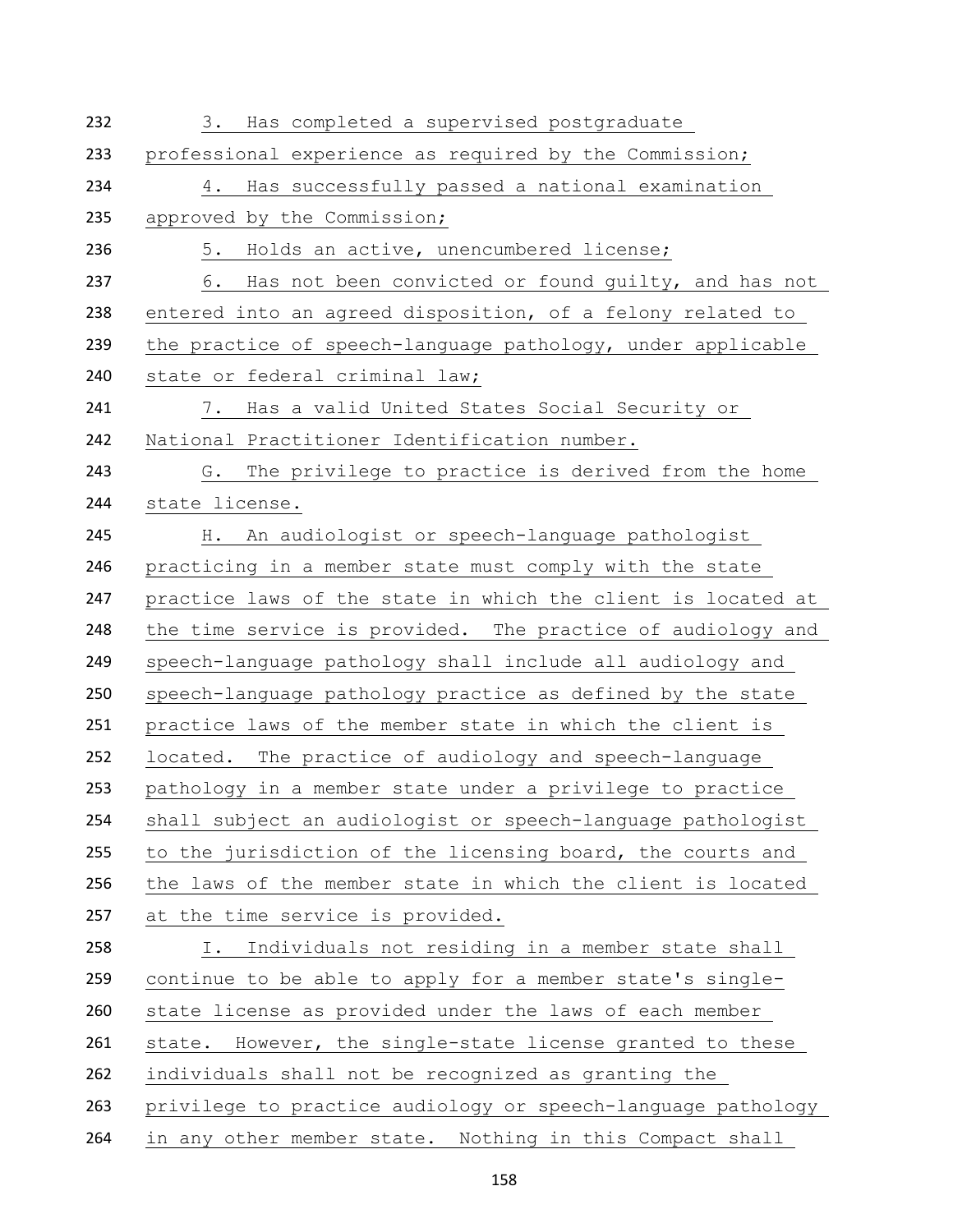| affect the requirements established by a member state for           |  |
|---------------------------------------------------------------------|--|
| the issuance of a single-state license.                             |  |
| J. Member states may charge a fee for granting a                    |  |
| compact privilege.                                                  |  |
| K. Member states must comply with the bylaws and rules              |  |
| and regulations of the Commission.                                  |  |
| SECTION 4. COMPACT PRIVILEGE                                        |  |
| To exercise the compact privilege under the terms<br>Α.             |  |
| and provisions of the Compact, the audiologist or speech-           |  |
| language pathologist shall:                                         |  |
| 1. Hold an active license in the home state;                        |  |
| 2.<br>Have no encumbrance on any state license;                     |  |
| 3. Be eligible for a compact privilege in any member                |  |
| state in accordance with Section 3;                                 |  |
| 4. Have not had any adverse action against any license              |  |
| or compact privilege within the previous 2 years from date          |  |
| of application;                                                     |  |
| 5. Notify the Commission that the licensee is seeking               |  |
| the compact privilege within a remote state(s);                     |  |
| Pay any applicable fees, including any state fee,<br>6.             |  |
| for the compact privilege;                                          |  |
| 7. Report to the Commission adverse action taken by                 |  |
| any non-member state within 30 days from the date the               |  |
| adverse action is taken.                                            |  |
| For the purposes of the compact privilege, an<br>B.                 |  |
| audiologist or speech-language pathologist shall only hold          |  |
| one home state license at a time.                                   |  |
| Except as provided in Section 6, if an audiologist<br>$\mathbb C$ . |  |
| or speech-language pathologist changes primary state of             |  |
| residence by moving between two-member states, the                  |  |
| audiologist or speech-language pathologist must apply for           |  |
| licensure in the new home state, and the license issued by          |  |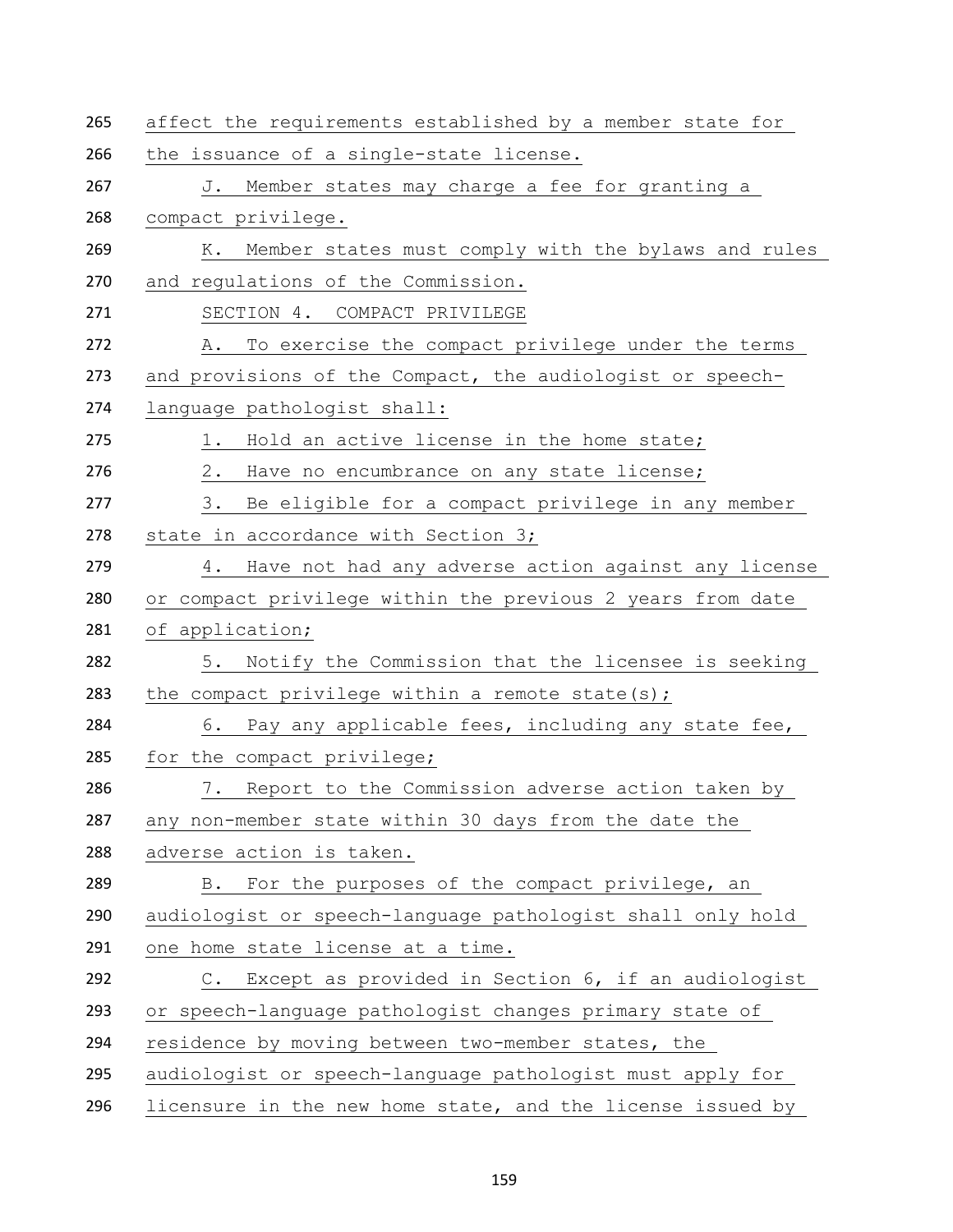| 297 | the prior home state shall be deactivated in accordance with |
|-----|--------------------------------------------------------------|
| 298 | applicable rules adopted by the Commission.                  |
| 299 | D. The audiologist or speech-language pathologist may        |
| 300 | apply for licensure in advance of a change in primary state  |
| 301 | of residence.                                                |
| 302 | E. A license shall not be issued by the new home state       |
| 303 | until the audiologist or speech-language pathologist         |
| 304 | provides satisfactory evidence of a change in primary state  |
| 305 | of residence to the new home state and satisfies all         |
| 306 | applicable requirements to obtain a license from the new     |
| 307 | home state.                                                  |
| 308 | F. If an audiologist or speech-language pathologist          |
| 309 | changes primary state of residence by moving from a member   |
| 310 | state to a non-member state, the license issued by the prior |
| 311 | home state shall convert to a single-state license, valid    |
| 312 | only in the former home state.                               |
| 313 | The compact privilege is valid until the expiration<br>G.    |
| 314 | date of the home state license. The licensee must comply     |
| 315 | with the requirements of Section 4A to maintain the compact  |
| 316 | privilege in the remote state.                               |
| 317 | H. A licensee providing audiology or speech-language         |
| 318 | pathology services in a remote state under the compact       |
| 319 | privilege shall function within the laws and regulations of  |
| 320 | the remote state.                                            |
| 321 | I. A licensee providing audiology or speech-language         |
| 322 | pathology services in a remote state is subject to that      |
| 323 | state's regulatory authority. A remote state may, in         |
| 324 | accordance with due process and that state's laws, remove a  |
| 325 | licensee's compact privilege in the remote state for a       |
| 326 | specific period of time, impose fines, and/or take any other |
| 327 | necessary actions to protect the health and safety of its    |
|     |                                                              |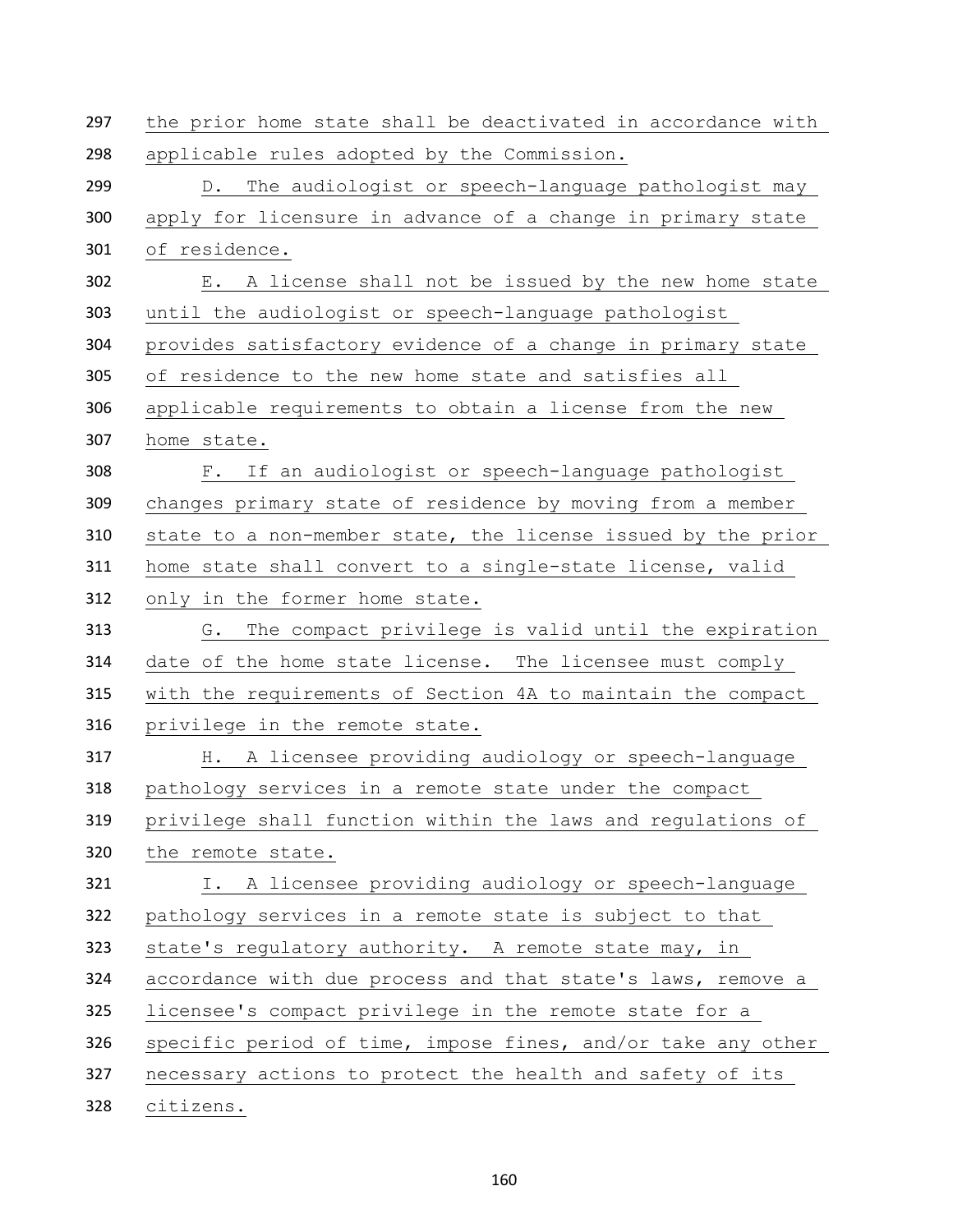| 329 | J. If a home state license is encumbered, the licensee       |
|-----|--------------------------------------------------------------|
| 330 | shall lose the compact privilege in any remote state until   |
| 331 | the following occur:                                         |
| 332 | The home state license is no longer encumbered; and<br>1.    |
| 333 | Two years have elapsed from the date of the adverse<br>2.    |
| 334 | action.                                                      |
| 335 | Once an encumbered license in the home state is<br>К.        |
| 336 | restored to good standing, the licensee must meet the        |
| 337 | requirements of Section 4A to obtain a compact privilege in  |
| 338 | any remote state.                                            |
| 339 | L. Once the requirements of Section 4J have been met,        |
| 340 | the licensee must meet the requirements in Section 4A to     |
| 341 | obtain a compact privilege in a remote state.                |
| 342 | SECTION 5. COMPACT PRIVILEGE TO PRACTICE TELEHEALTH          |
| 343 | Member states shall recognize the right of an                |
| 344 | audiologist or speech-language pathologist, licensed by a    |
| 345 | home state in accordance with Section 3 and under rules      |
| 346 | promulgated by the Commission, to practice audiology or      |
| 347 | speech-language pathology in any member state via telehealth |
| 348 | under a privilege to practice as provided in the Compact and |
| 349 | rules promulgated by the Commission.                         |
| 350 | SECTION 6. ACTIVE DUTY MILITARY PERSONNEL OR THEIR           |
| 351 | SPOUSES                                                      |
| 352 | Active duty military personnel, or their spouse, shall       |
| 353 | designate a home state where the individual has a current    |
| 354 | license in good standing. The individual may retain the      |
| 355 | home state designation during the period the service member  |
| 356 | is on active duty. Subsequent to designating a home state,   |
| 357 | the individual shall only change their home state through    |
| 358 | application for licensure in the new state.                  |
| 359 | SECTION 7. ADVERSE ACTIONS                                   |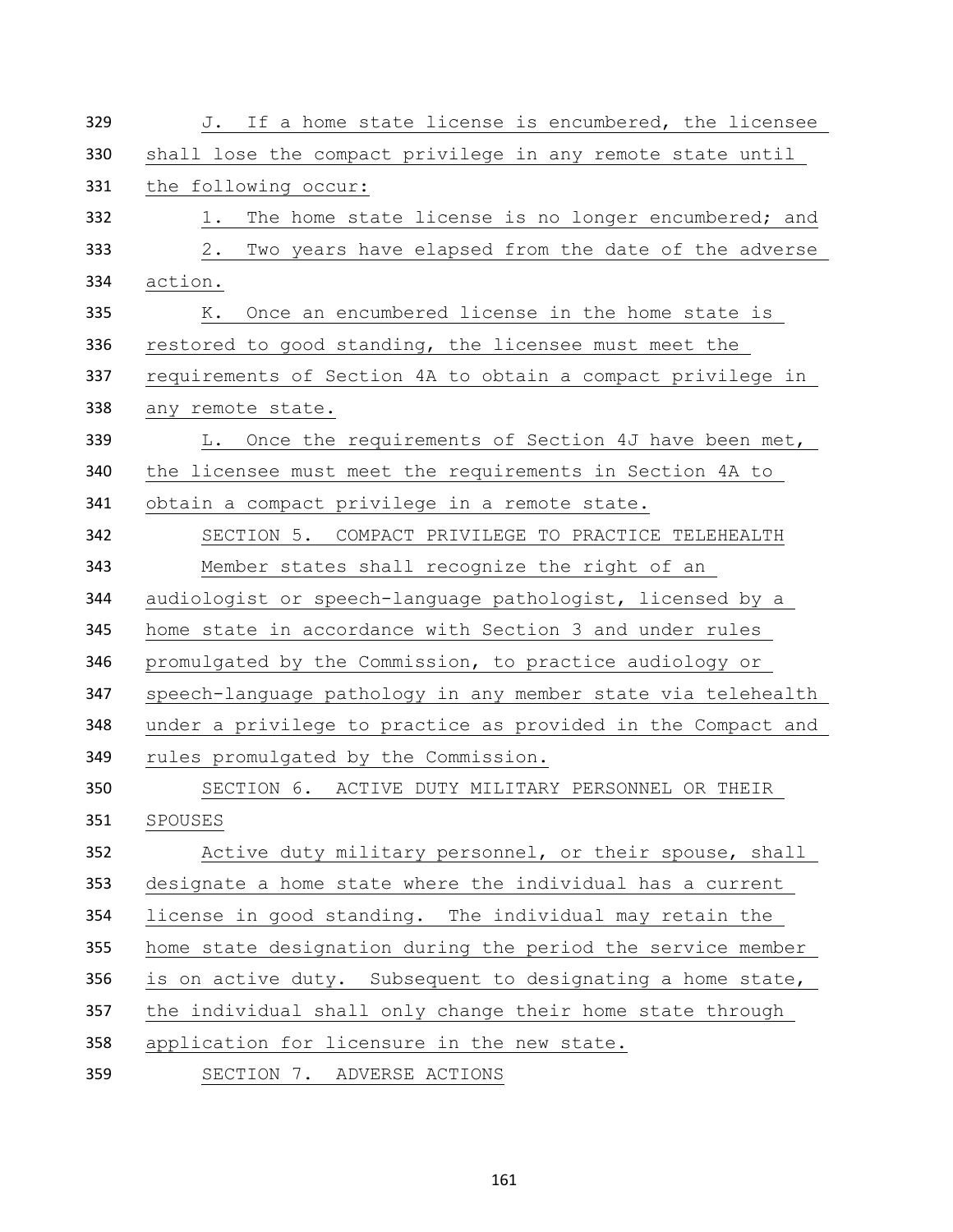| 360 | In addition to the other powers conferred by state<br>Α.     |
|-----|--------------------------------------------------------------|
| 361 | law, a remote state shall have the authority, in accordance  |
| 362 | with existing state due process law, to:                     |
| 363 | 1. Take adverse action against an audiologist's or           |
| 364 | speech-language pathologist's privilege to practice within   |
| 365 | that member state.                                           |
| 366 | 2. Issue subpoenas for both hearings and                     |
| 367 | investigations that require the attendance and testimony of  |
| 368 | witnesses as well as the production of evidence. Subpoenas   |
| 369 | issued by a licensing board in a member state for the        |
| 370 | attendance and testimony of witnesses or the production of   |
| 371 | evidence from another member state shall be enforced in the  |
| 372 | latter state by any court of competent jurisdiction,         |
| 373 | according to the practice and procedure of that court        |
| 374 | applicable to subpoenas issued in proceedings pending before |
| 375 | it. The issuing authority shall pay any witness fees,        |
| 376 | travel expenses, mileage and other fees required by the      |
| 377 | service statutes of the state in which the witnesses or      |
| 378 | evidence are located.                                        |
| 379 | Only the home state shall have the power to take<br>3.       |
| 380 | adverse action against a audiologist's or speech-language    |
| 381 | pathologist's license issued by the home state.              |
| 382 | For purposes of taking adverse action, the home<br>B.        |
| 383 | state shall give the same priority and effect to reported    |
| 384 | conduct received from a member state as it would if the      |
| 385 | conduct had occurred within the home state. In so doing,     |
| 386 | the home state shall apply its own state laws to determine   |
| 387 | appropriate action.                                          |
| 388 | C. The home state shall complete any pending                 |
| 389 | investigations of an audiologist or speech-language          |
| 390 | pathologist who changes primary state of residence during    |
| 391 | the course of the investigations. The home state shall also  |
| 392 | have the authority to take appropriate action (s) and shall  |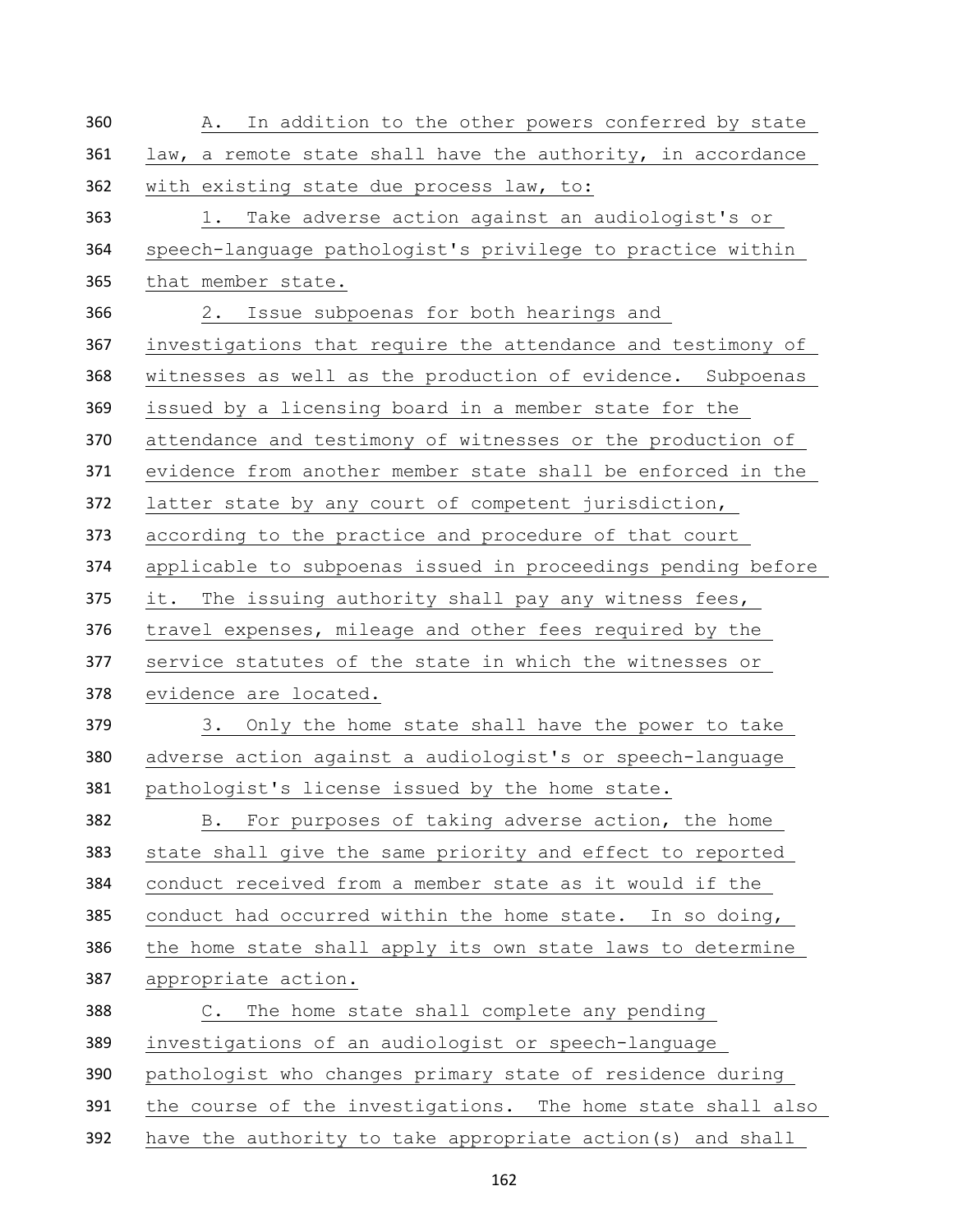promptly report the conclusions of the investigations to the administrator of the data system. The administrator of the coordinated licensure information system shall promptly notify the new home state of any adverse actions. D. If otherwise permitted by state law, the member state may recover from the affected audiologist or speech- language pathologist the costs of investigations and disposition of cases resulting from any adverse action taken against that audiologist or speech-language pathologist. E. The member state may take adverse action based on the factual findings of the remote state, provided that the member state follows the member state's own procedures for taking the adverse action. F. Joint Investigations: 1. In addition to the authority granted to a member state by its respective audiology or speech-language pathology practice act or other applicable state law, any member state may participate with other member states in joint investigations of licensees. 2. Member states shall share any investigative, litigation, or compliance materials in furtherance of any joint or individual investigation initiated under the Compact. G. If adverse action is taken by the home state against an audiologist's or speech-language pathologist's license, the audiologist's or speech-language pathologist's privilege to practice in all other member states shall be deactivated until all encumbrances have been removed from 421 the state license. All home state disciplinary orders that impose adverse action against an audiologist's or speech- language pathologist's license shall include a statement that the audiologist's or speech-language pathologist's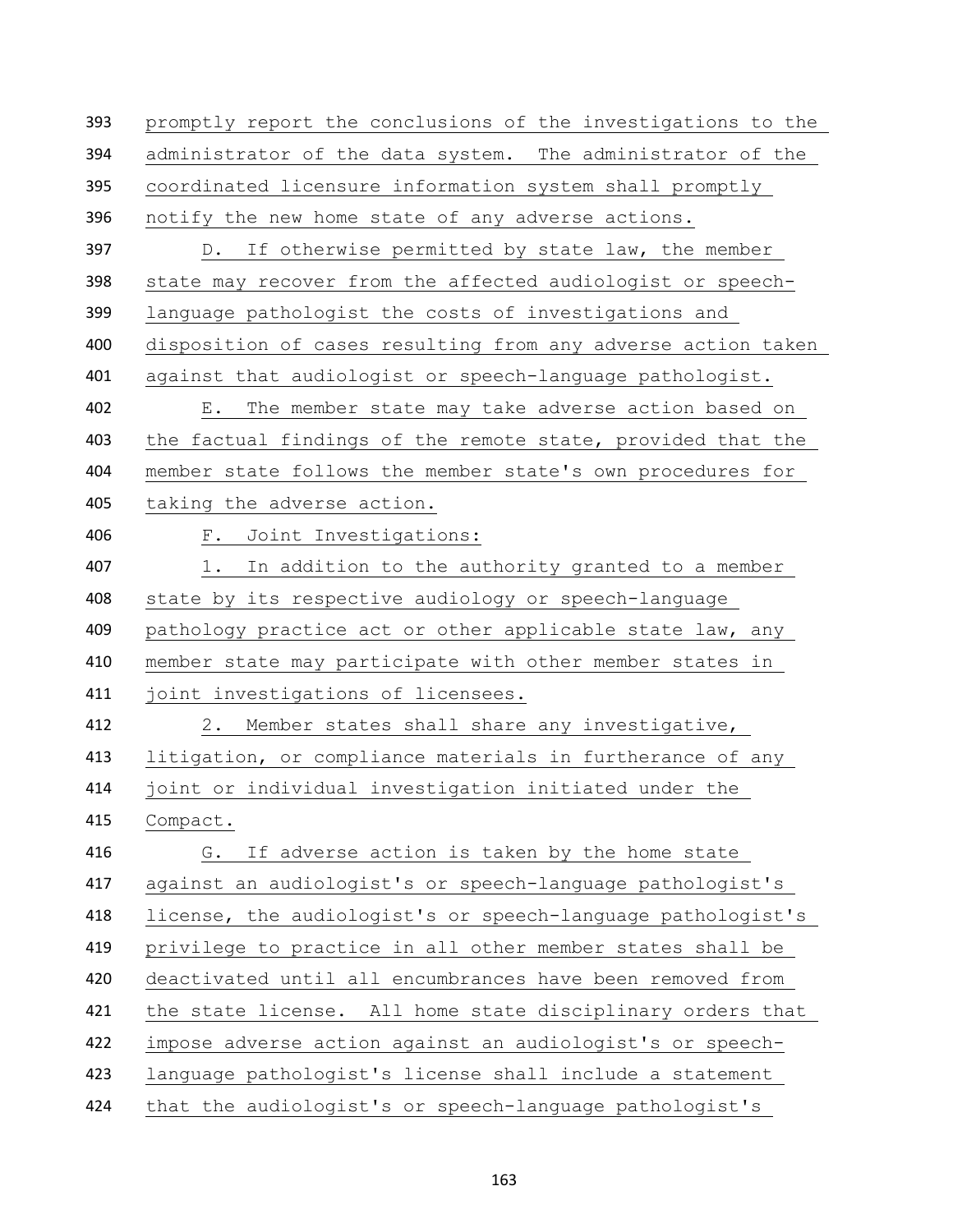privilege to practice is deactivated in all member states 426 during the pendency of the order. H. If a member state takes adverse action, it shall promptly notify the administrator of the data system. The administrator of the data system shall promptly notify the 430 home state of any adverse actions by remote states. I. Nothing in this Compact shall override a member state's decision that participation in an alternative program may be used in lieu of adverse action. SECTION 8. ESTABLISHMENT OF THE AUDIOLOGY AND SPEECH- LANGUAGE PATHOLOGY COMPACT COMMISSION 436 A. The Compact member states hereby create and establish a joint public agency known as the Audiology and Speech-Language Pathology Compact Commission: 439 1. The Commission is an instrumentality of the Compact states. 2. Venue is proper and judicial proceedings by or against the Commission shall be brought solely and exclusively in a court of competent jurisdiction where the principal office of the Commission is located. The Commission may waive venue and jurisdictional defenses to the extent it adopts or consents to participate in alternative dispute resolution proceedings. 3. Nothing in this Compact shall be construed to be a waiver of sovereign immunity. B. Membership, Voting and Meetings: 1. Each member state shall have two (2) delegates selected by that member state's licensing board. The 453 delegates shall be current members of the licensing board. One shall be an audiologist and one shall be a speech- language pathologist. 2. An additional five (5) delegates, who are either a public member or board administrator from a state licensing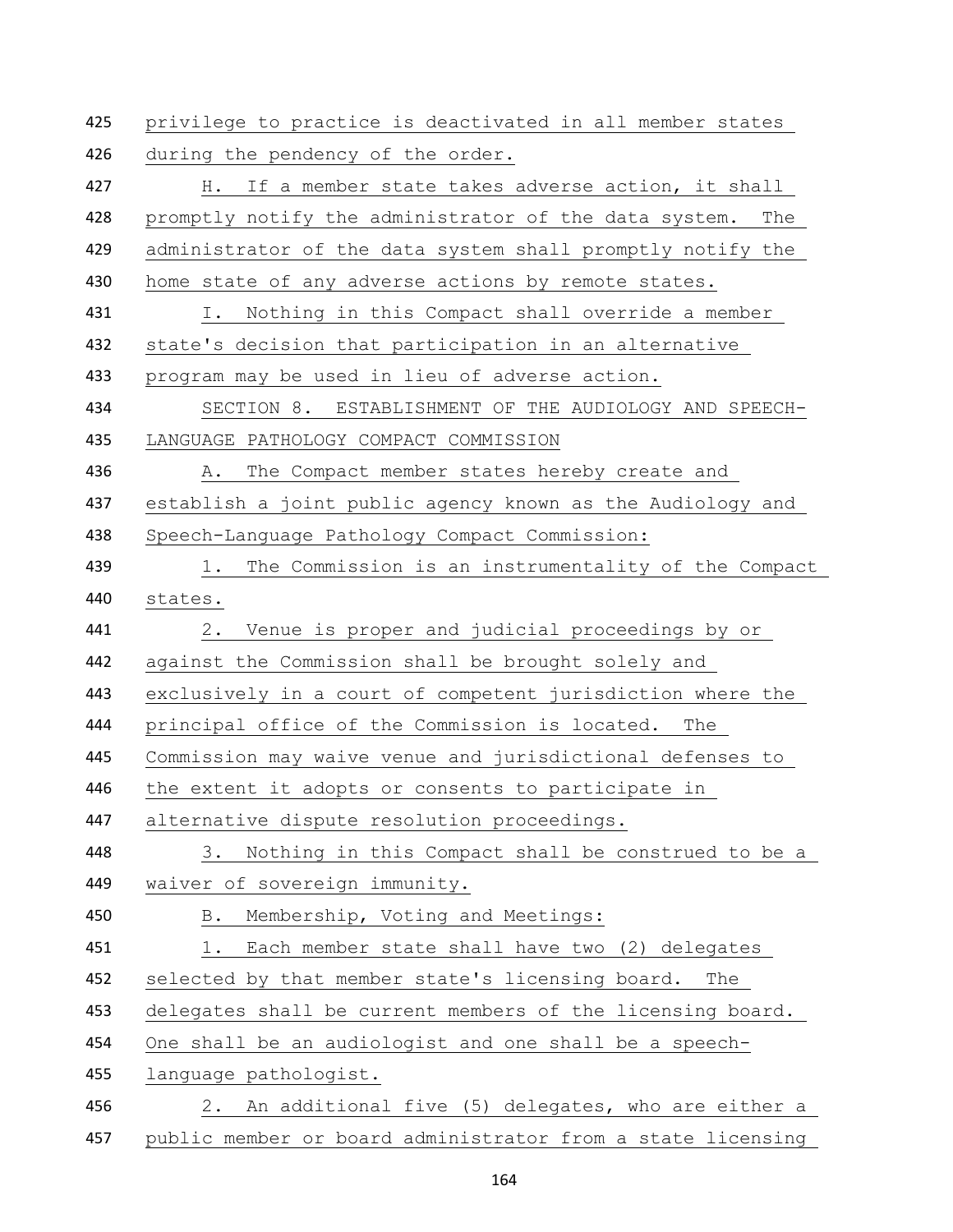| 458 | board, shall be chosen by the Executive Committee from a             |
|-----|----------------------------------------------------------------------|
| 459 | pool of nominees provided by the Commission at Large.                |
| 460 | 3. Any delegate may be removed or suspended from                     |
| 461 | office as provided by the law of the state from which the            |
| 462 | delegate is appointed.                                               |
| 463 | The member state board shall fill any vacancy<br>4.                  |
| 464 | occurring on the Commission, within 90 days.                         |
| 465 | 5. Each delegate shall be entitled to one (1) vote                   |
| 466 | with regard to the promulgation of rules and creation of             |
| 467 | bylaws and shall otherwise have an opportunity to                    |
| 468 | participate in the business and affairs of the Commission.           |
| 469 | 6. A delegate shall vote in person or by other means                 |
| 470 | as provided in the bylaws. The bylaws may provide for                |
| 471 | delegates' participation in meetings by telephone or other           |
| 472 | means of communication.                                              |
| 473 | 7. The Commission shall meet at least once during each               |
| 474 | calendar year. Additional meetings shall be held as set              |
| 475 | forth in the bylaws.                                                 |
| 476 | The Commission shall have the following powers and<br>$\mathbb{C}$ . |
| 477 | duties:                                                              |
| 478 | Establish the fiscal year of the Commission;<br>1.                   |
| 479 | $2$ .<br>Establish bylaws;                                           |
| 480 | Establish a Code of Ethics;<br>3.                                    |
| 481 | 4. Maintain its financial records in accordance with                 |
| 482 | the bylaws;                                                          |
| 483 | 5. Meet and take actions as are consistent with the                  |
| 484 | provisions of this Compact and the bylaws;                           |
| 485 | Promulgate uniform rules to facilitate and<br>6.                     |
| 486 | coordinate implementation and administration of this                 |
| 487 | The rules shall have the force and effect of law<br>Compact.         |
| 488 | and shall be binding in all member states;                           |
| 489 | Bring and prosecute legal proceedings or actions in<br>7.            |
| 490 | the name of the Commission, provided that the standing of            |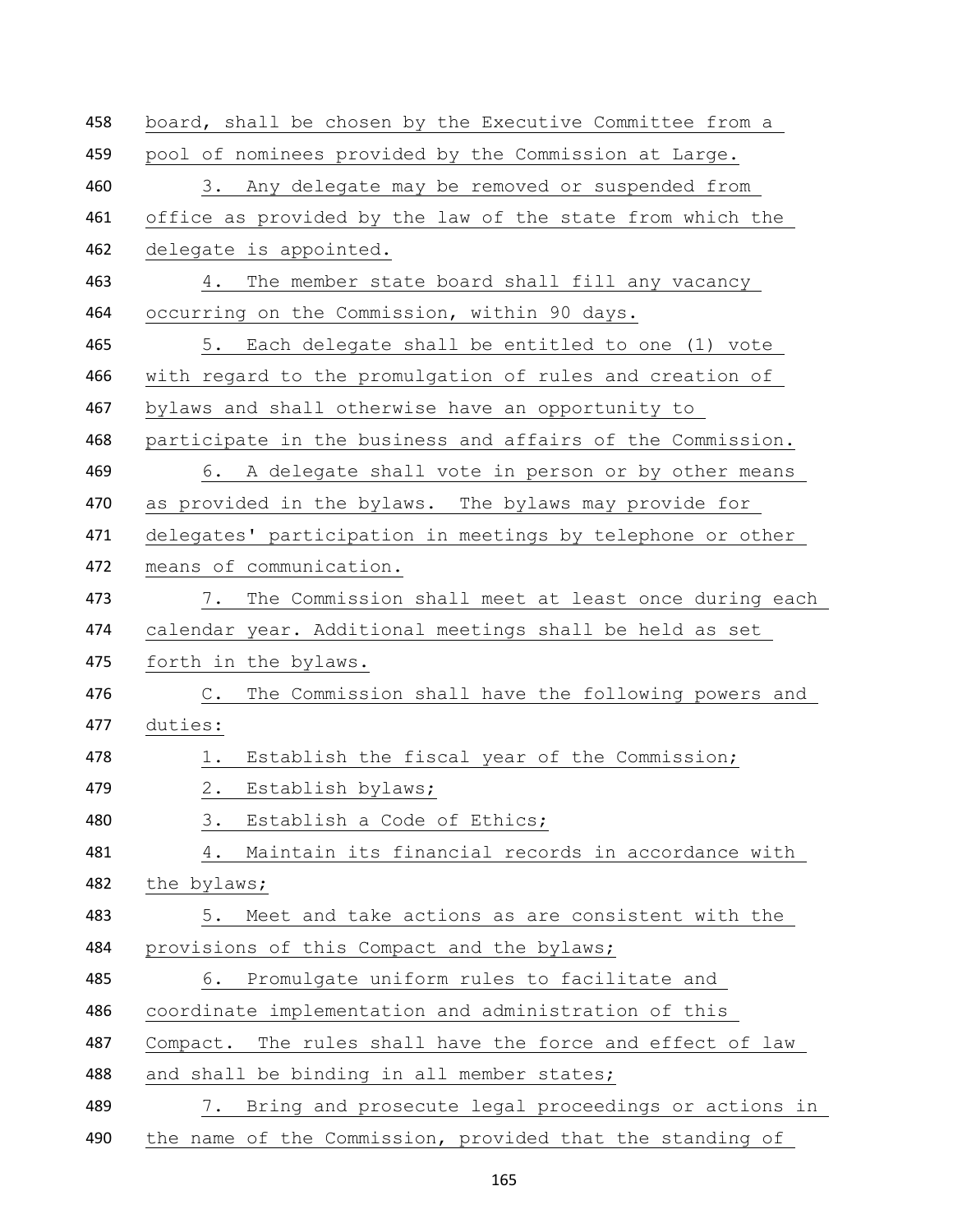any state audiology or speech-language pathology licensing board to sue or be sued under applicable law shall not be affected; 494 8. Purchase and maintain insurance and bonds; 9. Borrow, accept, or contract for services of personnel, including, but not limited to, employees of a member state; 498 10. Hire employees, elect or appoint officers, fix compensation, define duties, grant individuals appropriate authority to carry out the purposes of the Compact, and to establish the Commission's personnel policies and programs relating to conflicts of interest, qualifications of personnel, and other related personnel matters; 11. Accept any and all appropriate donations and grants of money, equipment, supplies, materials and services, and to receive, utilize and dispose of the same; provided that at all times the Commission shall avoid any appearance of impropriety and/or conflict of interest; 12. Lease, purchase, accept appropriate gifts or donations of, or otherwise to own, hold, improve or use, any property, real, personal or mixed; provided that at all times the Commission shall avoid any appearance of impropriety; 13. Sell, convey, mortgage, pledge, lease, exchange, 515 abandon, or otherwise dispose of any property real, personal, or mixed; 14. Establish a budget and make expenditures; 518 15. Borrow money; 519 16. Appoint committees, including standing committees composed of members, and other interested persons as may be 521 designated in this Compact and the bylaws; 17. Provide and receive information from, and 523 cooperate with, law enforcement agencies;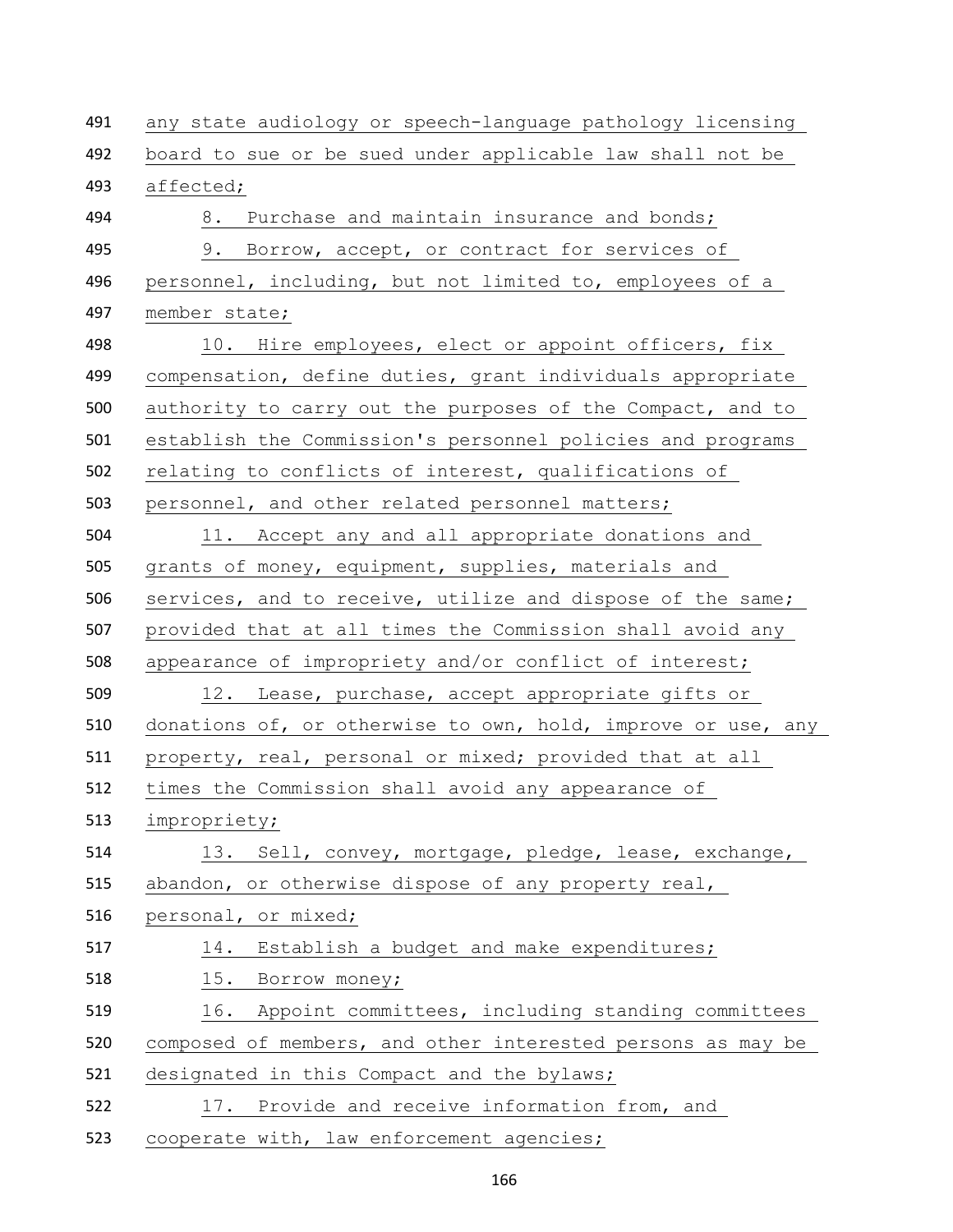| 524 | 18. Establish and elect an Executive Committee; and             |
|-----|-----------------------------------------------------------------|
| 525 | 19.<br>Perform other functions as may be necessary or           |
| 526 | appropriate to achieve the purposes of this Compact             |
| 527 | consistent with the state regulation of audiology and speech-   |
| 528 | language pathology licensure and practice.                      |
| 529 | The Executive Committee<br>$D_{\bullet}$                        |
| 530 | The Executive Committee shall have the power to act on          |
| 531 | behalf of the Commission according to the terms of this         |
| 532 | Compact:                                                        |
| 533 | The Executive Committee shall be composed of ten<br>1.          |
| 534 | $(10)$ members:                                                 |
| 535 | Seven (7) voting members who are elected by the<br>а.           |
| 536 | Commission from the current membership of the Commission;       |
| 537 | Two (2) ex-officios, consisting of one nonvoting<br>b.          |
| 538 | member from a recognized national audiology professional        |
| 539 | association and one nonvoting member from a recognized          |
| 540 | national speech-language pathology association; and             |
| 541 | One (1) ex-officio, nonvoting member from the<br>$\mathsf{C}$ . |
| 542 | recognized membership organization of the audiology and         |
| 543 | speech-language pathology licensing boards.                     |
| 544 | The ex-officio members shall be selected by their<br>Е.         |
| 545 | respective organizations.                                       |
| 546 | The Commission may remove any member of the<br>1.               |
| 547 | Executive Committee as provided in bylaws.                      |
| 548 | The Executive Committee shall meet at least<br>2.               |
| 549 | annually.                                                       |
| 550 | The Executive Committee shall have the following<br>3.          |
| 551 | duties and responsibilities:                                    |
| 552 | Recommend to the entire Commission changes to the<br>а.         |
| 553 | rules or bylaws, changes to this Compact legislation, fees      |
| 554 | paid by Compact member states such as annual dues, and any      |
| 555 | commission Compact fee charged to licensees for the compact     |
| 556 | privilege;                                                      |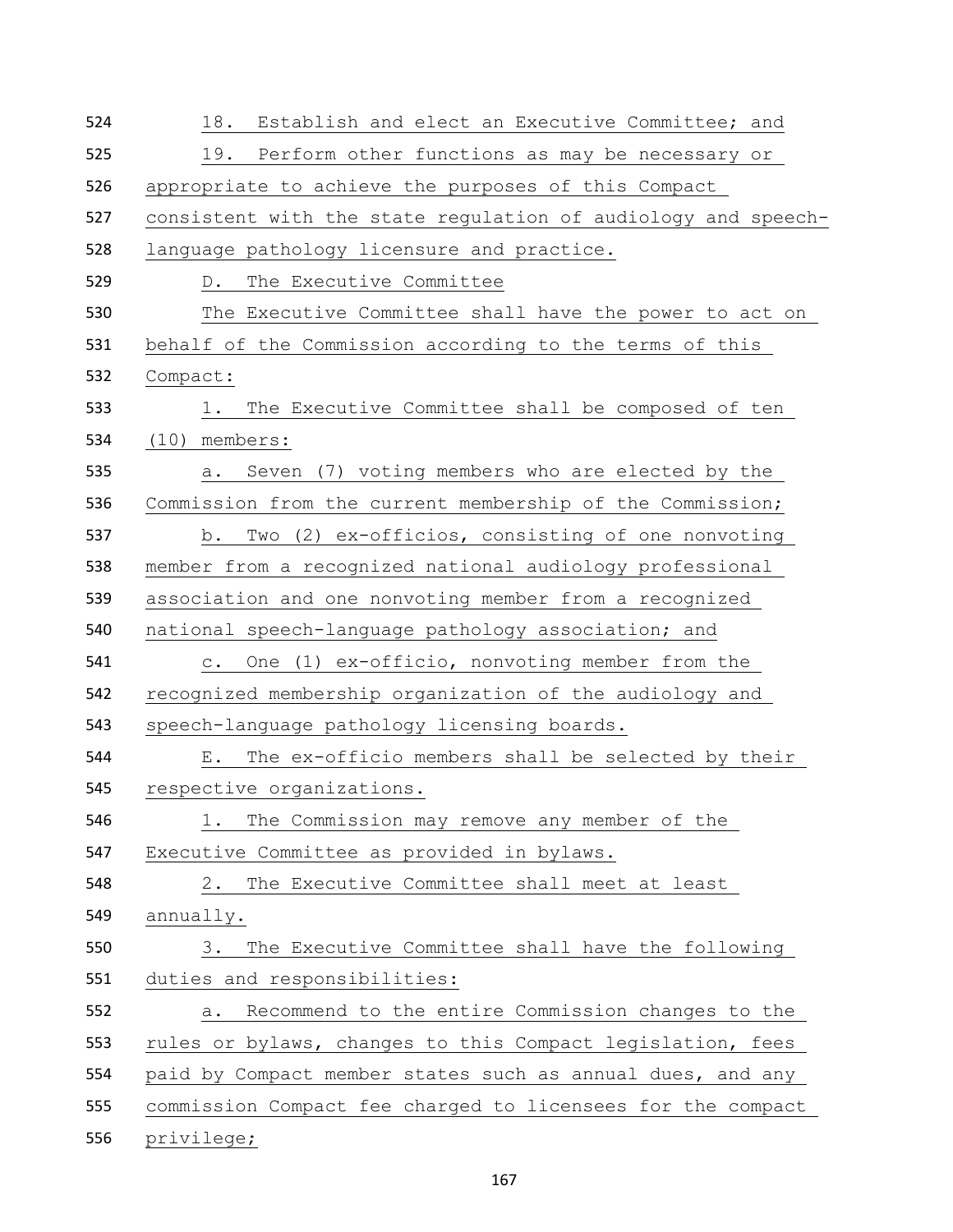| 557 | b. Ensure Compact administration services are              |
|-----|------------------------------------------------------------|
| 558 | appropriately provided, contractual or otherwise;          |
| 559 | c. Prepare and recommend the budget;                       |
| 560 | Maintain financial records on behalf of the<br>d.          |
| 561 | Commission;                                                |
| 562 | e. Monitor Compact compliance of member states and         |
| 563 | provide compliance reports to the Commission;              |
| 564 | f. Establish additional committees as necessary; and       |
| 565 | Other duties as provided in rules or bylaws.<br>g.         |
| 566 | Meetings of the Commission<br>4.                           |
| 567 | All meetings shall be open to the public, and public       |
| 568 | notice of meetings shall be given in the same manner as    |
| 569 | required under the rulemaking provisions in Section 10.    |
| 570 | The Commission or the Executive Committee or other<br>5.   |
| 571 | committees of the Commission may convene in a closed, non- |
| 572 | public meeting if the Commission or Executive Committee or |
| 573 | other committees of the Commission must discuss:           |
| 574 | Non-compliance of a member state with its<br>а.            |
| 575 | obligations under the Compact;                             |
| 576 | The employment, compensation, discipline or other<br>b.    |
| 577 | matters, practices or procedures related to specific       |
| 578 | employees or other matters related to the Commission's     |
| 579 | internal personnel practices and procedures;               |
| 580 | c. Current, threatened, or reasonably anticipated          |
| 581 | litigation;                                                |
| 582 | Negotiation of contracts for the purchase, lease,<br>d.    |
| 583 | or sale of goods, services, or real estate;                |
| 584 | Accusing any person of a crime or formally<br>е.           |
| 585 | censuring any person;                                      |
| 586 | f. Disclosure of trade secrets or commercial or            |
| 587 | financial information that is privileged or confidential;  |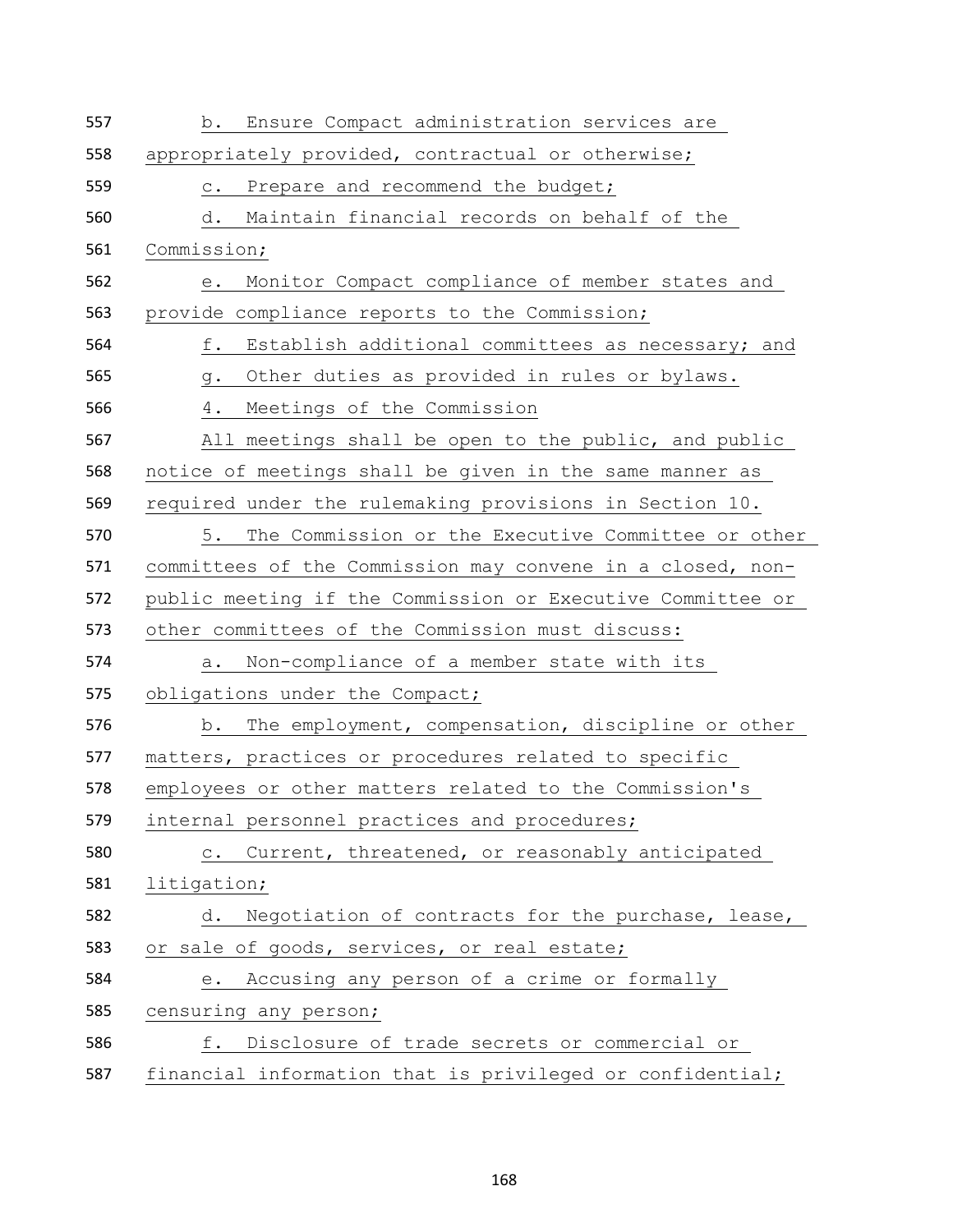| 588 | g. Disclosure of information of a personal nature            |
|-----|--------------------------------------------------------------|
| 589 | where disclosure would constitute a clearly unwarranted      |
| 590 | invasion of personal privacy;                                |
| 591 | h. Disclosure of investigative records compiled for          |
| 592 | law enforcement purposes;                                    |
| 593 | i. Disclosure of information related to any                  |
| 594 | investigative reports prepared by or on behalf of or for use |
| 595 | of the Commission or other committee charged with            |
| 596 | responsibility of investigation or determination of          |
| 597 | compliance issues pursuant to the Compact; or                |
| 598 | j. Matters specifically exempted from disclosure by          |
| 599 | federal or member state statute.                             |
| 600 | 6. If a meeting, or portion of a meeting, is closed          |
| 601 | pursuant to this provision, the Commission's legal counsel   |
| 602 | or designee shall certify that the meeting may be closed and |
| 603 | shall reference each relevant exempting provision.           |
| 604 | 7. The Commission shall keep minutes that fully and          |
| 605 | clearly describe all matters discussed in a meeting and      |
| 606 | shall provide a full and accurate summary of actions taken,  |
| 607 | and the reasons therefore, including a description of the    |
| 608 | views expressed. All documents considered in connection      |
| 609 | with an action shall be identified in minutes. All minutes   |
| 610 | and documents of a closed meeting shall remain under seal,   |
| 611 | subject to release by a majority vote of the Commission or   |
| 612 | order of a court of competent jurisdiction.                  |
| 613 | 8. Financing of the Commission:                              |
| 614 | The Commission shall pay, or provide for the<br>а.           |
| 615 | payment of, the reasonable expenses of its establishment,    |
| 616 | organization, and ongoing activities.                        |
| 617 | b. The Commission may accept any and all appropriate         |
| 618 | revenue sources, donations, and grants of money, equipment,  |
| 619 | supplies, materials, and services.                           |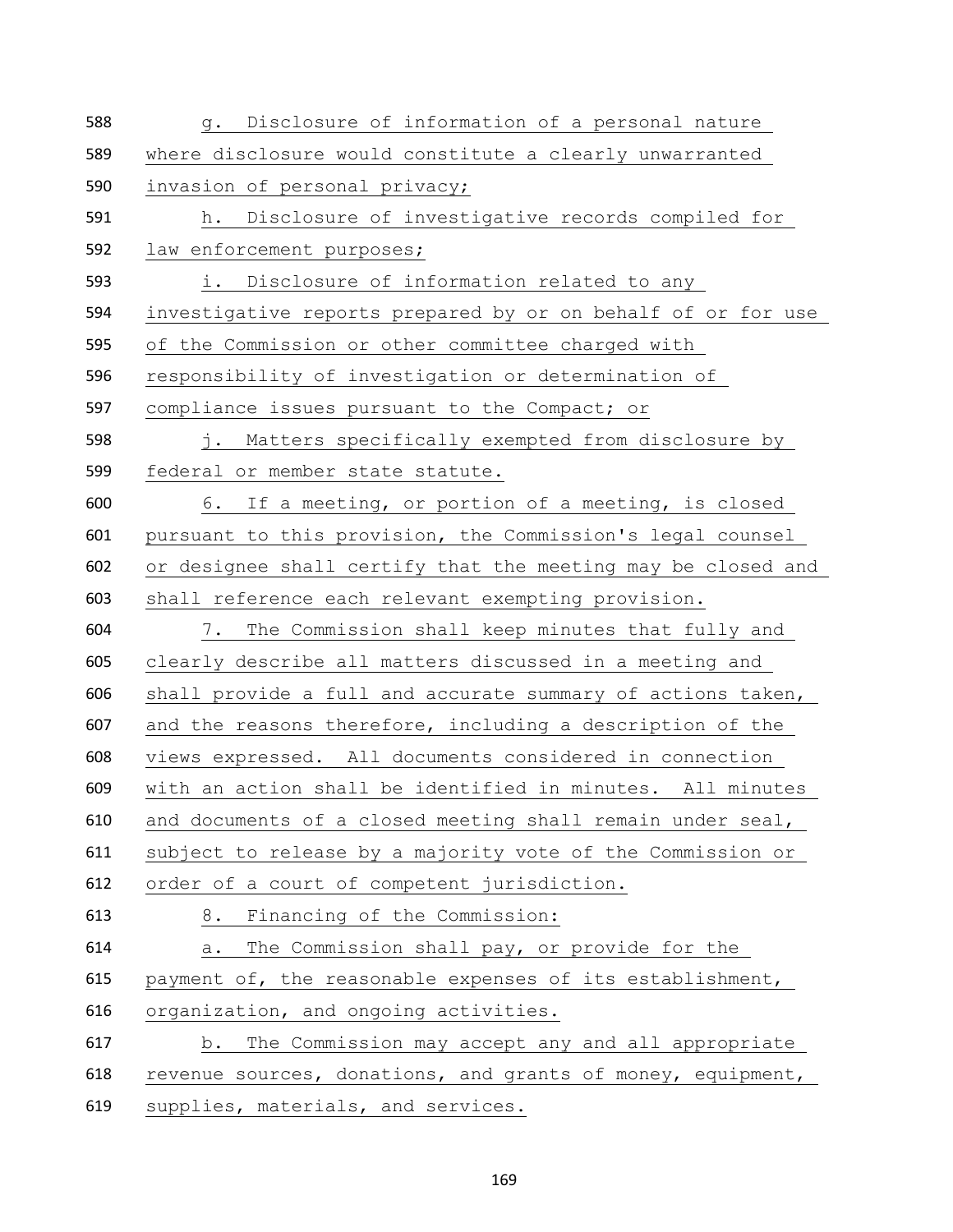| 620 | The Commission may levy on and collect an annual<br>$\circ$ . |
|-----|---------------------------------------------------------------|
| 621 | assessment from each member state or impose fees on other     |
| 622 | parties to cover the cost of the operations and activities    |
| 623 | of the Commission and its staff, which must be in a total     |
| 624 | amount sufficient to cover its annual budget as approved      |
| 625 | each year for which revenue is not provided by other          |
| 626 | sources. The aggregate annual assessment amount shall be      |
| 627 | allocated based upon a formula to be determined by the        |
| 628 | Commission, which shall promulgate a rule binding upon all    |
| 629 | member states.                                                |
| 630 | 9. The Commission shall not incur obligations of any          |
| 631 | kind prior to securing the funds adequate to meet the same;   |
| 632 | nor shall the Commission pledge the credit of any of the      |
| 633 | member states, except by and with the authority of the        |
| 634 | member state.                                                 |
| 635 | 10. The Commission shall keep accurate accounts of all        |
| 636 | receipts and disbursements. The receipts and disbursements    |
| 637 | of the Commission shall be subject to the audit and           |
| 638 | accounting procedures established under its bylaws.           |
| 639 | However, all receipts and disbursements of funds handled by   |
| 640 | the Commission shall be audited yearly by a certified or      |
| 641 | licensed public accountant, and the report of the audit       |
| 642 | shall be included in and become part of the annual report of  |
| 643 | the Commission.                                               |
| 644 | F. Qualified Immunity, Defense, and Indemnification:          |
| 645 | 1. The members, officers, executive director,                 |
| 646 | employees and representatives of the Commission shall be      |
| 647 | immune from suit and liability, either personally or in       |
| 648 | their official capacity, for any claim for damage to or loss  |
| 649 | of property or personal injury or other civil liability       |
| 650 | caused by or arising out of any actual or alleged act, error  |
| 651 | or omission that occurred, or that the person against whom    |
| 652 | the claim is made had a reasonable basis for believing        |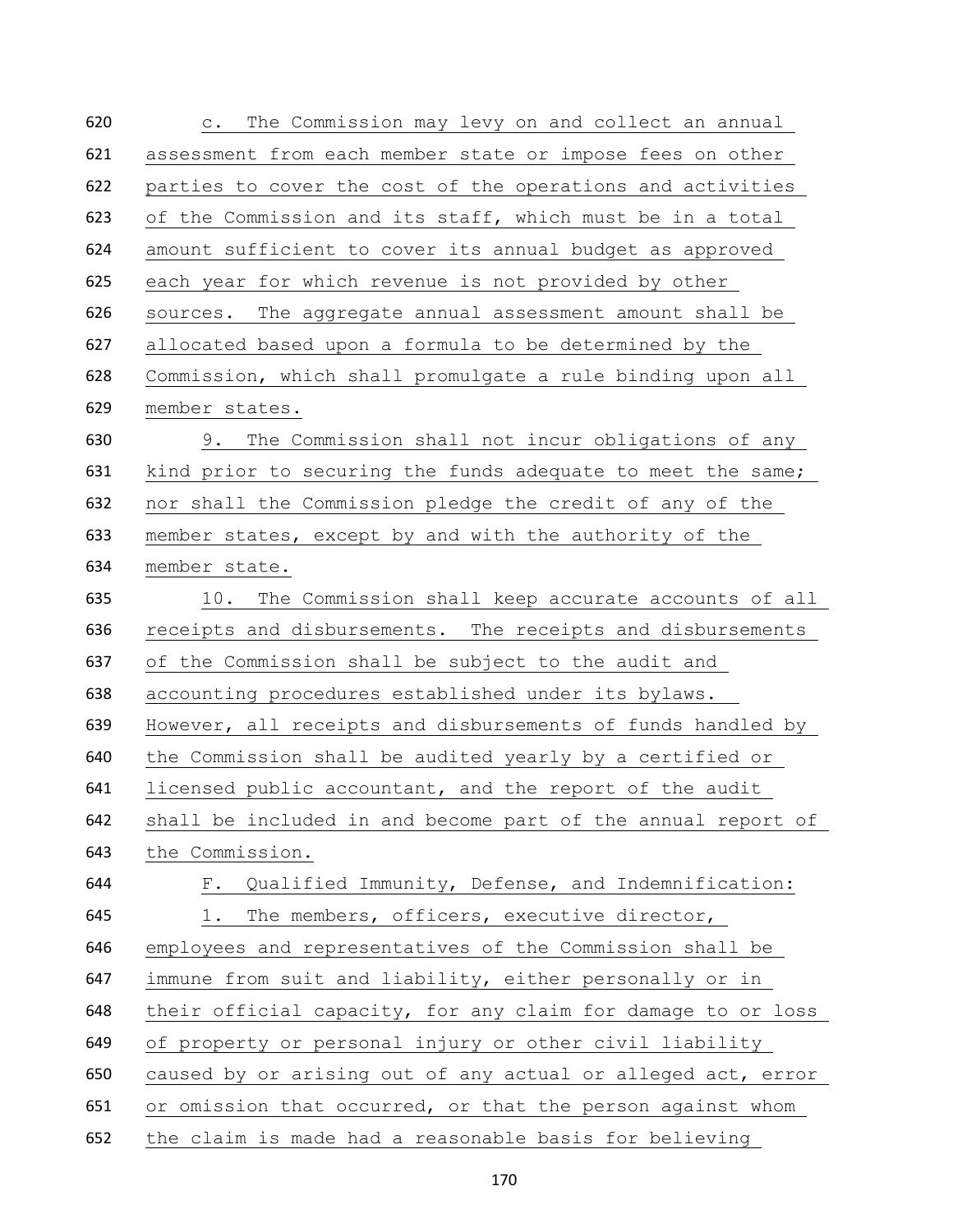occurred within the scope of Commission employment, duties or responsibilities; provided that nothing in this paragraph shall be construed to protect any person from suit and/or liability for any damage, loss, injury, or liability caused by the intentional or willful or wanton misconduct of that person.

 2. The Commission shall defend any member, officer, executive director, employee or representative of the Commission in any civil action seeking to impose liability arising out of any actual or alleged act, error, or omission that occurred within the scope of Commission employment, duties, or responsibilities, or that the person against whom the claim is made had a reasonable basis for believing occurred within the scope of Commission employment, duties, or responsibilities; provided that nothing herein shall be construed to prohibit that person from retaining his or her own counsel; and provided further, that the actual or alleged act, error, or omission did not result from that person's intentional or willful or wanton misconduct. 3. The Commission shall indemnify and hold harmless any member, officer, executive director, employee, or representative of the Commission for the amount of any settlement or judgment obtained against that person arising out of any actual or alleged act, error or omission that occurred within the scope of Commission employment, duties, or responsibilities, or that person had a reasonable basis for believing occurred within the scope of Commission employment, duties, or responsibilities, provided that the actual or alleged act, error, or omission did not result from the intentional or willful or wanton misconduct of that person.

SECTION 9. DATA SYSTEM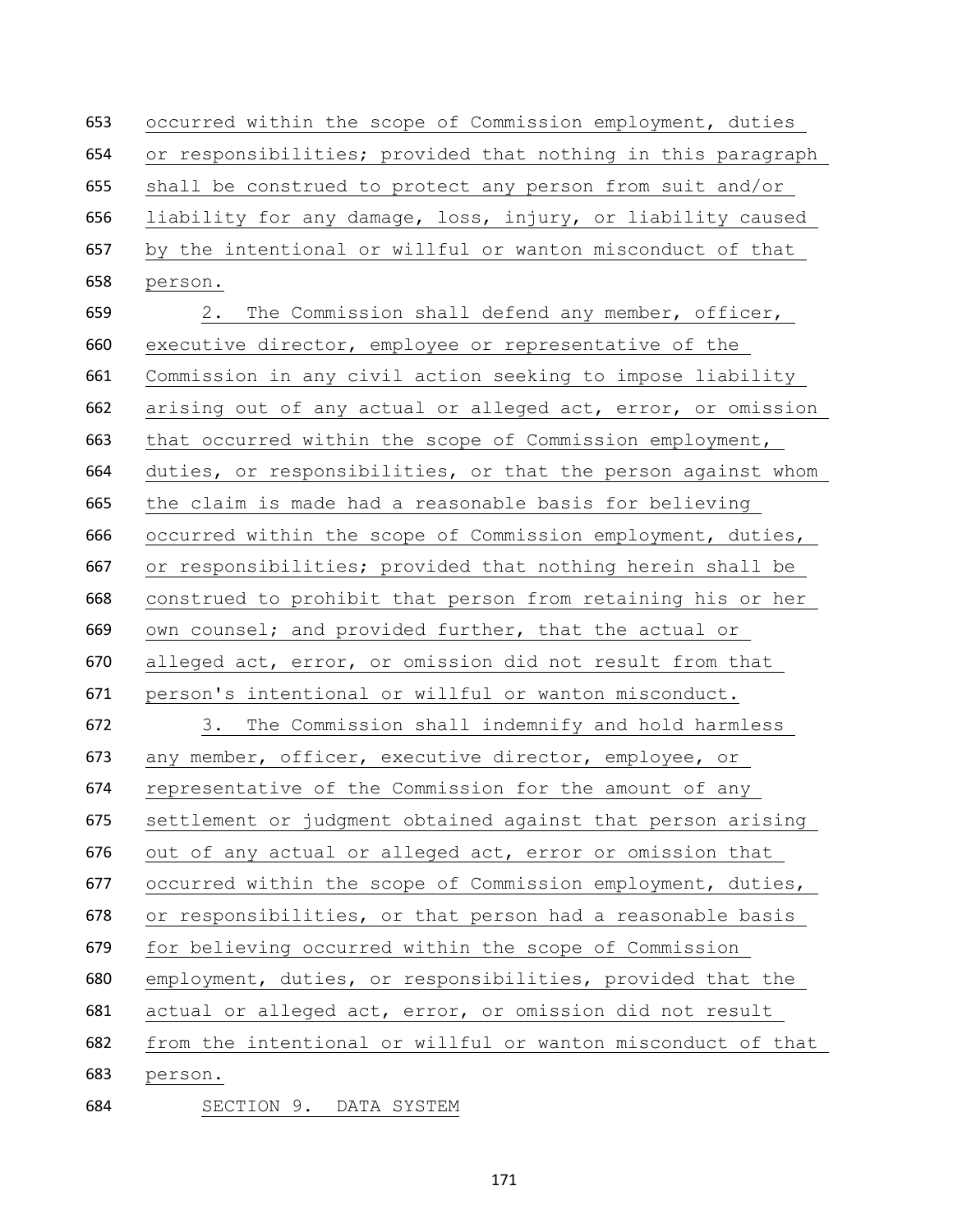| 685 | The Commission shall provide for the development,<br>Α.      |
|-----|--------------------------------------------------------------|
| 686 | maintenance, and utilization of a coordinated database and   |
| 687 | reporting system containing licensure, adverse action, and   |
| 688 | investigative information on all licensed individuals in     |
| 689 | member states.                                               |
| 690 | B. Notwithstanding any other provision of state law to       |
| 691 | the contrary, a member state shall submit a uniform data set |
| 692 | to the data system on all individuals to whom this Compact   |
| 693 | is applicable as required by the rules of the Commission,    |
| 694 | including:                                                   |
| 695 | 1. Identifying information;                                  |
| 696 | 2. Licensure data;                                           |
| 697 | 3. Adverse actions against a license or compact              |
| 698 | privilege;                                                   |
| 699 | 4. Non-confidential information related to alternative       |
| 700 | program participation;                                       |
| 701 | 5. Any denial of application for licensure, and the          |
| 702 | reason(s) for denial; and                                    |
| 703 | 6. Other information that may facilitate the                 |
| 704 | administration of this Compact, as determined by the rules   |
| 705 | of the Commission.                                           |
| 706 | C. Investigative information pertaining to a licensee        |
| 707 | in any member state shall only be available to other member  |
| 708 | states.                                                      |
| 709 | The Commission shall promptly notify all member<br>$D$ .     |
| 710 | states of any adverse action taken against a licensee or an  |
| 711 | individual applying for a license. Adverse action            |
| 712 | information pertaining to a licensee in any member state     |
| 713 | shall be available to any other member state.                |
| 714 | Member states contributing information to the data<br>$E$ .  |
| 715 | system may designate information that may not be shared with |
| 716 | the public without the express permission of the             |
| 717 | contributing state.                                          |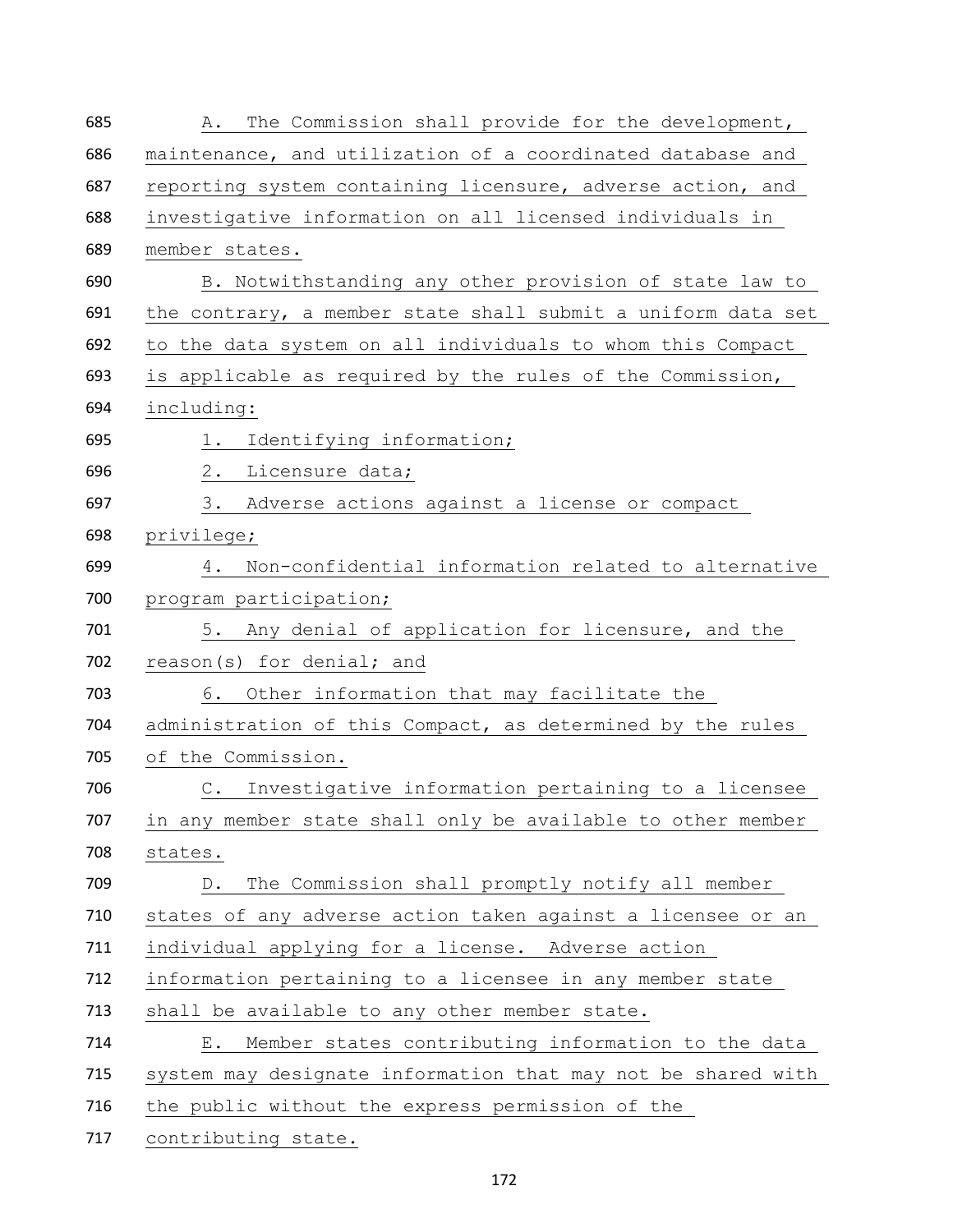| 718 | F. Any information submitted to the data system that          |
|-----|---------------------------------------------------------------|
| 719 | is subsequently required to be expunged by the laws of the    |
| 720 | member state contributing the information shall be removed    |
| 721 | from the data system.                                         |
| 722 | SECTION 10. RULEMAKING                                        |
| 723 | The Commission shall exercise its rulemaking powers<br>Α.     |
| 724 | pursuant to the criteria set forth in this Section and the    |
| 725 | rules adopted thereunder. Rules and amendments shall become   |
| 726 | binding as of the date specified in each rule or amendment.   |
| 727 | B. If a majority of the legislatures of the member            |
| 728 | states rejects a rule, by enactment of a statute or           |
| 729 | resolution in the same manner used to adopt the Compact       |
| 730 | within 4 years of the date of adoption of the rule, the rule  |
| 731 | shall have no further force and effect in any member state.   |
| 732 | C. Rules or amendments to the rules shall be adopted          |
| 733 | at a regular or special meeting of the Commission.            |
| 734 | D. Prior to promulgation and adoption of a final rule         |
| 735 | or rules by the Commission, and at least thirty (30) days in  |
| 736 | advance of the meeting at which the rule shall be considered  |
| 737 | and voted upon, the Commission shall file a Notice of         |
| 738 | Proposed Rulemaking:                                          |
| 739 | 1. On the website of the Commission or other publicly         |
| 740 | accessible platform; and                                      |
| 741 | 2. On the website of each member state audiology or           |
| 742 |                                                               |
|     | speech-language pathology licensing board or other publicly   |
| 743 | accessible platform or the publication in which each state    |
| 744 | would otherwise publish proposed rules.                       |
| 745 | The Notice of Proposed Rulemaking shall include:<br>Е.        |
| 746 | 1.<br>The proposed time, date, and location of the            |
| 747 | meeting in which the rule shall be considered and voted upon; |
| 748 | The text of the proposed rule or amendment and the<br>2.      |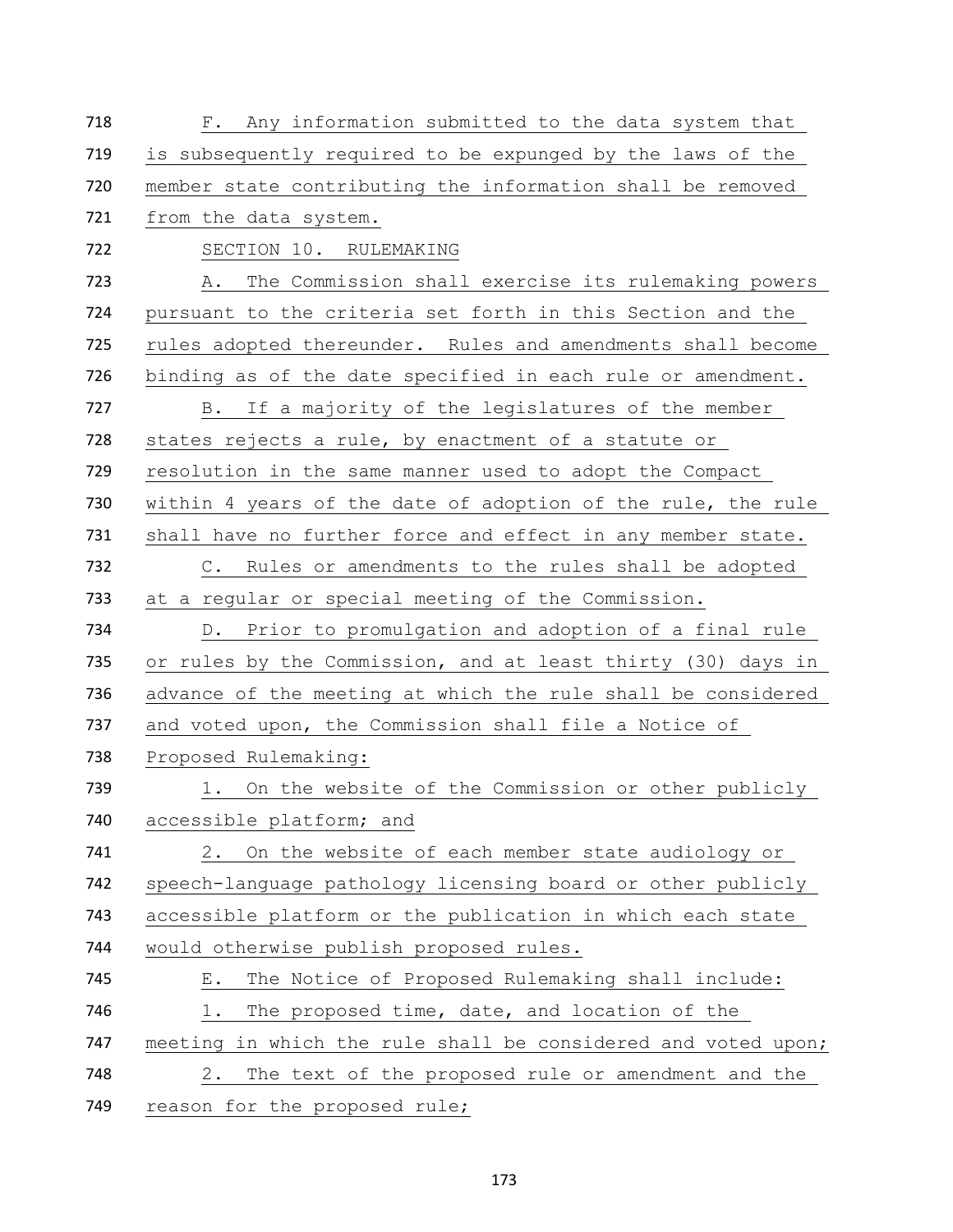| 750 | 3. A request for comments on the proposed rule from          |
|-----|--------------------------------------------------------------|
| 751 | any interested person; and                                   |
| 752 | 4. The manner in which interested persons may submit         |
| 753 | notice to the Commission of their intention to attend the    |
| 754 | public hearing and any written comments.                     |
| 755 | F. Prior to the adoption of a proposed rule, the             |
| 756 | Commission shall allow persons to submit written data,       |
| 757 | facts, opinions and arguments, which shall be made available |
| 758 | to the public.                                               |
| 759 | G. The Commission shall grant an opportunity for a           |
| 760 | public hearing before it adopts a rule or amendment if a     |
| 761 | hearing is requested by:                                     |
| 762 | 1. At least twenty-five (25) persons;                        |
| 763 | 2. A state or federal governmental subdivision or            |
| 764 | agency; or                                                   |
| 765 | 3. An association having at least twenty-five (25)           |
| 766 | members.                                                     |
| 767 |                                                              |
|     | If a hearing is held on the proposed rule or<br>H.           |
| 768 | amendment, the Commission shall publish the place, time, and |
| 769 | date of the scheduled public hearing. If the hearing is      |
| 770 | held via electronic means, the Commission shall publish the  |
| 771 | mechanism for access to the electronic hearing.              |
| 772 | 1. All persons wishing to be heard at the hearing            |
| 773 | shall notify the executive director of the Commission or     |
| 774 | other designated member in writing of their desire to appear |
| 775 | and testify at the hearing not less than five (5) business   |
| 776 | days before the scheduled date of the hearing.               |
| 777 | 2. Hearings shall be conducted in a manner providing         |
| 778 | each person who wishes to comment a fair and reasonable      |
| 779 | opportunity to comment orally or in writing.                 |
| 780 | 3. All hearings shall be recorded. A copy of the             |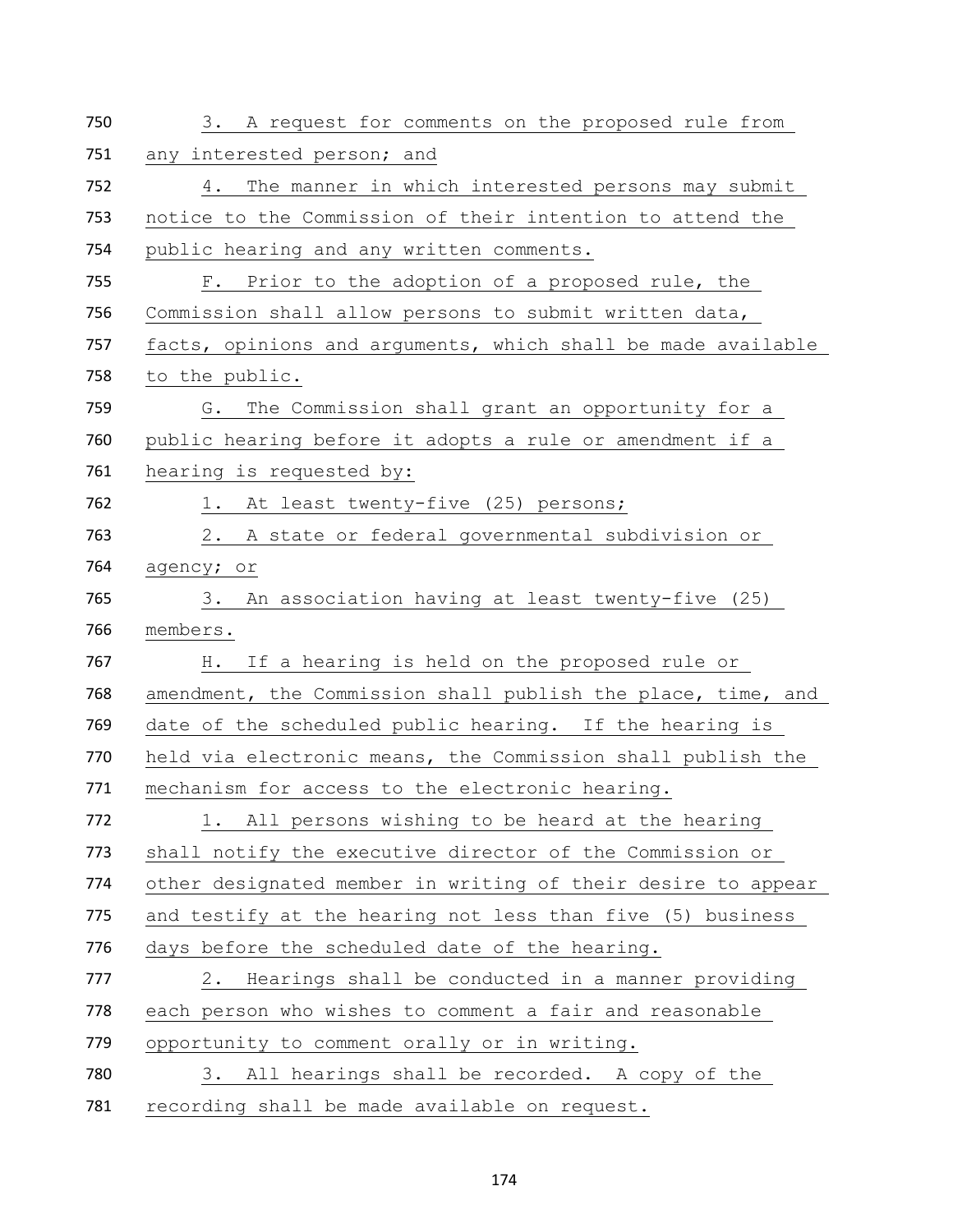| 782 | 4. Nothing in this section shall be construed as             |
|-----|--------------------------------------------------------------|
| 783 | requiring a separate hearing on each rule. Rules may be      |
| 784 | grouped for the convenience of the Commission at hearings    |
| 785 | required by this section.                                    |
| 786 | I. Following the scheduled hearing date, or by the           |
| 787 | close of business on the scheduled hearing date if the       |
| 788 | hearing was not held, the Commission shall consider all      |
| 789 | written and oral comments received.                          |
| 790 | J. If no written notice of intent to attend the public       |
| 791 | hearing by interested parties is received, the Commission    |
| 792 | may proceed with promulgation of the proposed rule without a |
| 793 | public hearing.                                              |
| 794 | K. The Commission shall, by majority vote of all             |
| 795 | members, take final action on the proposed rule and shall    |
| 796 | determine the effective date of the rule, if any, based on   |
| 797 | the rulemaking record and the full text of the rule.         |
| 798 | L. Upon determination that an emergency exists, the          |
| 799 | Commission may consider and adopt an emergency rule without  |
| 800 | prior notice, opportunity for comment, or hearing, provided  |
| 801 | that the usual rulemaking procedures provided in the Compact |
| 802 | and in this section shall be retroactively applied to the    |
| 803 | rule as soon as reasonably possible, in no event later than  |
| 804 | ninety (90) days after the effective date of the rule. For   |
| 805 | the purposes of this provision, an emergency rule is one     |
| 806 | that must be adopted immediately in order to:                |
| 807 | 1. Meet an imminent threat to public health, safety,         |
| 808 | or welfare;                                                  |
| 809 | Prevent a loss of Commission or member state funds;<br>2.    |
| 810 | $\circ$ $\,$ $\,$                                            |
| 811 | 3. Meet a deadline for the promulgation of an                |
| 812 | administrative rule that is established by federal law or    |
| 813 | rule.                                                        |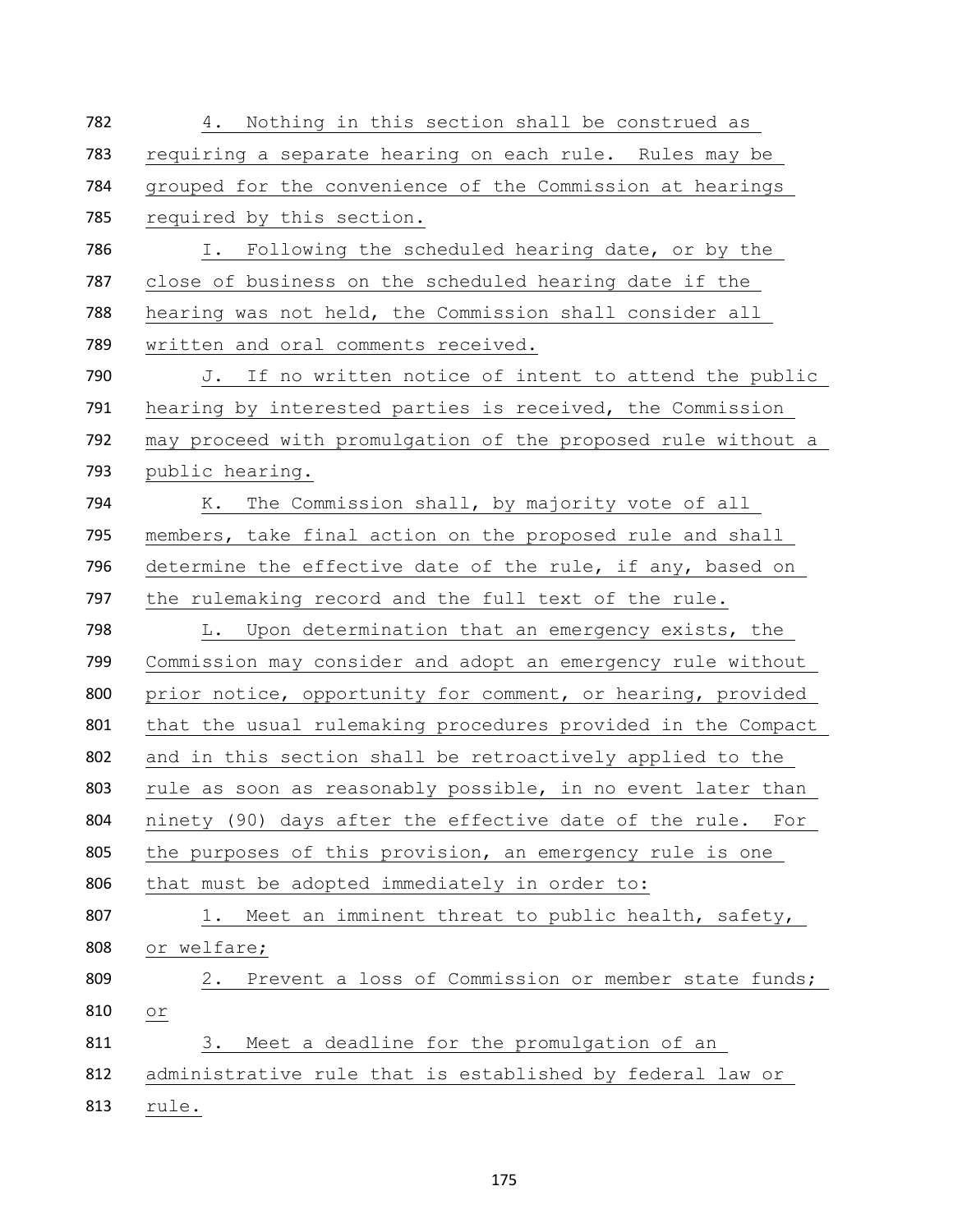| 814 | The Commission or an authorized committee of the<br>М.       |
|-----|--------------------------------------------------------------|
| 815 | Commission may direct revisions to a previously adopted rule |
| 816 | or amendment for purposes of correcting typographical        |
| 817 | errors, errors in format, errors in consistency, or          |
| 818 | grammatical errors. Public notice of any revisions shall be  |
| 819 | posted on the website of the Commission. The revision shall  |
| 820 | be subject to challenge by any person for a period of thirty |
| 821 | (30) days after posting. The revision may be challenged      |
| 822 | only on grounds that the revision results in a material      |
| 823 | change to a rule. A challenge shall be made in writing and   |
| 824 | delivered to the chair of the Commission prior to the end of |
| 825 | the notice period. If no challenge is made, the revision     |
| 826 | shall take effect without further action. If the revision    |
| 827 | is challenged, the revision may not take effect without the  |
| 828 | approval of the Commission.                                  |
| 829 | SECTION 11. OVERSIGHT, DISPUTE RESOLUTION, AND               |
| 830 | ENFORCEMENT                                                  |
| 831 | A. Dispute Resolution                                        |
| 832 | 1. Upon request by a member state, the Commission            |
| 833 | shall attempt to resolve disputes related to the Compact     |
| 834 | that arise among member states and between member and non-   |
| 835 | member states.                                               |
| 836 | The Commission shall promulgate a rule providing<br>2.       |
| 837 | for both mediation and binding dispute resolution for        |
| 838 | disputes as appropriate.                                     |
| 839 | <b>B</b> .<br>Enforcement                                    |
| 840 | The Commission, in the reasonable exercise of its<br>1.      |
| 841 | discretion, shall enforce the provisions and rules of this   |
| 842 | Compact.                                                     |
| 843 | By majority vote, the Commission may initiate legal<br>2.    |
| 844 | action in the United States District Court for the District  |
| 845 | of Columbia or the federal district where the Commission has |
| 846 | its principal offices against a member state in default to   |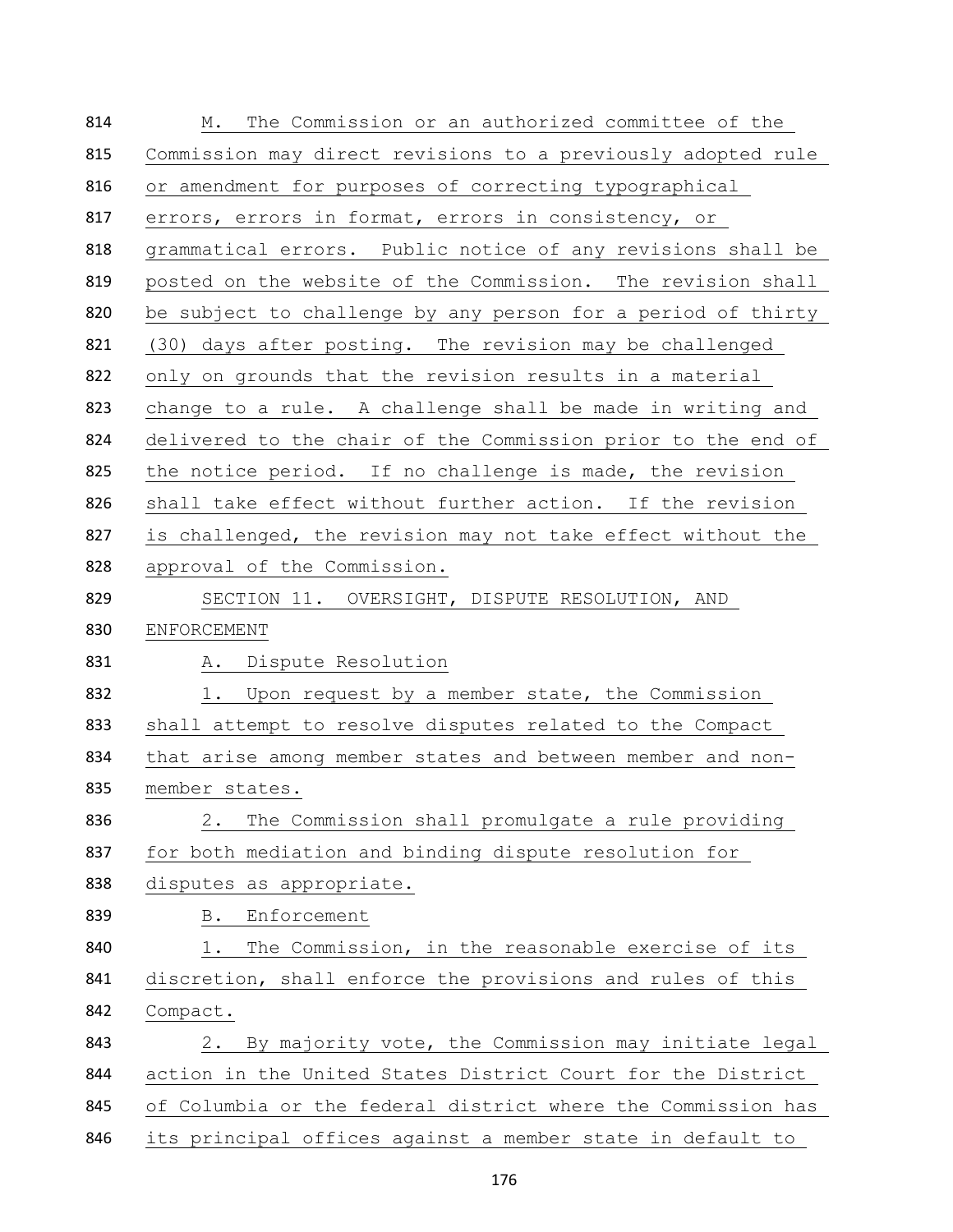enforce compliance with the provisions of the Compact and its promulgated rules and bylaws. The relief sought may include both injunctive relief and damages. In the event 850 judicial enforcement is necessary, the prevailing member shall be awarded all costs of litigation, including reasonable attorney's fees. 3. The remedies herein shall not be the exclusive remedies of the Commission. The Commission may pursue any other remedies available under federal or state law. SECTION 12. DATE OF IMPLEMENTATION OF THE INTERSTATE COMMISSION FOR AUDIOLOGY AND SPEECH-LANGUAGE PATHOLOGY PRACTICE AND ASSOCIATED RULES, WITHDRAWAL, AND AMENDMENT A. The Compact shall come into effect on the date on which the Compact statute is enacted into law in the 10th member state. The provisions, which become effective at that time, shall be limited to the powers granted to the Commission relating to assembly and the promulgation of rules. Thereafter, the Commission shall meet and exercise rulemaking powers necessary to the implementation and administration of the Compact. B. Any state that joins the Compact subsequent to the Commission's initial adoption of the rules shall be subject to the rules as they exist on the date on which the Compact 870 becomes law in that state. Any rule that has been previously adopted by the Commission shall have the full force and effect of law on the day the Compact becomes law in that state. 874 C. Any member state may withdraw from this Compact by 875 enacting a statute repealing the same. 876 1. A member state's withdrawal shall not take effect until six (6) months after enactment of the repealing statute.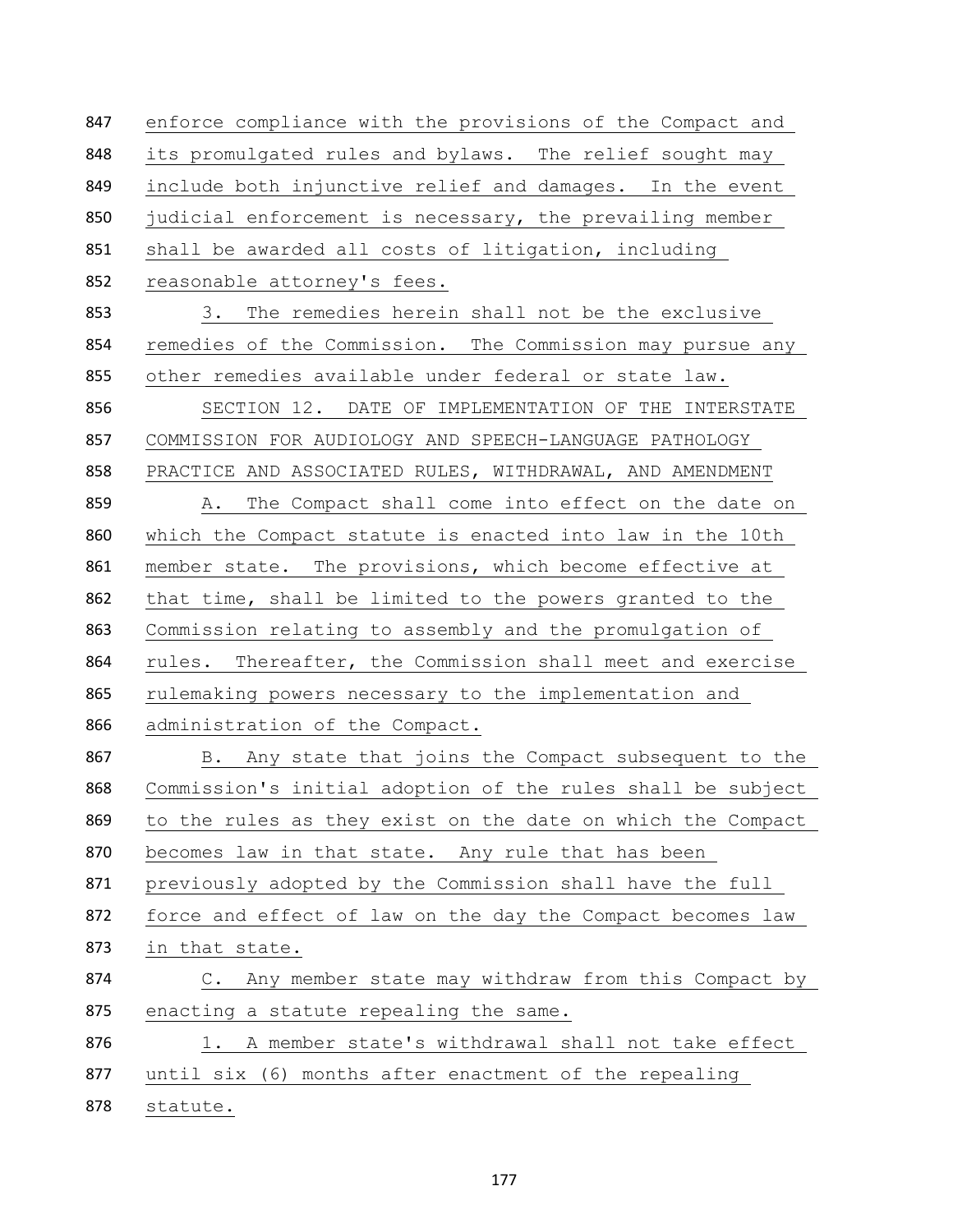2. Withdrawal shall not affect the continuing requirement of the withdrawing state's audiology or speech- language pathology licensing board to comply with the investigative and adverse action reporting requirements of this act prior to the effective date of withdrawal. D. Nothing contained in this Compact shall be construed to invalidate or prevent any audiology or speech- language pathology licensure agreement or other cooperative 887 arrangement between a member state and a non-member state 888 that does not conflict with the provisions of this Compact. E. This Compact may be amended by the member states. No amendment to this Compact shall become effective and binding upon any member state until it is enacted into the laws of all member states. SECTION 13. CONSTRUCTION AND SEVERABILITY This Compact shall be liberally construed so as to 895 effectuate the purposes thereof. The provisions of this Compact shall be severable and if any phrase, clause, sentence or provision of this Compact is declared to be contrary to the constitution of any member state or of the United States or the applicability thereof to any government, agency, person or circumstance is held invalid, the validity of the remainder of this Compact and the applicability thereof to any government, agency, person or circumstance shall not be affected thereby. If this Compact shall be held contrary to the constitution of any member state, the Compact shall remain in full force and effect as to the remaining member states and in full force and effect 907 as to the member state affected as to all severable matters. SECTION 14. BINDING EFFECT OF COMPACT AND OTHER LAWS A. Nothing herein prevents the enforcement of any other law of a member state that is not inconsistent with the Compact.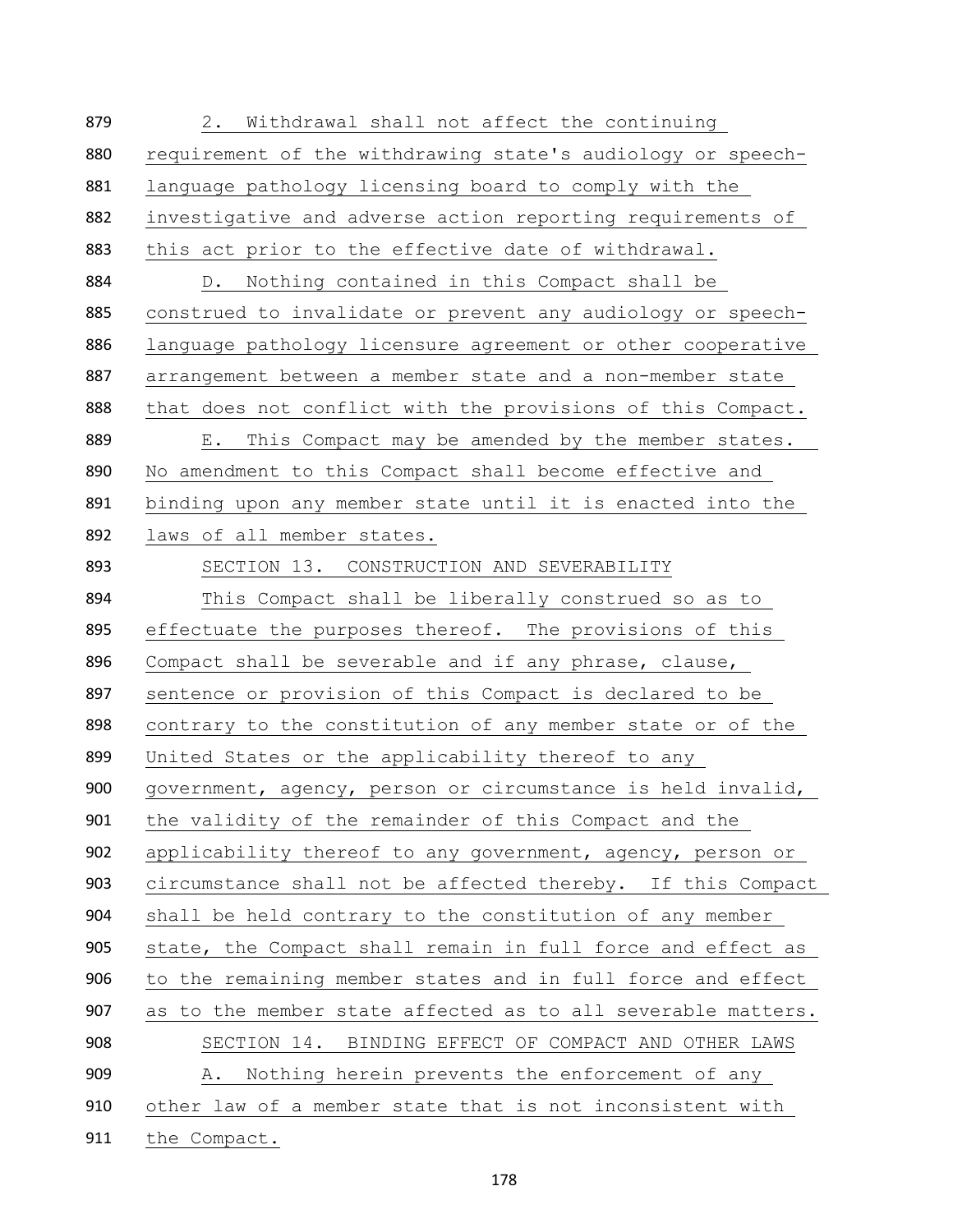| 912            | B. All laws in a member state in conflict with the            |
|----------------|---------------------------------------------------------------|
| 913            | Compact are superseded to the extent of the conflict.         |
| 914            | C. All lawful actions of the Commission, including all        |
| 915            | rules and bylaws promulgated by the Commission, are binding   |
| 916            | upon the member states.                                       |
| 917            | D. All agreements between the Commission and the              |
| 918            | member states are binding in accordance with their terms.     |
| 919            | E. In the event any provision of the Compact exceeds          |
| 920            | the constitutional limits imposed on the legislature of any   |
| 921            | member state, the provision shall be ineffective to the       |
| 922            | extent of the conflict with the constitutional provision in   |
| 923            | question in that member state.                                |
|                | 376.427. 1. As used in this section, the following            |
| $\overline{2}$ | terms mean:                                                   |
| 3              | (1) "Health benefit plan", as such term is defined in         |
| 4              | section 376.1350. The term "health benefit plan" shall also   |
| 5              | include a prepaid dental plan, as defined in section 354.700; |
| 6              | (2) "Health care services", medical, surgical, dental,        |
| 7              | podiatric, pharmaceutical, chiropractic, licensed ambulance   |
| 8              | service, and optometric services;                             |
| 9              | (3) "Health carrier" or "carrier", as such term is            |
| 10             | defined in section 376.1350. The term "health carrier" or     |
| 11             | "carrier" shall also include a prepaid dental plan            |
| 12             | corporation, as defined in section 354.700;                   |
| 13             | "Insured", any person entitled to benefits under a<br>(4)     |
| 14             | contract of accident and sickness insurance, or medical-      |
| 15             | payment insurance issued as a supplement to liability         |
| 16             | insurance but not including any other coverages contained in  |
| 17             | a liability or a workers' compensation policy, issued by an   |
| 18             | insurer;                                                      |
| 19             | "Insurer", any person, reciprocal exchange,<br>(5)            |
| 20             | interinsurer, fraternal benefit society, health services      |
| 21             | corporation, self-insured group arrangement to the extent     |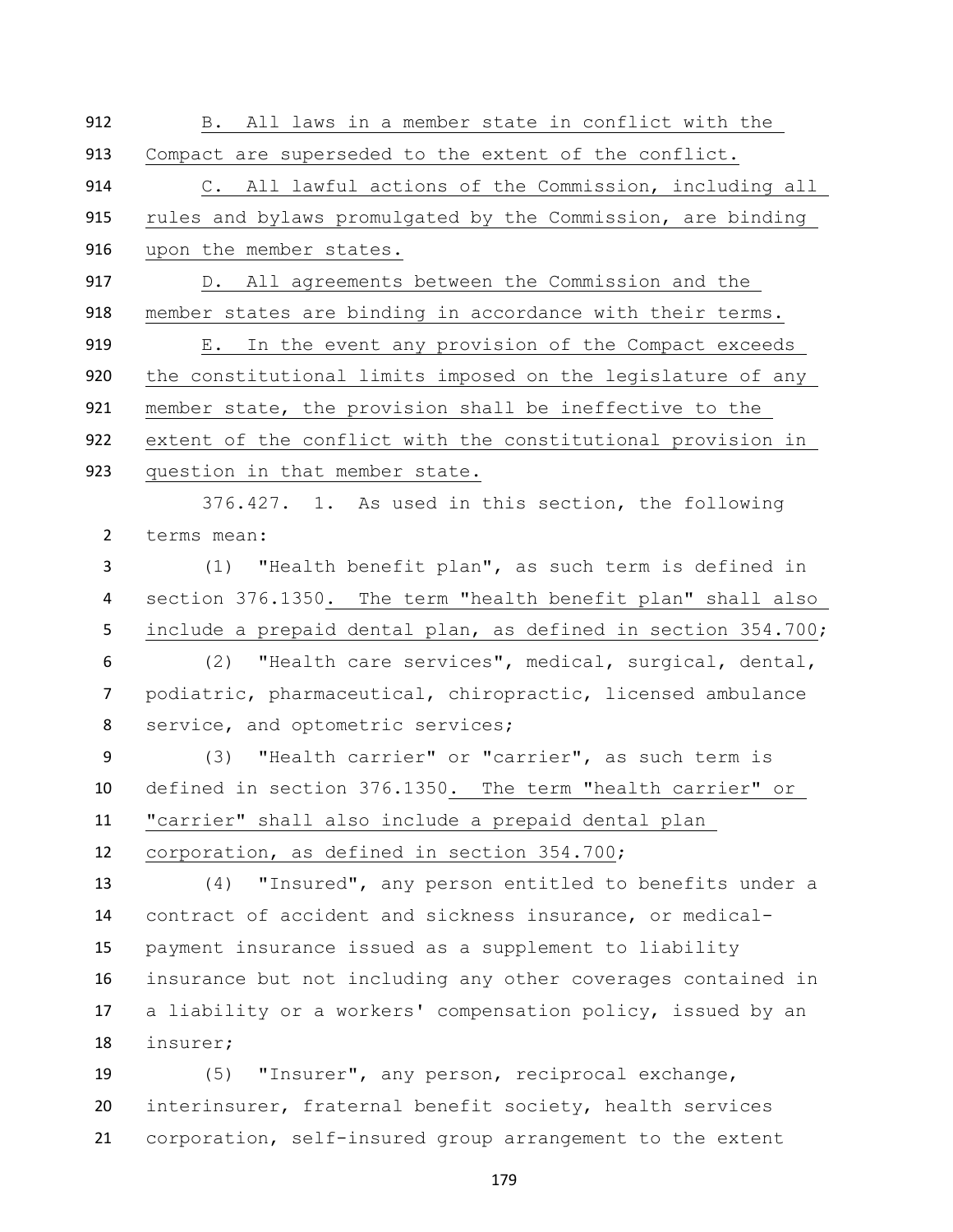not prohibited by federal law, prepaid dental plan corporation as defined in section 354.700, or any other legal entity engaged in the business of insurance;

 (6) "Provider", a physician, hospital, dentist, podiatrist, chiropractor, pharmacy, licensed ambulance service, or optometrist, licensed by this state.

 2. Upon receipt of an assignment of benefits made by the insured to a provider, the insurer shall issue the instrument of payment for a claim for payment for health care services in the name of the provider. All claims shall be paid within thirty days of the receipt by the insurer of all documents reasonably needed to determine the claim.

 3. Nothing in this section shall preclude an insurer from voluntarily issuing an instrument of payment in the single name of the provider.

 4. Except as provided in subsection 5 of this section, this section shall not require any insurer, health services corporation, prepaid dental plan as defined in section 354.700, health maintenance corporation or preferred provider organization which directly contracts with certain members of a class of providers for the delivery of health care services to issue payment as provided pursuant to this section to those members of the class which do not have a contract with the insurer.

 5. When a patient's health benefit plan does not include or require payment to out-of-network providers for all or most covered services, which would otherwise be covered if the patient received such services from a provider in the **[**carrier's**]** health benefit plan's network, including but not limited to health maintenance organization plans, as such term is defined in section 354.400, or a health benefit plan offered by a carrier consistent with subdivision (19) of section 376.426, payment for all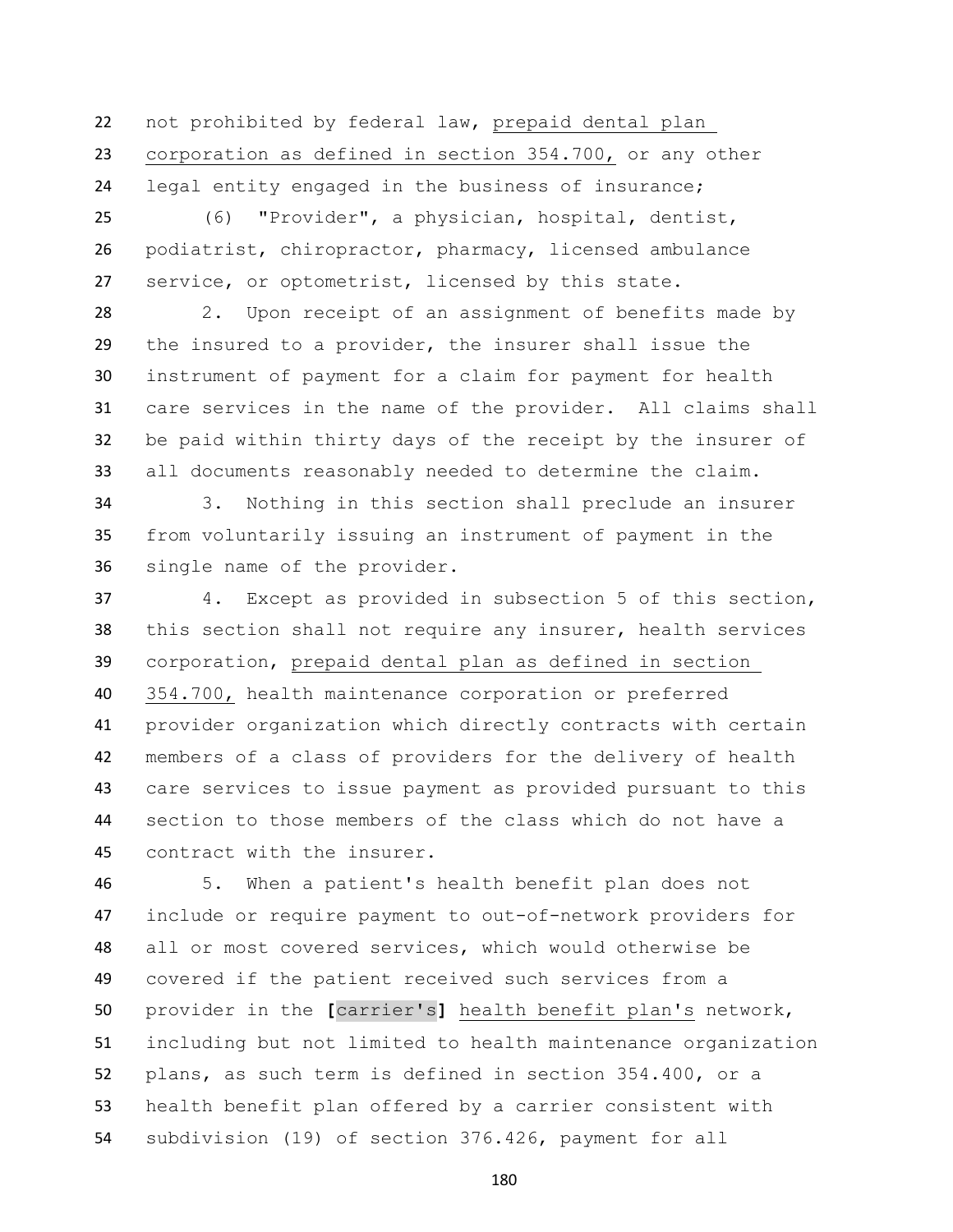services shall be made directly to the providers when the health carrier has authorized such services to be received from a provider outside the **[**carrier's**]** health benefit plan's network.

 376.1575. As used in sections 376.1575 to 376.1580, the following terms shall mean:

 (1) "Completed application", a practitioner's application to a health carrier that seeks the health carrier's authorization for the practitioner to provide patient care services as a member of the health carrier's network and does not omit any information which is clearly required by the application form and the accompanying instructions;

 (2) "Credentialing", a health carrier's process of assessing and validating the qualifications of a practitioner to provide patient care services and act as a member of the health carrier's provider network;

 (3) "Health carrier", the same meaning as such term is defined in section 376.1350. The term "health carrier" shall also include any entity described in subdivision (4)

of section 354.700;

(4) "Practitioner":

 (a) A physician or physician assistant eligible to provide treatment services under chapter 334;

 (b) A pharmacist eligible to provide services under chapter 338;

 (c) A dentist eligible to provide services under chapter 332;

 (d) A chiropractor eligible to provide services under chapter 331;

 (e) An optometrist eligible to provide services under chapter 336;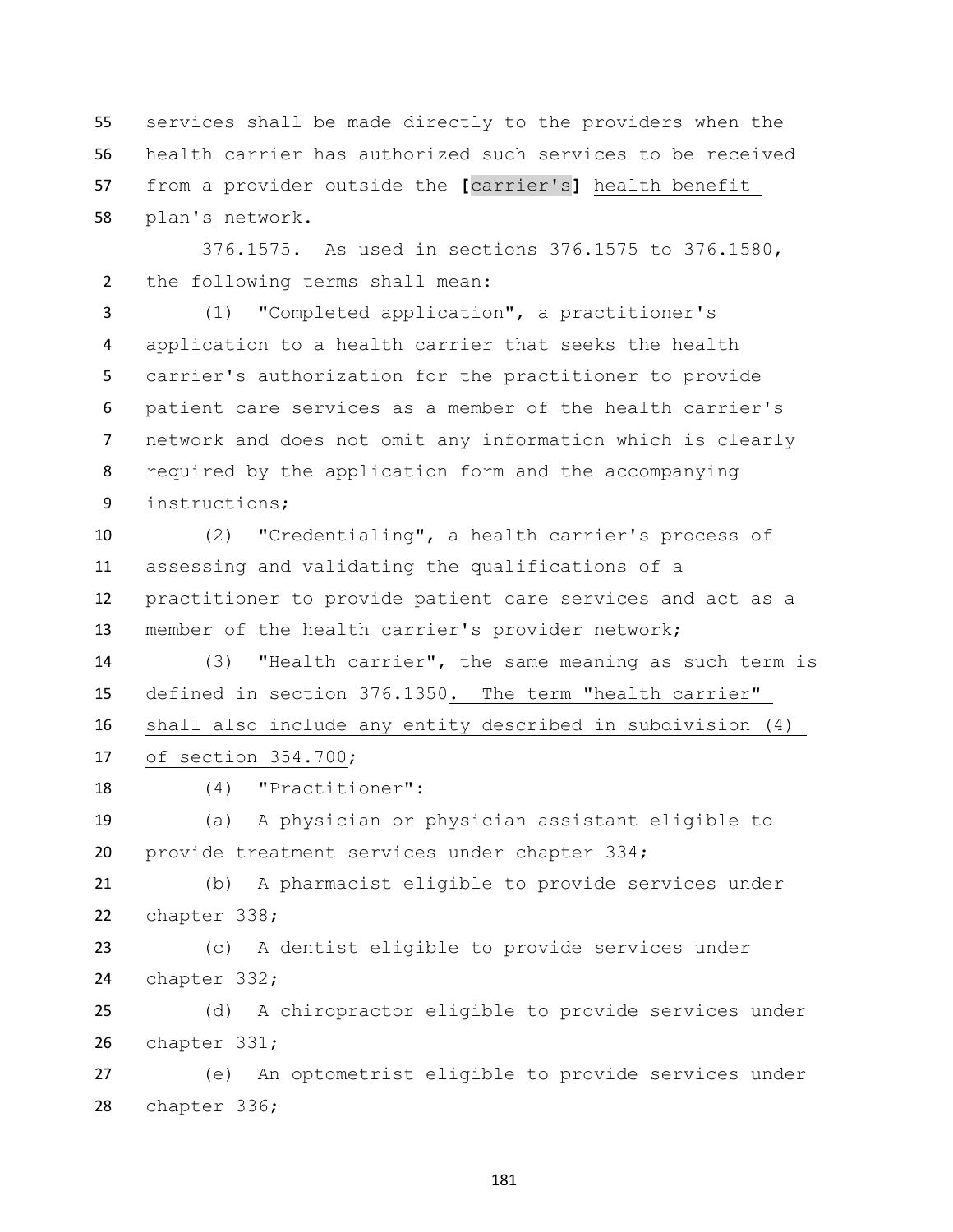(f) A podiatrist eligible to provide services under chapter 330;

 (g) A psychologist or licensed clinical social worker eligible to provide services under chapter 337; or

 (h) An advanced practice nurse eligible to provide services under chapter 335.

 376.1800. 1. As used in this section, the following terms shall mean:

 (1) "Dentist", a dentist licensed under chapter 332. The term "dentist" includes an individual dentist or a group of dentists;

 (2) "Medical retainer agreement", a contract between a physician or a dentist and an individual patient or such individual patient's legal representative in which the physician or dentist agrees to provide certain health care services described in the agreement to the individual patient for an agreed-upon fee and period of time;

 **[**(2)**]** (3) "Physician", a physician licensed under chapter 331 or 334. Physician includes an individual physician or a group of physicians.

 2. A medical retainer agreement is not insurance and is not subject to this chapter. Entering into a medical retainer agreement is not the business of insurance and is not subject to this chapter.

 3. A physician, a dentist, or an agent of a physician or dentist is not required to obtain a certificate of authority or license under this section to market, sell, or offer to sell a medical retainer agreement.

 4. To be considered a medical retainer agreement for the purposes of this section, the agreement shall meet all of the following requirements:

(1) Be in writing;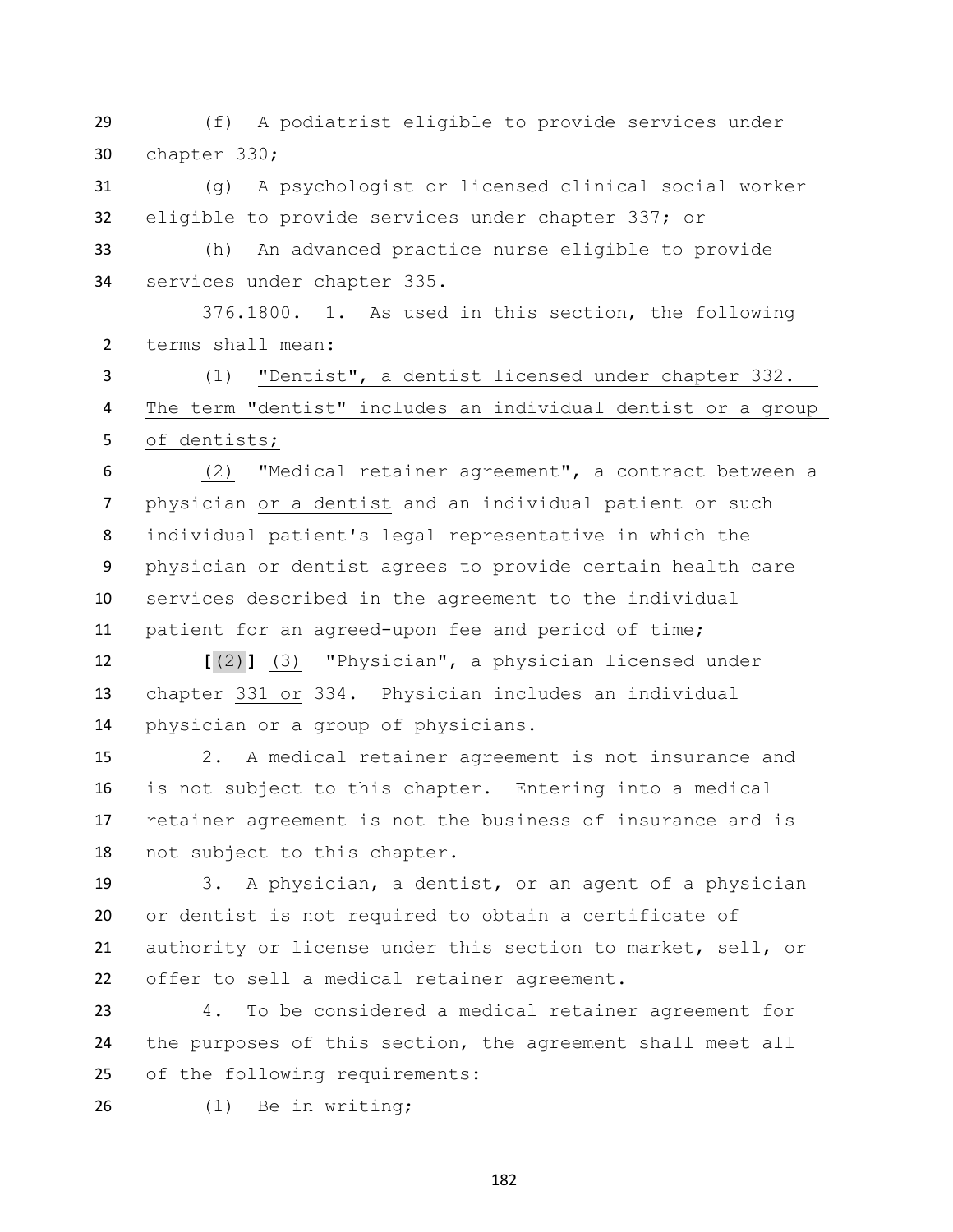(2) Be signed by the physician, the dentist, or the agent of the physician or dentist and the individual patient or such individual patient's legal representative;

 (3) Allow either party to terminate the agreement on written notice to the other party;

 (4) Describe the specific health care services that are included in the agreement;

(5) Specify the fee for the agreement;

 (6) Specify the period of time under the agreement; and (7) Prominently state in writing that the agreement is not health insurance.

 5. (1) For any patient who enters into a medical retainer agreement under this section and who has established a health savings account (HSA) in compliance with 26 U.S.C. Section 223, or who has a flexible spending arrangement (FSA) or health reimbursement arrangement (HRA), fees under the patient's medical retainer agreement may be paid from such health savings account or reimbursed through such flexible spending arrangement or health reimbursement arrangement, subject to any federal or state laws regarding qualified expenditures from a health savings account, or reimbursement through a flexible spending arrangement or a health reimbursement arrangement.

 (2) The employer of any patient described in subdivision (1) of this subsection may:

 (a) Make contributions to such patient's health savings account, flexible spending arrangement, or health reimbursement arrangement to cover all or any portion of the agreed-upon fees under the patient's medical retainer agreement, subject to any federal or state restrictions on contributions made by an employer to a health savings account, or reimbursement through a flexible spending arrangement, or health reimbursement arrangement; or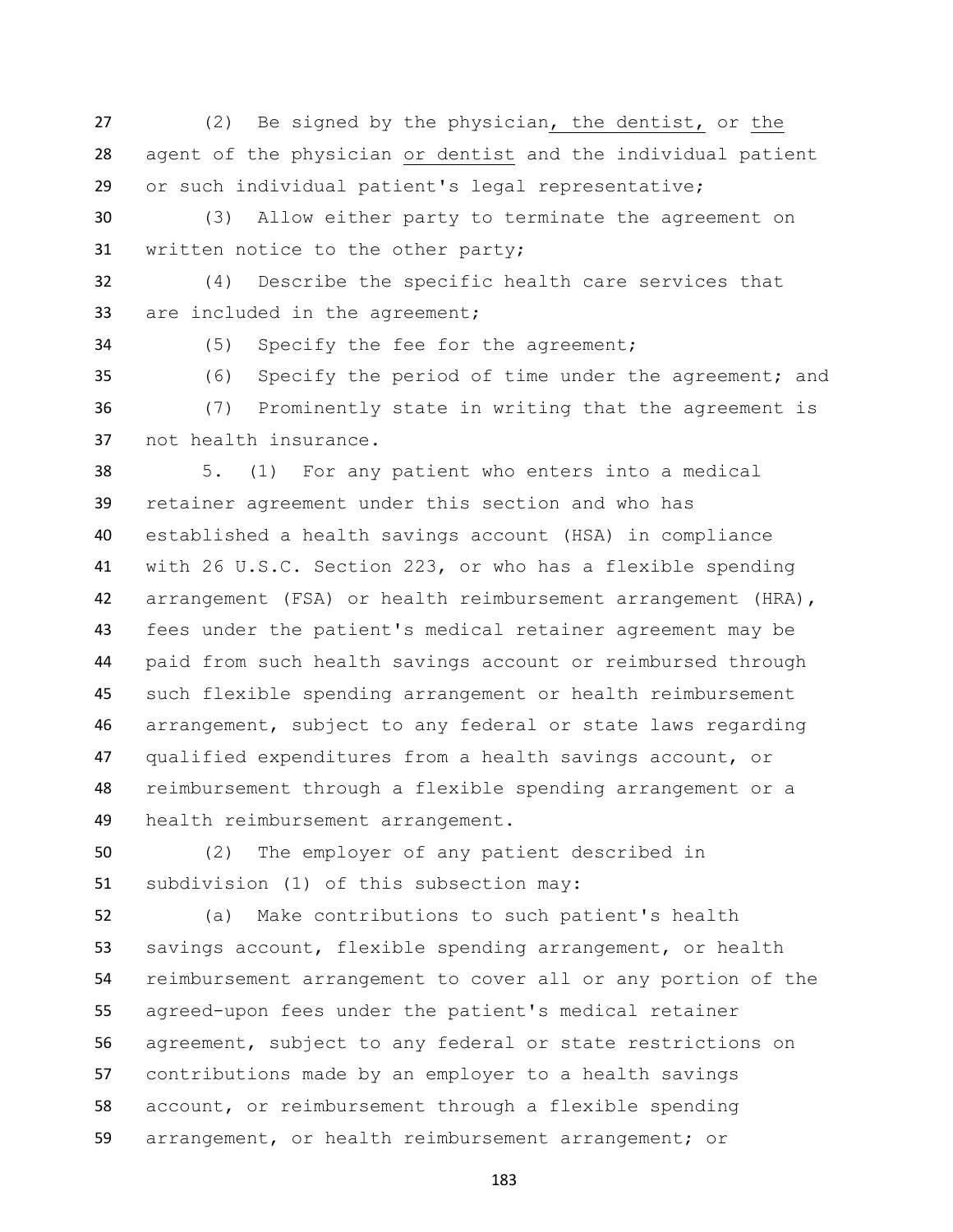(b) Pay the agreed-upon fees directly to the physician or dentist under the medical retainer agreement.

 6. Nothing in this section shall be construed as prohibiting, limiting, or otherwise restricting a physician in a collaborative practice arrangement from entering into a medical retainer agreement under this section.

579.040. 1. A person commits the offense of unlawful distribution, delivery, or sale of drug paraphernalia if he or she unlawfully distributes, delivers, or sells, or possesses with intent to distribute, deliver, or sell drug paraphernalia knowing, or under circumstances in which one reasonably should know, that it will be used to plant, propogate, cultivate, grow, harvest, manufacture, compound, convert, produce, process, prepare, test, analyze, pack, repack, store, contain, conceal, inject, ingest, inhale, or otherwise introduce into the human body a controlled substance or an imitation controlled substance in violation of this chapter. Any entity registered with the department of health and senior services that possesses, distributes, or delivers hypodermic needles or syringes for the purpose of operating a syringe access program or otherwise mitigating health risks associated with unsterile injection drug use shall be exempt from the provisions of this section. 2. No entity shall be present within one-quarter of a mile of any school building, unless such entity is in operation prior to the date the school building commenced operations.

 3. The offense of unlawful delivery of drug paraphernalia is a class A misdemeanor, unless done for commercial purposes, in which case it is a class E felony.

579.076. 1. A person commits the offense of unlawful manufacture of drug paraphernalia if he or she unlawfully manufactures with intent to deliver drug paraphernalia,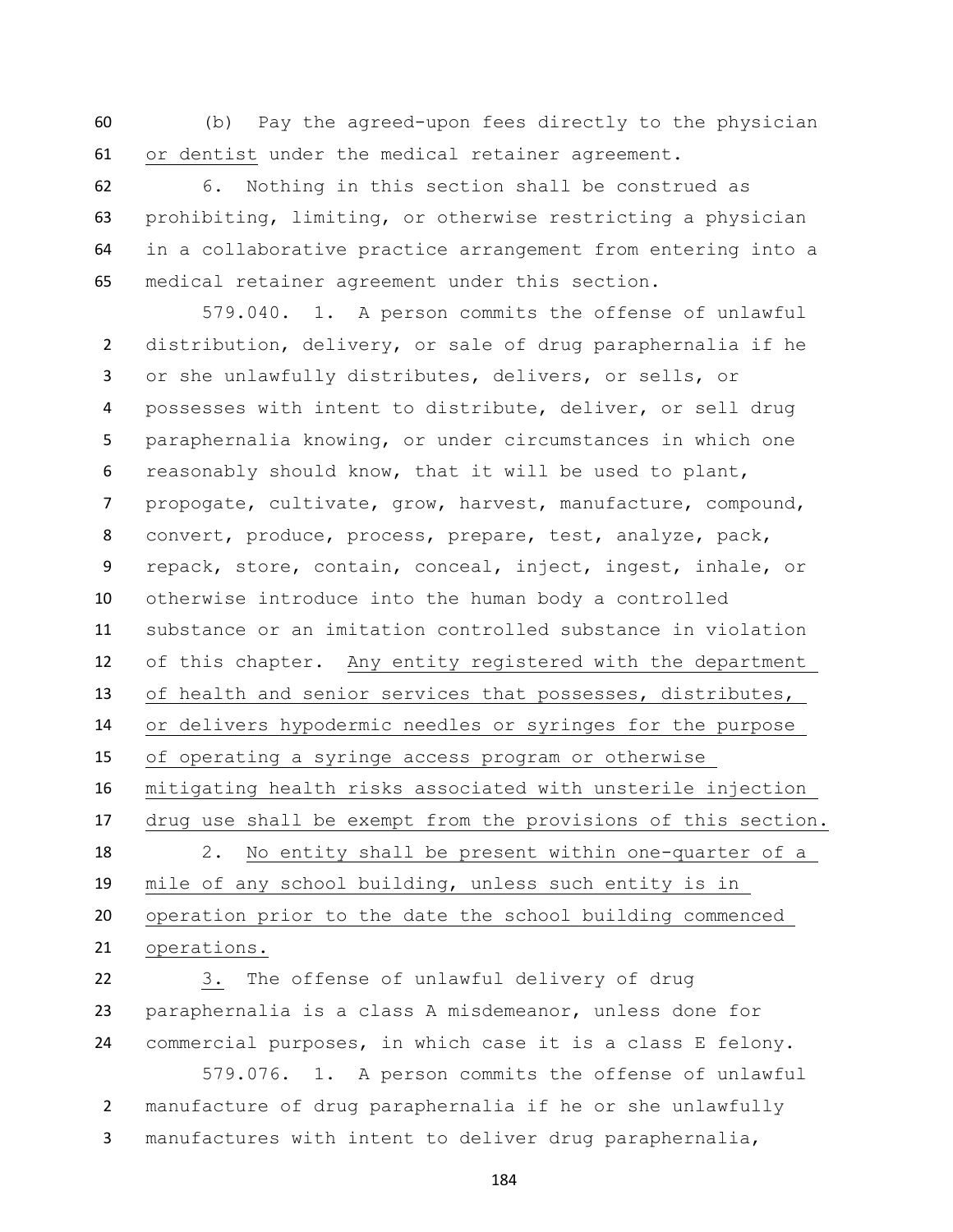knowing, or under circumstances where one reasonably should know, that it will be used to plant, propagate, cultivate, grow, harvest, manufacture, compound, convert, produce, process, prepare, test, analyze, pack, repack, store, contain, conceal, inject, ingest, inhale, or otherwise introduce into the human body a controlled substance or an imitation controlled substance in violation of this chapter or chapter 195. Any entity registered with the department of health and senior services that delivers or manufactures hypodermic needles or syringes for the purpose of operating a syringe access program or otherwise mitigating health risks associated with unsterile injection drug use shall be exempt from the provisions of this section. 2. The offense of unlawful manufacture of drug paraphernalia is a class A misdemeanor, unless done for commercial purposes, in which case it is a class E felony. 630.202. 1. As used in this section, the following terms mean: (1) "Department", the department of mental health; (2) "Essential caregiver", a family member, friend, guardian, or other individual selected by a facility resident or client who has not been adjudged incapacitated under chapter 475, or the guardian or legal representative of the resident or client; (3) "Facility", a facility operated, licensed, or certified by the department. 2. During a state of emergency declared pursuant to chapter 44 relating to infectious, contagious, communicable, or dangerous diseases, a facility shall allow a resident or client who has not been adjudged incapacitated under chapter 475, a resident's or client's guardian, or a resident's or client's legally authorized representative to designate an essential caregiver for in-person contact with the resident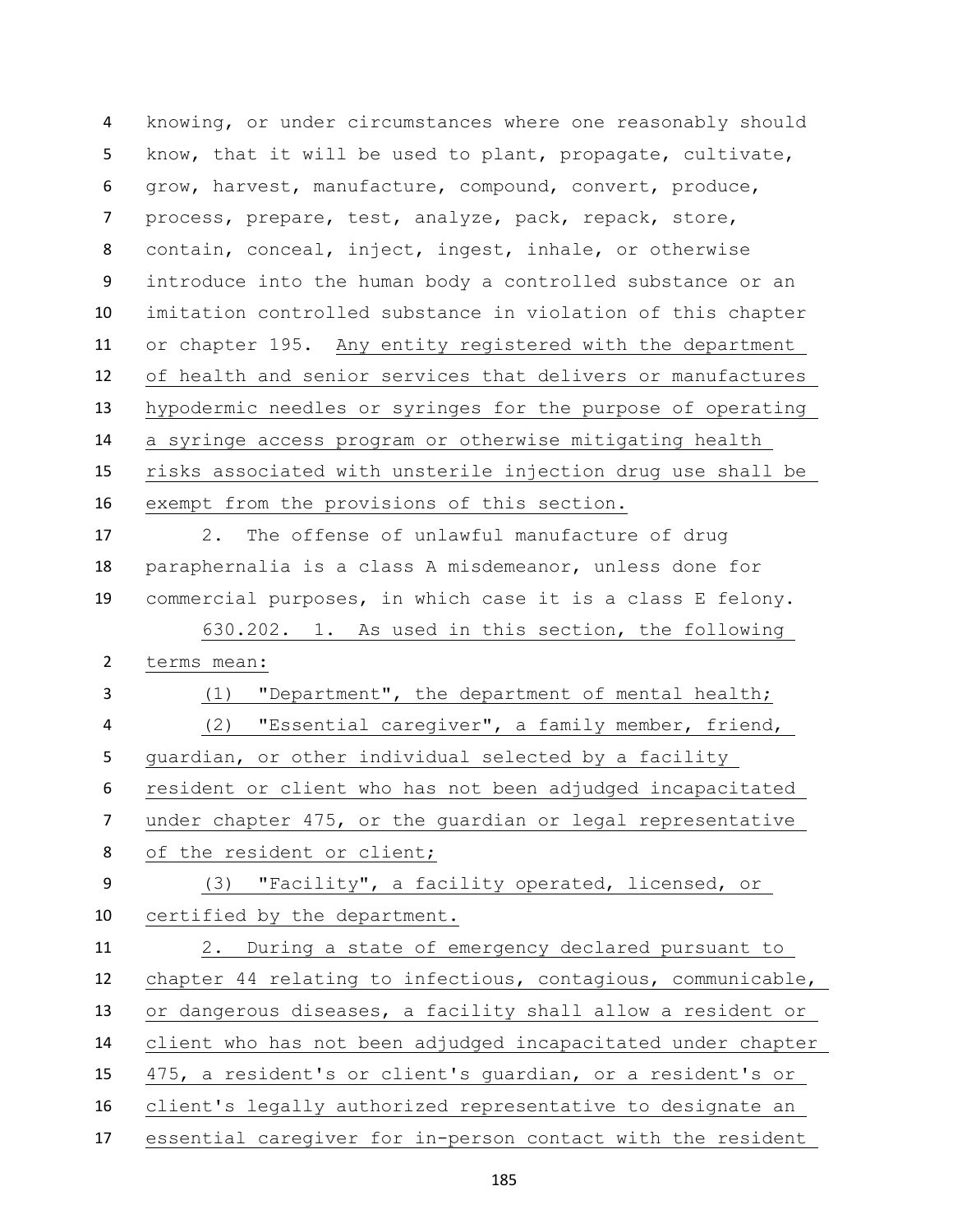or client in accordance with the standards and guidelines developed by the department under this section. Essential caregivers shall be considered a part of the resident's or client's care team, along with the resident's or client's health care providers and facility staff. 3. The facility shall inform, in writing, residents and clients who have not been adjudged incapacitated under chapter 475, or guardians or legal representatives of residents or clients, of the "Essential Caregiver Program" and the process for designating an essential caregiver. 4. The department shall develop standards and guidelines concerning the essential caregiver program, including, but not limited to, the following: (1) The facility shall allow at least two individuals per resident or client to be designated as essential caregivers, although the facility may limit the in-person contact to one caregiver at a time. The caregiver shall not be required to have previously served in a caregiver capacity prior to the declared state of emergency; (2) The facility shall establish a reasonable in- person contact schedule to allow the essential caregiver to provide care to the resident or client for at least four hours each day, including evenings, weekends, and holidays, but shall allow for twenty-four-hour in-person care as necessary and appropriate for the well-being of the resident or client and consistent with the safety and security of the facility's staff and other residents or clients. The essential caregiver shall be permitted to leave and return during the scheduled hours or be replaced by another essential caregiver; (3) The facility shall establish procedures to enable physical contact between the resident or client and the essential caregiver. The facility may not require the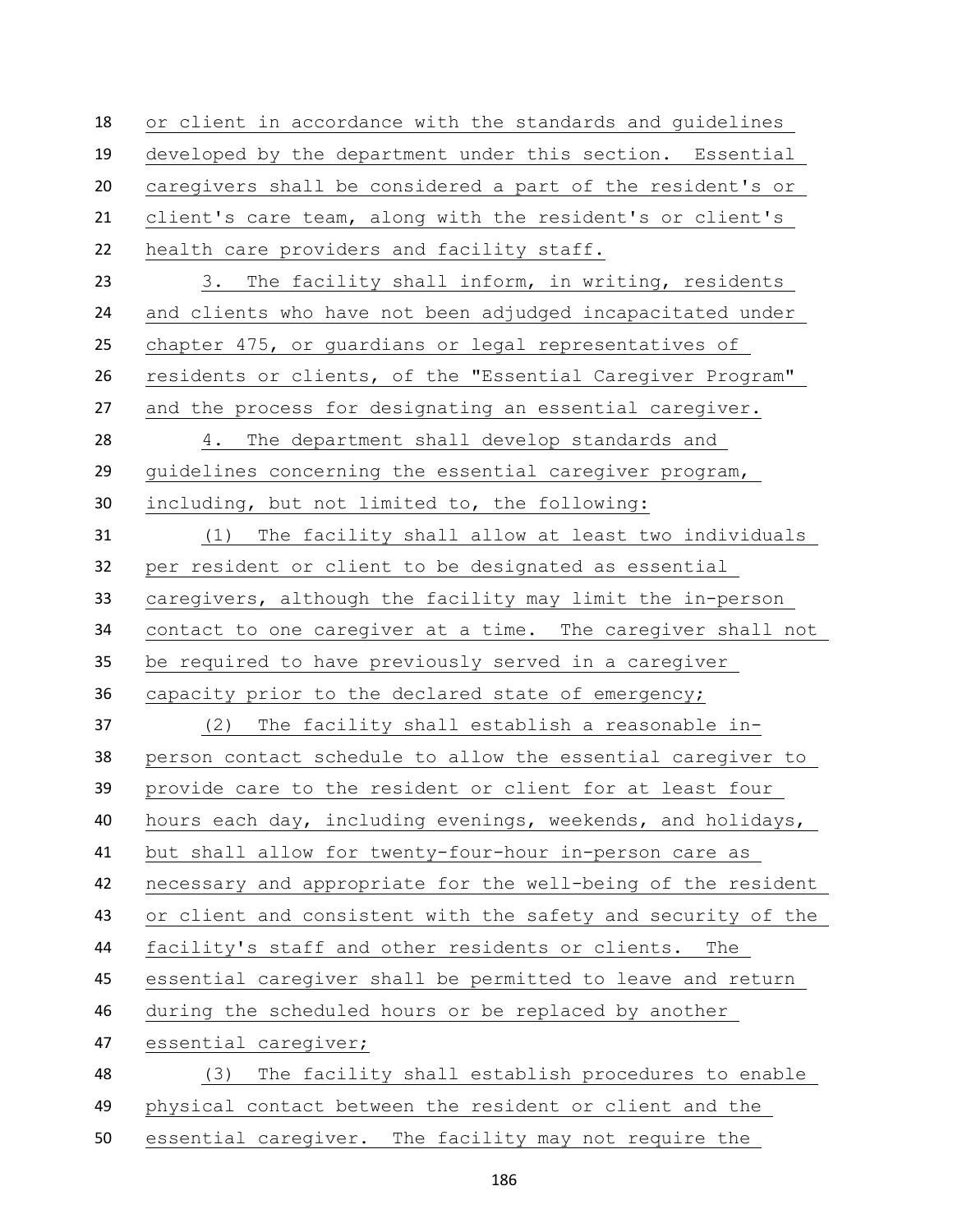| 51 | essential caregiver to undergo more stringent screening,      |
|----|---------------------------------------------------------------|
| 52 | testing, hygiene, personal protective equipment, and other    |
| 53 | infection control and prevention protocols than required of   |
| 54 | facility employees;                                           |
| 55 | (4) The facility shall specify in its protocols the           |
| 56 | criteria that the facility will use if it determines that in- |
| 57 | person contact by a particular essential caregiver is         |
| 58 | inconsistent with the resident's or client's therapeutic      |
| 59 | care and treatment or is a safety risk to other residents,    |
| 60 | clients, or staff at the facility. Any limitations placed     |
| 61 | upon a particular essential caregiver shall be reviewed and   |
| 62 | documented every seven days to determine if the limitations   |
| 63 | remain appropriate; and                                       |
| 64 | (5)<br>The facility may restrict or revoke in-person          |
| 65 | contact by an essential caregiver who fails to follow         |
| 66 | required protocols and procedures established under this      |
| 67 | subsection.                                                   |
| 68 | 5. (1) A facility may request from the department a           |
| 69 | suspension of in-person contact by essential caregivers for   |
| 70 | a period not to exceed seven days. The department may deny    |
| 71 | the facility's request to suspend in-person contact with      |
| 72 | essential caregivers if the department determines that such   |
| 73 | in-person contact does not pose a serious community health    |
| 74 | risk. A facility may request from the department an           |
| 75 | extension of a suspension for more than seven days;           |
| 76 | provided, that the department shall not approve an extension  |
| 77 | period for longer than seven days at a time. A facility       |
| 78 | shall not suspend in-person caregiver visitation for more     |
| 79 | than fourteen consecutive days in a twelve-month period or    |
| 80 | for more than forty-five total days in a twelve-month period. |
| 81 | (2)<br>The department shall suspend in-person contact by      |
| 82 | essential caregivers under this section if it determines      |
| 83 | that doing so is required under federal law, including a      |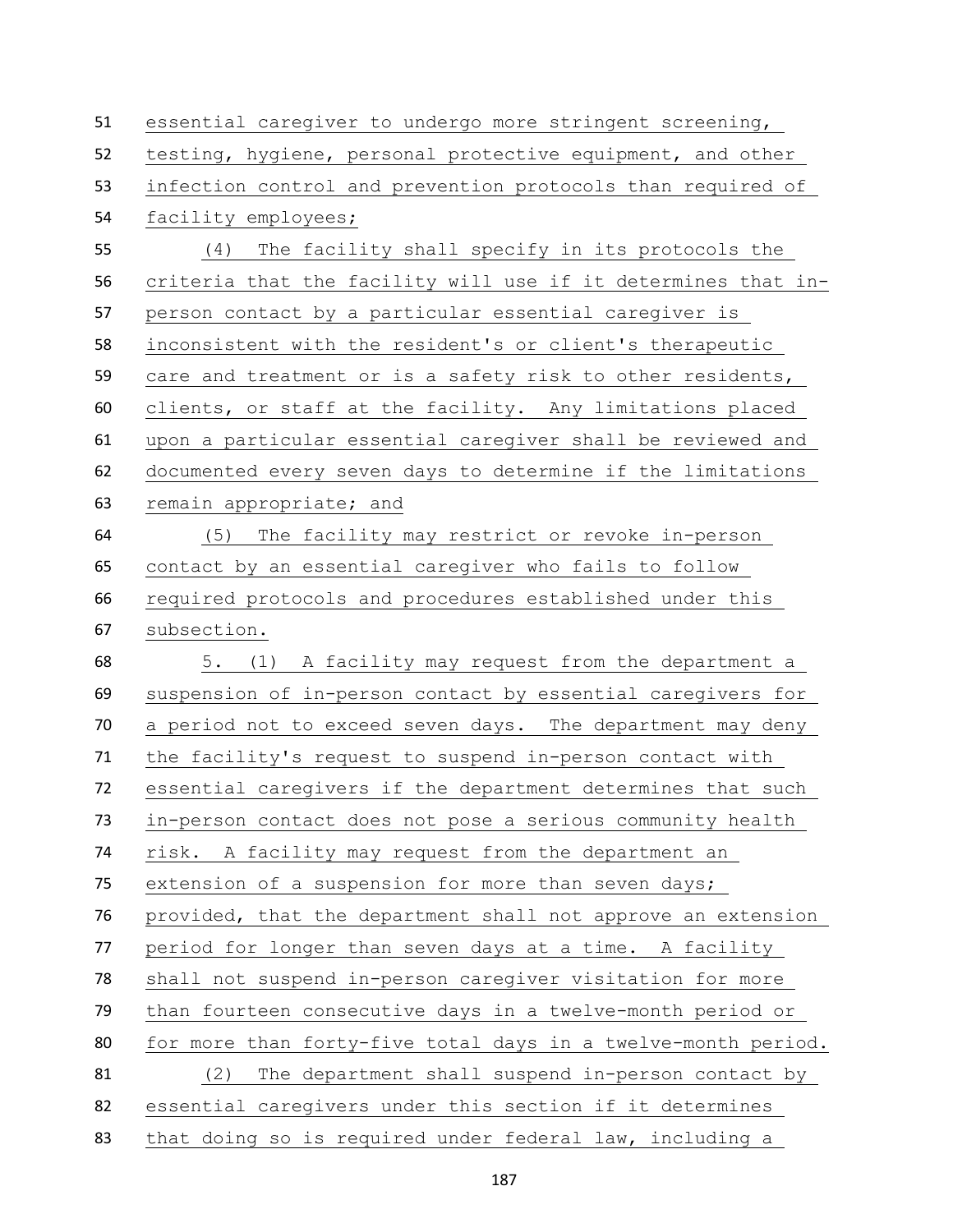determination that federal law requires a suspension of in- person contact by members of the resident's or client's care team. (3) The attorney general shall institute all suits necessary on behalf of the state to defend the right of the state to implement the provisions of this section to ensure access by residents and clients to essential caregivers as part of their care team. 6. The provisions of this section shall not be construed to require an essential caregiver to provide necessary care to a resident or client and a facility shall not require an essential caregiver to provide necessary care. 7. The provisions of this section shall not apply to those residents or clients whose particular plan of therapeutic care and treatment necessitates restricted or otherwise limited visitation for reasons unrelated to the stated reason for the declared state of emergency. 8. A facility, its employees, and its contractors shall be immune from civil liability for an injury or harm caused by or resulting from: (1) Exposure to a contagious disease or other harmful agent that is specified during the state of emergency declared pursuant to chapter 44; or (2) Acts or omissions by essential caregivers who are 108 present in the facility; as a result of the implementation of the essential caregiver program under this section. The immunity described in this subsection shall not apply to any act or omission by a facility, its employees, or its contractors that constitutes recklessness or willful misconduct. 630.1150. 1. The department of mental health and the department of social services shall oversee and implement a

collaborative project to: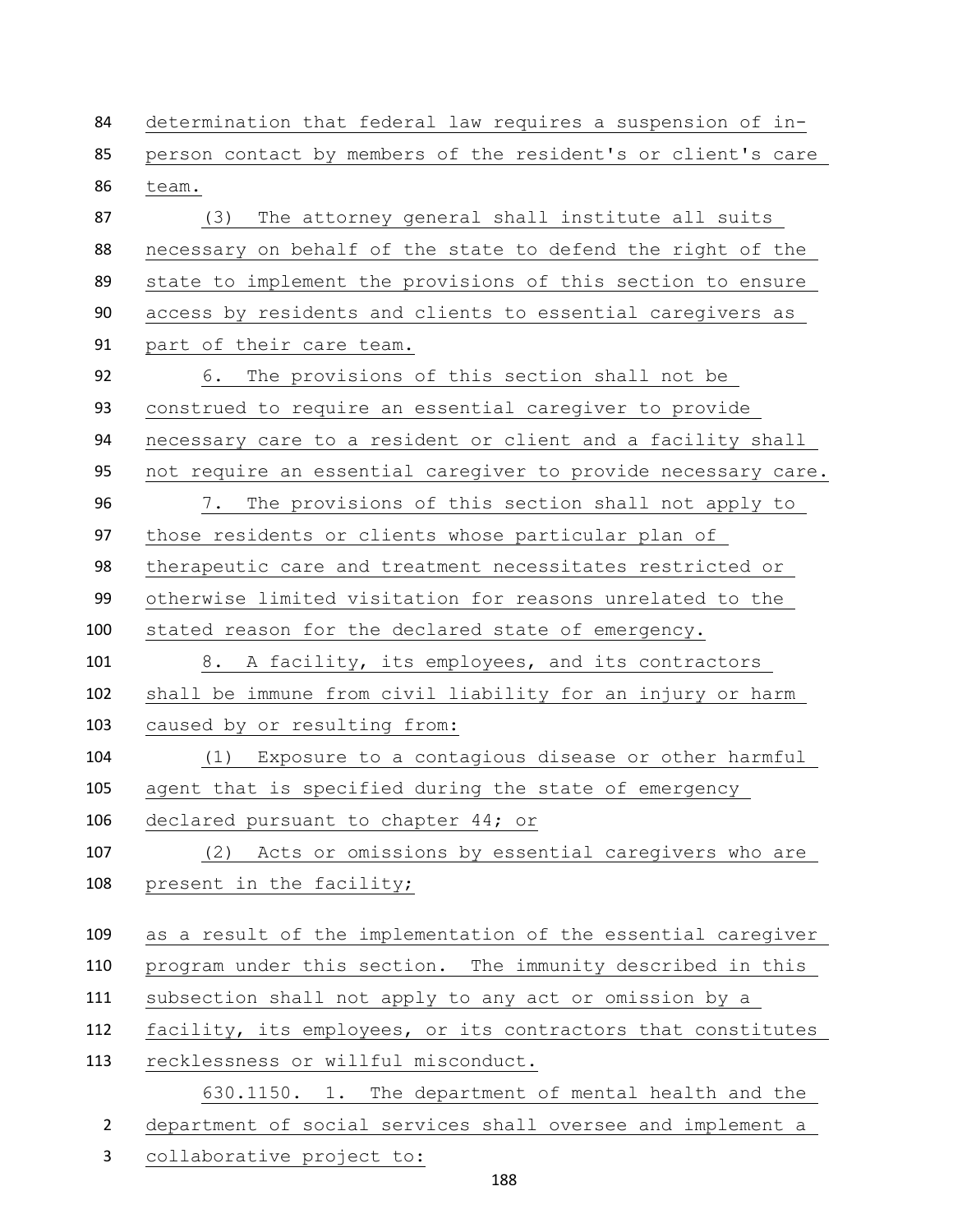| 4              | (1) Assess the incidence and implications of continued      |
|----------------|-------------------------------------------------------------|
| 5              | hospitalization of foster children and clients of the       |
| 6              | department of mental health that occurs without medical     |
| $\overline{7}$ | justification because appropriate post-discharge placement  |
| 8              | options are unavailable;                                    |
| 9              | (2) Assess the incidence and implications of continued      |
| 10             | hospitalization of foster children with mental illnesses,   |
| 11             | mental disorders, intellectual disabilities, and            |
| 12             | developmental disabilities that occurs without medical      |
| 13             | justification because they are awaiting screening for       |
| 14             | appropriateness of residential services; and                |
| 15             | (3) Develop recommendations to ensure that patients         |
| 16             | described in this subsection receive treatment in the most  |
| 17             | cost-effective and efficacious settings, consistent with    |
| 18             | federal and state standards for treatment in the least      |
| 19             | restrictive environment.                                    |
| 20             | The departments shall also solicit and consider<br>2.       |
| 21             | data and recommendations from foster children, clients of   |
| 22             | the department of mental health, and other stakeholders who |
| 23             | may provide or coordinate treatment for, or have            |
| 24             | responsibility for, such children or patients, including:   |
| 25             | (1) Hospital social workers and discharge planners;         |
| 26             | (2)<br>Health insurers;                                     |
| 27             | (3)<br>Psychiatrists and psychologists;                     |
| 28             | Hospitals, as defined in section 197.020;<br>(4)            |
| 29             | Skilled nursing facilities and intermediate care<br>(5)     |
| 30             | facilities licensed under chapter 198;                      |
| 31             | Vendors, as defined in section 630.005;<br>(6)              |
| 32             | Vulnerable persons or persons under the care and<br>(7)     |
| 33             | custody of the children's division of the department of     |
| 34             | social services;                                            |
| 35             | (8)<br>Consumers;                                           |
| 36             | (9) Public elementary and secondary schools;                |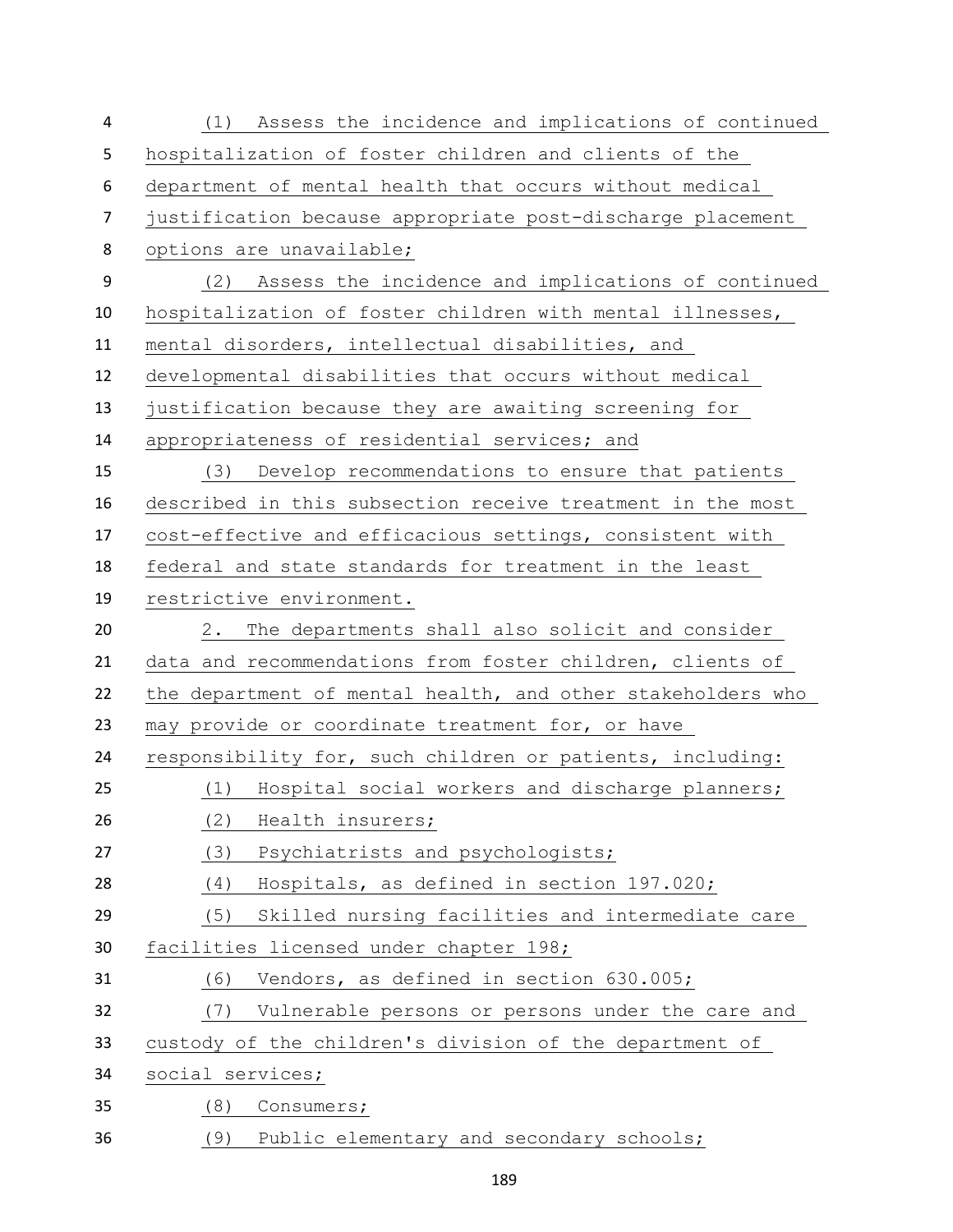| 37 | (10) Family support teams and case workers; and             |
|----|-------------------------------------------------------------|
| 38 | The courts.<br>(11)                                         |
| 39 | The departments shall issue interim reports before<br>3.    |
| 40 | December 31, 2022, and before July 1, 2023, and a final     |
| 41 | report before December 1, 2023. Copies of each report shall |
| 42 | be submitted concurrently to the general assembly.          |
| 43 | 4. The provisions of this section shall expire on           |

January 1, 2024.

632.305. 1. An application for detention for evaluation and treatment may be executed by any adult person, who need not be an attorney or represented by an attorney, including the mental health coordinator, on a form provided by the court for such purpose, and **[**must**]** shall allege under oath, without a notarization requirement, that the applicant has reason to believe that the respondent is suffering from a mental disorder and presents a likelihood of serious harm to himself or herself or to others. The application **[**must**]** shall specify the factual information on which such belief is based and should contain the names and addresses of all persons known to the applicant who have knowledge of such facts through personal observation.

 2. The filing of a written application in court by any 15 adult person, who need not be an attorney or represented by an attorney, including the mental health coordinator, shall authorize the applicant to bring the matter before the court on an ex parte basis to determine whether the respondent should be taken into custody and transported to a mental health facility. The application may be filed in the court having probate jurisdiction in any county where the respondent may be found. If the court finds that there is probable cause, either upon testimony under oath or upon a review of affidavits, to believe that the respondent may be suffering from a mental disorder and presents a likelihood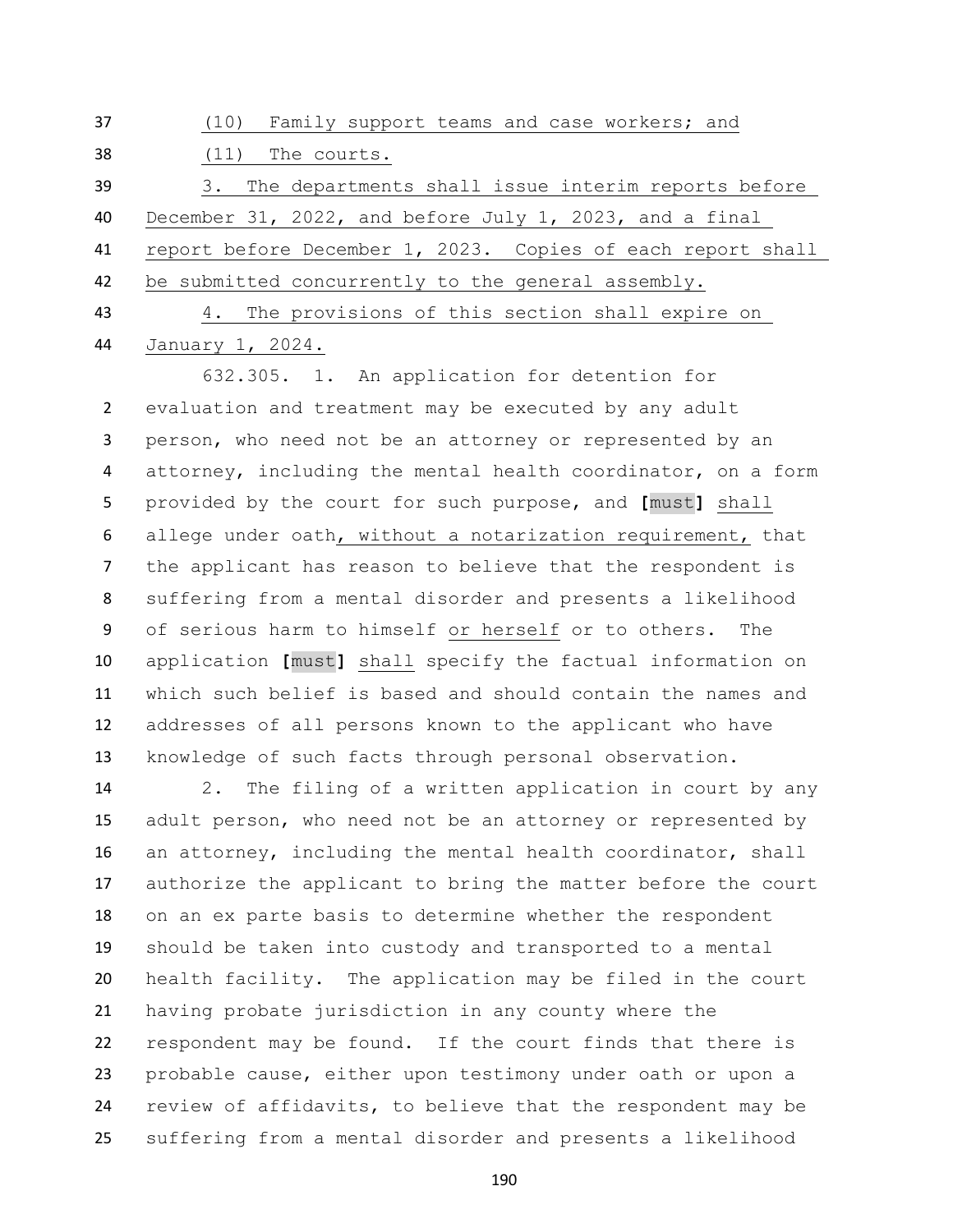of serious harm to himself or herself or others, it shall direct a peace officer to take the respondent into custody and transport him or her to a mental health facility for detention for evaluation and treatment for a period not to exceed ninety-six hours unless further detention and treatment is authorized pursuant to this chapter. Nothing herein shall be construed to prohibit the court, in the exercise of its discretion, from giving the respondent an opportunity to be heard.

 3. A mental health coordinator may request a peace officer to take or a peace officer may take a person into custody for detention for evaluation and treatment for a period not to exceed ninety-six hours only when such mental health coordinator or peace officer has reasonable cause to believe that such person is suffering from a mental disorder and that the likelihood of serious harm by such person to himself or herself or others is imminent unless such person is immediately taken into custody. Upon arrival at the mental health facility, the peace officer or mental health coordinator who conveyed such person or caused him or her to be conveyed shall either present the application for detention for evaluation and treatment upon which the court has issued a finding of probable cause and the respondent was taken into custody or complete an application for initial detention for evaluation and treatment for a period not to exceed ninety-six hours which shall be based upon his or her own personal observations or investigations and shall contain the information required in subsection 1 of this section.

 4. If a person presents himself or herself or is presented by others to a mental health facility and a licensed physician, a registered professional nurse or a mental health professional designated by the head of the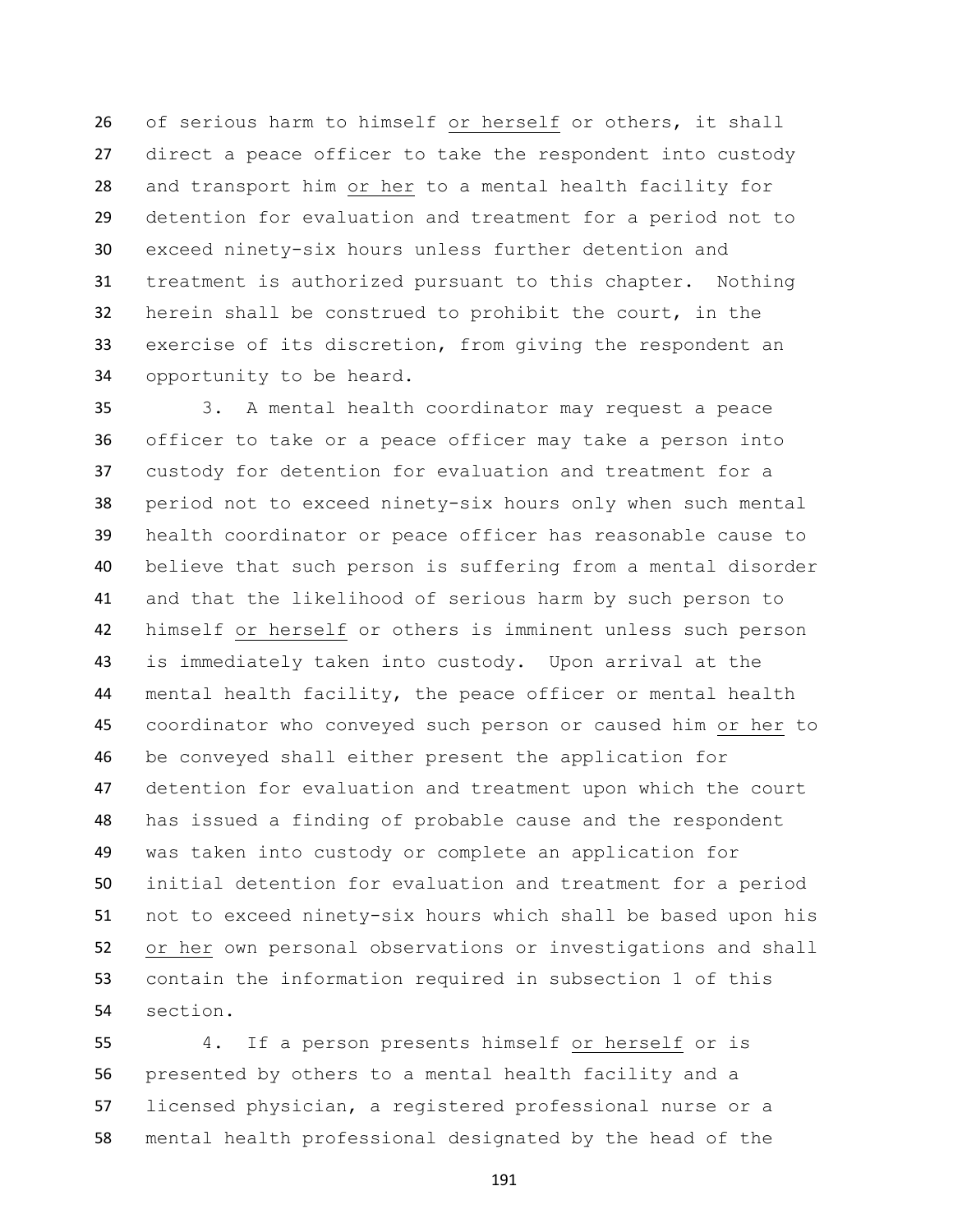facility and approved by the department for such purpose has reasonable cause to believe that the person is mentally disordered and presents an imminent likelihood of serious harm to himself or herself or others unless he or she is accepted for detention, the licensed physician, the mental health professional or the registered professional nurse designated by the facility and approved by the department may complete an application for detention for evaluation and treatment for a period not to exceed ninety-six hours. The application shall be based on his or her own personal observations or investigation and shall contain the information required in subsection 1 of this section.

71 5. Any oath required by the provisions of this section 72 shall be subject to the provisions of section 492.060.

191.743. 1. Any physician or health care<br>provider who provides services to pregnant women provider who provides services to pregnant women 3 shall identify all such women who are high risk 4 pregnancies by use of protocols developed by the<br>5 department of health and senior services department of health and senior services 6 pursuant to section 191.741. The physician or 7 bealth care provider shall upon identification<br>8 inform such woman of the availability of inform such woman of the availability of 9 services and the option of referral to the 10 department of health and senior services. 11 2. Upon consent by the woman identified as 12 having a high risk pregnancy, the physician or 13 bealth care provider shall make a report, within<br>14 Seventy-two hours, to the department of health 14 seventy-two hours, to the department of health<br>15 and senior services on forms approved by the and senior services on forms approved by the 16 department of health and senior services.<br>17 17 3. Any physician or health care prov 17 3. Any physician or health care provider<br>18 complying with the provisions of this section, 18 complying with the provisions of this section,<br>19 in good faith, shall have immunity from any 19 in good faith, shall have immunity from any<br>20 civil liability that might otherwise result 20 civil liability that might otherwise result by<br>21 The reason of such actions. 21 reason of such actions.<br>22 4. Referral and a 4. Referral and associated documentation 23 **provided for in this section shall be**<br>24 **providential and shall not be used in** 24 confidential and shall not be used in any<br>25 criminal prosecution. criminal prosecution. 26 5. The consent required by subsection 2 of 27 this section shall be deemed a waiver of the 28 physician-patient privilege solely for the 29 purpose of making the report pursuant to 30 subsection 2 of this section.**]** 1 **[**196.866. 1. Every person, firm, association or corporation, before engaging in 3 the business of manufacturing or freezing ice<br>4 cream, mellorine, frozen dessert products or a cream, mellorine, frozen dessert products or any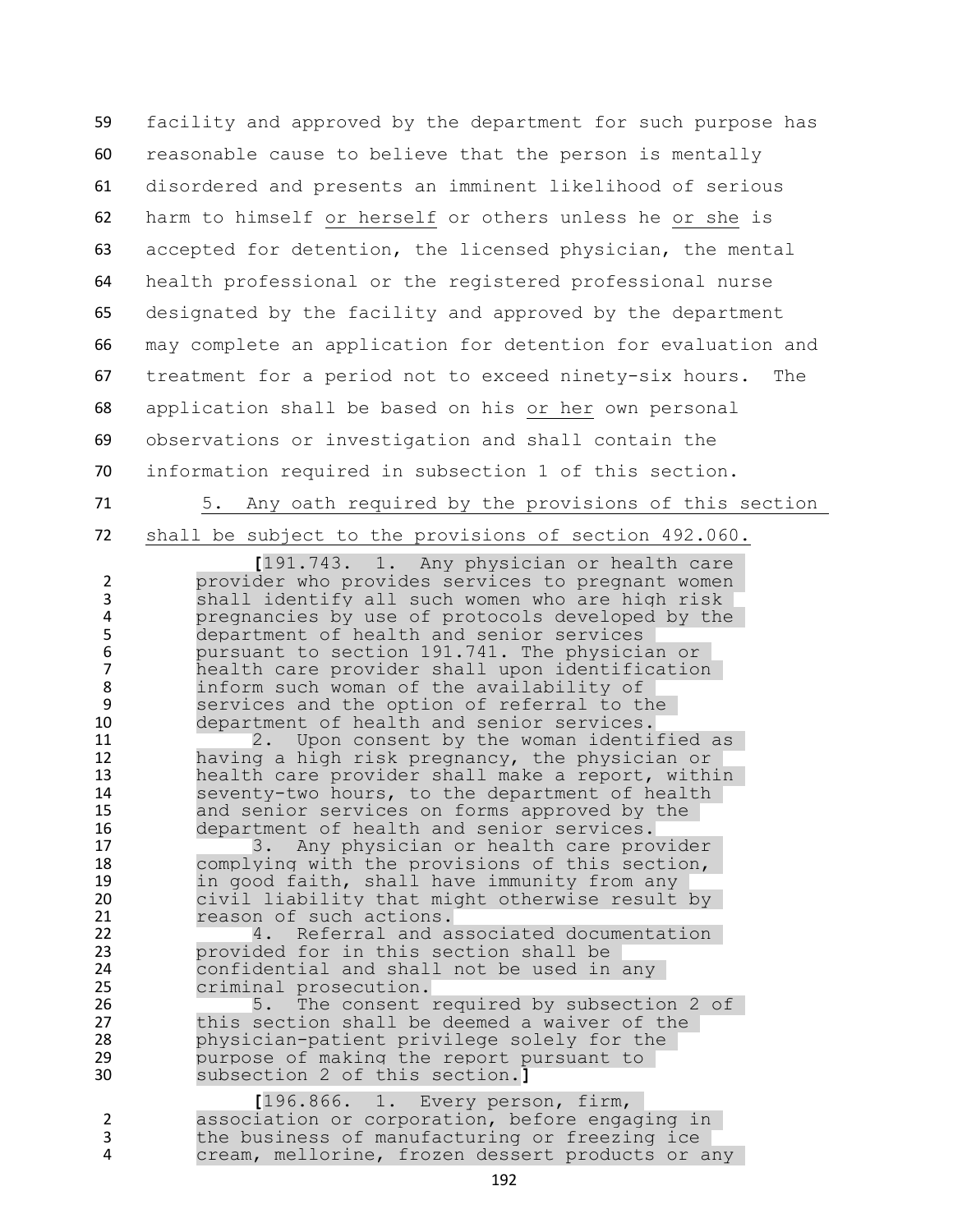5 other product defined in sections 196.851 to 6 196.895, shall first obtain a license from the director of the department of health and senior 8 services of the state of Missouri. A license<br>9 shall be obtained for each plant or place of 9 shall be obtained for each plant or place of<br>10 business where ice cream, ice cream mix, ice business where ice cream, ice cream mix, ice 11 milk, sherbet, frozen malt, ice milk mix, 12 mellorine, edible fat frozen dessert or ices are 13 manufactured or frozen. Hotels, motels, 14 restaurants, boardinghouses, or other concerns<br>15 or agents which shall manufacture or freeze ice 15 or agents which shall manufacture or freeze ice<br>16 0 16 cream, or related frozen food products defined 16 cream, or related frozen food products defined<br>17 in sections 196.851 to 196.895 for the use of 17 in sections 196.851 to 196.895 for the use of<br>18 their patrons, quests, or servants, shall be 18 their patrons, guests, or servants, shall be<br>19 meauired to take out the license herein prov 19 19 required to take out the license herein provided<br>20 10 for; provided, that nothing in this section 20 for; provided, that nothing in this section<br>21 shall apply to private homes, hospitals, 21 shall apply to private homes, hospitals,<br>22 churches, or fraternal organizations 22 churches, or fraternal organizations<br>23 manufacturing such products for their 23 manufacturing such products for their own use or<br>24 to retailers dealing in ice cream or frozen 24 to retailers dealing in ice cream or frozen<br>25 dessert products received in the final froz 25 dessert products received in the final frozen<br>26 form from a licensed manufacturer. 26 form from a licensed manufacturer.<br>27 applications for such lic 2. Applications for such licenses, both 28 frozen dessert and mellorine, shall be<br>29 accompanied by a statutory fee as follo 29 accompanied by a statutory fee as follows: For each plant producing annually not in excess of 31 five thousand gallons, ten dollars; in excess of 32 five thousand gallons and not in excess of 33 fifteen thousand gallons, fifteen dollars; in 34 excess of fifteen thousand gallons and not in<br>35 excess of twenty-five thousand gallons, twent 35 excess of twenty-five thousand gallons, twenty-<br>36 five dollars; in excess of twenty-five thousand 36 five dollars; in excess of twenty-five thousand<br>37 and not in excess of fifty thousand 37 gallons and not in excess of fifty thousand 38 gallons, fifty dollars; in excess of fifty 39 thousand gallons and not in excess of one<br>40 hundred thousand gallons, seventy-five dol hundred thousand gallons, seventy-five dollars; 41 in excess of one hundred thousand gallons and 42 not in excess of two hundred thousand gallons,<br>43 one hundred dollars: in excess of two hundred 43 one hundred dollars; in excess of two hundred<br>44 thousand gallons and not in excess of four thousand gallons and not in excess of four 45 hundred thousand gallons, one hundred twenty-46 five dollars; over four hundred thousand<br>47 and tone hundred fifty dollars, and the same and the same of the same of the same of the same of the same o gallons, one hundred fifty dollars, and shall be 48 made to the director of the department of health 49 and senior services, upon such forms and shall 50 show such information as may be demanded by the 51 department of health and senior services, and<br>52 the said director of the department of health 52 the said director of the department of health<br>53 and senior services, upon receipt of applicat 53 and senior services, upon receipt of application<br>54 for such license, shall cause to be investigated 54 for such license, shall cause to be investigated<br>55 the equipment and the sanitary conditions of the 55 the equipment and the sanitary conditions of the<br>56 blant or place of business for which the license 56 blant or place of business for which the license<br>57 is applied. If the condition of the plant or If the condition of the plant or 58 place of business is found to be satisfactory, a 59 license shall be issued by the director of the 60 department of health and senior services to such 61 applicant. 62 5. Each license so issued shall expire one<br>63 5. Sear following the date of issuance. All year following the date of issuance. All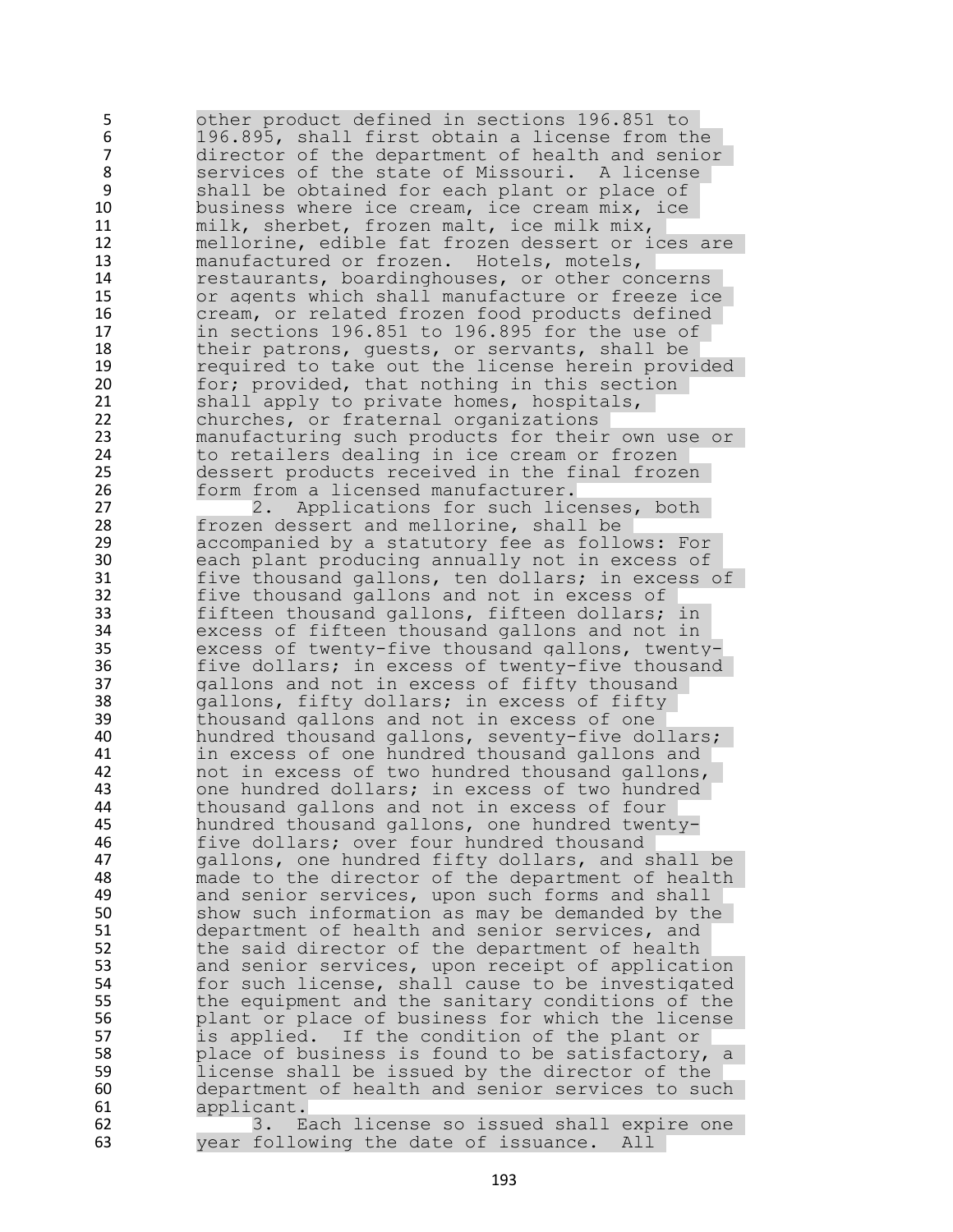64 licenses for plants or places of business, when<br>65 the manufacture of ice cream, ice cream mix, ice the manufacture of ice cream, ice cream mix, ice 66 milk, sherbets, or ices is continued after the<br>67 expiration of such licenses, shall be renewed 67 expiration of such licenses, shall be renewed<br>68 annually. annually.

69 4. The director of the department of 70 health and senior services may withhold and 71 refuse to issue a license for any plant or place<br>72 of business that has not been conducted or is of business that has not been conducted or is 73 mot prepared to be conducted in accordance with<br>74 the requirements of sections 196.851 to 196.895 74 the requirements of sections 196.851 to 196.895<br>75 or any rules issued hereunder. The director of 75 or any rules issued hereunder. The director of<br>76 the department of health and senior services 76 the department of health and senior services<br>77 Shall have the power to revoke any license 77 shall have the power to revoke any license<br>78 195.995 1881 196.895 196.895 78 issued under sections 196.851 to 196.895<br>79 whenever it is determined by him that an 79 whenever it is determined by him that any of the<br>80 brovisions of sections 196.851 to 196.895 have 80 provisions of sections 196.851 to 196.895 have<br>81 been violated. Any person, firm, association o 81 been violated. Any person, firm, association or<br>82 corporation, whose license has been so revoked. 82 corporation, whose license has been so revoked,<br>83 Shall discontinue operation of the business for 83 Shall discontinue operation of the business for<br>84 Shall the license was issued until such time as 84 but which the license was issued until such time as 185<br>85 The provisions of sections 196.851 to 196.895 the provisions of sections 196.851 to 196.895 86 have been complied with and a new license 87 aranted by the director of the department of 88 88 health and senior services. Before revoking any such license, the director of the department of 90 health and senior services shall give written 91 notice to the licensee affected, stating that he 92 contemplates revocation of the same and giving 93 his reasons therefor. Said notice shall appoint<br>94 a time and place for hearing and shall be mailed 94 a time and place for hearing and shall be mailed 95 by registered mail to the licensee at least ten 96 Boodays before the date set for the hearing or<br>197 Booksonal service rendered. The licensee may 97 personal service rendered. The licensee may 98 **present to the director of the department of**<br>99 **health and senior services such evidence as** health and senior services such evidence as may 100 have a bearing on the case, and, after hearing 101 of the testimony, the director of the department<br>102 of health and senior services shall decide the of health and senior services shall decide the 103 question in such manner as to him appears just 104 and right.

 5. Any licensee who feels aggrieved at the decision of the director of the department of health and senior services may appeal from said decision within sixty days by writ of certiorari 109 to the circuit court of the county in which such person resides or in case of a firm, association 111 or corporation, the county in which is located<br>112 its principal place of business. its principal place of business.

113 6. All fees collected under this section 114 shall be deposited in the state treasury,<br>115 subject to appropriation by the general 115 subject to appropriation by the general<br>116 assembly.] 116 assembly.**]**

I<sup>196.868</sup>. Any person who operates a plant<br>manufacturing or freezing ice cream, mellorine, manufacturing or freezing ice cream, mellorine, 3 frozen dessert products or any other product 4 defined in sections 196.851 to 196.895, located 5 outside of this state and sells, offers for sale<br>6 or distributes the products in this state shall or distributes the products in this state shall